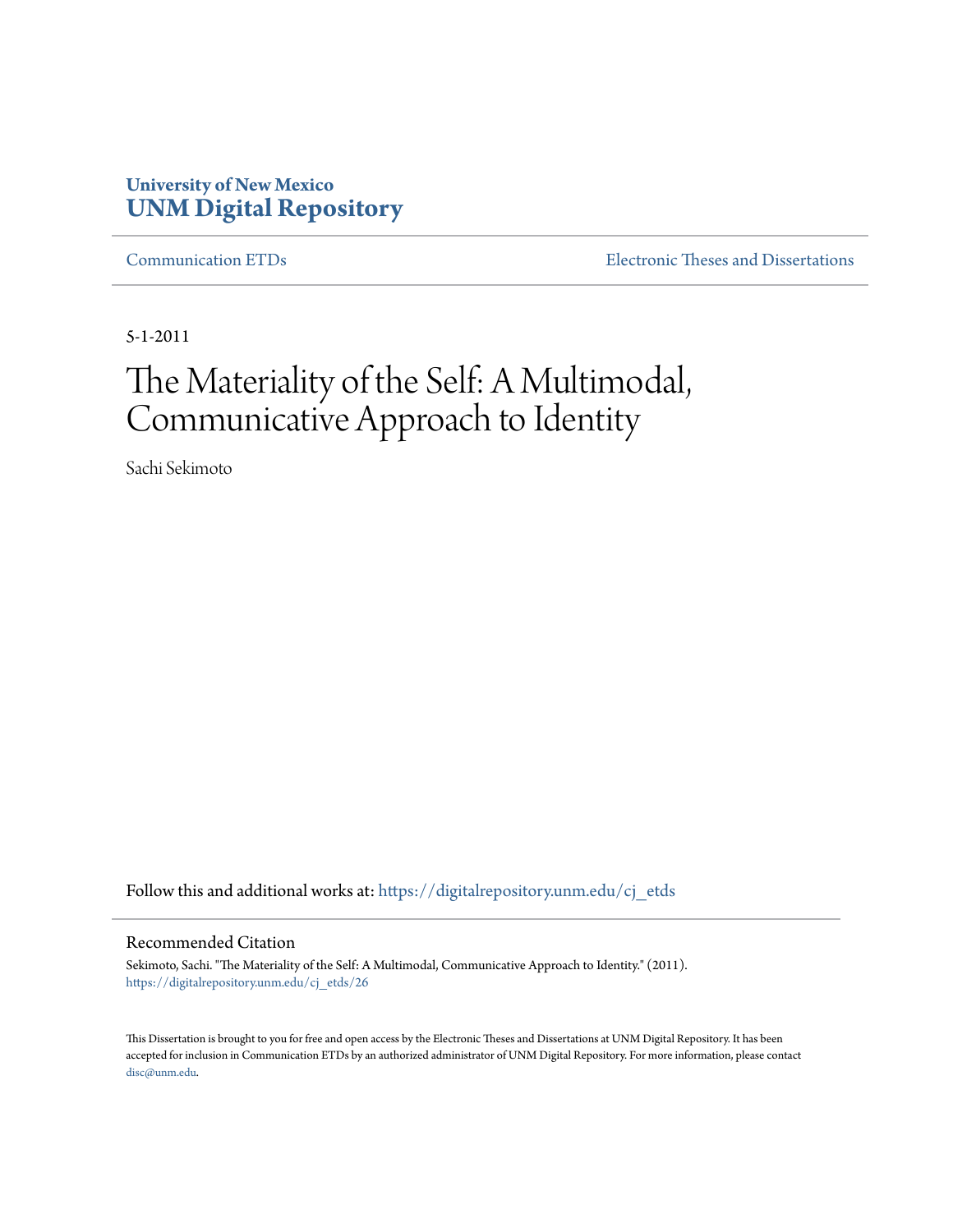Sachi Sekimoto

Communication and Journalism

This dissertation is approved, and it is acceptable in quality and form for publication:

Approved by the Dissertation Committee:

Chairperson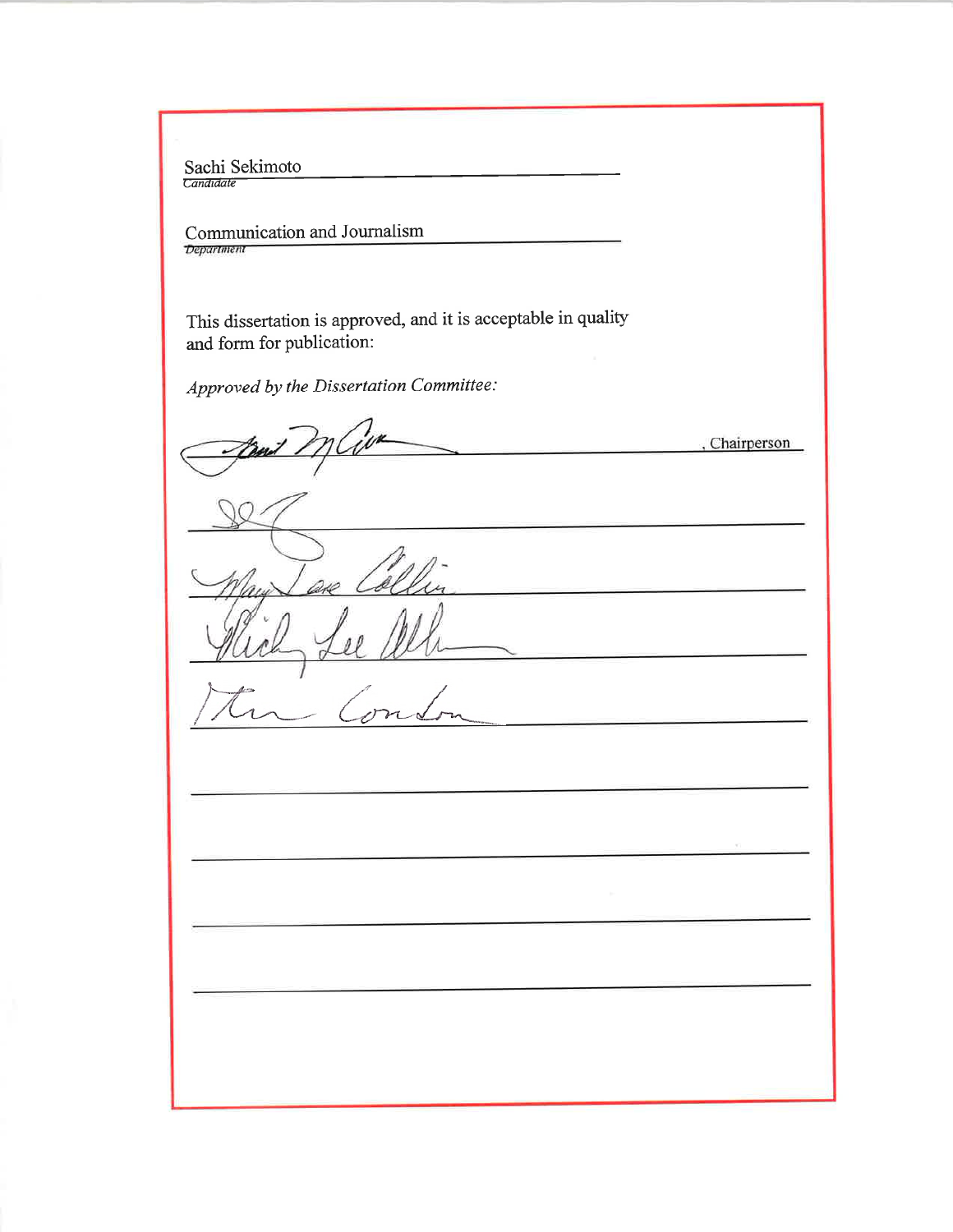### **THE MATERIALITY OF THE SELF: A MULTIMODAL, COMMUNICATIVE APPROACH TO IDENTITY**

### **BY**

### **SACHI SEKIMOTO**

B.A., Communication Studies, California State University, Northridge, 2003 M.A., Communication Studies, California State University, Northridge, 2005

## DISSERTATION

Submitted in Partial Fulfillment of the Requirements for the Degree of

> **Doctor of Philosophy Communication**

The University of New Mexico Albuquerque, New Mexico

**May, 2011**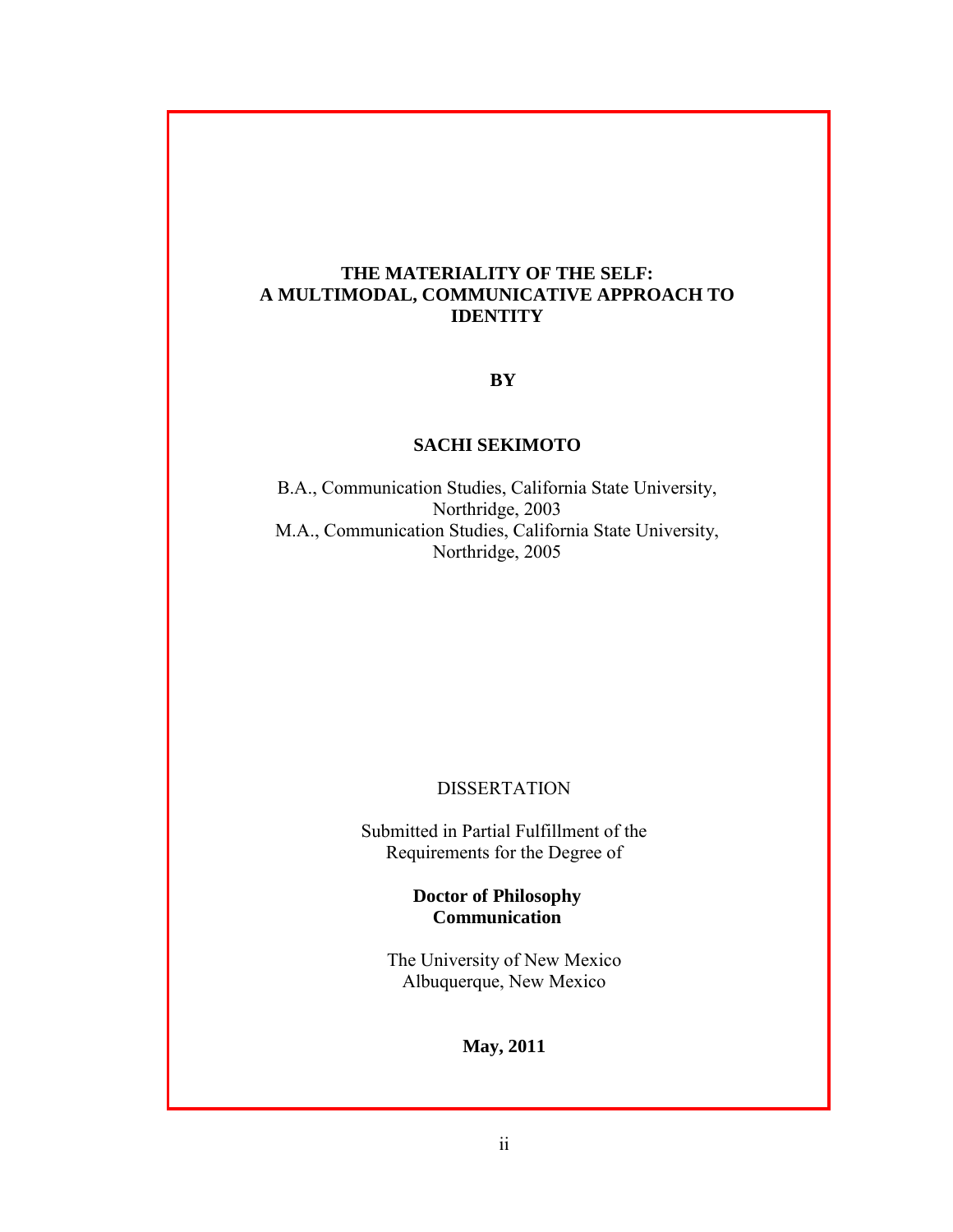## DEDICATION

 To my parents, Toshiro Sekimoto and Kazue Sekimoto. Their words of wisdom have always been part of my scholarly and personal journey.

To my partner, Christopher Brown. His love, support, and friendship enabled me to complete this dissertation.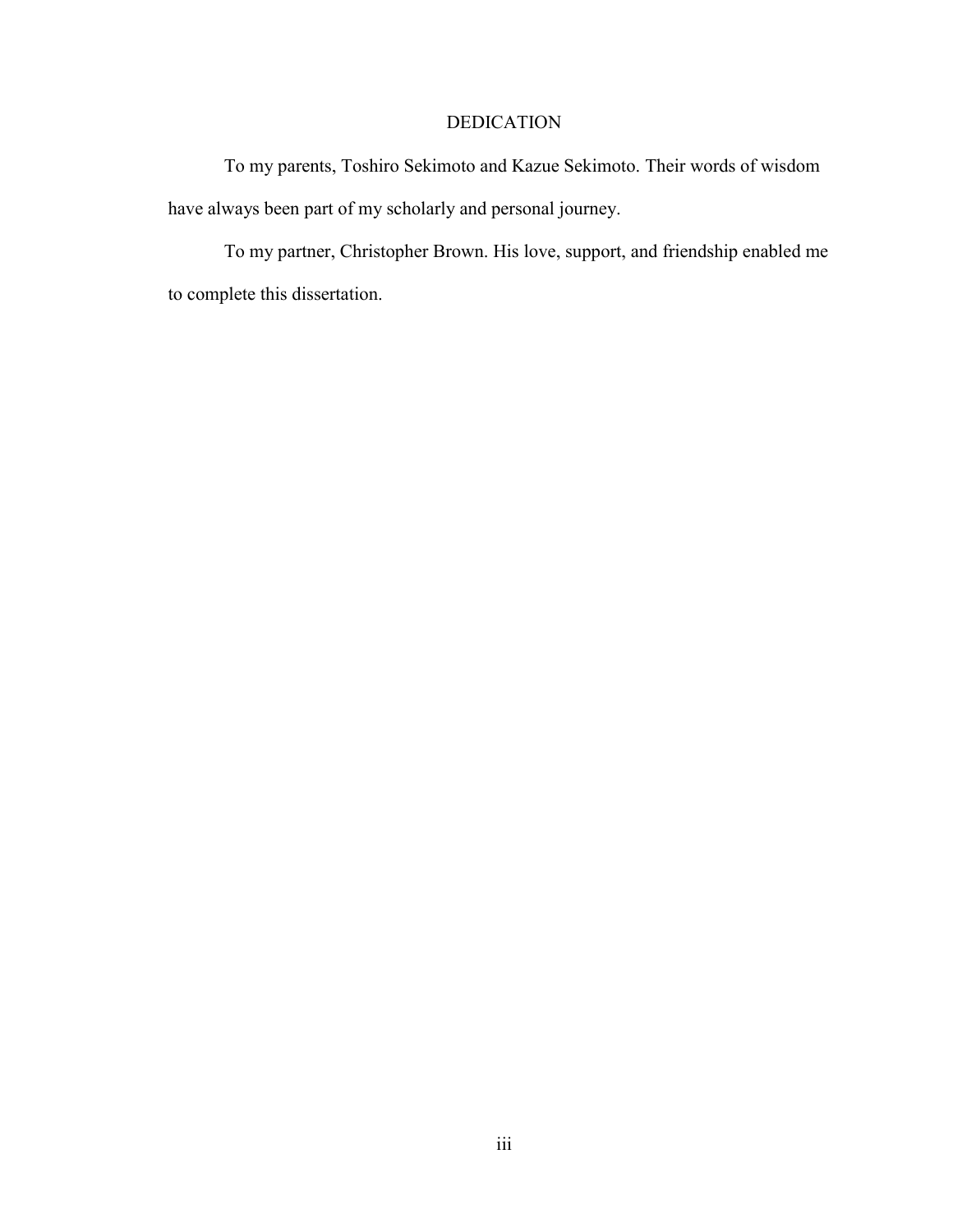### ACKNOWLEDGMENTS

 I would like to thank my committee chair and advisor, Dr. Janet Cramer for her continual support and encouragement throughout the process of writing this dissertation. I am forever grateful for your trust in my ability to explore my ideas and experiment with new ways of thinking and theorizing. You read, listened, provided critique, and engaged in conversations with me as my ideas grew and evolved for the past several years. I hope to continue our scholarly and intellectual conversations for many years to come.

I would like to thank my committee members. Dr. Ricky Allen, I thank you for encouraging me to develop my writing and thinking with theoretical depth and rigor. Some of the key elements of this dissertation emerged through my writing in your critical race theory class. Dr. Mary Jane Collier, thank you for your continual guidance to improve my work and articulate my ideas through my voice. I am able to call myself an intercultural communication scholar because of the teaching and training I received from you. Dr. Jack Condon, thank you for your friendship and genuine hospitality. You showed me how to engage with the world with creativity, inspiration, and graciousness. I have come to embrace and love New Mexico through you. Dr. Ilia Rodriguez, I truly appreciate your style: you nurture my learning through your warm, generous support and challenging, uncompromising questions. Thank you.

My sincere gratitude also goes to the faculty members at the University of New Mexico. I would like to thank Dr. Krishna Kandath for supporting my exploration in critical theory. I truly benefited from the guidance of Dr. Jan Schuetz who trained me in communication theorizing. My work in this dissertation is deeply shaped by the seminar

iv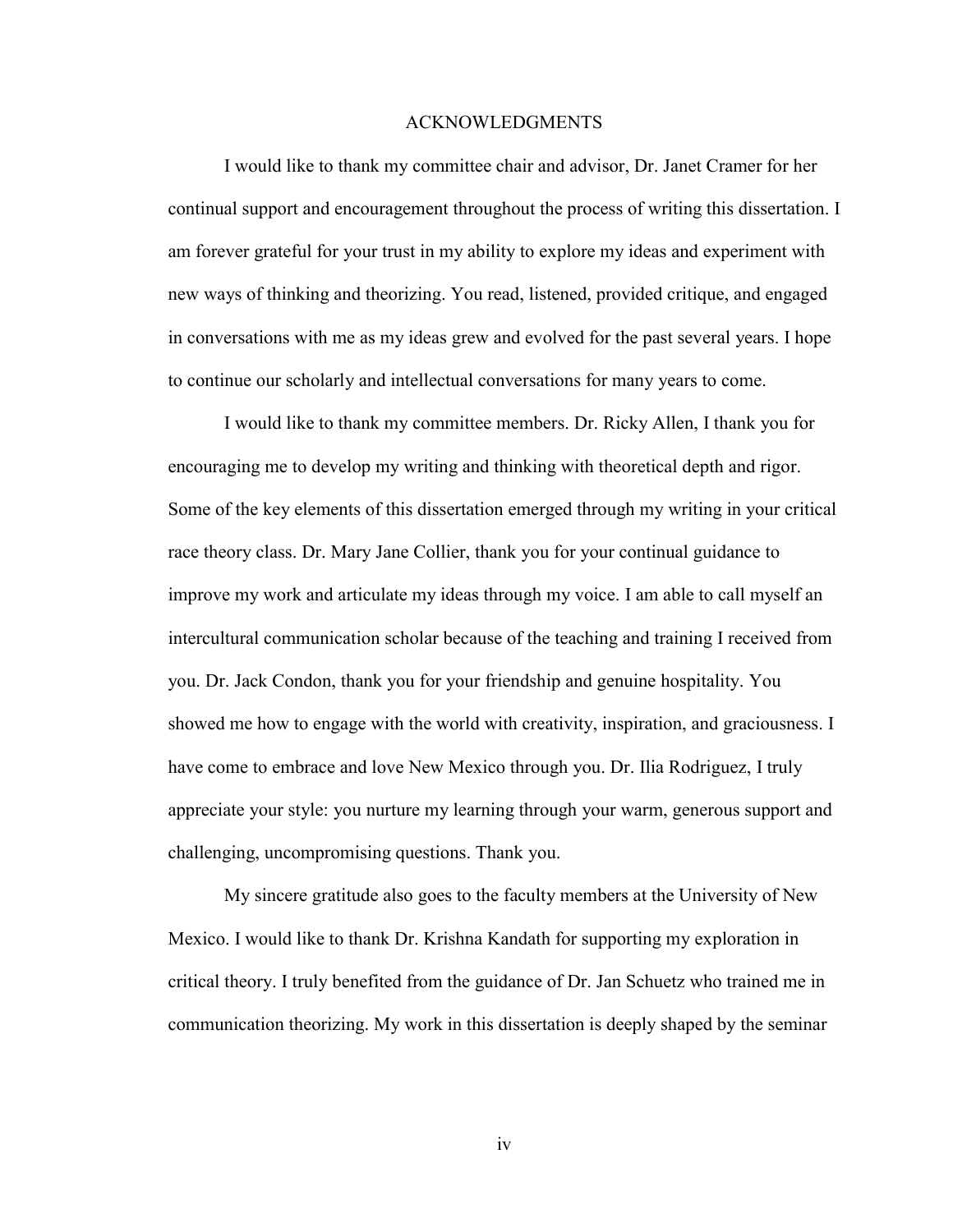in continental philosophy taught by Dr. Adrian Johnston at the Department of Philosophy.

Finally, I would like to thank my mentor and friend, Dr. Kathryn Sorrells, who has always guided me and nurtured me throughout my undergraduate and graduate studies. This journey first began in your intercultural communication class at California State University, Northridge. I hope this dissertation proves the distance your transformative pedagogy has enabled me to travel.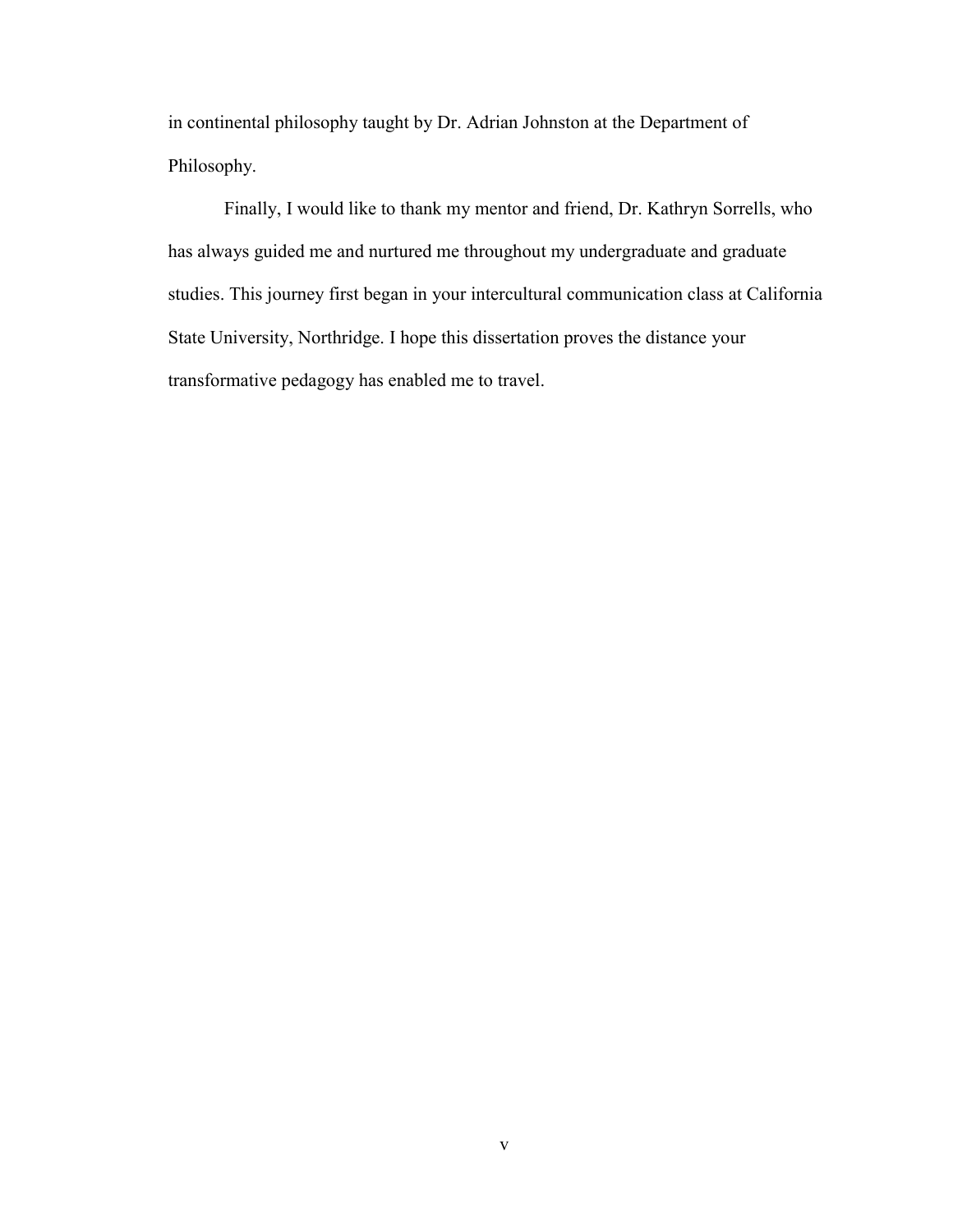### **THE MATERIALITY OF THE SELF: A MULTIMODAL, COMMUNICATIVE APPROACH TO IDENTITY**

**BY**

### **SACHI SEKIMOTO**

### ABSTRACT OF DISSERTATION

Submitted in Partial Fulfillment of the Requirements for the Degree of

## **Doctor of Philosophy Communication**

The University of New Mexico Albuquerque, New Mexico

**May, 2011**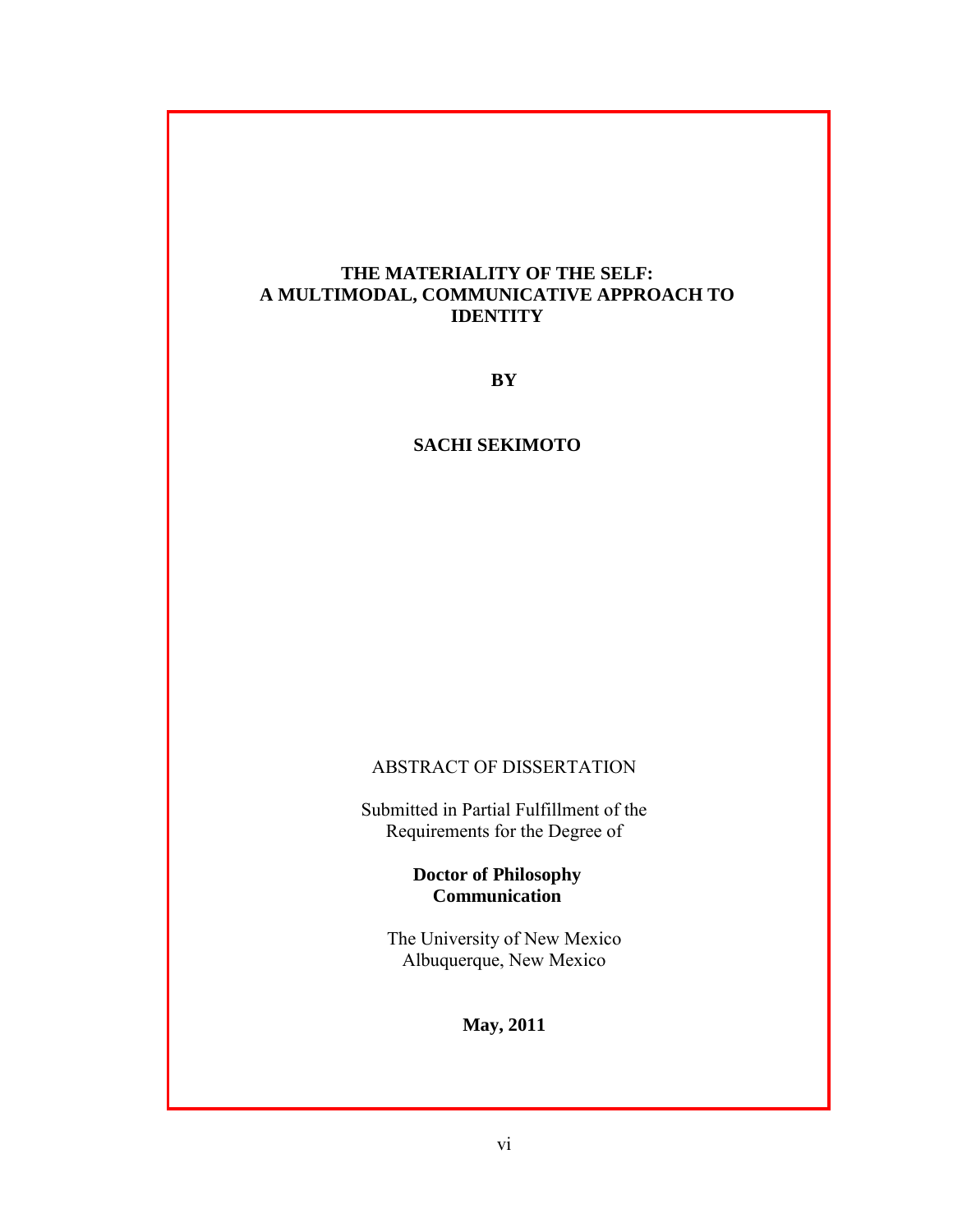### THE MATERIALITY OF THE SELF:

### A MULTIMODAL, COMMUNICATIVE APPROACH TO IDENTITY

by

Sachi Sekimoto

# B.A., COMMUNICATION STUDIES, CALIFORNIA STATE UNINVERSITY, NORTHRIDGE, 2003 M.A., COMMUNICATION STUDIES, CALIFORNIA STATE UNIVERSITY, NORTHRIDGE, 2005

PH.D., COMMUNICATION, THE UNIVERSITY OF NEW MEXICO, 2011

### ABSTRACT

The purpose of this dissertation is to propose *a multimodal approach* as an alternative way of theorizing and researching identity. The multimodal approach utilizes four modes of interaction—multidirectional interpellation, spatiality, temporality, and corporeality—to explore the processes of interaction and engagement between an individual and his/her social worlds. The multimodal approach focuses on the *materiality of lived experience* and *the process of interaction and engagement* between an individual and his/her social worlds through which his or her identity materializes. I apply the multimodal approach to analyze two autobiographical texts in which the authors deal with Asian identity in different cultural and discursive contexts in Japan and Asian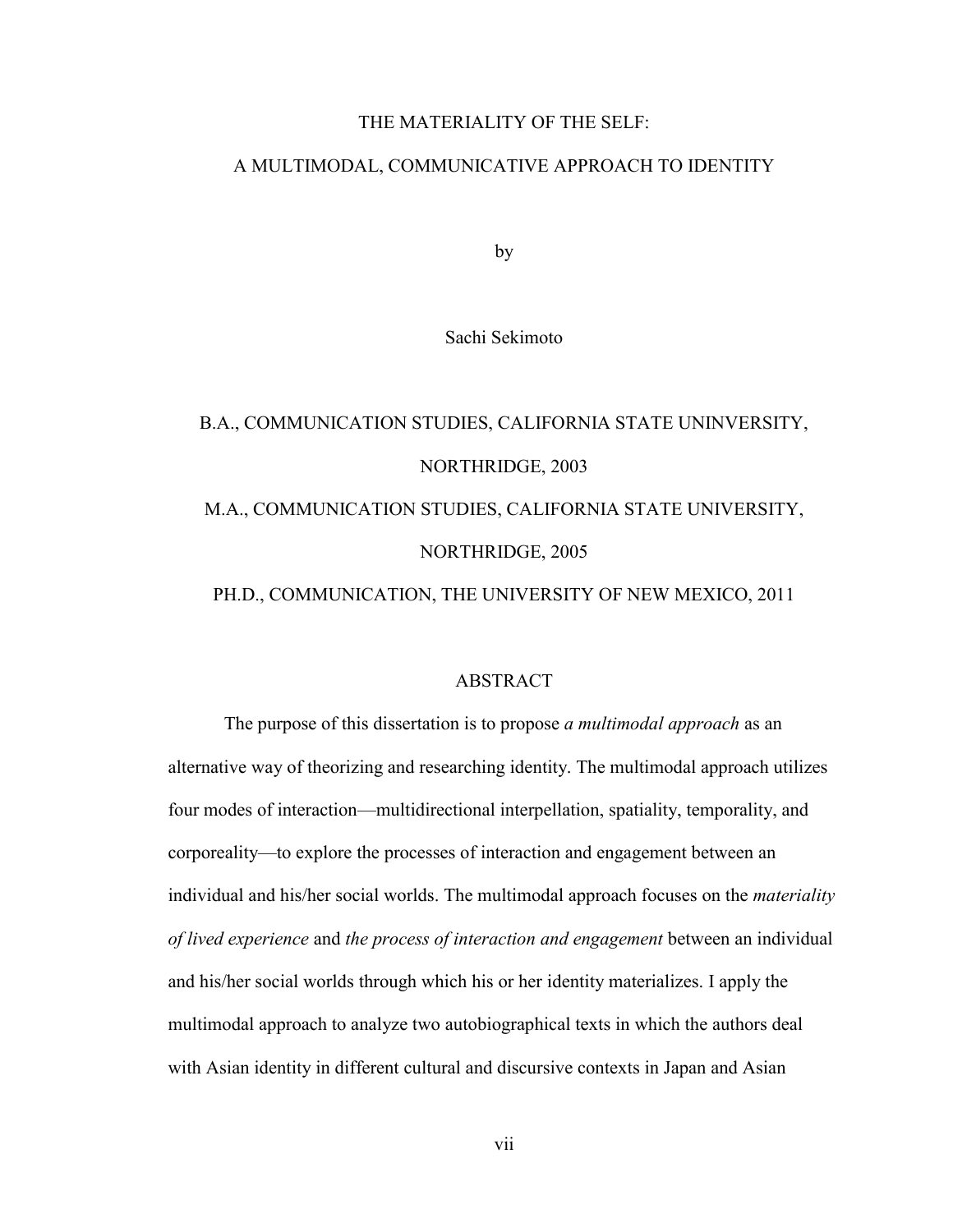America. I focus on the idea of Asia and explore how it translates into and interacts with personal experiences of the autobiographical subjects to constitute not only their identities but also Asia itself.

The primary focus of this dissertation is to shed light on the situated and embodied experiences of individual subjects whose identities and subjectivities materialize into existence through complex interactions among cultural significations, personal acts and interpretations, as well as multiple and competing ideological environments. With the emphasis on the lived and embodied experience, this study benefits from the philosophical tradition of phenomenology. Moreover, with the critique of totalizing social categories (race, gender, class, etc.) and the emphasis on the contested boundaries of discursively articulated differences, this study also takes a poststructuralist approach to identity theorizing. Combined together, what I propose as a multimodal approach takes into account both the subjectively lived experience (a living, thinking, acting, and intentional subject in the world) and the historically situated ideological and discursive environments (a subject as a contingent product of historical and discursive construction) in constituting one"s identity.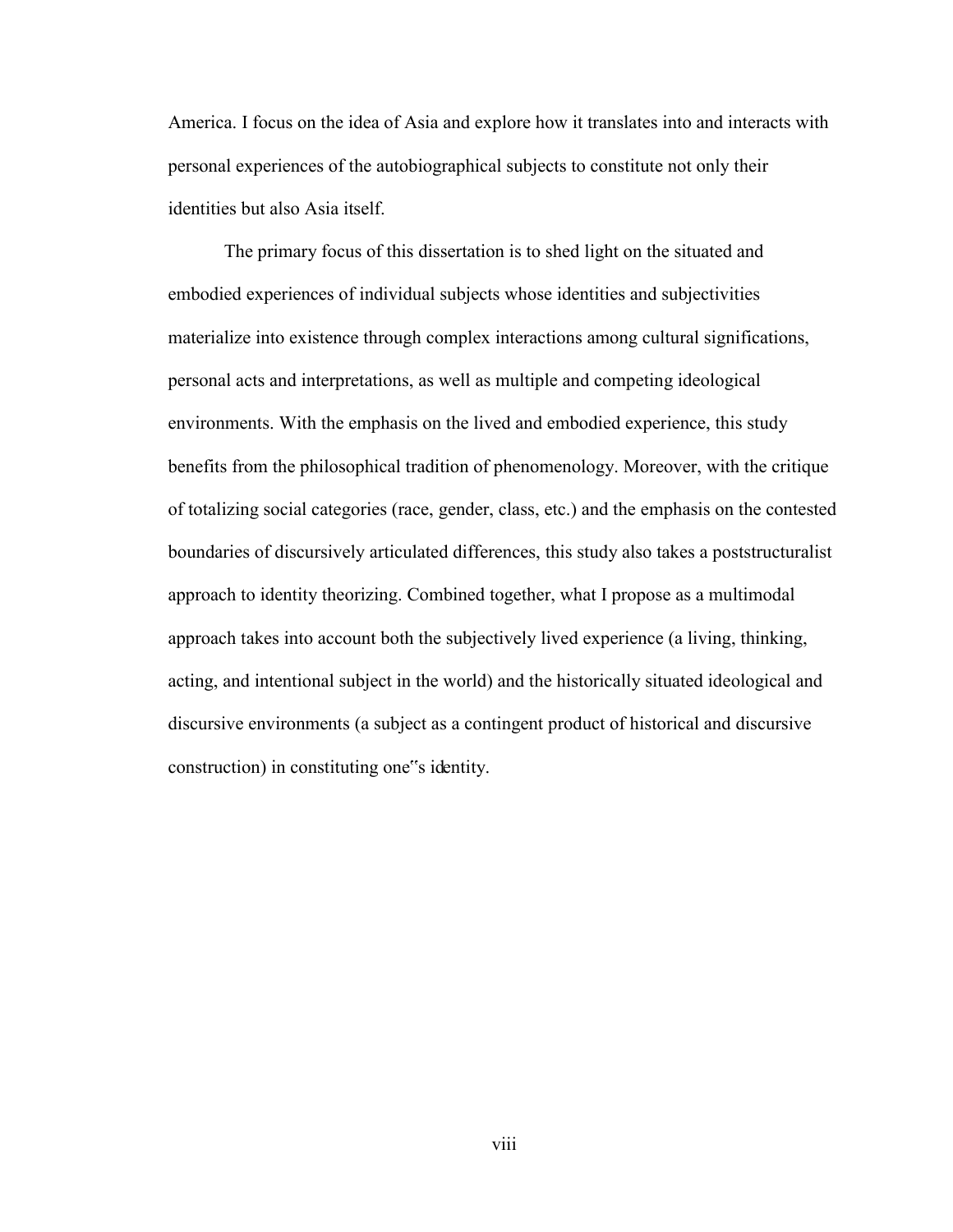# **TABLE OF CONTENTS**

| AN HISTORICAL AND THEORETICAL OVERVIEW OF DISCOURSES OF ASIA |    |
|--------------------------------------------------------------|----|
|                                                              |    |
|                                                              |    |
|                                                              |    |
|                                                              |    |
|                                                              |    |
|                                                              |    |
|                                                              |    |
|                                                              |    |
|                                                              |    |
|                                                              | 44 |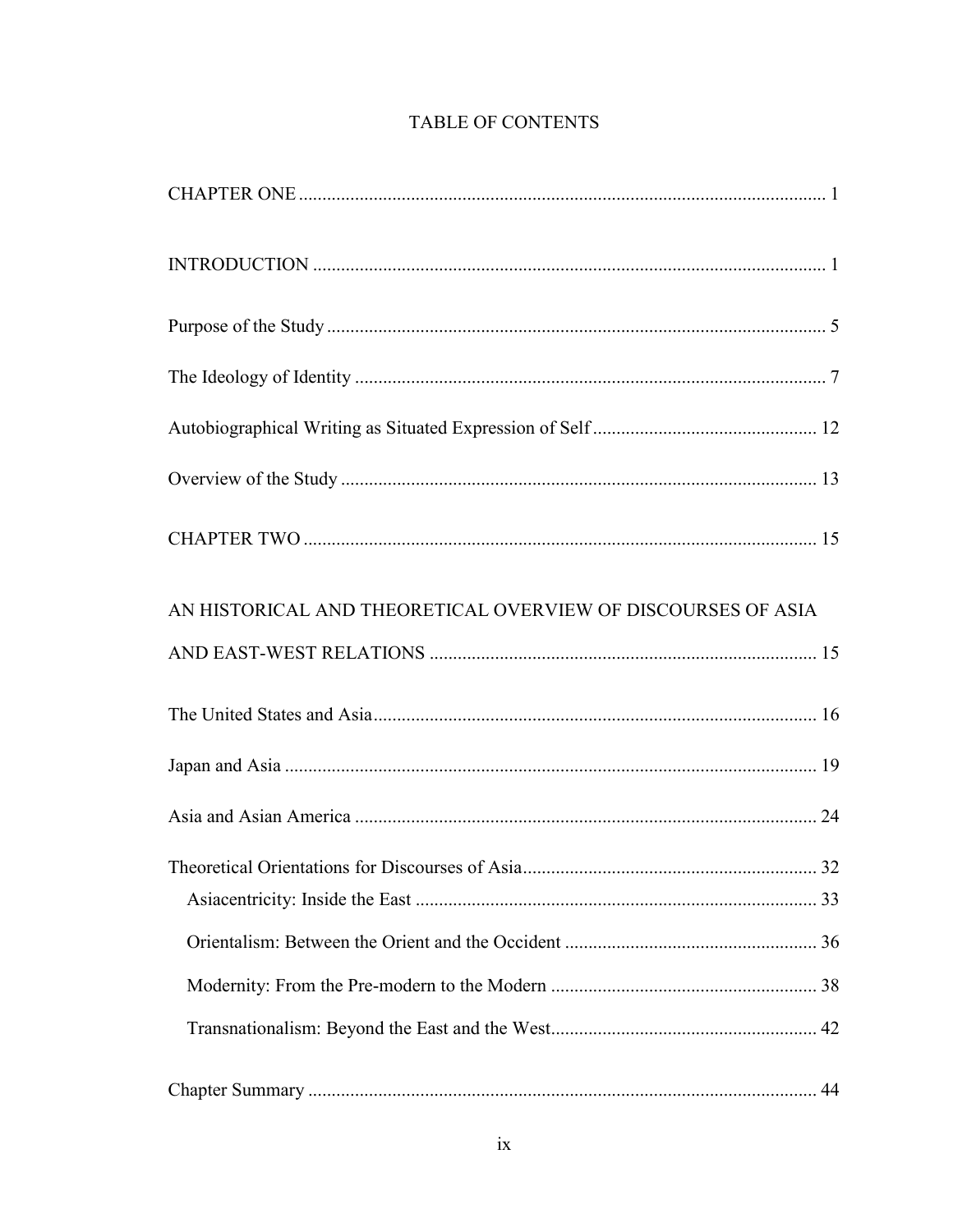| THEORETICAL FOUNDATIONS OF IDENTITY IN COMMUNICATION |    |
|------------------------------------------------------|----|
|                                                      |    |
|                                                      |    |
|                                                      |    |
|                                                      |    |
|                                                      |    |
|                                                      |    |
|                                                      |    |
|                                                      |    |
|                                                      |    |
|                                                      |    |
|                                                      |    |
|                                                      |    |
|                                                      |    |
|                                                      | 66 |
|                                                      |    |
|                                                      | 72 |
|                                                      |    |
|                                                      | 74 |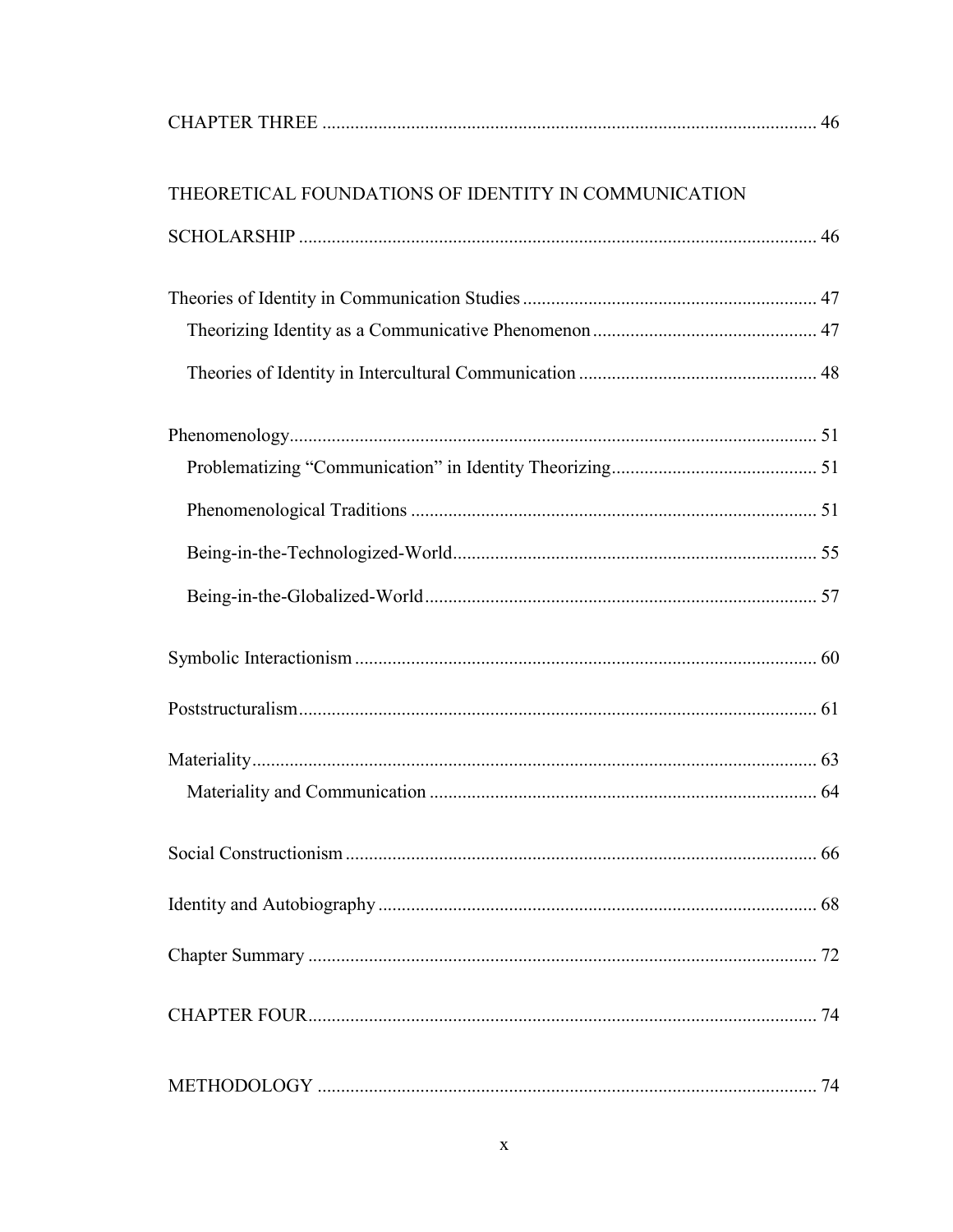| Seeking an Alternative Source of Interpellation: From Asia to Europe  94 |  |
|--------------------------------------------------------------------------|--|
|                                                                          |  |
|                                                                          |  |
|                                                                          |  |
|                                                                          |  |
|                                                                          |  |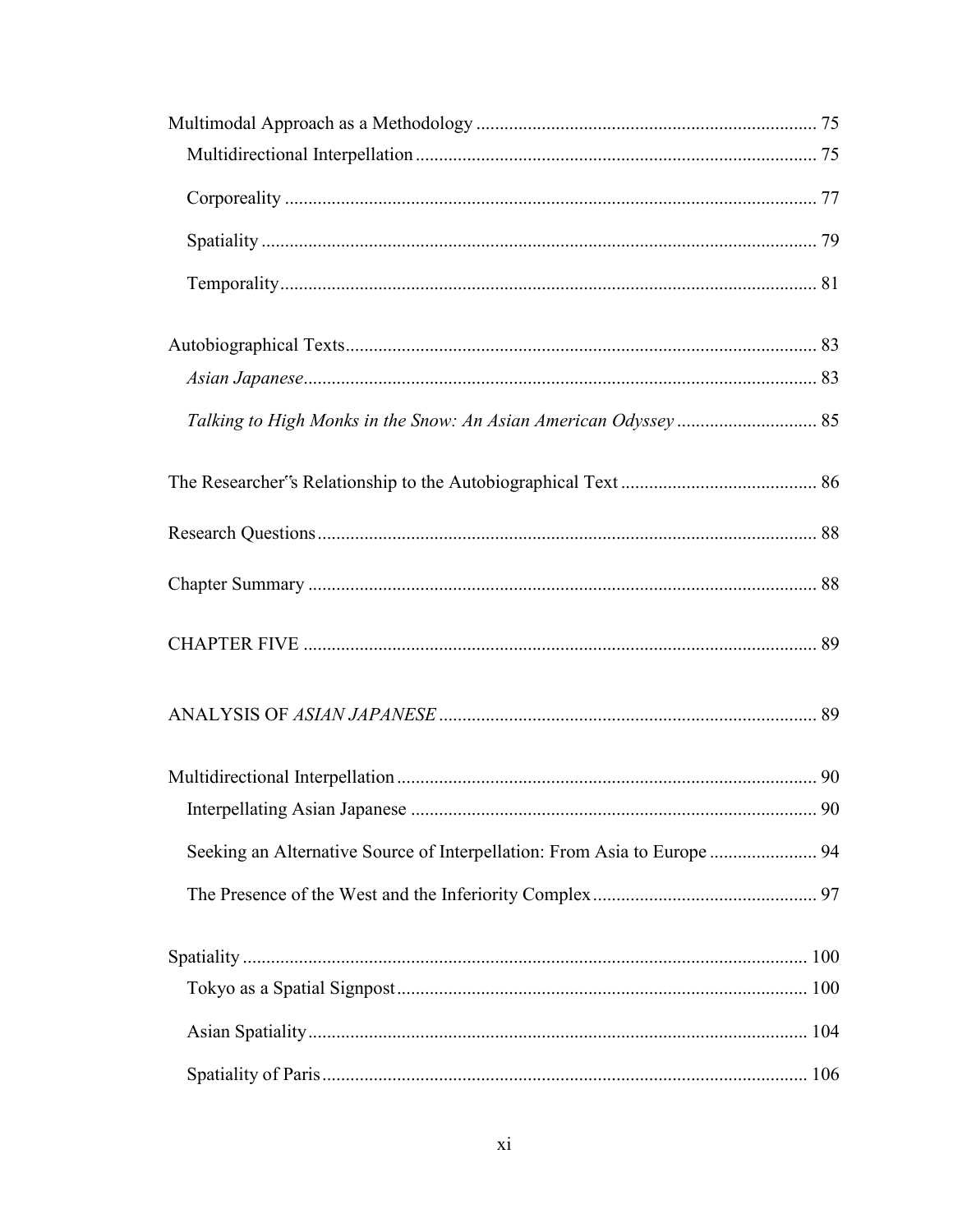| ANALYSIS OF TALKING TO HIGH MONKS IN THE SNOW: AN ASIAN AMERICAN |  |
|------------------------------------------------------------------|--|
|                                                                  |  |
|                                                                  |  |
|                                                                  |  |
|                                                                  |  |
|                                                                  |  |
|                                                                  |  |
|                                                                  |  |
|                                                                  |  |
|                                                                  |  |
|                                                                  |  |
| Temporalities between Past and Future, Modern and Pre-modern 146 |  |
|                                                                  |  |
|                                                                  |  |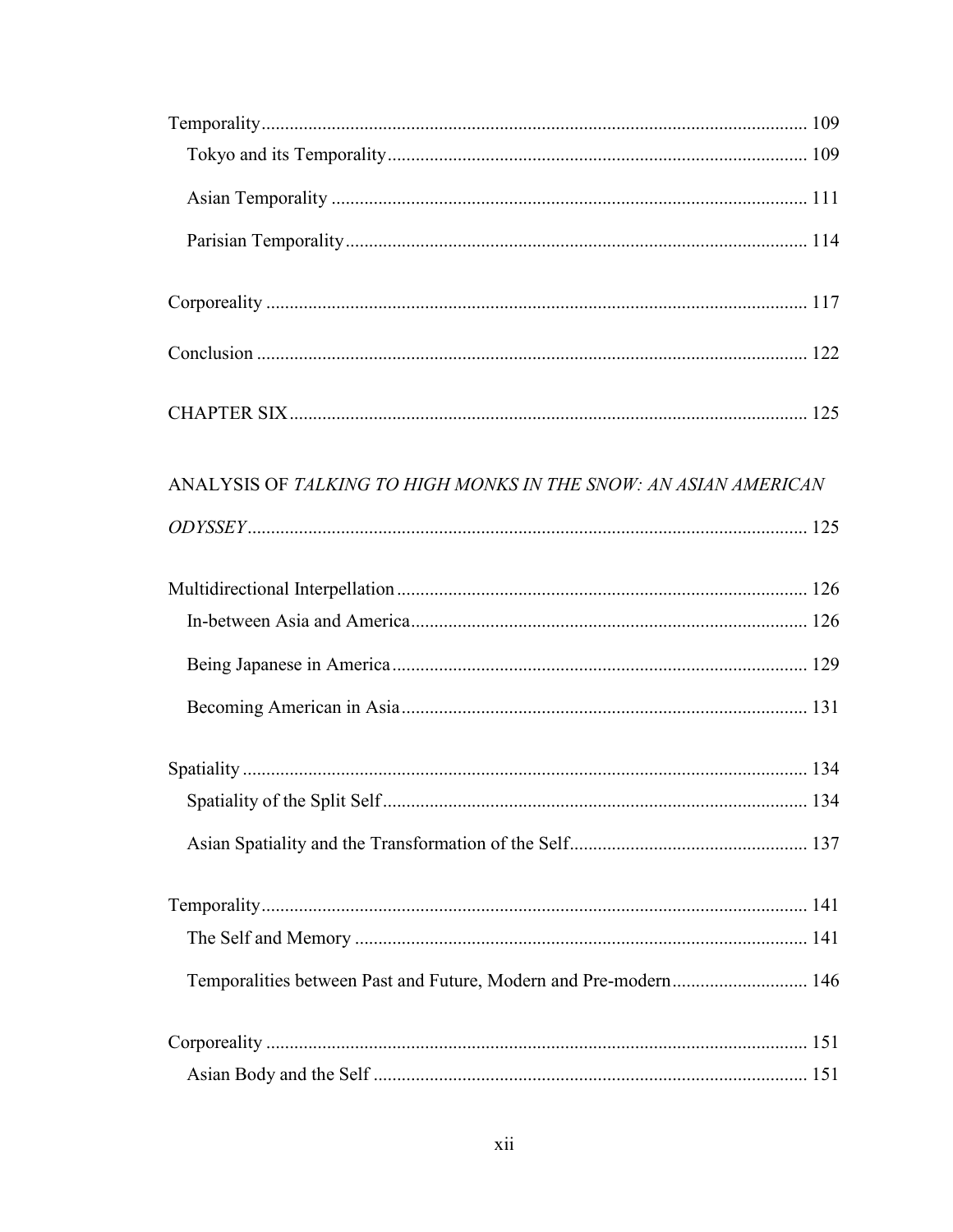<span id="page-13-0"></span>

| Talking to High Monks in the Snow: An Asian American Odyssey 165                        |  |
|-----------------------------------------------------------------------------------------|--|
|                                                                                         |  |
| Materiality of the Self: Reconceptualizing Identity through the Multimodal Approach 173 |  |
| Implications for Research on Identity in Communication Scholarship  177                 |  |
|                                                                                         |  |
|                                                                                         |  |
|                                                                                         |  |
|                                                                                         |  |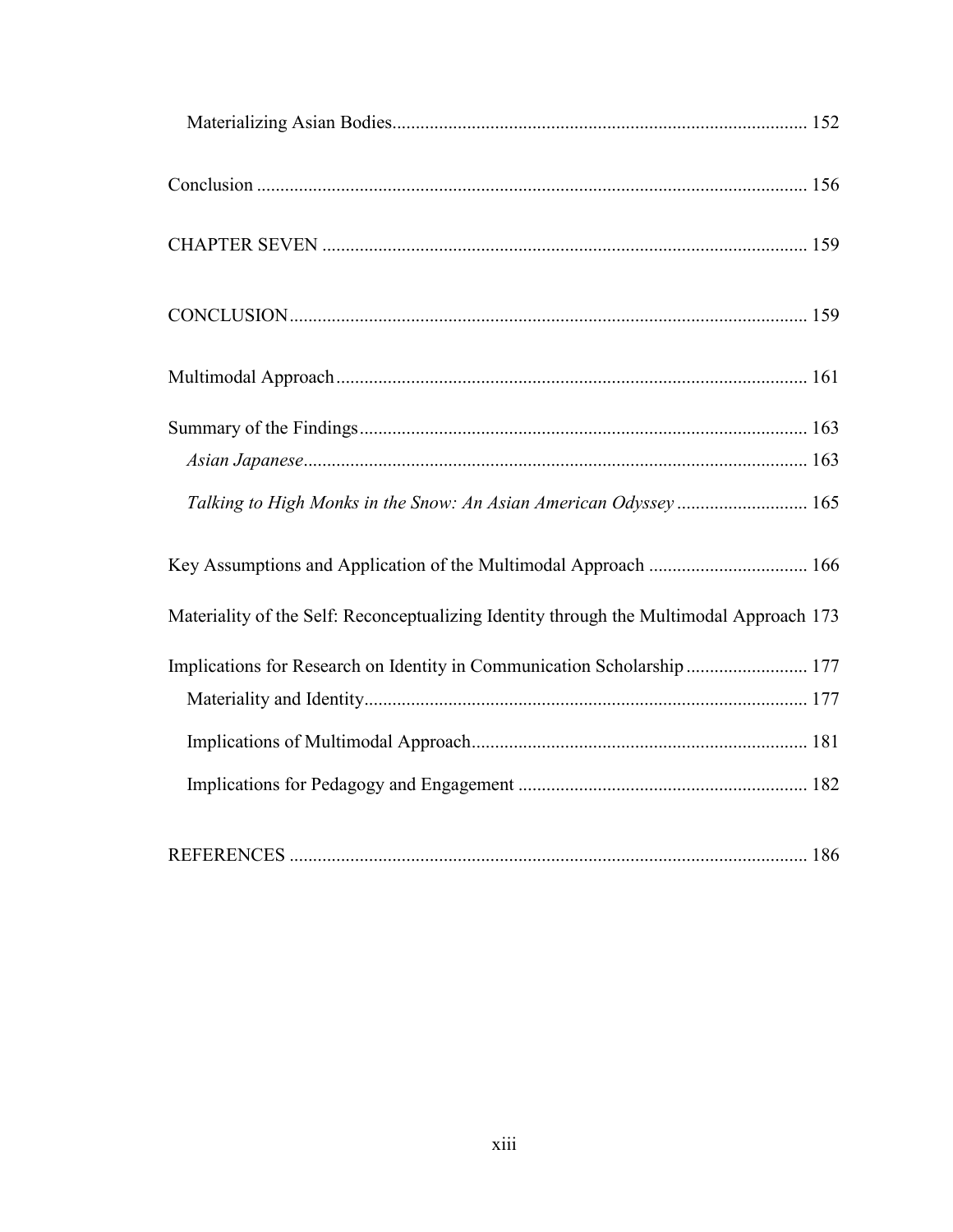### <span id="page-14-0"></span>CHAPTER ONE

### INTRODUCTION

Situated in my own transnational positionality, this study originates from my experiences of navigating in multiple discursive and geopolitical spaces of Japan, the United States, and "Asia." Due to my extended stay in the United States and occasional trips home, I navigate across the logics of both Japanese culturalist national identities and racialized Asian American identities. From Japanese cultural nationalism to Asian American racial ethnogenesis (Kibria, 2002), "Asia"<sup>1</sup> seems to function as the largest common denominator in this process. However, when the modern landscape of Asia is seen at this particular intersection of multiple cultural and historical realities, Asia is not a static geography but an imaginary landscape (Appadurai, 1996) that is viewed and signified quite differently, yet equally crucially, for both Japanese and Asian American identities.

On a macro level, I participate in multiple realities and contradictory discourses that constitute what we call Asia—from the U.S. mainstream discourse on Asia with a deeply embedded Orientalist gaze to the oppositional and subcultural Asian American popular discourse on Asia to the nationalist or pan-Asianist discourse on Asia in Japan. Various groups deploy locally specific discursive strategies and contexts to construct Asia to orient and re-orient its cultural and historical location in relation to the rest of the world. A particular local construction of Asia is often so far away from the ways in which Asia is constructed and utilized in other discursive and geopolitical spaces. These

 $\overline{a}$ 

<sup>&</sup>lt;sup>1</sup> The quotation marks suggest that Asia is a contested ideological space. The term Asia should be read in this way for the rest of the study. For the purpose of readability, I will discontinue the use of quotation marks.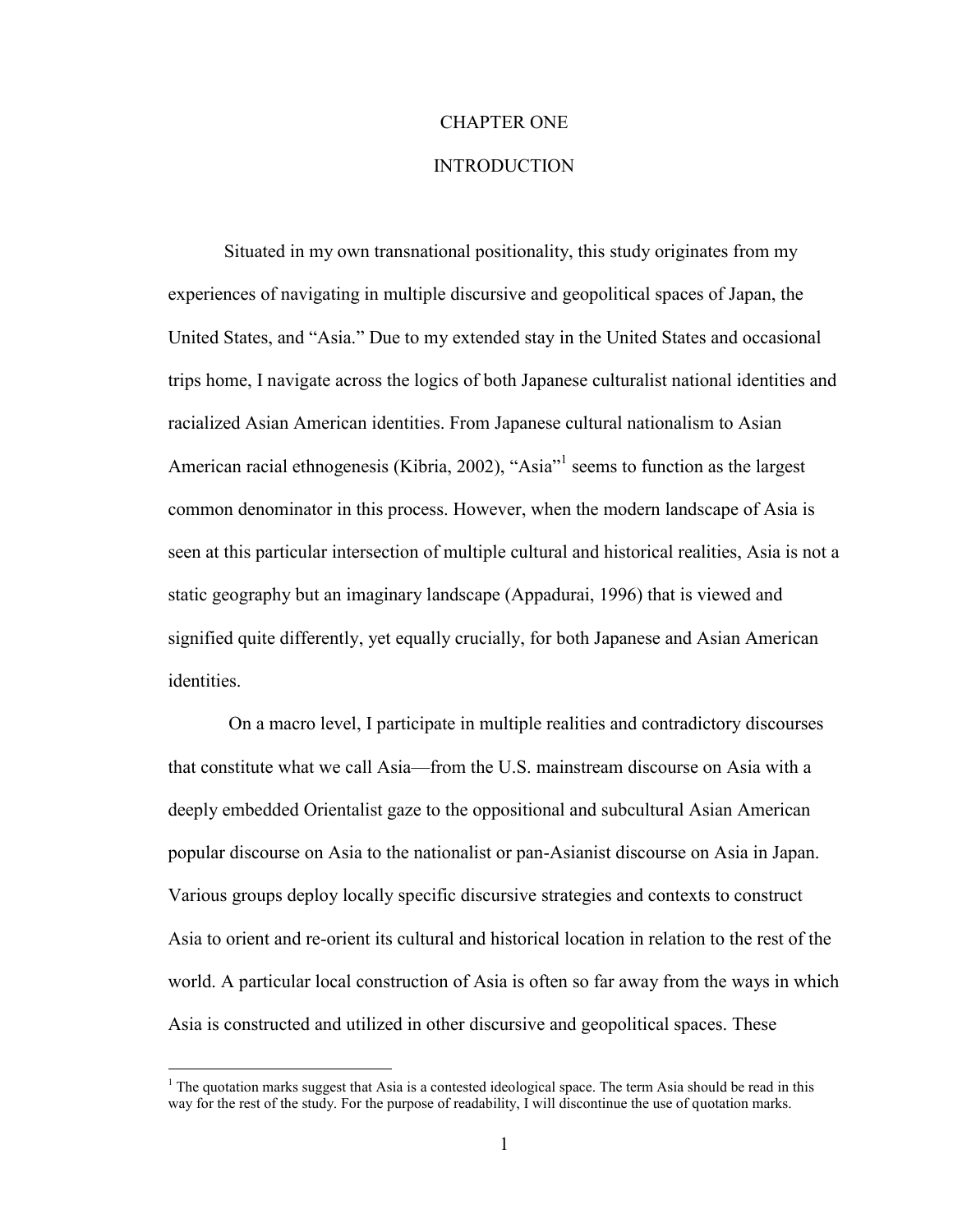multiple and contradictory discourses constitute the understanding of Asia in the form of what I call "dialogue without dialogue." That is, although locally specific representations of Asia are heterogeneous and unique, they nonetheless depend on the existence of other Asias and other locally specific, yet historically interrelated, ideological embodiments of Asia.

For example, in the United States, the idea of the Asia-Pacific as a unified region was constructed through images and stories in order to advance the U.S. political and economic interests in the region since the late nineteenth century (Eperjesi, 2005). In Japan, the idea of Asia was highly politicized as a pan-ethnic collectivity and a rationale for imperialist expansion by the Japanese government in the early twentieth century because of the Orientalist and colonialist gaze of the West toward Asia (Sun, 2000a, 2000b). For Asians in the United States, Asian American as a collective identity locally in the United States is intricately related to, and shaped by, the U.S. historical discourses on Asia (Lee, 1999). Floating images and significations of Asia are utilized and appropriated across different social and historical contexts to achieve different political goals. These heterogeneous significations are in dialogue with each other without necessarily being mutually comprehensible or agreeable.

This study is motivated by my position at the intersection of my "being Japanese" and "becoming Asian" in the United States, where this "dialogue without dialogue" on Asia becomes even more visible and problematic. Since I am from a country in East Asia called Japan, it is reasonable to say that I am from the geographical region called Asia. There is a deep ontological divide, however, in claiming myself to be *from Asia* and calling myself *Asian*. What makes me Asian—rather than Japanese—is not necessarily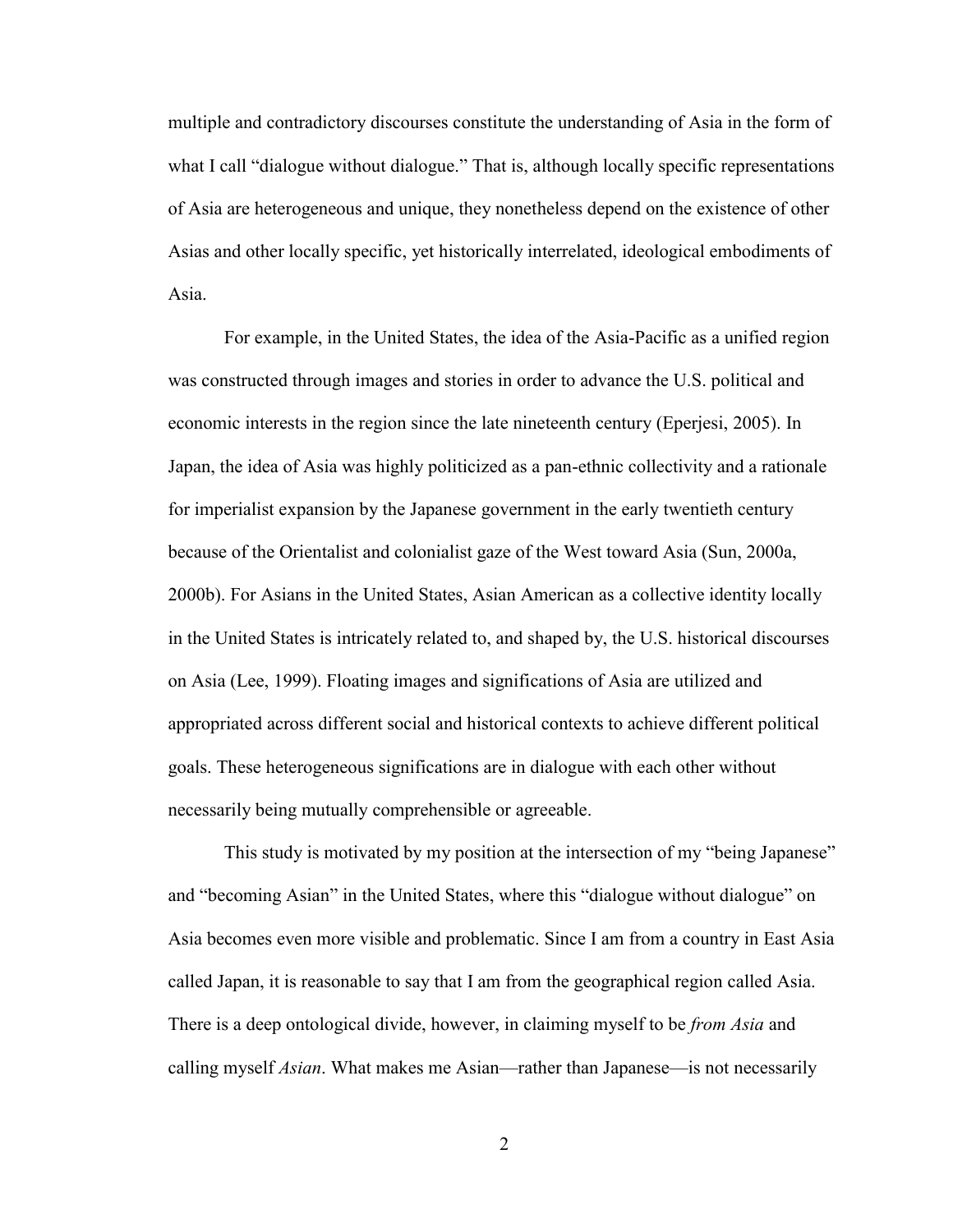the geographical Asia I come from, but the particular ways in which the region is imagined and its people racialized. In other words, Asian American identities in the United States refer to racialized collectivities particular to the specific socio-historical and ethnoracial discourses of the United States, rather than the shared place of ancestral origin. While there are lived realities and heterogeneities in the vast geographical area called Asia, being Asian in the United States generates a particular racialized subjectivity through which I begin to see Asia much differently than as a mere geographical region.

On the micro and personal level, the entry point into this dissertation is my observation that despite the fact that the multiple discourses of Asia are social and historical inventions, they nonetheless impact the way I view myself and who I can be in a given context. A student from Ghana once told me that he never saw himself as Black until he came to the United States. He spoke about his experience of racialization that is particular to U.S. American contexts—an experience that forcibly and violently pulls him and makes him a "Black" man. Likewise, I became Asian as I found myself implicated in the images, discourses, and histories of Asian Americans in the United States. Although the hegemonic racial images, stereotypes, and representations are socially and historically invented, when I began to see myself as "Asian," there was something irreversible in the process, something that cannot simply be undone through symbolic intervention or unlearning of internalized racism. In other words, I cannot simply be "de-Asianized" by learning that race is a social construction, that the historical discourses on Asia are mere Orientalist fabrications, or by simply leaving the United States.

In an effort to bridge the macro level observation (the multiple and contradictory discourses on Asia) and the micro level experience (becoming Asian, rather than simply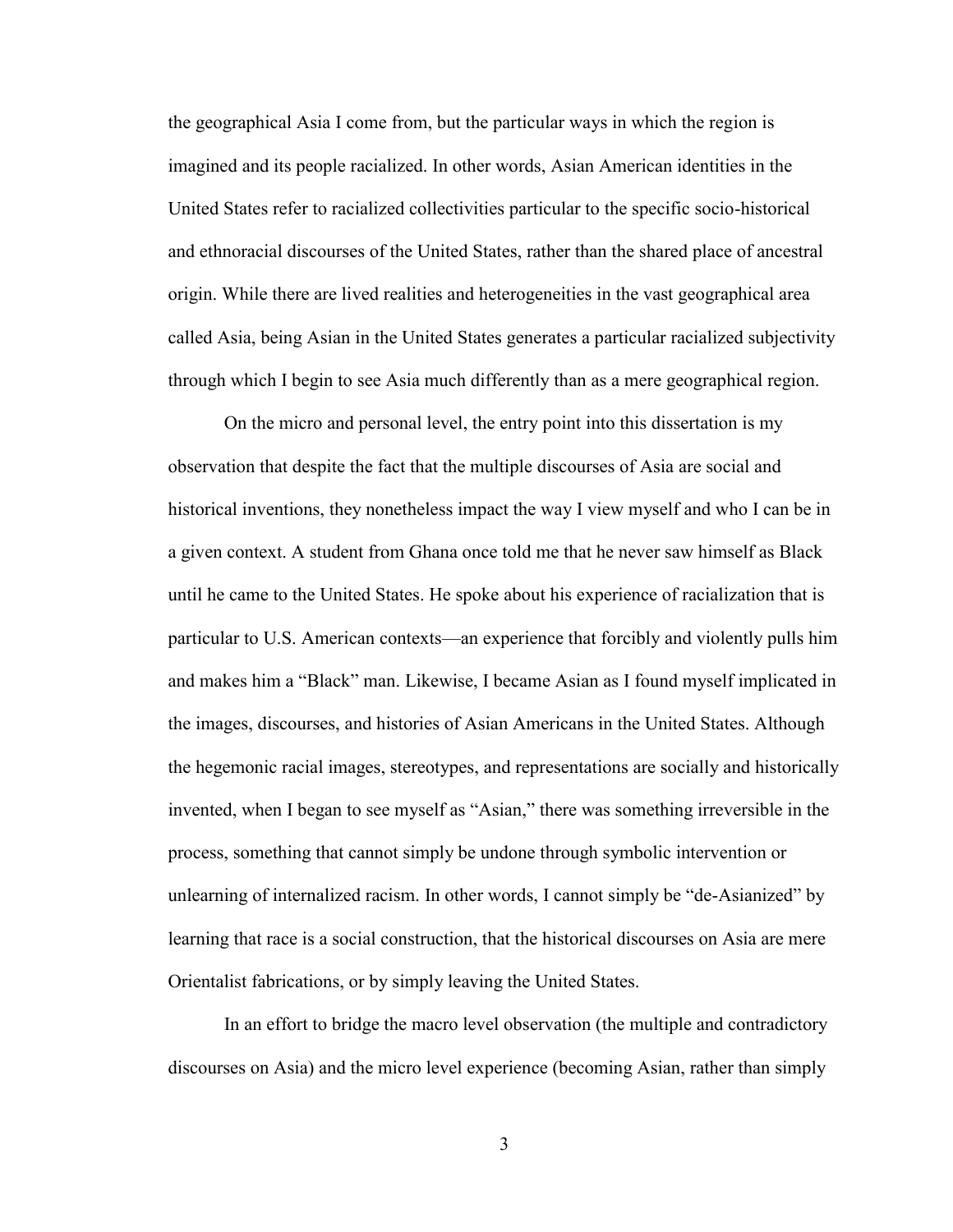being labeled or categorized as such), I began to seek a way to rethink identity from an alternative point of view. The transnational discourses on Asia interact with my embodied experiences in complex ways, making it difficult to understand my identity formation only as a social construction based on race, gender, class, nationality, and so forth. As a scholar-in-training, I learned to politicize my identity and social location. To politicize my identity means to critically examine myself as a historically materialized subject within the larger relations of power. To politicize my identity also means to find my voice and agency in articulating and transforming such relations of power. As a scholar-in-training, I also learned that identities are socially and culturally constructed. I learned how to analyze, deconstruct, and critique discourses and representations that construct, objectify, and commodify the Other. I learned that the politics of representations is arbitrary and subject to change over time.

However, I came to realize that the process of politicization and deconstruction are deeply paradoxical. For instance, the process of politicizing my acquired "Asian" identity was integral to my experience of *becoming* Asian. Likewise, the process of politicizing my social location as a woman gave me a renewed sense of *being a woman* from a feminist standpoint, rather than liberating myself from the category as a social and oppressive construct. I could not simply shed my label "Asian" or "woman" to provide symbolic interventions for racism or sexism; there was something more real and material to the experience of becoming Asian than a mere symbolic labeling attached to my physical characteristics and national origin. That is, identity—as an ongoing product of both social, political, and symbolic constructions *and* a lived, embodied, and enacted subject—entails a sense of *materiality*. Although a geneticist will not find a new "Asian"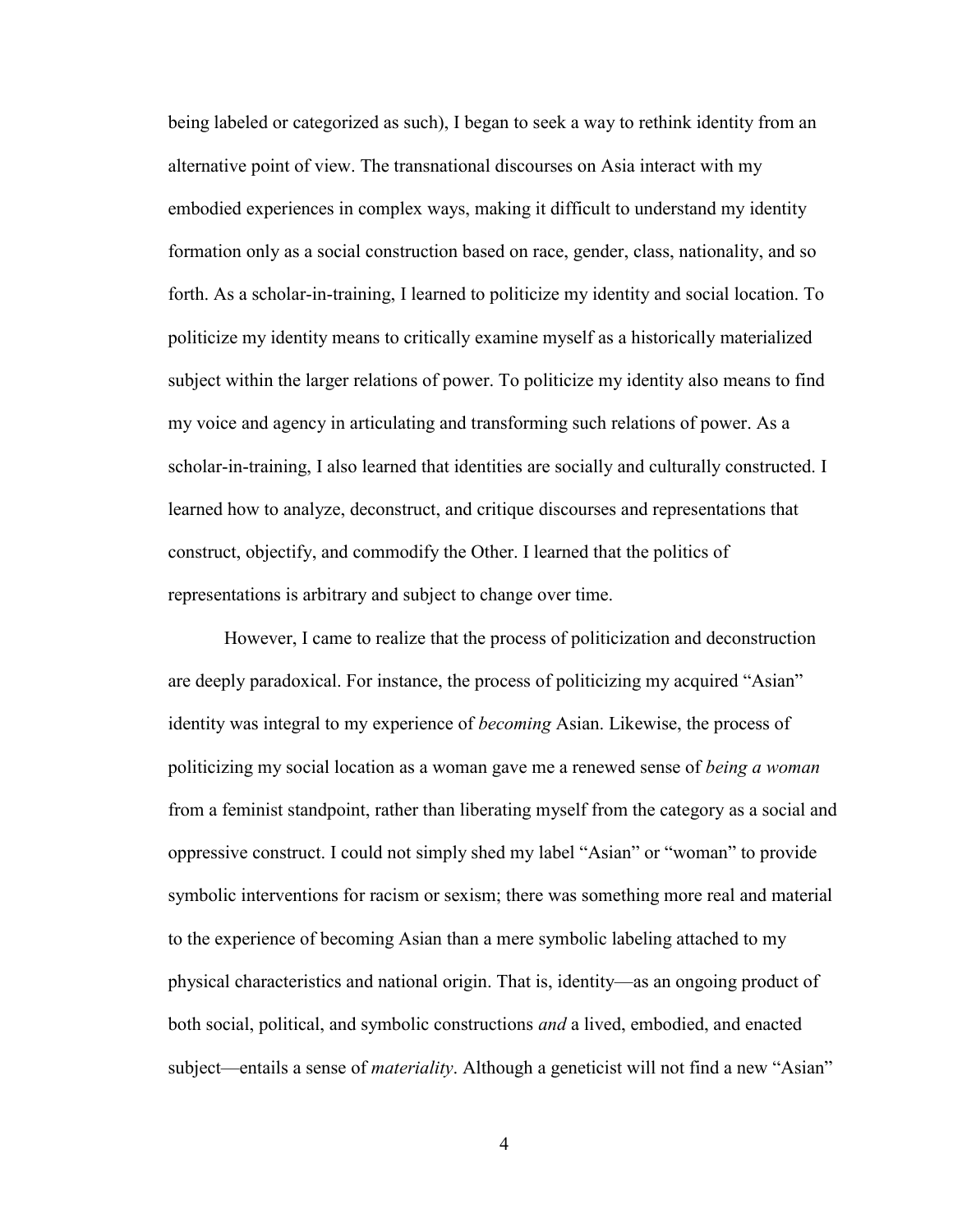quality in my blood or DNA, the experience of becoming Asian in the United States is ontologically real and material in my experience.

### Purpose of the Study

<span id="page-18-0"></span>The purpose of this dissertation is to propose *a multimodal approach<sup>2</sup>* as an alternative way of theorizing and researching identity. The multimodal approach utilizes four modes of interaction—multidirectional interpellation, spatiality, temporality, and corporeality—to explore the processes of interaction and engagement between an individual and his/her social worlds. In this approach, I contest social categories of identity (i.e. race, class, and gender) as given, and shift my attention to the modes of interaction through which such identity categories become a material, lived reality not only for the individual subject but also as a historically materialized collective social reality. This is not to replace social categories of identity altogether; rather, my goal is to shift the object of inquiry to the tension between the phenomenological experience and the ideological structure, between the process of becoming and being made into a subject. In this dissertation, this *materiality of lived experience* is a central theme, because identity could not possibly function as a system of power in modern society without having an impact on not only what we know about ourselves (identity as epistemology), but also on how we experience who we are (identity as ontology). Additionally, I am interested in the process through which identity emerges and gains both epistemological and ontological realness in our lives. Thus, another central theme in this dissertation is *the process of interaction and engagement* between an individual and his/her social worlds through which his or her identity materializes.

<sup>&</sup>lt;sup>2</sup> I explicate this approach in detail in Chapter 4.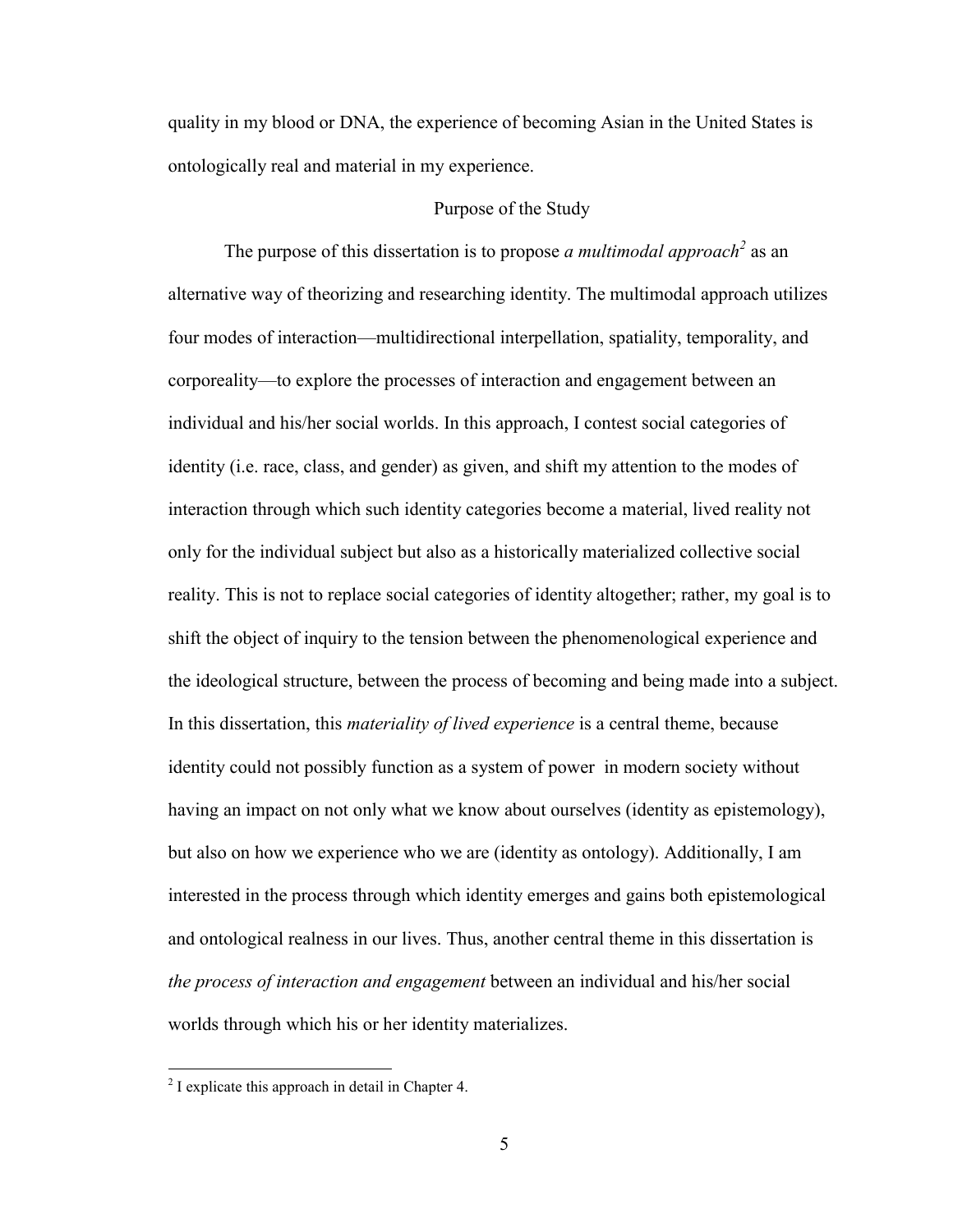The shift from a sociological theory of identity into a communication theory of identity (Hecht, 1993) requires the politics of identity to be theorized beyond the terms of categorical intersections of various social positions. Identity must also be theorized in terms of the communicative processes of interaction and engagement between an individual and his or her social worlds within which identity materializes into existence. Thus, rather than using social categories and positions as the primary entry point, I utilize multiple modes of interaction and engagement as a way of exploring how an individual comes to identify her- or himself in the world. In accomplishing this task, I apply the multimodal approach to analyze two autobiographical texts in which the authors deal with Asian identity in different cultural and discursive contexts in Japan and Asian America. I focus on the idea of Asia and explore how it translates into and interacts with personal experiences of the autobiographical subjects to constitute not only their identities but also Asia itself.

The primary focus of this dissertation is to shed light on the situated and embodied experiences of individual subjects whose identities and subjectivities materialize into existence through complex interactions among cultural significations, personal acts and interpretations, as well as multiple and competing ideological environments. With the emphasis on the lived and embodied experience, this study benefits from the philosophical tradition of phenomenology (Heidegger, 1962; Husserl, 1970; Ihde, 1990; Merleau-Ponty, 1962). Moreover, with the critique of totalizing social categories (race, gender, class, etc.) and the emphasis on the contested boundaries of discursively articulated differences, this study also takes a poststructuralist approach to identity theorizing (Alcoff, 1988; Derrida, 1976; Foucault, 1983; Lacan, 1966).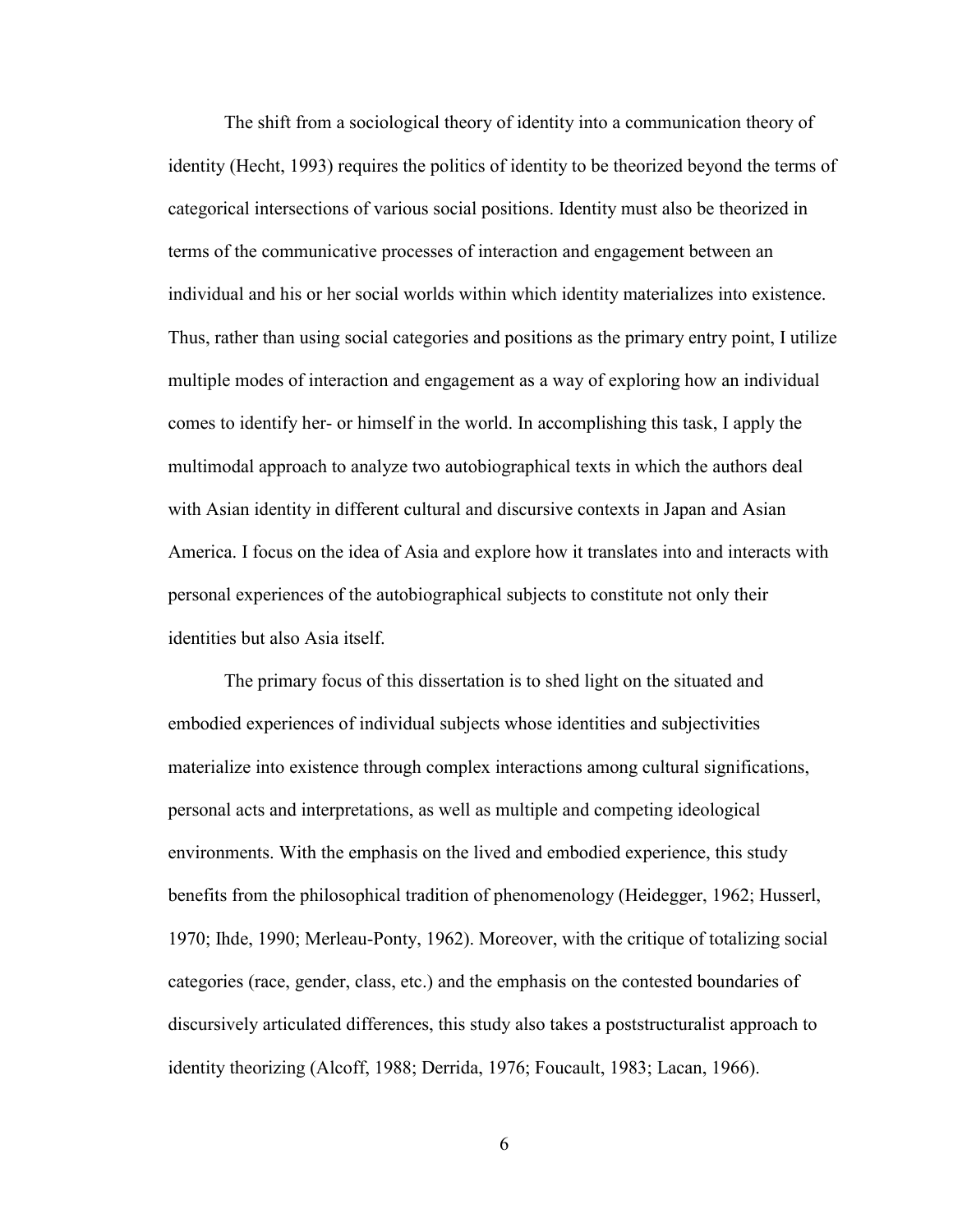Combined together, what I propose as a multimodal approach takes into account both the subjectively lived experience (a living, thinking, acting, and intentional subject in the world) and the historically situated ideological and discursive environments (a subject as a contingent product of historical and discursive construction) in constituting one"s identity. In the following, I critique the assumptions behind the way identity is predominantly theorized in order to highlight the broader context in which rethinking identity is required.

### The Ideology of Identity

<span id="page-20-0"></span>The term "identity" has gained significant epistemological authority and visibility in public and intellectual discourses for the past decades. Identity continues to be not only an academic buzzword, but also the very ingredient of social reality and the force that drives social trans/formation (Hall & du Gay, 1996; Hall, 1994; Georgiou, 2006; Gergen, 1991). We are concerned about our (and other"s) identity well beyond the chaotic period of adolescence; our lives are driven by the political machinery of identity that determines our lifestyle, consumer activity, career choices, relationships, political affiliations, and so on. Identity materializes in social life as a race between the desire for alternative modes of being and the capitalist force that simplifies, repackages, and commodifies them for the market (hooks, 1992). Identity materializes in social life as a resource for economic, political, and cultural maintenance as well as change (Davis, 2000). Simply put, we live in an identity-driven, identity-saturated, and identity-obsessed world. This reflects the continuing significance of the relationship between the individual and his/her belonging to the social/collective in cultural, political, and economic life.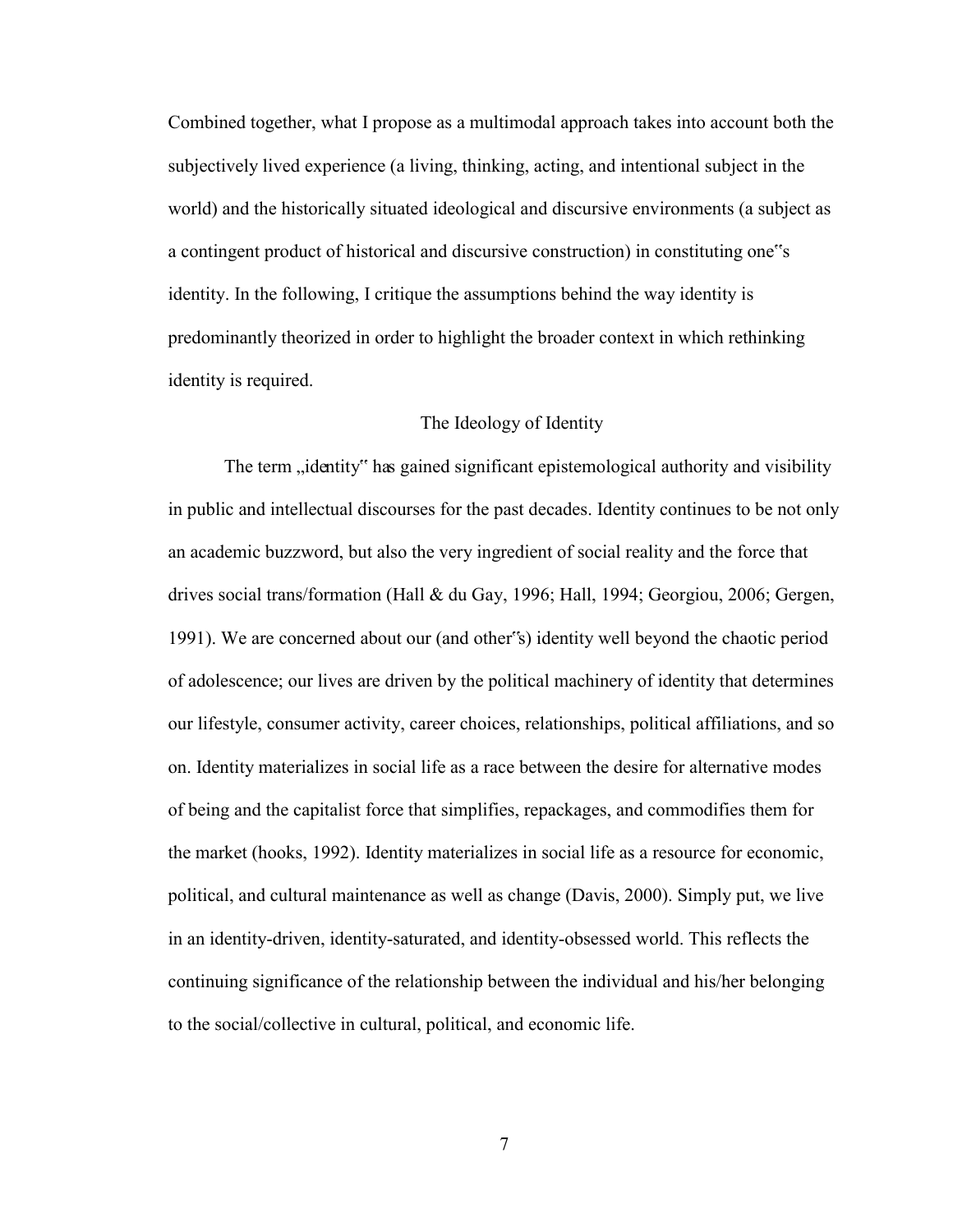In social and cultural theorizing, the nature of identity is constantly disputed, ranging from essentialist and deterministic views to anti-essentialist and social constructionist views (Berger & Luckmann, 1966; Lopez, 1994; Gould, 1981/1996; Marshall, 1994). The departure from Marxist class-based essentialism launched a number of approaches to identity politics, including gender, sexuality, race, nationality, and various systems of power that have historically produced different subject positions (Sarup, 1996). In other words, the analytical focus shifted from the politics of class struggle to the politics of difference, reflecting the historical and social context after World War II. Most notably, the concept of "intersectionality" emerged as a fundamental interpretive framework in approaching one"s identity (Crenshaw, 1991; Collins, 2000). From an intersectional perspective, an individual"s subject position is not determined by a single category, but s/he finds her/himself at the intersection of various identity positions and experiences. Social constructionism as a theoretical approach to identity also emerged as a widely accepted assumption in understanding identity politics. That is, an individual"s identity is not innate or biological, but is constructed through the process of signification, socialization, and negotiation (Hall, 1997).

Based on the brief history of identity theorizing in the past several decades, it becomes evident that through various theoretical conversations, identity as an object of study emerged, in some way, as *a politics of categorization in context*. While the fluid and contextual nature of identity formation is recognized, the way identity is theorized nonetheless refers back to the complex, yet limited, number of categories and experiences associated with them: race, gender, class, sexuality, nationality, ethnicity, age, physical ability, and so on. It is indisputable that these categories primarily determine one"s social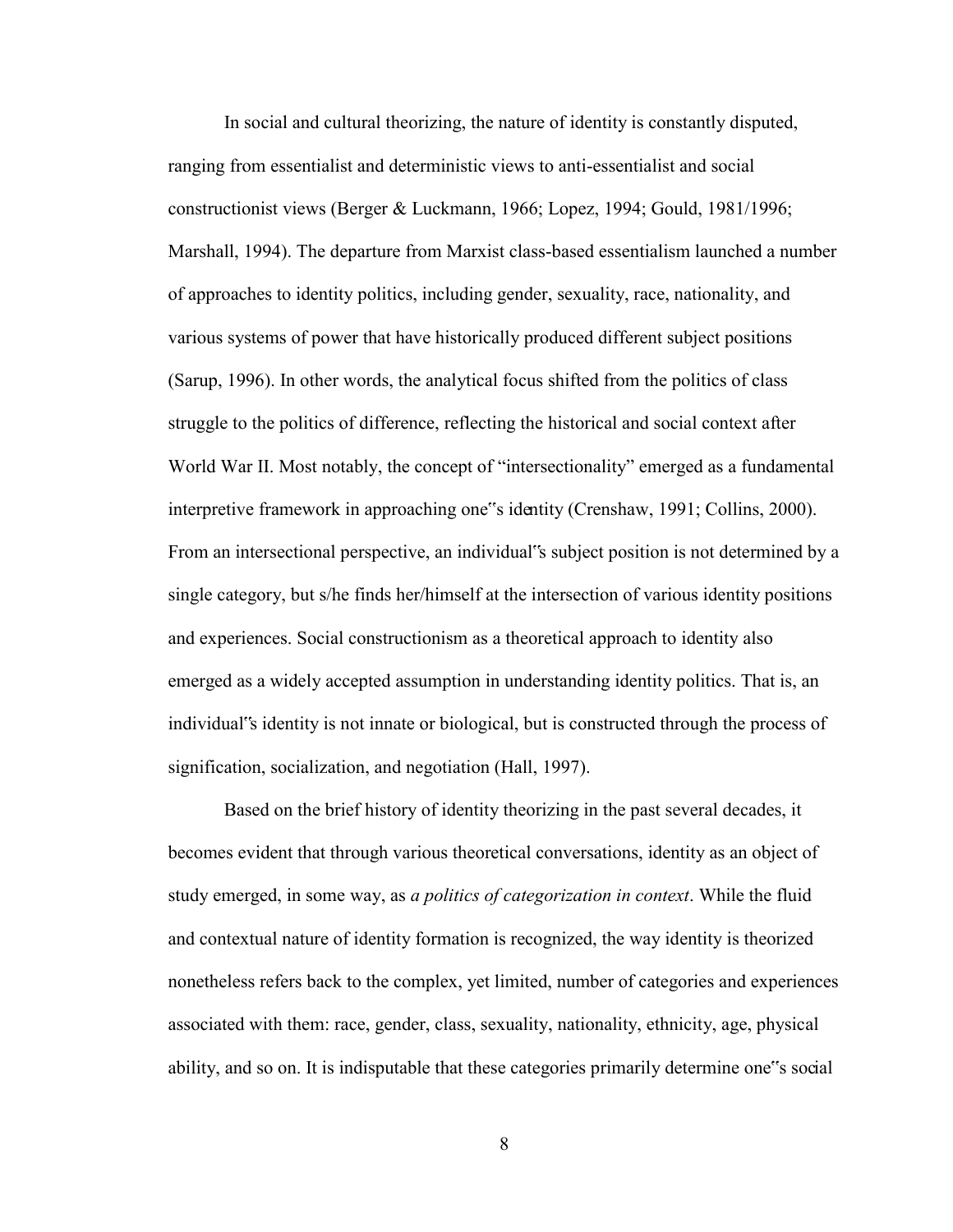experience and sense of self. These categories of difference are the instrument of the machinery of identity that produces and maintains social relations and hierarchy. However, the question remains: if these categories themselves are social constructions, how do we know that these categories, combined together, constitute what we call  $\mu$ , identity"? In other words, the understanding of what we call identity is necessarily shaped by the kind of entry point used to study identity as an object of study. If the politics of difference is engineered by its arbitrariness, it is not without epistemological consequence to limit the entry point to the "trinity" of identity politics (race, class, and gender) and other categories that are widely recognized as socially salient. When it comes to theorizing identity, are we subjects of our own categorization? In an effort to dispute biological determinism, have we become too comfortable with social determinism (Calhoun, 1994)? Can all experiences and subjectivities be reduced into these primary categories—or intersections of these variables—available at our disposal? How can identity be theorized differently if other dimensions were added to the picture? How would identity politics change if identities were theorized differently?

 It has become increasingly important and relevant that communication scholars interrogate the foundational assumptions embedded in the ways we approach identity as an object of study. This means questioning the ideology of identity the academic community has come to accept as the norm, and rethinking the theoretical and methodological approaches to constructing knowledge about identity. Today, we find ourselves in a particular historical context in which this rethinking is urgently required. Rethinking identity is necessary due to the shifting conditions of what constitutes a modern society. Calhoun (1994) argues that "it is no accident that discourse about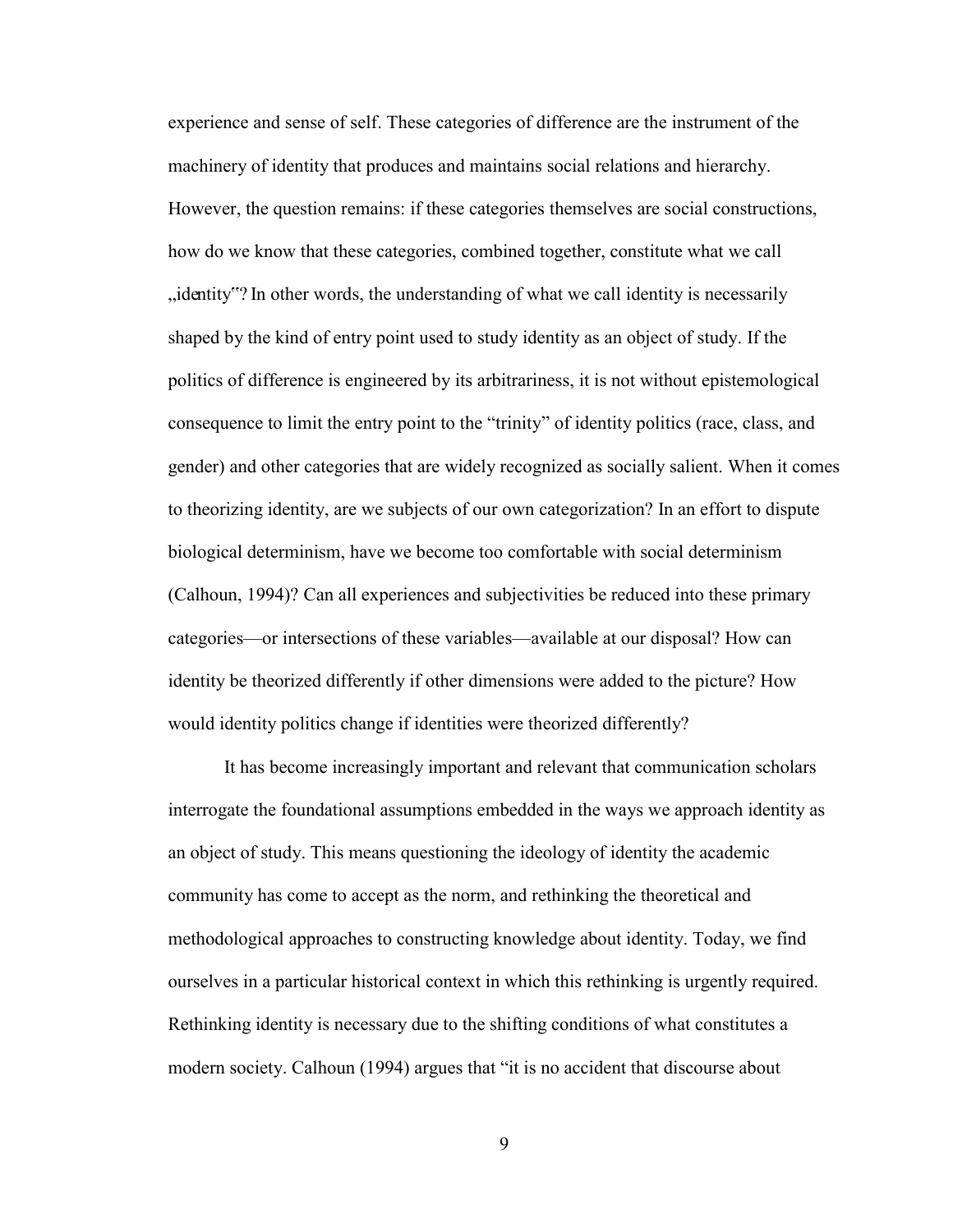identity seems in some important sense distinctively modern—seems, indeed, intrinsic to and partially defining the modern era" (p. 9). Over the past decades, identity as an object of study has come to include multiple categories to reflect and unravel the formation of modernity and its consequences. Race, class, and gender, for example, were instrumental in producing modern subjects, social institutions, and systems of domination integral in the spread of modernity (Winant, 2001). The way identity is constituted as an object of study, therefore, both critically reflects, and is largely confined by, the project of modernity.

There are two types of criticisms for using the instruments of modernity in theorizing identity in today"s globalized world. The first criticism refers to the complicity between the theories of identity and the logics of modernity. Grossberg (1996) critiques the complicit relations between the theories of identity in cultural studies and the logics of modernity. He argues that the mainstream theories of identity in cultural studies are "ultimately unable to contest the formations of modern power at their deepest levels because they remain within the strategic forms of modern logic: difference, individuality, and temporality" (p. 93). According to Grossberg, the underlying assumptions about identity reinforce, rather than challenge, the modern social structure that produces the systems of domination: "If identity is somehow constituted by and constitutive of modernity, then the current discourses of identity fail to challenge their own location within, and implication with, the formation of modern power" (p. 89).

How do we account for Grossberg"s critique when the focal point of identity politics has been to challenge the modern systems of domination and to claim the right to self-representation? The social constructionist approach to theorizing race, class, and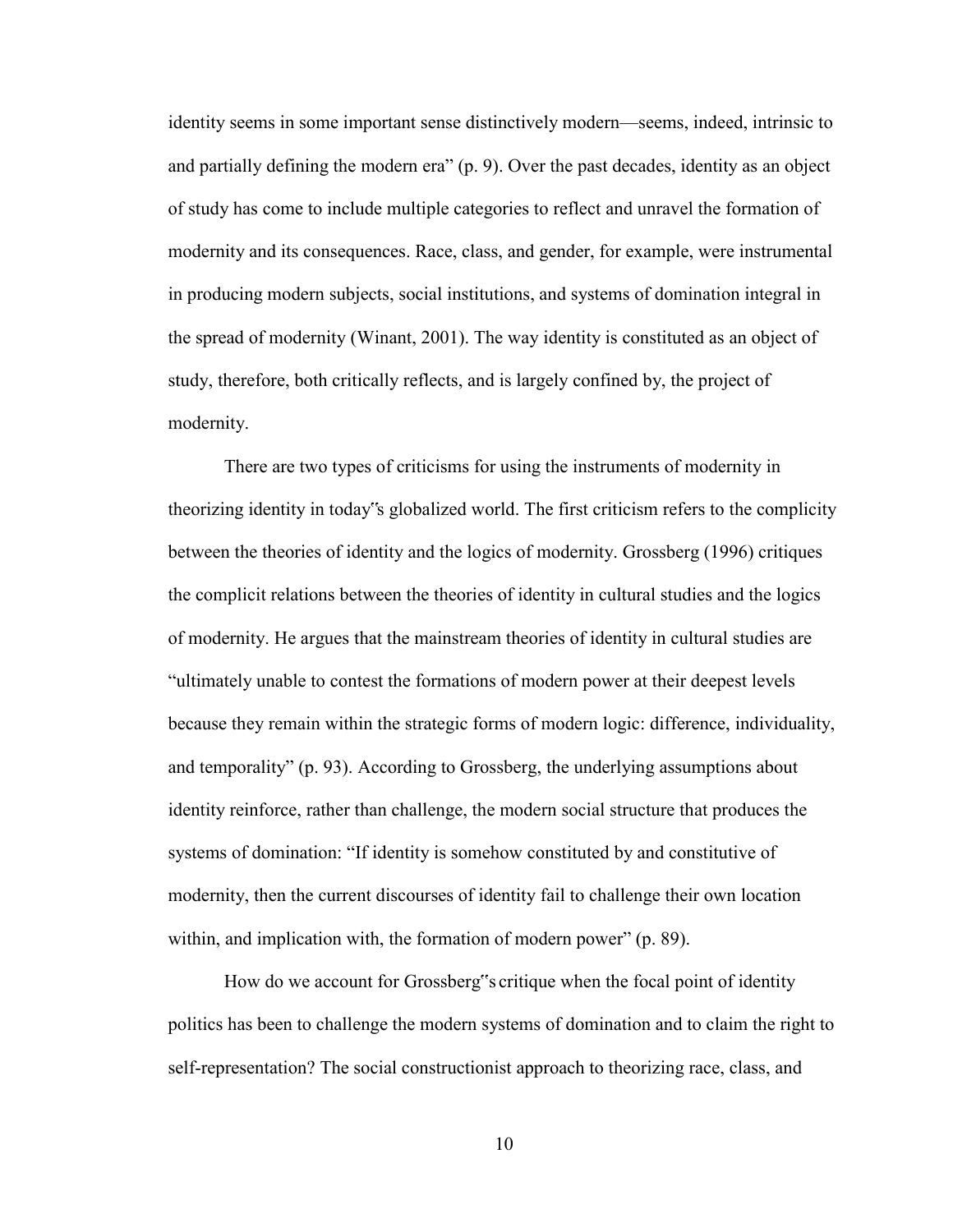gender, for example, played a pivotal role in de-naturalizing these identity positions. However, we began to see its reverse effect when social constructionism became widely accepted as "true" in academic discourse. The theoretical attention paid to the social construction of identities seems to paradoxically result in naturalizing these identity categories as given across different cultures, places, and time periods. That is, we run the risk not only of social determinism but also global determinism of the relevance of the Western identity categories across the world. What needs to be de-naturalized is not only the category itself but the assumption that the semantic equivalence and comparable social realities of race, gender, and class exist cross-culturally and globally. For example, when we assume that race—as conceptualized and constructed historically by Western theorists—exists in non-Western societies, we are relying on the project of modernity that diffuses Western systems of thought across the world. Globally speaking, race exists not because it is socially constructed but because it is the outcome of the differential diffusion of colonial modernity in non-Western societies (Hesse, 2007). In short, in an effort to deconstruct the "constructed-ness" of identities, we must be attentive to the effect of modernity that makes such academic inquiries possible in the first place across different geographical and cultural locations.

The second criticism is about the changing contexts in which identities are theorized today. Whether the project of modernity is viewed as unfinished, failed, or transcended, the condition of the world has become much more complex due to the largescale, accelerated flows of people, capital, images, and meaning across physical and cultural boundaries (Appadurai, 1990, 1996; Grewal, 2005; Iwabuchi, 2002; Chambers, 1994). Within the past several decades we have witnessed globally interconnected and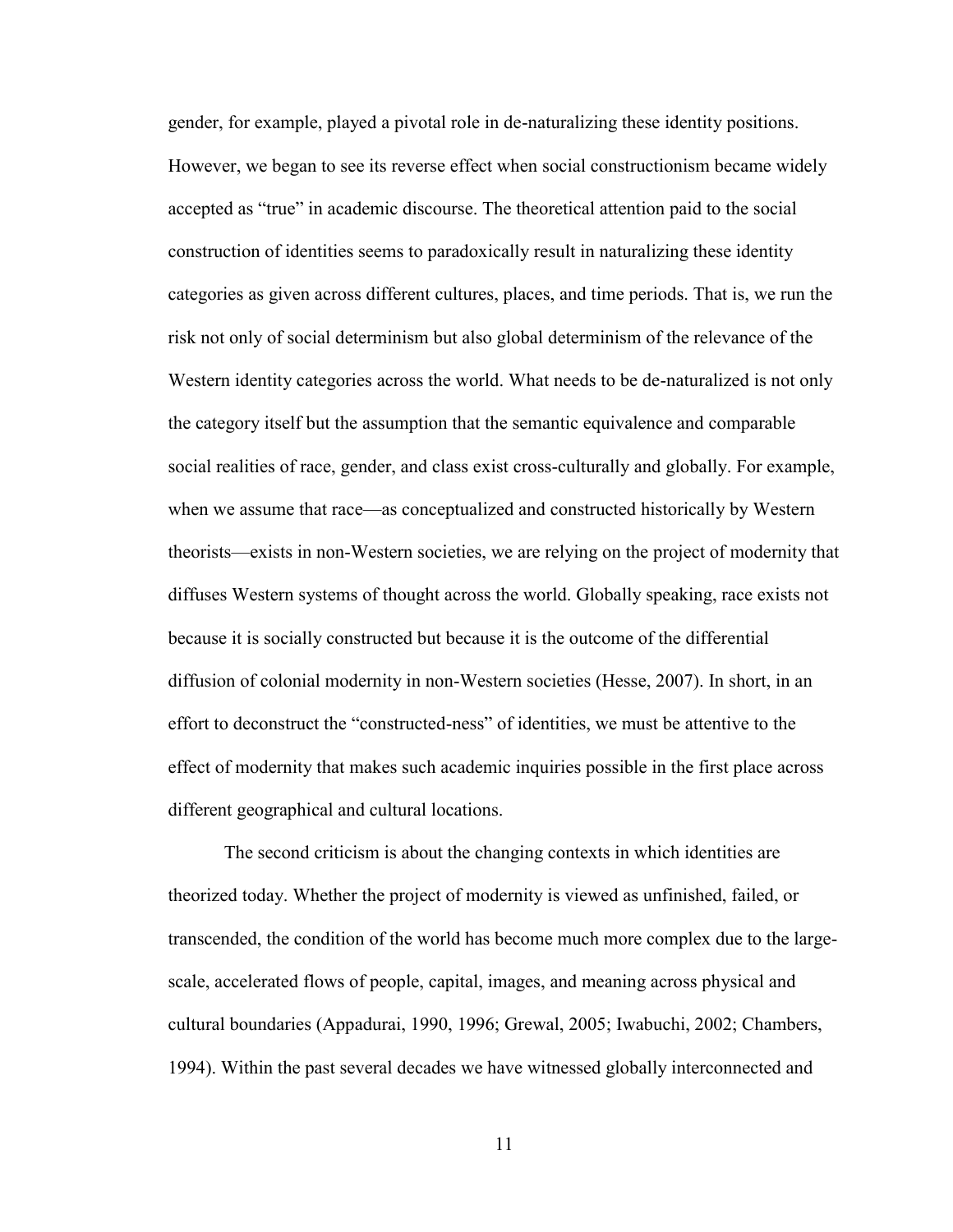growing heterogeneities of experience, technologies, senses of belonging, subjectivities, and practices. At the historical intersections of globalization, neocolonialism, and postcolonialism, people create a global network of migration, resulting in deterritorialized and hybridized forms of cultural practices and experiences (Georgiou, 2006). Most importantly, what complicates the politics of identity at this historical juncture is that the disparate systems of meaning collide and merge into each other to construct a complex nexus of realities and identities. A particular system of meaning often defined as culture—is de/territorialized and uprooted from a geographical territory or a particular body (Inda & Rosaldo, 2008). That is, not only do people inhabit multiple socially constructed categories, they also inhabit multiple systems of meaning. This results in a condition in which one"s subjectivity does not necessarily correspond to one"s subject position.

These critiques and questions of identity are not meant to deny the significance of traditional identity politics and the way it continues to shape social relations among different groups of people today. Rather, my goal is to rethink the ideology of identity and to seek alternative ways that identity as an object of study—as well as an instrument of social reality and social transformation—can be articulated. This means to theorize identity beyond a composition of existing social categories, to be attentive to the changing global context, and to imagine alternative ways in which social relations can be imagined and enacted.

### Autobiographical Writing as Situated Expression of Self

<span id="page-25-0"></span> In this dissertation, I analyze autobiographical writing by Japanese and Asian American writers. I select particular texts that centralize "Asia" or "Asian" as a theme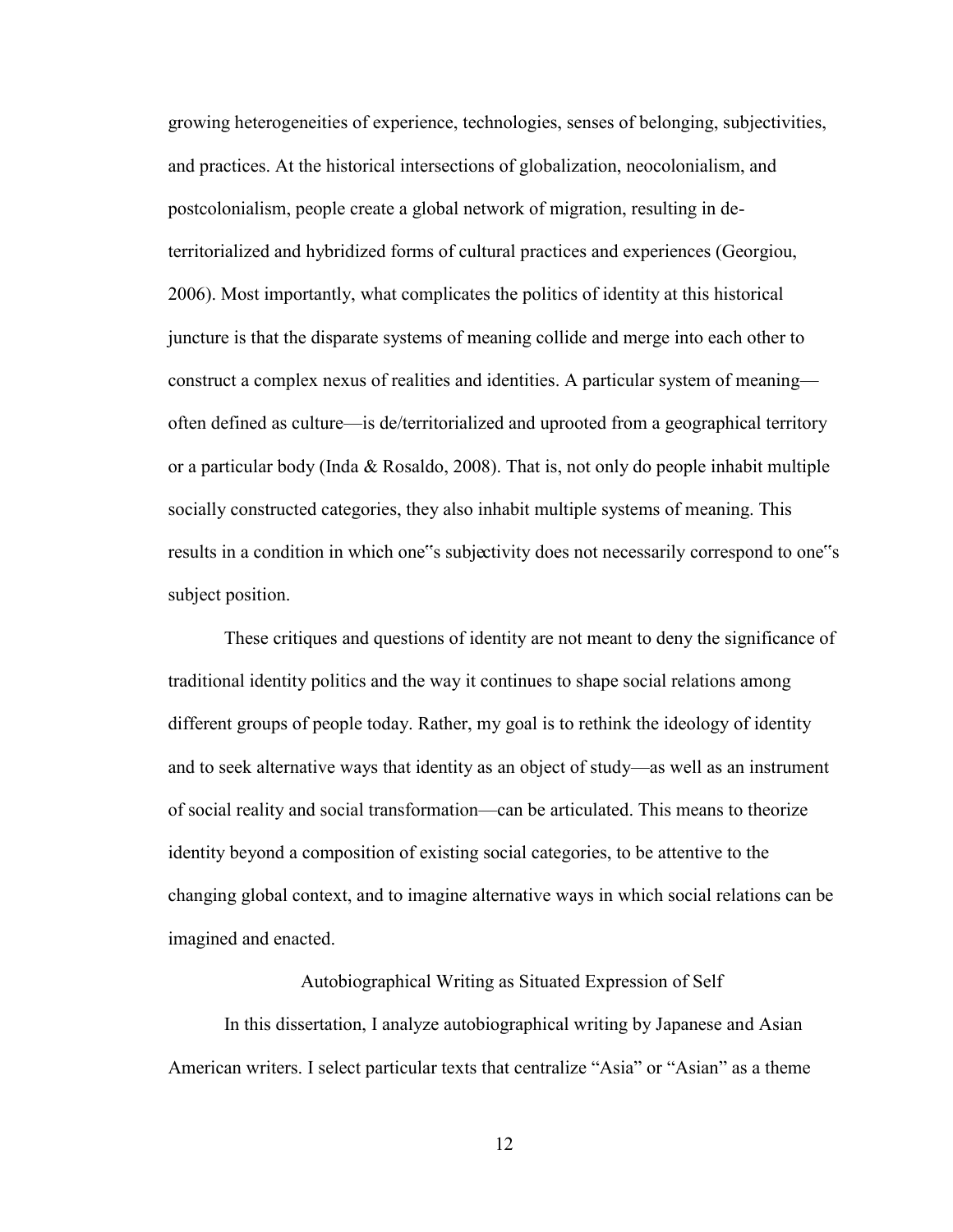that grounds the personal narrative. I approach autobiography not as a literary genre but as a site of situated expression of the self, in which the autobiographical "I" is symbolically mediated by multiple cultural locations. Autobiography is chosen as a focus of my textual analysis because it exemplifies the characteristics of identity as "a process of mediation" rather than "a product of representation" (Meehan, 2008, p. 48). The act of writing and reading autobiography exemplifies the contested and interrelated nature of identity formation and negotiation. The autobiographical "I" fluctuates and is fragmented in the sea of intertextuality, shaped by the relational context between the author and the reader, the writer and the written, and the audience"s mode of reading. Because autobiographical writings foreground the personal voice and lived experience in the larger cultural and historical contexts, they provide a useful space to "test" the multimodal approach.

### Overview of the Study

<span id="page-26-0"></span>In Chapter 2, I provide an historical overview of discourses that shape the idea of Asia situated in the United States, Japan, and Asian America. I also provide an overview of several theoretical orientations that deal with the relationships between the East and the West, including Asiacentricity, Orientalism, modernity, and transnationalism. Chapter 3 functions as a theoretical building block for the proposed methodological approach. I provide an overview of theories of identity in communication scholarship, phenomenology, symbolic interactionism, poststructuralism, the notion of materiality, and the relationships between identity and autobiography.

In Chapter 4, I discuss my methodological approach, describe the autobiographical texts, and introduce my research questions. As stated earlier, developing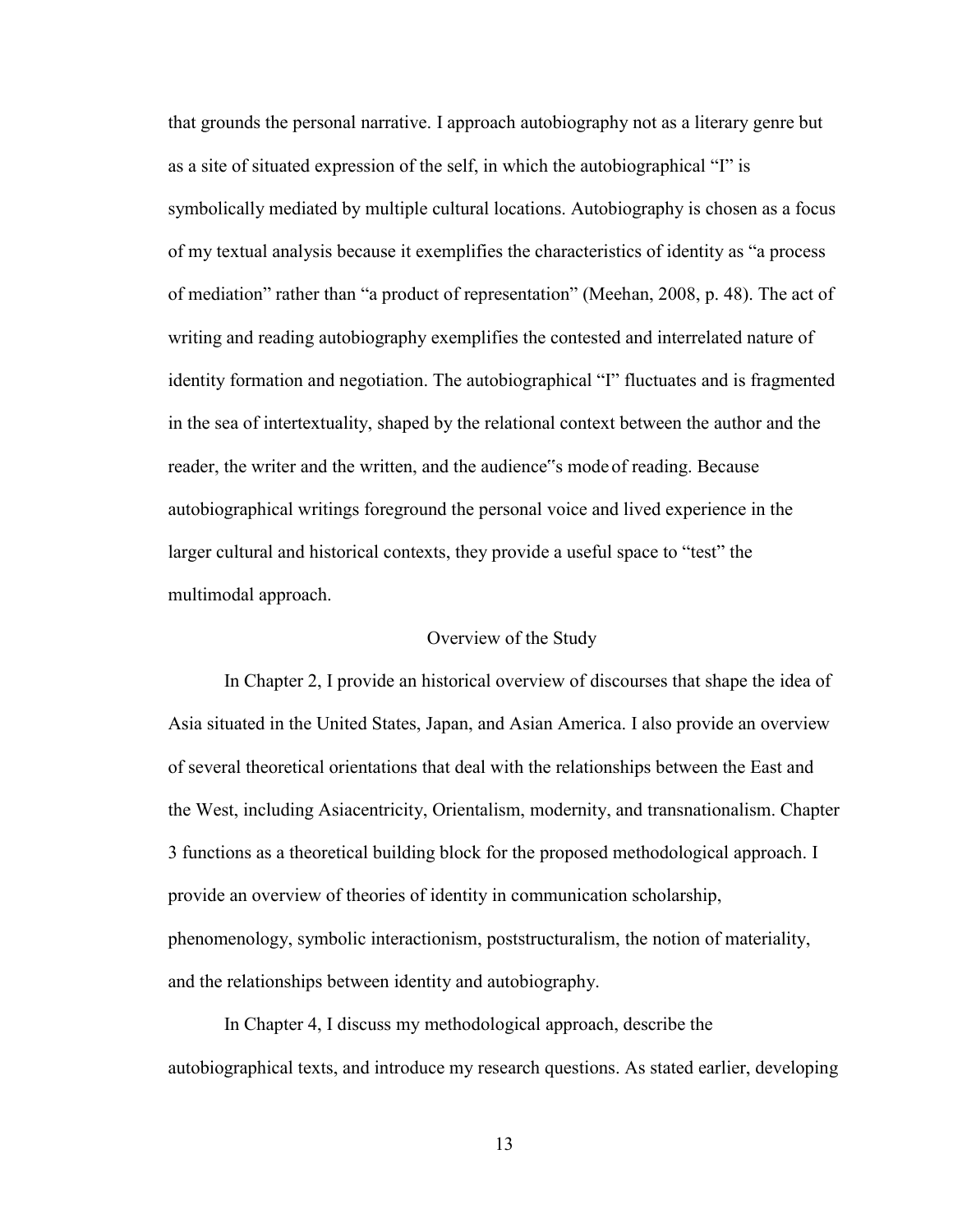this methodological framework is one of the major purposes in this study. I introduce the multimodal approach and explicate the four modes of interaction and engagement that I will focus on in my analysis. The purpose of this chapter is to build a strong methodological foundation that enables alternative ways of reading identity in autobiographical texts. In Chapters 5 and 6, I provide my analysis of the two autobiographical texts chosen for analysis: *Asian Japanese* and *Talking to High Monks in the Snow: An Asian American Odyssey*. In Chapter 7, I conclude my study and discuss the theoretical and methodological implications that emerge through this dissertation.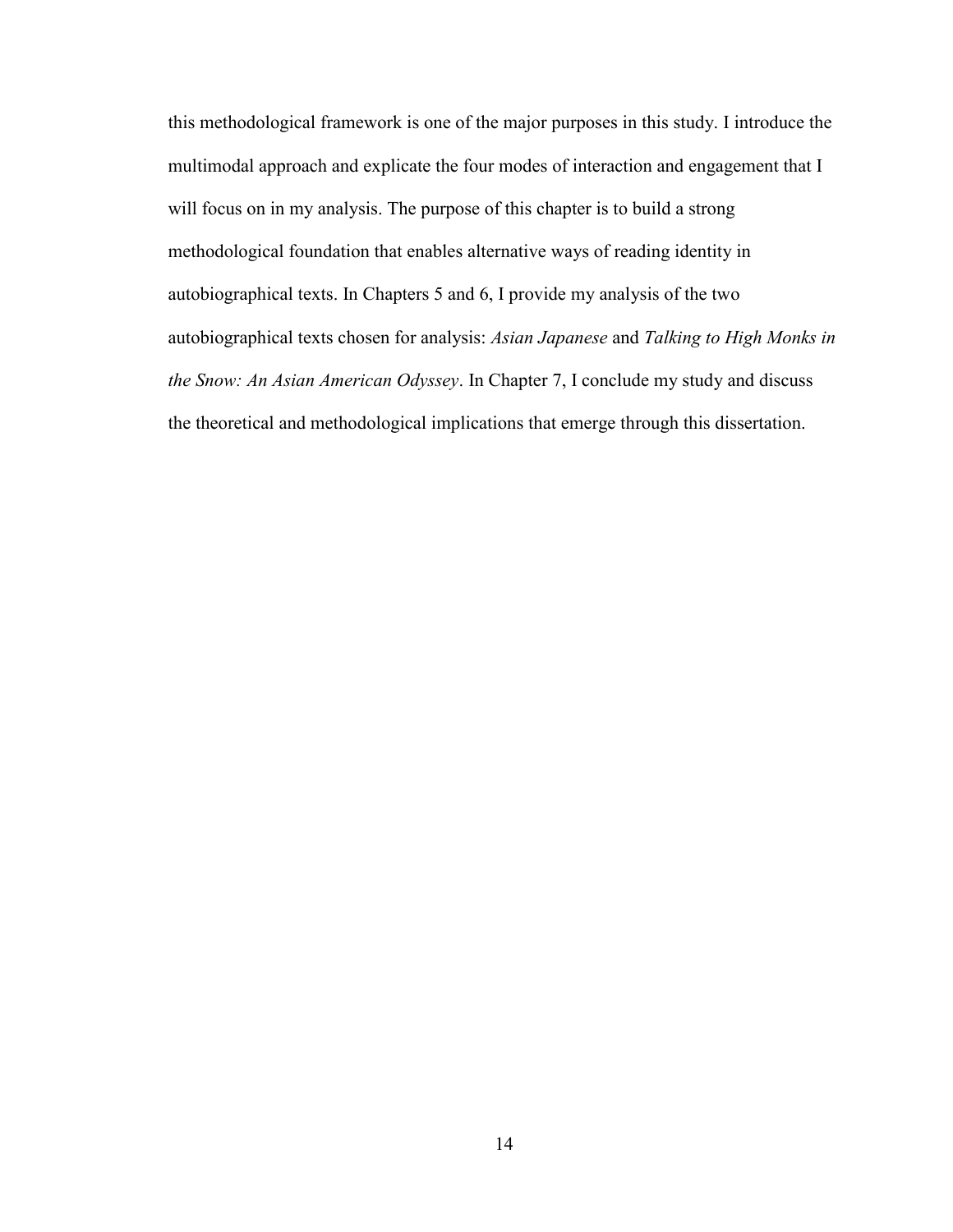#### CHAPTER TWO

# <span id="page-28-1"></span><span id="page-28-0"></span>AN HISTORICAL AND THEORETICAL OVERVIEW OF DISCOURSES OF ASIA AND EAST-WEST RELATIONS

What is Asia? How does it function to produce locally specific and globally situated cultural identities of Asian subjects? How does it function to construct the "imagined worlds" of these subjects? (Appadurai, 1990, p. 7). I problematize the notion of Asia beyond a geographical classification because, as Eperjesi (2005) points out, "regions are not natural givens. They take shape under specific historical conditions and in relation to particular sets of power relations" (p. 3). Dirlik (1992) argues that "in a fundamental sense, there is no Pacific region that is an "objective" given, but only a competing set of ideational constructs that project upon a certain location on the globe the imperatives of interest, power, or vision of these historically produced relationships" (p. 56). Rather than a static geographical reality, Asia exists as a reflection of purposeful ideological efforts to inscribe the relations of difference on a physical as well as imaginative landscape of the world. As an imagined landscape and a product of ideological struggle particularly between the East and the West, Asia is a "perspectival construct" whose image changes depending on the location from which it is viewed (Appadurai, 1990, p. 7).

In this chapter, I review historical discourses of Asia from three discursive locations: the United States, Japan, and Asian America. I take this approach in order to illustrate the circulation of different ideas of Asia across these multiple locations and the locally differential adaptation and utility to produce and sustain cultural identities and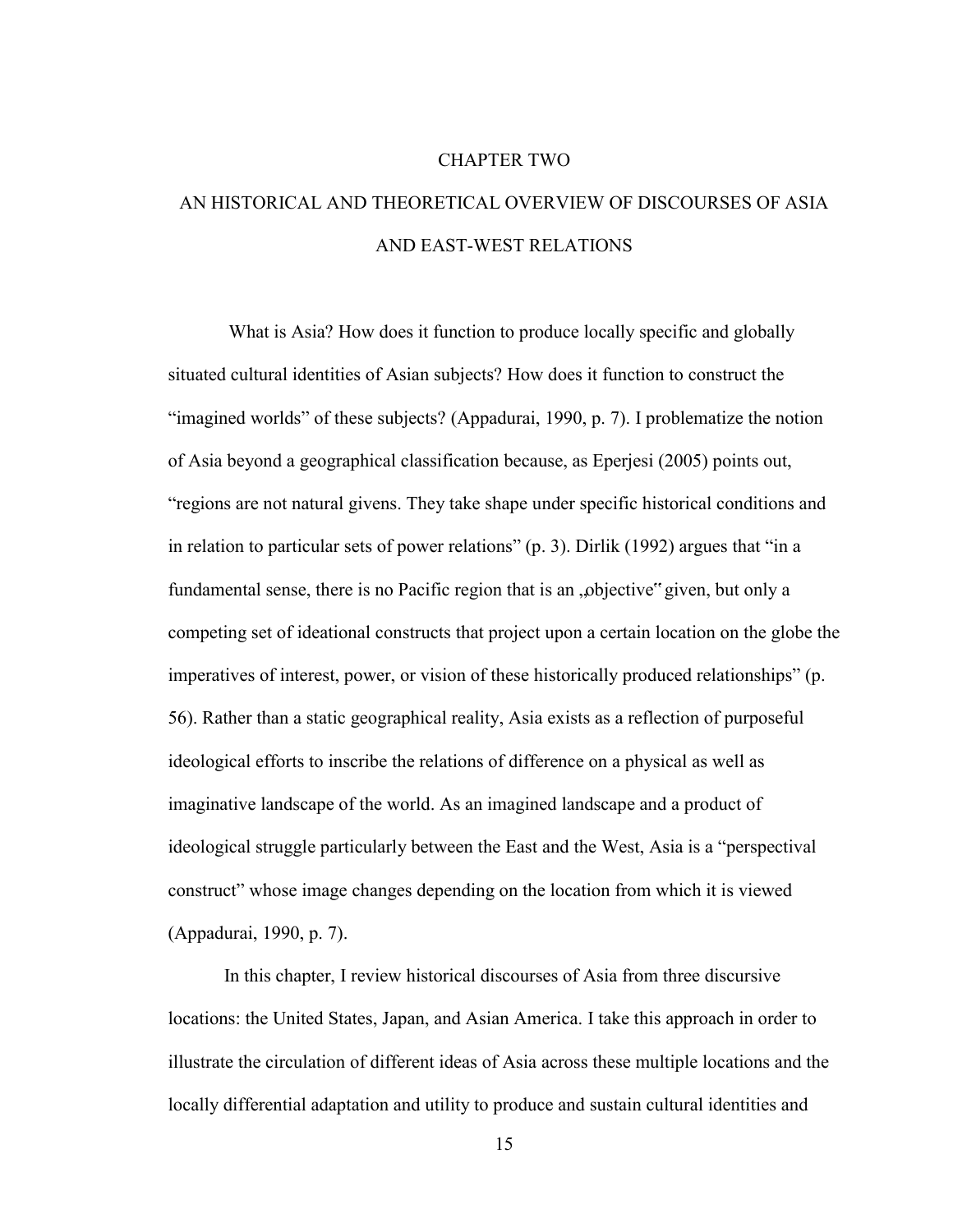situated views of the world. Also, in order to understand how discourses of Asia are theoretically informed, I provide an overview of four selected theoretical approaches that problematize the relationships between the East and the West. The purpose is not to reify the binary, to assume its innate distinction, or to assume that "the East" equals "Asia." Rather, I attempt to understand and critique the underlying assumptions and politics that normalize "East-West" as one of the overarching discursive structures through which identities are constituted.

### The United States and Asia

<span id="page-29-0"></span>As a political and historical invention, Asia has fed the Western "imaginary geographies" (Radhakrishnan, 1996, p. xiv) and the Western "imaginary landscape" (Appadurai, 1990, p. 4) of the world as a land of abundant resources and exotic cultures, and as the frontier of modernization. Asia has been historically significant in the West for the past centuries because of the extraction of raw materials and labor from the region through colonialism and neoliberal globalization (Iriye, 1967; Takaki, 1989). Asia"s contribution to the Western civilization, however, is not only material but also symbolic. Asia has been a symbolic repertoire of images and meanings that fueled the imagination of identities of "the West." Asia has provided and still provides the image of the ultimate Other who is yet to be incorporated into, or has failed to attain properly, the universal ethics of Western modernity. Asia, in this case, is not a static geographical label but a sign against which the meaning of the West is signified or a mirror upon which the face of the West is reflected.

What is the origin of Asia in the Western imagination? What functions has the idea of Asia served for the construction of the United States, American cultural identities,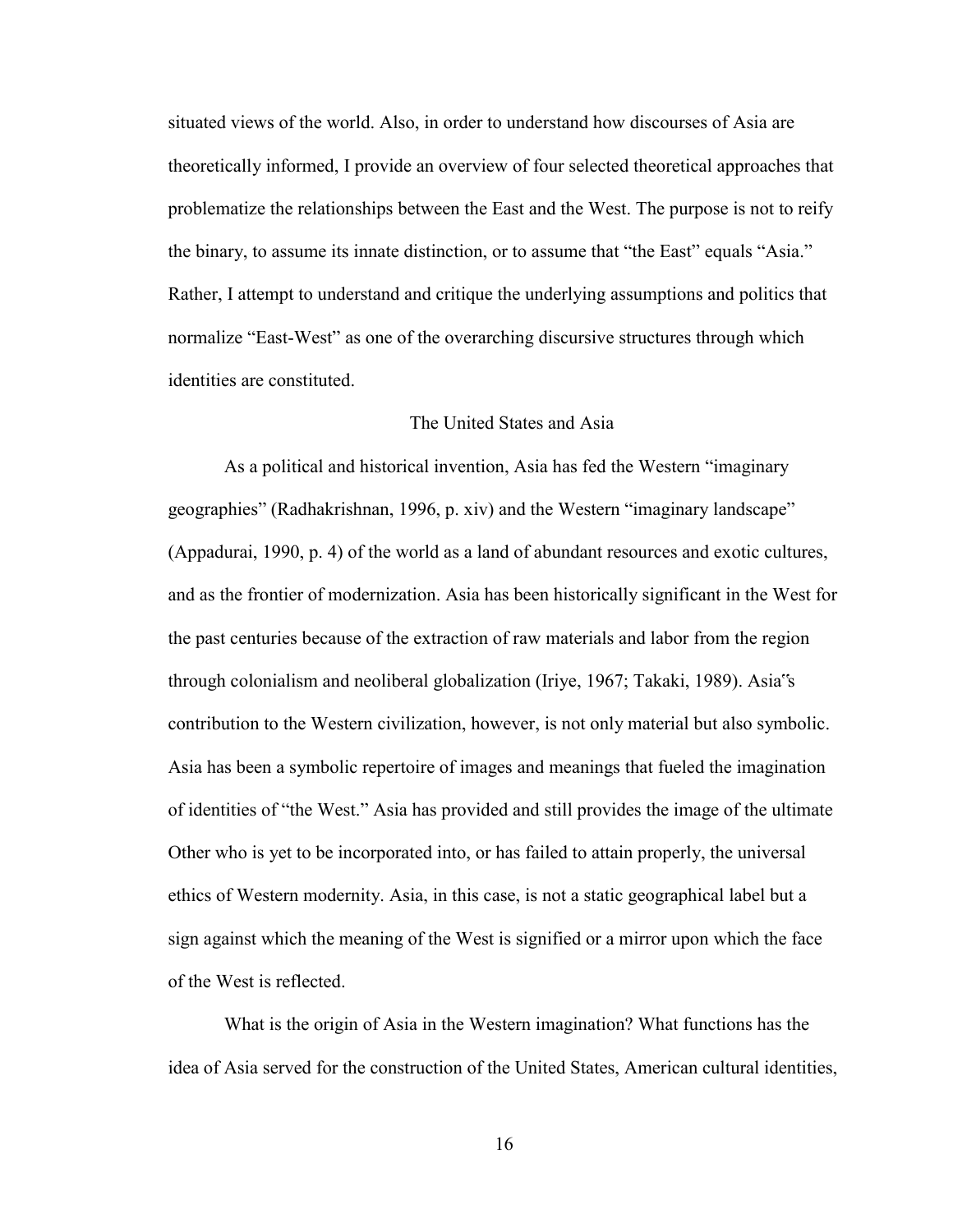and their situated views toward the rest of the world? The prevailing view among scholars who take a critical and anti-essentialist view of Asia is that Asia is an ideological embodiment of the Other that enables and stabilizes the hegemonic presence of the West (Iriye, 1967; Dirlik, 2005; Sun 2000a, 2000b; Sakai, 2000). Dirlik (2005), for example, argues that the idea of Asia "is...obviously a creation of modern Europeans" (p. 400). While the term itself traces its history back to the ancient Greeks or Mesopotamians, Asia was employed by Europeans as a territorial classification designated to the geographical and ideological counterpart of the West. Sun (2000a) argues that Asia exists as an ideological opposition to the West, which was produced in the context of European and U.S. colonialism. In the colonial mission to expand the visions of modernity across the world, Asia provided the West with a distinguished position as well as territorial and ideological unity.

Historically, while Asia carried symbolic weight in constructing the identity of the West in general, Asia was particularly important in the construction of the idea of modern America in the United States. The American image of Asia first began to be formed as explorers, travelers, and missionaries told their experiences in the Asian-Pacific region starting in the thirteenth century and solidifying its foundation by the 1820s (Leon W., 1994). It was during the nineteenth century that Senator Thomas Hart Benton of Missouri proclaimed that "the movement toward Asia [is] America"s destiny" (as cited in Takaki, 1993, p. 191). The curiosity and fascination for Asia were driven by the colonial and capitalist interest in Asia as a land of abundant resources and markets as well as the commitment of the "White" race to bringing civilization to the "Yellow" race (Takaki, 1993).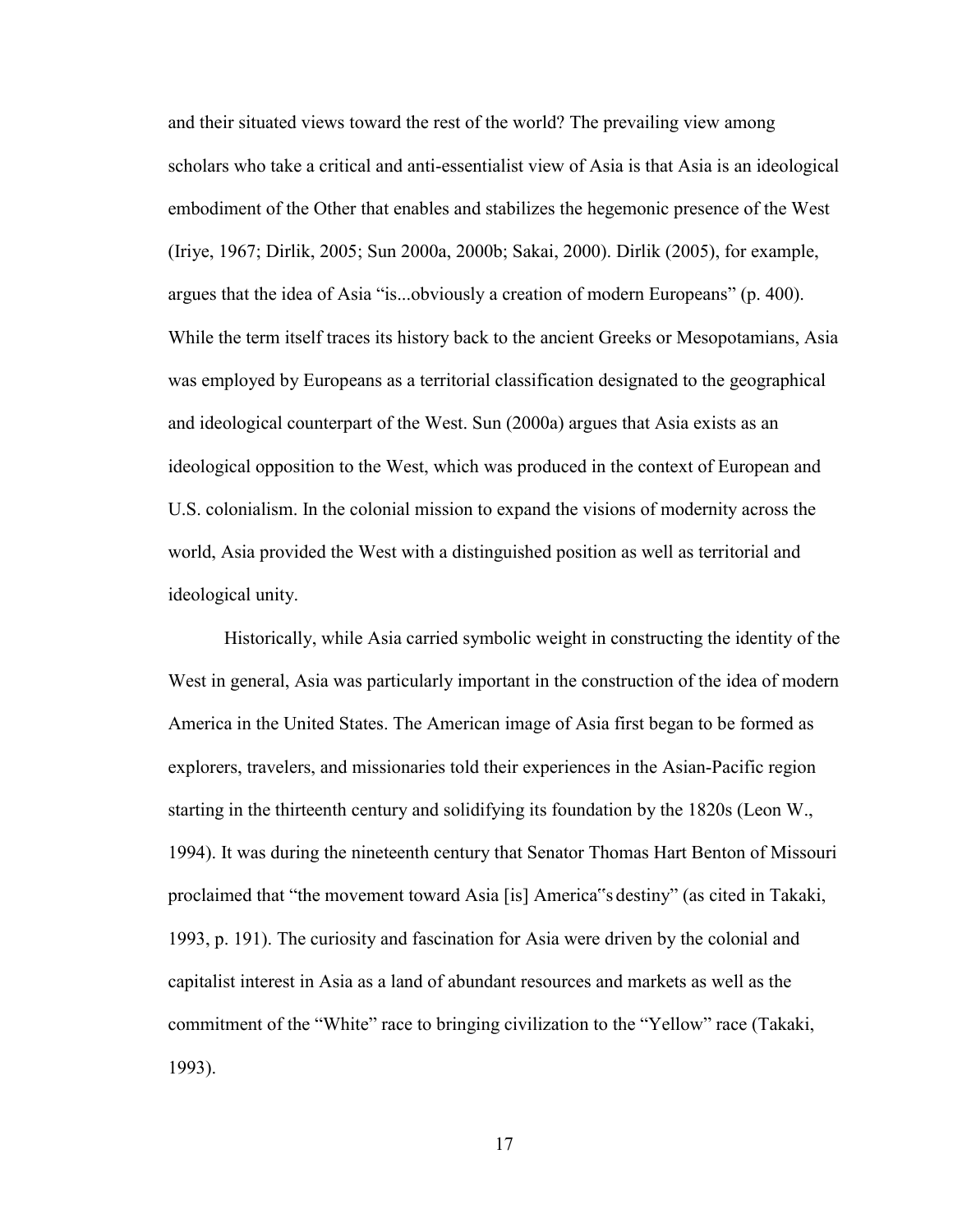Aside from the fact that the Asia-Pacific was a location of strategic importance for commercial trading, the idea of Asia fueled America"s self-image as the youngest, most advanced country with the moral obligation to spread its blessing to the rest of the world. Iriye (1967) characterizes the America"s initial encounter with East Asia as ideological: "Asia was an idea in America, and Americans took the initiative in responding to that image" (p. 3). Tracing the history of U.S-East Asian relations, Iriye shows how the idea of "despotic Asia" was the very ingredient of the image of the progressive America. As early as the late eighteenth century when direct contact with Asia was still rare, Asia was imagined in the United States as a place ruled by a backward, primitive, and repressive government. This image of Eastern despotism incited the idea of America"s moral mission to bring to Asia material prosperity, democracy, and Christianity. This mission was closely tied to the cultivation of East Asia, primarily Japan and China, as markets for surplus products in the United States. As images of Asia traveled through stories of merchants and missionaries across the Pacific Ocean, Asia the frontier of Americanization—established the ground for the modern American identity.

Palumbo-Liu (1999) provocatively claims that American modernity marked its beginning in the early twentieth century when the United States "projected" its presence into Asia while it "introjected" Asians into America (p. 19). He claims that "the formation of , modern America" in the early twentieth century is so deeply and particularly attached to the Pacific region" (p. 17). As the United States expanded its influence over the Asia-Pacific, more Asian nations began to advance economically and technologically, and more Asians began to migrate into the United States. This posed the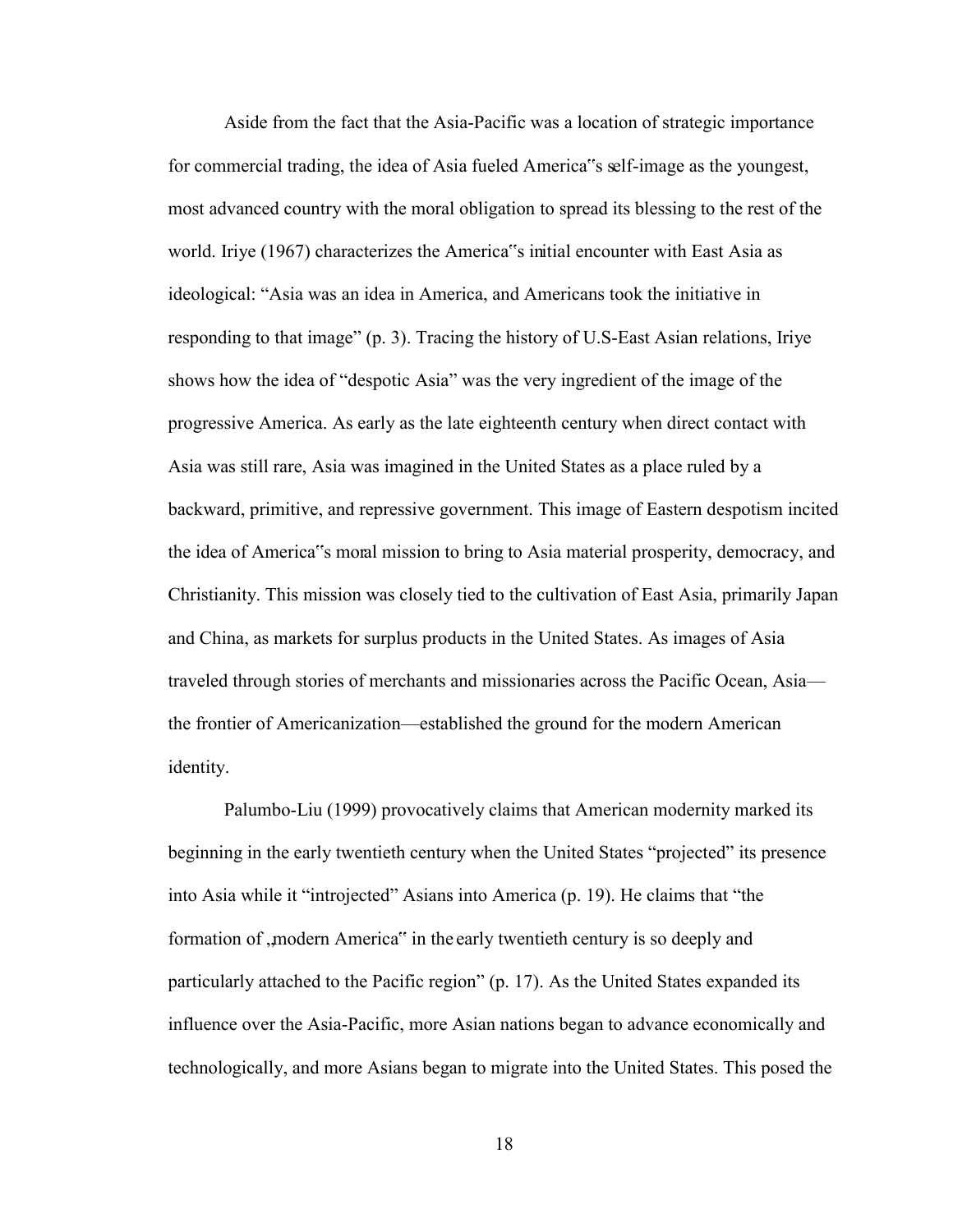"Asiatic question" in which the utopic universalization of American modernity in the Asia-Pacific region simultaneously created a threat to Western global hegemony, White racial order, and American national identity. America"s Asia, therefore, is an imaginary on which the desires for the expansion of global capitalism and the anxieties due to the diffusion of Western hegemony—or its takeover by Asia—are projected. Today, Asia is no longer a set of fluctuating images told as stories of distant places but is an integral part of the landscape of multicultural America. The question of "Asia within" and Asian American identity is addressed later in this chapter.

### Japan and Asia

<span id="page-32-0"></span>If Asia is an ideological construction by the West, how has it become a part of the social imagination in Japan? How has Japan come to establish self-awareness of, and its belonging to, Asia? What is its function in constructing modern Japanese identities and their situated views toward the West and the rest of Asia? Sakai (2000) argues that it is an "enduring historical truth that Asia arrived at its self-consciousness thanks to the West"s or Europe"s colonization" (p. 791). He further elaborates that "the historical colonization of Asia by the West is not something accidental to the essence of Asia; it is essential to the possibility called Asia. Insofar as the post of postcoloniality is not confused with  $\mu$ that which comes after" in chronological ordering, Asia was a postcolonial entity from the outset" (p. 791). Sun (2000b) argues that Asia should be approached as an idea that enables Asian subjectivity: "the ideality of Asia as a region is the most valid precondition for the establishment of Asia as a category…Historically speaking, this idealistic category functions as the medium that pushes Asians into forming self-recognition" (p. 336).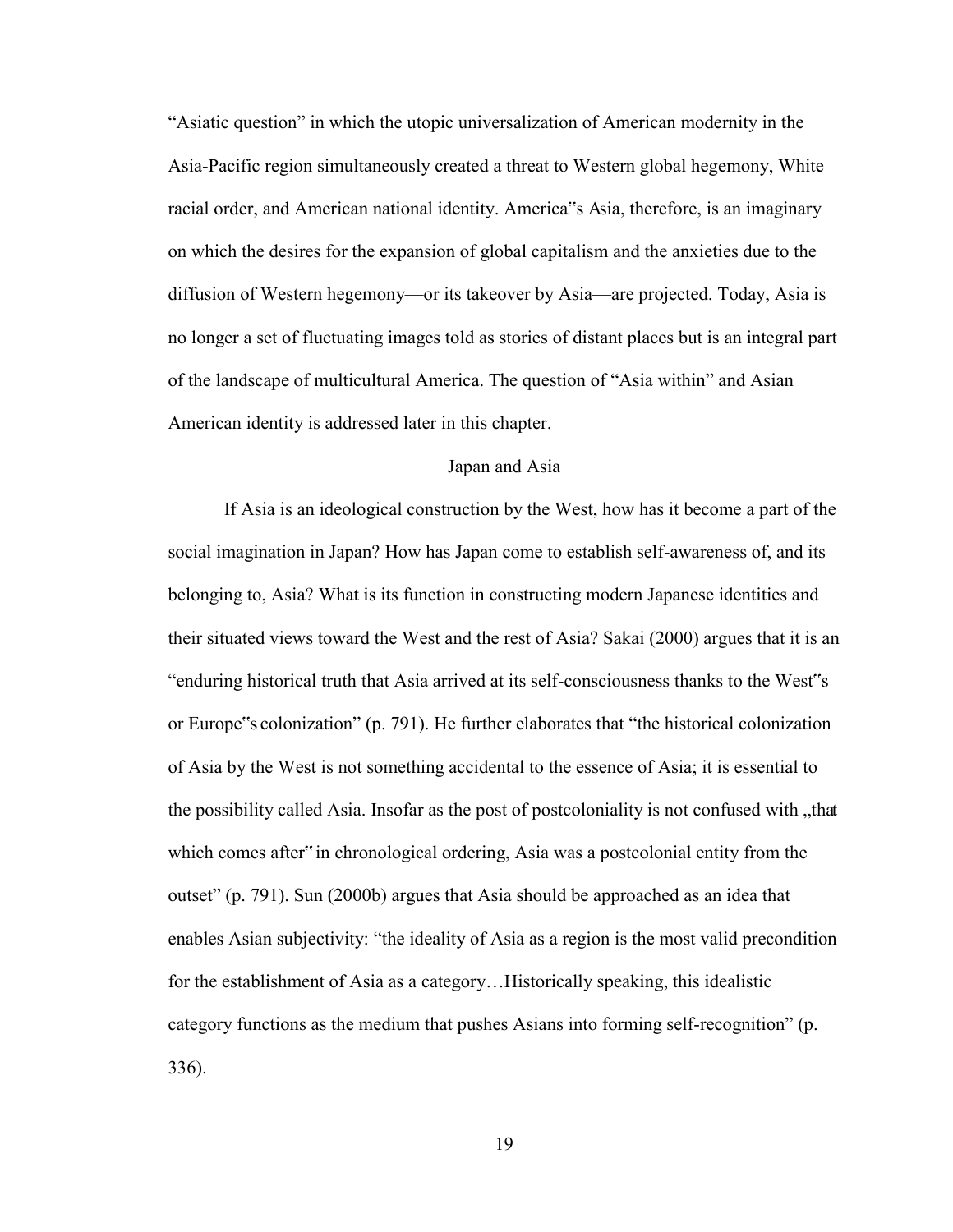Since the rise of Japan as a modern nation state, the triangle relationships among Japan, the West, and Asia are marked with ambiguity and tension. The question of Asia was integral to the development of Japan as a nation-state and its relationship to Western colonial modernity. The rise of Japanese nationalism and militarism in the late nineteenth century and the discursive and geopolitical formation of Asia in Japan were mutually constitutive and contested. Japan"s encounter with Western modernity, marked by the arrival of the U.S. "black ships"<sup>3</sup> in 1853, prompted the emergence of Asia as a discursive location of transnational oppositional subjectivity. Wang (2007) argues that "an Asian consciousness emerged with political urgency only when large areas of East, Southeast, and South Asia became subjected to Western colonialism in the nineteenth century" (p. 326). In the face of a growing threat of the Western powers, it was "necessary to count on Asia as the counterpoising sphere against Europe and America" (Sun, 2000a, p. 16). The formation of Asia in Japan is therefore postcolonial in the sense that it is oppositional to the colonial West.

The oppositional consciousness that emerged under the name of Asia, however, also generated Japan"s colonial gaze toward the rest of Asia as a group of backward, uncivilized people who needed Japan"s guidance to become modernized. What complicates the formation of Asia as a postcolonial counterpoising sphere is the intra-Asia power struggle, especially between China and Japan (Wang, 2007). As Sun (2000a) argues, "the discussion of Asia involved not only the question of Eurocentrism, but also the question of hegemony within the East" (p. 13). If a collective postcolonial subjectivity emerged over the geopolitical and imaginative entity called Asia in response

 $\overline{a}$ 

<sup>&</sup>lt;sup>3</sup> Black ships or *kurofune* refer to the Western vessels, particularly the ones led by U.S. Commodore Matthew Perry. They were symbolic of Western military power that led Japan to effectively end its isolationism.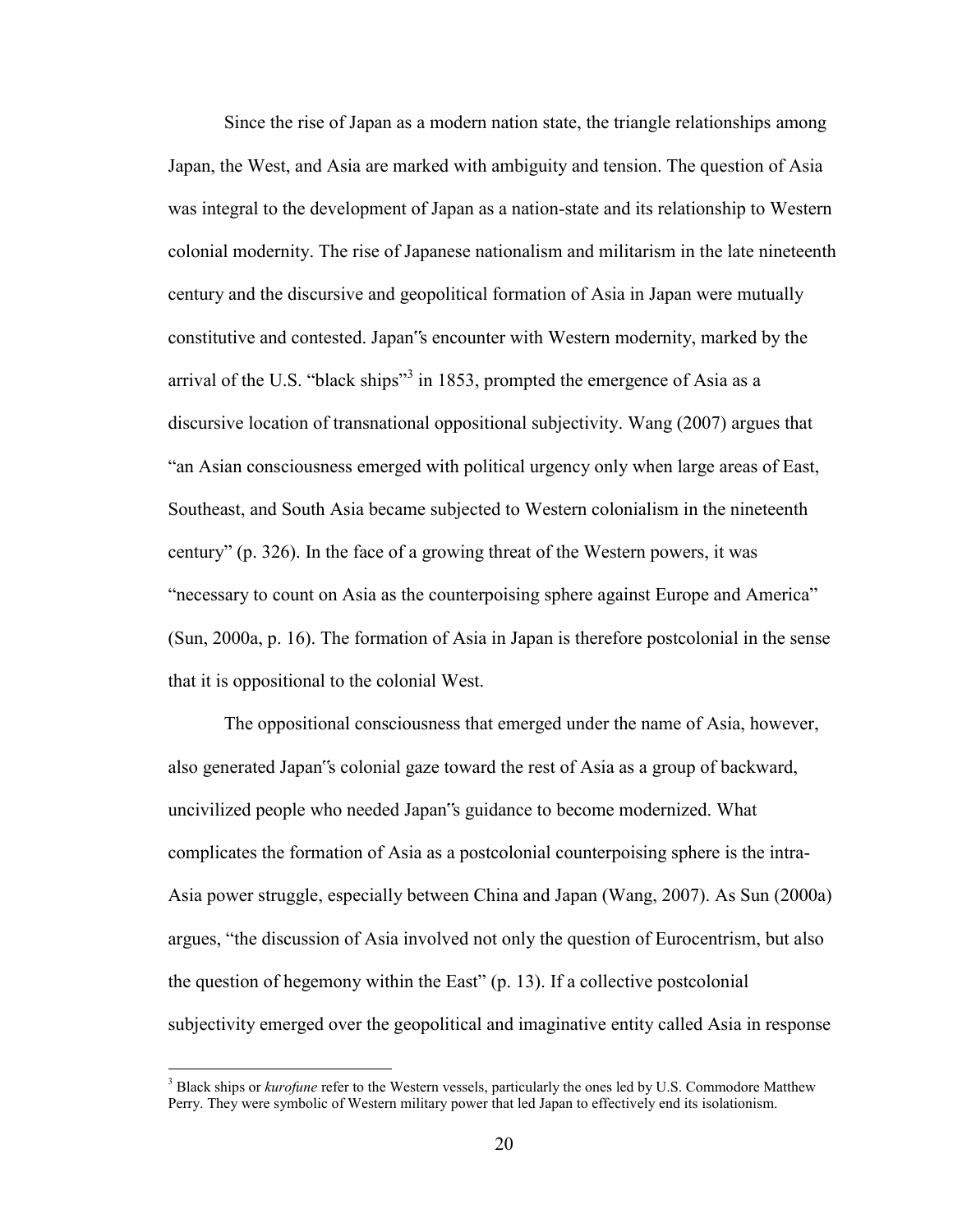to the Western colonial hegemony, it was in the very process of reconceptualizing "Asia" that Japan renegotiated its status to the West and assumed its role as a leader of Asia. In other words, Japan established its colonial and imperial status in relation to the West by discursively seizing the definition of Asia and re-colonizing its image. The question of Asia, therefore, highlights Japan"s ambiguous desire for associating with Western modernity as well as opposing Western universalism by situating itself as "Japan *with* the West and *within* Asia" (Ching, 2000, p. 234).

Two major bodies of historical thought underlie the contemporary intellectual and popular imagination of Asia in Japan. The first is *Datsu-A ron*, or the argument for disassociating from Asia, and the second is *Kō-A ron*, or the argument for reviving Asia. These views represent ideological opposites in Japan"s approach to Asia. *Datsu-A ron* is represented by Meiji intellectual Fukuzawa Yukichi (Yonetani, 2006). Fukuzawa published *Datsu-A ron* in 1855 after the pro-modernization coup failed in Korea. He argued that in order to avoid invasion from the West, Japan should leave backward Asia and join the Western civilization. His discussion on Japan"s disassociation from Asia and integration with the West had a great impact on the political discourse and the understanding of modern Japanese history. His *Datsu-A ron* is criticized for its orientalist and colonialist approach to Asia in which Asia is viewed as backward and inferior to Japan (Yonetani, 2006).

The second body of thought is "unified Asia" or "Asia is one" (*Kō-A ron*) proposed by Okakura Tenshin, who stressed the regionalist unity of Asia beyond cultural and geographical heterogeneity (Ching, 2000; Wang, 2007; Sun, 2000a). In his book, *The Ideals of the East*, published in 1903 in London, Okakura positions the Japanese value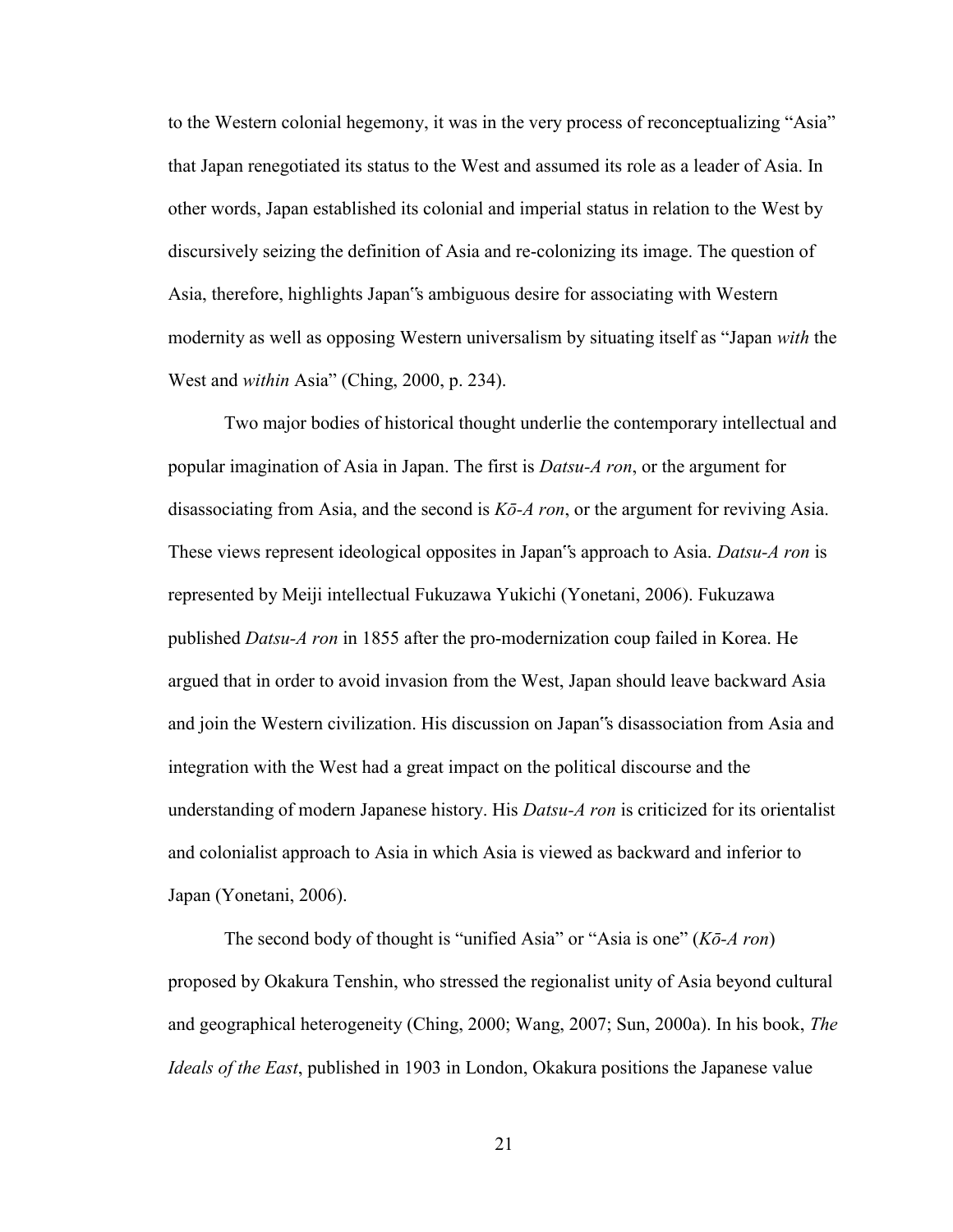system as counterpoised with that of the West. Okakura attempted to establish "Asian value" by turning around the abstract idea of Asia posed by the West in the face of the destructive force of Western imperialism in China and India (Terashima, 2002). He emphasized "the return to Asian consciousness" in the search for identity as well as a recovery of self-confidence and pride in order to resist the wave of westernization. He was deeply suspicious of Western civilization that was infused with materialism and progress. Okakura"s "Asia is One," which was fundamentally suspicious of Western colonial modernity, however, was appropriated as a slogan for Japan"s colonial expansionism in Asia. The contemporary discussion of Asianism and anti-Asianism revisit and re-appropriate these seemingly oppositional discourses of disassociating from Asia (*Datsu-A ron*) and revising Asia (*Kō-A ron*) to re-situate Japan in relation to Asia in the changing global context.

When scholars discuss the idea of Asia in Japanese intellectual discourse, there are two possible levels of analysis in this dialectic of *Datsu-A ron* and *Kō-A ron*. First of all, an analytical framework of "Japan versus the West" is embedded in the discourse on Asia. This approach views the question of "Asia" as Japan"s resistance to Western colonial modernity. While this approach criticizes the Orientalist construction of Asia by the West, it nonetheless operates within the binary construction of the advanced West and the backward East. The second level of analysis entails the struggles and contradictions within Asia that resulted from the East"s encounter with the West. Yonetani (2006) provides an alternative reading of the two opposing ideologies of *Datsu-A ron* and *Kō-A ron*. While the mainstream critics of Asianism have approached *Datsu-A-ron* as Japan"s imperialist Orientalism within Asia, Yonetani argues that we must focus on the inherent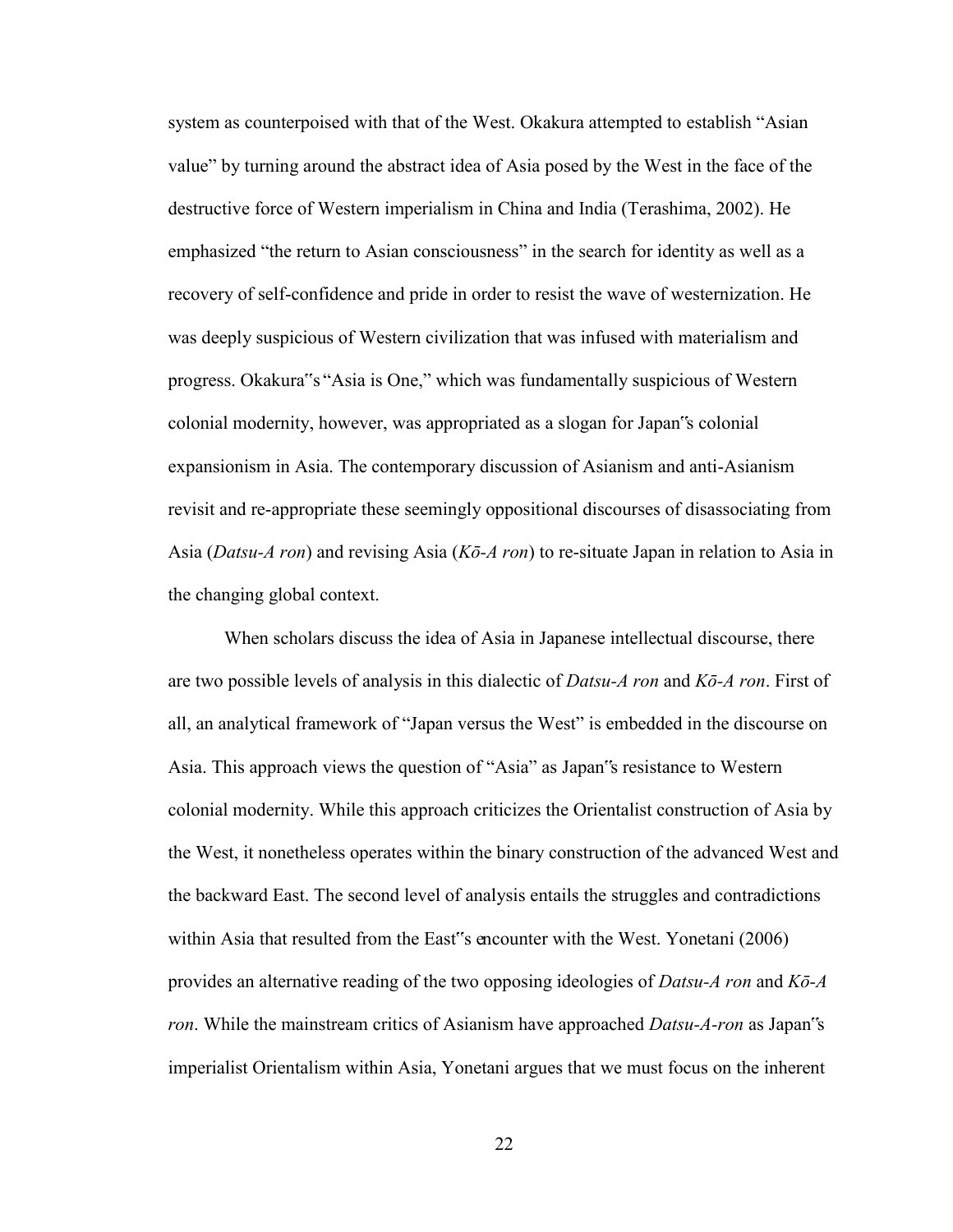violence of colonial modernity in *Kō-A-ron* or the argument for reviving Asia. In other words, it was in the discourses of reviving, liberating, and co-existing with Asia that Japan"s colonial modernity and civilizing mission were exercised and practiced. Yonetani shows how oppositional ideologies of *Datsu-A* and *Kō-A* share the fundamental problem of colonial modernity that shaped the construction of modern Japan.

The formation of Asia in Japan involves the process of entering into post/colonial subjectivity in which the struggle to resist Western colonial modernity nonetheless results in the incorporation of the Japanese subjects into both colonialism and modernity (Yonetani, 2006). That is, resistance itself never escapes the internalization of the principles of colonial modernity. It was the discourse that supported Asia"s desire for liberation and independence—rather than leaving Asia to join the West—that necessarily deepened the relations of colonialism between Japan and neighboring East Asian countries. The discourse of liberating Asia from the West and bringing universal justice to the people of Asia drew an unintended parallel to the Western imperialist vision of universalizing its civilization. The geopolitical vision of unifying Asia in opposition to the West never escaped the configuration of intra-Asia power relations and its incorporation into Western colonial modernity.

The idea of Asia in Japan also posed the question of Japanese racial standing. When "Asian" became a distinguished racial category in the West, it became crucial for Japan to establish itself as a distinct racial group in order to assimilate into the West while maintaining Japan"s cultural particularity and superiority over the rest of Asia. Sakamoto (2004) argues that when Western racial science was introduced to Japan in the 1860s, the notion of race was not connected to the nation. While the Western racial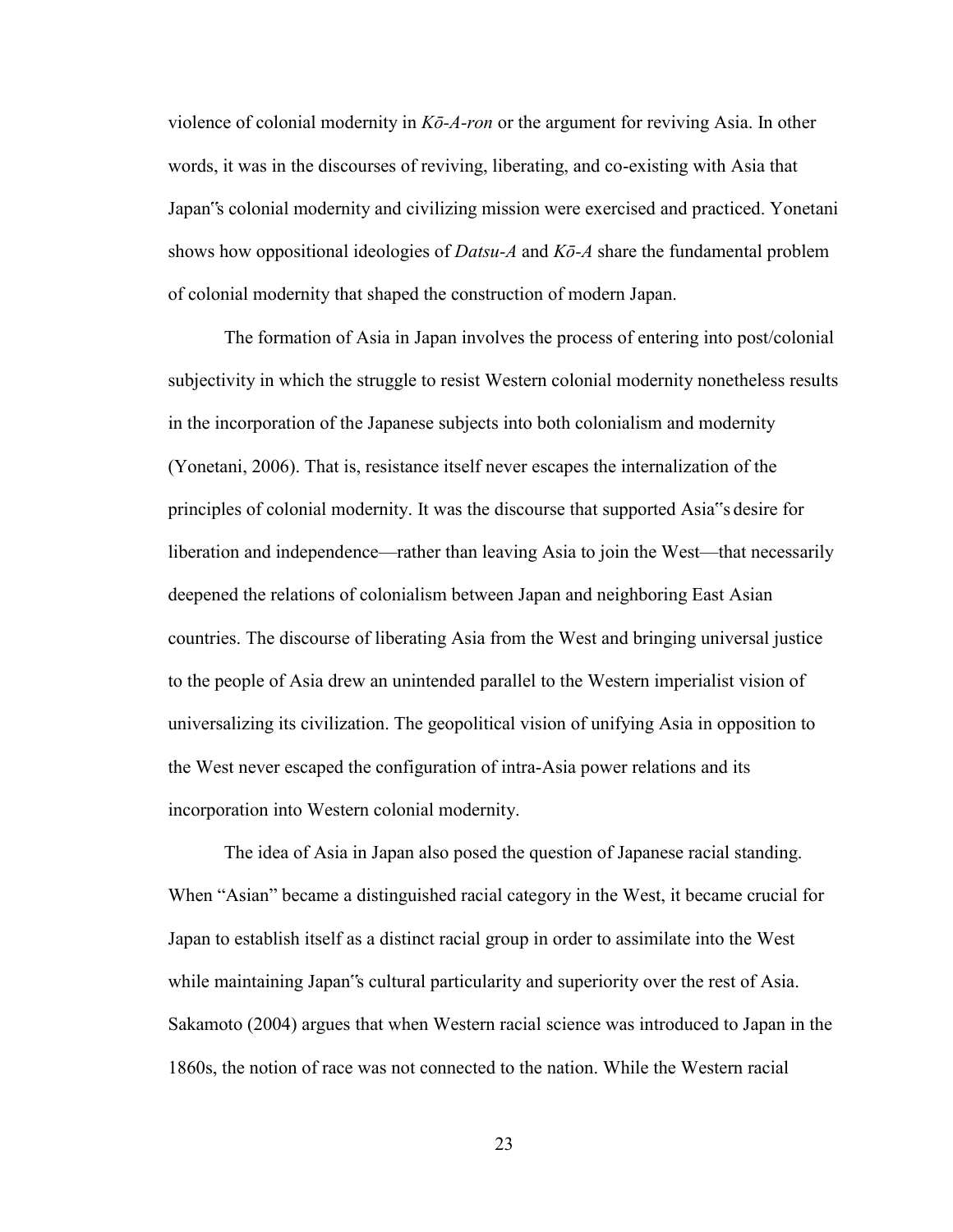taxonomy included the Japanese as part of the Mongol race, Fukuzawa revised it and omitted the Japanese from the category of the Mongol race. The Japanese version of the racial taxonomy depicted the Chinese in a negative fashion, while it remained ambiguous whether the Japanese people were considered part of the "yellow race." As early as 1884, Takahashi Yoshio, an ex-student of Fukuzawa, advocated for the Europeanization of the Japanese race through intermarriage in order to improve the race and strengthen the nation-state (Sakamoto, 2004). His claim was based on eugenic ideology and evolutionary thought in which intermarriage between the Japanese and "inferior races" was discouraged. Through this process Japan resisted and appropriated the Orientalist, racist gaze of the West by othering the "yellow race" and thereby created its own distinct subject position as a modern nation-state.

## Asia and Asian America

 What is the relationship between Asia and Asian American identities? How does the idea of Asia enable and/or complicate the construction of Asian American identities? If the discourse of Asia was crucial in the formation of modern Japanese identity, what is the cultural politics of "Asia within" in the formation of American modernity? In her pioneering book *Immigrant Acts: On Asian American Cultural Politics*, Lisa Lowe (1996) charts the theoretical terrain of Asian American studies. She lays out the gendered racialization of Asians, class formation, the legal construction of racialized citizenship, and U.S. involvements with Asia through colonialism and neocolonialism as the interrelated contexts that shape the politics of Asian American identities. While emphasizing heterogeneity and multiplicity within Asian American communities, she highlights how Asians have been made a homogeneous racial group systematically in the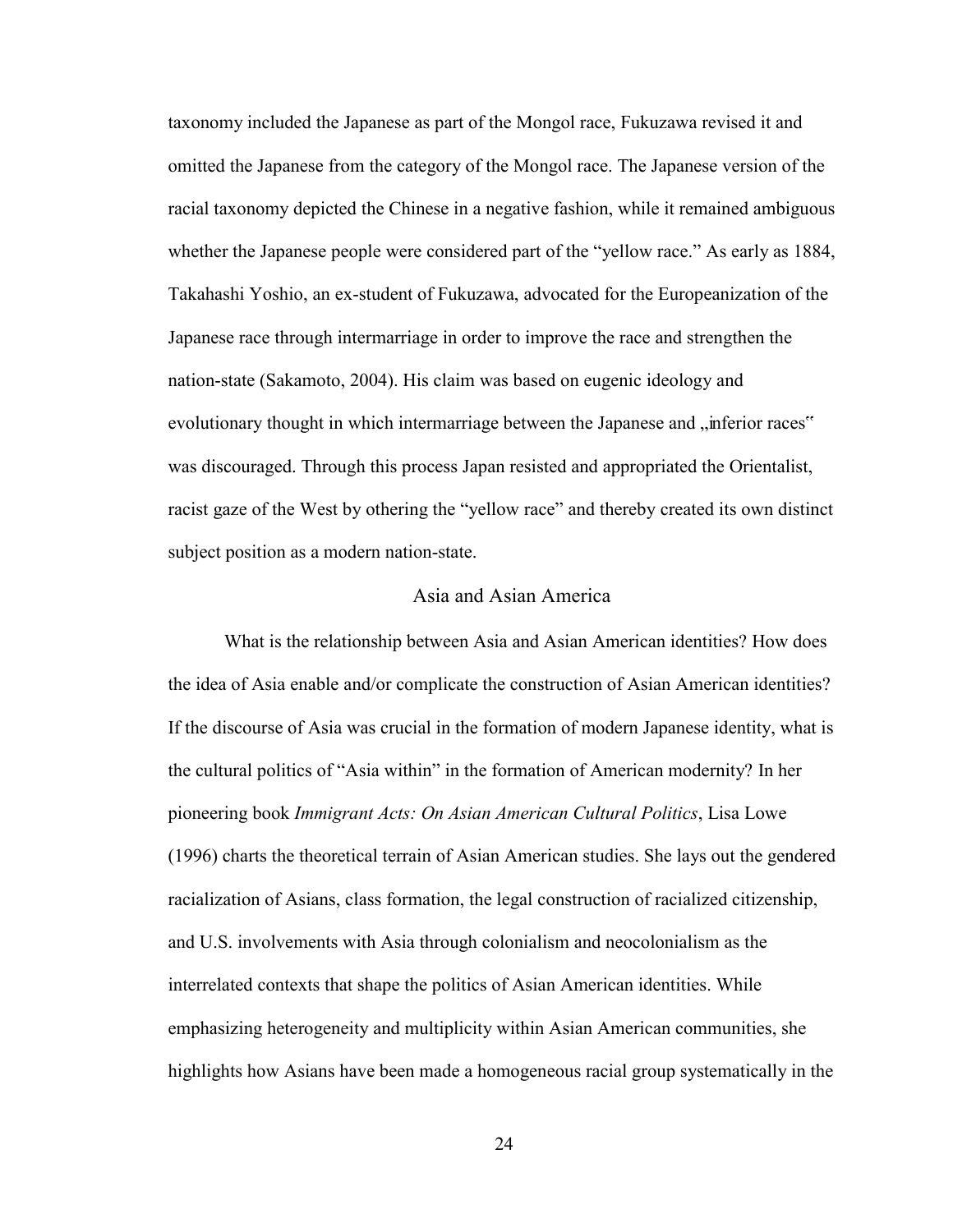United States for the purpose of economic exploitation and the construction of racialized and gendered American citizenship.

The Civil Rights movement of the 1960s and 1970s used this shared experience of racialization for political emancipation and empowerment. Asian American culture is a site of both exploitation and empowerment due to the particular ways in which Asian Americans are historically included into and excluded from the narrative of American modernity. Lowe (1996) claims that Asian American culture is the site of remembering the contradictions and struggles resulting from U.S. capitalist/imperialist expansionism both within and outside of the United States. Asian American culture, therefore, is not an inevitable ancestral connection based on a shared place of origin but rather is an outcome of historical racial formation particular to the sociopolitical and legal construction of modern America.

As a site of both emancipation and exploitation, the cultural politics of Asian American identity poses a double bind in its quest for self-representation and pan-ethnic collectivity. Kibria (2002), for example, argues that Asian American is "itself an identity of assimilation" through which Asian Americans mediate the gaps between their weakening ties to their ethnic communities and the expectations posed by the dominant culture (p. 198). In this case, becoming Asian American—rather than claiming a particular ethnonational origin—serves to reinforce the fabric of multicultural America. Through in-depth interviews with second-generation Chinese and Korean Americans, Kibria shows how Asian American identities emerge through racial ethnogenesis and the racialization of ethnicity. Racial ethnogenesis takes place when immigrants and their children merge into existing racial categories in the United States and begin to self-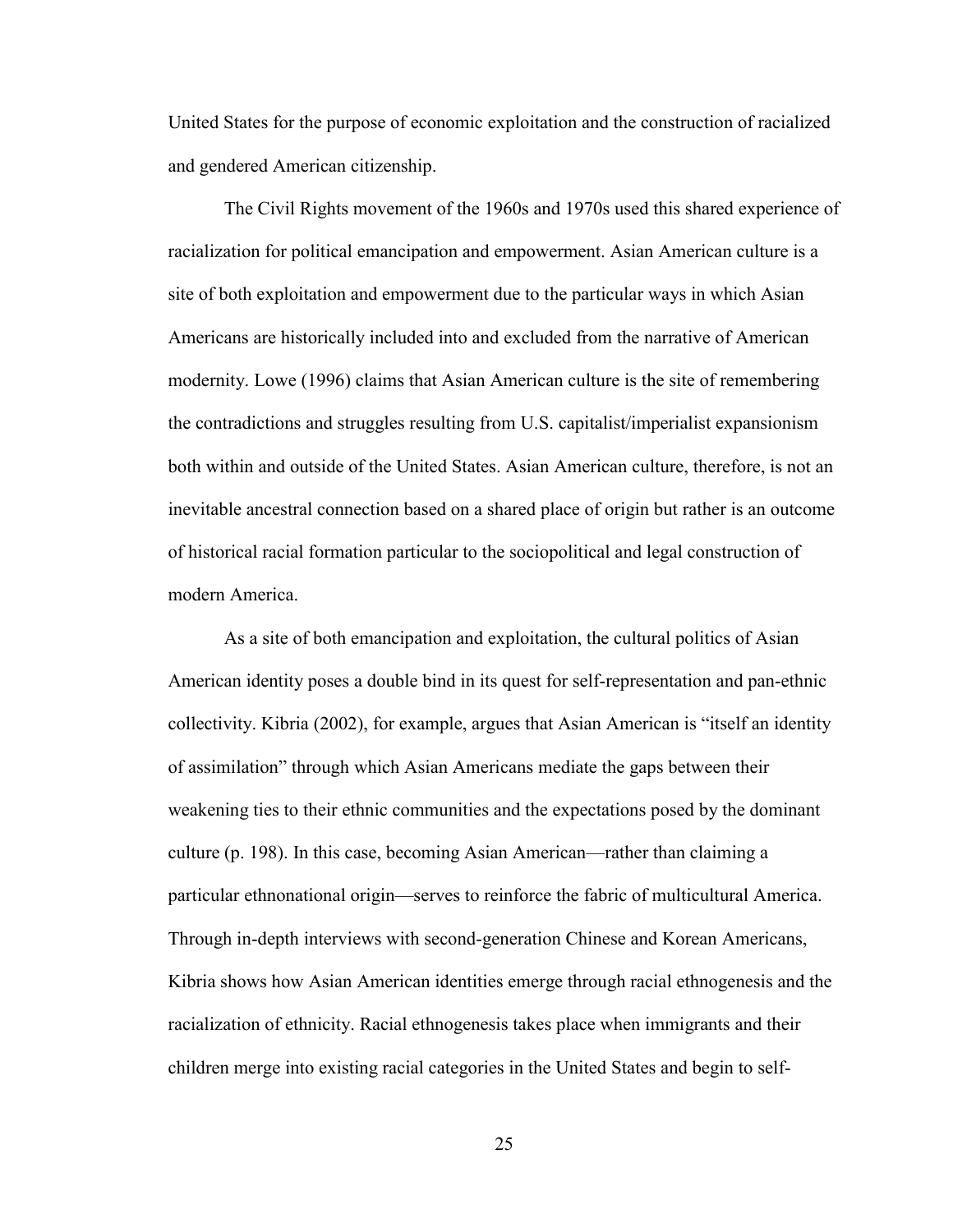identify with its shared narratives of culture, history, and belonging. The racialization of ethnicity means that heterogeneous ethnonational origins are lumped into one racial category: Asian. Ma (2000) also addresses the politics of assimilation into multicultural America by focusing on the "deathly embrace" of stereotypes, exoticization, and essentialism by Asian Americans in their pursuit of self-representation and appeal to ethnic identity. That is, one of the ways in which Asian American ethnicity is established is through Orientalist images as "the nest for which the crusade for Asian American selfhood is launched" (p. xvi).

The formation of Asian American identity reflects global conditions—particularly the political and economic conditions in Asia-Pacific. The racialization of various ethnonational groups as "Asian" can be understood, therefore, as a translation of the global power relations between the United States and Asia into the nexus of local identities, interpersonal relationships, and institutional structure. When carefully examined, the formation of Asian American identity illuminates the double-edged nature of identity politics in which the quest for self-representation inevitably responds to, relies upon, and sometimes fulfills, existing racial stereotypes and social relations. Furthermore, the formation of Asian American identity elucidates the politics of assimilationism in which successful assimilation is narrowly available insofar as Asian Americans fulfill the dominant culture"s preconceived notion of ethnic pluralism, multiculturalism, and "authentic" ethnic identity.

Asian American culture is also a site that makes visible, and attempts to remedy, the contradictions of expansive and exploitative American modernity. Palumbo-Liu (1999) argues that "Asian/American" implies "both exclusion and inclusion" in which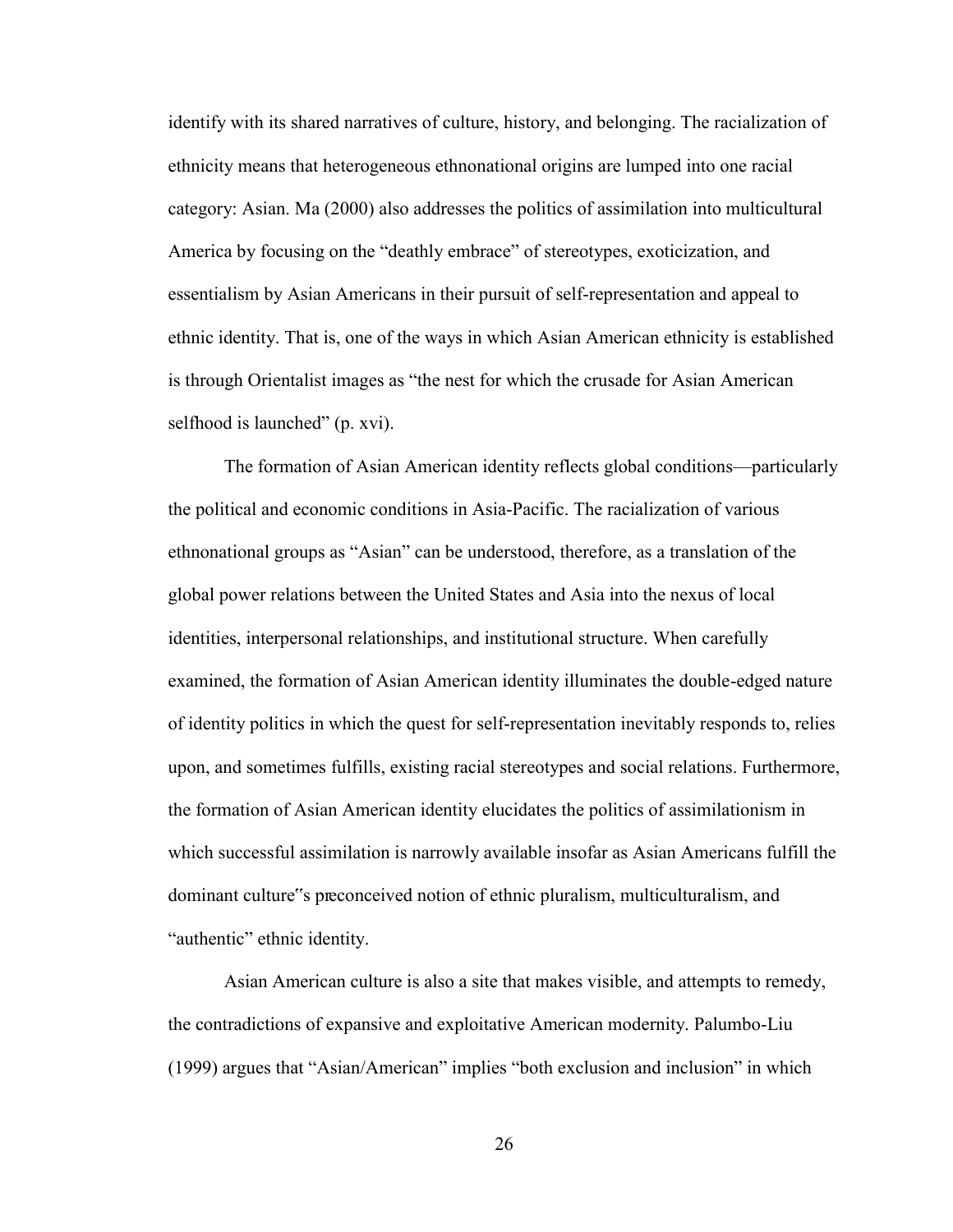"*sliding over* between two seemingly separate terms…is constituted" (p. 1, emphasis in original). He argues that "the distinctions installed between  $\Delta$ sian" and "American" might be best read within specific historical moments in which such a great wall" was constructed precisely because modern history had presented the occasion wherein these two entities threatened to merge" (p. 3). As discussed earlier in this chapter, Asia in the Western imagination was a site of colonial desire as well as a threat to Western modernity. Internally in the United States, Chinese, Japanese, and Filipino immigrants literally built modern America by providing cheap physical labor. When the forces of modernity inevitably began to include the faces of nonwhites and generated alternative forms of modernity that threatened Western hegemony (i.e., Japan"s militarism and Chinese labor power), race became a visible marker of exclusion and protection of white privilege (Takaki, 1993).

Asian American identities are the product of racialization that has historically implicated their legal, economic, and political status in the United States. Racialization of Asian Americans, however, does not thoroughly rest upon their visible phenotypical differences within the U.S. racial system. The racial formation of Asians as the unassimilable Other requires the spatial imaginary of Asia as the opposite end of America—this exotic, uncivilized, yet abundant place with potential to be even more powerful than the West. Eperjesi (2005) unpacks the historical making of what he calls the "American Pacific," the region produced through the practice of representation in order to promote the American imperialist agenda in the Asia-Pacific. Although the formation of Asian American identities is locally specific to the racialized experience of Asians in the United States, the imperialist construction of Asia substantiated the Asian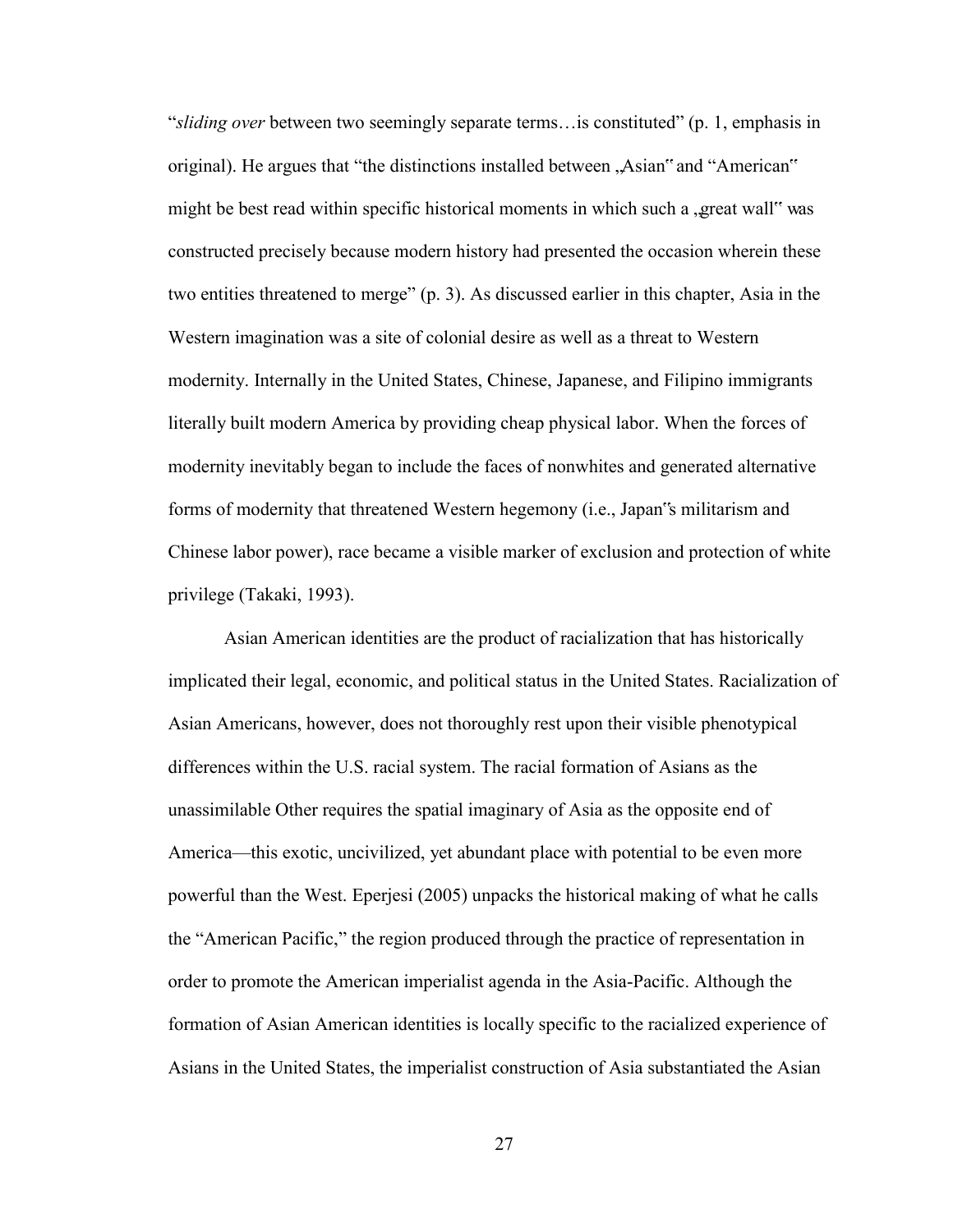bodies as the ultimate evidence of their alterity to American modernity. The imperialist construction of Asia and racialized bodies of Asians worked dialectically to feed each other, which historically manifested in the United States in the discourses of Asians as the "yellow peril" and the "model minority."

The racialization of Asian Americans is constructed around two opposing yet mutually sustaining ideologies of yellow peril and model minority. The image of Asia as the yellow peril began to be formed in the late nineteenth century and was solidified by the 1930s (Lee, 1999; Lye, 2005). Asia emerged as a threat in American political, economic, and cultural discourse due to Japan"s rapid modernization and its imperialist expansion into Asia. Furthermore, the United States feared that Japan would "awaken" China into industrial capitalism with its massive population and land (Lye, 2005). It is through Japan"s emergence into a colonial power—that is, showing its capability to modernity—that generated the racialization of the Japanese as the yellow peril. The construction of Asians as the yellow peril was a reflection of capitalism"s globalizing tendency which thus created a threat to Anglo-Saxon supremacy. When Japan proved itself to be capable of engaging modernity, particularly with a victory in the Russo-Japanese war in 1905, the Japanese were depicted as dubious and dangerous to the maintenance of the Western world order. Lye (2005) points out that "ironically, a vision of the "yellow peril" arises in the process of the universalization of the condition of modernity. Insofar as Japan constitutes that universalization, the dissolution of boundaries between Japan and modernity also generates a moment of racialization (p. 32).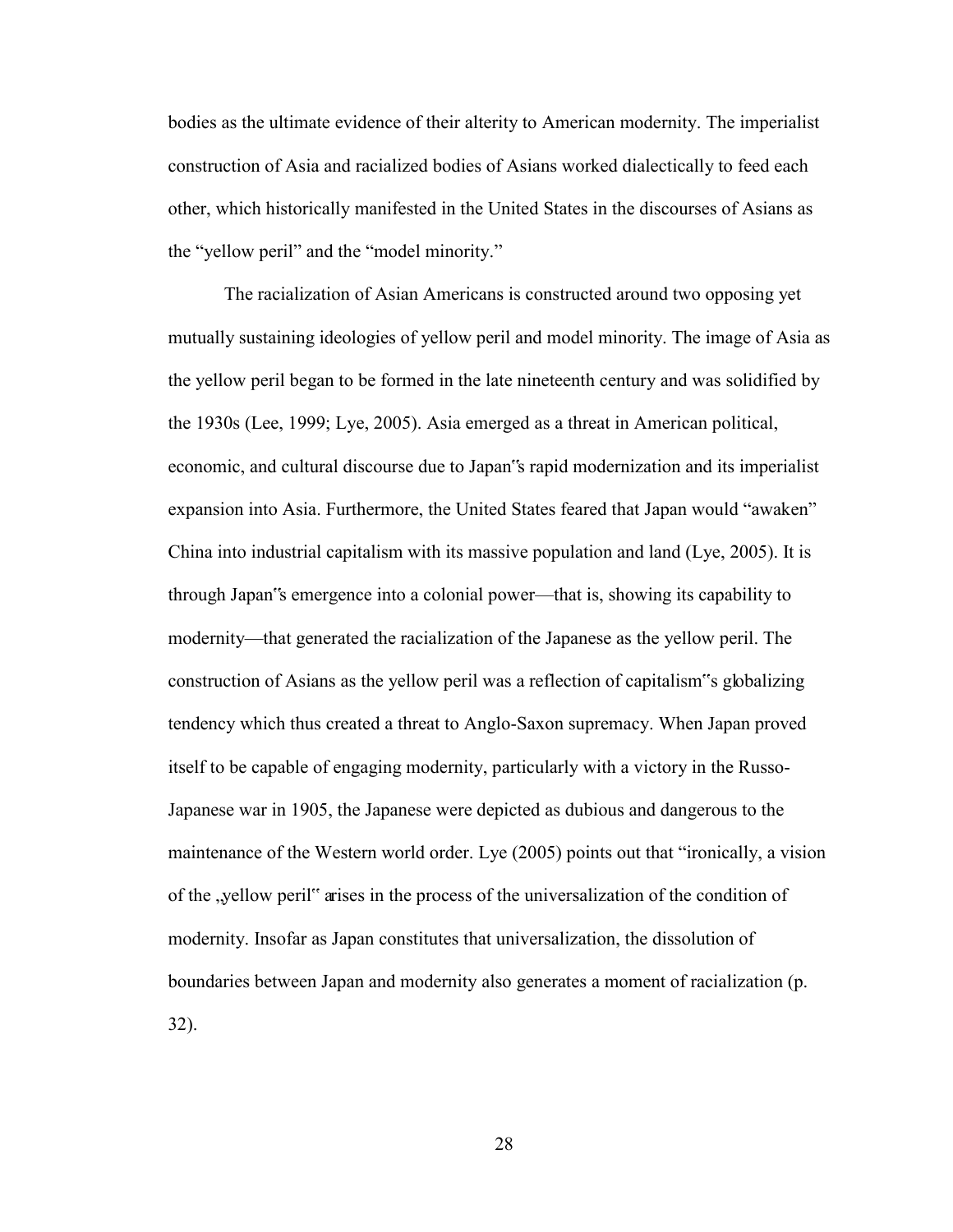Claiming that "the formation of , modern America" in the early twentieth century is so deeply and particularly attached to the Pacific region," (p. 17) Palumbo-Liu (1999) shows how the idea of Asia locally and globally had a significant impact on the construction of American modernity. There was a transnational double movement of "imagining a set of possible modes of introjecting Asian into America, and projecting onto East Asia a set of possible rearticulations of  $\alpha$ , western presence" (p. 19). The colonial involvement with and capitalist expansion into Asia by the United States had a reverse effect: the United States encountered "Asia" in its own land due to the migration of people from Asian countries into the United States as laborers. During the period when the United States began to build a hegemonic presence in the Asia-Pacific region, the Chinese Exclusion Act (1882) suspended Chinese immigration to the United States followed by a number of immigration laws that virtually banned Asian immigration by the mid-1920s. Behind the Asian exclusion was the decline of the American economy in which Asian laborers were used as scapegoats of white unemployment and class conflict (Takaki, 1993). Furthermore, the anxiety over the degenerative aspect of modernization was projected on the increasing presence of Asian immigrants who persevered in harsh working conditions and were perceived to carry a machine-body that is capable of, yet controlled by, rapid industrialization of the nation (Lye, 2005).

Asian workers played an essential part in building the infrastructure of modern America, including gold mining, railroad, agriculture and other industrial work (Espiritu, 2008; Takaki, 1993). Thus, the Asiatic question was posed both internally and externally, creating a circular dilemma that necessitated the discourse of the yellow peril: Internally, the United States needed cheap labor from Asia, but the presence of Asians challenged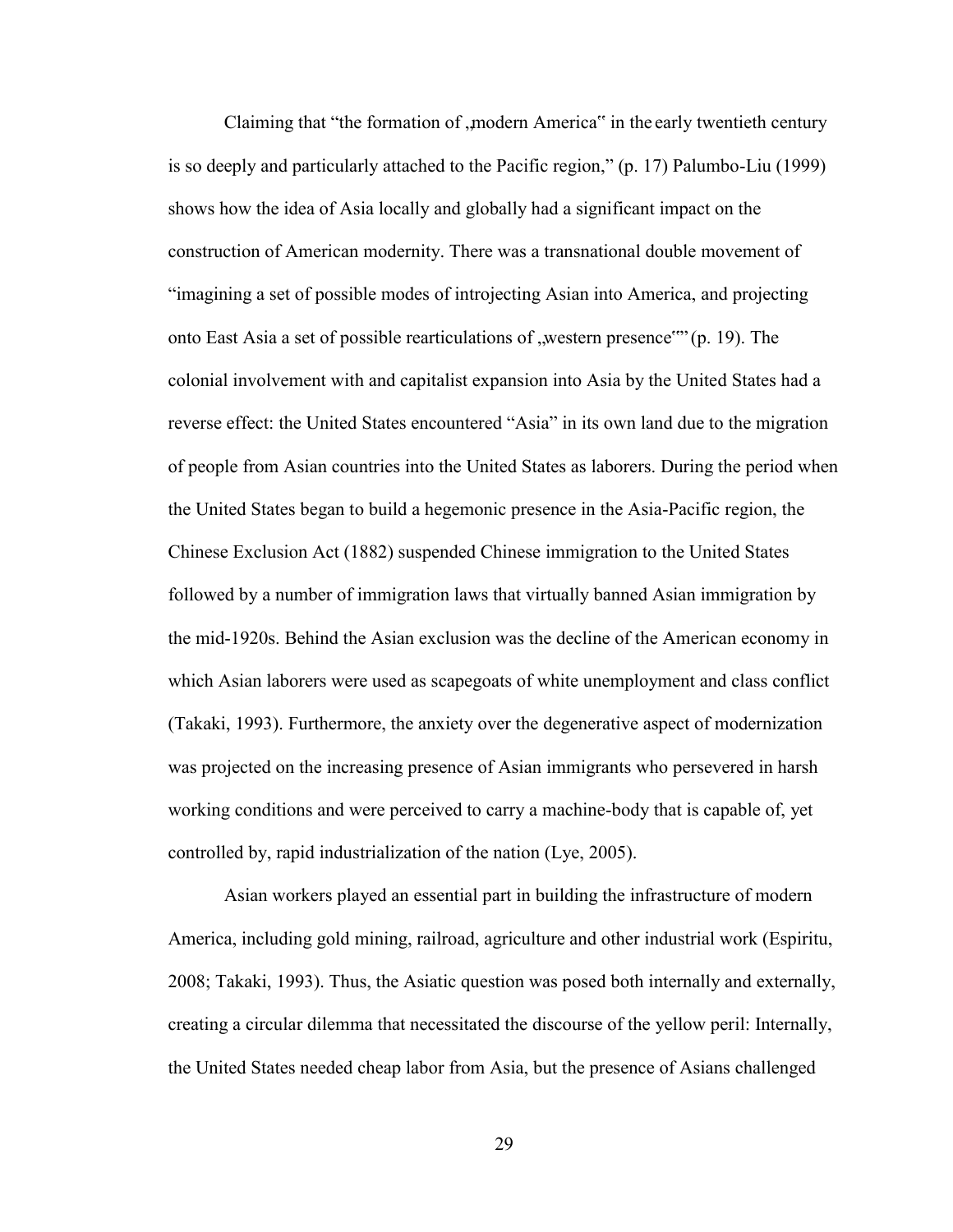the idea of American national identity (Espiritu, 2008). Externally, Asia was imagined as a frontier of American modernity, while it also created the danger of a more powerful Asian modernity. The discourse of Asians as the yellow peril functioned to safeguard the privilege of the Whites by legally marginalizing Asians in the United States while justifying U.S. involvements with Asia in the name of a civilizing mission.

 The origin of the model minority myth is traced back to the emergence of the United States as a superpower during the Cold War: "Although the deployment of Asian Americans as a model minority was made explicit in the mid 1960s, its origins lay in the triumph of liberalism and the racial logic of the Cold War" (Lee, 1999, pp. 145-146). In the fight against communism, Asia became a site of strategic importance and a battlefield. Japan became an important political ally and remained politically powerful and economically prosperous without a fundamental change in the government that led Japan"s imperialist mission in World War II. As the decolonizing liberation movements surged in the Third World countries after World War II, the United States faced international pressure to address its domestic issues of racial segregation and oppression. It became imperative that the United States present itself to the rest of the world as a nation of liberal democracy that countered communism. The discourse of successful Asian assimilation into American society was deployed as evidence of the United States as a liberal democratic state where people of color enjoyed equality and upward mobility. Such ethnic assimilationism "fit[s] the requirements of Cold War containment perfectly" (Lee, 1999, p. 146). Asian Americans became the paragon of Americanization that legitimized the battle for the universalization of American modernity as an alternative to communism.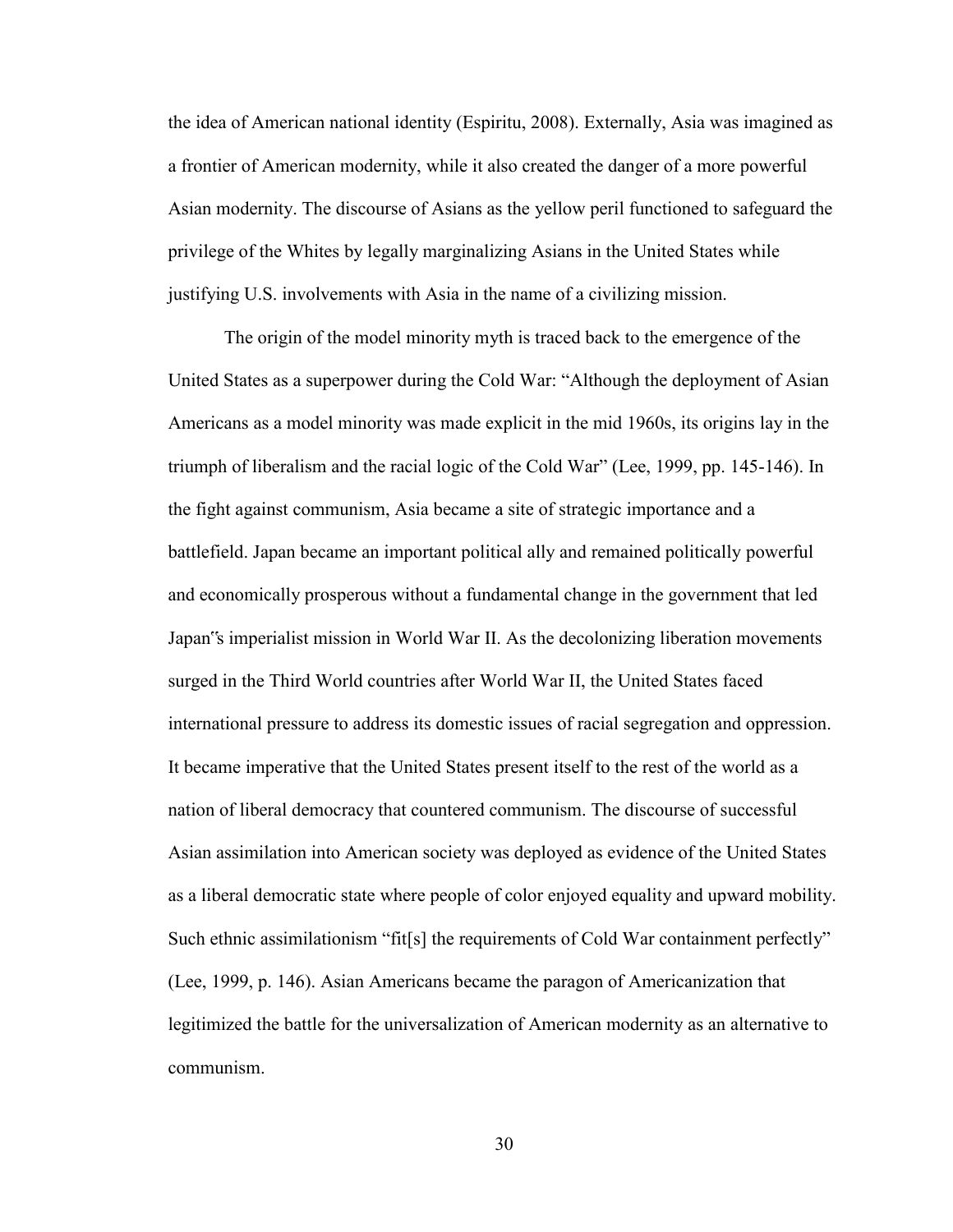Increasingly, in the United States during the 1960s and 1970s, people of color demanded racial equality and social justice. The model minority myth was deployed in this context to contain the rising racial tensions and to shift attention from race to ethnicity (Lee, 1999). The assimilationist discourse co-opted the struggles in the civil rights movement by navigating anti-racism and anti-segregation into colorblind ideology and liberal multiculturalism. The portrayal of Asian Americans as disciplined, selfsufficient, and economically successful was used as a successful example of ethnic assimilationism. The containment of Asian differences into the mainstream society was used to prove the transcendental quality of American modernity. At the same time, the model minority myth perpetuated the historical legacy of using one minority group over others, particularly using Asians against African Americans to contain their resistance and maintain white racial privilege (Takaki, 1993).

During the 1970s, the global economy entered a new phase of what Harvey (1989) calls "flexible accumulation" through global restructuring and de-industrialization of the American economy. Neoconservative narratives in the increasingly unstable post-Fordist U.S. economy found hope of restoring U.S. hegemony in the representation of Asians as the model minority (Lee, 1999). They argued that Asian Americans epitomized the nation"s return to global hegemony through hard work, self-discipline, obedience, and family values. Asian America, in this case, projected a "nostalgic imagery of American society and culture that the model minority is mobilized to revivify" (Lee, 1999, p. 183). The idealized image of Asian America functioned as a depository of glorious memory and American tradition through which American supremacy was remembered and upheld.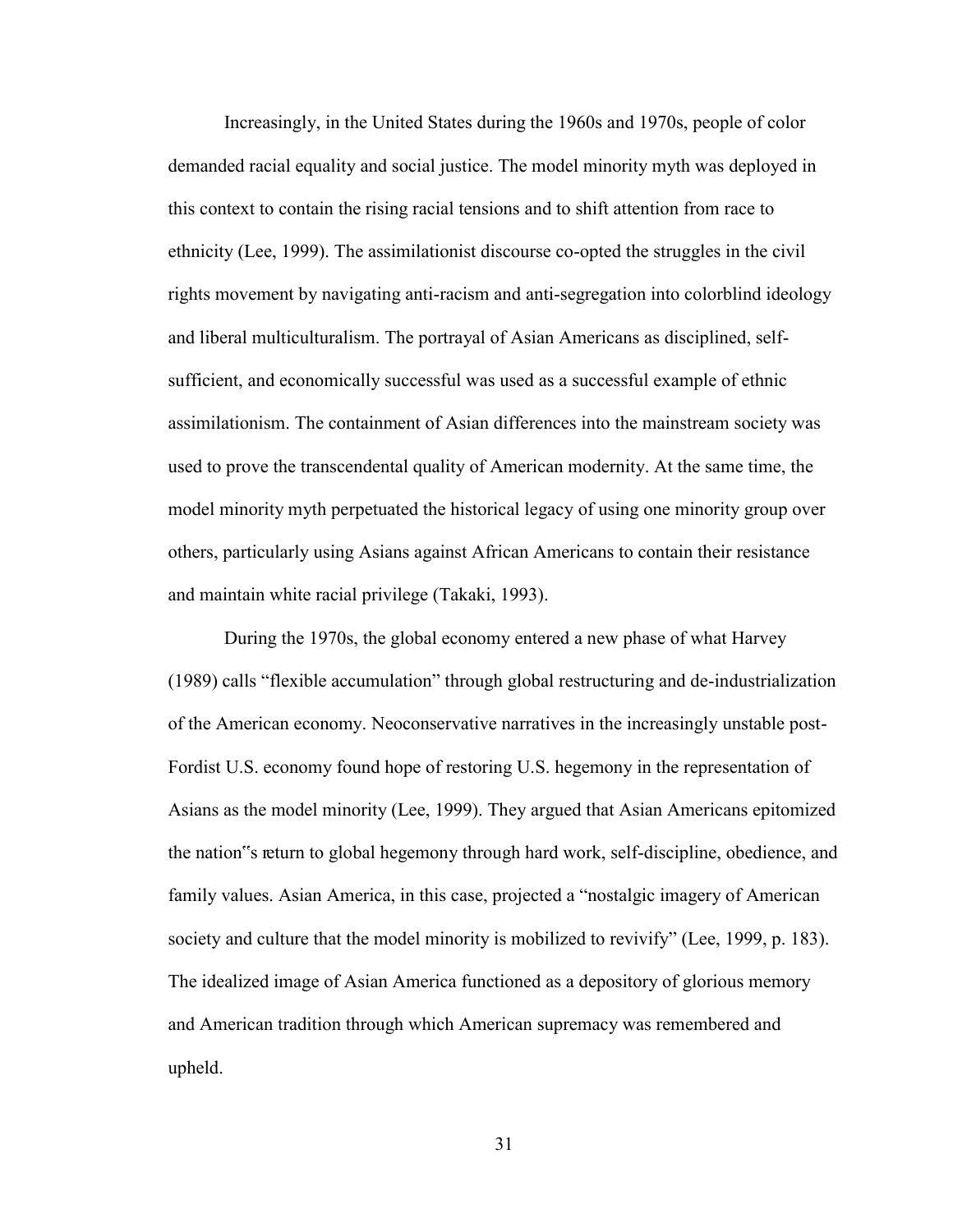By the 1980s, however, the rise of Japan as the second economic superpower and the "trade war" between the United States and Japan resulted in the resurgence of the yellow peril discourse in various political and popular representations (Lee, 1999). At the same time, the rise of Asia-Pacific economies in the 1990s posed another threat to American economic hegemony in the world. The expansive control over the U.S. economy by Asians and Asian Americans generated a fear of de-westernization of America by Asians. The yellow peril discourse reflected not only the anxiety over a globalized financial economy but also the burden of postmodern multiculturalism that fundamentally challenged the identity of modern America.

Theoretical Orientations for Discourses of Asia

This section is organized into four parts. First, I focus on Asiacentricity as an alternative mode of theorizing Asian culture and communication, which seeks theoretical resources and wisdom in Asian cultural/spiritual practices and historical experiences particular to the people in the region. Second, I address Orientalism as a theoretical framework that critiques the Western construction of the East and problematizes the notion of the "authentic" natives. Thirdly, I focus on the notion of modernity as a condition that shapes how spatial and temporal realities are experienced and that defines the directionality of historical progress from the East (as backward, pre-modern) to the West (modern, developed, and a destination of the history). Lastly, I explicate the significance of transnationalism as a theoretical framework that addresses some of the problems inherent in theoretical orientations of Asiacentricity, Orientalism and modernity.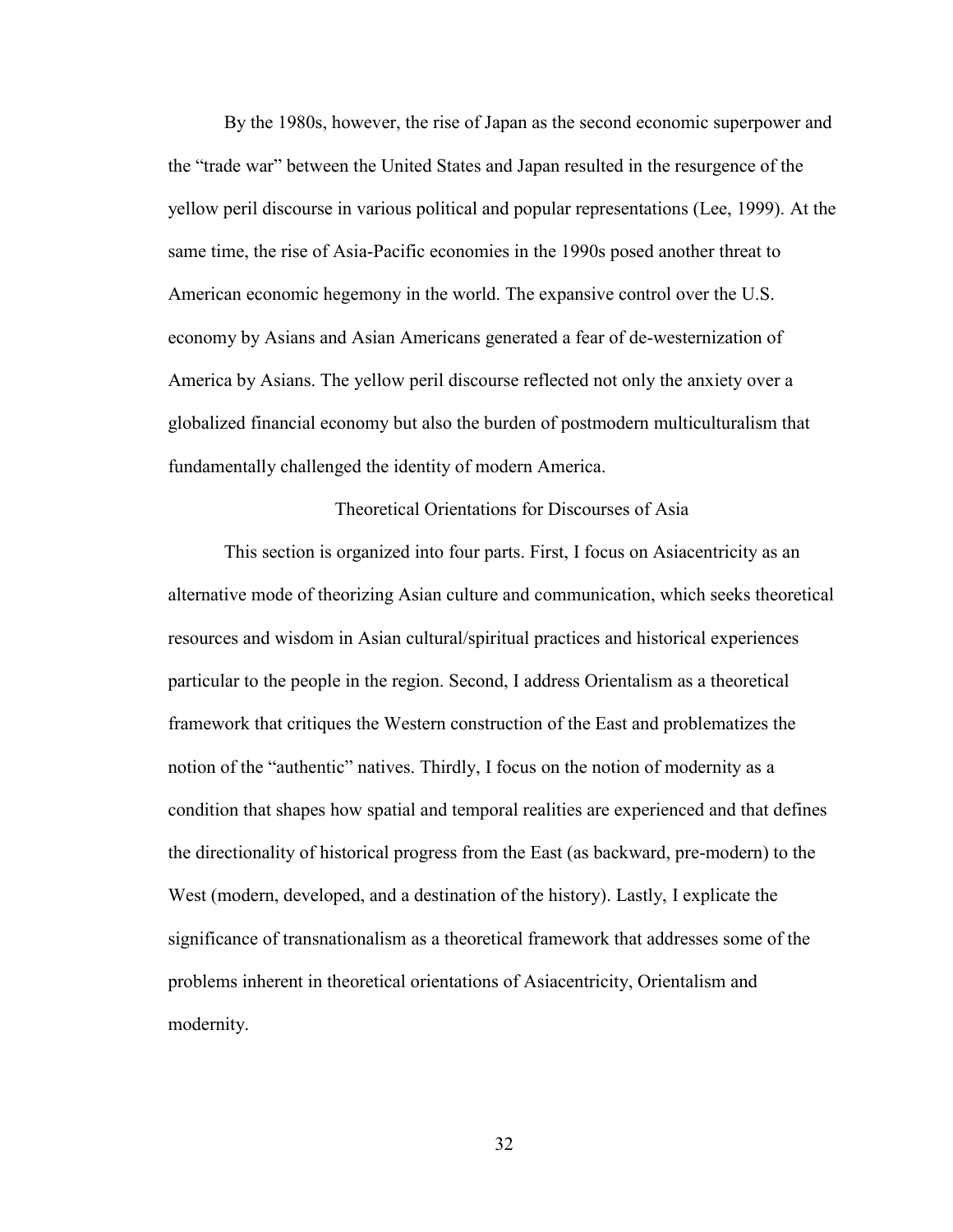#### *Asiacentricity: Inside the East*

 Since the late 1980s, Asiacentricity gained scholarly attention as a theoretical and methodological alternative to Eurocentric theorizing of culture and communication (Miike, 2003, 2004, 2006; Chen & Starosta, 2003; Dissanayake, 1988, 2003; Kim, 2002; Kincaid, 1987). Expanding on the philosophical assumptions of Afrocentricity (Asante, 1998), the Asiacentric approach critiques the universalist assumption embedded in knowledge construction in the West and attempts to utilize Asian cultural, linguistic, religious-philosophical and historical contexts as primary resources for communication theorizing (Miike, 2003, 2006, 2007). Asiacentric scholars pay attention to the role of Asian cultures in studying Asian communication and use Asian culture as resources for theoretical insight. In this case, they approach Asian cultures as a rich source of knowledge and wisdom rather than as a text of analysis. Asiacentric perspectives challenge the epistemological, ontological and axiological assumptions that underpin Eurocentric theory and methodology by redefining what constitutes theory, method, and ethics behind the pursuit of knowledge. In other words, in Asiacentric scholarship, "Asia" is counterpoised to the West as a location for critiquing Western empiricism, objectivism, rationalism and universalism. Further, it attempts to imagine alternative understandings of human communication through the pursuit of the particular that enriches and problematizes the notion of the universal (Miike, 2003).

The humanistic approach in Asiacentricity attempts to recover the cultural specificity and agency of Asian subjects. While scholars of Asiacentricity are careful not to generalize or reify "Asian" culture, the question remains whether the assumption of the "native" culture and people is still viable, considering the centuries of Western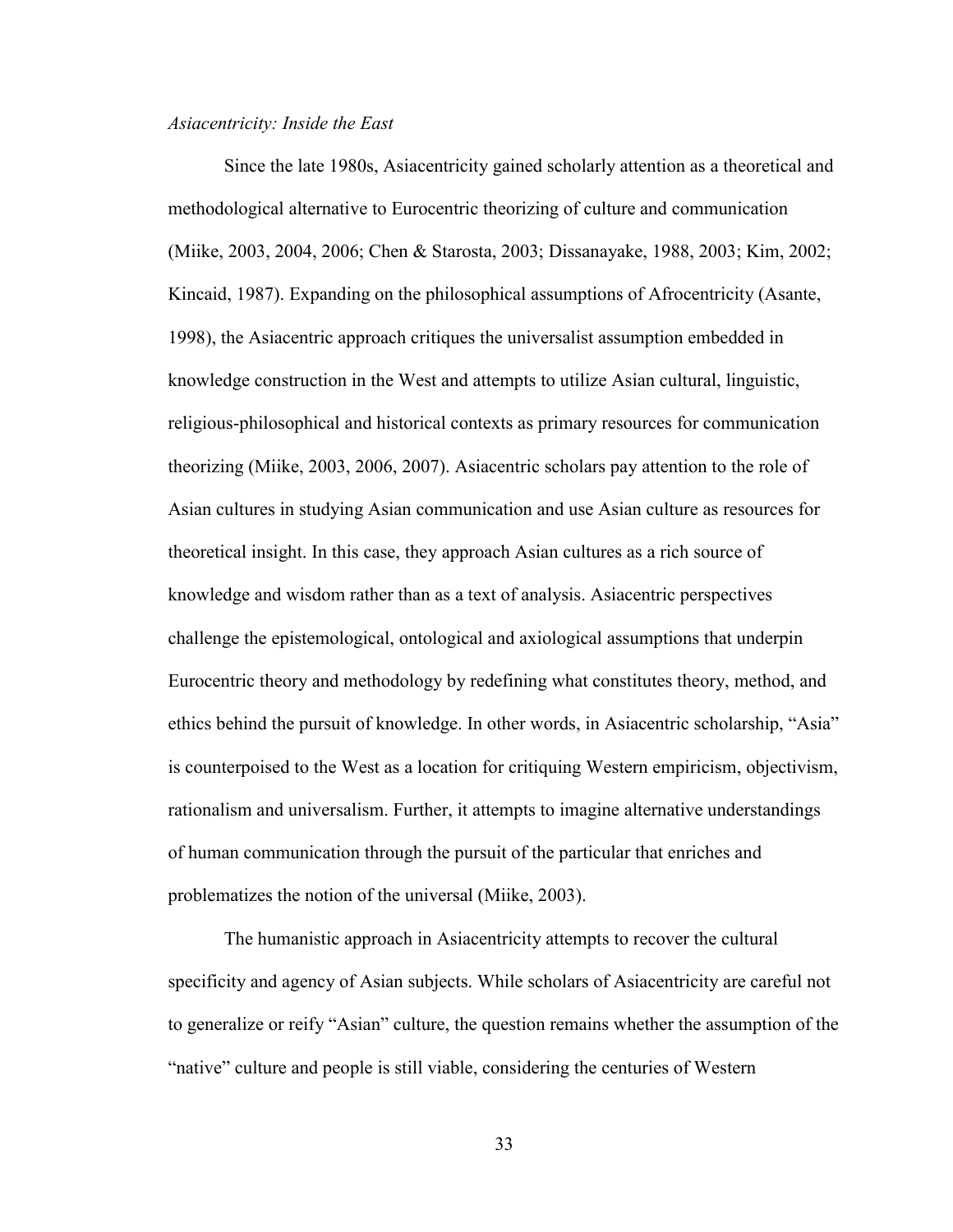imperialism and contemporary forces of globalization (Chow, 1993). The focus on religious-spiritual practices and philosophies such as Buddhism, Hinduism and Confucianism (Miike, 2007; Ishii, 2004) is enlightening, yet it obscures the spread of Christianity in a number of postcolonial nation-states in Asia and their strong tie to Western cultural values as well as the creation of local hybrid cultural forms. Furthermore, the creation of another "center" does not necessarily challenge the dominant Eurocentrism. As Miike (2007) characterizes Asiacentricity as a "multicultural turn" in communication theorizing, Asiacentricity is ideologically aligned with the politics of U.S. multiculturalism in which the tension of cultural differences is remedied on a global scale without directly confronting or dismantling the problem of Eurocentrism. While the Asiacentric emphasis on spirituality-based metaphysics provides alternative ways of being/knowing, it simultaneously fulfills the existing stereotypes of Eastern cultures as emotional and spiritual and Western cultures as rational, logical, and scientific. Asiacentric ways of "returning to Asia"—while this is not their objective—appeal to the desire to restore the "authentic" and the "original" that have been erased and altered throughout history because of colonialism, imperialism, and globalization. Asiacentricity within the prevailing context of multiculturalism bears the risk of mutual complicity between the West"s nostalgia for "uncontaminated" culture and the East"s desire for "authentic" identity.

 The Asiacentric perspective in communication theorizing faces another challenge in addressing the culture and communication of Asian American populations. Crosscultural communication scholars have attempted to theorize the implications of East-West cultural differences on interpersonal communication (Gudykunst, 2001) and have applied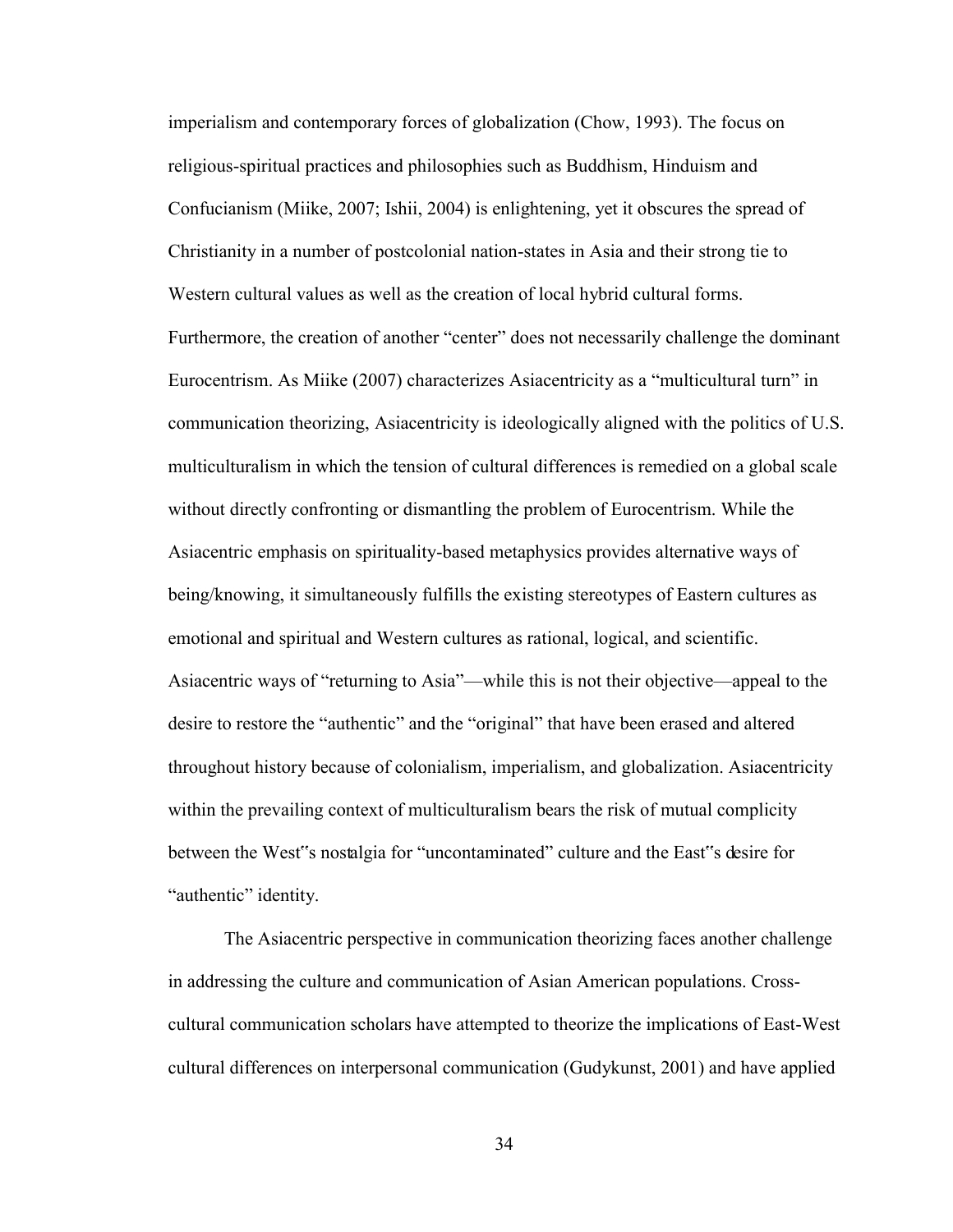the dimensions of cultural variability (Hofstede, 1991, 2001; Ting-Toomey & Kurogi, 1998) to different national groups to draw generalized boundaries between Eastern and Western cultures. Such an approach, however, has been critiqued for its apolitical treatment of Asian American identity (Ono & Nakayama, 2004). The label "Asian-American" historically reflects a political commitment to bringing justice to racism, classism, sexism, white privilege, and the overall invisibility of Asian American communities in the United States. The term "Asian" in this case is highly recontextualized based on Asian immigrants" experiences in different historical periods and the socio-political structure of the host society.

 Despite its limitations, Asiacentricity reflects a proactive stance of scholars who question the politics of knowledge construction. The epistemological "return" to Asia can be viewed as a reflection of disappointments, anxieties, and resistance to the conditions of modernity that shaped the nature and content of academic knowledge for the past centuries. Behind the shift toward Asiacentricity is the concern that the Eurocentric approach in social science has resulted in dehumanized forms of knowledge and that Eastern thought can provide more "humanocentoric science" (Gunaratne, 2008, p. 73). The foundation of social science has evolved based on the principles of objectivity, quantification, predictability, validity/reliability, categorical classification, and modelbased understanding of human activities for the purpose of explaining human behavior, attitude, and interaction. In this approach, human diversity is reduced into fragmented variables and faceless labels. It is not surprising, therefore, that the Asiacentric approach seeks insight from Asian spiritual practices and religious principles, emphasizes the ethical aspect of knowledge construction, and aims toward humanization and liberation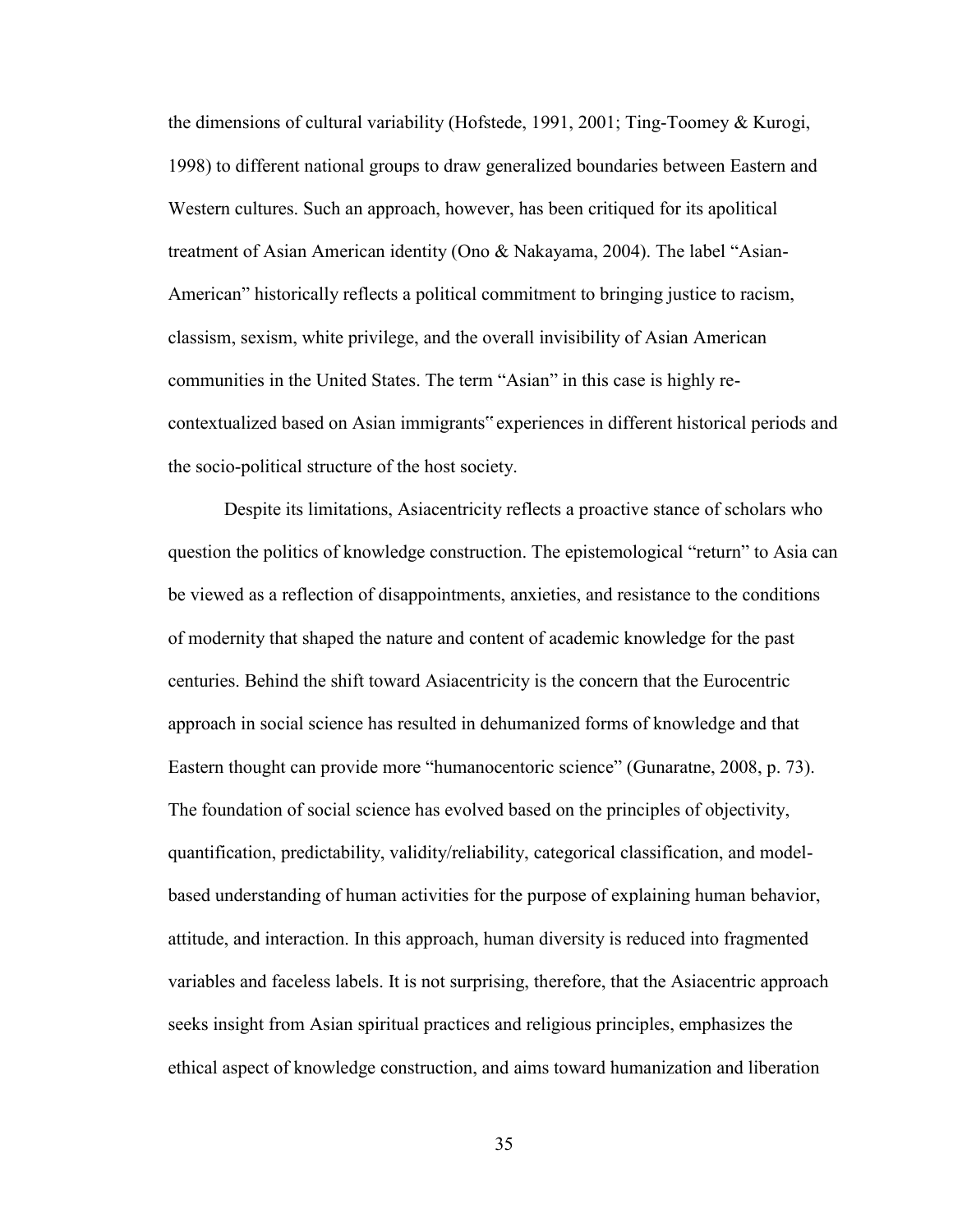through communication (Miike, 2003). Furthermore, the return to Asia as "the land of intellectual treasure" (p. 17) indicates the limitation of, and dissatisfaction with, the modernist epistemology that renders heterogeneous human experiences into scientific categories. Asiacentricity may be viewed, at times, as culturally essentialist, its theoretical insight remains useful in this study as a reminder to be attentive to local particularities and to be critical of Eurocentrism in theorizing cultural identity.

# O*rientalism: Between the Orient and the Occident*

Asiacentricity as an alternative to Eurocentric ways of being and knowing poses a question of whether "Asia" can be counterpoised to, or separated from, the West. In other words, the return to "Asia" as a rich reservoir of non-Western knowledge assumes that Asia exists (or existed) outside of the West. Said (1979) challenges this East-West separation by arguing that "the Orient is an integral part of European *material* civilization and culture" (p. 2, emphasis in original). Said makes a theoretical contribution to the understanding of the politics of power/knowledge embedded in the cultural, political, and geographical distinctions that divide the East and the West. More specifically, he problematizes the nature of cross-cultural discourses and power relations embedded in the representation of other cultures. In his analysis of colonial writing, he delineates the discursive formation of Orientalism in which the alterity is projected onto the colonized Other and is coded into social institutions and practices to create hegemonic relations of power between the Occident and its Other. Orientalism is the construction of the Western Self through the construction of the Eastern Other: "my real argument is that Orientalism is—and does not simply represent—a considerable dimension of modern political-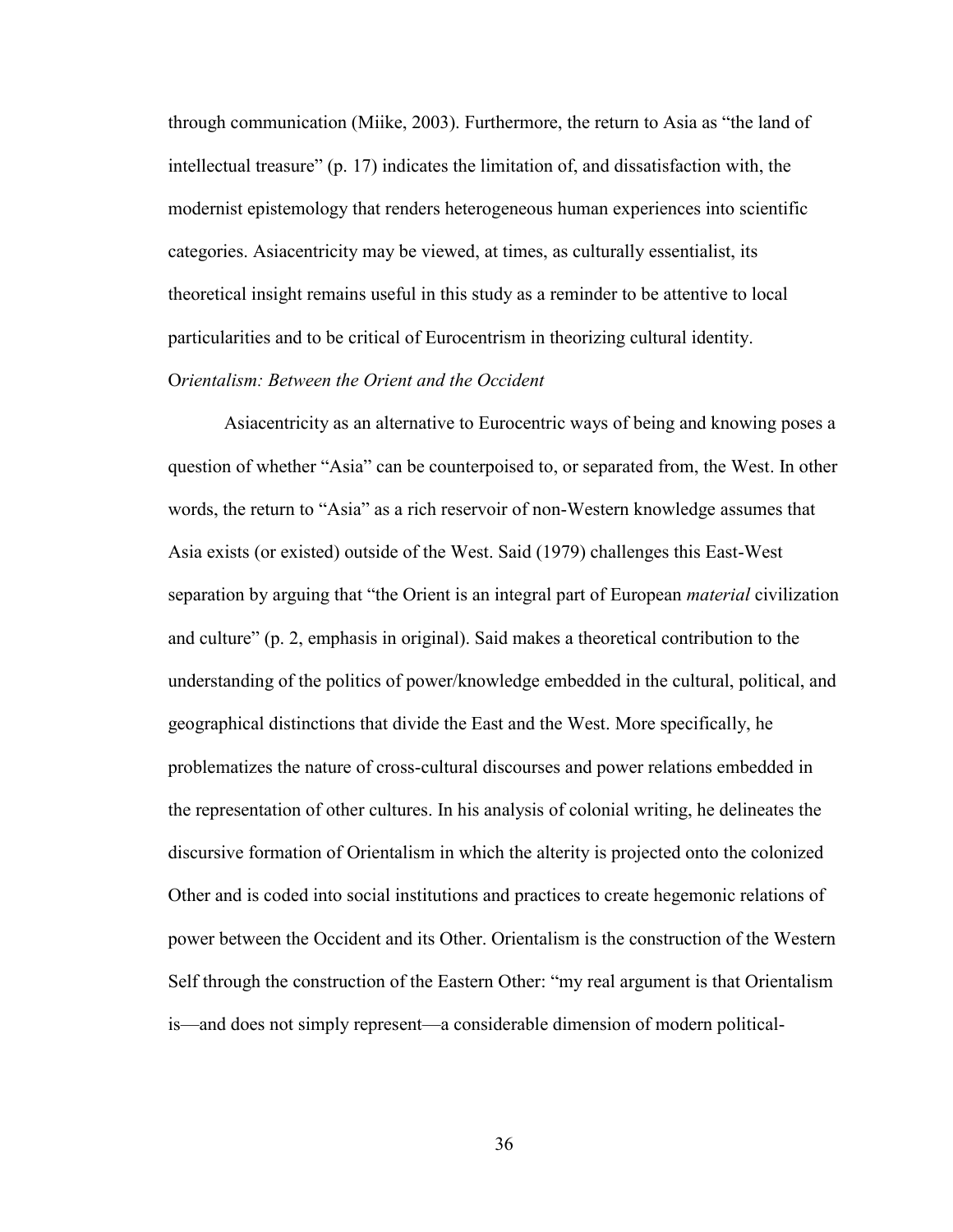intellectual culture, and as such has less to do with the Orient than it does with ... world" (p. 12).

Said argues that Orientalism is systematic and diffused throughout political and economic institutions as well as cultural and moral practices. Orientalism is "a style of thought based upon an ontological and epistemological distinction made between the Orient" and (most of the time), the Occident."  $(p. 2)$ . This style of thought has persisted historically as a foundation of the way Western intellectuals, artists and politicians write about the Orient. Said calls this phenomenon "a kind of willed human work" (p. 15). That is, Orientalism "*is*, rather than expresses, a certain *will* or *intention* to understand, in some cases to control, manipulate, even to incorporate, what is a manifestly different (or alternative and novel)" (p. 12, emphasis in original). A particular imagery of global totality—dichotomous, mutually exclusive, and hierarchical—is willed into being and distributed as a normalized geopolitical awareness, which produces Western interests in maintaining and taking advantage of the Occident-Orient distinction.

Said utilizes a Foucauldian approach to discourse and power/knowledge, and at the same time underlies his analysis with a humanistic emphasis on human agency (Hussein, 2002). Said"s critique vacillates between Orientalism as an ideological distortion of "real" Eastern cultures and people and Orientalism as a self-containing and self-reproducing system of knowledge that exists solely in the Western selfconsciousness and gaze (Clifford, 1988). This ambivalence with philosophical assumptions between existential humanism and Foucauldian poststructuralism reflects Said"s "self-implicated mode of knowledge" in which his particular experience of displacement is activated as an occasion of reflection and a site of critical consciousness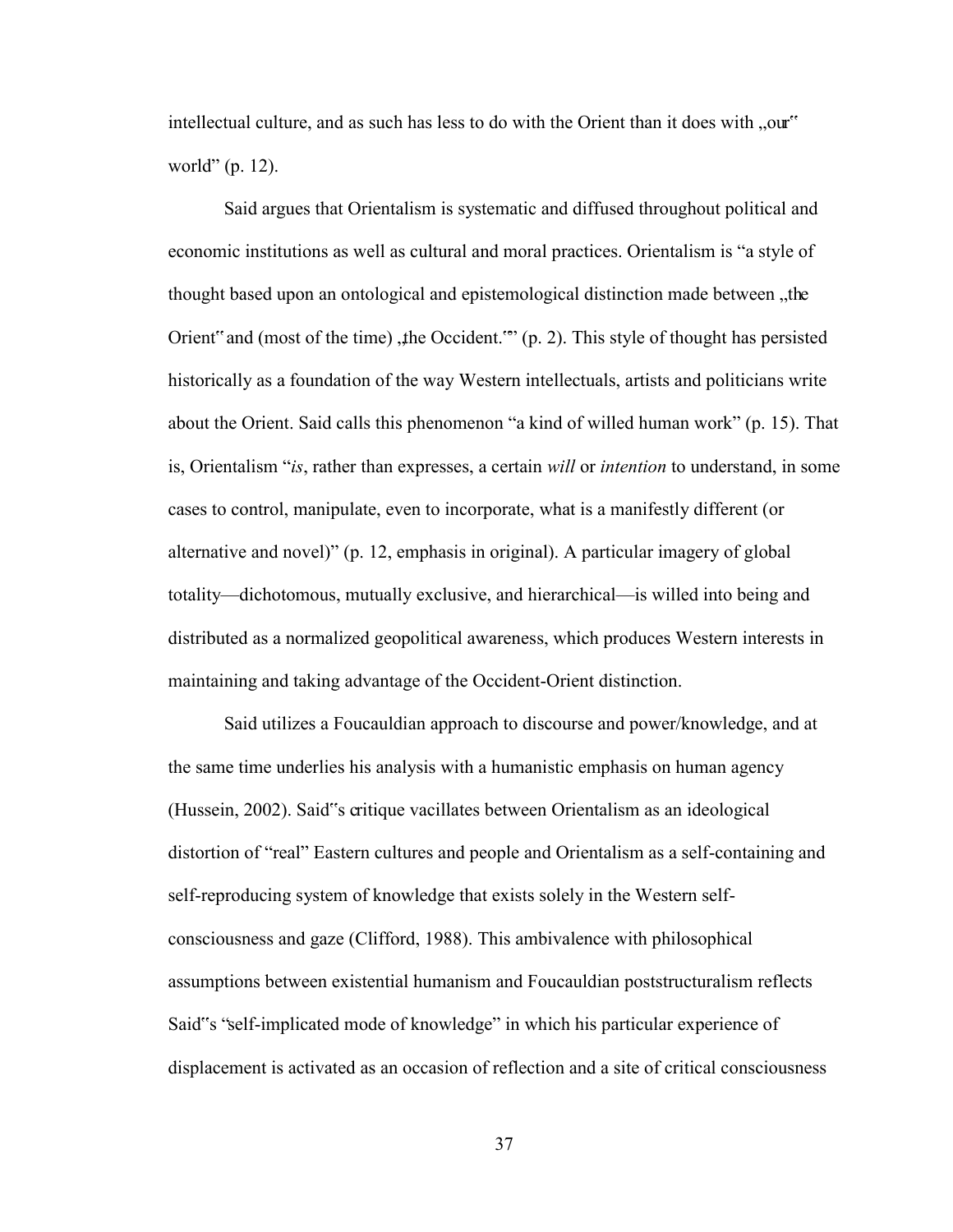(Varadharajan, 1995 p. 234). Further, his conflicting assumptions reflect his struggles not to objectify the world and de-humanize the people he attempts to theorize while calling out the discursive fabrication of the Orient and the Orientals. In unfolding the mystery of the vast, complex and institutionalized simulacrum called the Orient, Said calls attention to the materiality of such a dehumanizing postmodern simulation that manifests in the West"s engagement with the Middle East in forms of violence, war, racism, and religious and cultural marginalization (Hussein, 2002).

While the importance of Orientalism as an interpretive framework cannot be overstated, Orientalism poses an epistemological limitation due to its dichotomizing tendency to situate the Orient as a discursive fabrication of the Occident. The theoretical insight of Orientalism, however, is incorporated in this study in the fact that the process of discursive fabrication is no longer a one-way street in the transnational context. That is, the construction of the Other is complicated due to the emergence of multiple modernities that disrupt the boundaries between the East and the West.

# *Modernity: From the Pre-modern to the Modern*

Said"s *Orientalism* (1979), along with the work of theorists such as Spivak (1988; 1990; 2000) and Bhabha (1984; 1994), initiated the development of postcolonial scholarship that theorizes "geographical, geopolitical, and historical specificities of modernities *within* which other forms of power—such as race, sexuality, culture, class, and gender—are located" (Shome & Hegde, 2002a, p. 253, emphasis in original). Modernity is another crucial concept that characterizes the politics of East-West ideology, as Morley and Robins  $(1995)$  claim: "Onto the geography of  $\mathcal{F}$  East" and  $\mathcal{F}$  West" is directly mapped the distinction between the ,pre-modern and the ,modern <sup>or</sup> (pp. 159-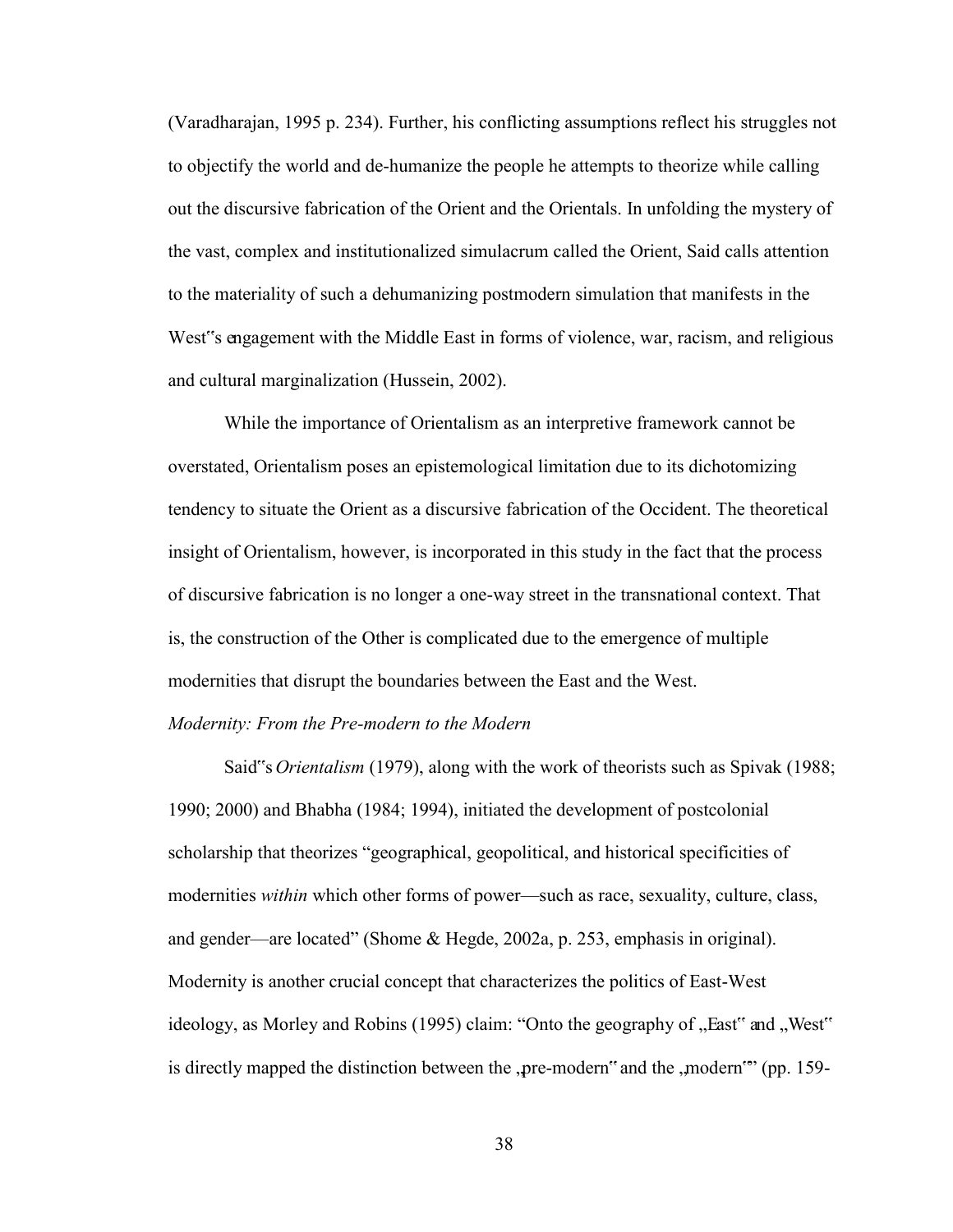160). Modernity can be characterized as an attitude or as a particular mode of relating to and experiencing temporal and spatial realities, history, subjectivity, and what it means to be "human"; furthermore, modernity is deeply underscored by the Enlightenment ideology of science, reason, liberalism, individualism, progress, and capitalism (Foucault, 1984; Giddens, 1990). Hesse (2007) provides an alternative conceptualization of modernity by arguing that the construction of modernity is a racialized process in which "Europeanness" is constructed through racialization of non-Europeans. He argues that coloniality, modernity, and race cannot be separated in understanding the formation of hegemonic and Eurocentric epistemology and ontology that regulate the way we view the world today.

In his critique of the myth of modernity, Dussel (1993) echoes Said"s critique of Orientalism when he claims that modernity is "constituted in a dialectical relation with a non-European alterity that is its ultimate content" (p. 65). Dussel marks 1492—the year of the "discovery" of the New World—as the moment of modernity"s "birth" when "Europe was in a position to pose itself against an other, when, in other words, Europe could constitute itself as a united ego exploring, conquering, colonizing an alterity that gave back its image of itself" (p. 66). The construction of Europe as "center" and as the "end" of world history and non-Europe as "periphery" and "backward" was essential in materializing and legitimizing a unified European self-consciousness as an imperial power over the rest of the world. The myth that modernity is the driving force of progressive and emancipatory historical consciousness conceals the irrational violence of the global conquest of non-Europe as the very substance of Eurocentric subjectivity (Dussel, 1993).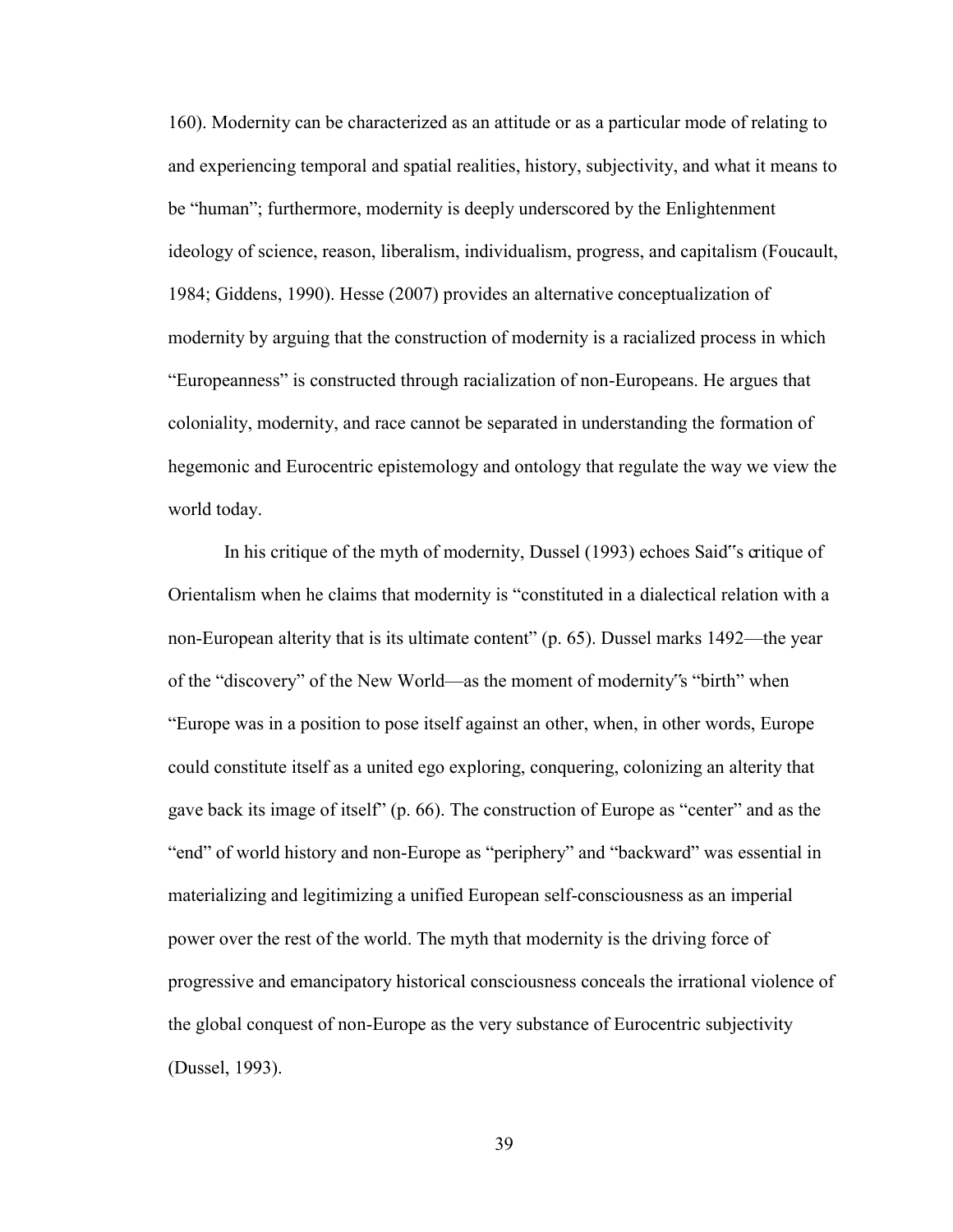While multiple and contested notions of modernity exist, the question remains: What was the role of "Asia" in the formation of racialized colonial modernity? Since the European inauguration of modernity, "Asia" was a land of imaginative resources that provided substance to the project of modernity and a Eurocentric imagination of the world. "Asia" played a crucial role in enabling a particular mode of Eurocentric spatial and temporal consciousness and a particular attitude toward historical development. Hegelian historicism is perhaps one of the most influential philosophical bodies of thought that deployed the idea of "Asia" in the formation of modernity. In his *Lectures on the Philosophy of History*, Hegel formulated an approach to world history as a linear development and a realization of human consciousness, freedom, reason, and Christian faith directed toward the ideal of the Enlightenment (Dussel, 1993). Hegelian historicism conceptualizes the West as realizing the fundamental destiny of humanity through free will, internal abstract thought, and spiritual maturity. In contrast, Hegel positions the East as a spatial/temporal world outside of the West. For him, Easterners are not aware of fundamental individual freedoms and thus maintain primitive forms of religion focused on serving nature rather than on self-actualization of the human spirit (Hoffheimer, 2005). Hegel critiques "Oriental despotism" in which Eastern societies continue to operate under feudalistic, backward, immature, and uncivilized social structures and government that limit individual freedom and spiritual liberation (Koyasu, 2003). The vision of Hegelian historicism is realized when Hegel deploys "Asia" as a necessary counterpart against which the West"s progressiveness is measured: "The movement of Universal History goes from the East to the West. Europe is the absolute end of Universal History. Asia is its beginning" (as cited in Dussel, 1993, p. 69).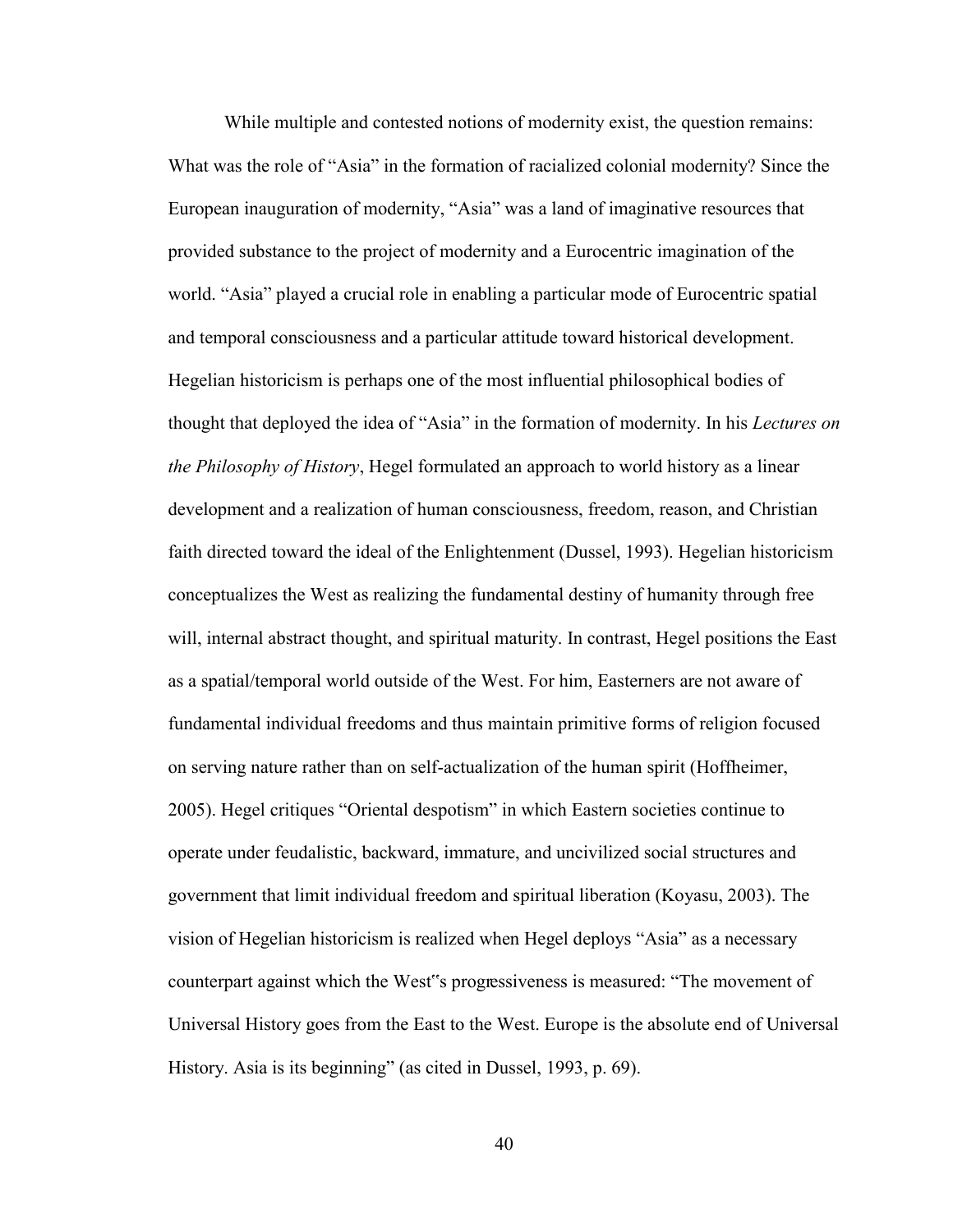Hegel"s legacy has a tremendous impact on the way the global totality is imagined and experienced today in several important ways. First, Hegelian historicism shapes not only the way modernity is characterized, but also how historical consciousness and spatial/temporal realities are experienced and negotiated in the contemporary Western world—whether as a postmodern celebration of the end of grand narrative, the mourning for authenticity and order, and/or the realization of the Enlightenment as mass deception (Horkheimer & Adorno, 1972). Secondly, the definitive role of "Asia" in Hegelian historicism has impacted the narratives on global political economy, globalization of neo/liberalism, and how the relationships between different religions and civilizations are problematized.

Lastly, Hegelian historicism molded the politics of identity within the East. Koyasu (2003) argues that Hegel"s philosophy of history had a definitive influence on Japanese modern thought and its relations to Asia. That is, the establishment of Japanese modern thought emerged as a struggle against Hegel"s negative problematization of the East, which deeply influenced the way Japan elevated and/or negated "Asia" in their historical effort to define Japan as a modern civilization. Additionally, Koyasu argues that Hegel"s critique of Oriental despotism shaped the way the cultural and sociological distinctiveness of Asia is narrated in intellectual discourses such as Weber"s (1951) analysis of Chinese ethos and Benedict"s (1946) analysis of Japanese culture. Today, the temporal and spatial externality of "the East" continues to be the object of modernization as well as a space of desire for "pre-modern" cultural life that provokes imperialist nostalgia (Rosaldo, 1989). Modernity as a theoretical framework carries a limitation for the purpose of this study, particularly when it is conceptualized as a linear, rationalistic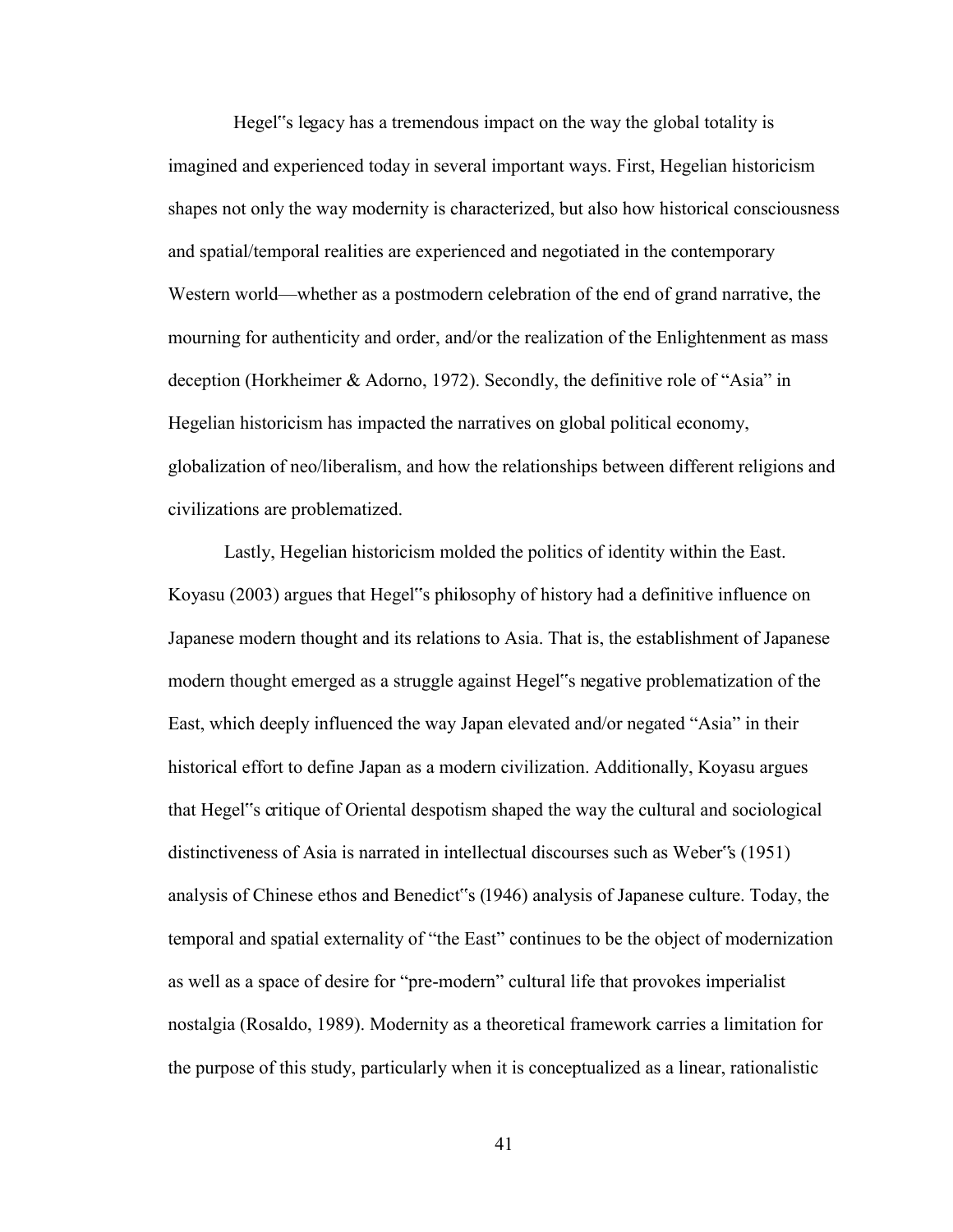and developmental model. The next theoretical framework, transnationalism, both contextualizes and problematizes the notion of modernity.

# *Transnationalism: Beyond the East and the West*

As Said (1979) points out, the Orient is a significant source of Western modernity, both literally and figuratively. Another important aspect in the spread of Western modernity is the formation of the nation-state. The role of the nation-state, however, is increasingly challenged due to the globalization of political, economic, and cultural institutions and practices (Stiglitz, 2002; Shome & Hegde 2002b). The processes of globalization make the politics of identity and belonging ever more complex and interconnected, challenging the ways in which national belonging, cultural forms, and temporal and spatial sensibilities can be theorized. Globalization complicates the attempt to capture contemporary identity politics using 1) a critical, yet culturally essentialist approach of Asiacentricity; 2) a binary positioning of the Orient as a discursive fabrication of the Occident in Orientalism; and 3) a linear, rationalistic and developmental model of modernity. Theorizing and unpacking the ideological system of East-West relations requires a framework that elucidates the historical details addressed in existing frameworks and is capable of accounting for the changing social relations in the context of globalization.

Since the early 1970s, increasing scholarly attention has been paid to transnationalism as an analytical model that challenges traditional comparative area studies and goes beyond national boundaries and essentialist assumptions about cultural differences (Appadurai, 1990; Hannerz, 1996; Hegde, 1998; Ong, 1993; Grewal, Gupta & Ong, 1999; Levitt & Waters, 2002; Grewal, 2005; Drzewiecka & Halualani, 2002).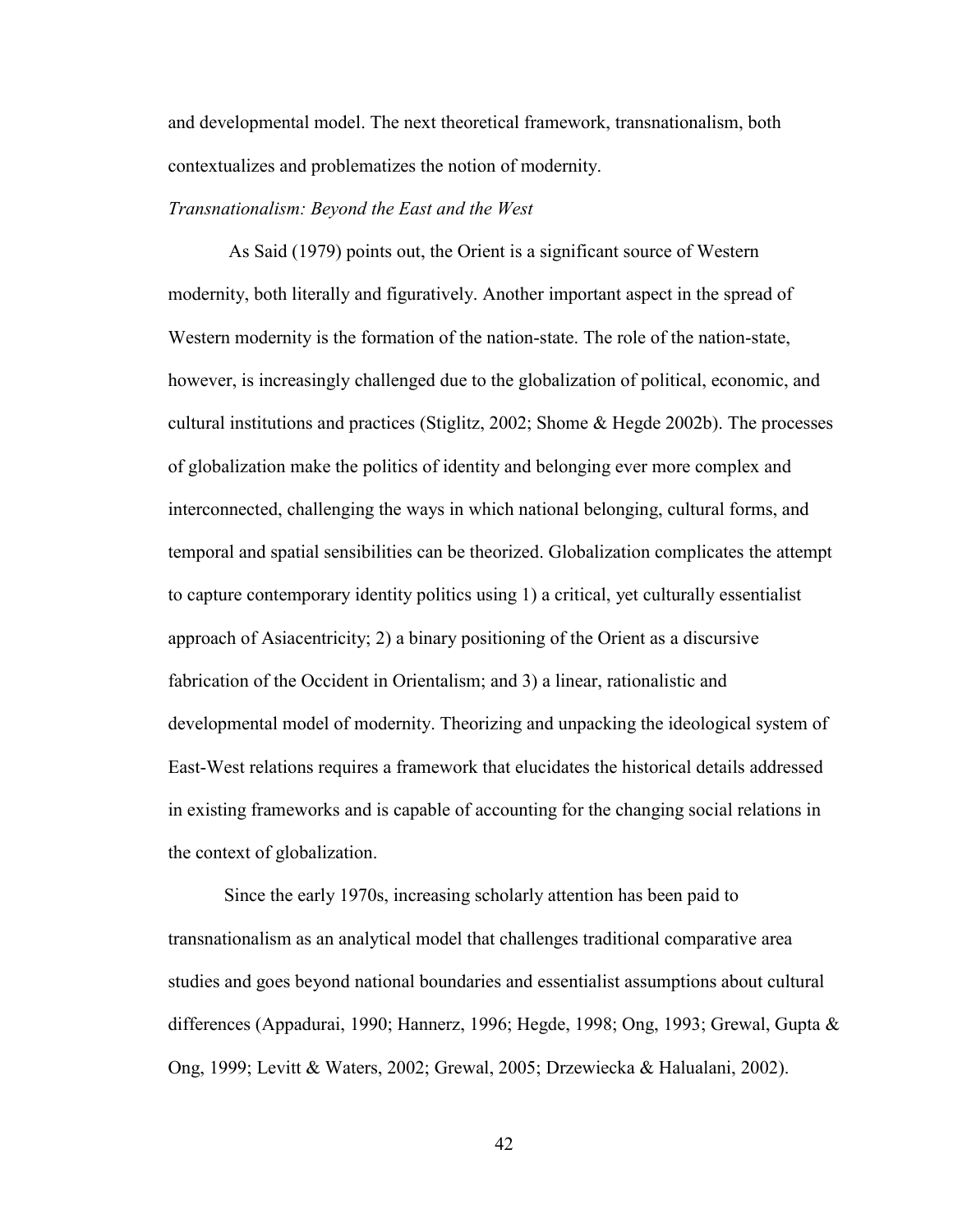Transnationalism is a conceptual framework that describes and critiques the emerging global phenomena resulting from diaspora and globalization. Transnationalism as an analytical model responds to the call for an alternative mode of inquiry in the world where culture, people, and capital are deterritorialized and identities can no longer be theorized under the assumption of one"s situatedness in a singular social, cultural, geographical, and national location (Appadurai, 1990). As Hegde (1998) argues, transnational inquiry "directs attention to the interstices, the in-between. It is not solely about doing research "here" about the "other"" (p. 287).

A question remains, however, as to *what* is moving beyond the national and geographical boundaries. Transnationalism does not suggest the complete collapse of a global structure that regulates the movement of people, culture, and capital; rather, transnationalism alludes to the fact that this structure is reconfigured and inhabited by people differently. In the book *Transnational Connections: Culture, People, Places*, Hannerz (1996) utilizes "global ecumene" to describe an open and networked landscape of globalization in which modernity is diffused and adapted differentially according to local needs and desires. He defines transnationalism as a global diffusion of modernity and an emergence of multiple modernities. He views transnationalism not as a movement of any cultural forms beyond the national boundaries but an uneven distribution of the culture of modernity and differential experiences and consequences that manifest locally. Influenced by the notion of a "global village" (McLuhan, 1964) and the conceptualization of modernity as an expansive civilization (Eisenstadt 1987, 1992), Hannerz"s notion of "global ecumene" is critical of the structured directionality of cultural flow (from the West to the Rest), yet it carries the nuance of a colonialist conception of the world as an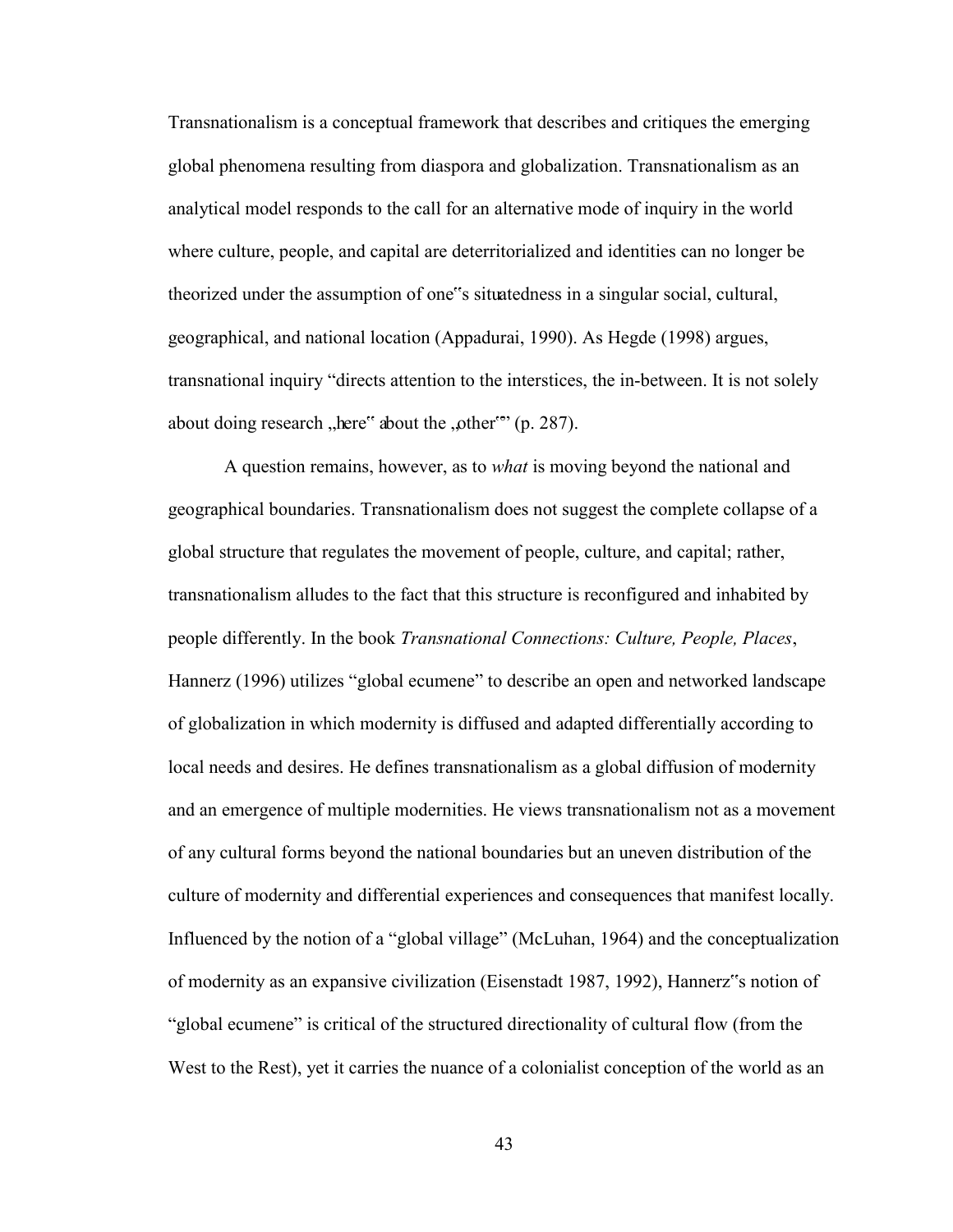open space for the expansion of the "civilizational" culture of modernity (Hannerz, 1996, p. 44).

Transnationalism is not a new epistemological paradigm that can separate itself from the way global totality and relationality have been theorized for decades. Transnationalism still addresses the same questions: What is the nature, condition, and destiny of modernity? What happens when modernity is diffused across the world through globalization and meets local cultural particularities and differences? Transnationalism as a theoretical terrain still carries over the dream of modernity and concern for universality while it is critically attentive to, and anxious about, the resistance to and appropriation of the culture of modernity by local subjects. Transnationalism seems to be more attuned with and better equipped, however, to articulate the contemporary cultural politics in which the production of a mass mediated images is intensified and interconnected with material consequences.

## Chapter Summary

In this chapter I provided an historical overview of the discourses of Asia from the U.S., Japan, and Asian American perspective. It is clear from these discursive locations that Asia is viewed quite differently with various political, economic, and cultural exigencies. Equally important in this discussion is the notion of American modernity that makes "Asia" a contested space of ideological negotiation. Although Japanese and Asian American subjects deploy a different set of discourses about Asia for their own local needs and demands, their identities are deeply influenced by how their particular subject positions are imagined by the United States. For example, the way the Japanese project the image of Asia and construct their national identity is deeply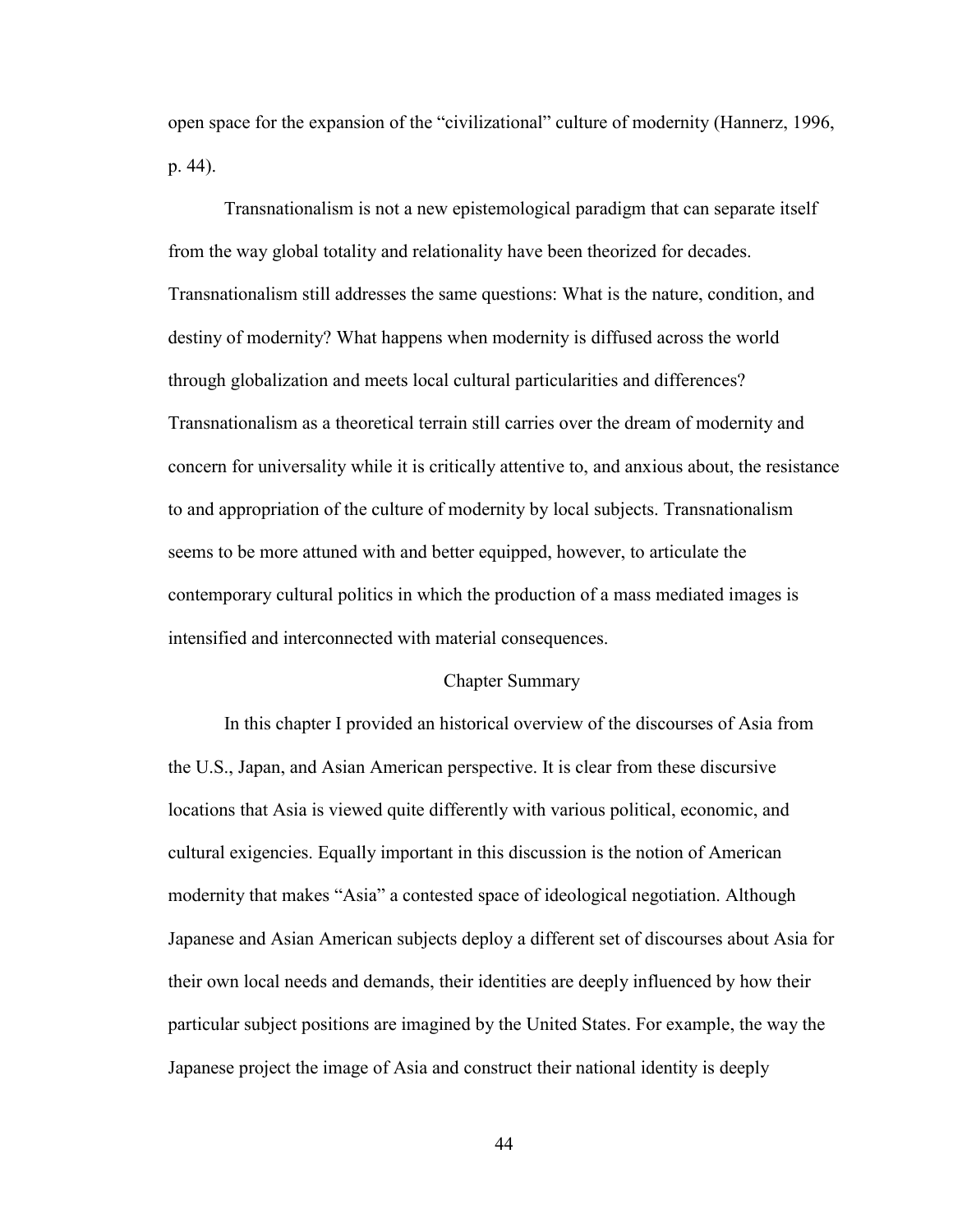influenced by how the United States imagines Asia. The way Asian Americans politicize their pan-ethnic solidarity is deeply influenced by how the United States projects the image of Asia externally as well as internally. I also reviewed the literature on the selected theoretical approaches that problematize the relationships between the East and the West, including Asiacentricity, Orientalism, modernity, and transnationalism.

The overview of historical and theoretical perspectives shows the multiple sets of realities and structural totalities that converge in producing cultural and national identities. The formation of collective identity—whether American, Japanese, or Asian American identities—is mediated by multiple projections and introjections of different ideas about Asia. When focusing on Japanese and Asian American identities, "Asia" provides an effective entry point to explore how collective identity is constituted as a condition in which multiple discursive boundaries are mediated to situate individuals in particular subject positions. In the following chapter, I provide a review of literature on theories of identity in communication scholarship, phenomenological traditions, symbolic interactionism, the poststructuralist approach to identity, the notion of materiality, and identity and autobiography.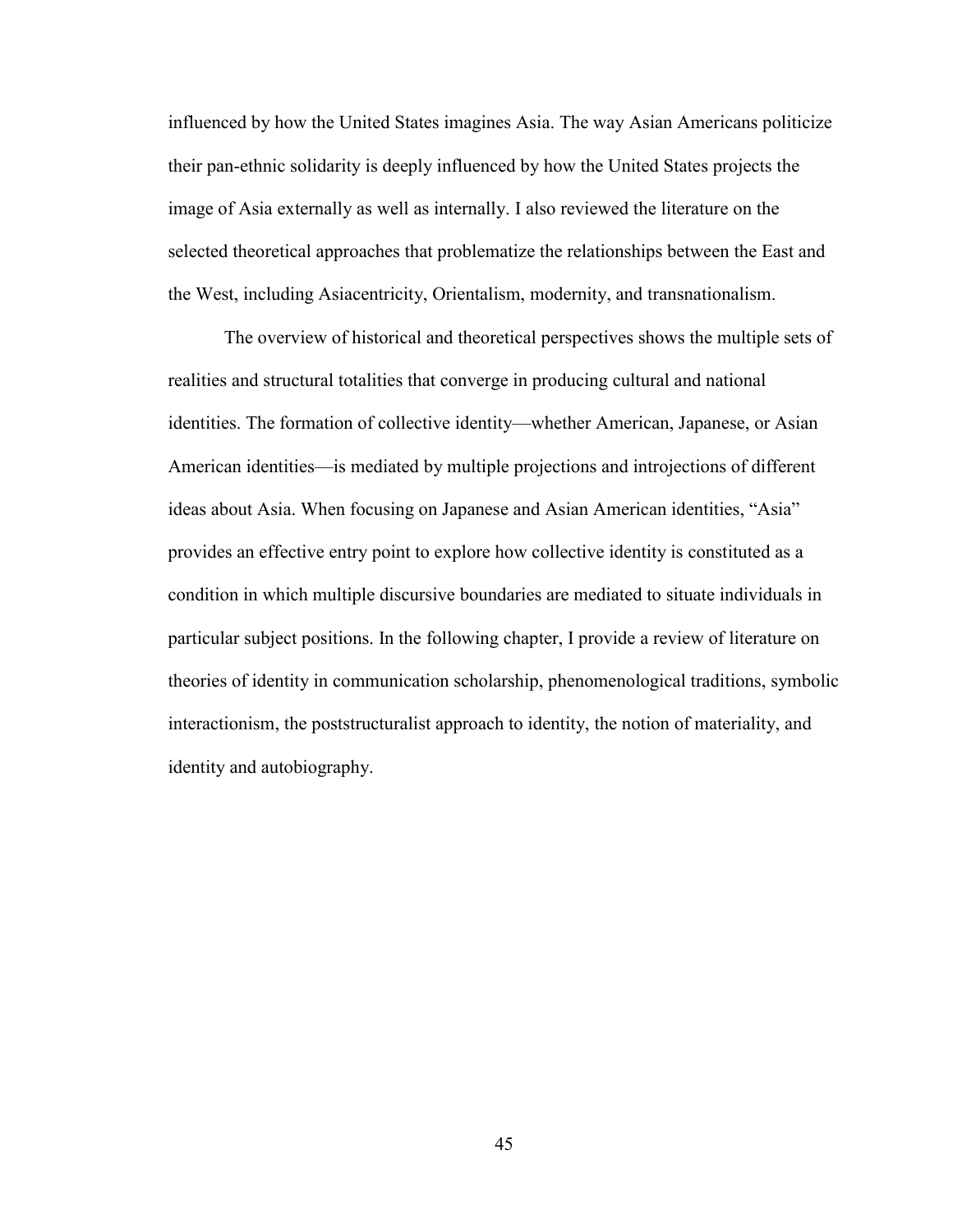#### CHAPTER THREE

# THEORETICAL FOUNDATIONS OF IDENTITY IN COMMUNICATION SCHOLARSHIP

This chapter functions as a theoretical building block for my next chapter in which I propose my methodological approach. The purpose of this chapter is to provide a set of theoretical foundations for rethinking identity in communication scholarship. I begin my literature review by first providing an overview of theoretical approaches to identity in communication studies, paying particular attention to the theoretical debates in the field of intercultural communication. By highlighting the two primary approaches to identity theorizing, I illustrate the need for an alternative analytical framework to mediate the micro- and macro-level analysis of identity and to explicate identity realization as dynamic and multifaceted process.

Second, I address three major schools of thought (phenomenology, symbolic interactionism, poststructuralism) that are foundational to the development of my proposed methodology. I provide an overview of the phenomenological traditions starting with Husserl, Heidegger, and Merleau-Ponty. I illustrate how their ideas have evolved and how their approaches are relevant in contemporary identity theorizing in the contexts of technological, global worlds. I also extend the assumptions of symbolic interactionism in foregrounding the role of communication in realizations of identity.<sup>4</sup> I also discuss poststructuralist thought and its approach to identity. Combined together,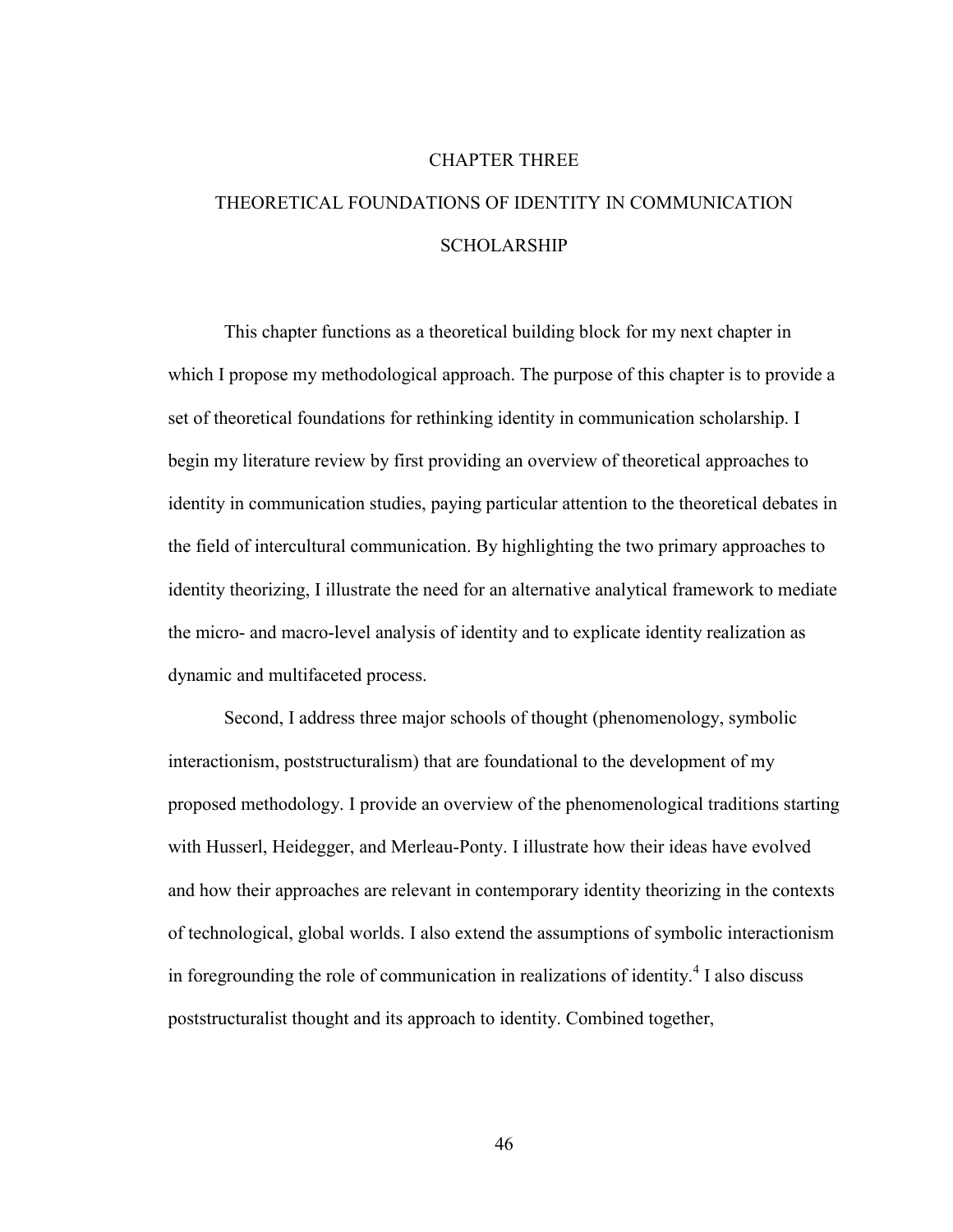phenomenology, symbolic interactionism, and poststructuralism allow me to shift the focus of theoretical inquiry from the *relationships* between self and society to the multiple *modes of interaction and engagement* not only with other people but also with the world<sup>5</sup> itself.

I also challenge the assumptions of the social constructionist approach that reduces identities into the intersections of modern social institutions of power, primarily defined by race, gender, sexuality, class, and nationality. I conclude this chapter by addressing the relationships between identity and autobiography. I review the relevant literature that defines autobiography as a critical site of identity formation, negotiation, and transformation. I also focus on the significance of autobiographical writing in Japanese and Asian American communities. Through this literature review, I illustrate how, by focusing on the modes of interaction and engagement, identity can be conceptualized as a process of realization—or materialization—of the situatedness of the self.

## Theories of Identity in Communication Studies

## *Theorizing Identity as a Communicative Phenomenon*

 $\overline{a}$ 

Identity is perhaps one of the most important theoretical constructs in communication scholarship. Various scholars have approached identity as a uniquely communicative phenomenon (Carbaugh, 1996; Goffman, 1959; Habermas, 1987; Hecht, 1993; Jung & Hecht, 2004; Mokros, 2003). Communication perspectives contribute to

<sup>&</sup>lt;sup>4</sup> Following Mokros (2003), I use the term "realization" rather than "construction" and "negotiation." In his discussion on the constitutive model of identity, he conceptualizes identity "not as attributes of an individual but as contingent realizations—always—and in all ways based in relational being" (p. 17).

<sup>&</sup>lt;sup>5</sup> The term "world" here refers to an organized set of realities that allow individuals to have a sense of situatedness in their lives, including but not limited to temporal/spatial structures, corporeal embodiment, natural environment, and the historical, geographical, and cultural frame of reference symbolically and materially available to them.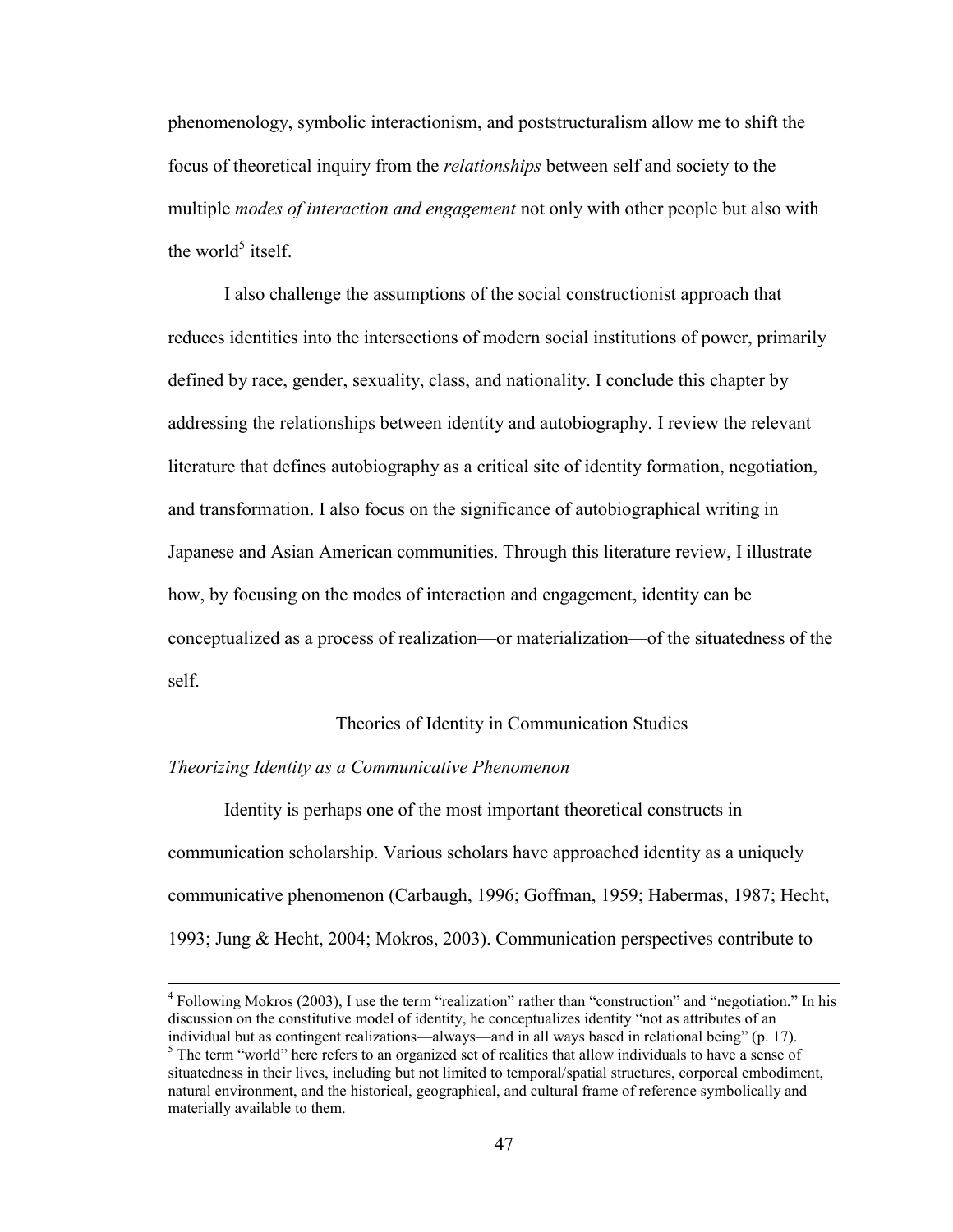theories of identity by emphasizing the centrality of communication in identity theorizing. Moreover, communication perspectives enable scholars to conceptualize identity as a relational and dynamic process. Today, scholars continue to address the essential question of identity: What are the relationships between macro and micro contexts, self and society, as well as agency and structure? Regardless of the theoretical and methodological orientations, it remains consistent that communication perspectives contribute to addressing this essential question by providing a particular mode of explanation that accounts for dynamic, relational, and interactional nature of identity. Communication, in this case, is not merely a situation or context of identity theorizing; rather, communication is a dynamic force that enables a moment of realization of particular identity (Mokros, 1996).

#### *Theories of Identity in Intercultural Communication*

In the field of intercultural communication, scholars contributed to the evolution and transformation of various theories of identity over the past several decades in order to address changing intercultural relations, cultural experiences, and sociopolitical contexts. While it is impossible to generalize heterogeneous research interests and theoretical orientations, it appears that studies on identity can be broadly categorized into two approaches. I call the first approach the "relational approach." The relational approach centers human interactions, behaviors, and practices that shape interpersonal or intergroup communication. In the relational approach, scholars are interested in explaining the role of culture in dynamic relationships between self and other. For example, researchers conducted studies to explain the relationships between cultural identification and communicative behaviors from the social scientific perspective (Gudykunst, 1994;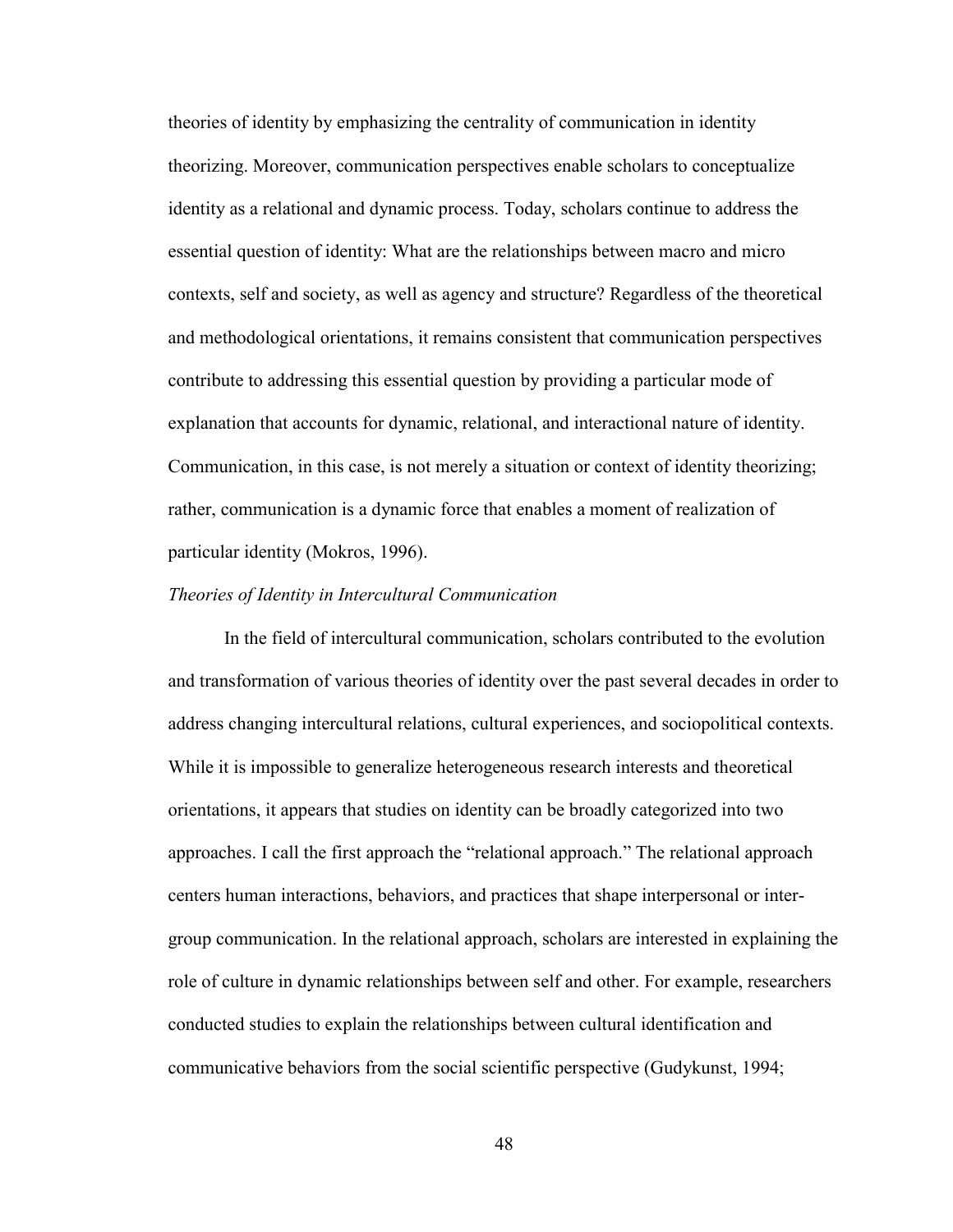Gudykunst & Nishida, 1994; Hofstede, 1983; Ting-Toomey, 1993, 2005; Ting-Toomey et al., 2000). Other scholars have approached identity using an interpretive framework by focusing on the negotiated and co-constructed nature of avowed and ascribed identity and have argued that identity is emergent in shared symbolic practices and values (Collier  $\&$ Thomas, 1988; Hecht, Jackson, & Ribeau, 2003; Jackson, 2002; Orbe, 1998). While theoretical and methodological orientations vary, scholars focus on human-to-human interactions (both direct and mediated) as a site of their empirical observation.

The second approach is the "structural approach" proposed by scholars who engage in critical scholarship. In contrast with the relational approach, critical scholars emphasize historical, political, and institutional contexts that mold and determine an individual"s subject position (Althusser, 1971; Foucault,1980). The structural approach interrogates the social institutions of power—such as race, gender, class, and sexuality that have historically perpetuated social injustice and oppression (Collier, 1998, 2005; Gonzalez, Houston, & Chen, 1997; Hegde, 1998; Martin & Nakayama, 2000; Nakayama, 1997; Nakayama & Krizek, 1995). More recently, various scholars have incorporated this approach to investigate the question of identity in the globalized, transnational world (Collier, 2009; Young, 2009; Kawai, 2009; Demont-Heinrich, 2008). While diverse theoretical and methodological orientations exist in critically oriented intercultural communication scholarship, they generally focus on macro contexts and larger sociopolitical structures rather than human-to-human or inter-group interactions.

In order to address this polarization between the relational approach and the structural approach, scholars have proposed theoretical frameworks that bridge the micro and macro contexts as well as interpersonal dynamics and institutional structures. For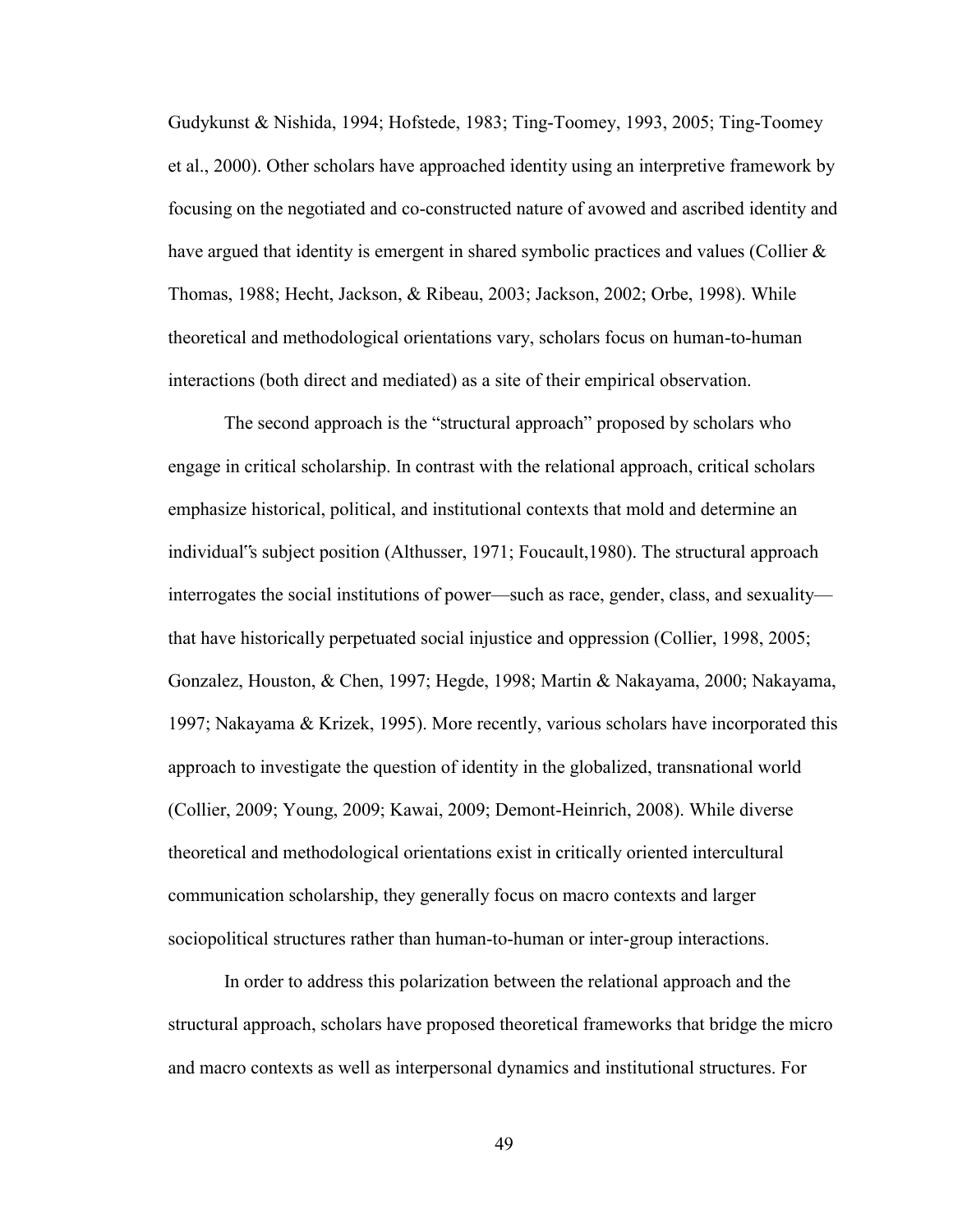example, Martin and Nakayama (1997) propose a dialectical approach that emphasizes the "processual, relational, and contradictory nature of intercultural communication" (p. 43). In their six dialectics of intercultural communication, they highlight how micro aspects (personal, cultural, and individual) and macro aspects (historical, contextual, and structural) coexist with each other in intercultural communication encounters. Similarly, Drewiecka and Halualani (2002) employ the structural-cultural dialectic in approaching the politics of diasporic identity. Collier (1998, 2005) integrates both interpretive and critical perspectives in order to theorize identity as a relationship between cultural identifications and contextual/institutional forces. Finally, Mendoza, Halualani, and Drzewiecka (2002) revise identity theorizing in the field of intercultural communication by incorporating alternative communication-based concepts that highlight the interrelated workings of power in both micro-level interactions/enactments and macro-level structures. In various attempts to bridge two opposing approaches to identity theorizing, communication perspectives allow scholars to treat identity as a more fluid and multifaceted theoretical construct.

My goal in this dissertation is to articulate an alternative theoretical and methodological approach to identity in order to further reinforce the analytical model that bridges the relationships between micro and macro contexts, self and society, as well as agency and structure. It is my contention that in order to illuminate the complexity of identity realization, scholars must expand the way identity is conceptualized. In the following, I discuss phenomenology, symbolic interactionism, poststructualism, the notion of materiality, and social constructionism as the major theoretical building blocks for my methodological approach that is described in the next chapter.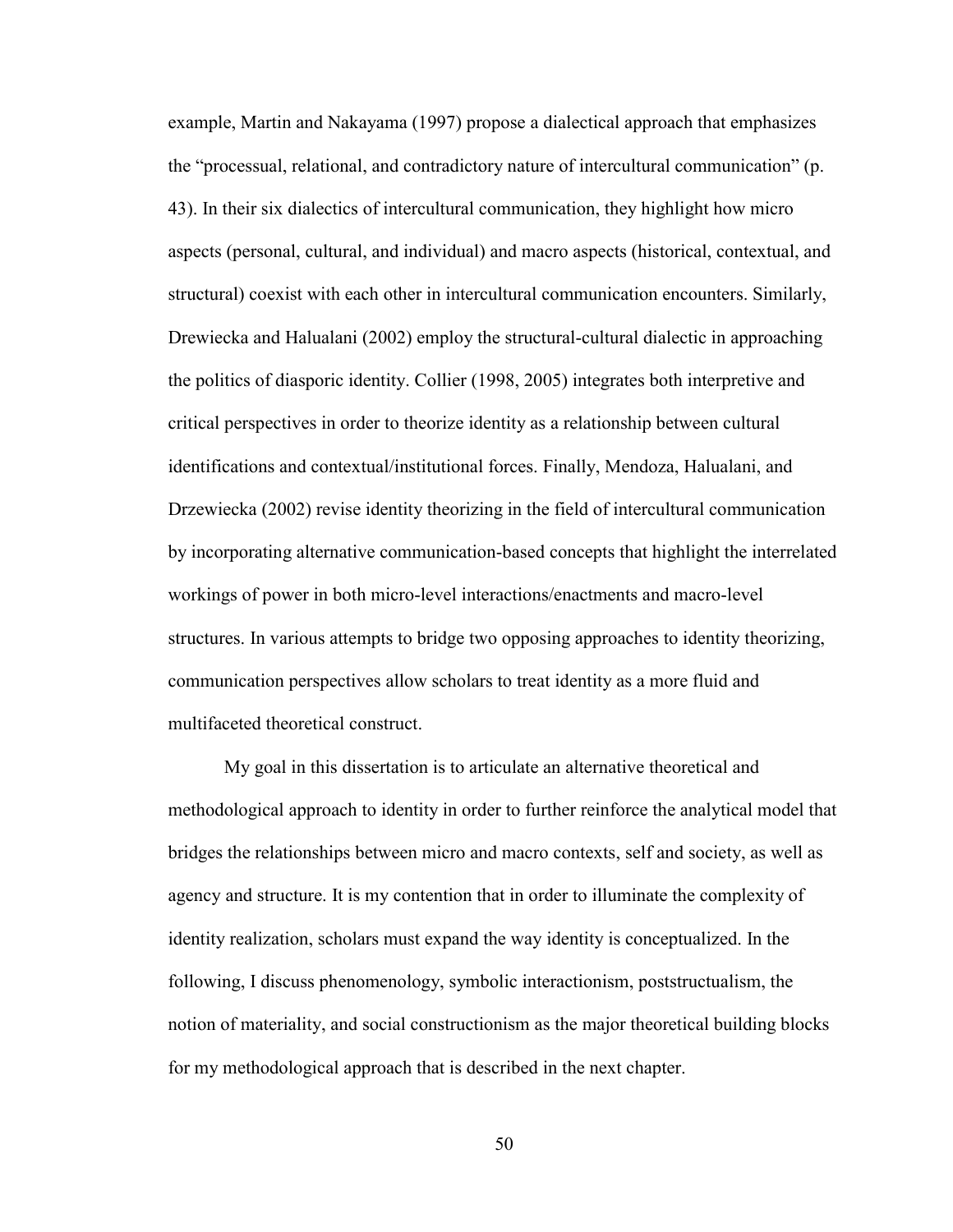#### Phenomenology

# *Problematizing "Communication" in Identity Theorizing*

Taking a step back, I would like to briefly address what it means to theorize identity as a communicative phenomenon. In communication scholarship, there are several approaches to the relationship between identity and communication: a.) Identity is communicated through symbolic practice, b.) Identity is constructed and negotiated through communication, and c.) Identity shapes communication process. More fundamentally, the relationship between identity and communication is paramount if we assume the following as true: One cannot speak intelligibly without assuming a position or location of enunciation. Identity, in this case, is a situated location from which one is able to communicate meaningfully with others. When identity is viewed as a communicative phenomenon, it deals with the process through which an individual comes to assume a position in the world that gives the legitimacy and meaning to him or her as a communicator. Thus, the question of identity as a communicative phenomenon is an existential one. Just as when a little child first learns the word "me" or "I," the process of communicating and becoming are inseparable from each other. Moreover, the process of assuming a location of enunciation—becoming the "I" who speaks, thinks, acts, and exists—is not only symbolically enabled, but also experientially grounded.

# *Phenomenological Traditions*

It is within this context that I employ phenomenology as one of the theoretical foundations in rethinking identity. Founded by Edmund Husserl (1970) in the early twentieth century, phenomenology is a philosophical movement that attempts to systematically understand and disclose the structure and fundamental nature of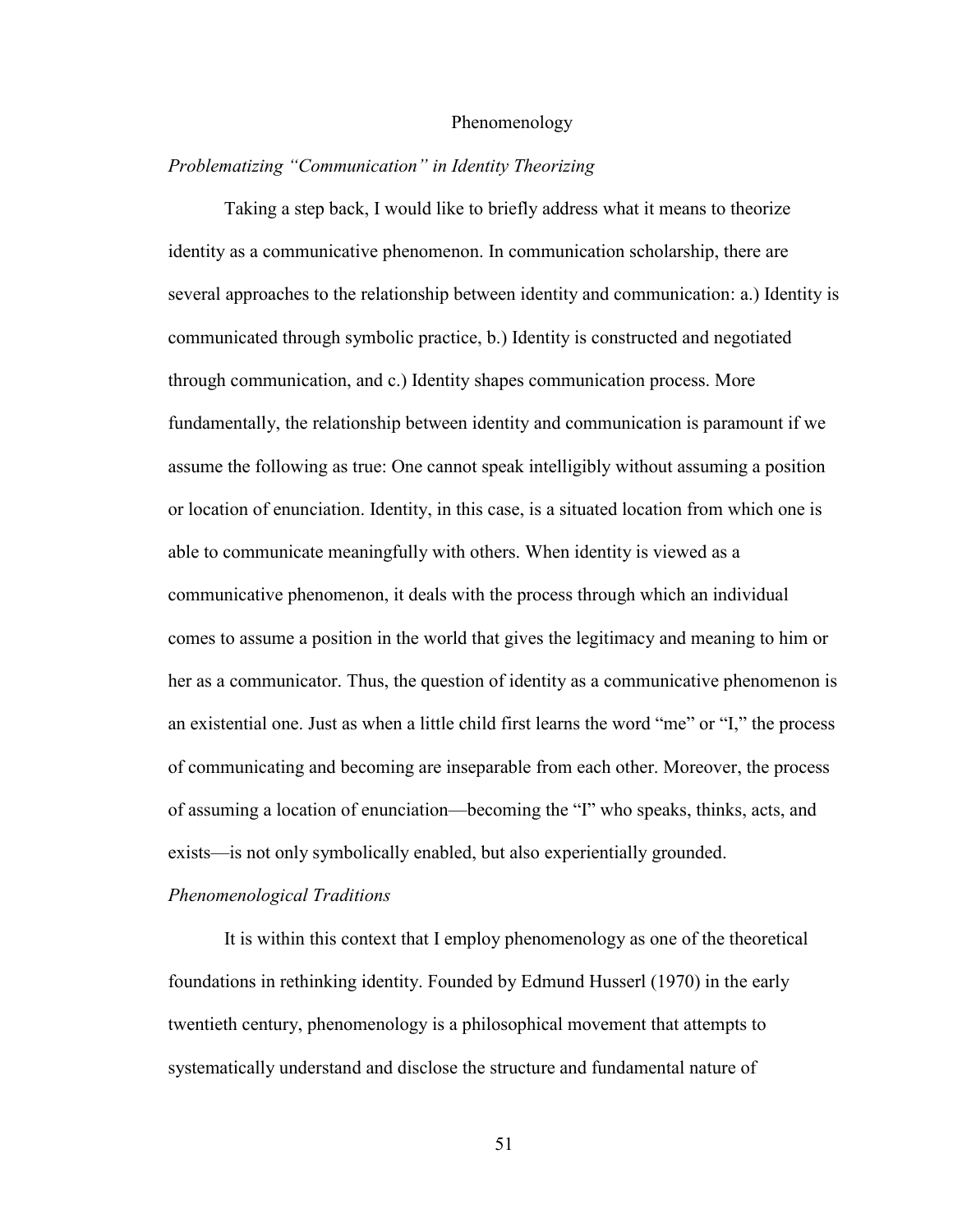consciousness and human experience (Kearney & Rainwater, 1996; Orbe, 2009; Welton, 1999). Over the course of his long philosophical career, Husserl was primarily interested in a systematic investigation of the complex relationships between the mental phenomena (perception, intentionality, conscious mind, etc.) and lived experience (temporality, embodiment, social reality, etc.). As a critique of psychologisim, or the belief that the laws of logic can be found in human psychology, Husserl develops an investigative mode of thinking that is descriptive of the function of human intentionality and clarifies the "essence" of our practical and perceptual life (Crowell, 2006). As a mode of inquiry, phenomenology questions things we take for granted in everyday life. It treats consciousness not as a passive entity, but as a receptive surface that actively constitutes the element of experience. Moving beyond a purely mental activity, Husserlian phenomenology inquires the structure of content of experience from which our ontological existence arises.

Husserl lays the ground for a reflective and hermeneutic approach to experience (Crowell, 2006). It is reflective because he focuses on the *experience* of perceived reality, rather than the objective reality itself. It is hermeneutic because he pays attention to the directionality of intention—that is, our consciousness is always acting upon and towards something—and how a conscious and perceiving subject is constituted through this active reflection and interpretation of perceptual experience. Husserl"s phenomenological investigations into the essence of "the things themselves" foreground the tension between the active intentionality/perception of an individual"s subjectivity and the historically materialized reality: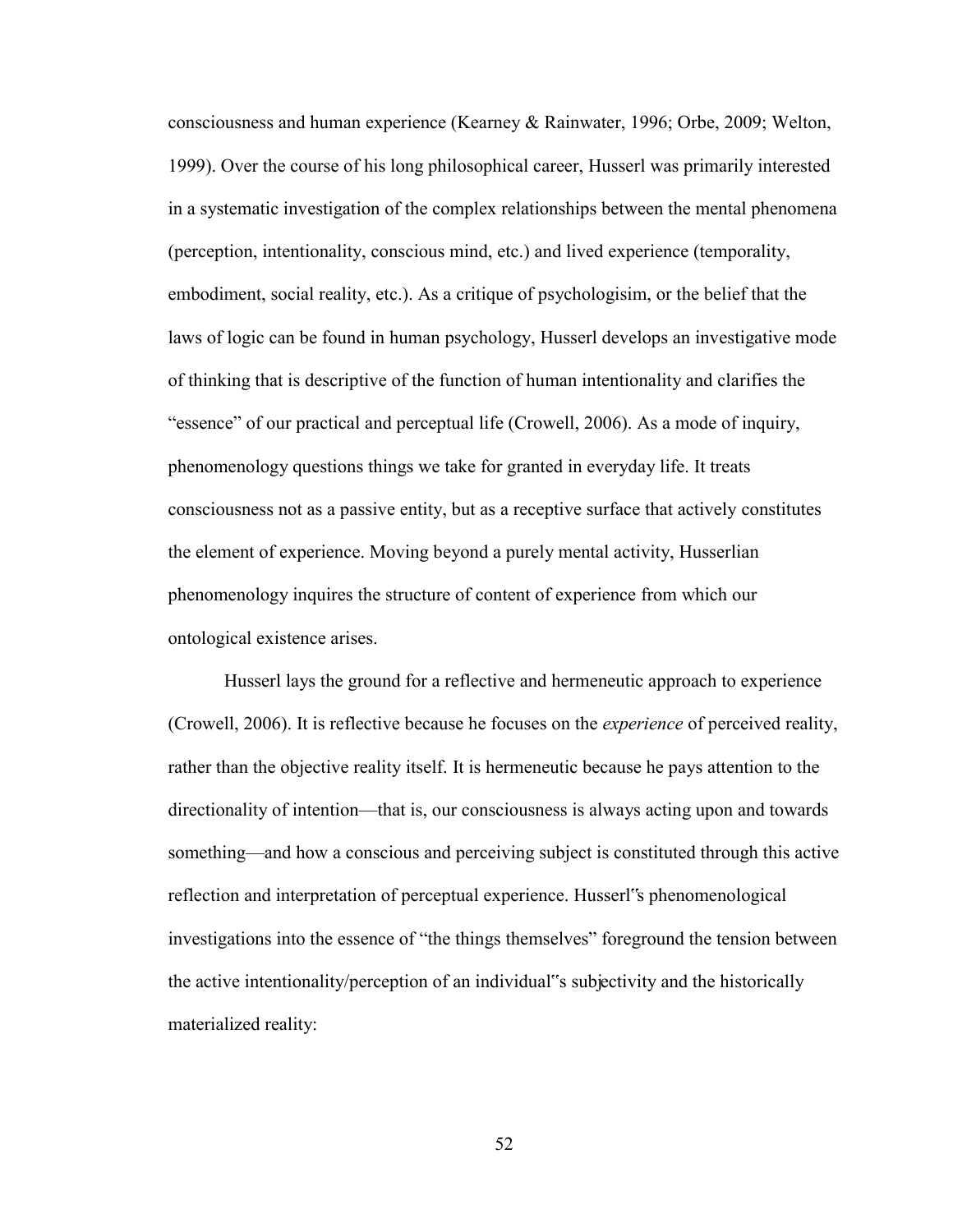But in the case of history, as in the case of embodiment and sociality, Husserl retained a sharp sense…of the twin demands made by the things themselves: meaning comes to us as a trace of sedimented constitutive activity, as something bound up with a specific historical genesis; but at the same time it is always and only understood in current intentional experience. (Crowell, 2006, p. 28)

By emphasizing the perceptual and experiential aspects of meaning and knowledge, Husserlian phenomenology bridges the purely psychological approach and the historical/ideological approach to knowledge. Furthermore, in Husserl"s critique of scientific objectivism and empiricism, we can see a glimpse of postmodern thought that affirms the contingent nature of claims we make about reality, meaning, agency, and subjectivity.

Heidegger (1962) both revives and critiques Husserl"s inquiry on the question of meaning and existence. His primary critique is on the notion of phenomenological reductionism, or *epoche*, in which Husserl argues that one can isolate (or "bracket") consciousness to a pure phenomenon. Heidegger claims that this is impossible because our self-reflexivity is always already part of the world. Rather than seeking the essence of mind and existence, Heidegger instead uses the notion of *Dasein* or "being-in-the-world" as an ontological basis of experience (Kearney & Rainwater, 1996). He emphasizes the ontological aspect of human experience ("being there" or how we are thrown into the world). Rather than being the author of our own being, the notion of *Dasein* implies the condition of being as that which is not entirely our own. Thus, Heidegger complicates the relationships between intentionality and material reality as well as consciousness and lived experience. Simply put, while Husserl attempted to bracket experiences into pure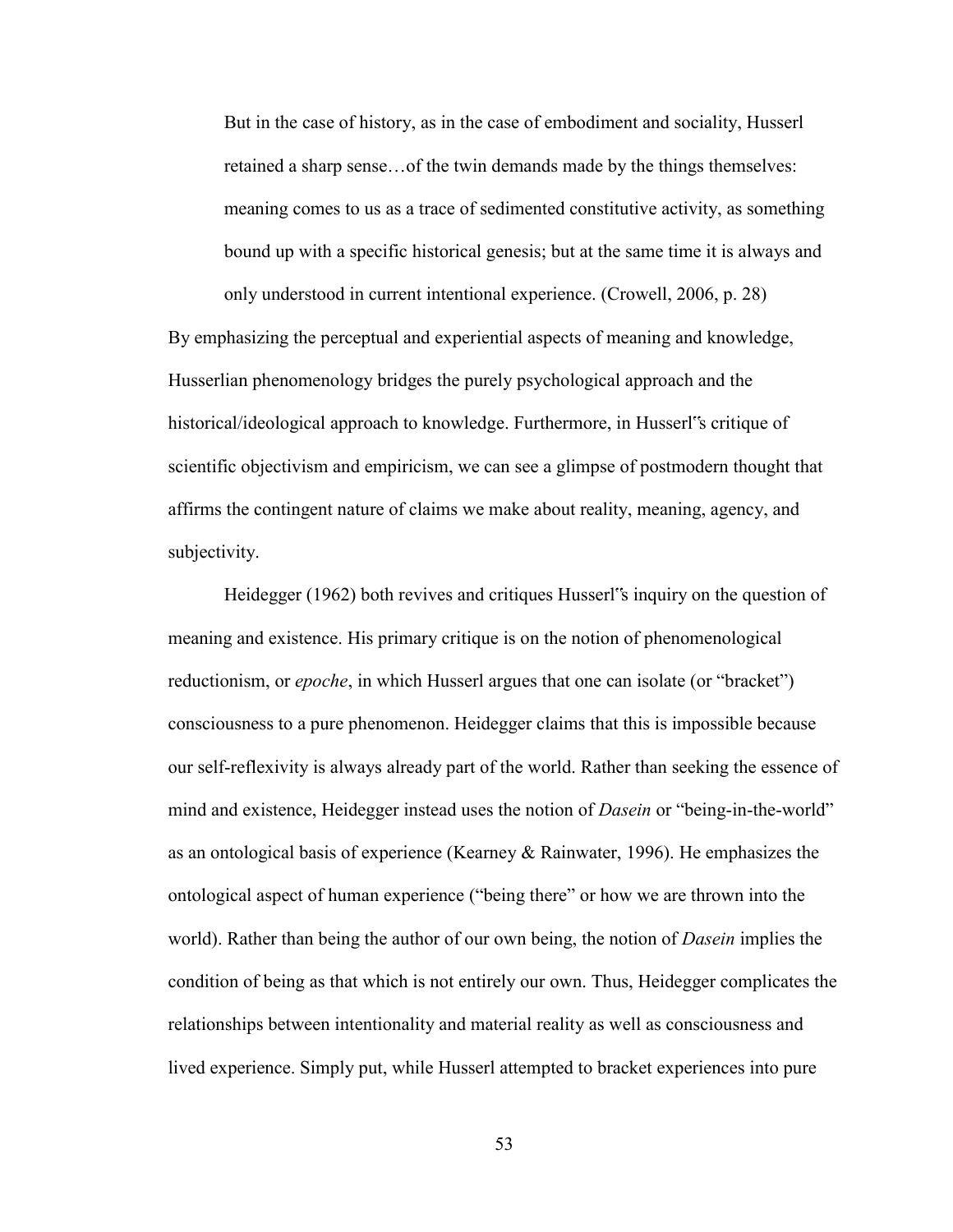phenomena, Heidegger argues that the ontological condition of being cannot be grasped separately from the world in which we inhabit, nor can we assume that active and mindful consciousness constitutes experience and transcendental subjectivity. Rather, we are immanently in the world, at the intersection of the mindfulness and mindlessness, the past and the present. In this way, Heidegger takes a distinctive shift from the epistemological question of the knower and the known to the ontological question of knowledge and ways of being in the world (Dreyfus, 1991).

Heidegger takes this shift from epistemology to ontology by arguing, essentially, that being is time. In his foundational work *Being and Time*, Heidegger (1962) argues that it is impossible to conceptualize "being" without temporality. Although it was Husserl who first focused on the stream of consciousness as a kind of temporal flow, Heidegger approaches temporality much differently. For Heidegger, time is not a linear flow from the past into the future; rather, we live in the constant "here" and "now" that are made present to us as a combination of the past, present, and future. In this case, the present moment manifests itself as an accumulation of the past that has already happened and the future that we anticipate to happen (Dreyfus, 1991).

 Merleau-Ponty (1962) expands on Heidegger"s notion of "being-in-the-world" by taking an interrelated, multifaceted, and holistic approach to phenomenology. He argues that it is impossible to separate the self from the world, and he refuses the dualistic model of the perceiving mind and the perceived object. Rather, he explores how there is a continuum of mind-body interaction. For Merleau-Ponty, consciousness is not abstract but always embodied. By focusing on "the role of lived-body in perception," (Wrathall, 2006, p. 31) he radically challenges the notion of meaning and existence. In his favorite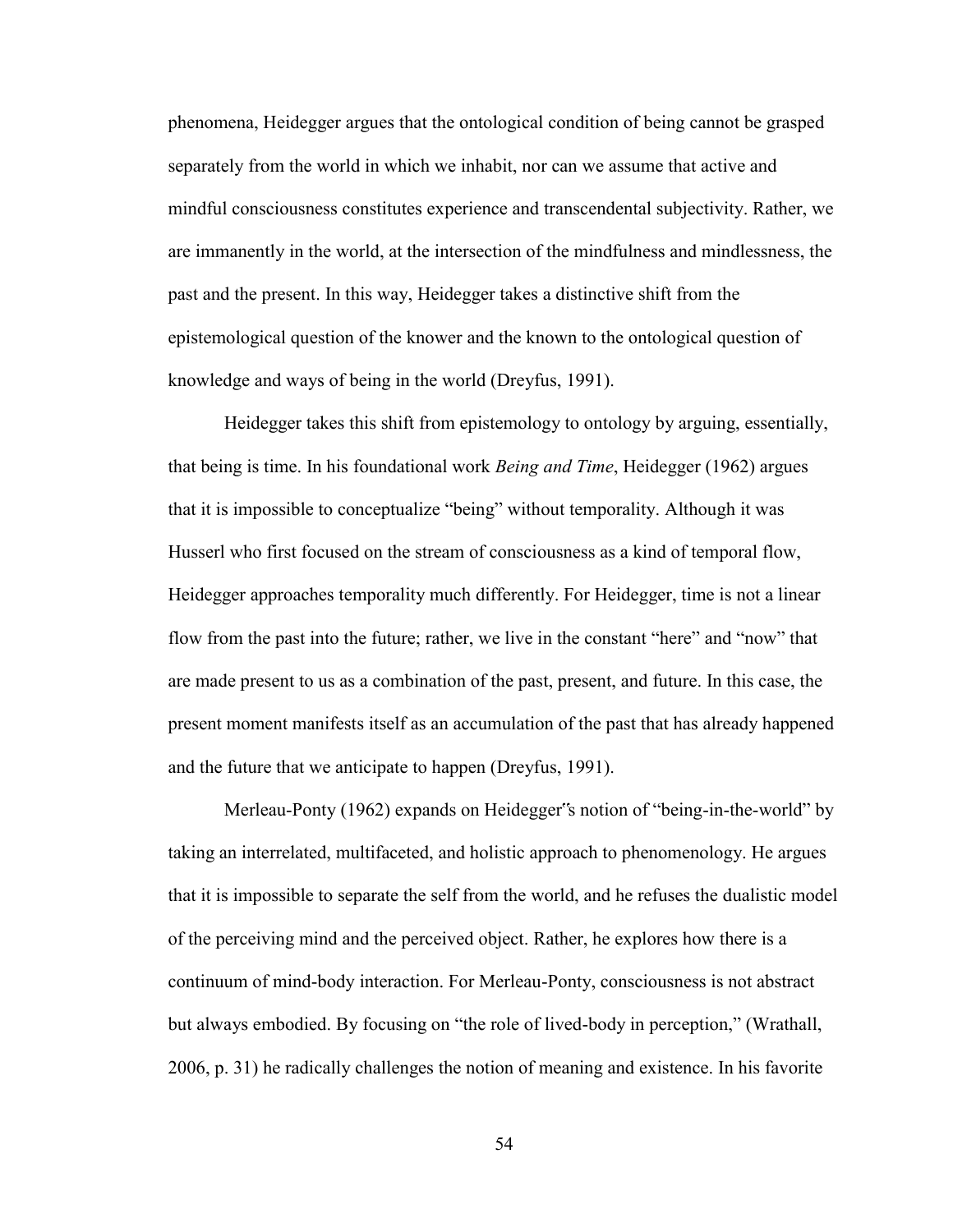example of the ashtray, he claims that the meaning of the ashtray is not in its idea, but in the way that the object enables a particular physical response through an individual"s embodied perception (i.e. holding it, looking at it, moving it). In this case, the ashtray presents itself meaningfully through inviting our bodily perception and response. It is in the intertwined relations between the object and our bodily perception/engagement that Merleau-Ponty finds the ontological basis of knowledge and existence (Wrathall, 2006). In addressing the dialectic relations between the self and the world, he articulates how the condition of existence is situated not by abstract consciousness but by concrete, embodied, and lived bodies that actively perceive, feel, touch, and act. In this sense, the knowledge we gain through the practical, perceptual, and embodied life is never outside of the world we attempt to name.

#### *Being-in-the-Technologized-World*

For Heidegger and Merleau-Ponty, the question of being is always part of the kind of material and technological environment we live in. The phenomenological traditions are even more relevant and useful in today"s technologically advanced society and the electronically wired world. In his writing on the philosophy of technology, Ihde (1990) brings together the aforementioned phenomenological traditions to explore the interactions among perception, embodiment, and the technological environment:

Phenomenology, in an initial and over-simple sense, may be characterized as a philosophical style that emphasizes a certain interpretation of human experience and that, in particular, concerns *perception* and *bodily* activity (p. 21).

Through the phenomenological approach to the question of existence, knowledge, and meaning, Ihde is able to avoid either technologically deterministic or socially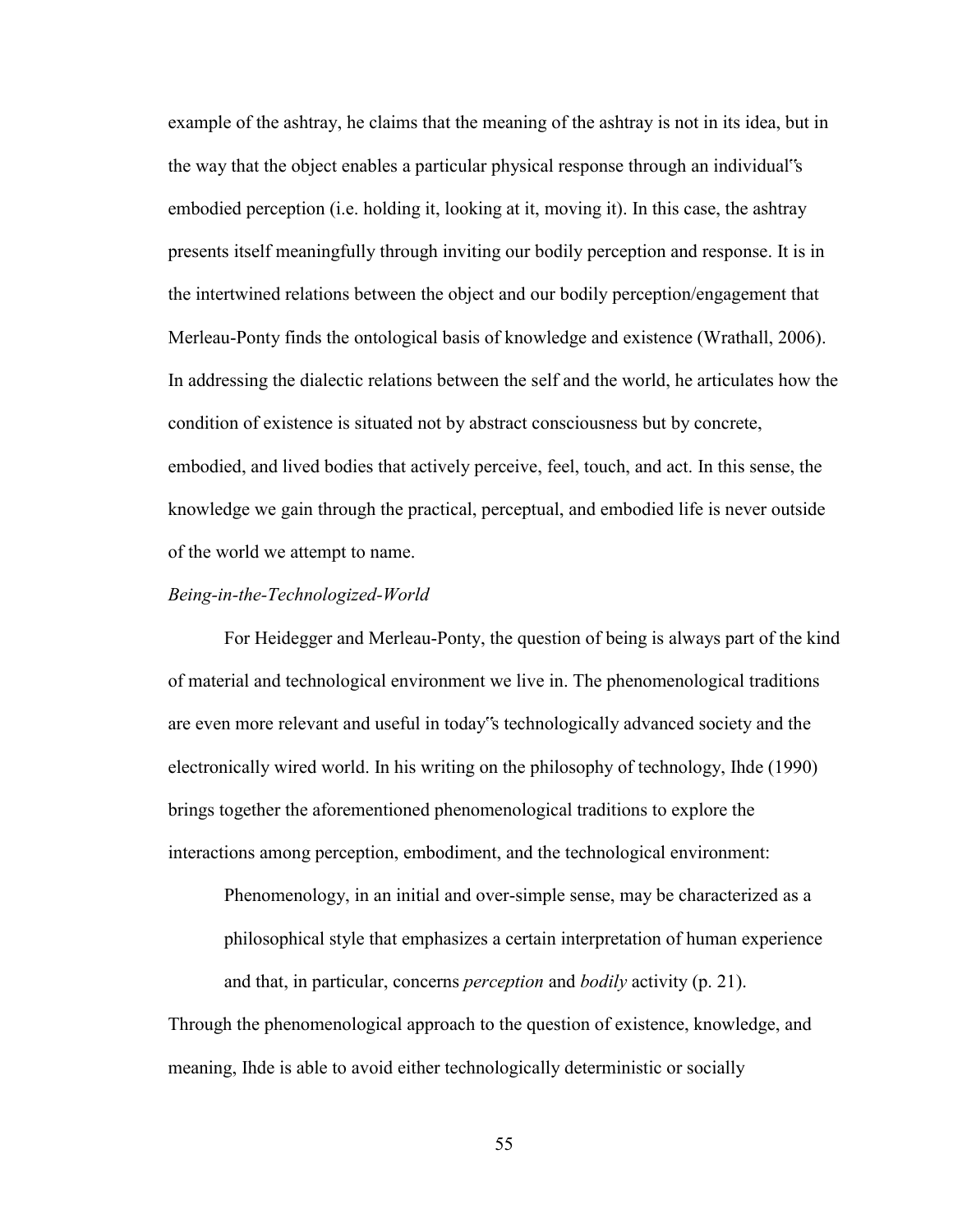deterministic conclusions. Rather, based on the phenomenological approach, he approaches our experience in the social, cultural, and technological world in its wholeness and interpenetrating complexity. Despite the common critique that phenomenology is purely subjective, uncritical, or unscientific, the value of phenomenological thought lies in the ability to provide a "*relativistic ontology* of human existence" (Ihde, 1990, p. 23, emphasis in original):

Here I would point out that a relativistic account is not necessarily a *relativism*. Rather, a relativistic account is an account of *relations*. In Heidegger"s case, it was the dimensions of human existence (*Dasein*). *Being and Time* was an account of human spatiality within the World, of human temporality within the World, and of the various structures and dimensions of human-world relations. (p. 23)

Through the legacy of Husserl, Heidegger, and Merleau-Ponty, the world is envisioned as multidimensional, consisting of multiple relational structures. In this case, the purpose of inquiry is not to dissect the world into pieces and patterns, but to grasp the social, cultural and technological world in its wholeness, in its interpenetrating interactions between our embodied perception and the material world. Taken together, this enables a theoretical and methodological approach that targets the dynamic relations of interaction as a whole as the object of academic inquiry.

It is in its emphasis on interrelations and wholeness that phenomenology is useful in rearticulating the theory of identity. Ihde (1990) describes this dynamic wholeness using Husserl"s notion of *Lifeworld* which combines the dynamics of perceptual-bodily activity, actional praxis, and the relational structures within which humans and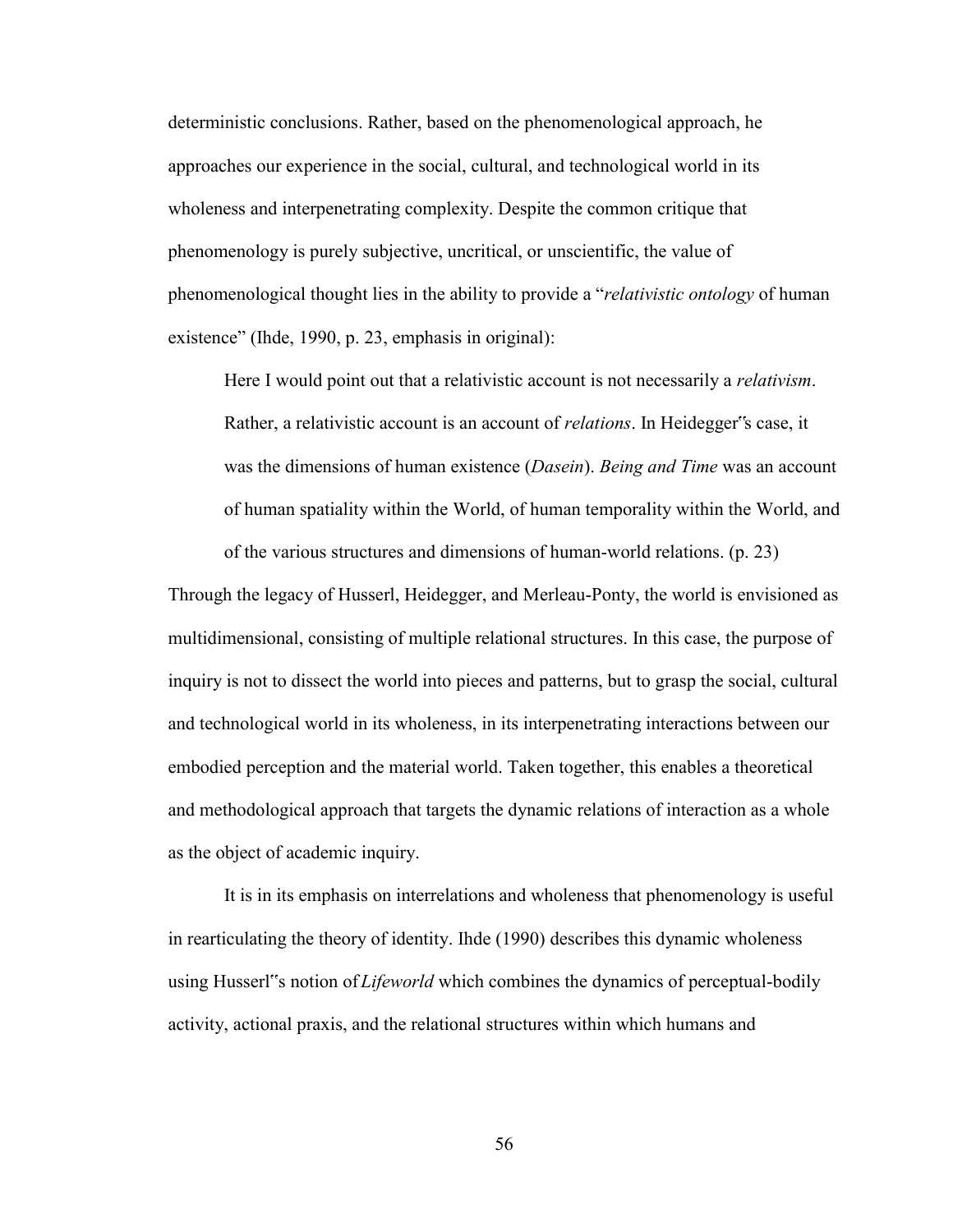technologies interrelate and interact. Ihde makes an important distinction between what he calls *microperception* and *macroperception*:

What is usually taken as sensory perception (what is immediate and focused bodily in actual seeing, hearing, etc.), I shall call microperception. But there is also what might be called a cultural, or hermeneutic, perception, which I shall call macroperception. Both belong equally to the lifeworld. And both dimensions of perception are closely linked and intertwined. There is no microperception (sensory-bodily) without its location within a field of macroperception and no macroperception without its microperseptual foci (p. 29).

By focusing on both micro- and macroperception, this approach enables a theoretical perspective that situates both subjective perception and a cultural framework as mutually constitutive of each other within the structures of relations. That is, while cultural contexts shape the subjective experience of the world, it takes the perceptual and active involvement of the subject for the cultural context to fulfill its possibility of existence. *Being-in-the-Globalized-World* 

From a phenomenological perspective, understanding identity in the increasingly globalized, transnational world poses a new challenge for scholars. Transnationalism speaks to the range of social practices, spaces, and institutions that emerge from the reconfiguration of global networks of people, capital, and culture (Vertovec, 2009). Transnationalism disrupts the "bounded-ness" of social reality and collective belonging by enabling cultural hybridization and communication beyond traditional place-based communities. What Husserl conceptualized as "lifeworld" has vastly changed in the contemporary context (Husserl, 1970). New subjectivities emerge as the self is situated—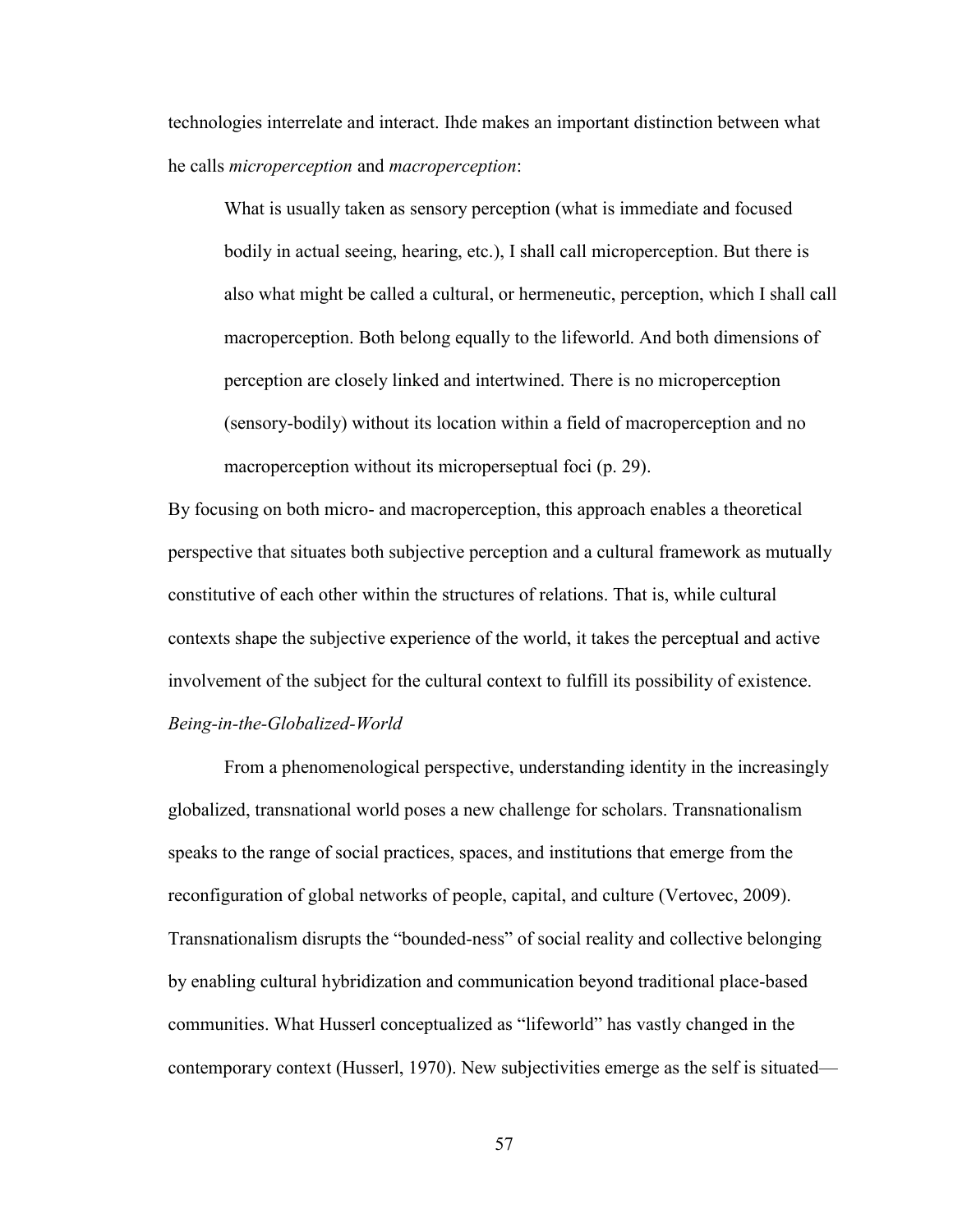and bounded—differently in relation to the cultural, spatial, and temporal boundaries of the world (Grewal, 2005; Appardurai, 1996; Ong & Nonini, 1997).

In his essay *Cultural Identity and Diaspora*, Hall (1994) defines identity as a search for, and the productive process of, the position of enunciation. He illustrates how Caribbean cultural identities are positioned through three "presences": namely, *Presence Africaine*, *Presence Europeenne*, and *Presence Americain* (p. 398). He emphasizes that the diaspora identity of the Caribbean is produced through the historically specific, and imaginatively mediated, relationships to Africa, Europe, and the New World. In other words, Caribbean identity is positioned and renewed through representations and resignifications of these presences through which their "imaginary fullness or plentitude" is restored (p. 394). From Hall"s perspective, identity is not about the search for an authentic origin but is the re/positioning of collective belonging within the shifting relationships to historical narratives, colonial ideologies, and imagined communities. In this sense, diasporic identity is truly transnational because its positioning is staged in, and mediated through, multiple layers of realities and hybridity.

Defining cultural identities as "the points of identification, the unstable points of identification or suture, which are made, within the discourses of history and culture," Hall (1994) argues that "there is always a politics of identity, a politics of position, which has no absolute guarantee in an unproblematic, transcendental "law of origin"" (p. 395). Grewal (2005) provides an alternative approach to theorizing this politics of position in transnational contexts by investigating the diffusion of U.S. neoliberalism among South Asians in India and the United States. The term "transnational connectivities" is used to describe the condition in which new subjectivities and identities are positioned through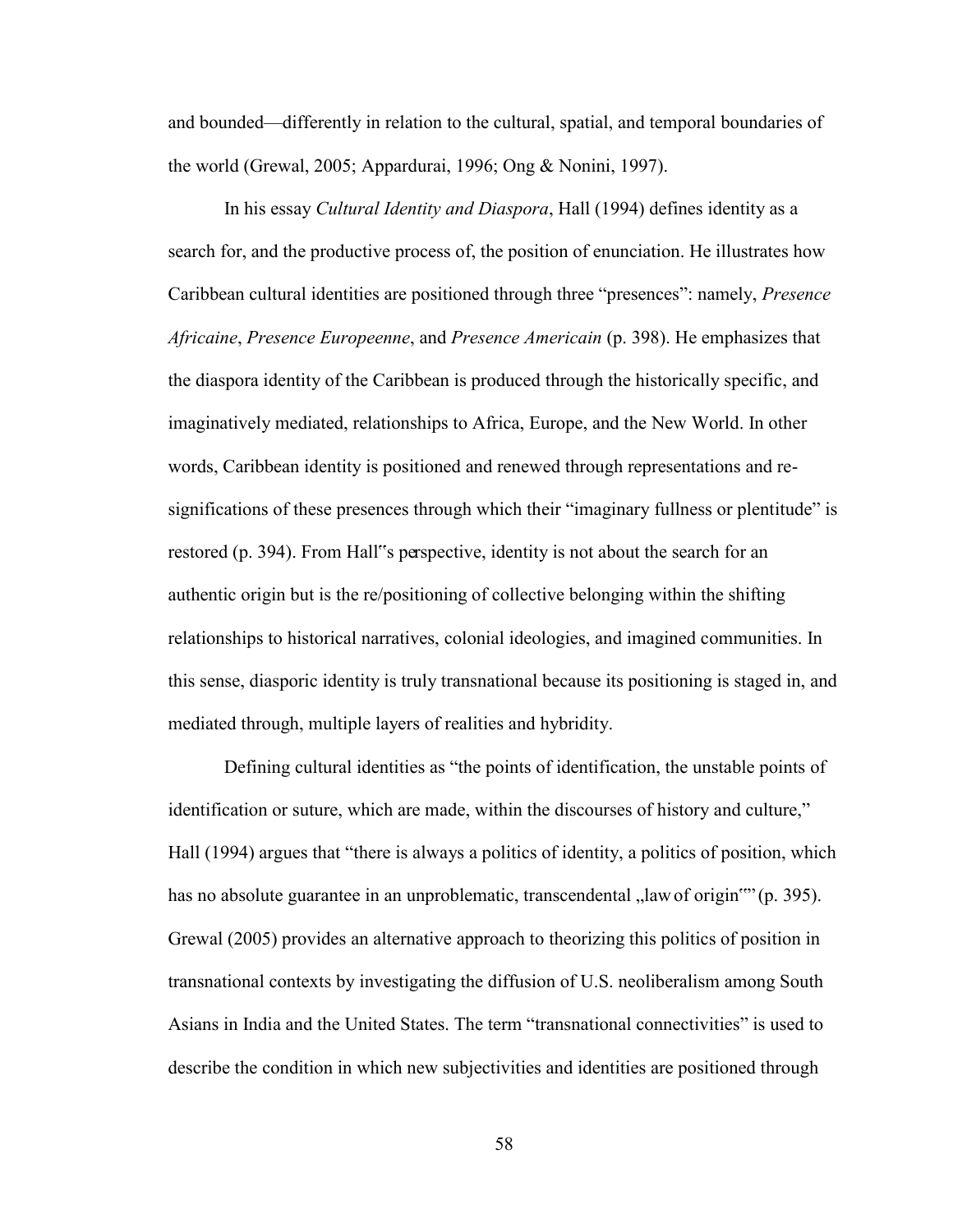individuals" differential access to and participation in transnationally circulating networks of neoliberal discourses and institutions. She points out that American hegemony remains powerful because of its ability to control the networks of knowledge and power through the expansion of the market and to produce the cosmopolitan subjects who actively participate in transnational networks.

The notion of lifeworld still matters in this transnationally interconnected identity politics. One major characteristic of the lifeworld today, however, is that it has become increasingly imaginative or imagined in nature (Anderson, 1991; Appadurai, 1996) through transnationally mediated images, mobility, and ways of being. Wilson and Dissanayake (1996) define the transnational imaginary as "the *as-yet-unfigured* horizon of contemporary cultural production by which national spaces/identities of political allegiance and economic regulation are being undone and imagined communities of modernity are being reshaped at the macropolitical (global) and micropolitical (cultural) levels of everyday existence" (p. 6). Transnationalism re-contextualizes the global arena in which cultural identities are produced as the field in which subjects enact or are denied their agency and mobility. In other words, transnationalism reconfigures what Said (1979) calls the "imaginative geography and history" that "help the mind to intensify its own sense of itself by dramatizing the distance and difference between what is close to it and what is far away" (p. 55). Similarly, Appadurai (1996) argues that "the imagination is now central to all forms of agency, is itself a social fact, and is the key component of the new global order" (p. 31). According to Appardurai, the imaginary as "a constructed landscape of collective aspirations…[is] now mediated through the complex prism of modern media" (p. 31). The development of transnational networks—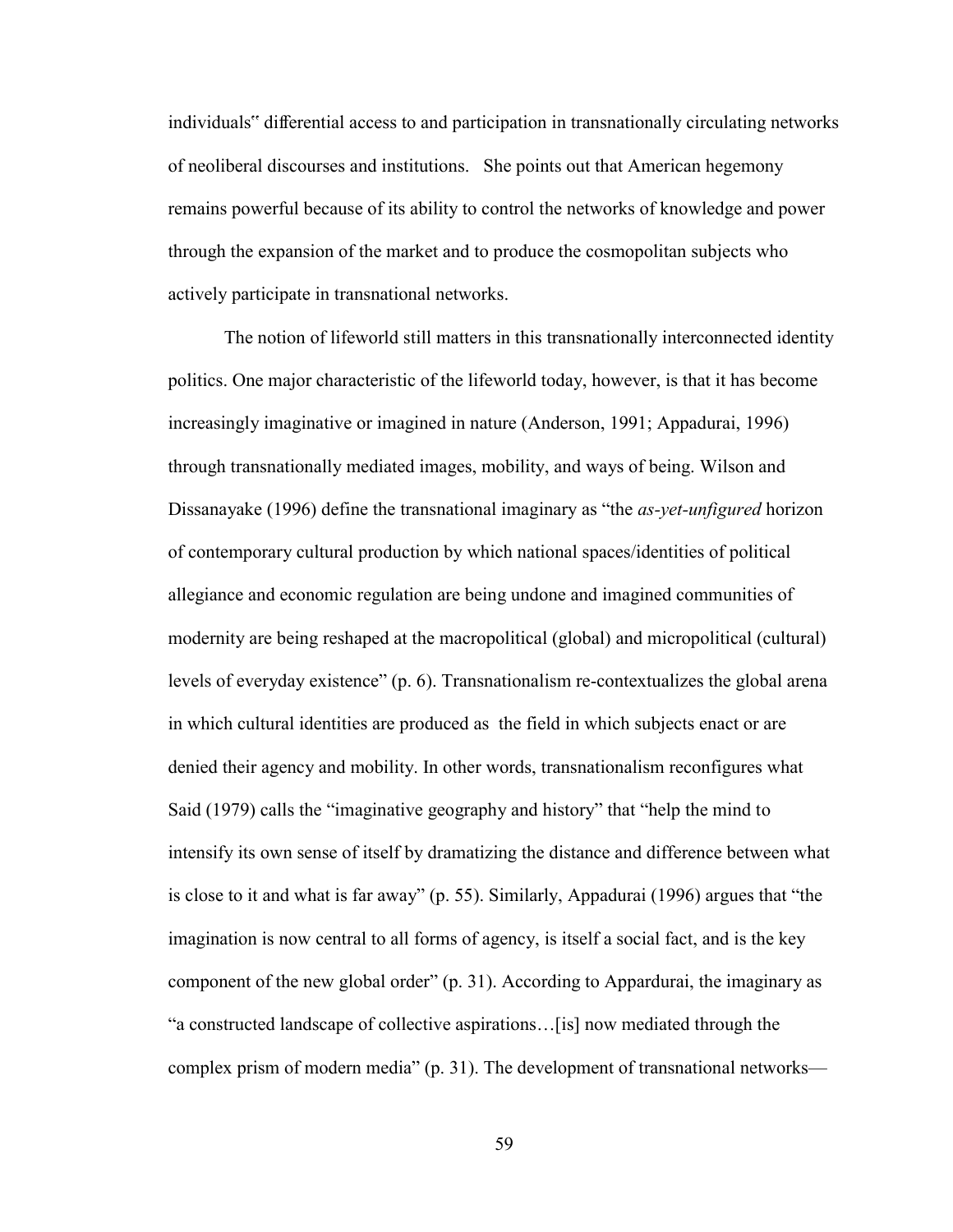whether as market, capital, culture, or communities—changes the sense of distance between "here" and "there," self and other, and the past and the present. In this case, imaginative geography and history are viewed quite differently depending on one"s accessibility to, and participation in, the transnational network of meaning, practices, and ideologies. This radical change in the way we experience the modern world shows the utility of phenomenological thought in theorizing identity in contemporary contexts.

## Symbolic Interactionism

Symbolic interactionism (Blumer, 1986; Goffman, 1959; Habermas, 1987; Mead; 1934; Strauss, 1959) has strongly influenced the development of communication theories on identity. Symbolic interactionism operates under the assumption that active, interacting individuals make up societies, and that the self emerges through the process of interaction with others within social structures in particular cultural and historical moments (Charon, 1979; Denzin, 1992). Symbolic interactionism explores the individual"s subjective experience of self and other by focusing on "the nature of interaction, the dynamic social activities taking place between persons" (Charon, 1979, p. 23). Precisely because symbolic interactionism foregrounds the active *meaning-making* process through *interactions* in the realization and enactment of the *self*, it serves as a powerful theoretical lens for a communication theory of identity.

The constitutive model of communication and identity, for example, is grounded in the symbolic interactionist approach (Mokros, 1996, 2003; Mokros & Deetz, 1996). Mokros (2003) develops an analytical model that theorizes identity as a system of interactional engagements. The constitutive model enables scholars to conceptualize identity "as an emergent property of communication and approaches identity as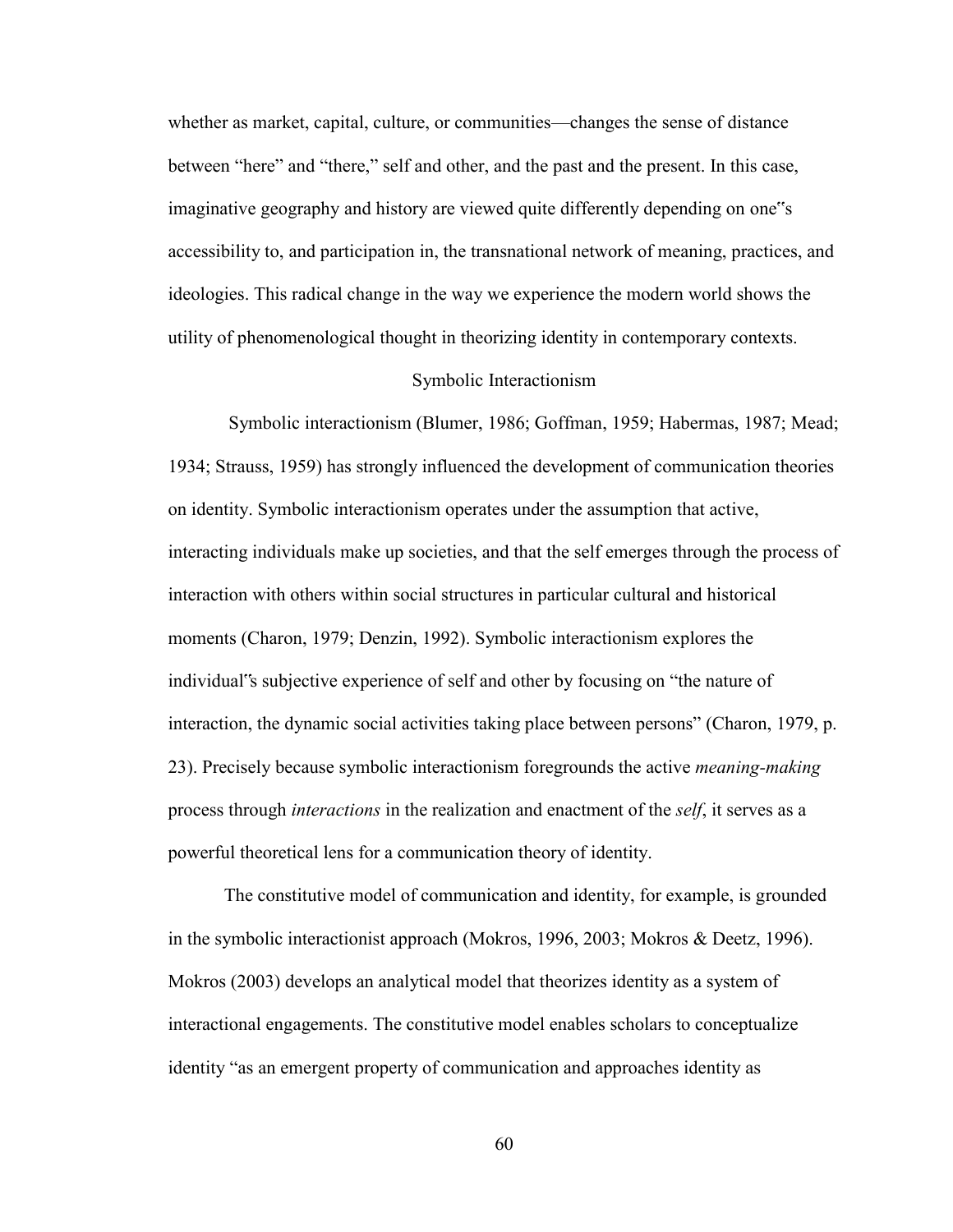relational, a property not of an individual but of interaction itself" (p. 12). Furthermore, he claims:

A constitutive perspective rejects the priority of events and objects and instead posits the priority of an interactional system within which events and objects are achievements (of identity), not as stable entities, but as contingent realizations. (Mokros, 1996, p. 6)

In the constitutive model of identity and communication, identity is conceptualized as contingent realizations of relational engagement between individual subjects and others in the social world that are instantiated within and through interactional engagements. While in his model Mokros (2003) identifies three interactive and interacting *levels* of identity constitution (discourse, interaction, and reflection), in the next chapter I will identify four *modes* of interaction between the self and the world that constitute the multimodal approach to identity.

### Poststructuralism

 Poststructuralism emerged as a critical response and revision to Saussurean linguistics and structuralist anthropology that dominated French intellectual thought in the late fifties and early sixties (Miller, 1998). Poststructuralism rejects the totalizing and generalized structures that structuralism seeks in the patterns of language and speech, culture, and social organization. Represented in the writings of Derrida (grammar), Foucault (the history of discourses), and Lacan (psychoanalysis), poststructuralist thought renounces the essentialist idea of human nature, autonomous subjectivity, and intentionality (Alcoff, 1988). Rather than biologically or naturally determined, human beings are overdetermined by social discourses and cultural practices. Cultural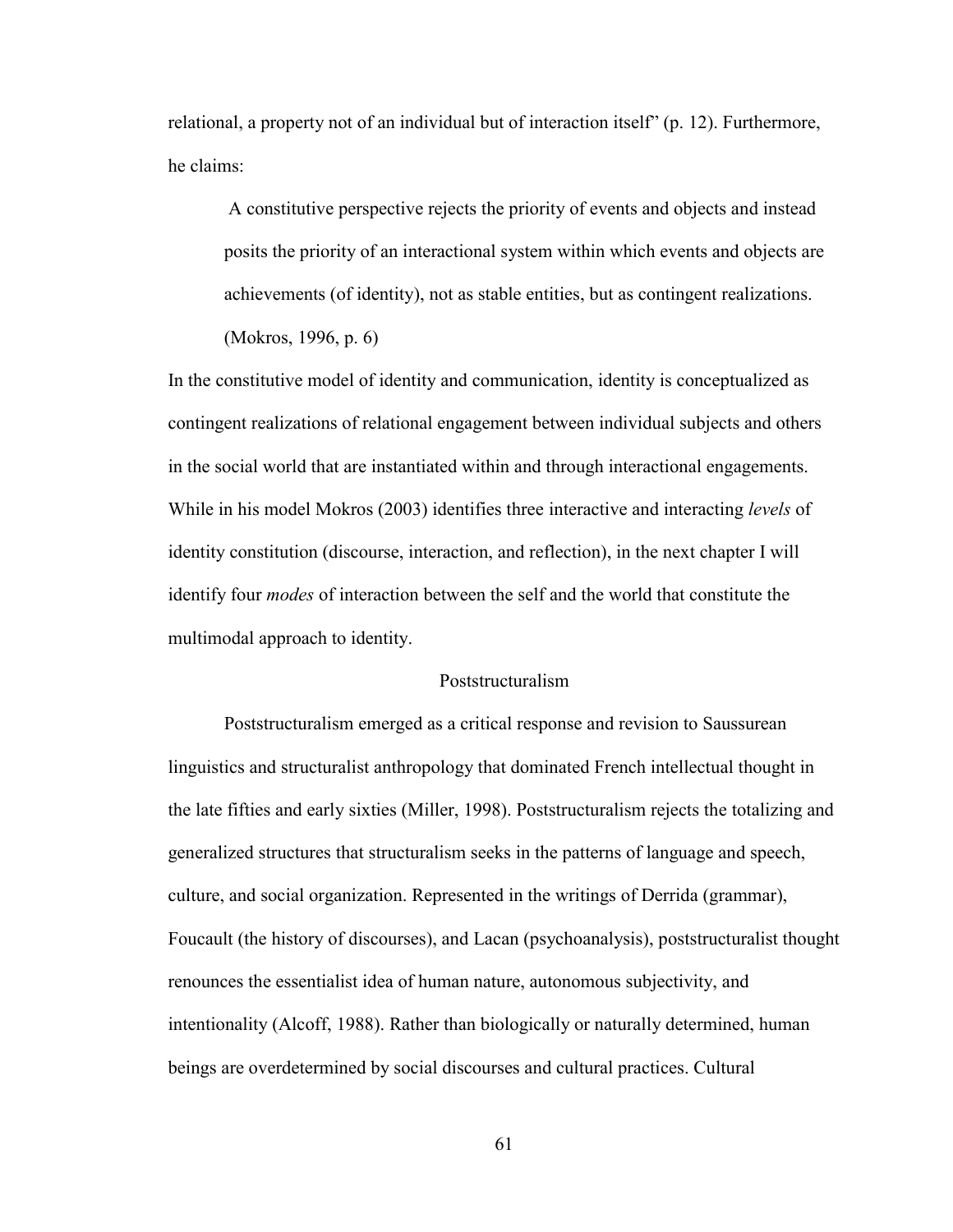differences and identities are the product of macro-level discursive articulations rather than innate characteristics or the result of personal will. This is an anti-humanist view that an individual does not have control over his or her identity or intentionality; rather, he or she is a product of social reality and historical discourse. Thus, the poststructuralist approach to identity rigorously seeks to deconstruct the categories of social positions (e.g., woman, mentally ill, or the oppressed) as discursive constructions and inventions.

 On the surface, poststructuralism is greatly contrasted with the phenomenological approach to identity. On the one hand, phenomenology highlights the existential and ontological aspect of an individual"s subjective experience of being. On the other hand, poststructuralism de-centers the human and focuses on the fluctuating yet overarching boundaries of "differences" that are constantly articulated and rearticulated through discourse. Poststructuralism can be situated, however, as an attempt to bridge structuralism and phenomenology. Derrida, for instance, focuses on the linguistic elements that mediate self-reflexive consciousness (Kearney & Rainwater, 1996). That is, self-consciousness is always mediated and de-centered by language whose meaning always escapes a decisive closure. Poststructuralism refines structuralism by rejecting the universal maxim or overarching patterns of reality; poststructuralism qualifies existential phenomenology by questioning authentic experience, essence, intentionality or free will. Taken together, poststructuralism politicizes and historicizes both the ideological structure and the subjectivity produced and contested through discourse (Storey, 1998). In order to avoid phenomenological essentialism or poststructuralist determinism, it is necessary to explore the phenomenological experience from a poststructuralist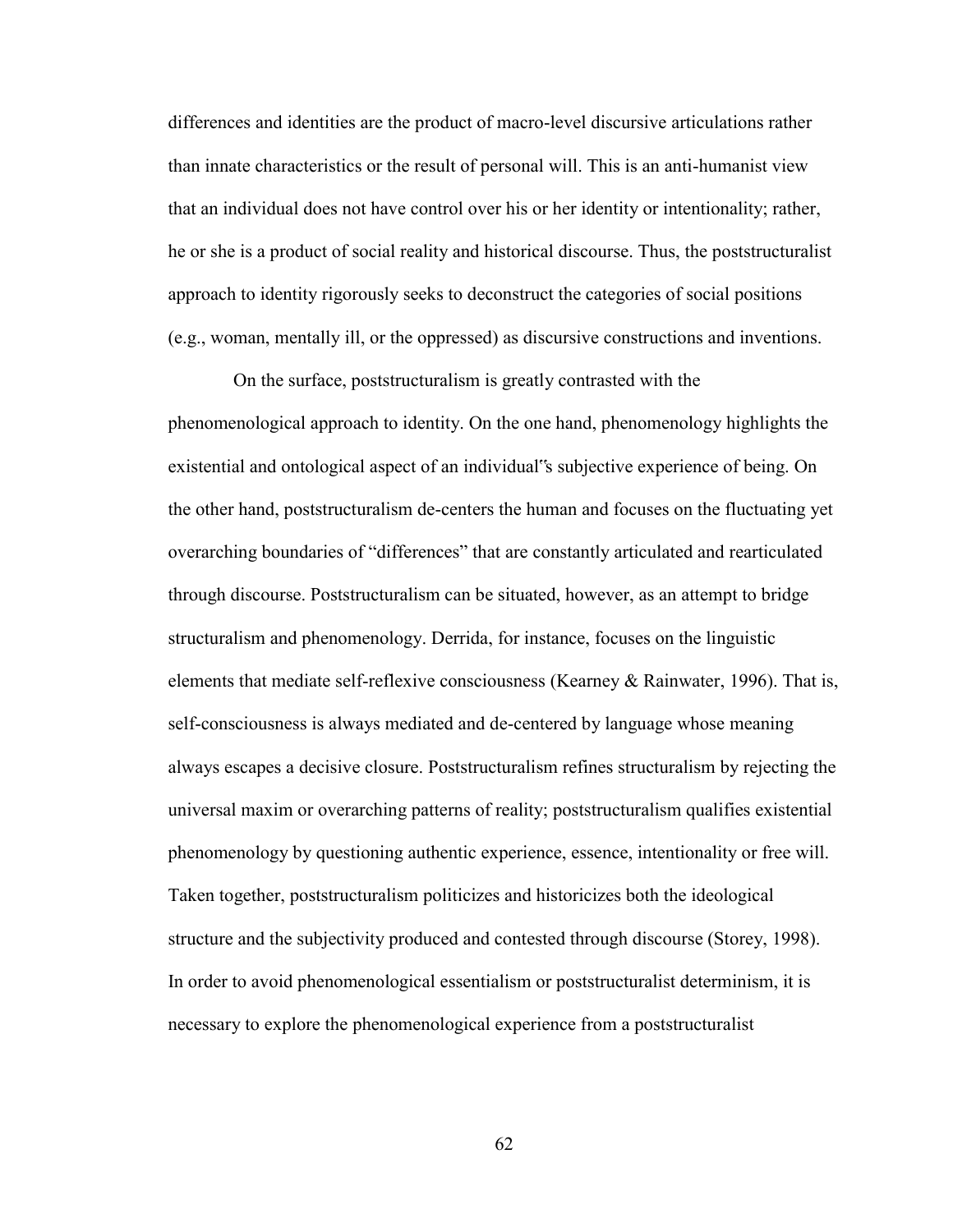perspective and examine the discursive and historical articulations of social reality from a phenomenological approach.

# Materiality

 The term materiality is used in a variety of ways by scholars from different academic disciplines and theoretical orientations. There are—at least—six major approaches or views of materiality: 1) archeological, 2) technological, 3) Marxist, 4) feminist, 5) philosophy of language, and 6) critical geography. Materiality occupies a central importance in archeological and anthropological studies in which scholars investigate the materialization of the human mind and its engagement with the environment through concrete forms such as cultural artifacts, rituals, monuments, and symbolic objects (Appadurai, 1986; DeMarrais, Castillo & Earle, 1996; DeMarrais, Gosden & Renfrew, 2004; Meskell, 2005; Schiffer, 1999). In the technological view of materiality, scholars use the notion of materiality to speak about the ways in which physical infrastructures and media technologies shape communication processes, effects, and outcomes (Cavell, 1999; Kittler, 1990, 1999; McLuhan, 1964). They focus on the technologies of communication media that are productive of effects, meanings, social structures, and ideological environments (Fuchs, 2009; Tang, 2006).

A Marxist approach emphasizes a "materialist" analysis of ideology and examines how particular social relations, social institutions, and subject positions are produced through ideology (Althusser, 1971; Artz, Macek, & Cloud, 2006; Coward & Ellis, 1977; Garnham, 1990). In feminist theories, the notion of materiality is elaborated in relation to performativity of discursive practice that constitutes gendered, sexed and raced bodies (Alaimo & Hekman, 2007; Alexander & Warren, 2002; Barad, 2003; Butler, 1993;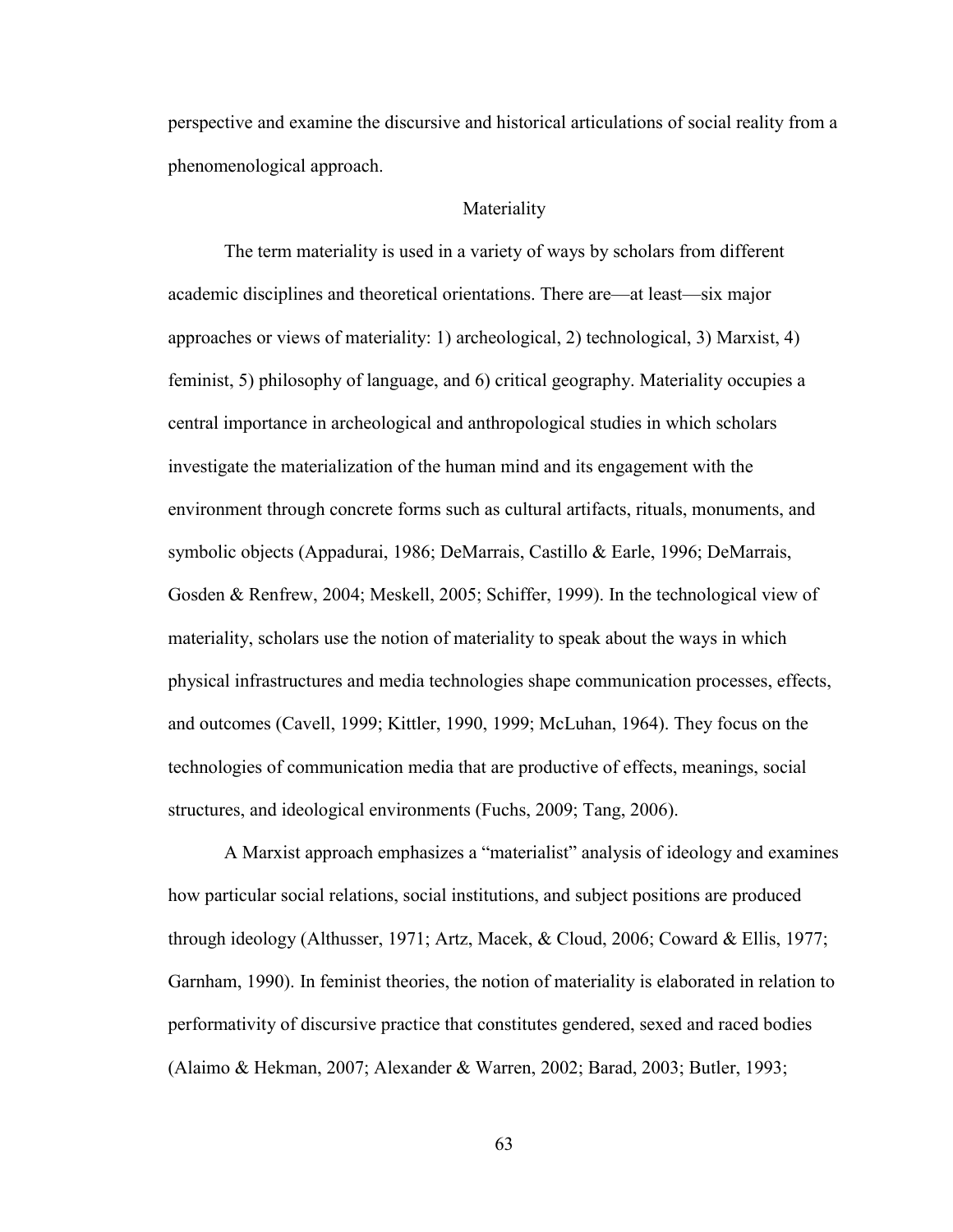Haraway, 1991; Wood & Cox, 1993). Materiality also plays an important role in the philosophical investigations of language, which shift the conceptualization of language from a set of symbols and abstract ideas into an integral and constitutive part of everyday practices and realities (Bleich, 2001; Sanders, 1993). In particular, rhetorical scholars have debated the relationship between rhetoric and materiality (Asen, 2009; Cloud, 1994, 2006; Greene, 1998; McGee, 1982; McKerrow, 1989). The inquiry into the materiality of rhetoric ranges from those that separate materiality (as in material conditions) and language (as in symbolic abstraction) to the ones that challenge the boundary between particular linguistic arrangements of meaning and material/natural embodiments of such meaning. Finally, the notion of materiality is used by those who study the spatial production and regulation of power and ideology as they manifest in spaces such as urban landscape, borders, war memorials, and museums (Blair, 1999; Blair, Jeppeson, & Pucci, 1991; Crane, 2000; Dickinson, 1997; Lefebvre, 1991/1974; Shome, 2003; Soja, 1989; Zagacki & Gallagher, 2009).

### *Materiality and Communication*

The notion of materiality is used in heterogeneous ways across various academic discourses; however, it remains consistent that the notion blurs the presupposed boundaries between material and immaterial, subject and object, real and symbolic, biological and social, as well as concrete and abstract. At the very least, the notion of materiality challenges the Cartesian mind/body dualism that haunted Western intellectual discourse for centuries. In the field of communication studies, the notion of materiality deserves particular attention for several reasons as materiality alters the way 1) communication is conceptualized, 2) meaning is conceptualized, and 3) interpretation as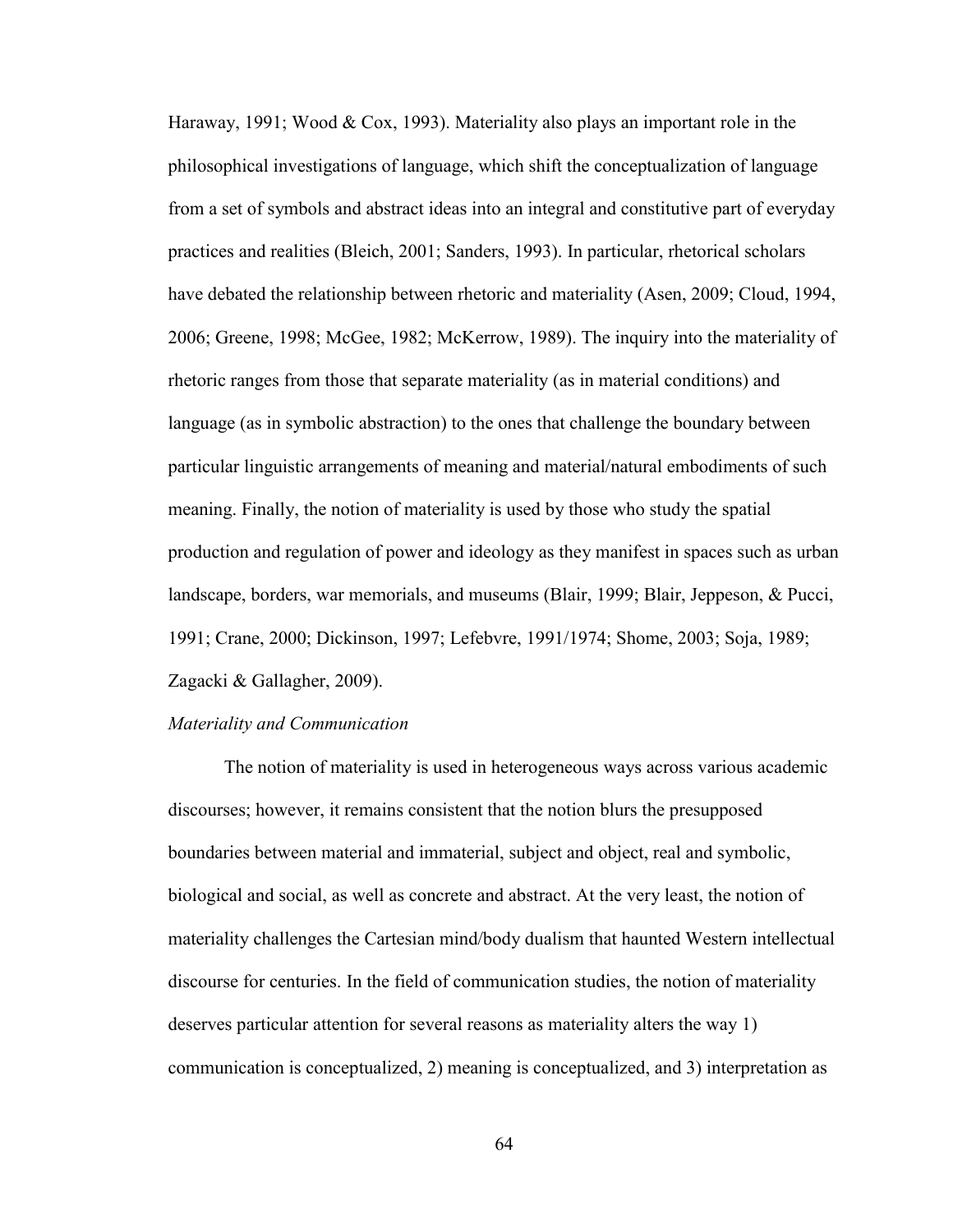a methodological approach is utilized. The notion of materiality may challenge how scholars conceptualize communication because the very substance of communication theorizing rests upon the tension between symbolic abstraction and the material world it names. From a perspective of materiality, communication can be understood as a process of materializing—and making present—what could have stayed absent, unrecognized or immaterial (see Gumbrecht, 2004). In this case, communication is not simply a cognitively orchestrated exchange of messages but the process of making meaningful and therefore bringing into existence—both the material (physical objects, natural phenomena, etc.) and the immaterial (abstract ideas, principles, values, etc.) into human perception, interaction, and engagement (see also Barad, 2003 and Sanders, 1993).

The location of meaning is another crucial question in communication theorizing. In communication research, it is particularly important to address communication processes and phenomena in terms of what they mean or how meaning is constructed and shared. Scholars have worked under different assumptions about this—the meaning is in the material object, in the mind of the speaker, in the symbol, in the syntax of language, in the mind of interpreter, or in practices, uses and interactions. From the perspective of materiality, the meaning can be understood as effects rather than property of words or shared understanding. In his discussion on the materiality of communication, Pfeiffer (1994) argues that the power of symbolic expression is not in its ability to contain particular meaning but in its "felicity" or the efficacy to produce certain (material) effects  $(p. 5)$ . Meaning is a performative effect<sup>6</sup> of symbolic process—what it does, rather than what it is. Communication, in this case, is "envisaged less as an exchange of meanings, of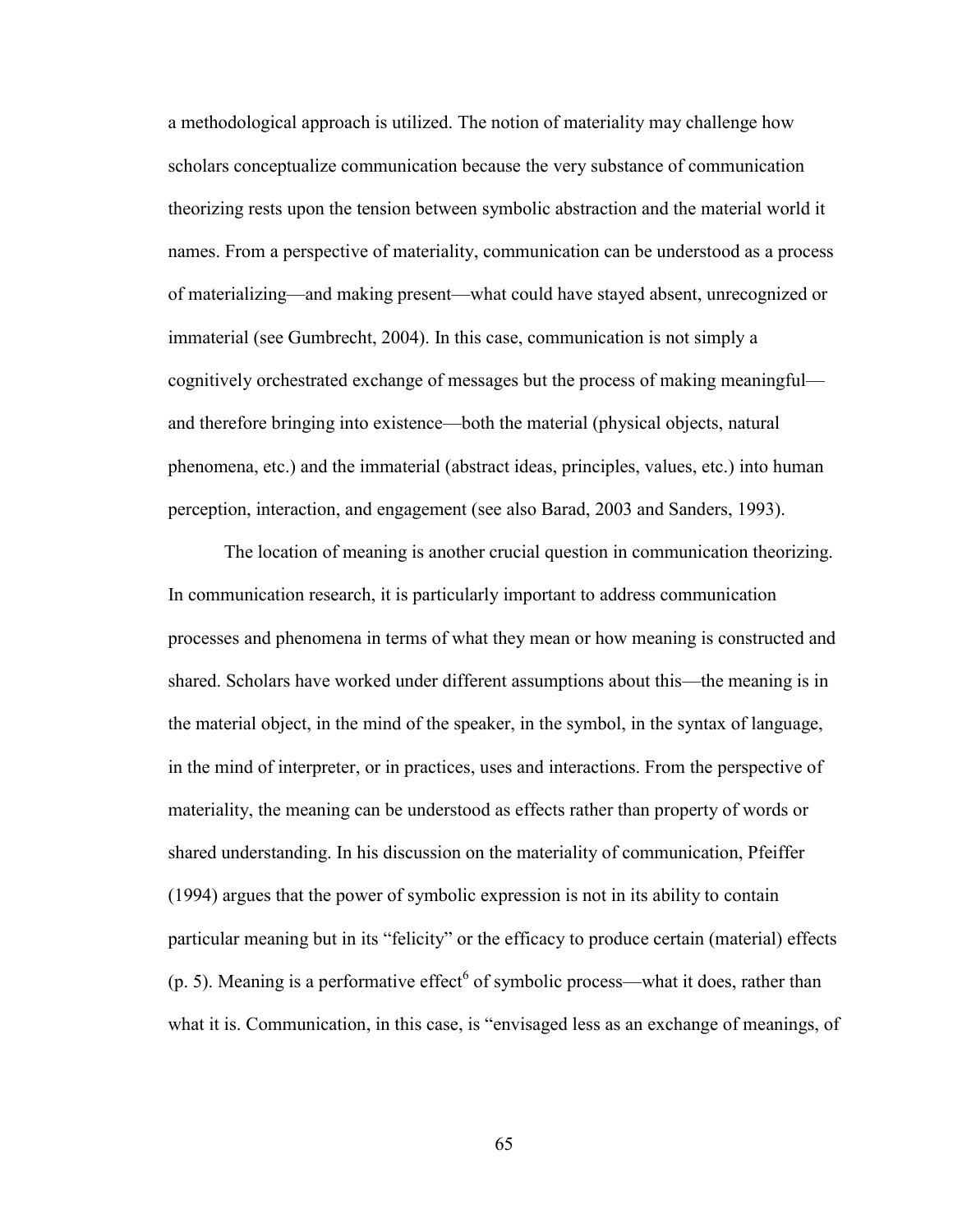ideas about…, and more as performance propelled into movement by variously materialized signifiers" (p. 6). Thus, the theoretical focus is no longer on meaning as the content of communicative processes but on "the modalities<sup>7</sup> of the emergence of meaning" (Gumbrecht, 1994, p. 411).

When the meaning of communicative process is studied in terms of what it does rather than what it is, communication theorists can no longer look for a pre-given meaning contained in the symbolic expression or interaction. It requires a methodological approach that moves away from interpretation as a decoding of successful, yet contested, agreement between signifier and signified. It urges communication scholars to develop methodological approaches that illuminate the conditions under which performativity of symbolic process and their "felicitous" effects are accomplished. This means to move away from a methodology of hermeneutic mediation of meaning to a methodology of performative effects that elucidates the on-going arrangement of meaning, of relationships between identities, and of engagement with the im/material world (see Gumbrecht & Pfeiffer, 1994).

## Social Constructionism

Social constructionism (Berger & Luckmann, 1966; Lopez, 1994; Searle, 1995) has established an anti-essentialist view of identity as one of the core assumptions in understanding identity politics. That is, an individual"s identity is not innate or biological, but is constructed through the processes of signification, socialization, and negotiation

 $\overline{a}$ 

<sup>&</sup>lt;sup>6</sup> The notion of performative effect emphasizes the material character of symbolic activities. From this view, the meaning is not attached to the signifier; rather, the meaning is what is accomplished as effects and functions of symbolic engagements.

 $<sup>7</sup>$  Gumbrecht (1994) uses "modality" to refer to the material and technological medium of communication,</sup> including technological hardware and human sensory/bodily system which enables a particular effect of symbolic activity. In this case, the meaning is not an abstract idea contained in signifier, but a perceptual and experiential effect enabled by a particular mode of communication.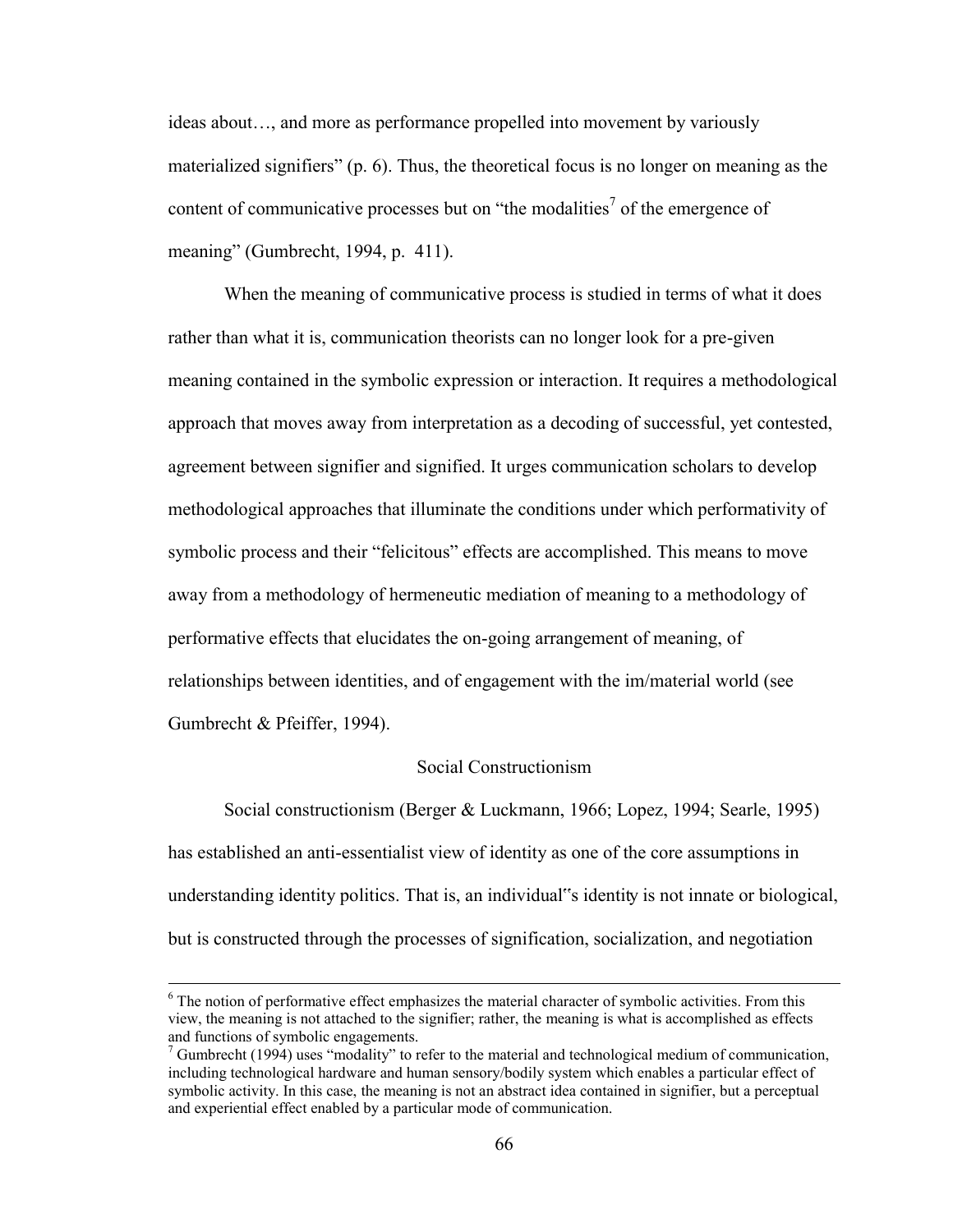(Hall, 1997). According to this view, social constructs are both the product of symbolic interaction as well as the property of identity (that is, socially constructed differences). The social constructionist approach to identity resulted in investigations of social, discursive, and institutional practices that produce modern social institutions of power, such as race, gender, sexuality, class, ethnicity, and nationality. Moreover, the concept of "intersectionality" emerged as a fundamental interpretive framework in approaching one"s identity (Crenshaw, 1991; Collins, 2000). From an intersectional perspective, an individual"s subject position is not determined by a single socially constructed category; rather, s/he finds her/himself at the intersection of various identity positions and experiences. Because communication scholarship primarily deals with *meaning* (i.e. production, mediation, and interpretation of meaning), it is relatively painless to incorporate social constructionism—with its emphasis on the use of language to construct social reality—into larger discourses on communication.

In the next chapter, I will develop a multimodal approach to identity as a critique of the limitations associated with social constructionist definitions of identity. The social constructionist view is applied primarily to deconstruct the complex, yet limited, number of identity categories: race, gender, class, sexuality, nationality, ethnicity, age, physical ability, and so on. In other words, when it comes to the social construction of identity, scholars are primarily concerned with identity categories that are deemed not only salient in modern societies but also more fundamentally required as instruments of social hierarchy and control. While it is indisputable that these categories determine primarily one"s social experience and positionality, the overwhelming reliance on the "trinity" of identity (race, class, and gender) as an analytical model in identity theorizing can result in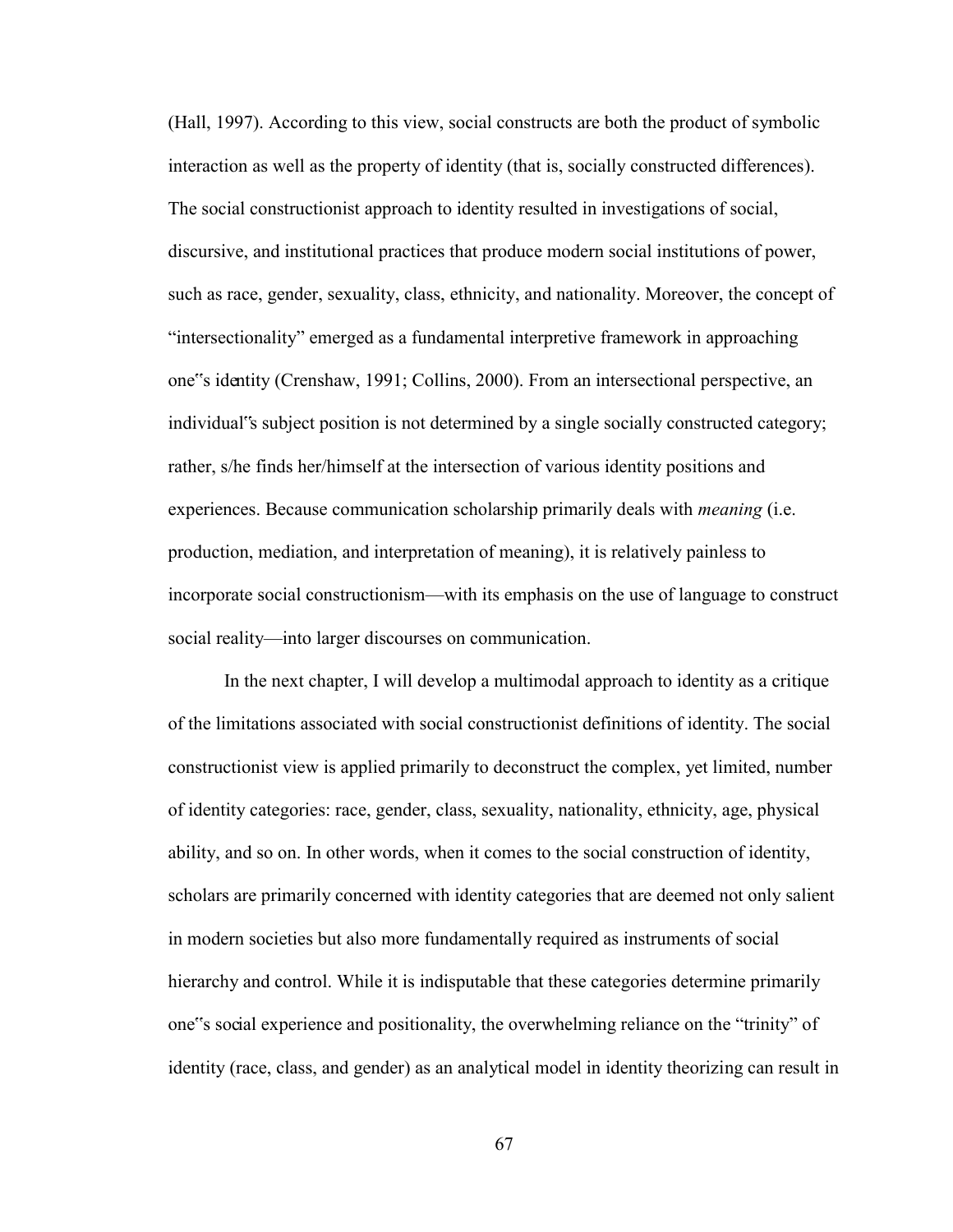a limited conceptualization of not only what identity is, but also how identity comes into being. It is conceptually limiting if heterogeneous experiences and discourses that construct identities ultimately return to and are reduced into the limited number of categories that constitute the modern social order. I remain skeptical that people"s heterogeneous subjectivities and experiences can be fully articulated through the language and the very ingredient of modern social power (see Grossberg, 1996). In the multimodal approach, I shift my analytical focus from the socially constructed identity categories to the modes of interaction and engagement through which the "self" is materialized, activated, and situated in the globalized world.

## Identity and Autobiography

In this study, I analyze what is broadly defined as autobiographical writing by Japanese and Asian American writers. My interest in examining this particular type of text is less about autobiography as a literary genre and more about the nature of autobiographical writing as a location of self-narration and the constitution of the self. Autobiography—as a "voluntary" expression of the self and a site of identity formation and negotiation—has served a significant part in shaping the discussions of identity in feminist scholarship, performance studies, critical race theory, and postcolonial studies (Moraga & Anzaldua, 1981; Anzaldua & Keating, 2002; Minh-ha, 1989; Fanon, 1967; Du Bois, 1903/1973). Various scholars have approached autobiographical writing as a source of theoretical insight about identity and its relationship with larger systems of power and ideology. Zukic (2009) summarizes succinctly how autobiography contains great potential for theorizing identity. She approaches autobiography as "a practice that reveals itself within frameworks of power, ideology, and representation; inherent in this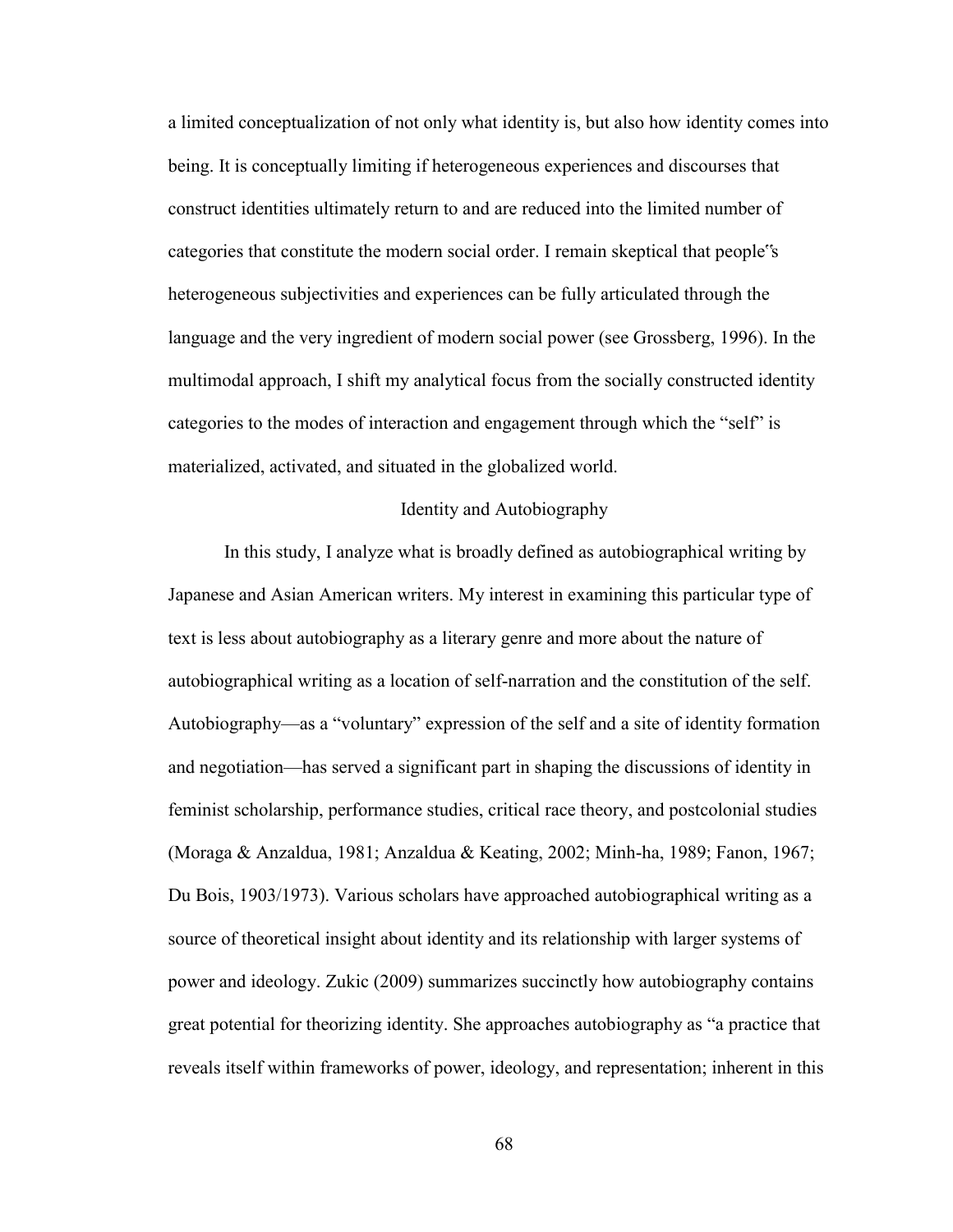practice is a perpetual struggle to perfect its scrutinizing efficaciousness in fixing subjectivities, and its compulsory failure in arresting the shifting positionalities of the autobiographical self" (p. 397). That is, the practice of writing autobiography is "an occasion for writing oneself into the cultural spaces of signification" (p. 403) through the process of which the notion of the autonomous "I" is called into question.

White (2001) argues that autobiography reveals the fluctuating and fragmented subjectivity in which multiple forms of "I"—ideological, temporal, personal, and cultural—compete for unity and visibility. If identity is viewed not as a social category or positioning but as a moment when mobile and multiple subjectivities are stabilized within countless possibilities of meaning, agency, and reality (Ferguson, 1993), then autobiography—the process of both writing and reading it—exemplifies the struggle to put a halt on the self in motion. Autobiography, therefore, is neither a pure selfexpression nor a manifestation of false consciousness but a site in which the notion of self and its agency is produced, constrained, and enacted (Zukic, 2009). Autobiography is "an integral part of a lifelong process of identity formation" (Eakin, 2001, p. 114). In this case, autobiography is not personal stories of one"s past, but "a mode of phenomenological and cognitive self-experience" (p. 115).

Autobiography thus can be understood as the enabling and constraining force of identity. Referring to the autobiographical writings of abolitionists such as Fredrick Douglass and Margaret Garner, Gilroy (1996) writes that "they express in the most powerful way a tradition of writing in which autobiography becomes an act or process of simultaneous self-creation and self-emancipation" (p. 69). He points out that the autobiographical voice is crucial in giving authority and autonomy to the history of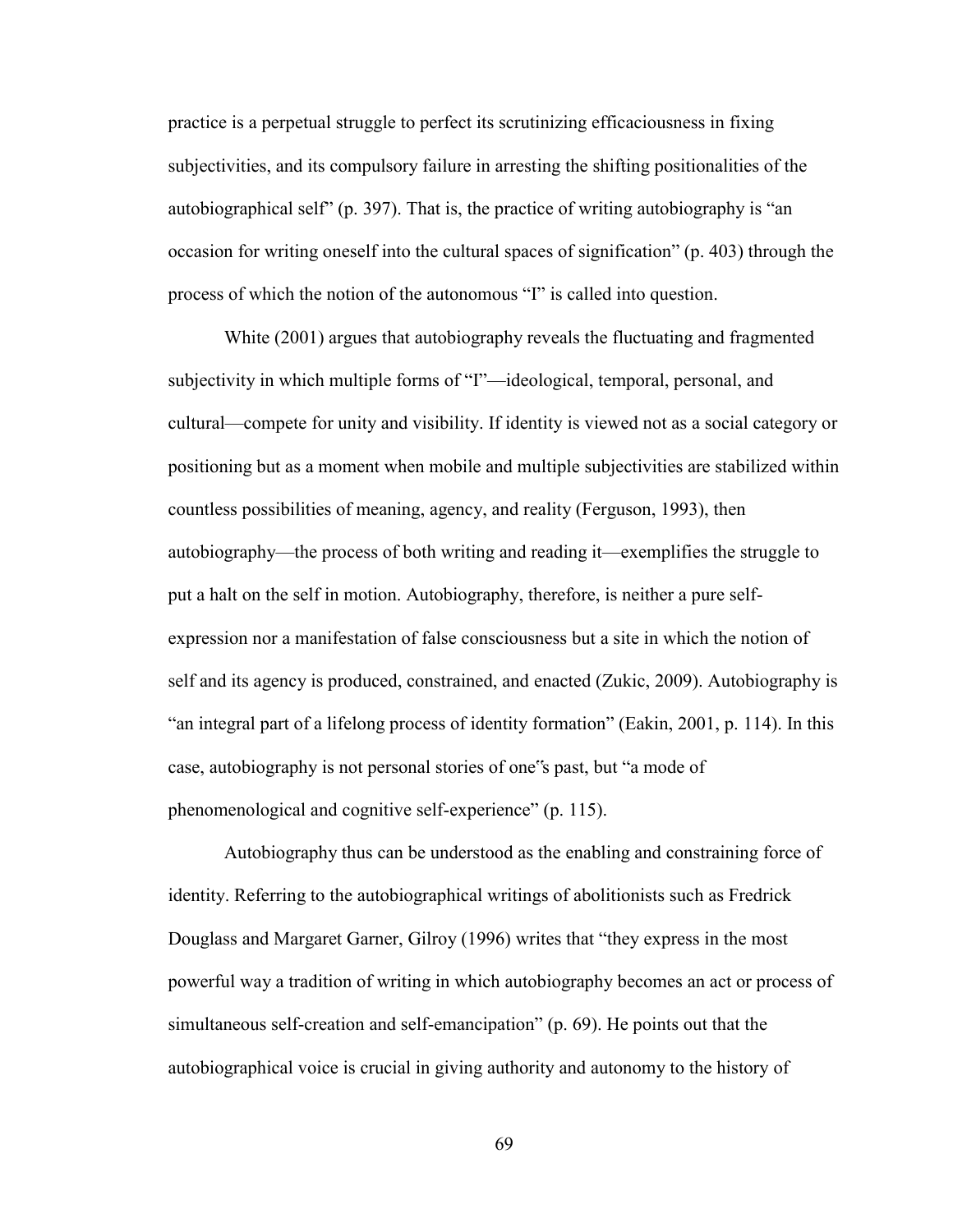slavery told by the ex-slaves. In her analysis of autobiographies written by Fredrick Douglass and Harriet Jacobs, Drake (1997) argues that their autobiographies illustrate "the process in which the ex-slave writes his or her self into an existence recognized by dominant American society" (p. 91). In this case, a critical reading of autobiography requires the "shift from thinking of autobiography as a product of representation to reading autobiography as a process of mediation" (Meehan, 2008, p. 48). Ethnic autobiography allows for a conceptualization of the self as multifaceted, multidimensional, and pluralist, providing counter-hegemonic possibilities to the exploration of knowledge (Fischer, 1986).

In contrast to the enabling view of autobiography, de Man (1979) poses a question that challenges the agency of the author to freely express him/herself and to insert the autobiographical "I" into existing social relations and systems of meaning:

We assume that life *produces* the autobiography as an act produces its consequences, but can we not suggest, with equal justice, that the autobiographical project may itself produce and determine the life and that whatever the writer *does* is in fact governed by the technical demands of selfportraiture and thus determined, in all its aspects, by the resources of his medium?" (p. 920, emphasis in original)

de Man points out that the attempt to reference the "self" in autobiography is not only limited by, but also shaped by, the kind of communicative medium and resources available for self-expression. Gilmore (1994) echoes this critique in what she calls the "technologies of autobiography" that constitute identity as "a network of representational practices" (p. 19).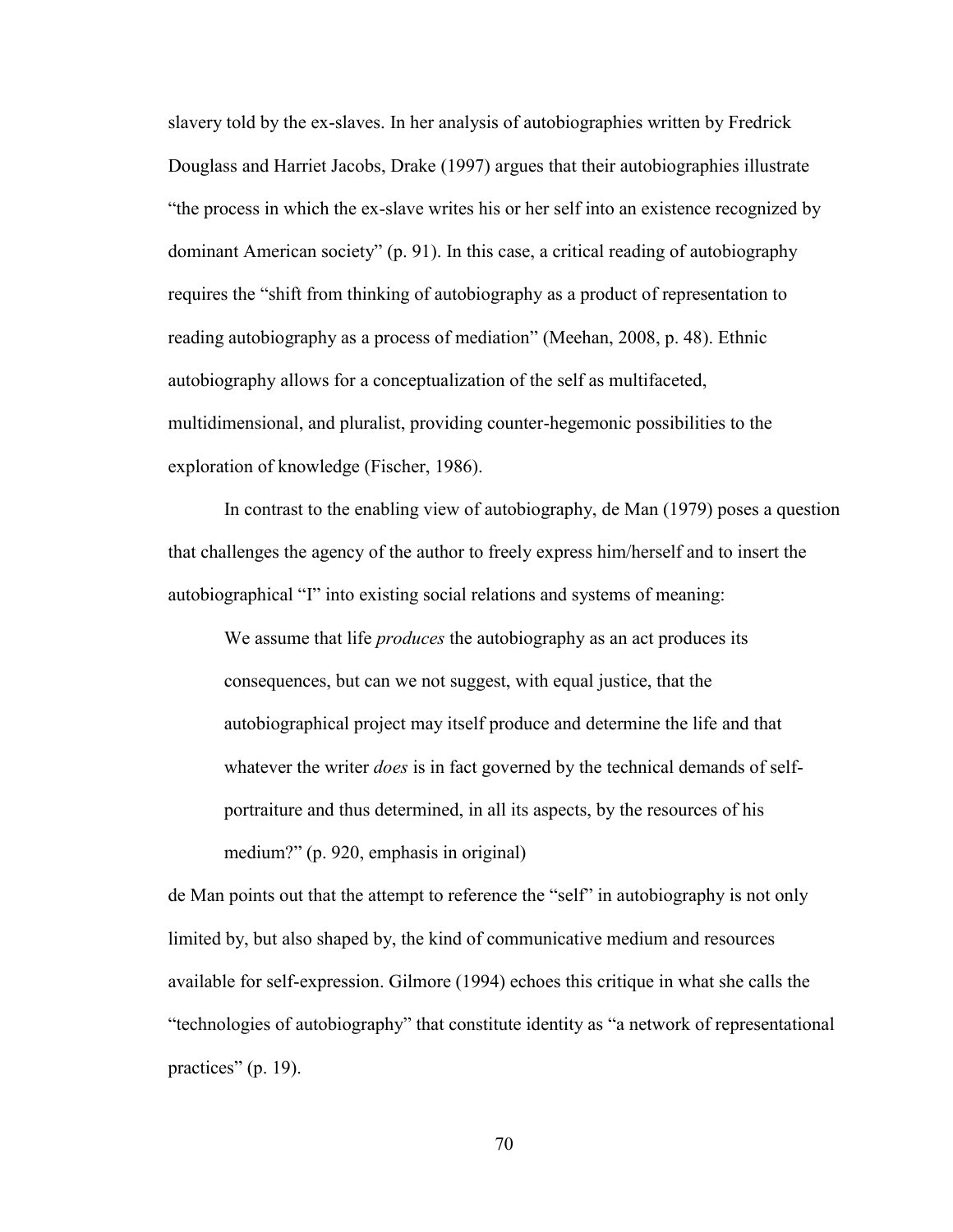In Asian American communities, autobiography has a century-long tradition since the beginning of the twentieth century (Li, 2004). Scholars of Asian American studies have approached autobiography as a site of cultural critique and the means through which Asian American voices are articulated (Han & Hsu, 2004; Hongo, 1995; Davis, 2006). Examining the convergence of interest in autobiographical and ethnic studies in the last twenty-five years, Bergland (1994) concludes that both autobiographical studies and ethnic studies "signify a larger and collective project of telling the people"s histories and stories, the collective narratives of those conquered, enslaved, occupied, excluded, discriminated against, marginalized" (p. 68). In other words, the development of ethnic studies since the 1960s—including Asian American studies—involved debates over multiculturalism, racism, and American cultural politics through the incorporation of personal narratives and collective resistance to prevailing national histories and memories. Among the variety of Asian American autobiographies, *The Woman Warrior: Memoirs of a Girlhood Among Ghosts* written by Maxine Hong Kingston (1975), epitomizes the politics of ethnic autobiographical writing in the United States. Her work exemplifies the intensity of the politics of self-representation in which her self-narration is charged by critics with stereotyping, misrepresentation of Chinese culture, and cooptation of progressive Western feminist discourse (Bergland, 1994).

 In Japan, autobiography has also played a significant role in the formation of modern political, economic, and cultural systems. In his study of the socioeconomic aspects of autobiography in Japanese modern history, Tomonari (2008) shows how autobiographies "played a vital part in forging and transforming subjectivities, identities, and values during the formation of Japanese modernity" (p. xv). He argues that new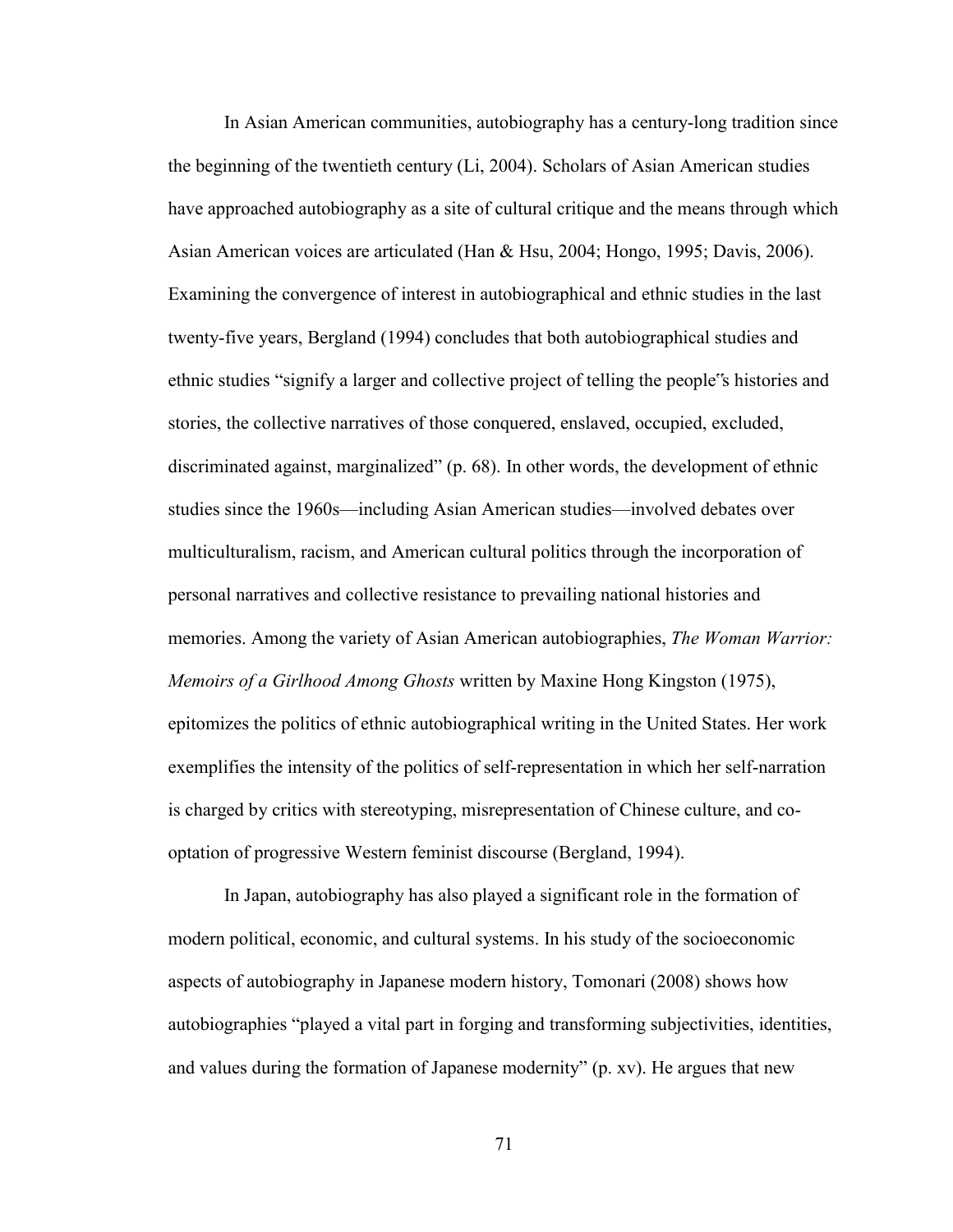subjectivities emerged through autobiographies that promoted various economic, political, and social agendas toward the industrialization and modernization of Japan. Autobiographies became a medium through which marginalized voices gained authority and visibility to produce new subjectivities in the context of drastic social transformation. Whether in promoting industrialization, the socialist movement, or feminism, "the genre of autobiographies proved to be a vehicle that enabled them to develop the new perception of self that frequently transgressed earlier boundaries and social divisions" (p. xviii). Autobiographies, in this case, can be viewed as a social engine that actively shapes the narratives of nation and the identities of national subjects.

 Approaches that situate the reading and writing of autobiography from a transnational perspective are still underdeveloped, however. Smith and Watson (2001) point out that "writers around the globe are proposing new concepts of subjectivity, as transcultural, diasporic, hybrid, and nomadic. Such autobiographical acts move the  $\mathcal{J}$ " toward the collective and shift the focus of narration toward an as-yet virtual space of community, across and beyond the old boundaries of identification" (p. 132). From this perspective, the autobiographical "I" can be approached as a repository of newly emerging transnational subjectivities and the site from which scholars are able to engage in theorizing identities reflexively and to "reorganize global knowledge" (p. 132).

### Chapter Summary

In this chapter, I provided an overview of theories of identity in communication scholarship, the foundation of phenomenological traditions, a brief illustration of symbolic interactionism, poststructuralism, the notion of materiality, and a critique of social constructionism. I also illustrated the relationships between identity and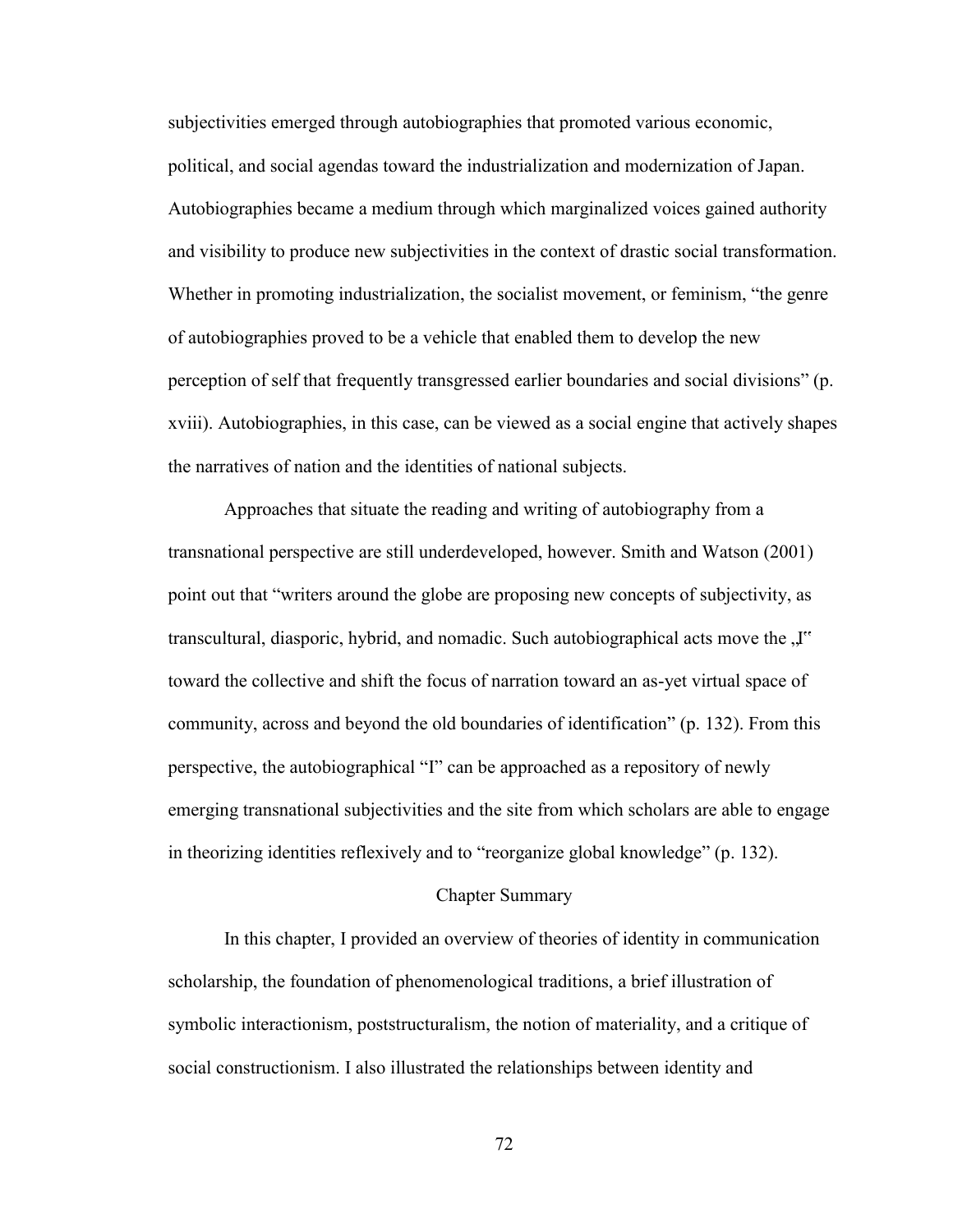autobiography and the significance of autobiography as cultural expression in Japan and Asian America. This chapter functioned as a theoretical building block for the following chapter, in which I introduce my methodological approach and describe the autobiographical texts used in my analysis. I will also discuss my relationship to the autobiographical texts and research questions.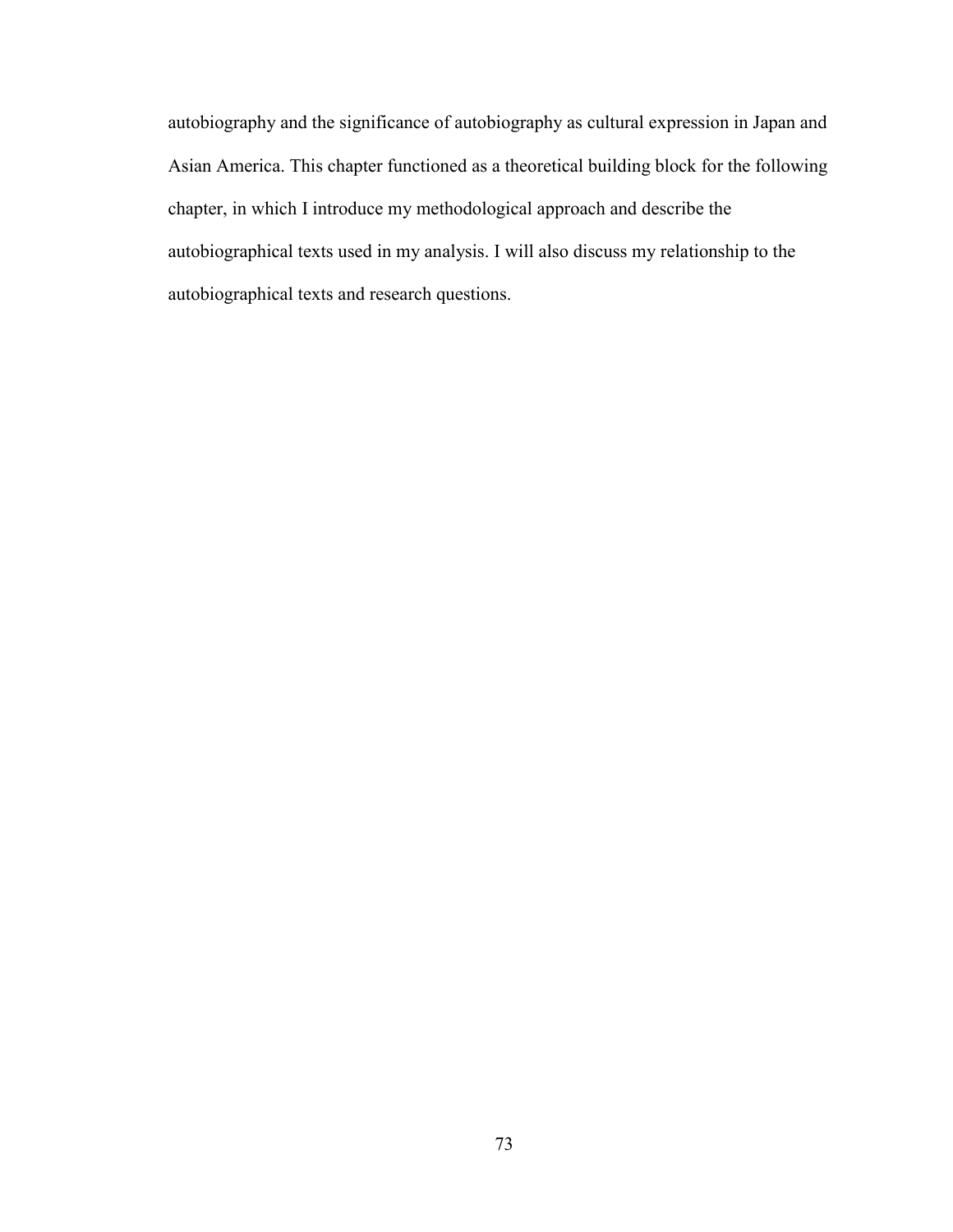## CHAPTER FOUR

## METHODOLOGY

 Methodologically, this study is broadly founded upon the following questions: how can we elucidate the complex ways in which the "world" and the "self" interact and are mutually constituted? How can we account for the changing contexts of transnational identity formation? How can we understand multidirectional influences that produce the embodied experiences of the self locally and globally? Rethinking identity today is not only a theoretical question but also a methodological one. It requires a methodology capable of illuminating the nexus of locally specific and globally interconnected articulatory practices (Laclau & Mouffe, 1985). That is, theorizing identity is no longer about the direct mediation between the self and the world but is about the process through which the situatedness of the self and the sense of its closure are enabled in the nexus of ever-changing conditions and realities.

The purpose of this chapter is to propose a methodology that is reflexive of this contextual dynamic. More specifically for this study, this proposed methodology will be used to read how identities are constituted in and through two autobiographies written by Japanese and Asian American writers. I explicate a set of theoretical assumptions that constitute what I call *a multimodal approach* to identity. I introduce four modes of interaction and engagement through which individual subjects engage with the world, cultivate their socio-cultural locations, and activate their agency. These modes of interaction include: a.) multidirectional interpellation, b.) corporeality, c.) spatiality, and d.) temporality. I illustrate how these modes of engagement between the self and the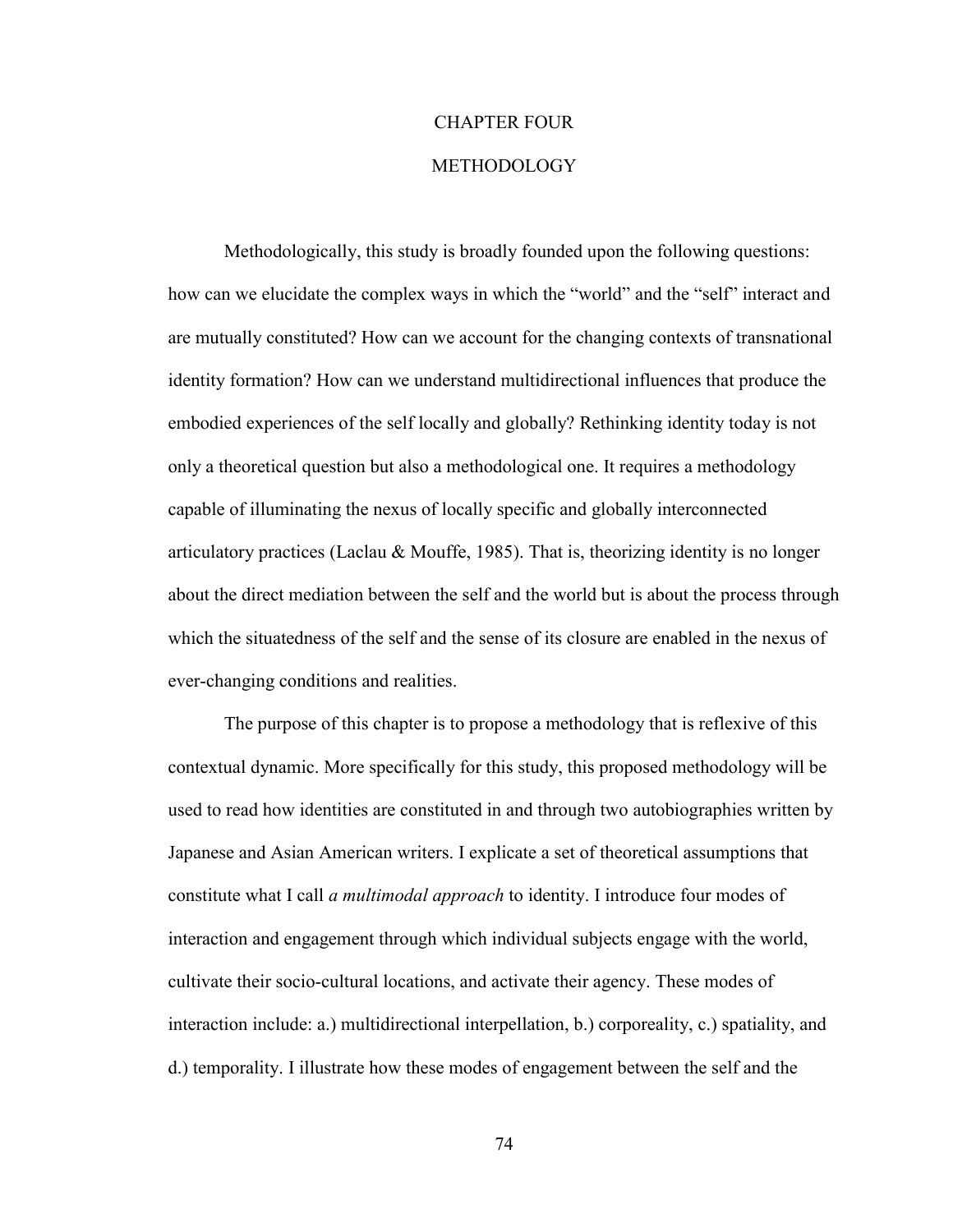world are the salient features in the realizations of identity in the globalized, transnational world. I then describe the autobiographical texts I will analyze and explain my approach to the texts. The chapter concludes with my research questions.

# Multimodal Approach as a Methodology

#### *Multidirectional Interpellation*

Extending Althusser"s (1969, 1971) notion of interpellation and overdetermination, I argue that identity can be understood as a product of multidirectional interpellation of the subjects. Based on Lacanian psychoanalysis and Saussurean structural linguistics, Althusser elaborates on his notion of interpellation by distinguishing Ideological State Apparatuses (ISAs), such as education, religion, or the institution of marriage, and Repressive State Apparatuses (e.g., police, military). He emphasizes the symbolic function of ideology and argues that ideology exerts its power by producing individual subjects who are invested in their particular position within larger systems of meaning. It is through ideology that an individual emerges as a subject, being inserted into the always-already existing intertextual ideological universe. Through this process, the individuals locate themselves within the ideological universe through "misrecognition" of the self. Althusser argues that ideology is both the process of subjectification (to emerge as a subject) and subjectivization (to be subjected to ideology).

The current global condition complicates the notion of interpellation precisely because the conflicting and contradictory ISAs coexist and collide through globalization. Today, the forces of ideological interpellation are multidirectional rather than top-down or center-periphery. The cultural products, images, and meanings are mass-produced and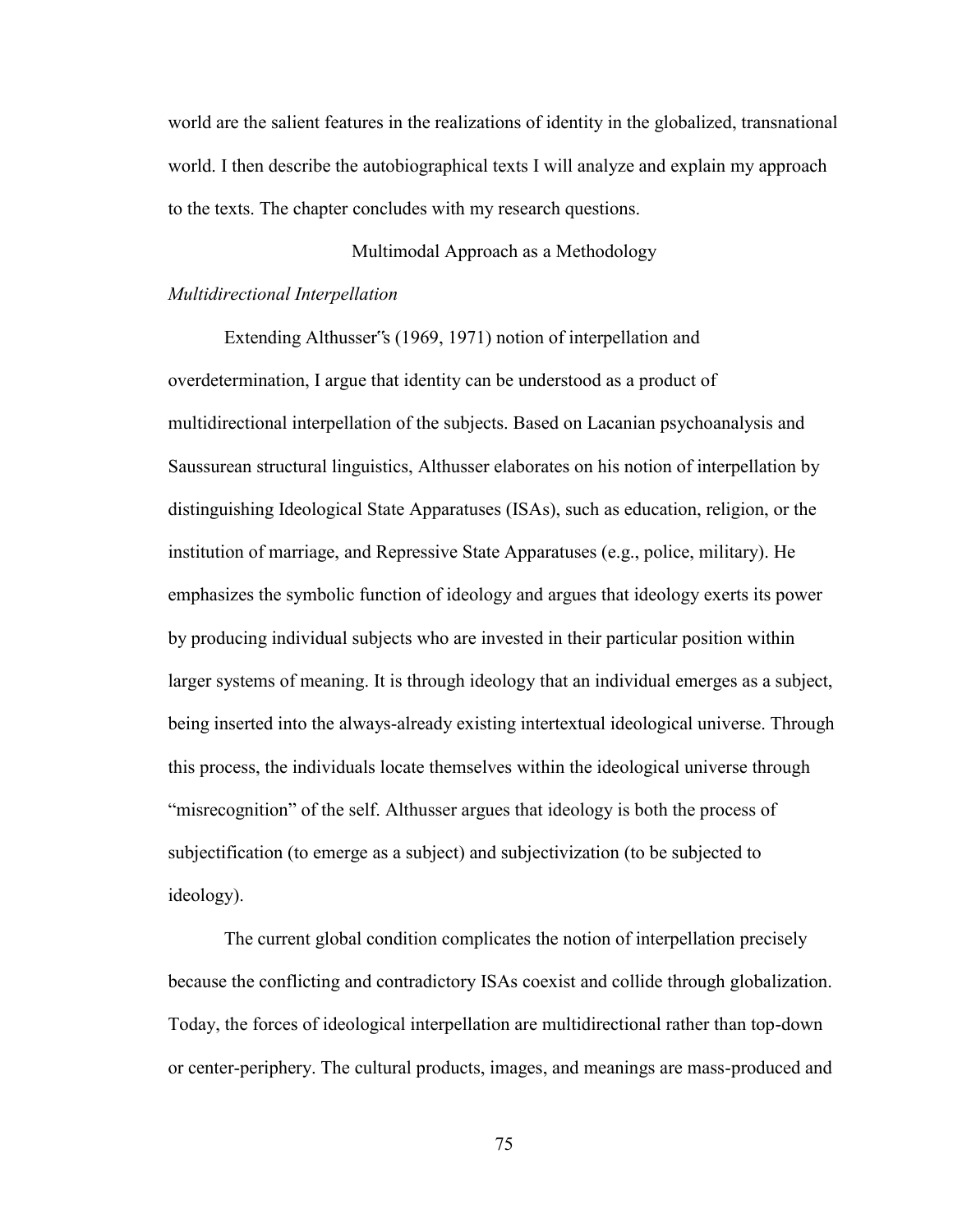mediated transnationally, blurring the boundaries of ISAs and creating multidirectional forces that interpellate us into subjects. Gergen (1991) argues that our understanding of the self has changed tremendously due to the technological advancement that demands individuals occupy multiple subject positions simultaneously. He describes this social saturation of the self as a postmodern condition characterized by "a plurality of voices vying for the right to reality—to be accepted as legitimate expressions of the true and the good" (p. 7). This "saturated self" is exactly the product of multidirectional interpellation on a global scale.

Multidirectional interpellation on a global scale means, for example, that the Western culture can no longer assume the authoritative position to interpellate non-Western subjects—as in Orientalism—but Western subjects can be interpellated (back) by the images of themselves portrayed, copied, and/or appropriated by non-Western cultures. When multiple ISAs coexist and collide beyond national and cultural boundaries, the process of interpellation itself becomes saturated; the individuals are simultaneously hailed by multiple ideologies whose origin and authenticity are no longer rooted in a particular tradition or cultural memory. The formation of diasporic communities is another context in which interpellation becomes multifold and transcends spatial boundaries. As Georgiou (2006) shows, diasporic identities are constructed through mass-mediated images and the diasporic subjects" differential relationships to space—both their homeland and their place of residence. Appadurai (1996) argues that the contemporary global condition is no longer homogenous and linear but is composed of multiple "scapes" with their own autonomy and constraints, influencing yet operating disjunctively with each other. Such disjunctive "scapes," he argues, are imaginatively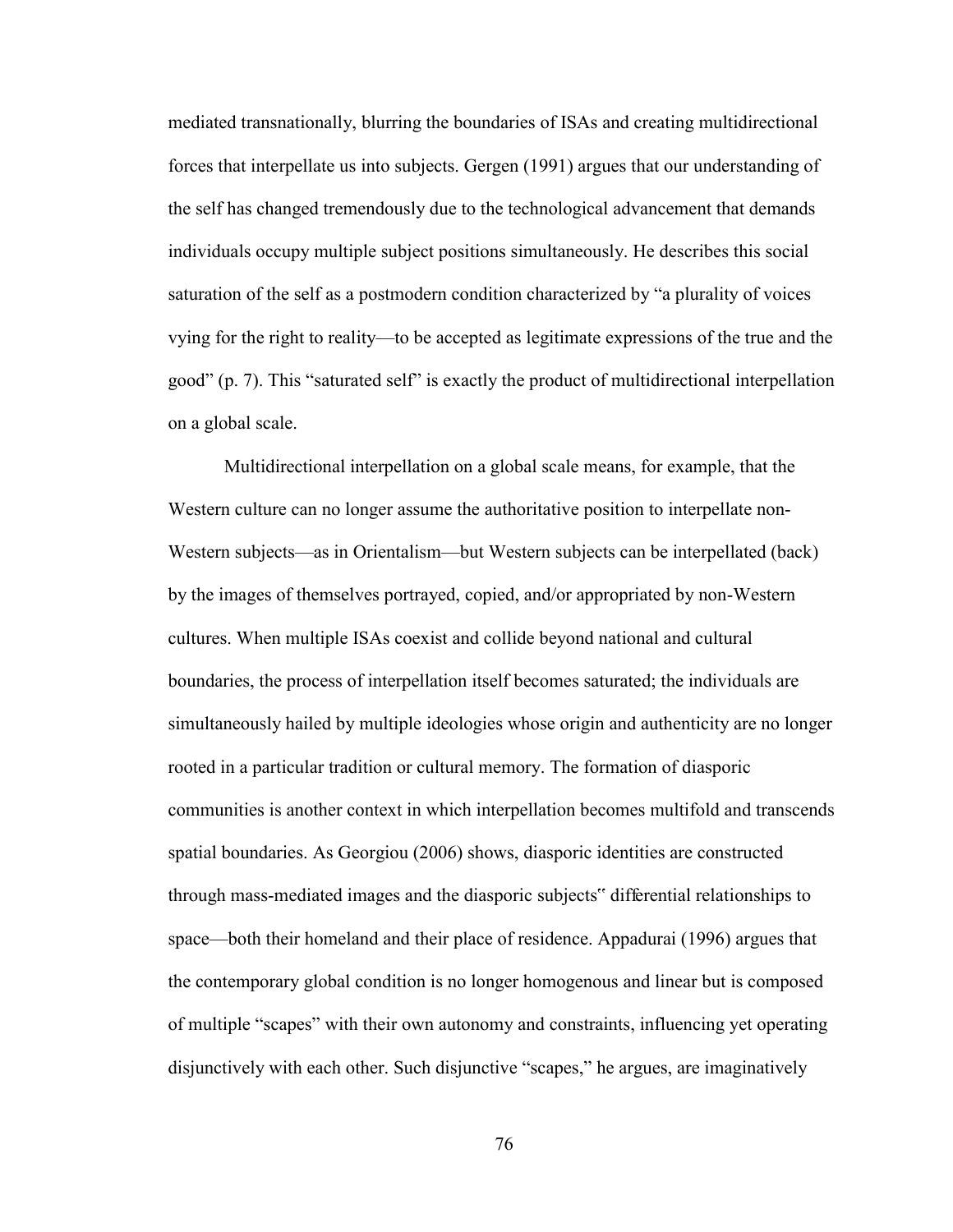mediated through transnational movements of migrants, travelers, and mass media. The multidirectional interpellation of subjects accounts for the fact that there is no closure to the process of interpellation, and anyone can unknowingly and unexpectedly be subjected to ideology—or a nexus of ideologies—and become its active participants.

#### *Corporeality*

When the notion of subjectivity is explored, a question emerges in terms of its relationship to the body. This is because the body is a site on which the singularity of the "I" rests. The body is generally viewed as the unit of the coherent "I"; the body is often considered a container of one"s mind. The body, in other words, is often viewed as that which draws the boundary between the self and other, and it enables the singular "I" by keeping external the pluralities of subjectivities. Drawing on Kristeva"s (1982) discussion of the body, Mansfield (2000) points out that "our very sense of selfhood at its simplest and most primitive level is connected with the separation and integrity of the body. This separation is flawed and questionable…because the unity of the body is never more than fragile and provisional" (p. 82). This notion of the body as the sanctuary of singular subjectivity, therefore, is challenged particularly when the boundary between the social and the biological is contested.

When the notion of the body is politicized, the body is not simply a site on which social differences are constructed, but is itself the machinery of difference without which it does not exist (Butler, 1993). In other words, on the one hand, the body (raced and gendered, for instance) becomes a productive and regulatory mechanism of difference through social practices and significations; and on the other hand, its existence is materialized only insofar as it embodies socially constructed differences. Far from being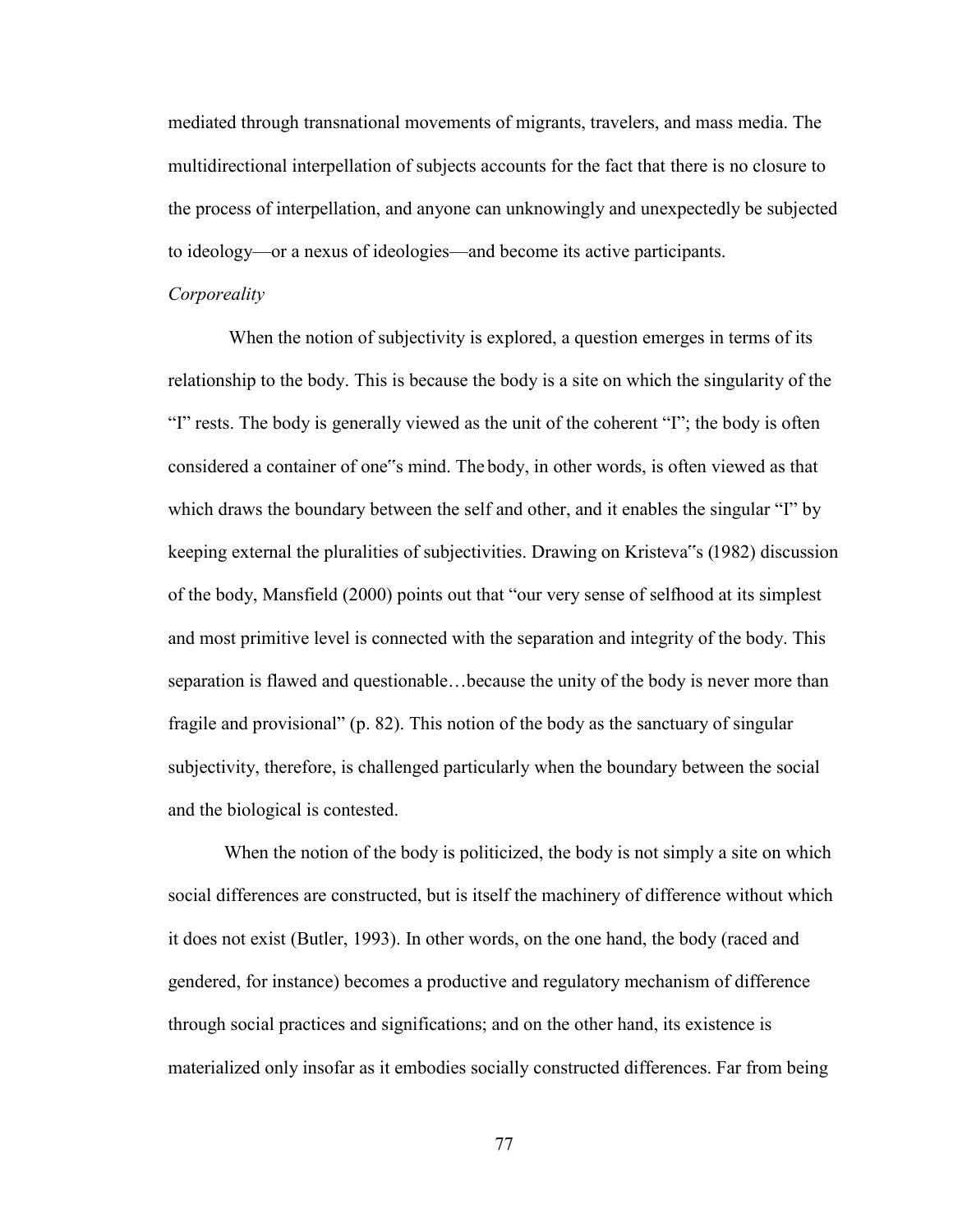biologically pure, Butler (1993) argues that the body is not a clean slate upon which socially constructed differences are marked, but the notion of the biological itself is conceived and constituted within the cultural and political regulatory framework that materializes the body. According to Butler, a social construction such as gender is a "constitutive constraint" of the body, without which the materiality of the body cannot be conceived (p. xi):

Always already a cultural sign, the body sets limits to the imaginary meanings it occasions, but is never free of an imaginary construction. The fantasized body can never be understood in relation to the body as real; it can only be understood in relation to another culturally instituted fantasy, one which claims the place of the "literal" and the "real". The limits of the "real" are produced within the naturalized heterosexualization of bodies in which physical facts serve as causes and desires reflect the inexorable effects of that physicality. (Butler, 1990, p. 71)

Similarly, Foucault (1978) argues that the system of power/knowledge is materialized through discursive practices that discipline human bodies and produce subjectivities that are responsive to, and responsible for, the disciplinary practices placed on the body. McLaren (1999) utilizes the term "enfleshment" (p. 190) to describe the process in which the body enacts the ideology through muscle memory and physical responses to representations and other systems of meaning. By enfleshment McLaren means "the mutually constitutive enfolding of social structure and desire; that is, it is the dialectical relationship between the material organization of inferiority and the cultural modes of materiality we inhabit subjectively" (p. 190). The notion of enfleshment particularly speaks to the experience of racial interpellation and its impact on one"s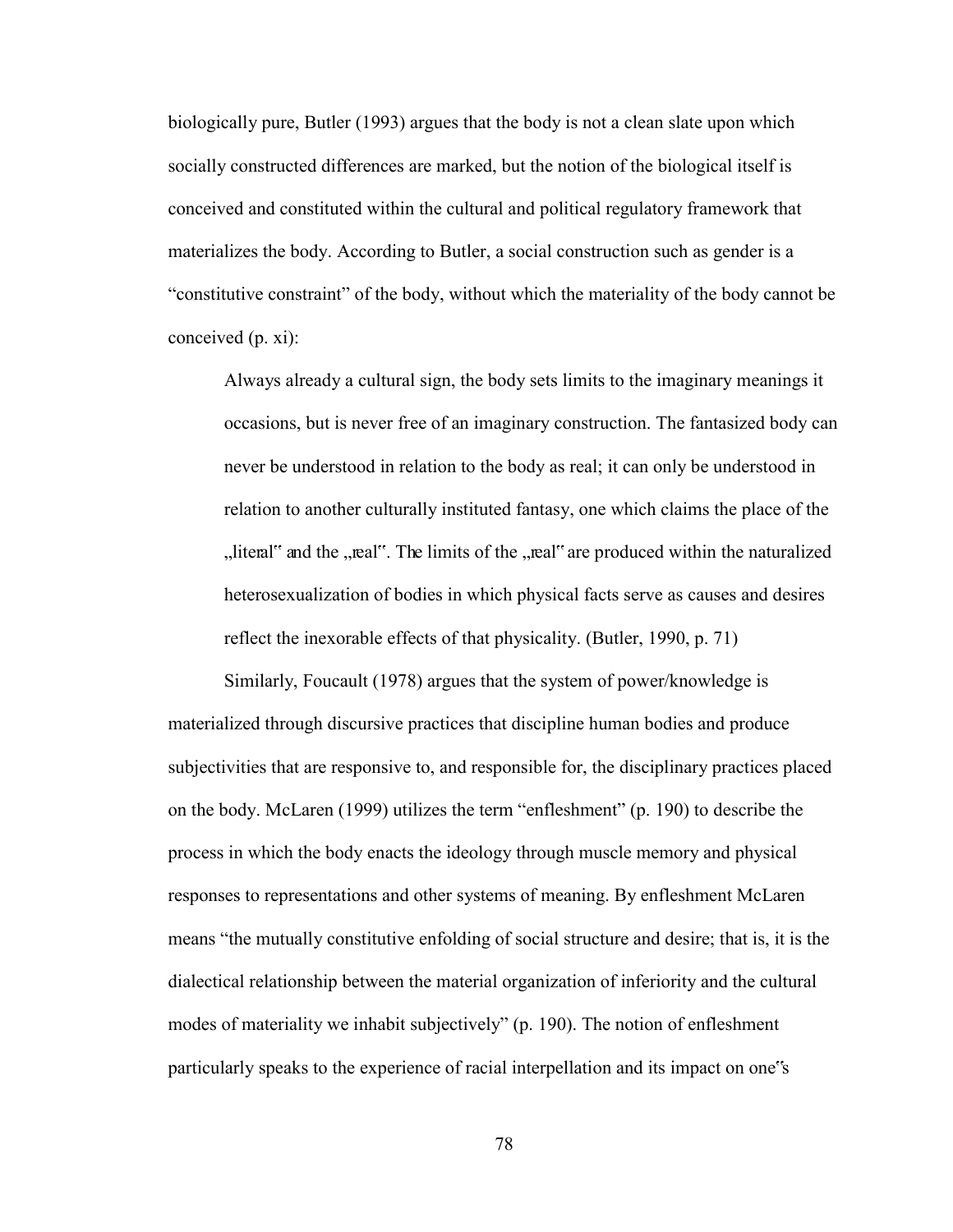subjectivity (Leonardo, 2005). From these points of view, the situatedness of the "I" owes tremendously to how the body is culturally materialized and subjectively enacted within the nexus of social fantasies, ideologies, and imaginaries. As any experience is mediated through the experience of one"s physicality, corporeality is one of the fundamental elements that constitutes one"s identity.

#### *Spatiality*

The notion of the body leads to the question of its relation to, and interaction with, the space it inhabits. The corporeal experience is always situated within the spatial environment. As Lefebvre (1974/1991) argues in *The Production of Space*, ideologies are materialized not only through the body but also through space: "what is an ideology without a space to which it refers, a space which it describes, whose vocabulary and links it makes use of, and whose code it embodies?" (p. 44). Lefebvre sees the space as instrumental in reproducing the mode of production, maintaining social relations, and serving hegemony. Critiquing the poststructuralist approach that privileges the influence of mental structure over the physical/real space, Lefebvre attempts to mediate the gap between mental space and physical space and to construct a theoretical field that mediates and unifies multiple spatialities: "we are concerned with logico-epistemological space, the space of social practice, the space occupied by sensory phenomena, including products of the imagination such as projects and projections, symbols and utopias (pp. 11-12). He argues that space is produced through the triad of social practice (perceived space), representation of space (conceived space), and representational spaces (lived space).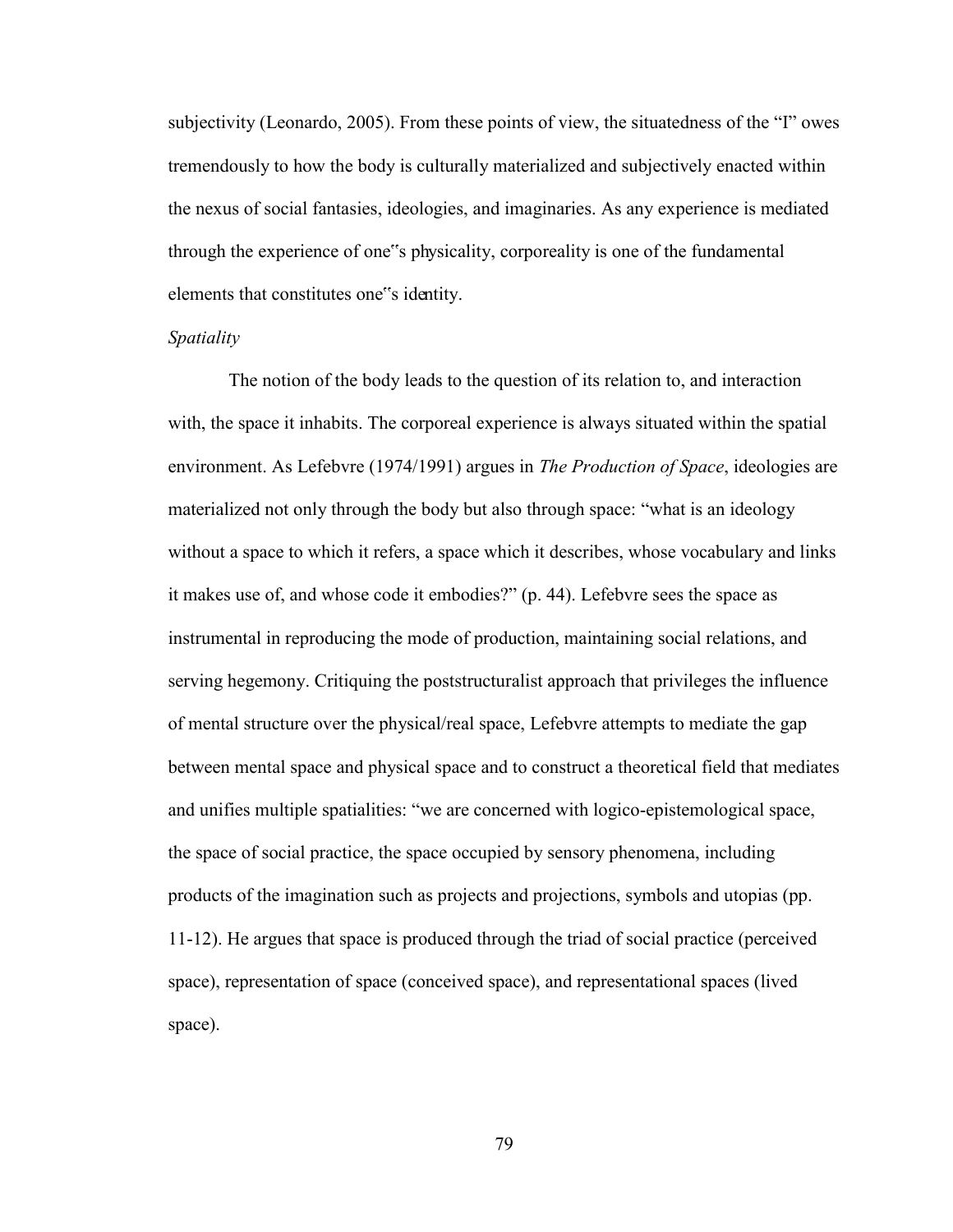Based on Lefebvre"s theorization of space, Soja (1989) calls for the spatialization of critical theorizing. He argues that it is space, rather than time, that produces and conceals the reproduction of the relations of production. Extending Soja"s critical spatial theorizing, Allen (1999) addresses the relationship between the social production of space and our subjectivity and consciousness. He examines how space is imagined and lived through normative and hegemonic imaginaries and argues that we must interrogate "the subjective aspects of spatial thinking and practice that are related to the re/production of power" (p. 250). Similarly, Shome (2003) argues that space must be recognized as a central component in communication for the production and reproduction of culture, identity, and social power. Space is produced by, and is productive of, the subjectivity that yearns for situatedness and the body that materializes through interactions with the physical and symbolic environment.

Literal and metaphorical spatiality also plays a significant role in framing the analytical focus. Gilroy (1993), for example, argues that Black cultural politics should be theorized using the spatial metaphor of the Atlantic as a cultural and political system. He urges a paradigmatic shift from national and ethnic space to transnational spatiality: "in opposition to both of these nationalist or ethnically absolute approaches, I want to develop the suggestion that cultural historians could take the Atlantic as one single, complex unit of analysis in their discussions of the modern world and use it to produce an explicitly transnational and intercultural perspective" (p. 15). Spatial framing—whether literal or metaphorical—shapes the ways in which space is lived, experienced, and its knowledge legitimized. Spatiality, therefore, mediates, and is mediated by, multidirectionally interpellated subjectivity and corporeality.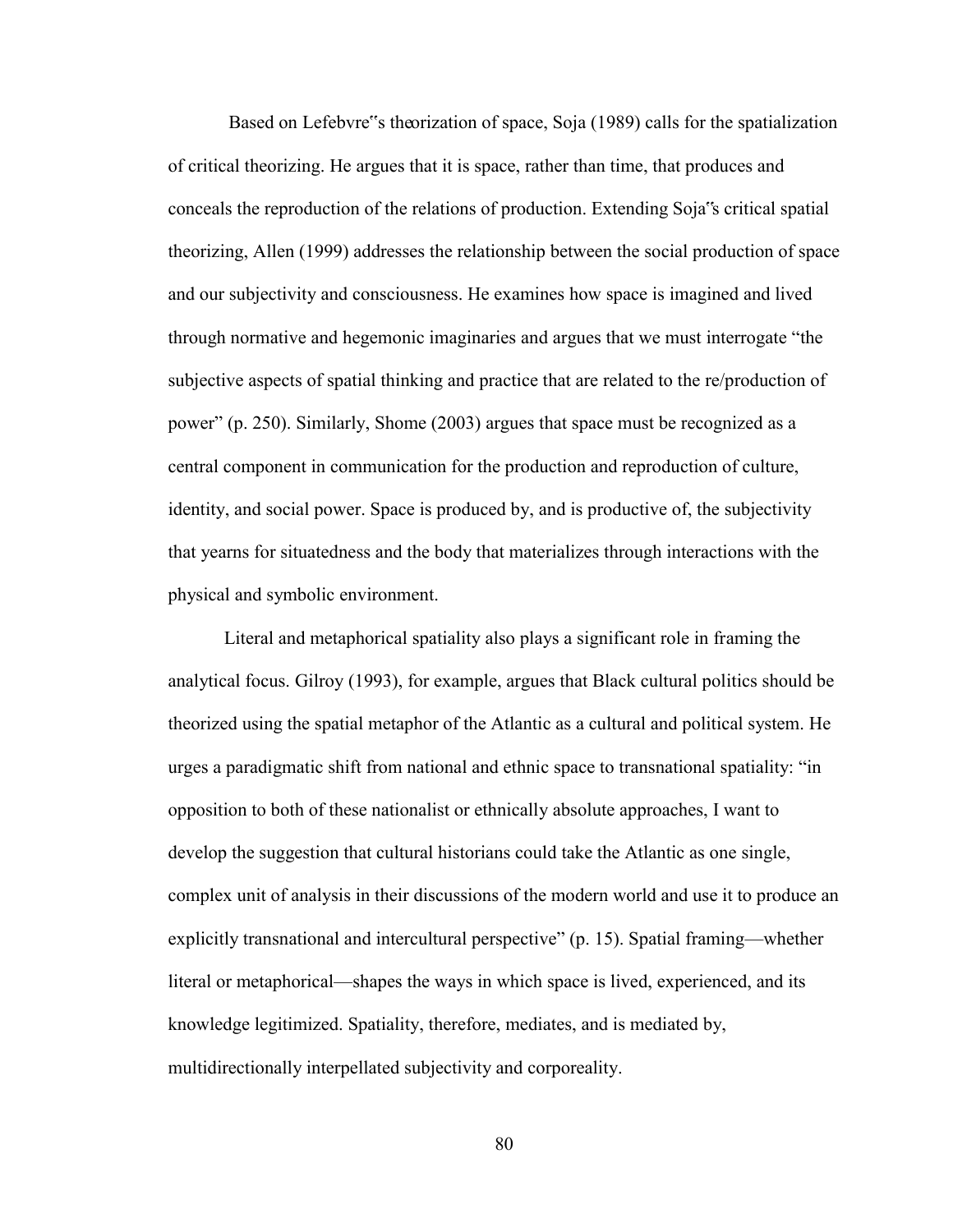# *Temporality*

It is often against the notion of space that time is conceptualized. While the intellectual trend to focus on spatiality over temporality became popular since the late 1980s, May and Thrift (2001) argue that such a dualism should be challenged in order to theorize the multidimensional networks of time-space: "the picture that emerges is less that of a singular or uniform social time stretching over a uniform space, than of various (and uneven) networks of time stretching in different and divergent directions across an uneven social field" (p. 5). Furthermore, they draw attention to "the extent to which the imaginative realm is itself of considerable importance to our understanding of TimeSpace and hence, in turn, to how we subsequently act in TimeSpace" (p. 20). In conjunction with spatiality that situates the embodied experiences of the self, therefore, temporality is an integral part of one"s sense of belonging, experience, and agency.

Temporality is never neutral or universal; rather, it organizes the ways in which physical, cognitive, and emotional resources are distributed in social practices. In Western culture, for example, time is traditionally conceptualized as fluid and dynamic whereas space is conceptualized as static and stable (May & Thrift, 2001). This conceptualization of time is characteristic of modernity in which the progression of Western civilization is believed to materialize in the linear progression of history toward the future (Bauman, 2000). It was this shared sense of linear time that became the foundation of a nationalism that associated spatial territory with a particular temporality and temporal continuity (Anderson, 1991). This shared temporality entails not only the shared narratives of national history but also the shared practice of remembering in which national belonging is constituted through selective memory, oblivion, nostalgia, and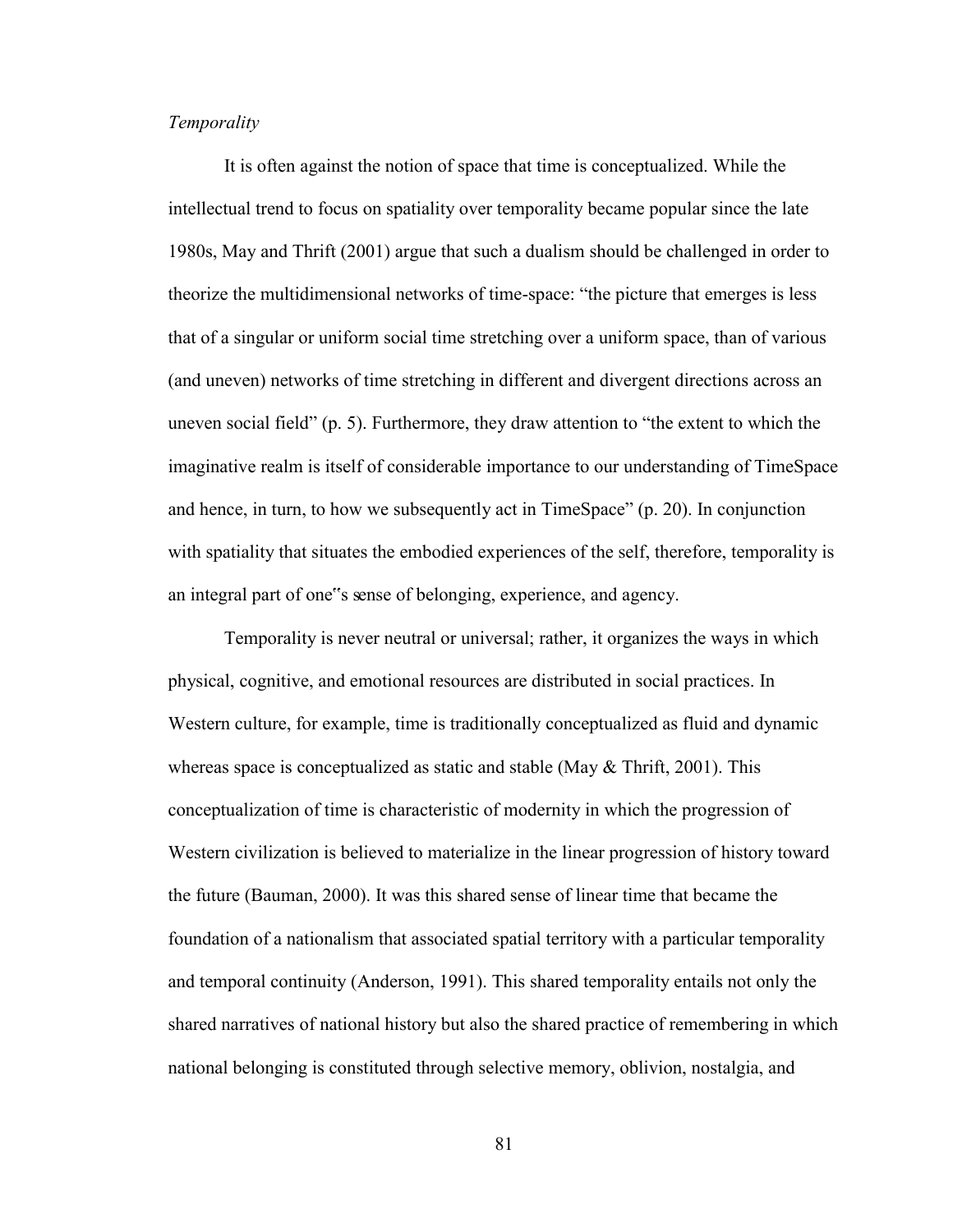invented tradition (Renan, 1990; Billig, 1995; Hobsbawm & Ranger, 1983). On a more personal level, Øian (2004) argues that the linearity of time plays a key part in shaping self-identity, subjective autonomy, and life planning underscored by individualism.

Through the technological advancement and globalization of capitalism, the linearity of time is experienced quite differently today. Harvey (1989) utilizes the concept of "time-space compression" to describe the postmodern condition in which temporal and spatial barriers are overcome through capitalism and telecommunication technologies. He argues that time-space compression speaks to the "processes that so revolutionize the objective qualities of space and time that we are forced to alter, sometimes in quite radical ways, how we represent the world to ourselves" (p. 240). It has become increasingly difficult to specify and stabilize one"s cultural and historical location under the assumption of the linear continuity of time attached to a monolithic physical space. Furthermore, under the condition of transnational mass production and consumption, our relationship to the past has also changed. Appadurai (1991) argues that people consume what he calls "armchair nostalgia, nostalgia without lived experience or collective historical memory" (p. 78). That is, "rather than expecting the consumer to supply memories while the merchandiser supplies the lubricant of nostalgia, now the viewer need only bring the faculty of nostalgia to an image that will supply the memory of a loss he or she has never suffered" (p. 78). The current condition of transnational temporality—in which time is compressed, commodified, and fabricated—elucidates how the constitution of the situated self has become increasingly complex and difficult.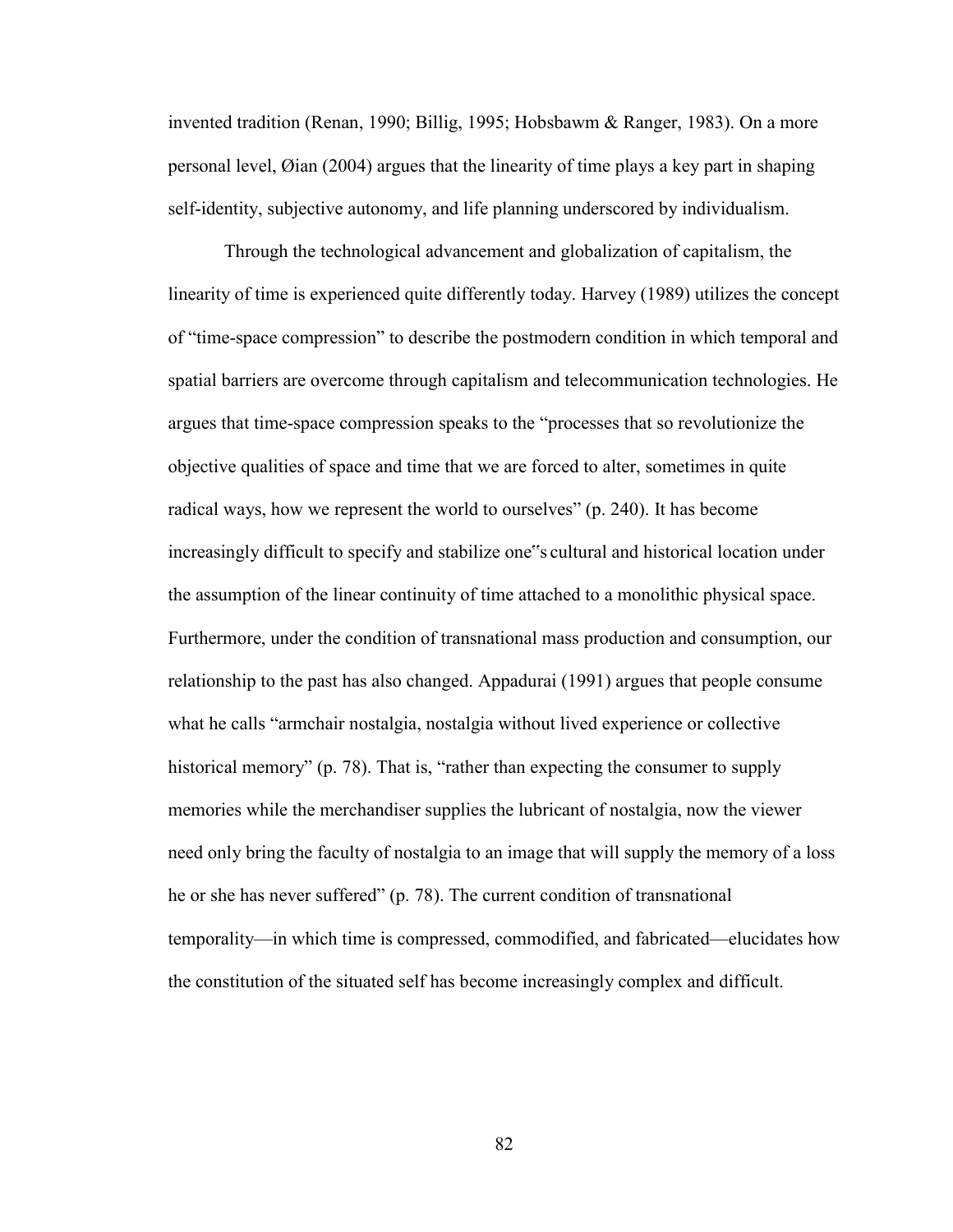Thus far, I have explicated the four modes of interaction and engagement that constitute the multimodal approach. In what follows, I introduce the autobiographical texts that I will use to apply my proposed methodology.

# Autobiographical Texts

 In order to explore the process of interaction and engagement between an individual and his/her social worlds, I focus on autobiography as a site of identity formation and contestation. Autobiographical writing exemplifies the struggle for the coherent "I"—or "we"—and its ultimate failure. In other words, autobiographical writing is a practice that inserts the agential self into existing social relations, while the self is forever intertwined with, and molded by, the existing flows of ideologies and the structures of discourse (Zukic, 2009; White, 2001). This process makes visible that the particularity of the "I" is never outside of its historical specificity. Autobiographical writing, therefore, serves as an exemplary text to theorize the transnationally mediated identity formation both as a subjective experience and as a microcosm of larger ideological systems.

### *Asian Japanese*

For the purpose of my analysis, I chose two autobiographical texts written by a Japanese writer and an Asian American writer. The first autobiographical book, *Asian Japanese*, is a photo-travelogue written by Kisei Kobayashi (1995, 1996, 2000). Consisting of three volumes, the book was first published in 1995 and became a bestseller; the second and third volumes were published in 1996 and 2000 respectively. *Asian Japanese* is a collection of essays about the author"s first backpacking trip to Asian countries, focusing primarily on his encounter with Japanese backpackers, their life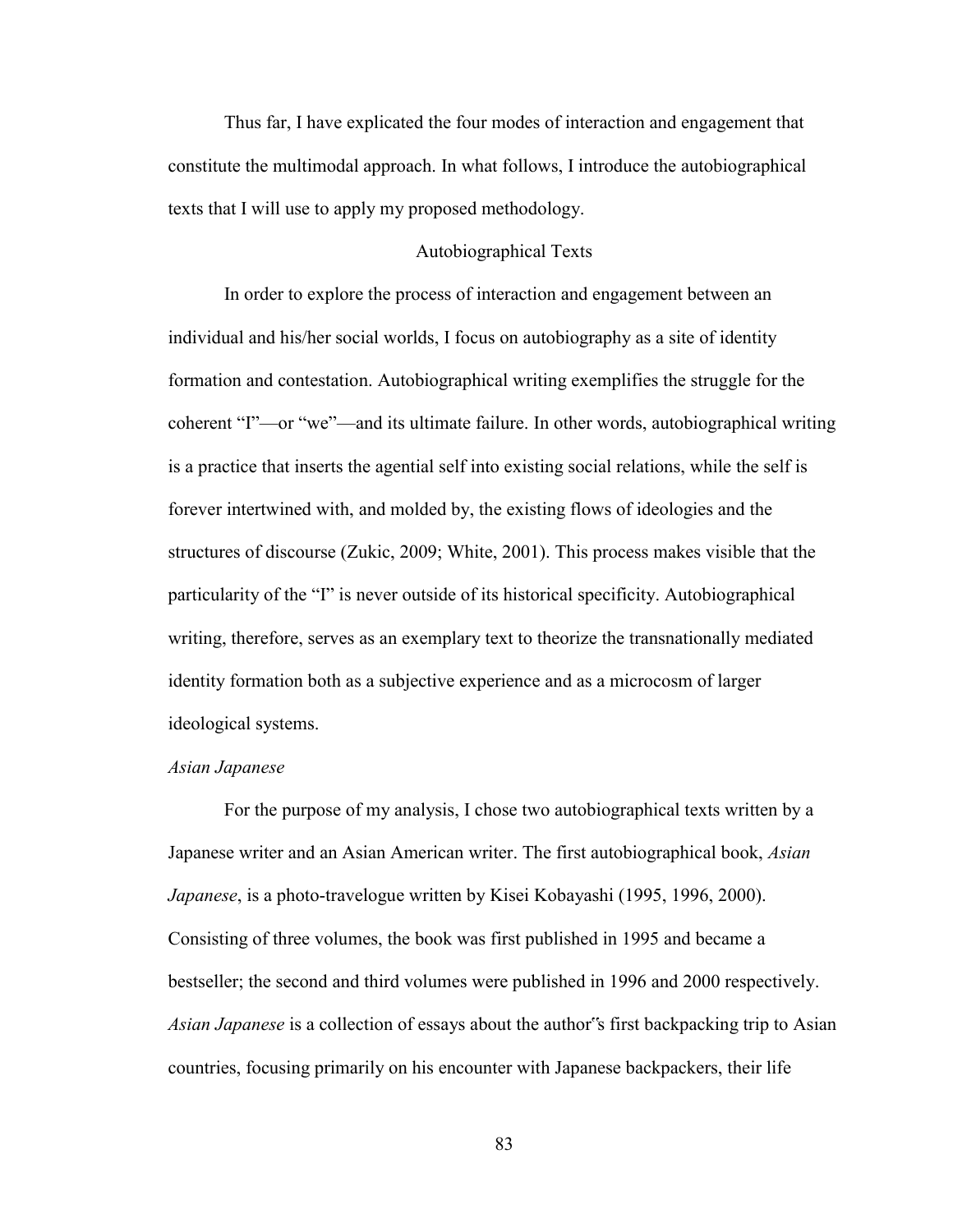stories, and their reflections on their life and the meaning of traveling through Asia. In Japan, taking a long-term backpacking trip to Asia became popular from the late 1980s to the 1990s when the Japanese economy went through a strong success followed by its immediate downturn. For each Japanese traveler Kobayashi encountered, there is a blackand-white portrait of the person. The detailed description of the traveler"s life stories and narratives are closely intertwined with Kobayashi"s personal reflections and feelings about his life as a 23-year old male who left his mundane yet stable job as a newspaper photographer to travel Asia. *Asian Japanese* became a "bible" for young Japanese backpackers who choose to leave behind the safe, yet highly controlled and bureaucratized, life in modern Japan.

 The first volume of *Asian Japanese* includes Kobayashi"s visit to Thailand, Malaysia, Singapore, Indonesia, Nepal, and India; the second volume focuses on his trip to Hanoi, Vietnam, and then to its colonial metropolis Paris, France; the third volume includes his trip back "home" through the "internal Asia" of Okinawa to his hometown in Nagano located in the central region of Japan. Throughout the three volumes, "Asia" is juxtaposed with "Japan," serving an important function to both situate and destabilize the author"s search for his identity. Remaining widely popular over a decade after its first publication, *Asian Japanese* is reflective of, if not representative of, the sentiment shared by its contemporary young Japanese audience. *Asian Japanese* is a rich autobiographical text that enables me to read how the situatedness of the self is negotiated and enabled between the locally and personally specific view of "Asia" and the larger ideological systems of "the West" and "the East" that shape the situatedness of being Asian/Japanese.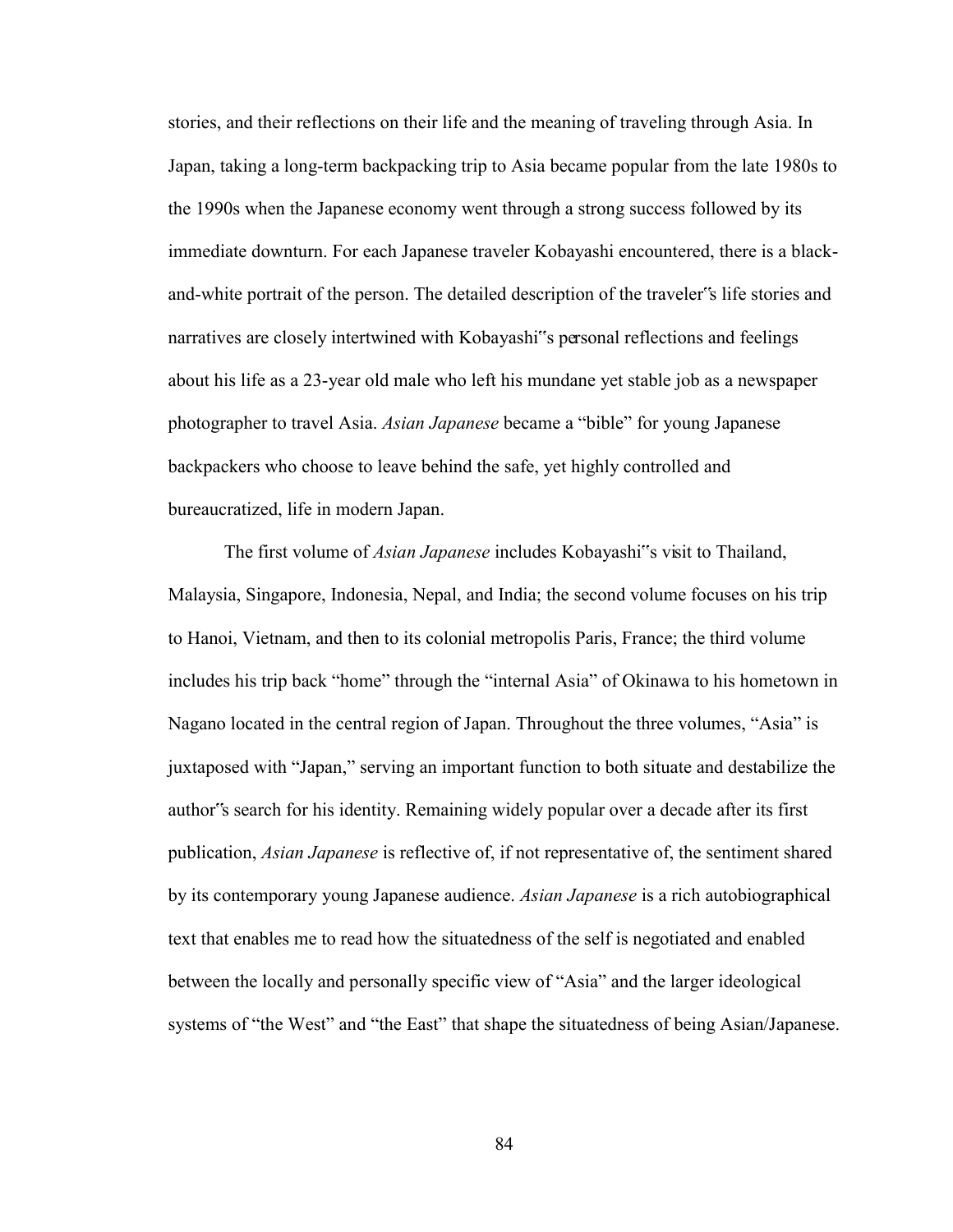#### *Talking to High Monks in the Snow: An Asian American Odyssey*

Written by Lydia Minatoya, *Talking to High Monks in the Snow: An Asian American Odyssey* was published in 1992. Minatoya provides an autobiographical account of her life as a second-generation Japanese American woman. She weaves the memories of her grandparents, childhood encounters, and adulthood transformations in her poetic and impressionistic writing. She incorporates the narratives of her grandparents and parents in the wartime relocation camp; she describes vivid memories of her childhood; she beautifully portrays the stories of friendship and belonging in Asia. Through a mosaic of multiple selves and voices, she navigates across multiple time periods, cultural contexts, and languages that constitute her multicultural selfhood. From her childhood to adulthood, Minatoya goes back and forth—both literary and in her multicultural experience—between Asia and America. Her hyphenated identity pulls her to one side of the globe as she gravitates to another. In this process, she becomes an Asian American.

Minatoya"s autobiographical writing is more impressionistic and descriptive than explanatory and argumentative. She does not explicitly state her opinions or thoughts in her writing. She instead describes and highlights the moments—sceneries, conversations, and the state of mind—that stand out in her life experience. This narrative technique accentuates her ambivalence about her Asian American identity, always being pushed and pulled by two distinct categories and worlds. She provides a collection of vignettes of her life experience—not an analysis of her experience but "intensely minute and impressive elaborations" (Lee, 1998, p. 345) of selective memories that stand out in her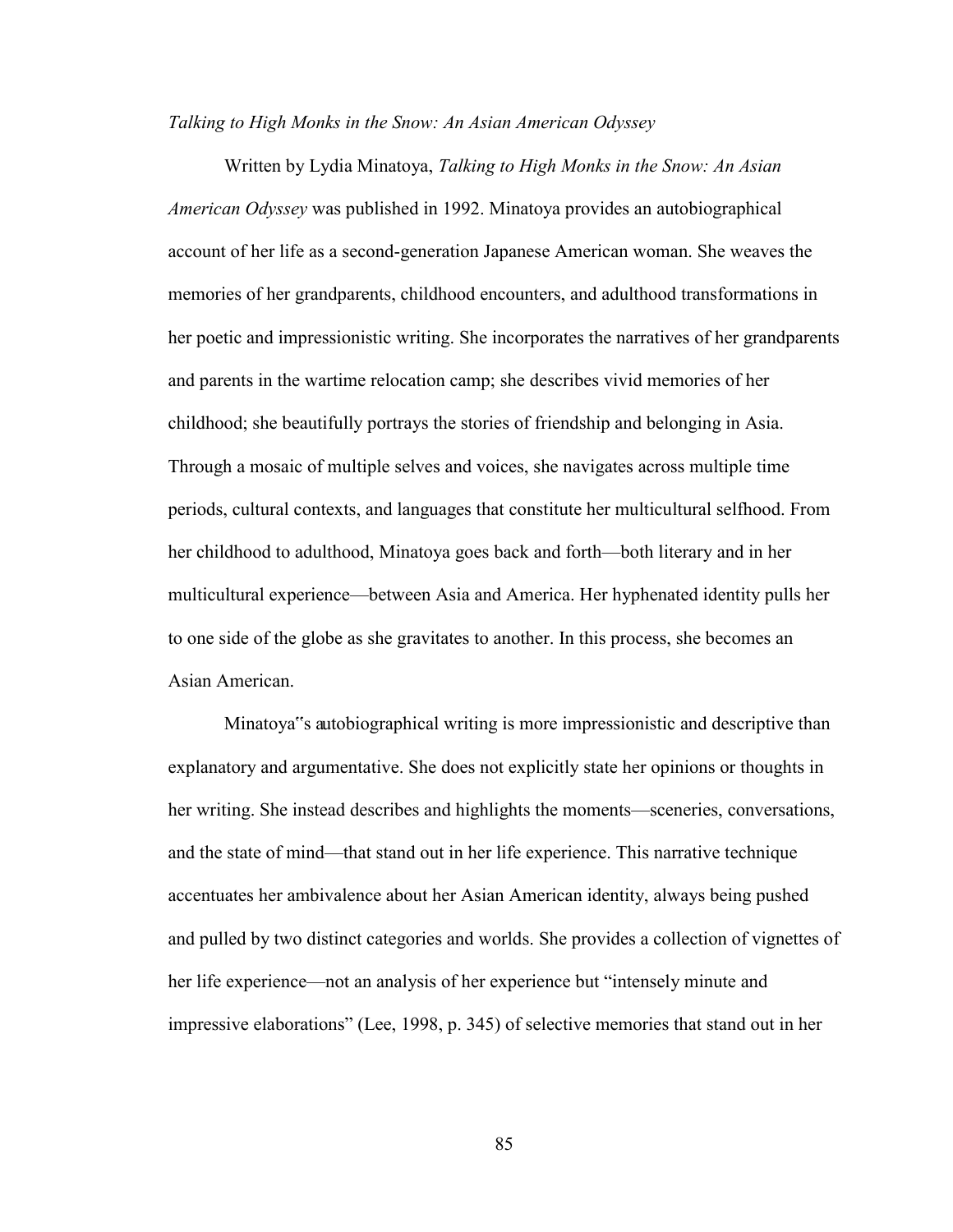memory. Minatoya"s narrative technique recreates the moments of her life as she experienced it.

The Researcher"s Relationship to the Autobiographical Text

 As a process of meaning making, the interpretation of text is shaped by the researcher"s assumption about the nature of the text (Grossberg, 1984; Grossberg, et al., 2006). There are at least three different approaches researchers can take in interpreting cultural texts: 1) texts reflect; 2) texts make visible; and 3) texts constitute. In the first approach, the text is viewed as a direct reflection of an individual"s mind. In this case, the author has a command over the text, in which her/his thoughts and feelings are mirrored and expressed in autobiographical writing. The researcher"s task, therefore, is to pay attention to the meaning expressed explicitly in the text through language. This approach assumes that the meaning—and the intention of the author—is on the surface of the text only to be objectively recognized by the reader.

In the second approach, the text is viewed as a manifestation of the author"s unconscious. In this case, an author"s unconscious feelings or abstract thoughts are made visible through the practice of writing (or speaking). The researcher"s task in this case is to reveal the author"s unrecognized feelings and thoughts, biases, and ideologies communicated through his/her discursive strategies and linguistic choices. Furthermore, this approach assumes that autobiographical writing reveals the author"s ways of thinking despite his/her intention and/or without his/her awareness.

In the third approach, the text is viewed as constitutive of the author/subject, rather than reflective of his/her conscious or unconscious mind. In this case, the autobiographical "I" is viewed as a textual construction. The autobiographical "I"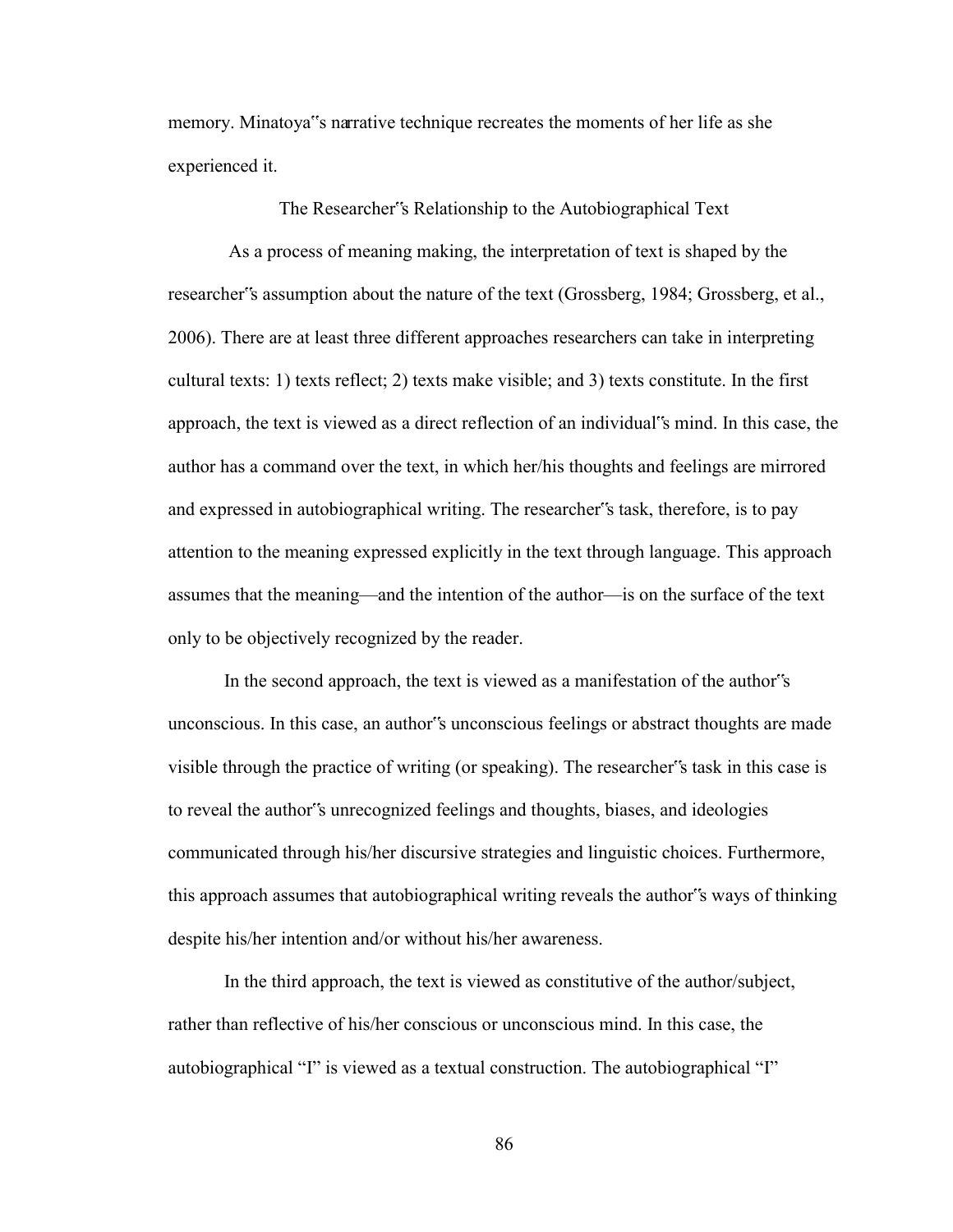emerges through the textual practice and within the intertextuality of meaning. That is, there is no real self who can write about her/himself; rather, the author"s self is constituted through the practice of writing about the self.

In my analysis, I take the third approach to the autobiographical texts. This means that I am not concerned about whether or not there is a direct correspondence between the author"s "true" self and what is written in the text. This also means that my primary concern is not placed on revealing the author"s false consciousness or unrecognized faith in certain ideologies. Rather, I approach the autobiographical texts as constitutive of the autobiographical subject and focus on how the situated sense of being-in-the-world materializes through the four modes of interaction and engagement. This is not a return to reductionistic individualism or a relativism that disregards historical contexts and ideologies. My goal, however, is to elucidate how individuals come to be positioned in the nexus of ideological forces and to grasp what they can see, do, and think from that particular position. In order to achieve this goal, I avoid attributing the autobiographical discourses to the socially deterministic and monolithic ideological system or practice (i.e. racism, sexism, classism, and nationalism). This is not because they no longer matter or do not exist; rather, it is precisely because I seek to account for the fact that there are interconnected yet different views and landscapes made visible and accessible from the particular location of the autobiographical "I." In other words, ideologies do matter in shaping one"s identity, but they matter differently and enable different views, experiences, and agency in different contexts. Throughout this study, I develop, refine, and experiment with this alternative way of reading autobiographical texts in order to foreground the multi-perspectival nature of transnational identity formation.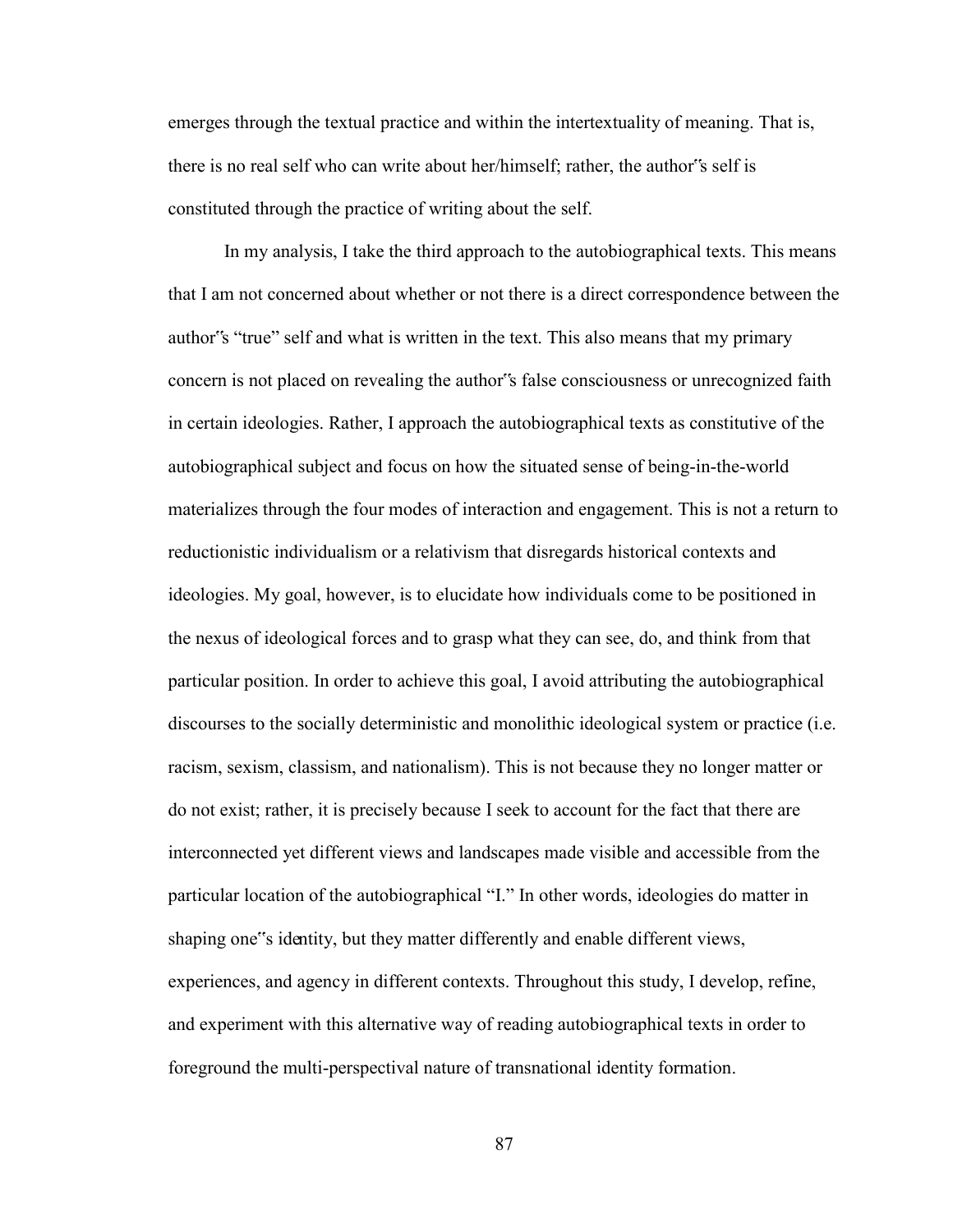### Research Questions

 The following research questions will guide my analysis of the selected autobiographical texts. The questions will broadly direct my analytical focus in order to elucidate how the situated sense of the self is enabled, experienced, and negotiated through the four modes of interaction and engagement; and how the idea of Asia functions in materializing their identities:

- 1. How do the autobiographical subjects interact and engage with their social worlds through multidirectional interpellation, spatiality, temporality, and corporeality?
- 2. How are their identities materialized through the process of multimodal interactions and engagements?
- 3. How do the autobiographical subjects interact and engage with Asia, and what is the role of Asia in materializing their identities?

# Chapter Summary

In this chapter, I delineated a proposed methodological approach that I will use to analyze two selected autobiographical texts. The methodology developed above is not a final product; rather, it is a set of theoretical concepts and philosophical assumptions that I will apply in order to address my research questions. The development of an appropriate methodology occupies a central focus of this study, through which I rethink and reconsider the ways in which identity can be theorized and researched. In the following chapter, I provide my analysis of the first autobiographical text, *Asian Japanese*.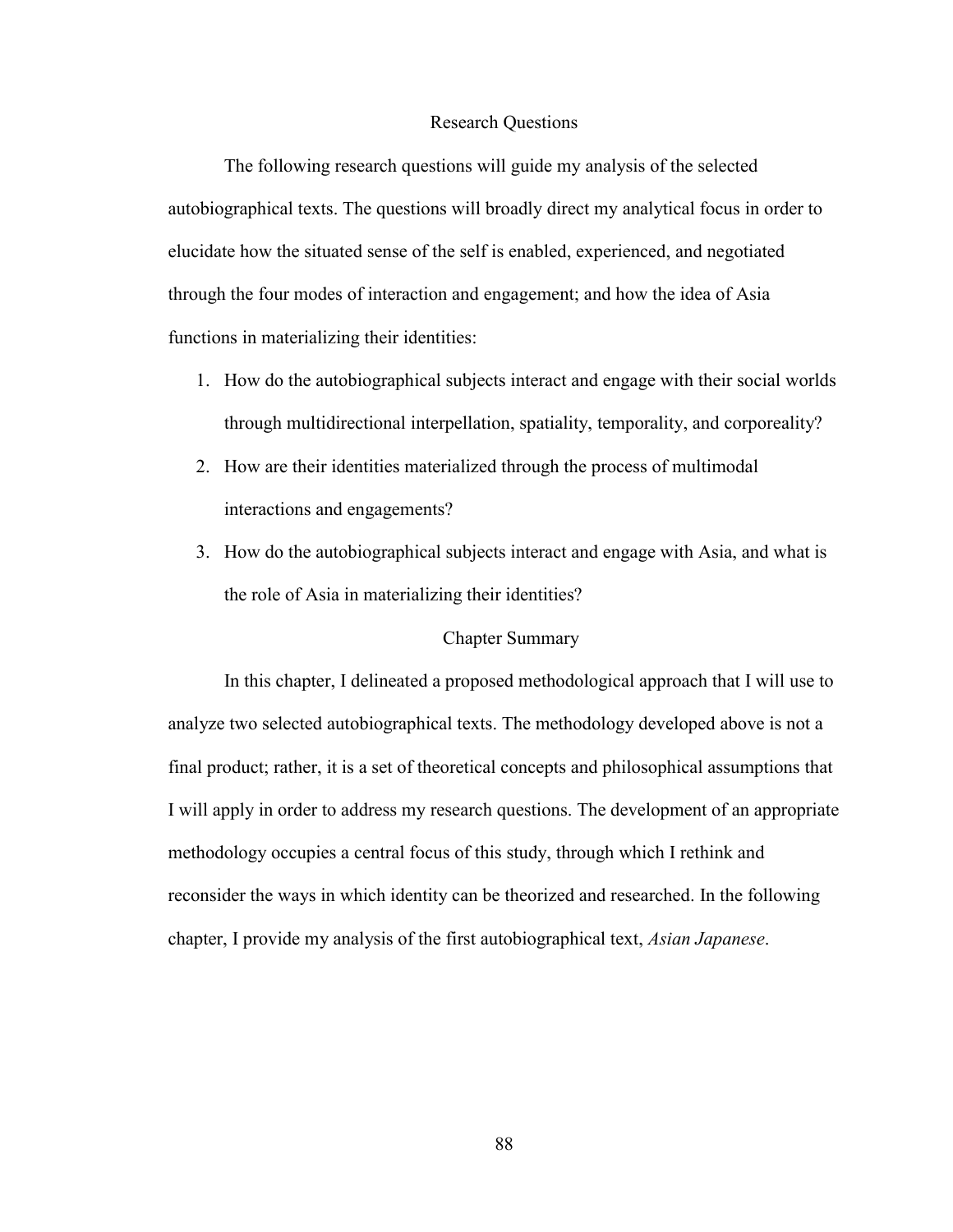#### CHAPTER FIVE

# ANALYSIS OF *ASIAN JAPANESE*

 In this chapter, I analyze the autobiographical texts, *Asian Japanese* (Kobayashi, 1995, 1996), using the multimodal approach explicated in the previous chapter. *Asian Japanese* is a collection of essays about the author's backpacking trips to Asian countries, focusing primarily on his encounter with Japanese backpackers, their life stories, and their reflections on their lives and the meaning of traveling through Asia. In his writing, Kobayashi intertwines the detailed descriptions of the travelers" narratives with his own personal reflections and thoughts. The first volume of *Asian Japanese* includes Kobayashi"s visit to Thailand, Malaysia, Singapore, Indonesia, Nepal, and India; the second volume focuses on his trip to Hanoi, Vietnam, and then to its colonial metropolis Paris, France; the third volume includes his trip back "home" through the "internal Asia" of Okinawa to his hometown in Nagano located in the central region of Japan. In my analysis, I focus on the first two volumes in which the idea of Asia is most highlighted in his self-narratives.

*Asian Japanese* exemplifies the transnationally mediated formation of Japanese national identity. In his attempt to reinvent his selfhood, Kobayashi goes to Asia. For Kobayashi, Asia represents the opposite of Japan and a frontier of new subjectivity. His desire for Asia, however, reflects the larger political and economic trend during the 1990s in Japan to move away from the West and seek Asia as a next frontier of modernization. The task in my analysis is to understand how Kobayashi"s situated sense of the self emerges, materializes, and transforms through the multiple modes of interactions between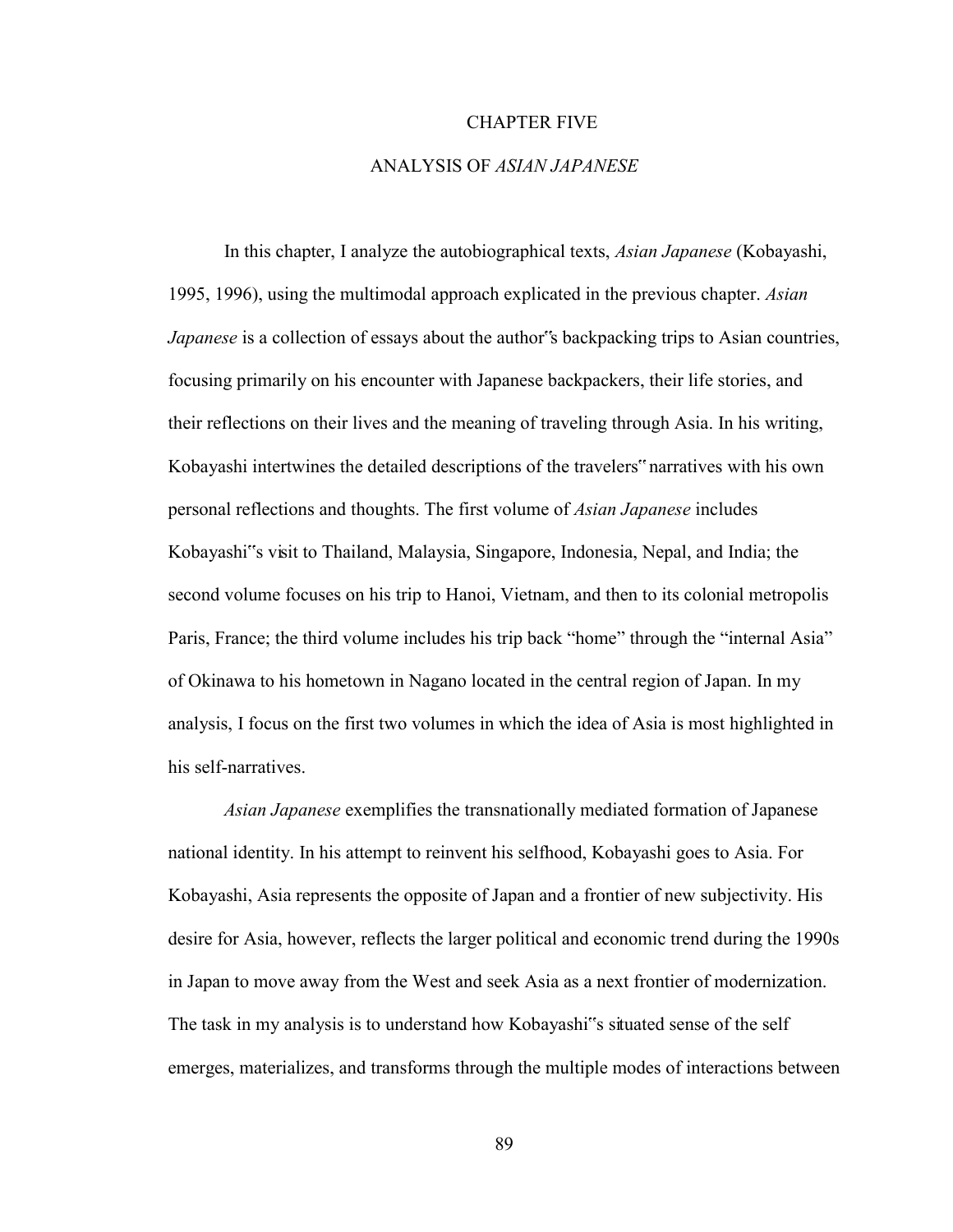Kobayashi and his social worlds—in this case Asia, Japan, and the West. In the following, I first apply the notion of multidirectional interpellation to understand how Kobayashi seeks a desirable self-image through taking photographs of other Japanese travelers in Asia. I illustrate how Asia emerges as a key context through which he seeks to interpellate his ideal self. I then focus on how Kobayashi"s situated sense of the self is negotiated across different spatialities in Tokyo, Asia, and Paris. I highlight how Kobayashi"s sense of self is negotiated through his relationships with different spaces. I also analyze how Kobayashi"s attempt to reinvent his identity is enabled through different flows of time and through temporal structures in different spaces. Finally, I address how his "Asian Japanese" identity is materialized through his corporeal experience of the difference between the East and the West.

### Multidirectional Interpellation

### *Interpellating Asian Japanese*

In *Asian Japanese*, Kobayashi demonstrates the process of self-interpellation in which he actively seeks particular individuals who can call upon him and awaken his new self-recognition. In the confusing period of moving into adulthood, Kobayashi sets out for Asia to capture the images of Japanese backpackers and listen to their stories. In an interview, Kobayashi recalls his backpacking trip to Asia as a journey to find people like himself:

That journey was for me to find someone like myself. I wanted to see those who are grappling, in the midst of the chaotic life in Asia, with something "real" that cannot be found in the metropolitan, urban settings in Japan. (Kobayashi, 2007)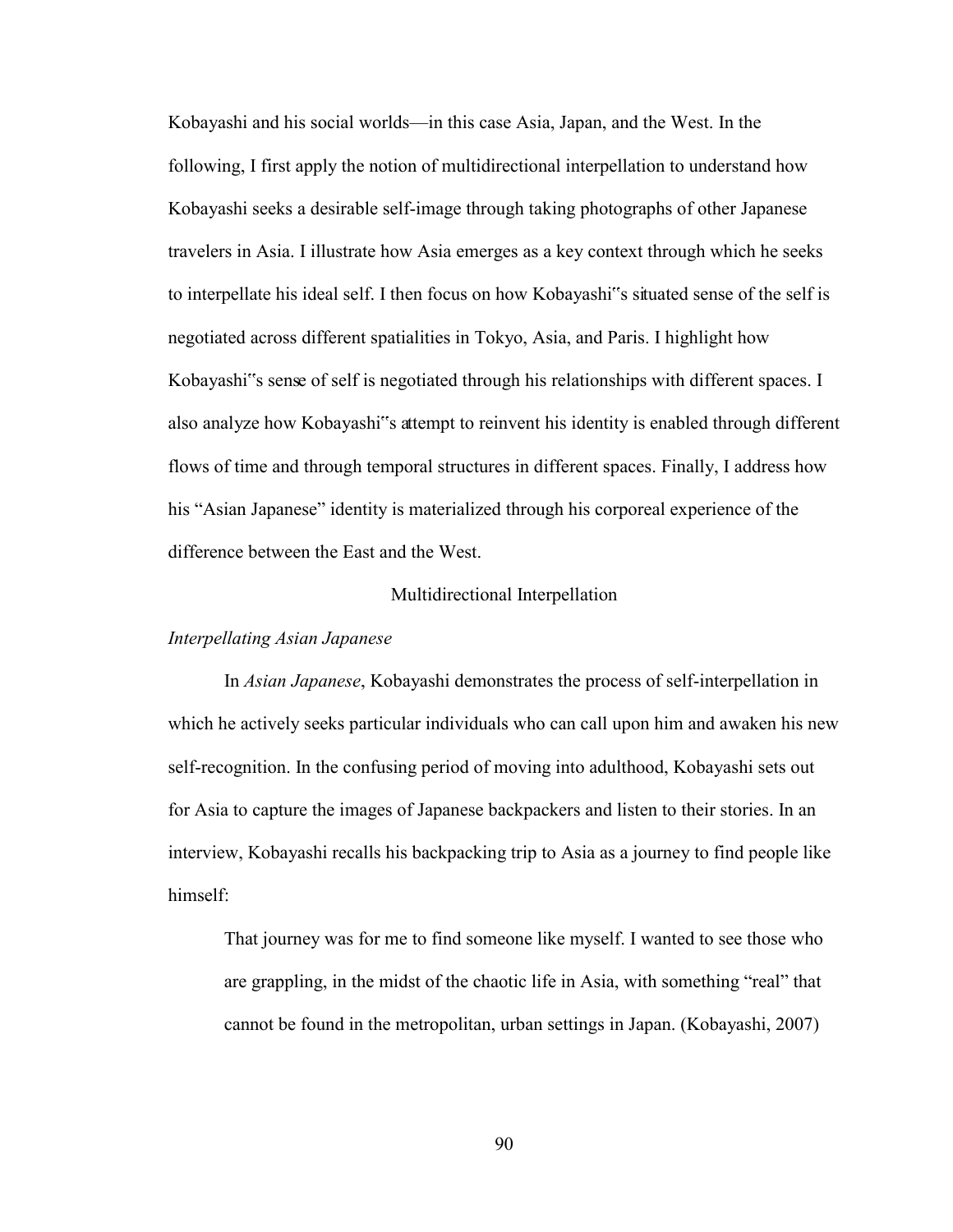For Kobayashi, Asia is not merely the land of exotic cultures and thrilling encounters; rather, Asia is an enabling context for a particular kind of interpellation. He did not leave behind the mundane life in Tokyo desiring to see "Asia" per se. He sought Asia because it provides a spatiotemporal context in which a particular kind of self-exploration and self-interpellation is possible. As a site of self-exploration outside of the reach of modern Japanese life, Asia provides a space for those young Japanese travelers to disavow their social belonging, denounce cultural norms and values, and become "nobody." Kobayashi writes that "I was nobody in Asia. Even more, I wanted to become nobody. I knew that Asia made it possible. That"s why I stuck to Asia" (Kobayashi, 1996, p. 65).

In his first destination, Bangkok, he experiences the collapse of his value system in front of the local people whose lives appear vastly different from his own: "My sense of values that I took for granted came tumbling down right in front of my eyes. And, I wanted to destroy it completely. I wanted to quit being me" (1995, p. 47). As a photographer, Kobayashi"s photographic subject in Asia is not the local people, cultural artifacts, or scenic landscapes. His photographic subjects are the individuals from Japan who, like Kobayashi himself, are in search of the directions and meaning in life. What he wanted to see in Asia was not necessarily tourist attractions or ancient ruins; he wanted to capture through photography those who took the risk of removing themselves from the spatiotemporal context of Japanese society. In his search for alternative ways of life outside of the rigid social norms and expectations of Japanese society, Asia is a context in which the possible images of himself can be captured through the photographic images of other Japanese individuals. He desires to see and listen to these individuals because they embody and enact the "real" that Kobayashi perceives is lacking in his life.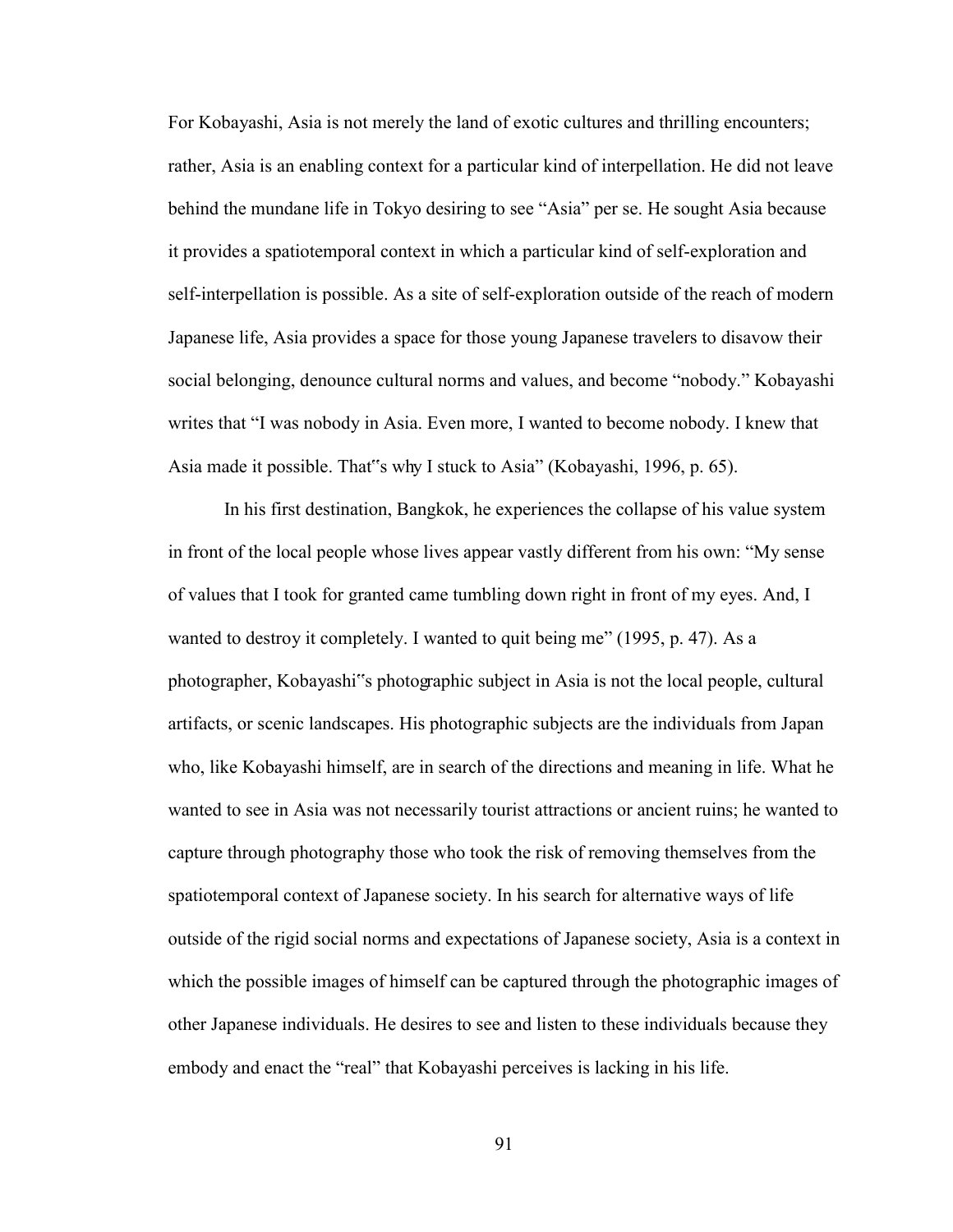As an act of symbolic engagement with the world, photography plays a crucial role in Kobayashi"s self-interpellation. The act of taking photographs provides him with opportunities to see himself in the images of his photographic subjects. His journey to Asia is driven by his desire to behold the individuals whose lives reflect Kobayashi"s personal struggles as an aspiring photographer and provide a sense of assurance and guidance. Thus, the gaze placed upon his photographic subjects is the gaze placed upon himself, and the stories told by the photographic subjects are the stories of his own:

Every traveler I encountered in my journey in Asia was in some ways a reflection of my own image. [They were me and] at the same time, I was them. I was capturing an image of myself through taking photographs of them. Everybody was there, looking for something. They couldn"t find the direction for the future, but they traveled Asia to find something. (Kobayashi, 1996, p. 9)

In a series of black-and-white portraits, Kobayashi typically places the Japanese travelers at the center, most of them directly looking at the camera. The individuals in the photographs are mostly young and have stayed in parts of Asia for an extended period of time. Their unshaved faces, uncombed hair, and tired clothes speak to the length and the nature of their trip. Some of them are dressed in the clothes of the local culture. Kobayashi describes his photographic approach:

What I wanted to express through taking photographs of them is their delicate fragility. The fragility because that they are alone in a foreign country, and obviously, the fact that this is not their everyday life. Also they cannot foresee their future, being always on the way to somewhere. I wanted to capture their fragility in the ephemeral moment. If I put it differently, it is beauty. They are so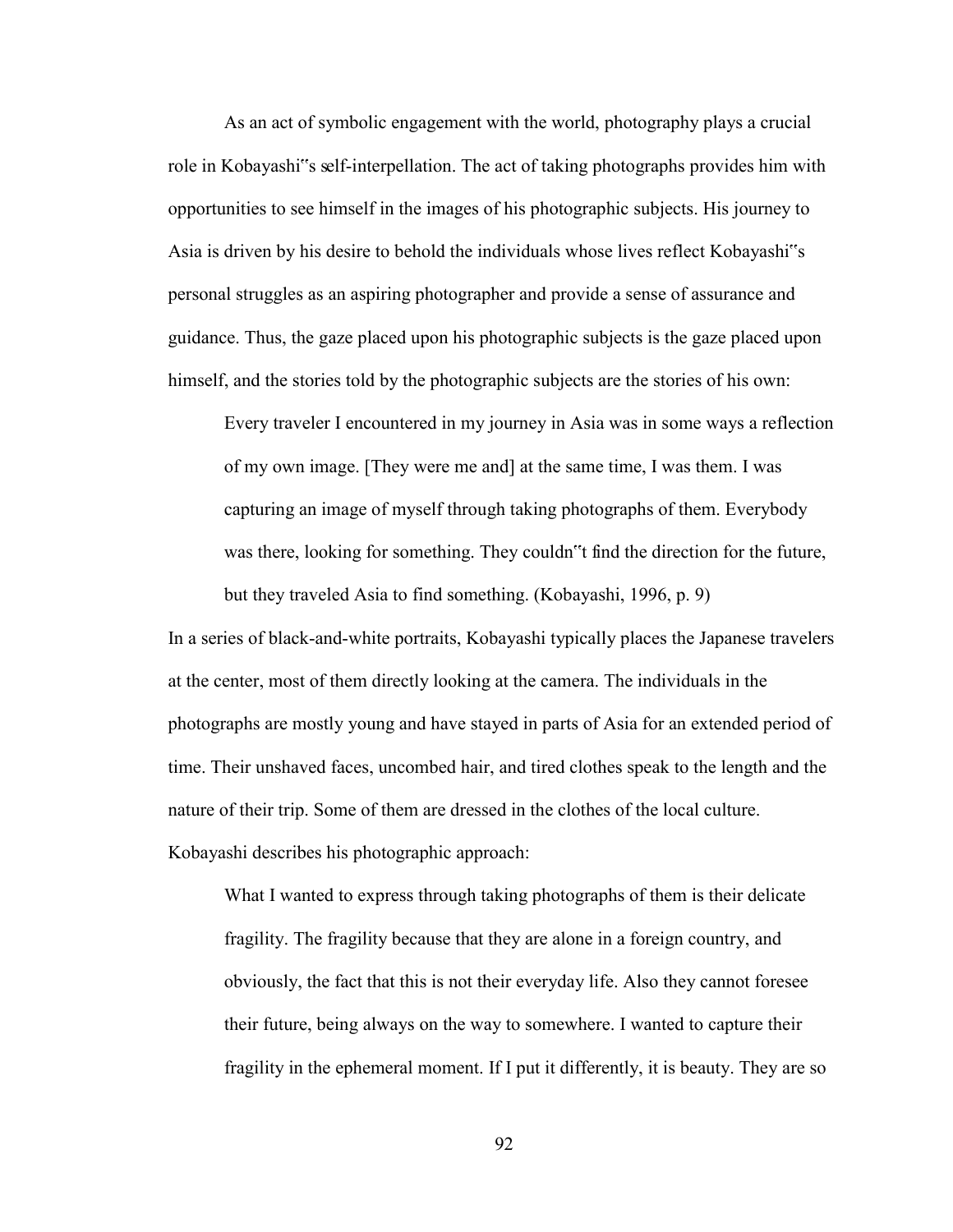beautiful. The beauty in the wind, on the verge of being destroyed. (Kobayashi 1995, pp. 9-10)

These individuals are in Asia not for commercialized tourism promoted in the mainstream. Their crude and unsophisticated appearance is placed seamlessly in the background of the photographic images—the unpaved streets, rundown buildings, cluttered hotel rooms, and shadowy alleys. The images are at the same time decadent yet full of energy, peaceful yet chaotic, and simple yet abundant.

In the images of those who are on the way to becoming someone and who choose to live outside of the ordinary life in Japan, Kobayashi sees the image of himself. Upon his return to Tokyo from the first trip to Asia, Kobayashi expresses a sense of freedom and comfort with his newly acquired Asianness that differentiates him from other Japanese people. In response to two Japanese women who mistook him for being Thai, he says:

I was wearing the shirt I bought in Bangkok right before I flew back to Japan, and even to my eyes, I did not look Japanese. For some reason, it made me feel very comfortable. When I moved closer to the center of the city, I saw a crowd of people for the first time [after my return]. It was a group of salaried-men on the street who were waiting for the traffic lights to change…They were dressed in suits in monotonous colors and they had absolutely no facial expression. I never saw anything like that in Asia—a group of people with numbness and boredom on their faces. (Kobayashi, 1995, p. 242)

Through his journey in Asia, he cultivates a new self-image in relation to other Japanese travelers living and breathing in "Asian" contexts. Asia, in this case, provides contextual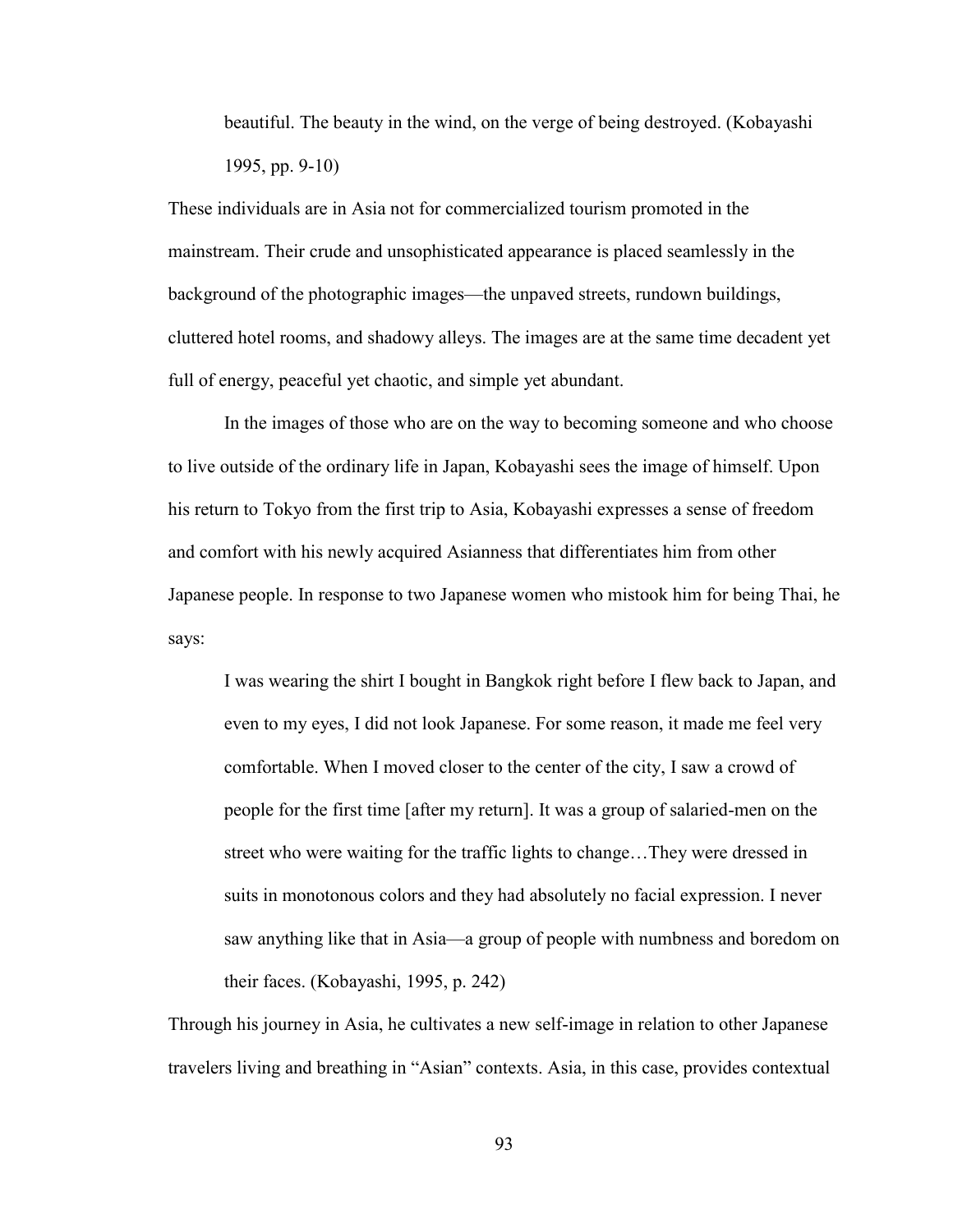resources that enable him to engage in a self-interpellation for a more desired subjectivity and identity. In this sense, Asia is not only a place but also an enabling context—a context in which the boundary of life as a Japanese is disrupted and challenged to enable him to project and recognize a different self. Asia is a context in which Kobayashi is able to seek a particular kind of interpellation by Japanese travelers who rebel against the normative lifecycle and who, like Kobayashi, choose an unpredictable future over the safe and predictable life in Japan. Capturing the lives of Japanese travelers in Asia is not merely an act of aesthetic representation or creative expression; it is rather an act of selfinterpellation in which Kobayashi seeks an image of himself in the photographic subjects that simultaneously hail and activate the photographer"s self-image. *Seeking an Alternative Source of Interpellation: From Asia to Europe* 

Kobayashi"s attitude toward Asia changes after taking several trips back and forth between Japan and other Asian countries. After the publication of the first volume of *Asian Japanese*, his career as a photographer and writer is more established. While he initially chose Asia to become "nobody," he is now ready to become "somebody." The second volume of *Asian Japanese* includes his transition from the moratorium of adolescence into adulthood. He describes this transition as follows:

I first went on a journey because I wanted to be nobody. But it has gradually changed as the time passed by. It was time, I realized, for me to draw a conclusion. More precisely, it meant bringing an end to my moratorium. I wanted to be nobody, but now I want to be somebody. (1996, pp. 7-8)

This transition necessitates him to seek an alternative space for self-exploration, growth, and photographic expression. For Kobayashi, Asia embodied chaos—no rigid social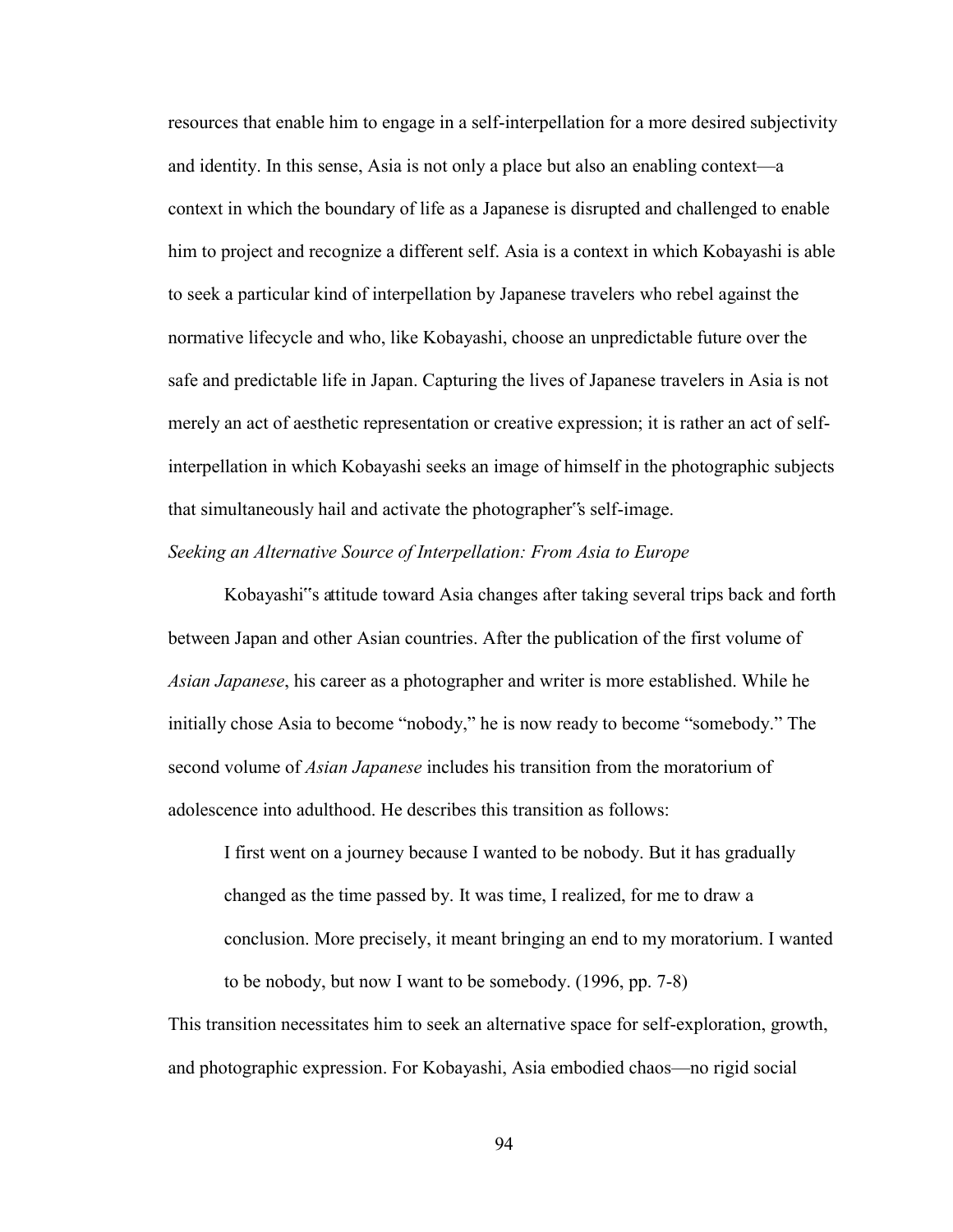order unlike Japan, underdeveloped cities and infrastructures, and simple ways of life. Initially, Asia was a space for him to liberate himself from the rigid social expectations, capitalist-driven values, and traditional norms in Japan. When Kobayashi is ready to move on to the next stage of his life, he seeks new destinations for his journey. When he grows out of Asia, he goes to the West.

The second volume of *Asian Japanese* begins with his first trip to Hanoi, Vietnam followed by Calcutta, India, then to Paris, France, and back to Vietnam. The night before he is scheduled to fly back home from Calcutta, he suffers from serious food poisoning. Lying in bed, looking outside the window at a full moon night, a desire develops in him to go to a place far away from Calcutta. Suffering from extreme pain and fatigue, he thinks to himself:

I want to go to a place farthest away from what I see here in India—men who explicitly show their emotions on their faces, the smell of ripened fruits, the boys who swim in the Ganges, gods painted in bright colors, the dust and sweat…This feeling is almost like an impulse. It"s not that I don"t like this city anymore. I want to go to a different place, a place where people have a different kind of values and perspectives. (1996, pp. 57-58)

He desires to see "the exact opposite" of what he has seen in Asia. By this, he means the place with absolute values, stability, and order. Paris comes to his mind as the place farthest away from Asia, as he describes in his recollection:

Suddenly the name of the city came up to my mind…the city, in my mind, was farthest away from Asia. Not the United States, not South America, but Europe. It is Paris…[In Paris] there must be something that cannot be found in Asia and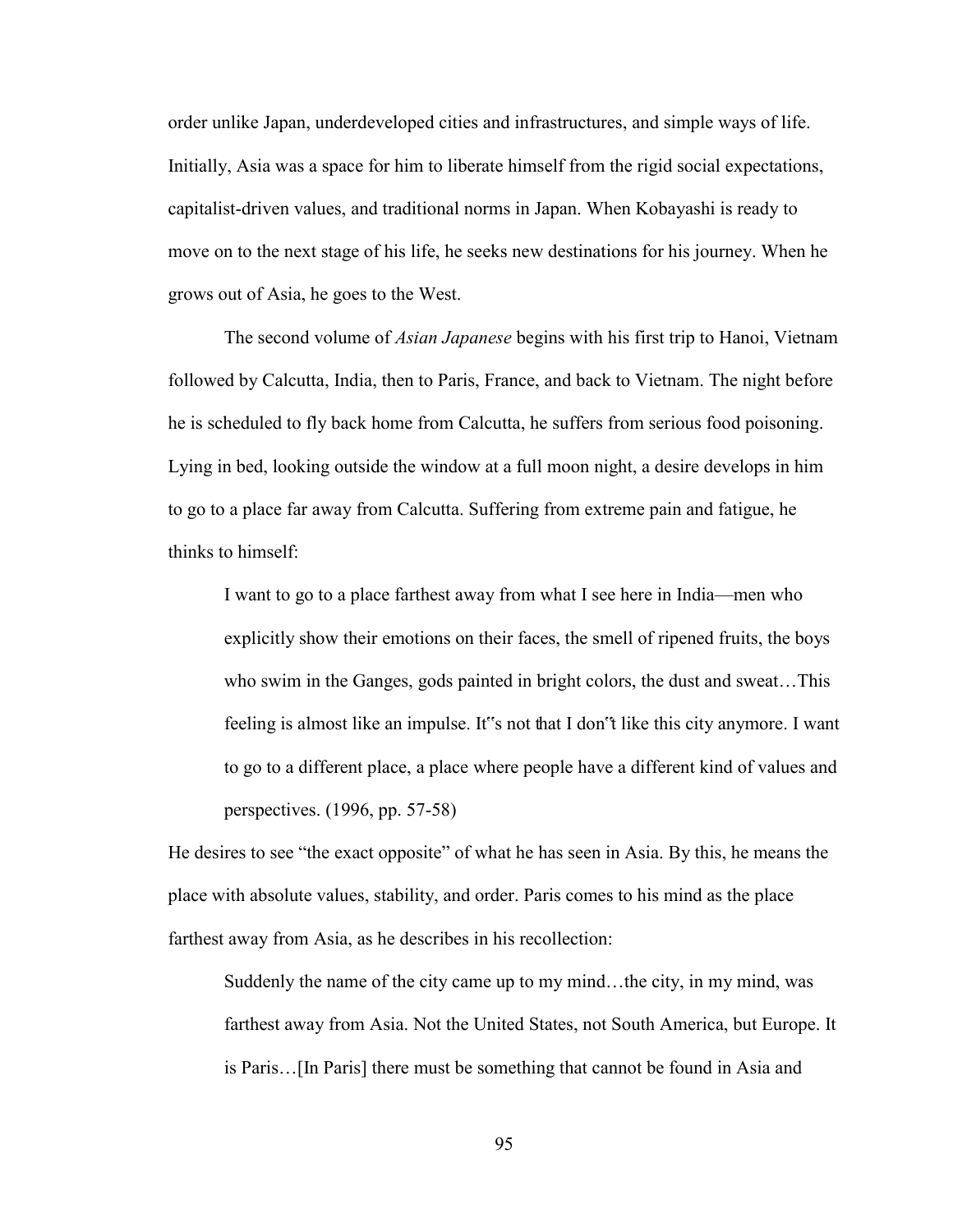even Japan, something absolute that cannot be shaken. I couldn"t imagine what it would be like for me to be [in Paris]. (1996, pp. 58-59)

He seeks an alternative source of interpellation in the place that is opposite of Asia. As his goals in his life—to be a professional and successful photographer—became clearer, he desires to capture through his photography the individuals who are pursuing their goals in a foreign land. He chooses Paris to see the images of himself in the lives of Japanese nationals who are persevering to achieve their goals and visions:

I cannot even imagine what is waiting for me in Paris. I just want to meet people who are trying to become somebody, just like I am right now…I"m certain that in Paris there are people who have found their goals but are still in the process [of achieving them]. [Their lives] exactly overlap with mine. The impulse for Paris boils down to this. I wonder this is my attempt to place my gaze directly upon myself. (1996, pp. 66-67)

Kobayashi seeks to activate a desirable self by capturing the images of others. In this case, Kobayashi associates risk and youthful rebellion with Asia, and maturity and adulthood with the West. This binary between the East and the West clearly reflects an Orientalist divide that has been historically significant in the Japanese imagination of the world. As a young aspiring photographer, however, Kobayashi"s concern is to establish himself in the world that presents itself to be a mixture of chaos and order, tradition and innovation, as well as possibilities and disappointments. Kobayashi"s decision to go to Paris resonates with the typical Eurocentric view of the world. However, it is important to understand the East-West binary in the context of his life experience. That is, as he tries to establish his life, an East-West binary emerges in the context of his effort to interact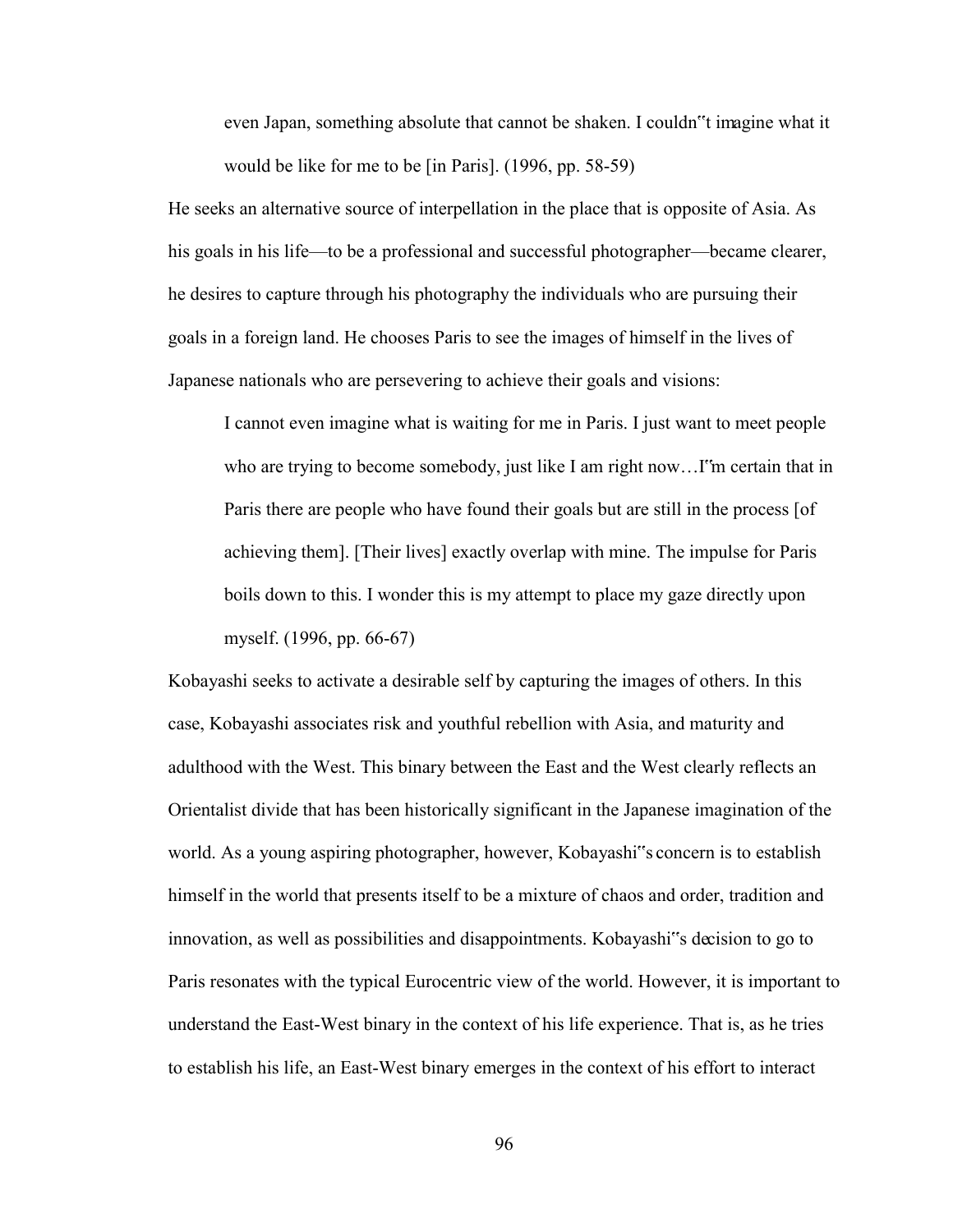with the world beyond his immediate social realities. Not only does he attempt to expand the parameter of his life by traveling abroad, he tries as well to become an autonomous subject in the ever-expanding and complex world presented to him. The Orientalist divide between the East and the West materializes in Kobayashi"s life experience as he initiates an interaction with "the world," and the conditions and meanings attached to each hemisphere substantiate his personal struggle and growth. Put differently, the binary between the East and the West becomes "real" in Kobayashi"s experience because Asia provides him with an opportunity to break away from tradition and the West demands of him maturity and self-discipline. His experience in the West is explicated further in the next section.

#### *The Presence of the West and the Inferiority Complex*

While Kobayashi goes to Paris in an attempt to reinvent his self-image from nobody to somebody, the act of self-interpellation is not easily accomplished in Paris. This is because he is unable to see the image of himself in the lives of Japanese people who reside in Paris. The presence of the West—as opposed to the absence of Asia—in Japan overwhelms him from the beginning. He recounts his feelings before the departure to Paris: "perhaps I was afraid of such a magnificent presence of Paris. [I was afraid of] not the size of the city itself, but the excessive amount of information about Paris in Japan" (1996, p. 64). Kobayashi"s initial impression of Paris is characterized by confusion and disorientation. Landing at the airport in Paris in November, he feels disoriented by the lack of smell in the air, colorless landscapes, and gray sky. He struggles to find his location on the map, struggles to communicate with the local French people, and finds the streets of Paris inhospitable and cold. On the first night in Paris, he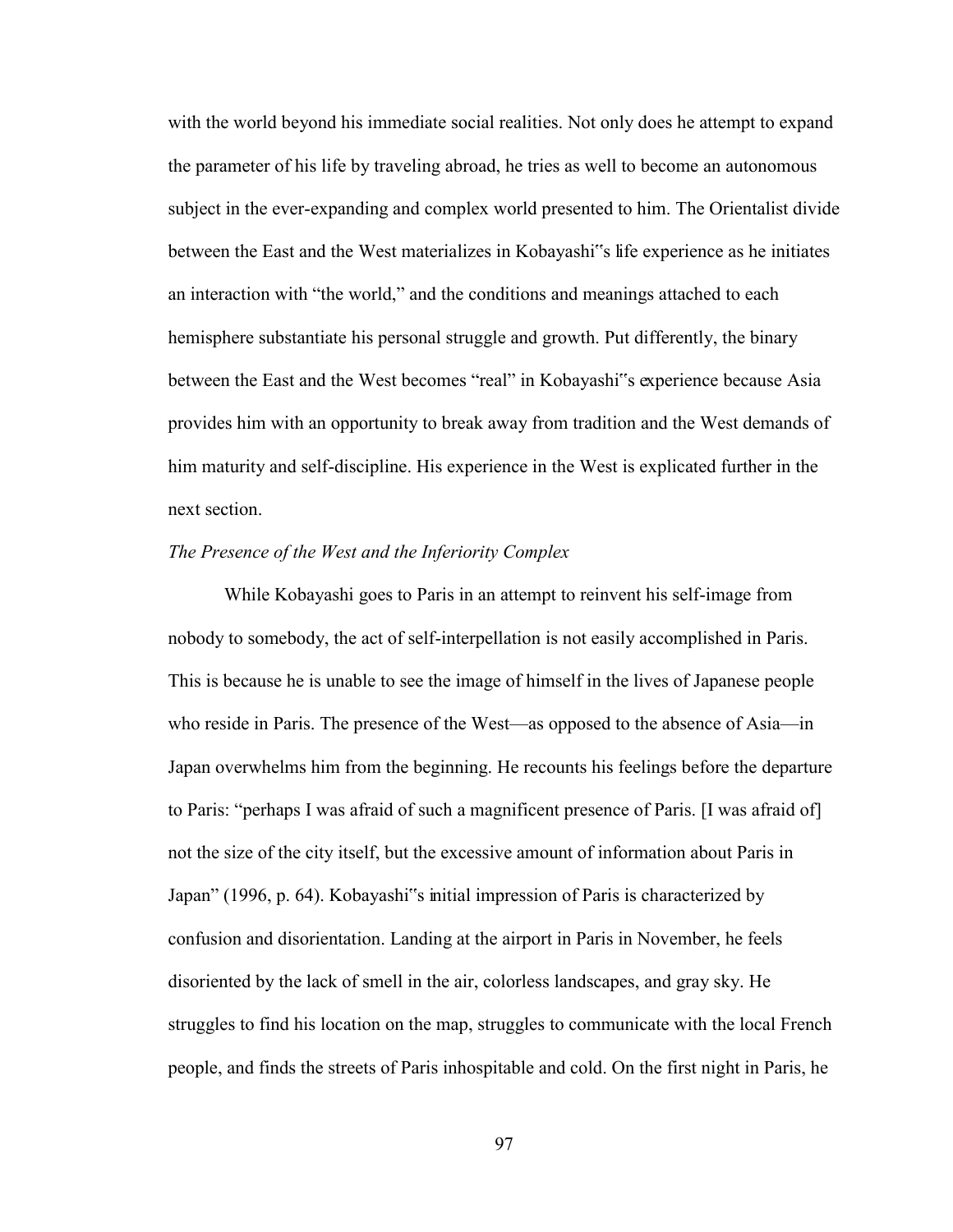wanders around the city to find a place to eat dinner. He hesitates to go into the restaurant because he cannot speak French. Unable to gather his courage to go into the restaurant, he comes to terms with the feeling that shapes his experiences of and the relationships to the West:

I found myself completely off balance, not knowing what to do. It was completely unexpected. It was undeniably the feeling that arises from inside, a kind of feeling that I had never felt during my trip in Asia, not for once. During my journey in Asia, there were times when I felt scared or overwhelmed, but I never felt this way before. Beyond any doubt, this is my inferiority complex toward the West. (1996, p. 77)

This sense of inferiority persists throughout his stay in Paris, especially when he meets Japanese people who reside in Paris. He constantly feels that he is out of place in Paris. Over the course of his stay in Paris, he interviews over ten individuals from Japan. Each of them is unique and has found their own niche in Paris. Kobayashi feels that they are all sophisticated and confident. Speaking with a young Japanese woman who studies French in Paris, Kobayashi writes:

I wonder if those who go to Asia and Europe have different qualities and traits. When I see her, I believe [there are differences]. She is well-suited in this city. I wonder how I look as a part of the landscape of the city. I couldn"t stop thinking about it. I had the same feeling when I graduated from high school and went to Tokyo for the first time ten years ago. Behind that feeling, there was selfconsciousness and inferiority complex. (1996, p. 93)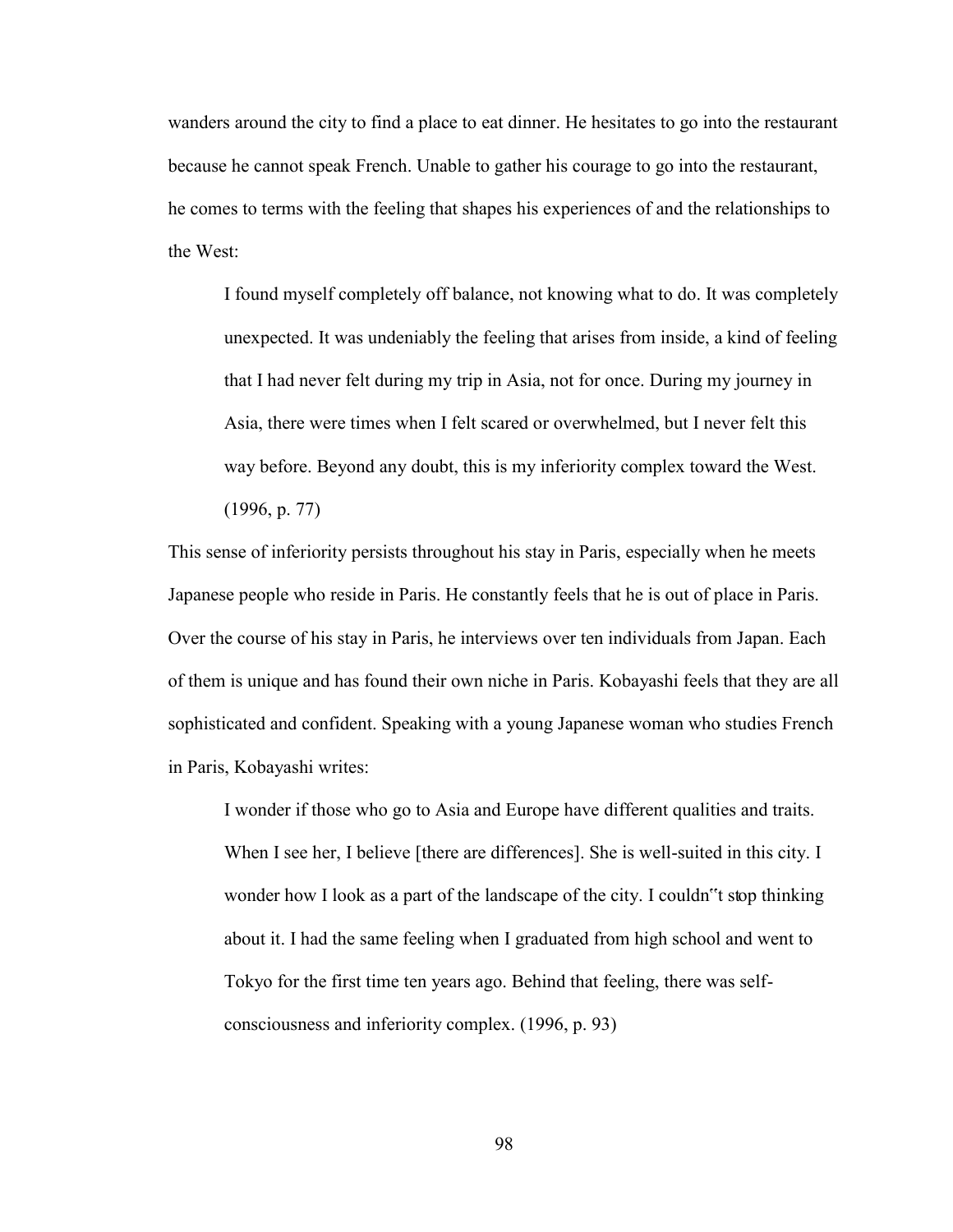Kobayashi feels that Japanese people in Paris are a different type of Japanese. When he was in Asia, he never felt that he was inferior to other Japanese travelers in Asia. He actively initiated conversations with them in order to get to know them. In Paris, however, he is self-conscious about his lack of status in Paris. He suddenly becomes unsure about the meaning of his journey in one of the oldest cities in Europe. He writes that he is uncomfortable with meeting strangers in Paris, and that "a type of inferiority complex toward this city" is projected upon the Japanese people in Paris (1996, p. 124).

It is the presence of the West—and the weight of Western civilization—that makes it difficult for Kobayashi to see a desirable self-image in Paris. When he encounters Japanese nationals in Paris, he is simultaneously interpellated by the West. His self-image is reflected on the mirror of Western hegemony that shows the image of "Asian" or "Japanese" as contrasted with the West and White. When he meets a Japanese man who runs a flower shop in the heart of Paris, he writes:

To my eyes, he was full of confidence and it made me feel a little uncomfortable.

The feeling was something very close to inferiority complex. I knew it was related to the fact that I was in the West for the first time. (1996, p. 126)

In Paris, Kobayashi struggles to see an ideal self-image in the lives of other Japanese individuals. Behind the images of successful Japanese individuals in Paris is the absolute presence of the West. In his self-narratives, his initiation into adulthood is juxtaposed with his initiation into the Western world. In this way, the power relation between the East and the West is deeply ingrained in Kobayashi"s negotiation of his location in his life and his status in the world. When he tries to expand the parameter of the self through traveling overseas, he encounters and struggles with the global power relations embedded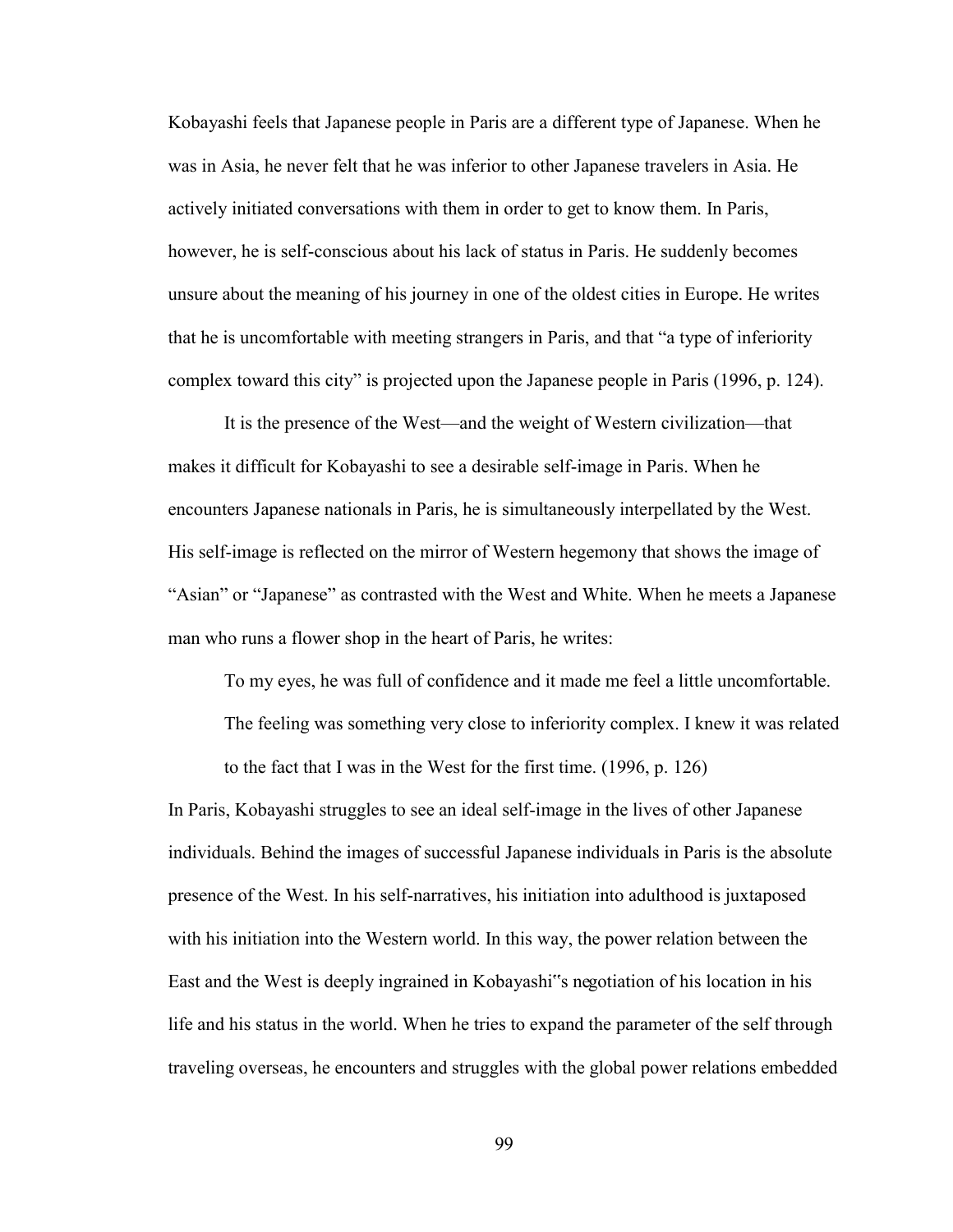in his Japanese identity. To put it differently, the East-West binary is made concrete in Kobayashi"s personal experience because his struggle for personal growth is shaped and contextualized by the particular conditions of his travel destinations and his experience of the foreign cultural spaces. In the next section, therefore, I address Kobayashi"s interactions with the spatial environment and how it shapes his situated sense of the self.

# Spatiality

# *Tokyo as a Spatial Signpost*

Tokyo, the capital of Japan, is the center of the institution of modern Japanese life. After the devastating destruction in WWII, Tokyo was rebuilt into one of the biggest and busiest cities in the world. Today, Tokyo continues to symbolize Asian hypermodernity in the global imagination of Asia. For Kobayashi, his life in Tokyo was the catalyst to leave Japan for Asia. Originally from Nagano in the central region of Japan surrounded by mountains, he moved to Tokyo to study photography and then work in a newspaper company. Born in the late 1960s, Kobayashi moved to Tokyo when he was eighteen years old in the midst of the economic boom in the late 1980s. Young people from all over Japan moved to Tokyo, seeking job opportunities and taking advantage of the unprecedented economic prosperity that seemed to last forever. Kobayashi"s journey to Asia is driven by the sense of frustration and doubt over the unhinged pursuit of material wealth and economic progress. He writes: "while everybody and everything in the world went on the spree, I felt as if I was the only one who couldn"t go along with it" (1995, p. 61). As an aspiring photographer, he grew increasingly frustrated with his stable but mind-numbing job. While the festive mood of the society promoted the sense of progress, he found himself caged in the mechanical life of the modern city, repeating the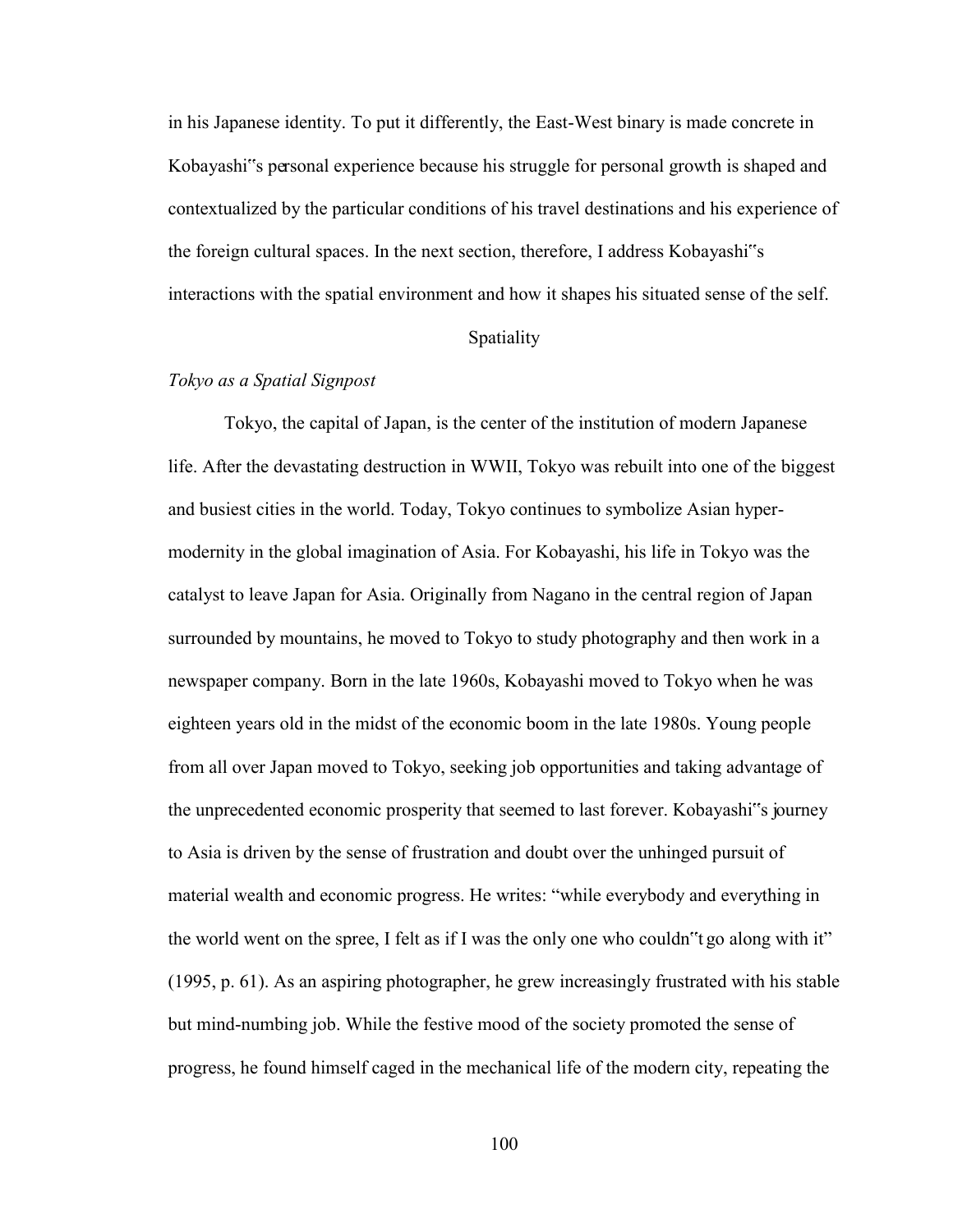same activities every day. He survives the bombardment of information, traffic, and crowds by shutting off his sensory system to the extent that he begins to see the crowd of people in the train as "annoying objects" (1995, p. 58).

As Kobayashi moves through places in Asia, he also travels through and across cultural and ideological spaces. Because his journey is about self-discovery and growth, in his self-narratives he constantly looks back and forward to gauge his location both geographically and personally. As Kobayashi travels throughout Asia, he recounts his life in Tokyo as if the city of Tokyo functions as a reference point—a landmark of his memory and the metaphorical signpost through which he measures the distance he has traveled and the transformation he has gone through. In *Asian Japanese*, the landscape of Asia—its people, culture, and impact on Japanese travelers—is constantly compared to that of Tokyo. Throughout his autobiographical narratives, the practice of remembering Tokyo serves as a context for Kobayashi"s experience of Asia and allows him to orient his location both geographically and personally. In his first destination, Bangkok, Thailand, Kobayashi reflects on his life in Tokyo:

Until a little while ago, I used to go to work every day in the city called Tokyo in Japan. So many people were hurrying their ways. So many people would rush into the last train of the night, sometimes leaving a man"s tie caught between the sliding doors. I wonder where I was trying to go. Now I realize that there is a completely different world outside of the life I took for granted. (Kobayashi, 1995, pp. 46-47)

Through reflecting back on his life in Tokyo, he emphasizes the stark contrast between Japan and Asia. He recounts the days in Tokyo as if he reminds himself of the reason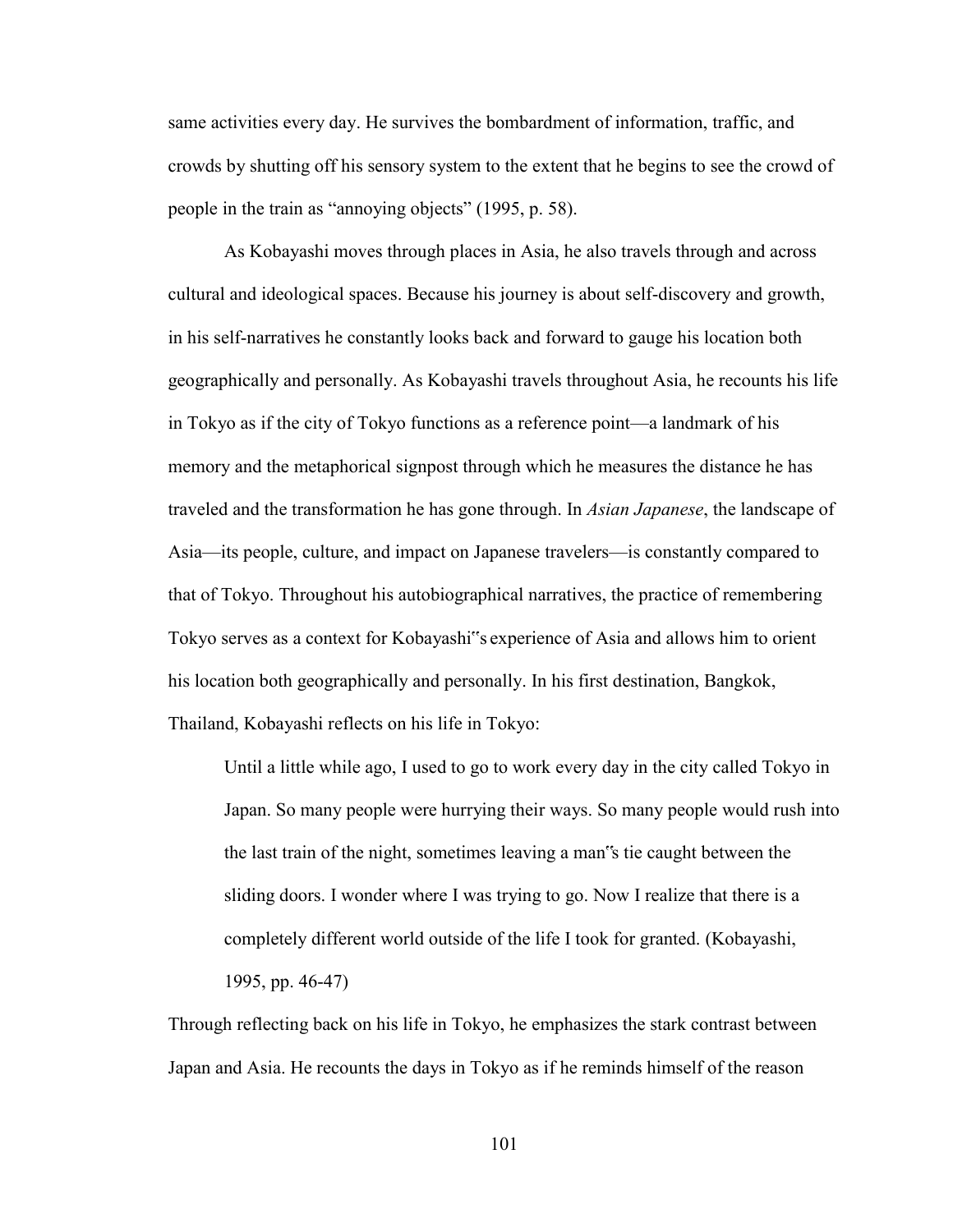why he left Japan and enjoys the freedom outside of the mechanical city. On the train ride from Bangkok to Butterworth, Malaysia, he recollects the images of Tokyo:

My mind drifted to the days leading up to leaving my job. After I began my journey, the thought never left my mind. Until just a few weeks ago, I was a salaried-man. The same image keeps coming to my mind. Outside of the window, I see the highway running at the same level as my eyes. [The highway] is always busy with traffic. Over the highway, there are a countless number of colorless buildings, fading in the smog, and the square-shaped sky. I look at this view from my desk on the third floor. For three and a half years, I was in this scenery. (1995, p. 56)

What is highlighted in his descriptions of Tokyo is the lifelessness of the city: the numbness and absence of sensory experience, emotion, or even struggle. From the tired look on the faces of people going home late at night in crowded trains, the mechanically organized and clean city streets and buildings, to the endless supply of commercial products and information, Kobayashi characterizes the life in Tokyo "mazelike" (1995, p. 60). In Kobayashi"s recollection, Tokyo is a postmodern space where information and commodities take over the real human experience. Everything is artificially constructed and virtually consumed. In the information-saturated society, his yearning for "experience" and "the real" deepens:

I think it is quite normal to feel some kind of "abnormality" in Japanese society. We have come to realize that happiness is not guaranteed by material wealth that blinds us all.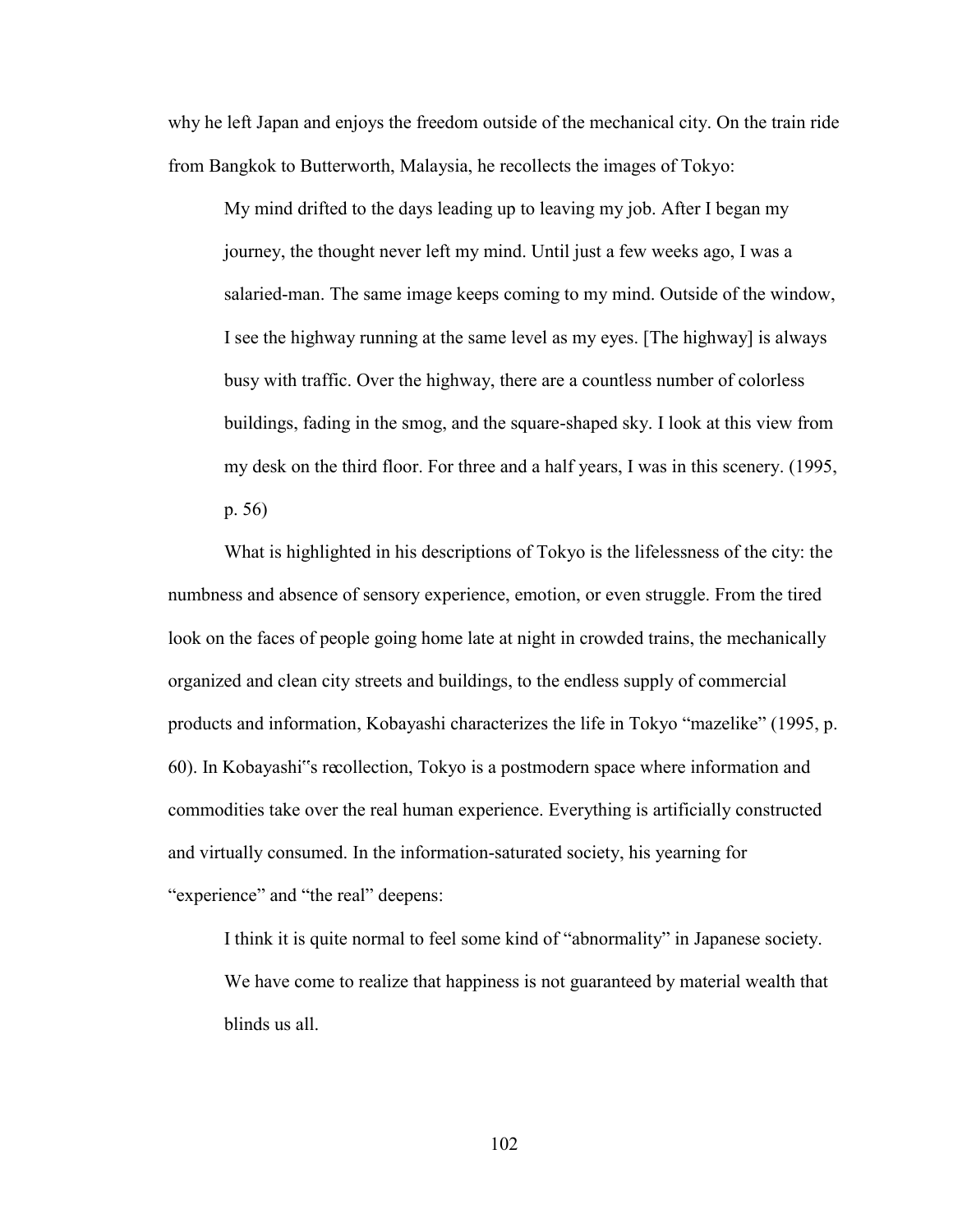We are all turned into barcodes in this clean, safe, controlled, and abstract society. We all lose our individuality in the flood of information and begin to confuse the words spoken by others as our own…We know a lot without experiencing them. But there is nothing real…I wanted to speak in my own words and tell my own stories that only I am able to tell. (Kobayashi, 1995, pp. 366-367)

Kobayashi comes to realize the distance between Tokyo and "Asia" even more clearly upon his return from his first trip to Asia. He describes the view of the city from a shuttle bus as "the machine":

Outside of the window, it is puzzling that I see nobody on the street…No cars on the street have a scratch, and they are all strangely clean, making me think that they are all plastic. The trains look as if they are all plastic models. Inside the trains, the shadows of people look like mannequins. The love hotel<sup>8</sup> shaped like a castle doesn"t even look erotic at all.

"Tokyo is a machine." Suddenly, it occurred to me. It is as if I am in some kind of switchboard. The area is too artificial. The place called Bay Area<sup>9</sup> looked like the ruins of futuristic city. It was creepy. There was no smell of human beings. Where have all those people in Asia gone? (Kobayashi, 1995, p. 241)

For Kobayashi, leaving Tokyo meant to leave the mechanical and machine-like life. Kobayashi questions his spiritually and emotionally impoverished life in Tokyo and chooses Asia as a site where he explores and reclaims his humanity, individuality, and life. His desire to live a unique life of his own is expressed through various spatial metaphors where he tries to "pave the path" and figure out "where to go." His personal

<sup>&</sup>lt;sup>8</sup> A love hotel is a short-stay motel targeting couples and providing privacy for sexual activities.

<sup>&</sup>lt;sup>9</sup> A waterfront development by Tokyo Bay.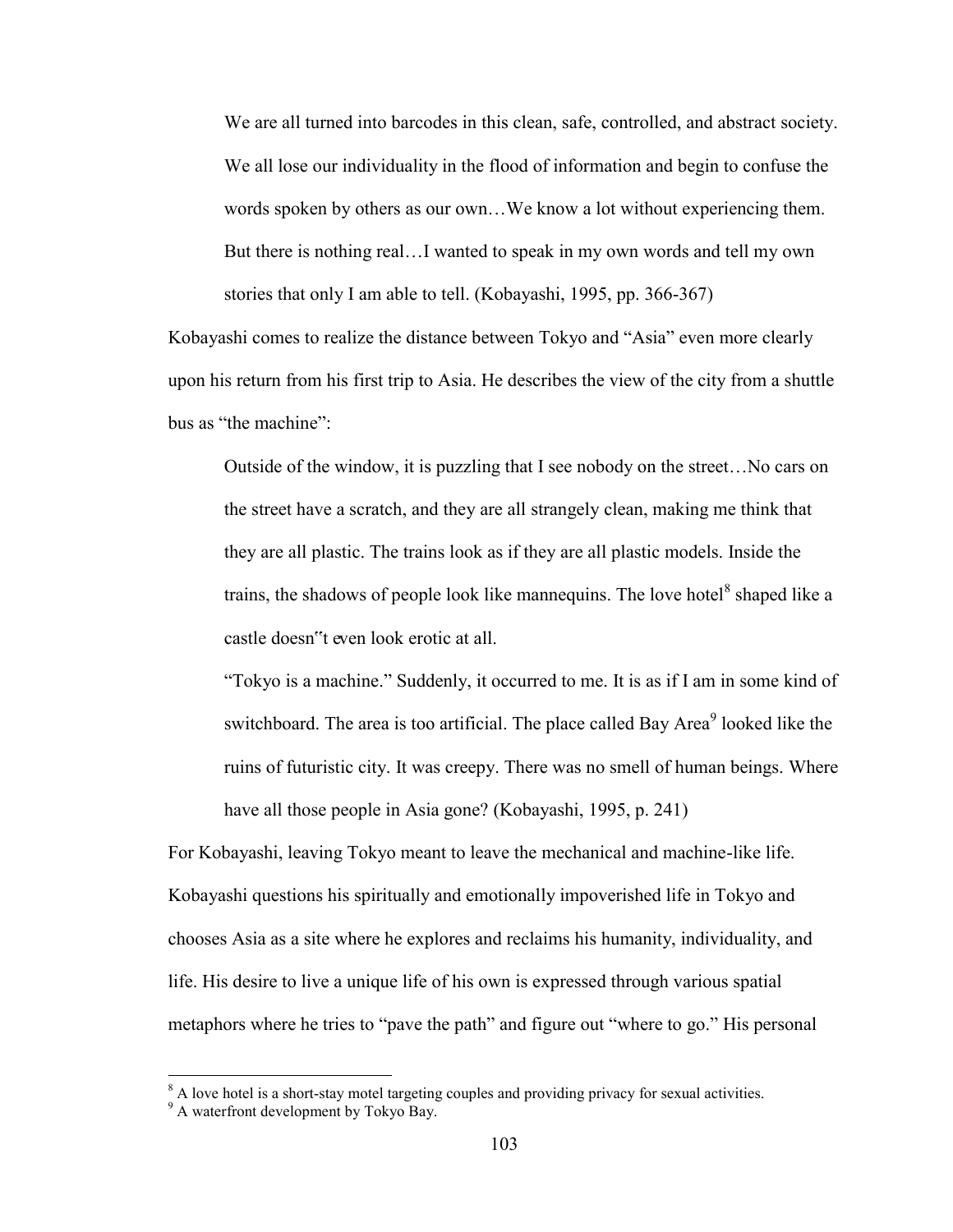struggle that catalyzed his departure to Asia is itself an act of orienting and re-orienting his location in the world. His reference to the spatial imaginary of Tokyo performs a crucial function not only in orienting his geographical location in Asia but also in contextualizing and substantiating his experience in Asia. In other words, for Kobayashi, Tokyo is an indispensable reservoir of information from which he draws upon cognitive, symbolic, and material resources for the self-articulation of what he calls Asian Japanese identity.

## *Asian Spatiality*

For Kobayashi, Tokyo symbolizes the totalizing and fanatical rationality of modern Japanese life—from bureaucratized conventions to mechanical production and consumption of all things possible. If Tokyo is a machine—a faceless, soulless, and dehumanizing device of modern life—Asia is its opposite. In response to a Japanese teacher in Hanoi, Vietnam who expresses her dislike of Tokyo, Kobayashi writes:

When I was working as a salaried-man, I couldn to stand the city of Tokyo...I always questioned myself why I couldn"t fit in while so many people live their lives without any doubt. I chose Asia as my destination after I quit my job as an impulsive reaction to such experiences. (1996, pp. 26-27)

Kobayashi seeks a way out of his predictable, socially predetermined life through his backpacking trip to Asia. For Kobayashi and other Japanese travelers, "Asia" is outside national territory and the reach of modern social life in Japan. In his narratives, there is almost an absolute absence of the awareness that Japan is part of Asia regionally, culturally, and historically. On the contrary, Japan is viewed as part of the West. Seeking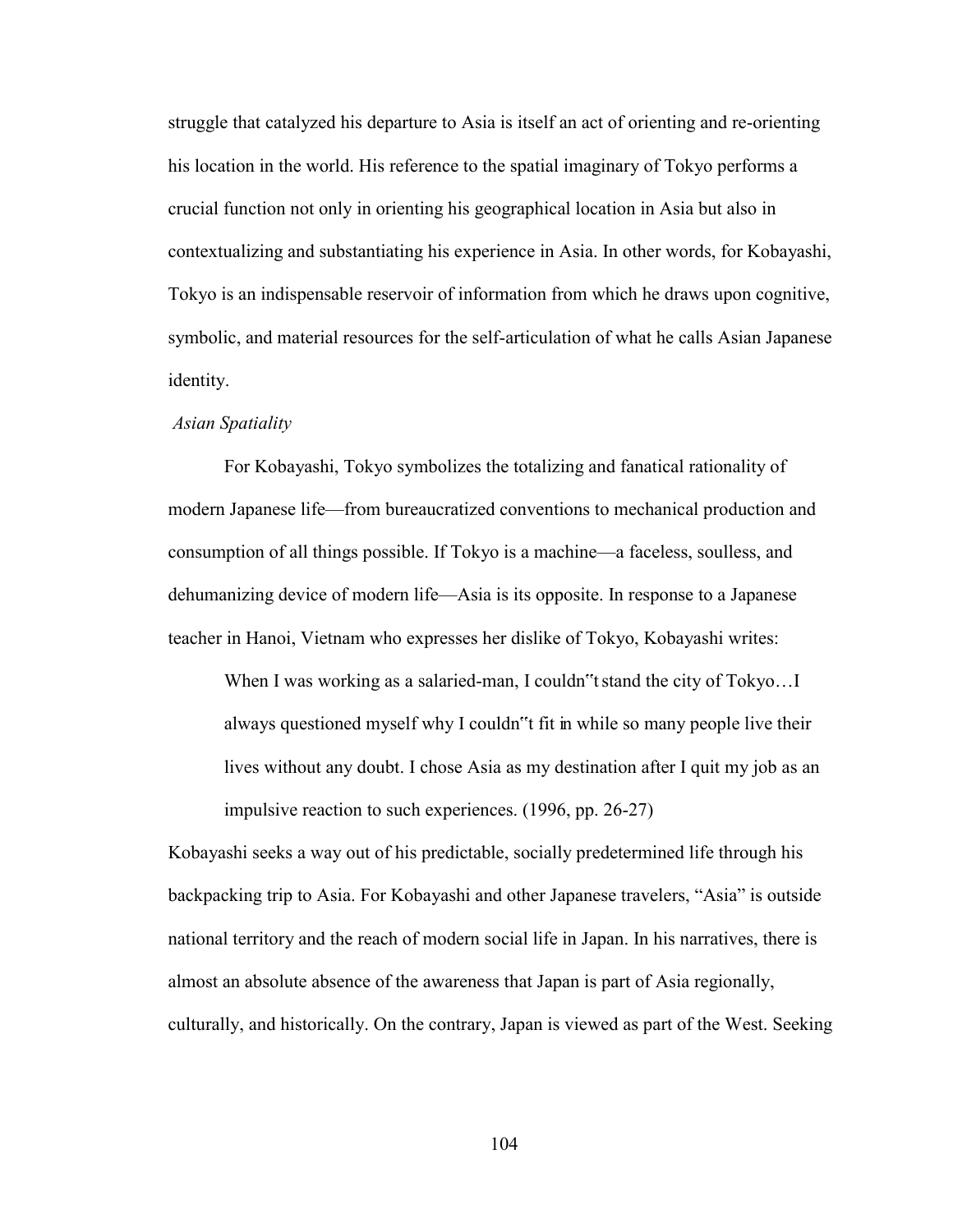the land of the unfamiliar and unknown, Japanese travelers purposefully choose Asia over other more popular Western destinations. Kobayashi writes:

In the trips to developed nations, I somehow feel the presence of Japan. They have everything—television, telephone, the latest music, and everything I know as part of information. When it comes to Asia, I understand nothing, I know nothing. (Kobayashi, 1995, p. 8).

He says that he chose Asia as a destination of his trip due to an "impulsive reaction" to the frustration with his life in Tokyo (p. 27). Asia, therefore, is viewed as the antithesis of a Japan that has become too much like the West. Kobayashi and many other Japanese travelers in *Asian Japanese* seek to be displaced from modern Japan through traveling to Asia. Their cultural and spatial displacement in Asia serves to re-orient themselves in relation to the confined landscape of modern Japanese life. Reflecting upon his experience in Asia and the Japanese people he encountered, Kobayashi writes:

Whether they were permanent residents or travelers, wherever they were, every single one of them was trying to go somewhere, and at the same time they were running away from something. Underneath it all, undoubtedly each one of them confronted the presence of the country called Japan. Despite the fact we were in foreign countries, we were all traveling an invisible nation called Japan.

(Kobayashi, 1996, p. 401)

This statement illuminates the centrality of Japan and Japaneseness in Kobayashi"s experiences in and of Asia. Asia is a space in which he is able to renegotiate his relationships not only with Japan, but also with himself. Kobayashi"s sense of mobility is shaped by his movements across different places and his relationships to various spaces.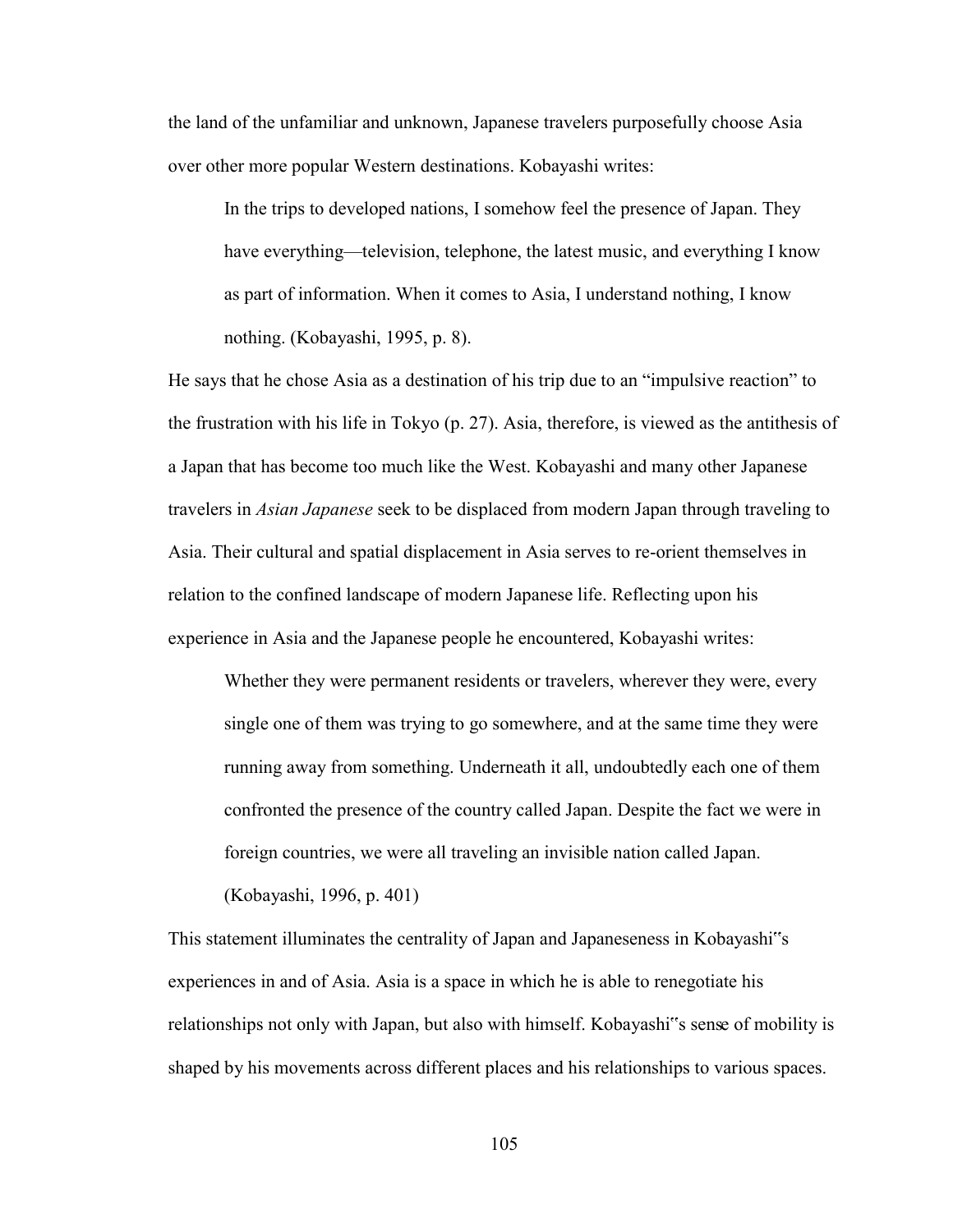In other words, the sense of mobility and agency is molded by his relationships to and interactions with different spatial environments. Kobayashi chooses to leave Tokyo to establish his individuality as a young Japanese male; and he utilizes Asia as a site of reinventing his self-image and agency. He negotiates the location and the parameter of the self through moving across national borders and reestablishing the relationships between the self and its surrounding spatial environment.

# *Spatiality of Paris*

As discussed earlier in this chapter, Kobayashi shifts the site of his selfexploration and reflection from Asia to Europe—more specifically, to Paris. The shift from Asia to Europe as a site of his personal reflection and growth is deeply intertwined with the larger spatial configurations of power inscribed in the geopolitical division between the East and the West. Kobayashi writes that Paris is like "a maze made of stone" (1996, p. 111) with landscapes that always move away from his reach. In Paris, unlike the streets in Asia, the images in his viewfinder always escape his effort to capture the city and make it his own. For Kobayashi, Paris is completely different from Asia in many ways:

This is not Asia, I thought to myself again. This is a city made of stone. Compared to this, Asia is the red, burning earth…Paris is here, it exists here. It is full of heavy confidence. Paris is not running. It snot even walking. When I was traveling Asia, especially in Southeast Asia, every country was running [toward something]. It is the image of running and sweating…I myself was running and sweating [in Asia]. (1996, p. 110)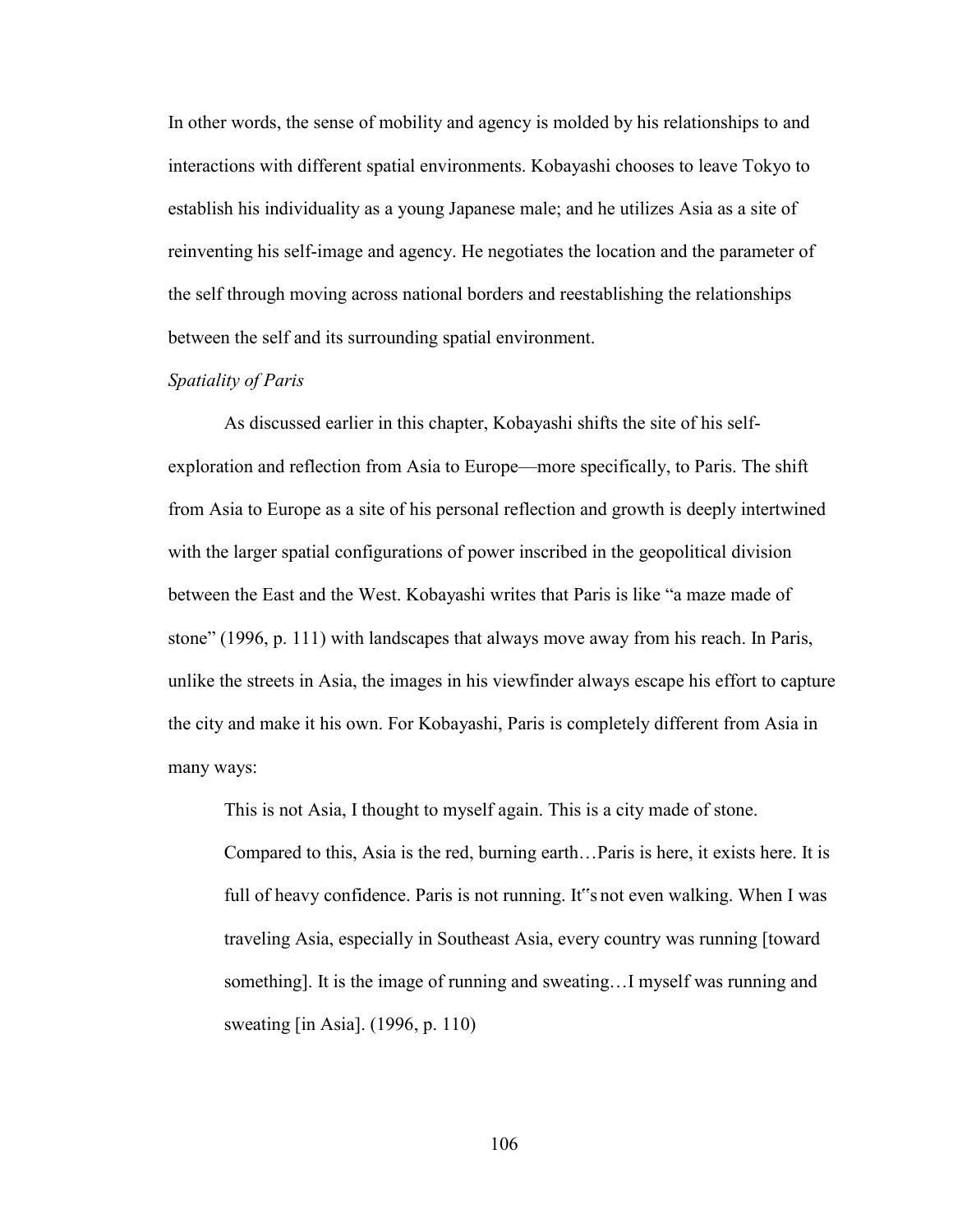While Asia is open, chaotic, and full of energy, Paris is orderly, cold, and impersonal, according to Kobayashi. In Asia, it was easy to meet and talk to strangers, become friends, and feel part of the environment. In contrast, people in Paris are hidden in the maze, separated by multiple specialized networks and traditions. He compares the sense of orderliness and alienation in Paris to the feelings he experienced in Tokyo. He finds that the maturity of both cities stops people from having more open and honest encounters with each other.

Although Kobayashi experiences confusion and displacement in Paris, he gradually finds a way of situating himself in Paris through the work of modern photographers. One of Kobayashi"s favorite photographers, Eugène Atget (1857-1927), is known for documenting the streets and landscapes of Paris in over 10,000 photographs. Atget"s photographic approach paved the path of modern photography. Kobayashi begins to learn how to relate to the city of Paris through finding on the streets the images captured in Atget"s photographs nearly a century ago. Interestingly, it is through Atget"s photographs that Kobayashi is able to experience the city on a more personal level. Kobayashi relates to Paris through the work of the pioneer of modern photography. Through this, he solidifies his identity as a photographer and transforms his inferiority complex toward the West into his self-esteem grounded in professional interest and connection.

Dutch photographer Ed van der Elsken (1925-1990) is another important figure in Kobayashi"s life. Elsken lived and captured the lives of young people in Paris in the 1950s. In the late 1980s, Kobayashi met Elsken in Tokyo out of coincidence. Elsken"s photography ended up having a huge impact on Kobayashi to approach photography as a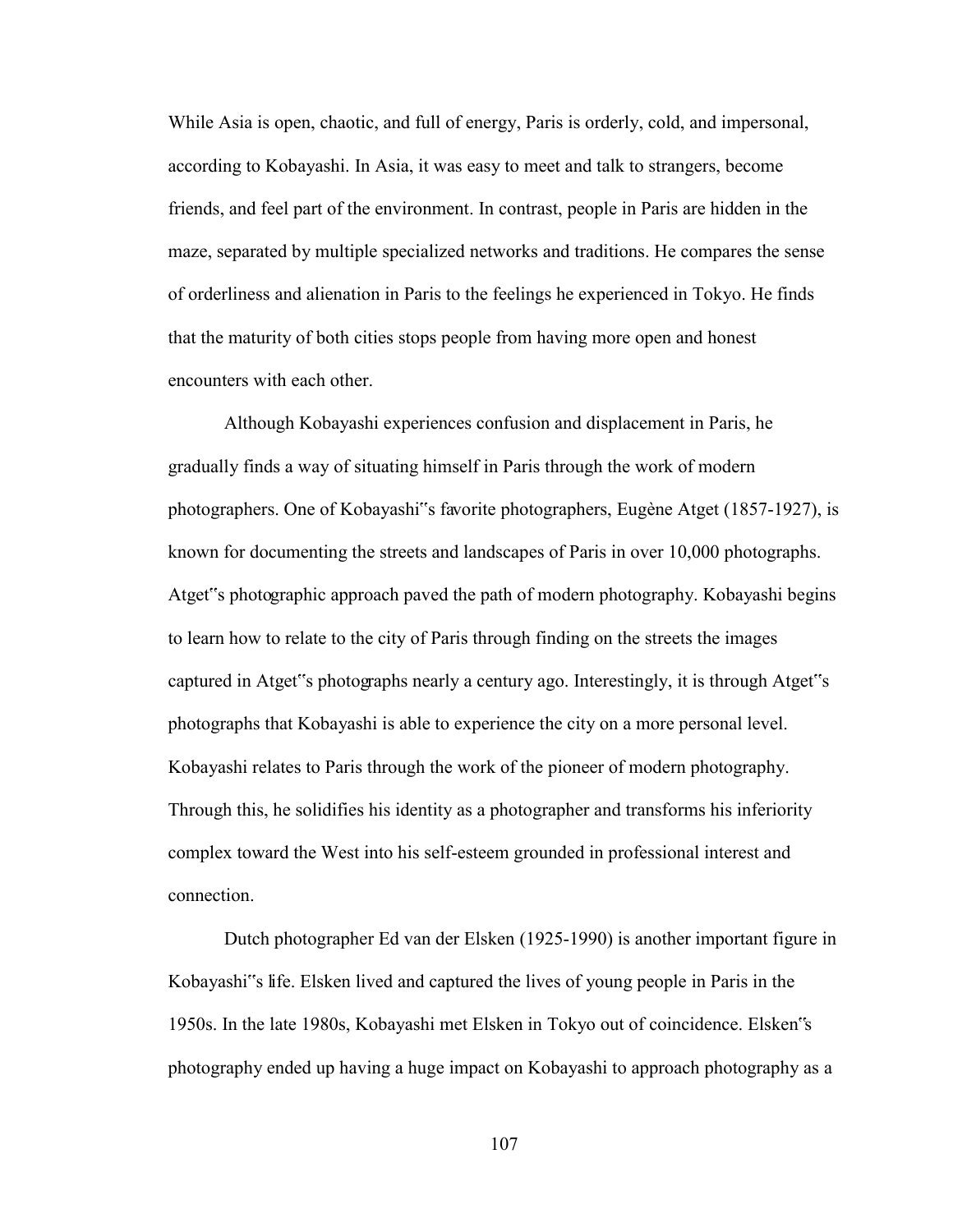means of self-expression. Elsken"s photography uses techniques that project his own image onto the photographic subject. In Paris, he remembers that his photographic career began with his encounter with Elsken"s work. Kobayashi writes that what Elsken wanted "to see and to capture, in the end, was his own self, his life, and his image as a living being" (1996, p. 120). Through Elsken"s work, Kobayashi learns to project his own state of mind and emotions in the images he captures in his photography. Kobayashi walks around the city of Paris through Elsken"s depictions of Parisian lives with the kind of self-reflexivity Elsken demonstrated in his photographic work. Kobayashi cultivates his relationship to the spatial environment of Paris by tracing Elsken"s viewpoint reflected in his photography. After coming back to Tokyo from Paris, he finds in his picture of the Jardin du Luxembourg a bench that is exactly the same as the one in the picture taken by Elsken. He is moved by the fact that Elsken and he stood at the same location and, forty years apart, captured the same image:

It is nothing special if you think about it. There just happen to be the same bench in the picture taken over forty years ago. But, it shook my heart at the core. It is certain that he pointed his camera to the same scenery as I did. The sceneries crossed each other over the viewfinder. (1996, p. 121-122)

While Kobayashi<sup>\*s</sup> initial experience in Paris is disorienting, confusing, and filled with his inferiority complex, he cultivates a proactive and positive relationship with the city through the work of renowned photographers. He learns how to relate to the spatial environment of Paris from how Atget, Elsken, and other photographers portrayed the city and related to the space. This way, Kobayashi incorporates the city of Paris—a piece of the West—into a part of his identity as a photographer.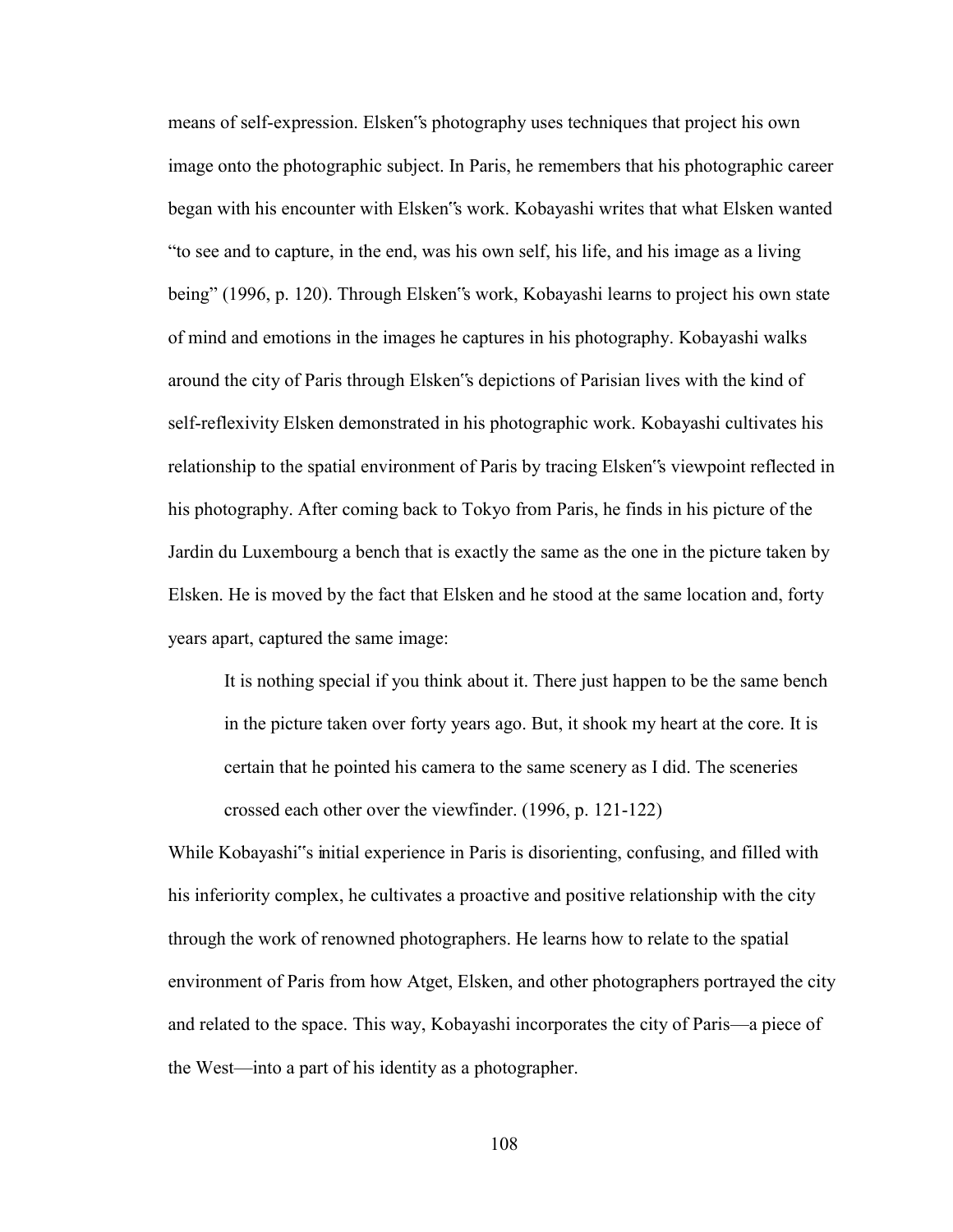## Temporality

# *Tokyo and its Temporality*

 In *Asian Japanese*, the notion of time plays a significant role in shaping Kobayashi"s relationships to places, his encounter with people, and his self-narratives. Kobayashi"s experience of Asia is not only shaped by spatial interactions but also his navigation across different temporalities in Tokyo, Asia, and Paris. The temporality of Tokyo plays a significant role in pushing Kobayashi out of Japan for Asia. Kobayashi describes how he is trapped by the particular temporality of Tokyo that drives and restricts his life. Despite the fast-paced lifestyle of the big city, he finds himself trapped in the busy, yet stagnant, flow of time. From the train system that almost never fails to run on schedule, to the crowd of people who are dressed alike with the same tired look on their faces, to his senior coworkers who have repeated the same mundane work for over twenty years, for Kobayashi the temporality of Tokyo in the height of economic boom is surprisingly dull and painful. He describes his life in Tokyo:

Wake up at 7:50, leave my apartment at 8:20, arrive at the train station at 8:34. By the time I finish drinking a canned coffee I had bought at the vending machine on the way to the train station, the train comes right in. Every day, exactly at the same time, exactly at the same place, the train door opens.

The train is already full of people, leaving no space. I look at their pale faces. I sigh thinking that I have to squeeze myself into the walls of people again…From the window, I see streams of images with apartments and buildings—they all look the same. I stare at the empty view with my empty heart.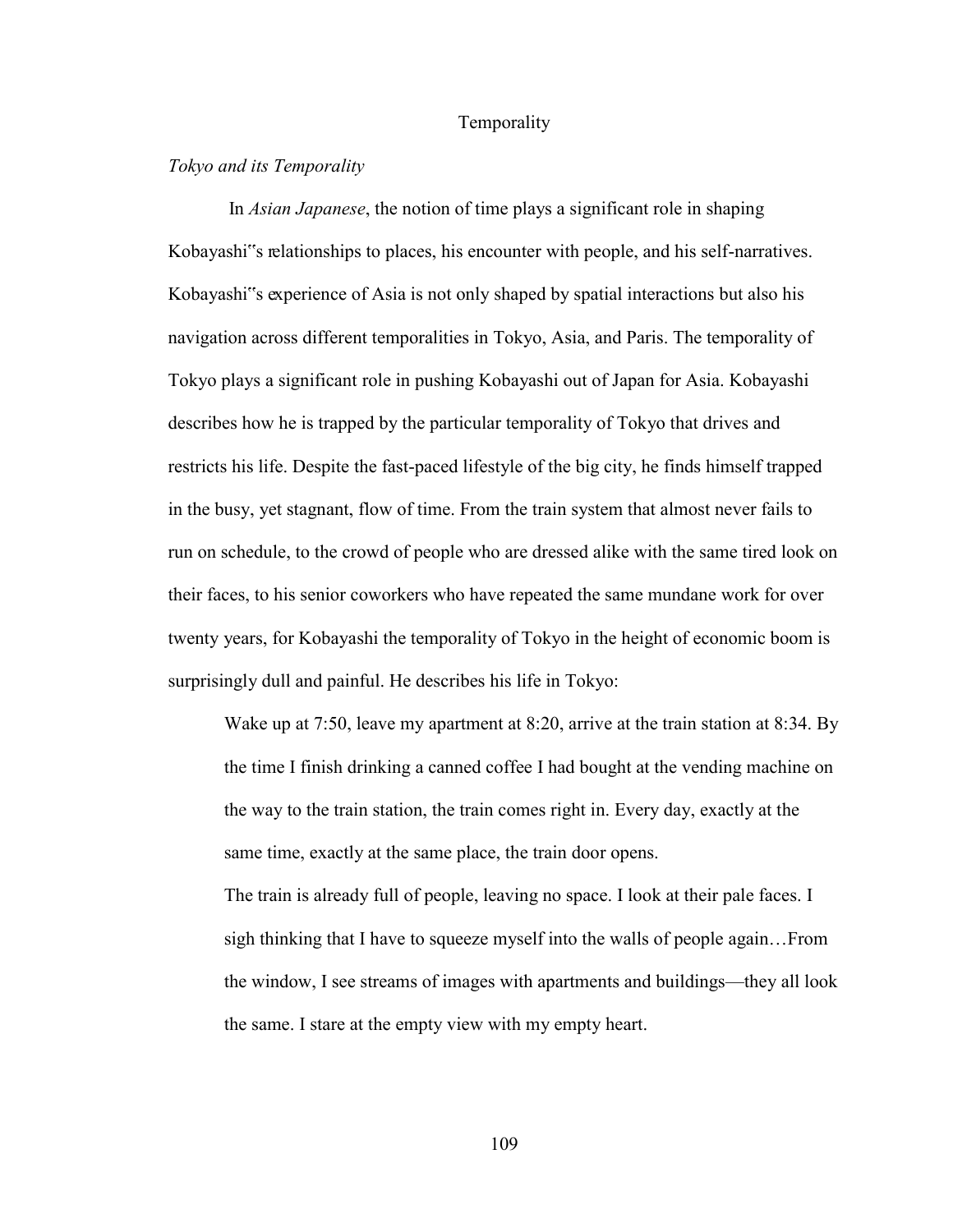Flat days. Today, yesterday, the day before yesterday, nothing changes.

(Kobayashi, 1995, p. 58)

Kobayashi"s frustration stems from the mechanical and systematic organization of time that leads to a predictable future controlled by the network of modern social institutions. The convenience that the big city offers is exactly what controls his life. His life in Tokyo does not require the conscious effort to live his life to the fullest. Rather, life in the hypermodernized city provides him with the convenience of the automated flow of time. His life is controlled to the extent that it is no longer necessary for him to control it. Kobayashi"s departure to Asia is catalyzed by his resistance to this normalized "path" paved in front of him:

It seemed that someone has already walked the path I will walk in my life, or something that is similar to mine. I think people can find happiness in such life. I myself thought I would live my life like that. But I couldn"t suppress my desire to get out of here. In other words, I wanted to challenge myself. (Kobayashi, 1995,

p. 61)

Kobayashi"s departure for Asia is an escape from the highly rationalized, systematized, and conventionalized temporal structure in Tokyo. Feeling that his life in Tokyo is not his "real self," he yearns for a different kind of life—a life of his own, a life that nobody has lived before. He seeks to pave his own path and reclaim his individuality by leaving Japan for Asia and by meeting Japanese people who live in different temporalities outside of the hegemonic national temporality of Japanese society.

Kobayashi"s description of Tokyo illustrates how his experience of place is shaped not only by the spatial construction of the city, but also by the particular flow of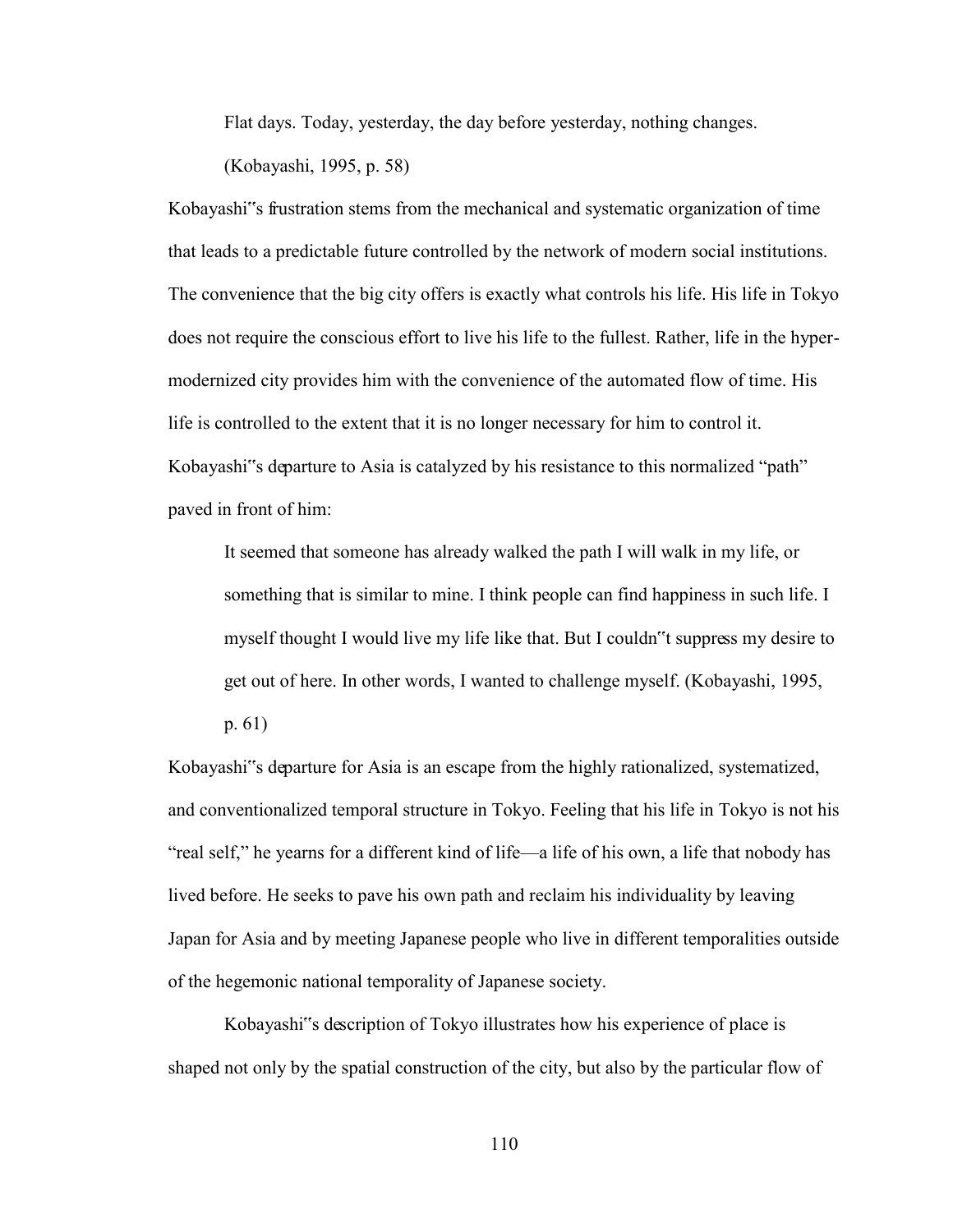time that is associated with, and is constitutive of, the metropolitan space called Tokyo. In grappling with his identity, Kobayashi"s negotiation begins not necessarily with notions such as race, gender, class, or nationality. His quest for a better self begins with escaping a particular temporality that defines and limits his life. This does not mean that his self-awareness is not shaped by his racial, gender, class, and national positionality. It means, however, that his subjective engagement with the world is not always dictated by the pillars of identity politics. Insofar as temporality is a social and cultural product, it is one of the modes of interaction through which the individual"s situatedness of the self is mediated and accomplished.

# *Asian Temporality*

Asia is not only a geopolitical and ideological construction, but it is also a kind of temporality. It is the experience of being bounded in a particular flow of time that makes Asia a desirable destination for Kobayashi. For Kobayashi, the temporality of Asia is different from both Japan and Paris. Asia is viewed as uncontaminated by modernization and modernity"s pragmatic rationality. In this case, the lack of direction in his own life his uncertain future, his frustration with the status quo, and the desire to cultivate a new path—is paralleled with the socio-economic conditions of the countries he visited in Asia. In other words, Asian temporality affirms who he is and where he is with his life:

Right after I quit the job, I left for a journey in Asia. I didn"t have Europe or America in my mind. I only thought about Asia. Of course there was a pure curiosity to see Asia, but it was deeply intertwined with my helpless feelings of not knowing what to do with my life. So, it can be said that Asia for me was a field of exploration. (Kobayashi, 1996, p. 65)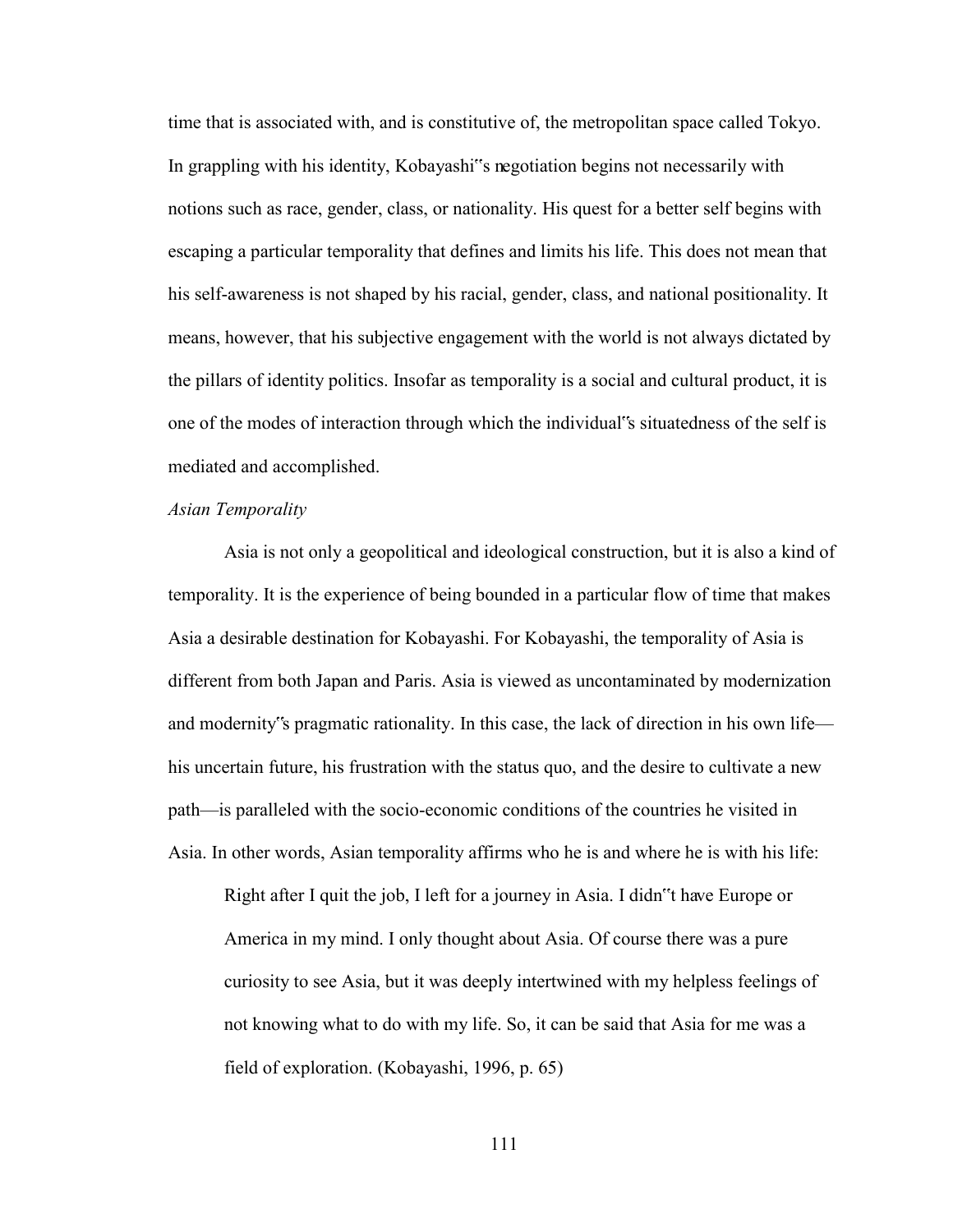Unlike Japan whose future direction has already been determined—that is, to rigorously pursue, profit, and also suffer from the consequences of modernization and economic progress—Asia"s future is still open to different possibilities and opportunities. Asia is developing, just like Kobayashi and other Japanese travelers are. This temporality is highly attractive for Kobayashi and other Japanese travelers in Asia.

Kobayashi attaches particular temporalities to the places he visits in Asia. He describes cities in Asia as youthful, future-oriented, moving forward, and under development. For instance, in describing the city of Shanghai, he focuses on the contrast between old streets and the new development of the city, calling the city "the futuristic city right by the rubbles of old streets" (1995, p. 4). In Bangkok, he is fascinated by the "erotic" view of the city, describing it as "the futuristic city of the decadence" (1995, p. 40). Kobayashi sees the sign of modernization in a number of major cities in Asia, but such cities have not yet reached its full maturity. Such landscapes are both innocent and plastic at the same time. Kobayashi describes the night view in Shanghai as follows:

From the park, I can see the new television tower across the Huangpu River…The tower looks like one of those illustrations in children"s books, subtitled "the future city of the twenty-first century." It"s not realistic at all. The tower is lit up and it looks like a toy. (1995, p. 6)

In *Asian Japanese*, the temporality associated with Asia is characterized by a kind of nostalgia for the future of Asia in the making. Kobayashi sees in Asia a future in the process of creation—the future Japan has once dreamed of. In the mid-1990s, many countries in Asia were still beginning the process of establishing a capitalist economy to compete in the global market. The growing cities in Asia provide a particular temporality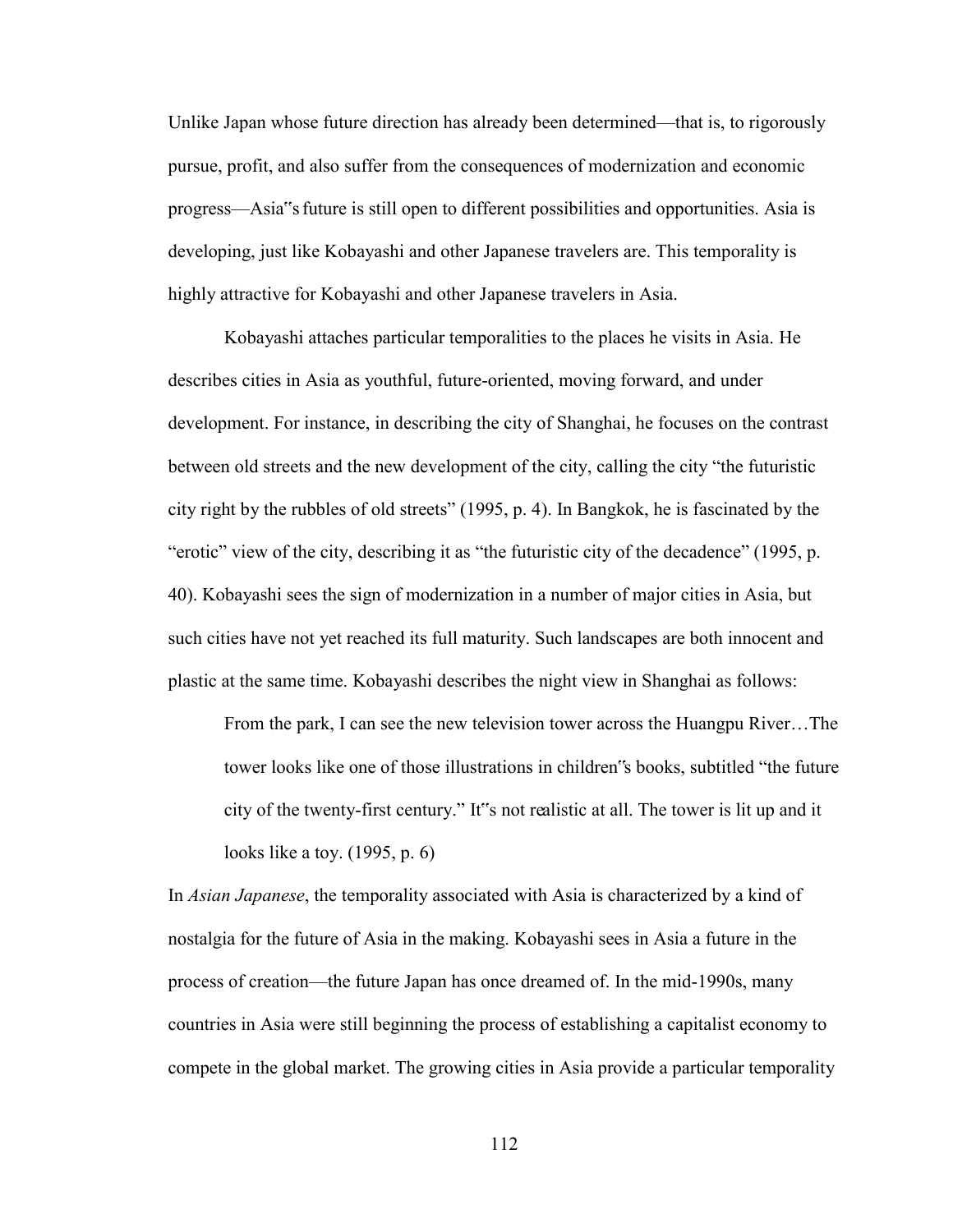that Japan has once experienced—the sense of moving forward, optimism for future, and innocence.

For Kobayashi and other Japanese travelers, Asian temporality resonates with the conditions of their lives. In Ho Chi Minh City, Vietnam, Kobayashi concurs with a twenty-seven-year old Japanese man, Yuji, who expresses his passionate support for Vietnam and its emerging economy. Fukuda tells Kobayashi:

For some reason, I want to cheer [Vietnam] up and encourage them...It"s not because we [the Japanese] are economically privileged, but I honestly feel that way. When I see Vietnam, it makes me want to work and try harder. (Kobayashi, 1996, p. 368)

On a taxi ride down the street, Kobayashi and Fukuda talk about the view of the developing city. Looking at the busy streets with vendors and food markets on the ground, they wonder if "Bangkok was like this ten years ago, and Japan must have been like this at one time in the past" (1996, p. 365). Also in Ho Chi Minh City, another young Japanese man, Watanabe, says that he knew intuitively that the country is the right place to be. He runs a small business in Vietnam and is attracted by the fact that the country is not fully developed and regulated and therefore has a lot of potential to grow. Kobayashi juxtaposes Watanabe and the city:

Just as we humans have age, so do countries and cities. In that sense, this city [Ho Chi Minh City] is a youth. This city is fragile but it is also full of energy because of its youthfulness. It is like the city is moving forward, sweating. He is twentyfive years old and he is so well suited in this city. I wonder it is because his youthfulness came together with that of this city. (1996, p. 51)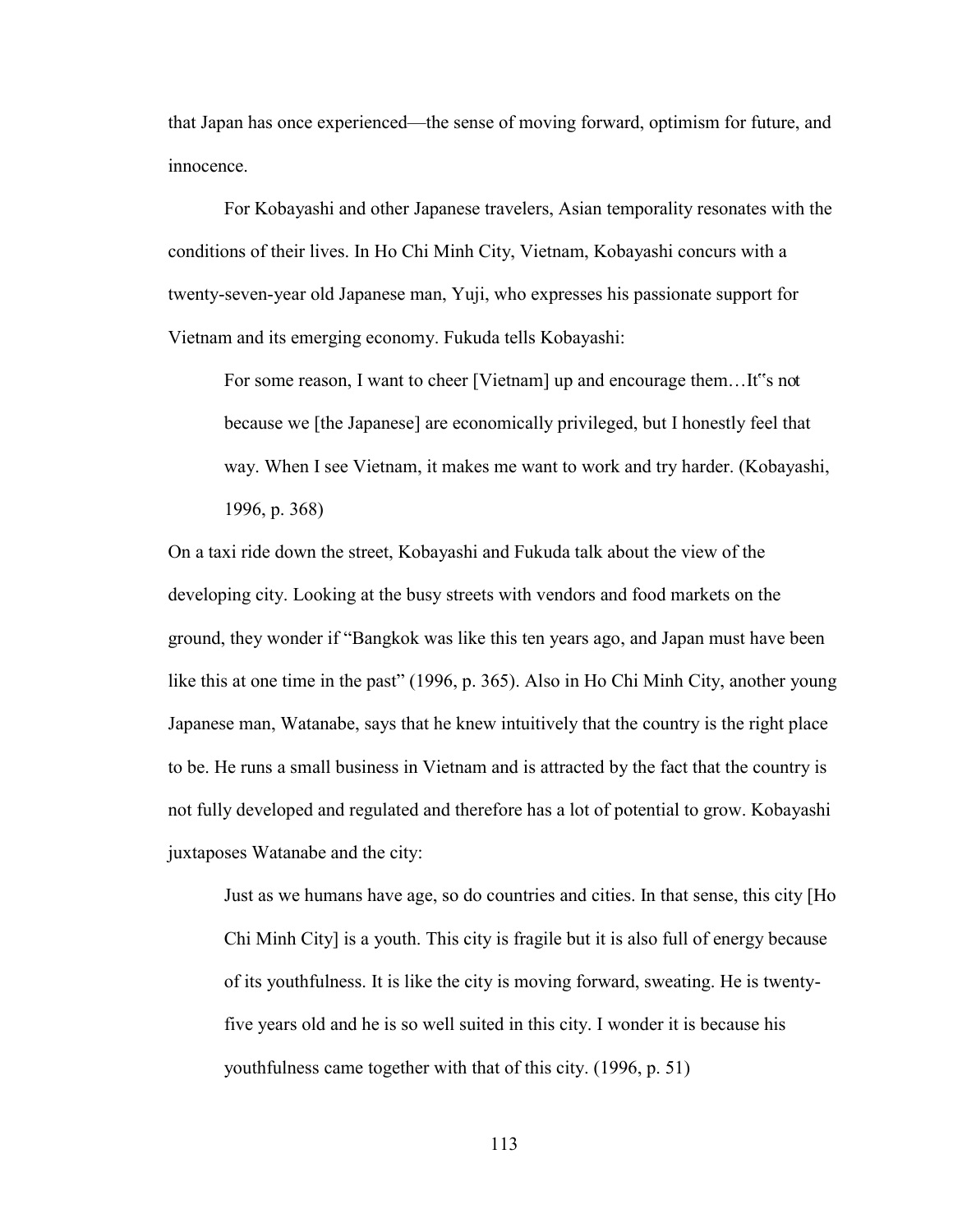The political and economic conditions in Asia that are viewed as "pre-modern" synchronize with the sentiment of Kobayashi and other Japanese individuals who have not established their identities and social status. Asia is on its way to modernization and development, just as much as they are on the way to adulthood, individuality, and independence. The parallel between the "developing Asia" and "developing self" makes Asia a desirable travel destination. In the following statement, Kobayashi compares Hanoi and Ho Chi Minh City:

In Hanoi, there is seriousness of socialist state. In contrast, Ho Chi Minh City looks like a capitalist country. They have foreign products in department stores and the billboards of multinational corporations are the face of the city…It feels good to be in this capitalist-like city…It makes me feel high. Hanoi is not bad either, but I like the heat that arises from human crowds. (1996, p. 43-44)

The energy that arises from a city moving toward the future of economic success and material prosperity resonates with Kobayashi"s desire to move forward with his life. For Kobayashi and Asia, the future is not here yet, but it is certainly coming. Kobayashi romanticizes Asia as a place that will seize and direct the future.

#### *Parisian Temporality*

In contrast with the cities in Asia, Kobayashi feels the weight of time and history in Paris. If the temporality of Asia is viewed in terms of future and change, the temporality of Paris is in the past. On the second day in Paris, Kobayashi goes to the *Palais Garnier* to meet his former coworker who studies at a language school in Paris. When he first sees the building of the *Palais Garneir*, he remembers seeing the replica of this building back in Hanoi. Looking at the original *Palais Garneir*, which is grander and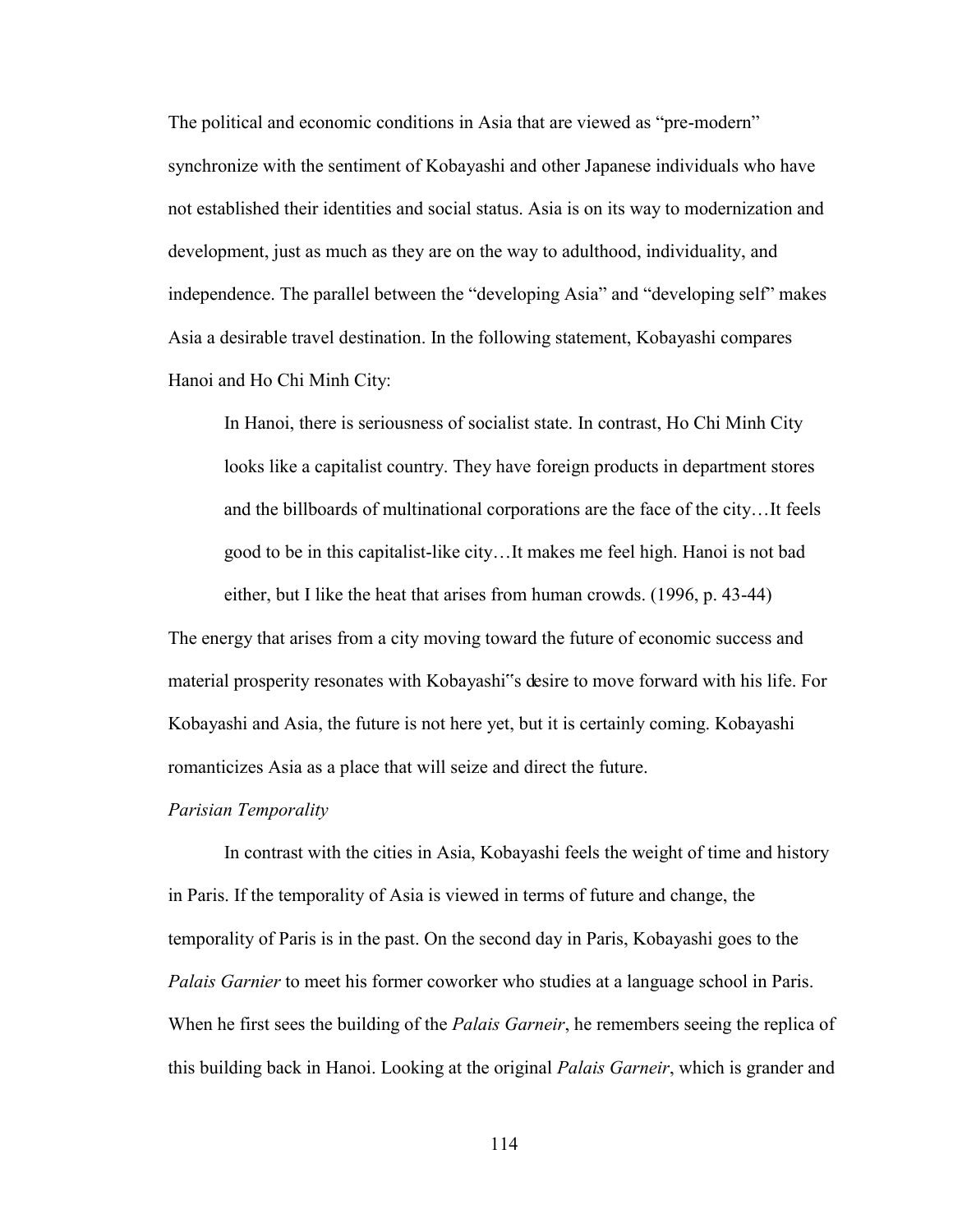more magnificent than the one in Hanoi, he stands before "the undeniable difference between the colonizer and the colonized" (1996, p. 91). Despite their long historical relationships, Hanoi and Paris appear to be two completely different spaces for Kobayashi. He describes the distance between Paris and Hanoi in temporal terms: "…I cannot conceptualize in my mind that Vietnam and Paris are spaces that exist in the same temporal axis of the present. It makes me feel as if I am traveling beyond time and space" (1996, p. 92). If Asia is full of youthful energy and rapidly growing, Paris has not changed its face since a century ago. He compares different experiences of time in Asia, Japan, and Paris:

Consciously or unconsciously, I approach Asia and Paris as completely different things. Somehow, the flow of time in Paris is similar to that of Japan. As I head back to Vietnam now, I realize that there is a different flow of time there…The one [in Paris] is static, and the other [in Asia] is in a rapid movement. (1996, p. 331)

Kobayashi"s interactions with the world are shaped not only by geographical or cultural differences marked on different countries. His experience of the world across the East to the West is mediated also by different flows of time and different experiences of being bounded in time.

Kobayashi"s relationship to Paris is clearly shaped by his awareness of the particular flow of time attached to the city. His sense of cultural displacement is caused partly by this temporality of the city that belongs to the past rather than the present or future. In Paris, Kobayashi finds the same sceneries of urban landscape that photographer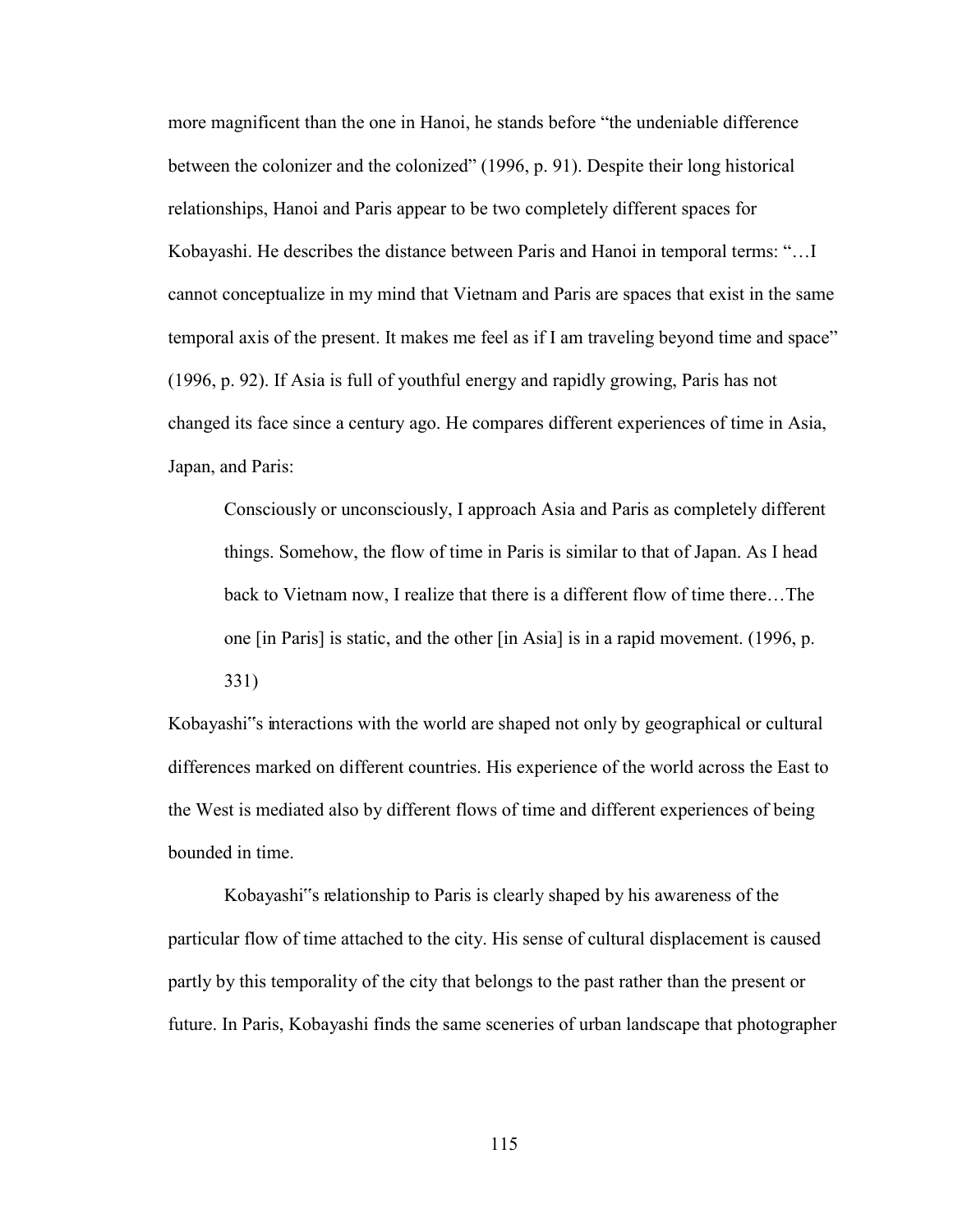Eugène Atget documented in his photography back in the late nineteenth century. He writes<sup>.</sup>

I think to myself that this city is mature. The cities in Asia are like the biological cells that endlessly reproduce. Just like the streets and walls made of stones, this city does not go back or move forward. This city is filled with calmness, maturity, and confidence…These thoughts come to my mind as I see people with blue eyes and white skin, walking down the street in the reddish street lights. There

certainly is confidence and calmness that cannot be found in Asia. (1996, p. 96) In facing the city that maintains the historical legacies over centuries, Kobayashi wonders if there is anything that has not changed over a century in Tokyo. He writes: "we, the Japanese, live our lives in historical amnesia" (1996, p. 113). In Paris, the flow of time is stopped, making it difficult for the outsiders to seek cultural belonging in the present. He also compares temporalities of Paris and Vietnam:

It was as if the entire area of Ho Chi Minh City was a construction zone. As they demolish old buildings, new buildings are being built right next to them…[In the city, there are ] huge billboards of multinational corporations and the increased presence of foreigners. A boy who was selling products on the street couldn"t tell if I was Japanese. "Are you from the West?" The word sounded unfamiliar to me. I certainly belong to the West. When I go to communist regions, I realize that I am a product of capitalism. And then, there is Paris. This city won"t change its face in ten years. Even in a hundred years I"m certain that it won"t change. The world is so different. I cannot help but think about it. This city does not change. (1996, p. 111)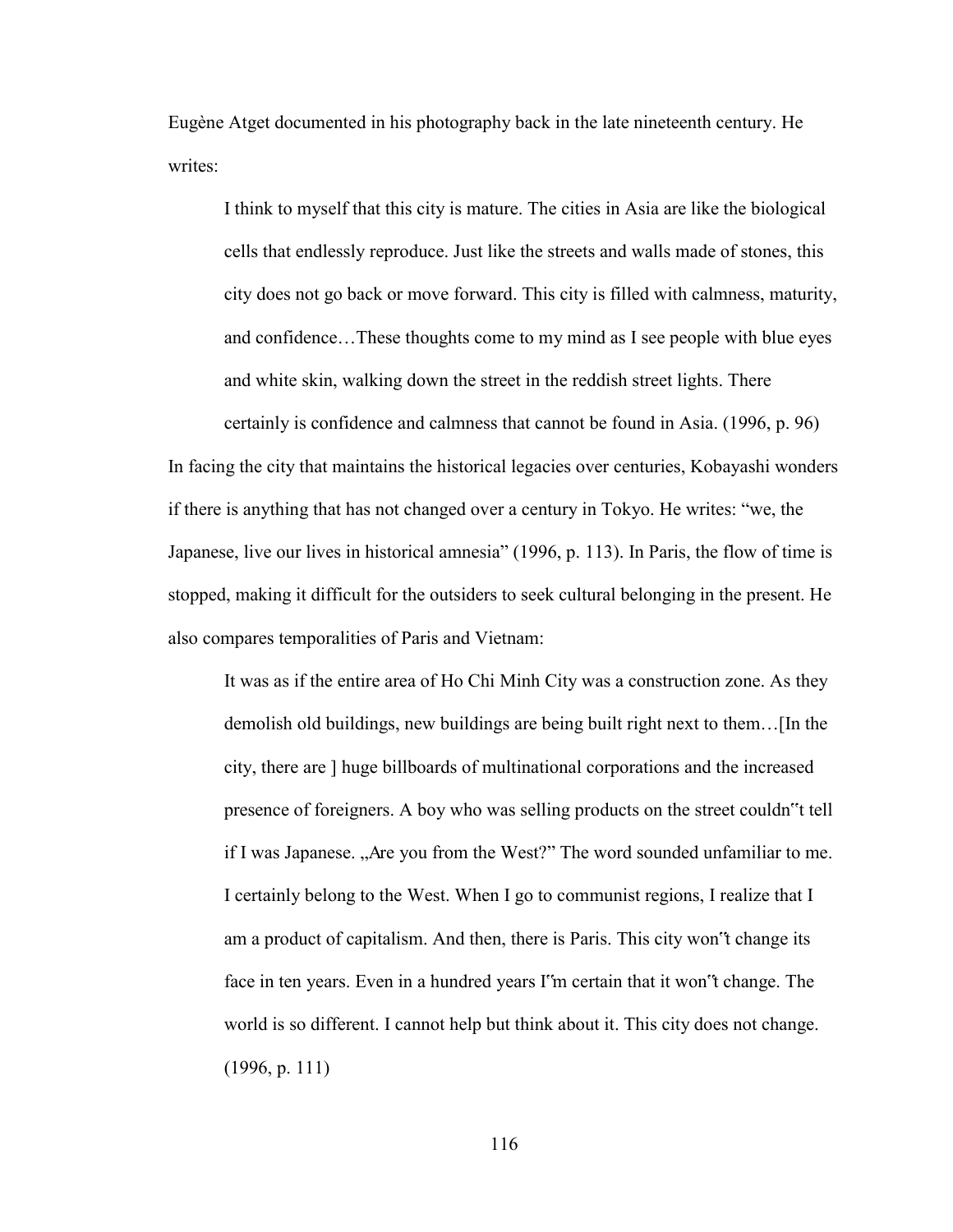For Kobayashi, Paris and Vietnam are two completely opposite worlds defined by different flows of time. The temporal gap between Paris and Vietnam is directly translated to Kobayashi"s personal flow of time. On the one hand, he desires to move forward and keep changing just like Asia; on the other hand, he wants to establish something absolute and unchangeable in his life, particularly in terms of his career as a photographer. The flow of time in Paris represents the glimpse of his life with stability, confidence, and unshakable history. Kobayashi"s sense of self vacillates between the freedom to be nobody in the open, changing flow of time and the desire to be somebody in the more regulated, established flow of time.

# **Corporeality**

 In addition to spatiality and temporality associated with Asia and the West, Kobayashi describes the differences between the East and the West in terms of his bodily experience. For instance, he writes that Asia is a place for physical experiences while Paris is a place for abstract thinking and mind:

To me, Paris was a place to think. In contrast, Vietnam and also Asia are the place to act according to my physical senses. This does not mean, however, that people do not act in Paris and think in Asia.

As I look back that day in Calcutta, now I realize the part of me that belongs to my mind and the body came clashing into each other. That day, lying on the bed, the impulsive reaction [to this clash] pushed me to go to Paris. In other words, it was a reaction to and impulse against Asia. At that time, I was deeply immersed in the journey where I experience and feel everything through my body. For a long time [in Asia], I was always part of these bodily experiences. (p. 395)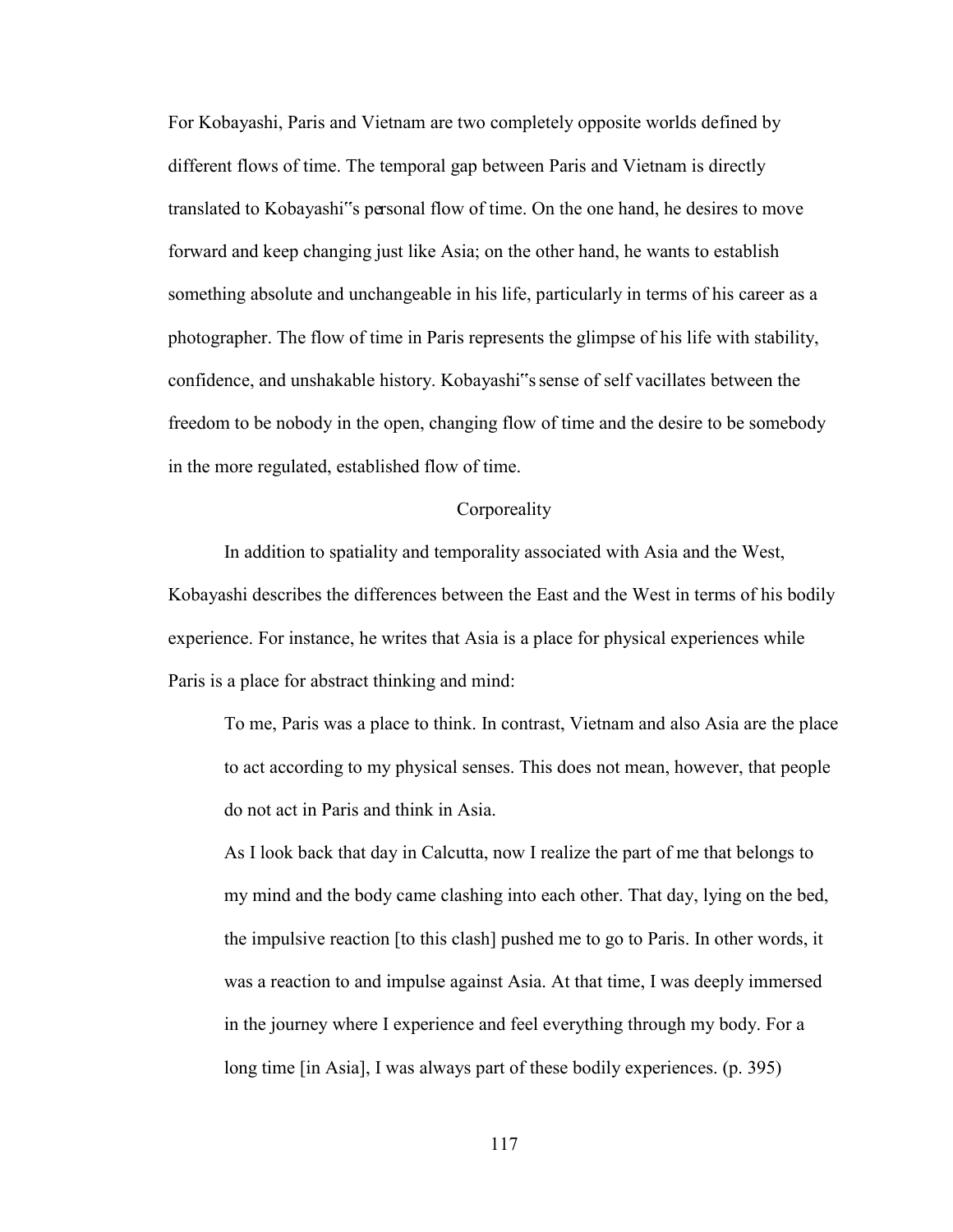In Asia, his experiences are directly connected to his body—from eating food with bare hands, walking around in the rising heat, to traveling for hundreds of miles on a bumpy bus ride and suffering from the excruciating pain of food poisoning. For Kobayashi, Asia is a place for physical survival through which he seeks spiritual renewal. When he comes back to Vietnam after visiting Paris, Kobayashi writes how the significance of sophisticated cultural activities he engaged in Paris disappears in the face of more simple yet real struggles of life in Asia. Kobayashi writes that the only thing he can trust in Asia is his body:

When I come here [to Asia], I realize that the only thing I can believe and trust is my body. This is not a closed room [like Paris] but an open road. To be in Asia means to be in touch with my own body, follow my own senses and values, and find my own view from the chaos. It is tough that I have to walk through the chaos, but at the same time there is freedom to go anywhere I want to. That is what it means to stand on my own feet in Vietnam and also Asia. (1996, p. 394)

Kobayashi reflects that, in Vietnam, the only thing that matters is what is in front of his own eyes. Unlike cities such as Paris, no complex value system or established social networks prevent him from having a more raw experience of the place and people. He finds comfort in the simplicity of life that is directly connected to his physical existence.

In Paris, on the other hand, Kobayashi sees the weight of Western civilization and the legacy of colonial power. He meets with a number of sophisticated Japanese people whose survival in the city is not dependent on their physical strength but on their intelligence, education, and social class. While he cultivates personal relationships with people and culture in Paris, he realizes that Asia suits him better. He describes this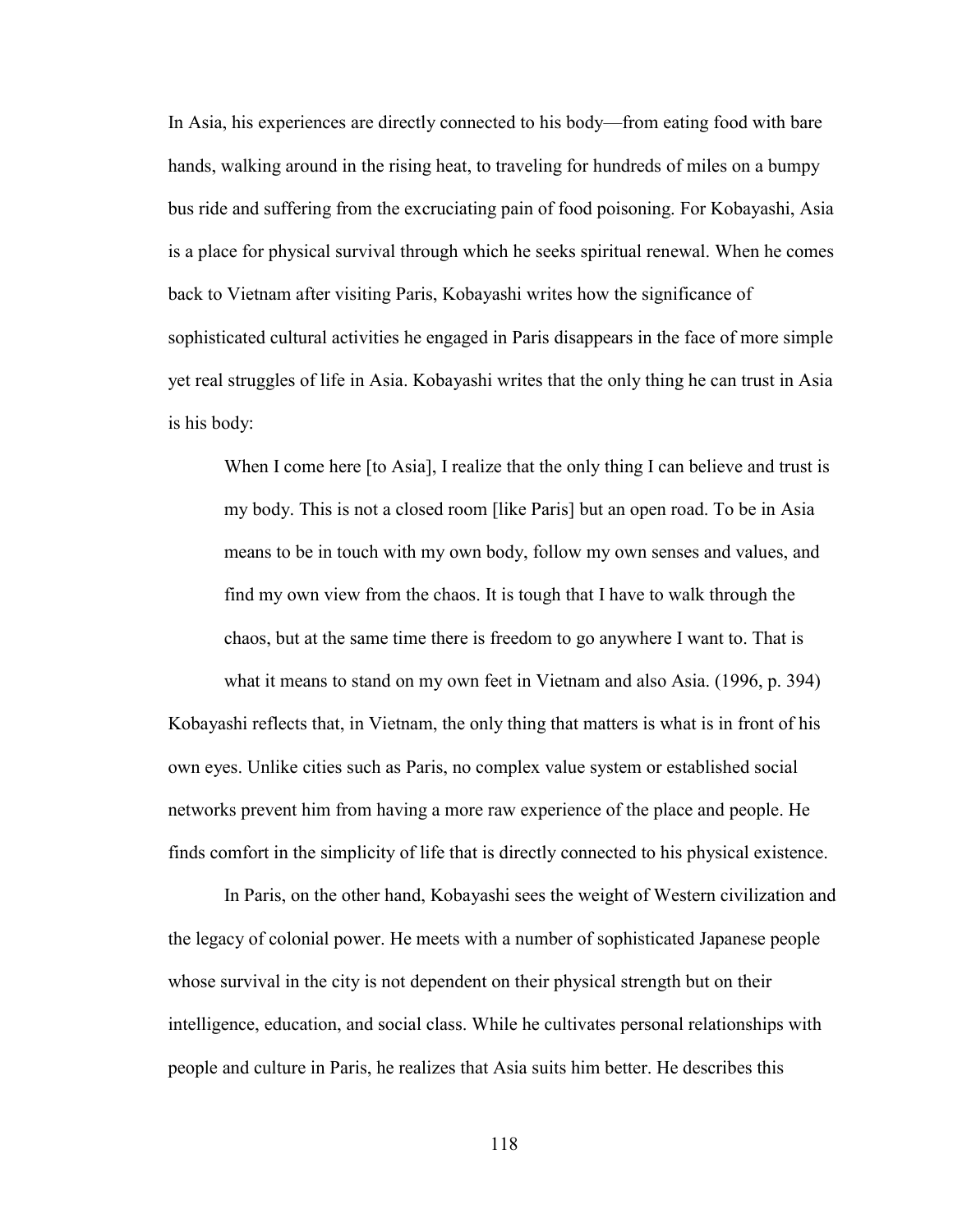identification with Asia as a bodily experience rather than an abstract idea. After his disorienting experience in Paris, he goes back to Vietnam. When he first sees the view of the city of Hong Kong on the way to Vietnam, he writes:

A few hours after leaving Narita Airport, I saw the landscape of Hong Kong…Masses of buildings crowded in on either side of the runway. For some reason, as I saw this landscape, I felt my heart glow and gradually expand within me. "This is Asia," I thought. The feeling penetrated to the core of my body. (Kobayashi, 1996, p. 333)<sup>10</sup>

In this statement, Kobayashi describes his identification with Asia as a physical and emotional response. He writes that the same kind of feeling is evoked when he sees old friends with whom he can be his true self. Similarly, a Japanese woman in Kathmandu explains the reason why she chose to travel in Asia: "My body and heart directed me to Asia, as if I could smell it out" (1995, p. 132). She describes her interest in Asia—rather than Europe or the United States—as an intuitive choice directed by her bodily senses.

Kobayashi also experiences his cultural displacement in Paris as a bodily experience. On the street of Paris, he feels racially conscious and aware that his (Asian) body is out of place. He recounts his sense of racial displacement in a crowd of people in Paris as follows:

The majority of people were Westerners, but I also found Easterners [in the crowd]. As I walked toward them, it became even clearer in my mind that this is a place called the West, and in this scenery Easterners appear odd and out of place. The difference between Westerners and Easterners is not just height, but the overall proportion of the body. I carefully observed as I stood in the crowd and

 $\overline{a}$ 

 $10$  Japanese translation is partially quoted from Morris-Suzuki, 1998, p. 5.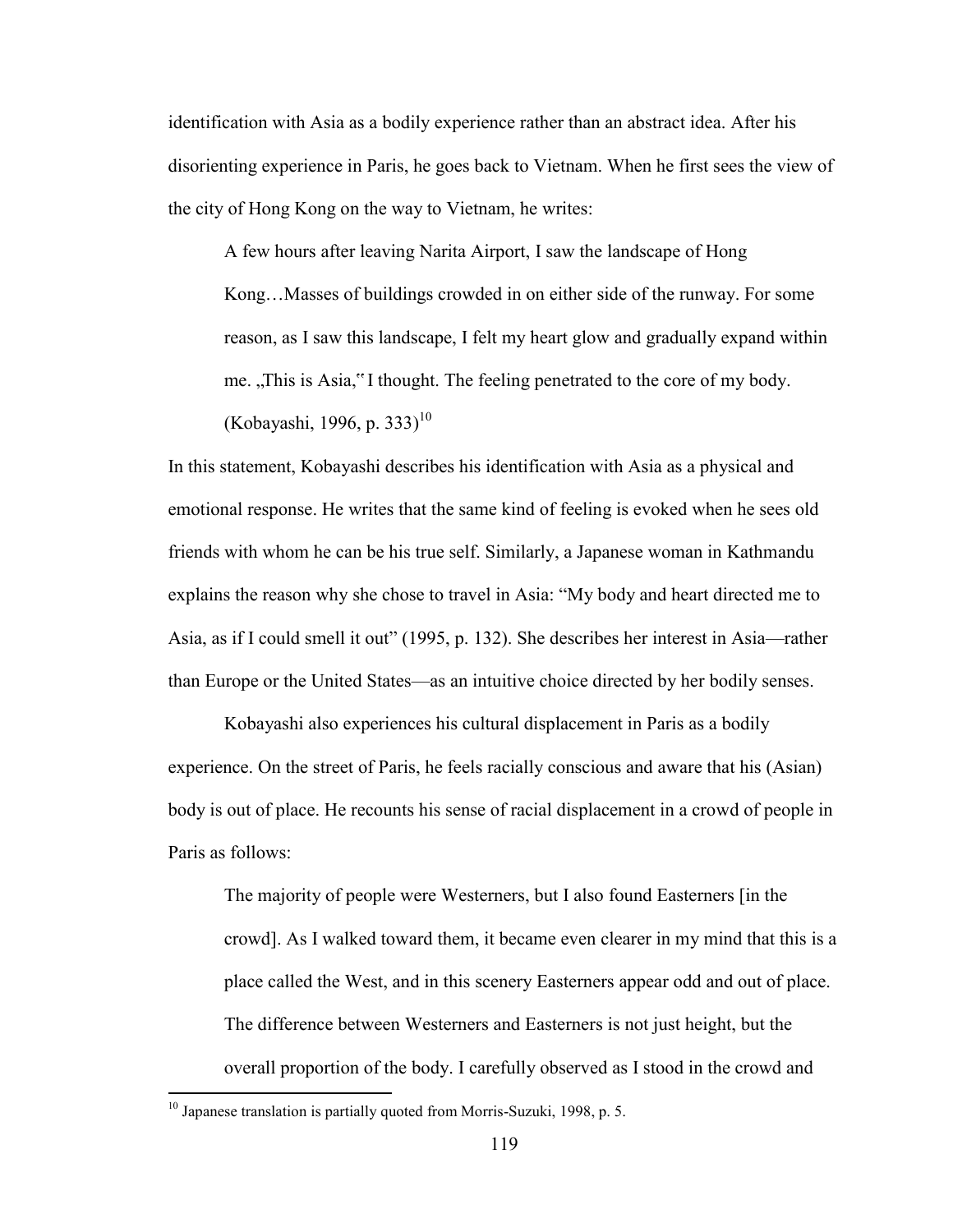realized that Easterners have larger heads in proportion to their bodies. Of course I am one of them. My eyes kept following the Easterners. Somehow it relieved my nervousness. (1996, p. 124-125)

In Paris, Kobayashi"s self-awareness is racialized for the first time in his journey. He compares the bodies of White Europeans and Asians. He observes that Asian bodies do not blend into the historic landscape of the city. As a "maze of stone," Paris stands still and is unshakable and unchangeable despite his desire to incorporate the city into part of his selfhood. Paris even dictates his photographic gaze to famous architectures and historic locations. Kobayashi struggles to make Paris his own, not only because of the cultural sophistication of the former colonial metropolis, but also because he knows that his body is out of place in the crowd of "people with blue eyes and white skin" (1996, p. 96). In this sense, racialization taints Kobayashi"s self-understanding and self-esteem by altering his relationship to his own body. His inability to find a sense of connection with Paris is not simply due to cultural differences. Rather, he struggles to belong in Paris because of the perceived incommensurability between his Eastern body and their Western bodies. Insofar as it is impossible to separate himself from his own body, his body becomes the source of the difference between the East and the West. Because racialization molds Kobayashi"s relationship to his body within the larger East-West power relations, corporeality—or the sense of one"s bodily existence—is a contested site of identity realization.

In contrast with his experience in Paris, in his "homecoming" to Asia he finds comfort with his own body and the environment. Unlike Paris where he strongly felt his racial difference and otherness, in Hong Kong he feels the comfort of dissolving into the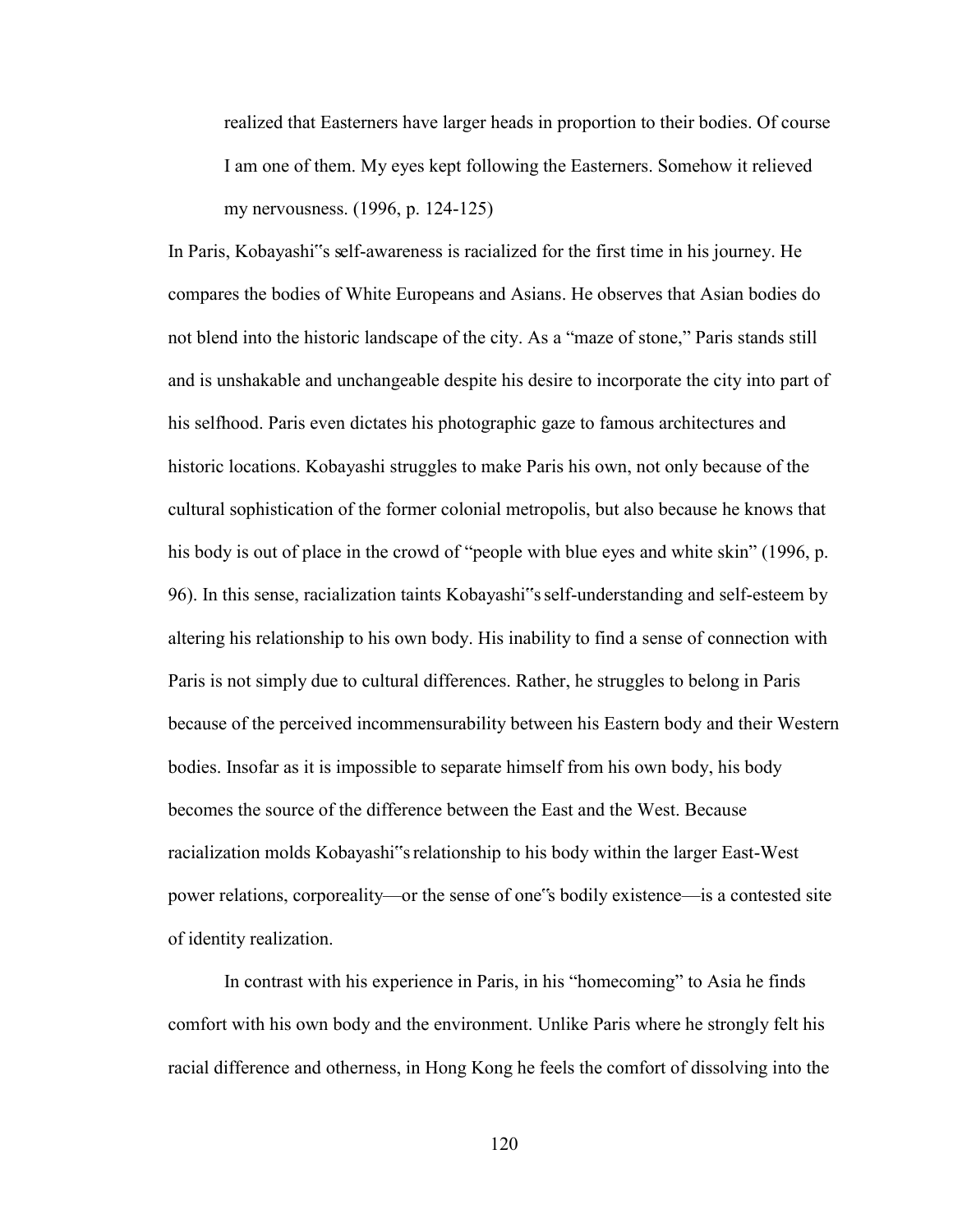environment and becoming part of the landscape. Kobayashi describes this feeling as follows:

I found myself in the midst of many people. The great majority were people of Asian origin…It seemed as though their nationality should be apparent, but it was not precisely recognizable: people from Hong Kong, Taiwanese, Chinese, Vietnamese, Thais or Japanese…As soon as I found myself among them, I had a strange feeling—a sense of comfort…I had the illusion that my body was dissolving. As I felt this, I thought of my time in Paris. In Paris, I had never had a sense that I was dissolving. I always felt that I was floating amidst some foreign substance. Whether you float or dissolve—that is the difference between West and East, I thought. (Kobayashi, 1996, p. 334)<sup>11</sup>

As shown above, Kobayashi explains the difference between the West and the East in terms of his experience in and of the body. While the dichotomous divide between the East and the West is ideological, Kobayashi experiences such divide through the materiality of his "Asian body"—the one that floats in Paris and the one that dissolves in Asia. In this case, his body is not simply the object of social and symbolic labeling that produces racial differences; rather, once racialization alters his relationship to his own body, the body becomes the source of such differences. In Kobayashi"s experience, the divide between the East and the West is experienced, embodied, and materialized through his body. He is "Asian" not simply because his body is labeled as such, but because his Asianness is substantiated and materialized through his embodied experiences of racial difference in Asia and Paris. Such embodied experience of difference can be much more

 $\overline{a}$ 

 $11$  Japanese translation is partially quoted from Morris-Suzuki, 1998, p. 16.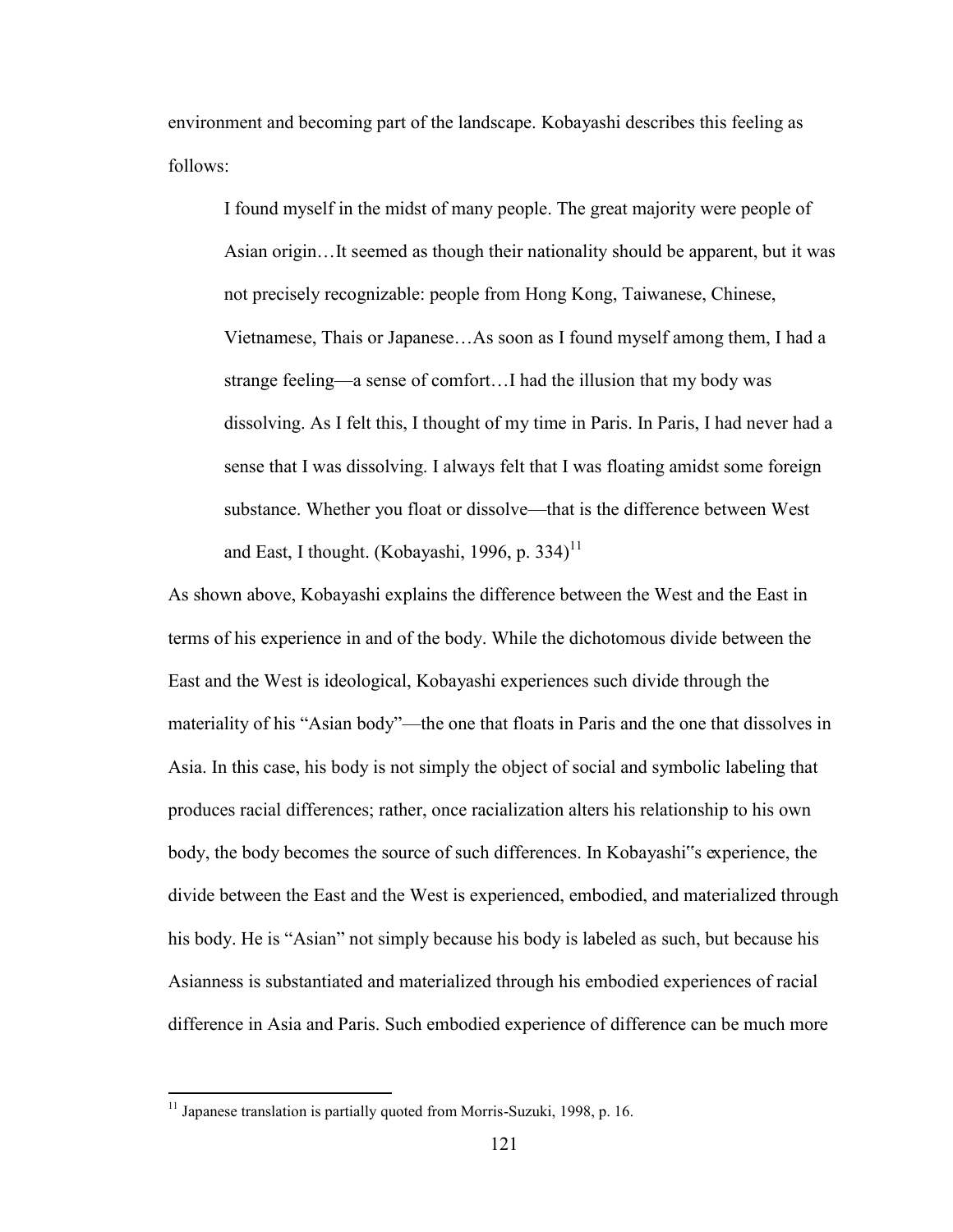powerful and influential in reifying social differences than mere symbolic labeling, categorization, or even discourse.

## Conclusion

 In this chapter, I provided my analysis of *Asian Japanese* using the multimodal approach. The analysis showed how Kobayashi seeks a desirable self in the images of his photographic subjects and how the spatiotemporal environment of Asia and the West functions as key contexts of his self-interpellation. I also illustrated how his sense of the self is shaped and negotiated through his relationships to and interactions with different spaces in Tokyo, Asia, and Paris. Temporality was also an important aspect in Kobayashi"s experience of his journey and self-transformation. Kobayashi juxtaposed the temporality associated with the East and the West with the conditions and directions of his own life. In this case, the East-West framework is used not only to understand the structure of the world, but also to grasp the conditions of his own life. Lastly, I discussed how Kobayashi"s view toward Asia and the West emerges through his racialized and embodied experience of the differences between the two.

Throughout my analysis, I emphasized how the idea of Asia—a social and ideological construction—gains its material existence through Kobayashi"s subjective experiences in Tokyo, Asia, and Paris. For Kobayashi, Asia exists not because it is labeled as such on the world map; rather, it exists because he experienced it as such. In Asia, he had a glimpse of his possible self; he experienced the space of freedom and transformation; he found himself living in different flows of time; and he felt his Asianness through his body. Needless to say, Kobayashi"s personal and subjective experiences are shaped by the discourses and ideologies that have historically constituted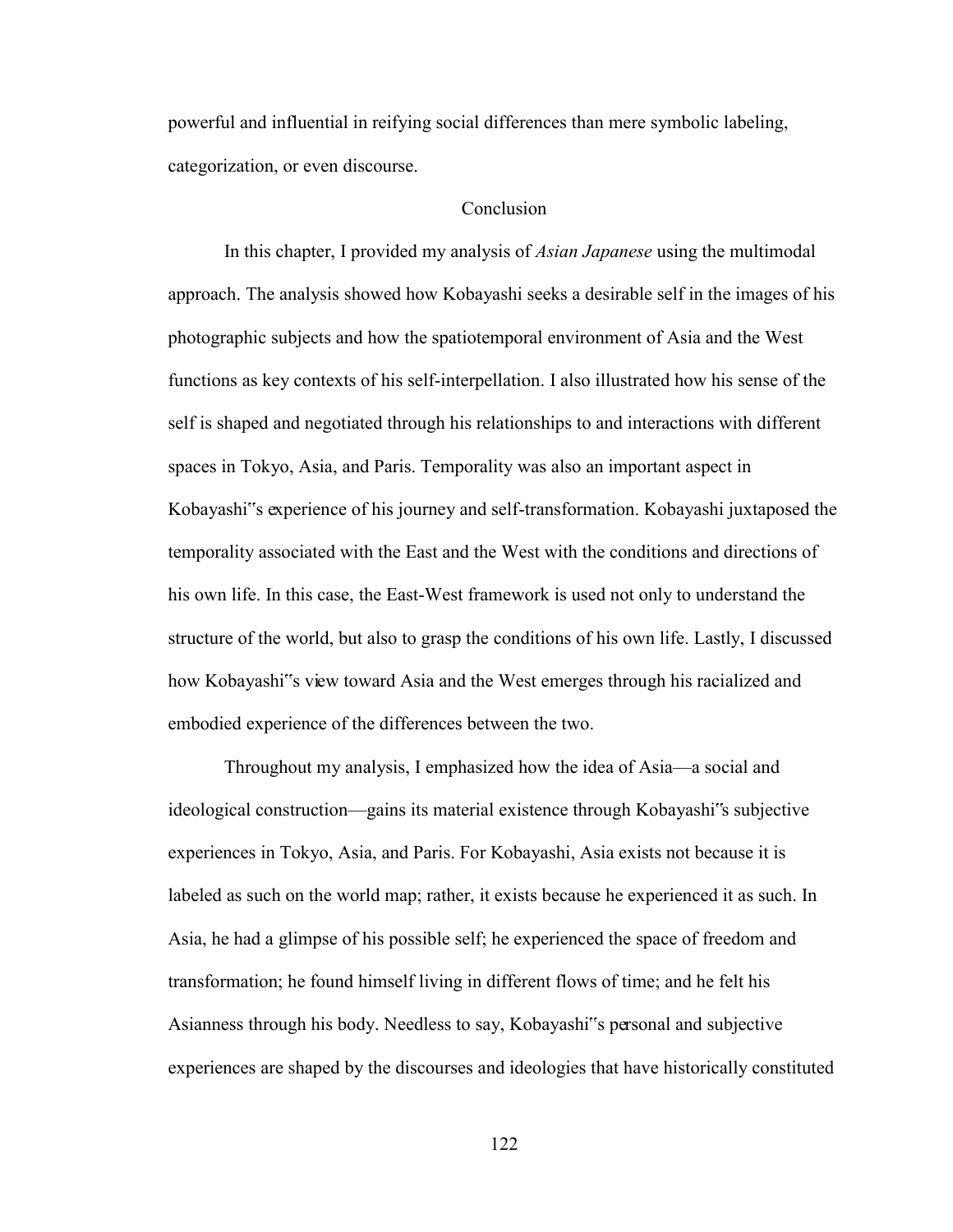Asia. In the larger political and economic climate of the time, his desire for Asia can be viewed as a backlash against Westernization in Japan and a yearning to return to its Asian root. In the history of Eurocentrism that has shaped Japanese national identity, his inferiority complex in Paris and admiration for French culture are nothing surprising. However, as much as social discourses shape Kobayashi"s personal choice and ways of thinking, it is his embodied experiences of Asia and his interactions with the spatiotemporal environment—situated in his own body—that render the idea of Asia real and material for him.

 The analysis also focused on how what Kobayashi calls his new "Asian Japanese" identity is constituted through the multiple modes of interaction. In his attempt to chart a new terrain of his selfhood, his experiences and expressions certainly reflect his national, racial, gender, and class positionality. However, Kobayashi does not negotiate his identity by reinventing or rearticulating his national, gender, class, or racial identity. Instead, his Asian Japanese identity is constituted—in other words, he *becomes* an Asian Japanese in his own definition—by reinventing the ways in which he interacts with the world and by initiating different types of relationships with the world. He establishes his Asian Japanese identity by choosing to leave home and travel to Asia, by growing out of Asia for the West, and by developing different relationships with Tokyo, Asia, and the West. It is through this process of interactive experience with the world that Kobayashi is interpellated, challenged, and transformed. It is this process of interactive experience that gives social meanings attached to Asia a material significance in shaping Kobayashi"s selfhood.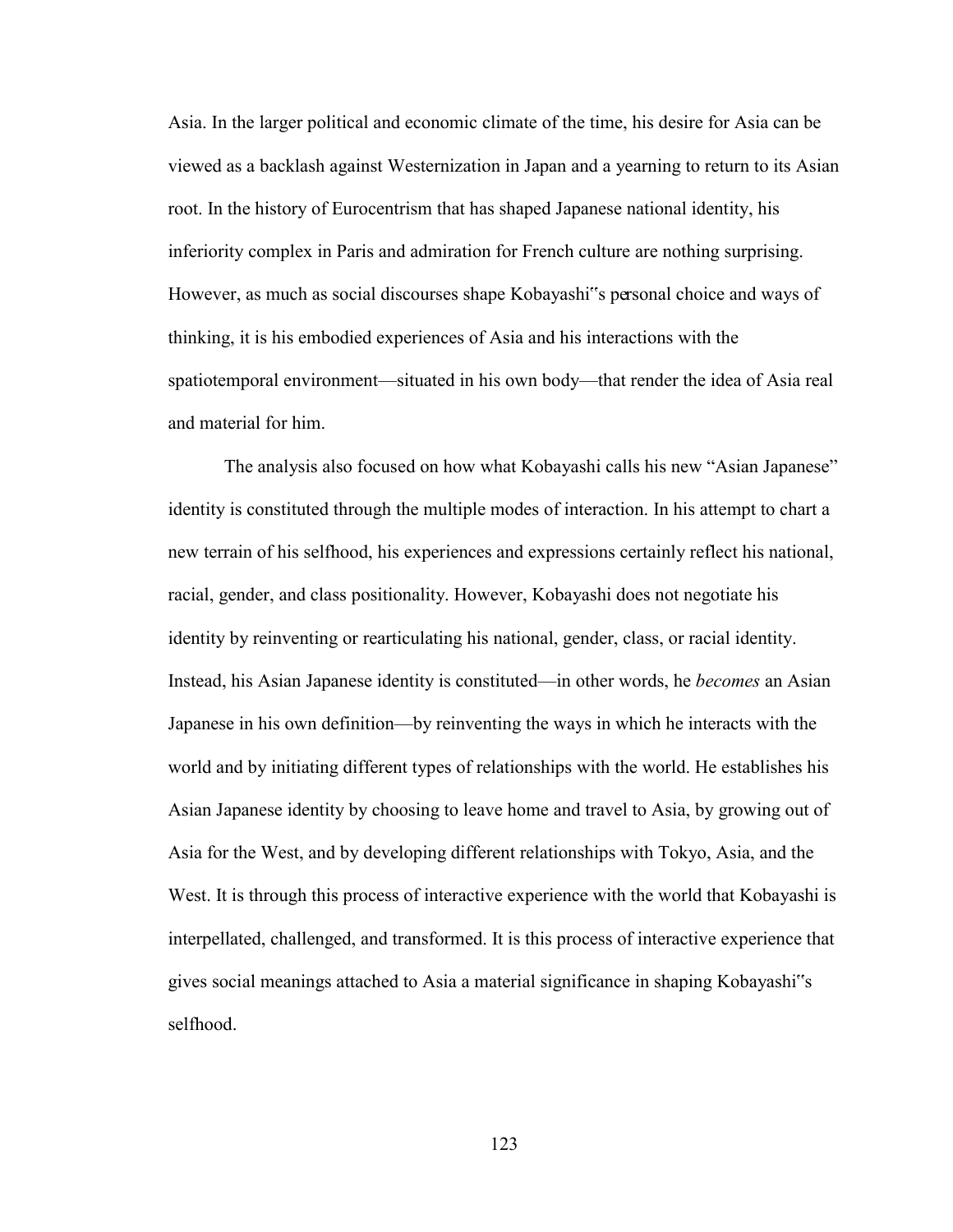Kobayashi"s autobiographical travelogue provides insights into understanding the mutually constitutive relationship between the making of the self and the making of the world. As a young man with dreams and aspirations, he sets out to see the world so that he can find his mobile, autonomous, and independent self in the world. In his attempt to reinvent his selfhood, he tries to incorporate Asia and the West into the field of his subjectivity. In Kobayashi"s autobiographical narratives, the making of the self is mutually constitutive of a larger world—the world that contains different continents and social realities, including Asia, Japan, and the West. As he reinvents his relationships with multiple social worlds he inhabits, Kobayashi develops his consciousness that transgresses the conventional identity categories. In the next chapter, I utilize the multimodal approach to analyze Asian American identity through another autobiographical text, *Talking to High Monks in the Snow: An Asian American Odyssey*, written by Lydia Minatoya (1992).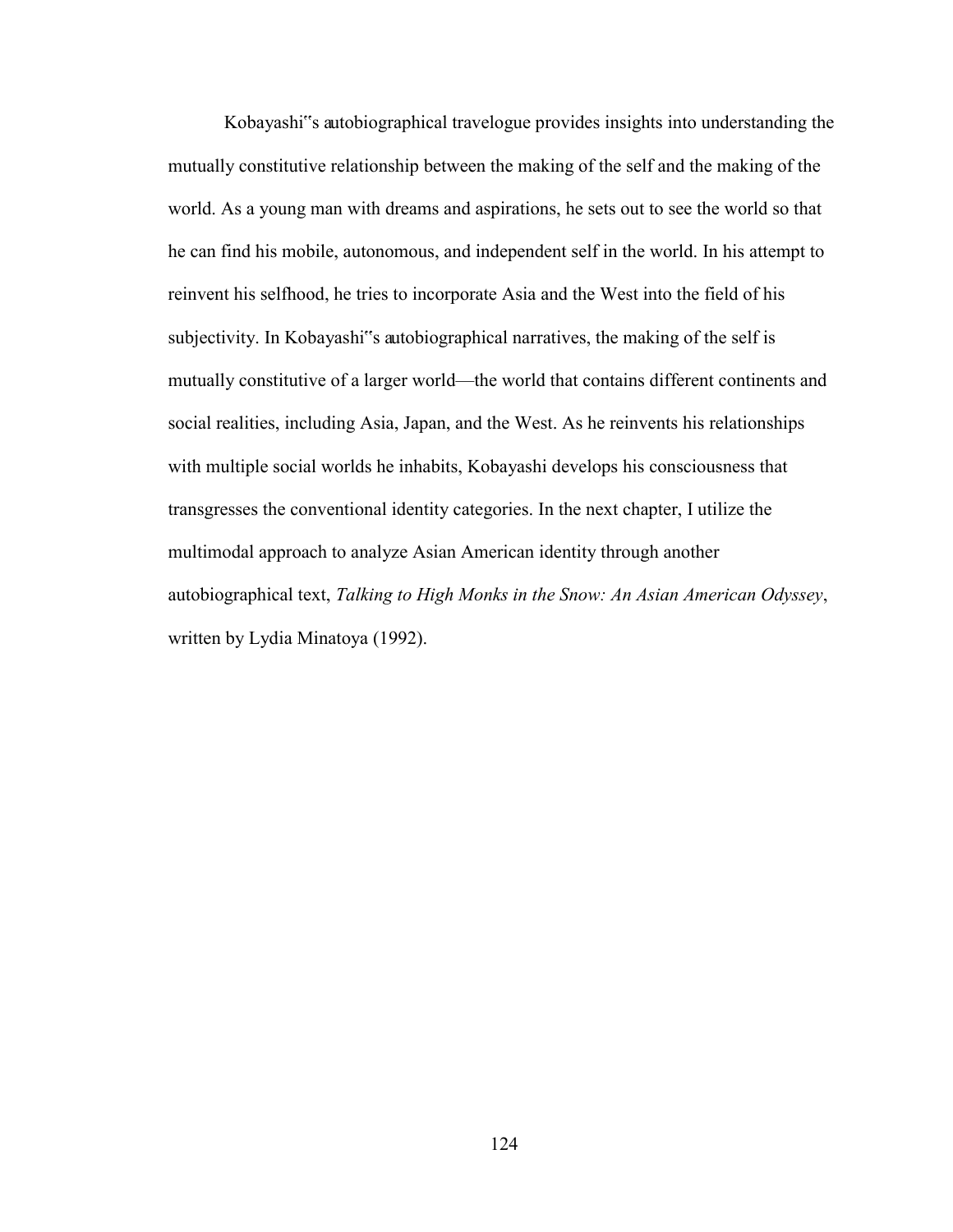## CHAPTER SIX

# ANALYSIS OF *TALKING TO HIGH MONKS IN THE SNOW: AN ASIAN AMERICAN ODYSSEY*

 In this chapter, I illustrate how the multimodal approach may be used to analyze the formation and realization of Asian American identity. I analyze an autobiographical text, *Talking to High Monks in the Snow: An Asian American Odyssey*, written by Lydia Minatoya (1992). In this text, Minatoya provides an autobiographical account of her life as a second-generation Japanese American woman. Lee (1998) characterizes Minatoya"s autobiography as: "Committed to American possibilities and Asian wisdom, Minatoya"s global self is a mosaic of the numerous selves she meets in America and Asia" (p. 356). Minatoya"s autobiographical text is a politicized site of self-reflection as well as selfrealization. Asian American identity—like other hyphenated identities—is transnationally mediated by both local contexts of the United States and their "homeland" back in Asia. Asian American identities are the product of the history of diaspora, globalization, and trans-pacific communication as well as imagination. Such transnationally mediated identity formation is articulated in Minatoya"s autobiography through the collection of childhood memories, stories, and travelogue-style vignettes.

The task in my analysis is to understand Minatoya"s transnational identity formation through the multimodal approach. I illuminate how Minatoya"s Asian American subjectivity emerges, materializes, and transforms through the modes of interaction between her self and the multiple social worlds she inhabits. Throughout the analysis, I focus on how the idea of Asia (and its counterpart America) constitutes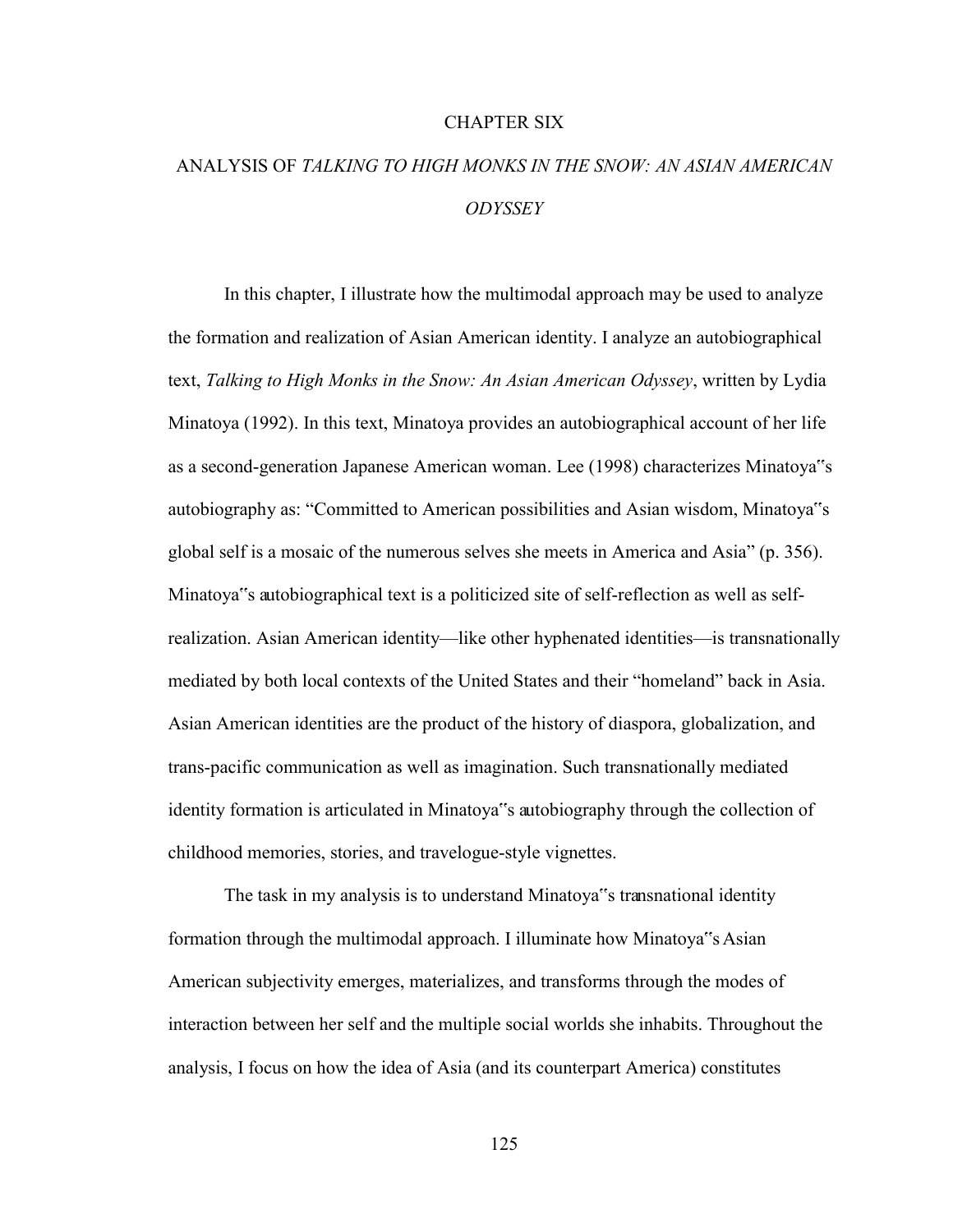Minatoya"s subjectivity. In the following, I first address how Minatoya is interpellated by opposing ideologies of Asia and America, which bring her identity in conflict. I then discuss how her experience of being in-between Asia and America is mediated and remedied spatially. The analysis on spatiality is followed by discussions on the function of past memories and temporal experience in the formation of her situated sense of self. Finally, I address corporeality as a mode of interaction that materializes and transforms her Asian American identity.

## Multidirectional Interpellation

## *In-between Asia and America*

Minatoya describes herself as "pieces of East, pieces of West forming their own odd integrity" (p. 131). Her hyphenated identity poses a challenge to her sense of self because she lives in-between two different worlds—Asia and America—as she tries to find the location of her selfhood. If interpellation functions by activating an individual"s self-awareness and thereby invoking his/her response to the ideology, Minatoya is unable to become an autonomous subject in the multiple worlds she inhabits. This is not only because a different set of ideologies simultaneously hail her as an Asian/American subject, but also because she is aware of the shortcomings, contradictions, and nuances of each cultural system. As a second-generation Japanese American woman, she is hailed by both Japanese values (through her parents, family narratives, and historical memories) and American ways of thinking (through her education and socialization). Unlike her parents who are able to maintain a strong sense of connection with their homeland *and* believe in the American dream, Minatoya is more ambivalent about the glory of the homeland as well as the promises of the new world. Growing up in the United States, she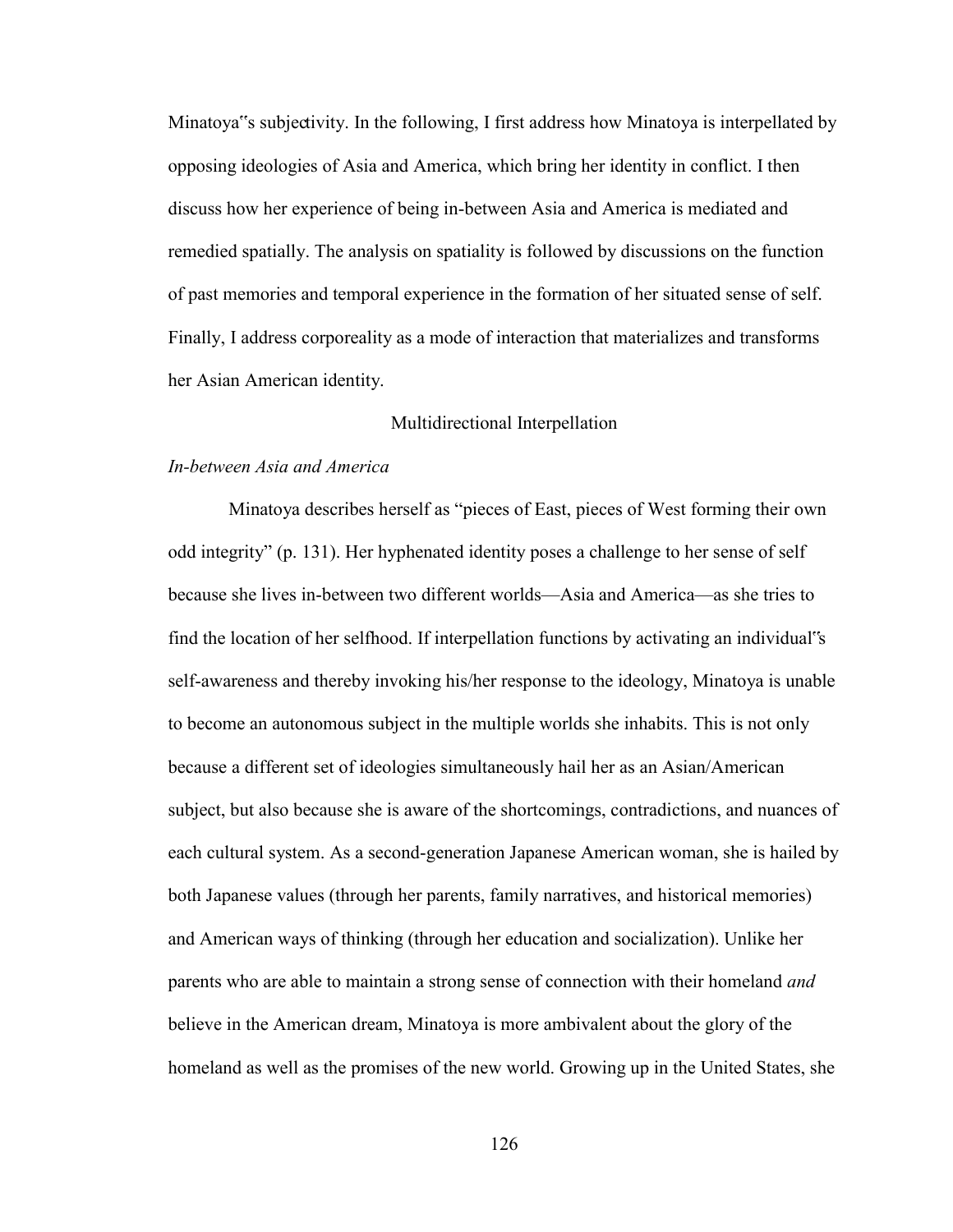is equipped with the qualities of being "direct, assertive, [and] American" (p. 5). In many ways, her life is driven by the promises of American dream, including the principles of equality, progress, and future-oriented thinking. At the same time, however, she is aware that the American dream is a broken promise for the majority of ethnic minorities including her parents. Minatoya struggles to situate her subjectivity in-between "Asia" and "America" that push and pull her simultaneously.

For instance, she writes about the story behind her name—Lydia—given by her parents who hoped that an American name would help her blend into American society:

Call it adaptive behavior. Coming from a land swept by savage typhoons, ravaged by earthquakes and volcanoes, the Japanese have evolved a view of the world: a cooperative, stoic, almost magical way of thinking. Get along, work hard, and never quite see the things that can bring you pain. Against the tyranny of nature, of feudal lords, of wartime hysteria, the charm works equally well. And so my parents gave me an American name and hoped that I could pass. They nourished me with the American dream: Opportunity, Will, Transformation. (p. 33)

She expresses the bitter irony of the quintessentially "Japanese" ethos that allowed her parents and other Japanese Americans to survive the racial hostility and discrimination as immigrants in the United States. Minatoya is ambivalent about her American upbringing because of the history of racism against Asian Americans and other ethnic minorities. Such ambivalence arises from witnessing the trauma of the wartime internment of Japanese Americans during World War II, housing discriminations her family encountered when she was little, racial belittling by her school peers, and the perpetual sense of alienation and cultural displacement in the United States. Paradoxically,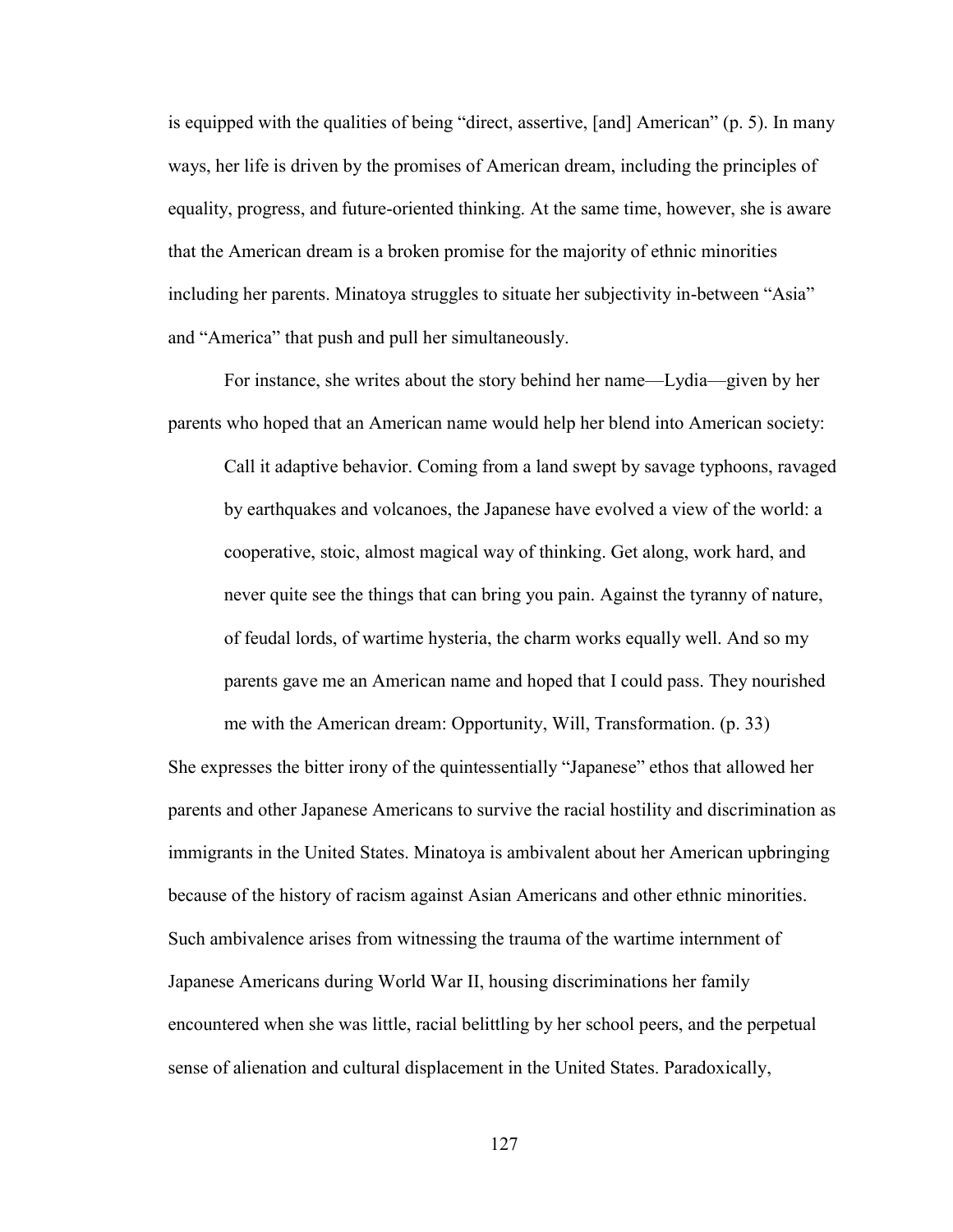however, it is her American ethos that provokes her rage against racial injustice and inequality in the way that does not resonate with her first-generation Japanese American parents. When her father, a researcher with a doctoral degree, finds out that he was underpaid for decades by his employer, he chooses to protect his dignity and loyalty for the company rather than fighting the mistreatment. When Minatoya and her sister insist that their father sue the company, his response highlights the irreconcilable difference between American daughters and their Japanese parent:

My father studied his American daughters. He gently smiled. "Before I could sue, I would have to review my life. I would have to doubt the wisdom of loyalty. I would have to call myself a victim and fill myself with bitterness." He searched our faces for signs of comprehension. "I cannot bear so great a loss." (p. 21) Minatoya"s parents embody what she understands as a Japanese—and Asian—ethos that defines harmony, loyalty, and silence as a foundation of one"s dignity rather than victimhood. Such orientations to life are antithetical to the mainstream American ethos that emphasizes individual liberty, justice, and battle against oppression.

To complicate matters more, it is this nuanced approach to dignity and selfrespect as well as the virtue in subtlety and silence that shaped the memories of struggles and hardships experienced by Japanese Americans. Not only does Minatoya have to grapple with the Japanese values handed down by her parents, she must come to terms with American racism and the ways in which Japanese Americans responded to racial injustice in the United States. Armed with the ethical principles of American ideology liberty and justice for all—Minatoya is struck by the seemingly innocent yet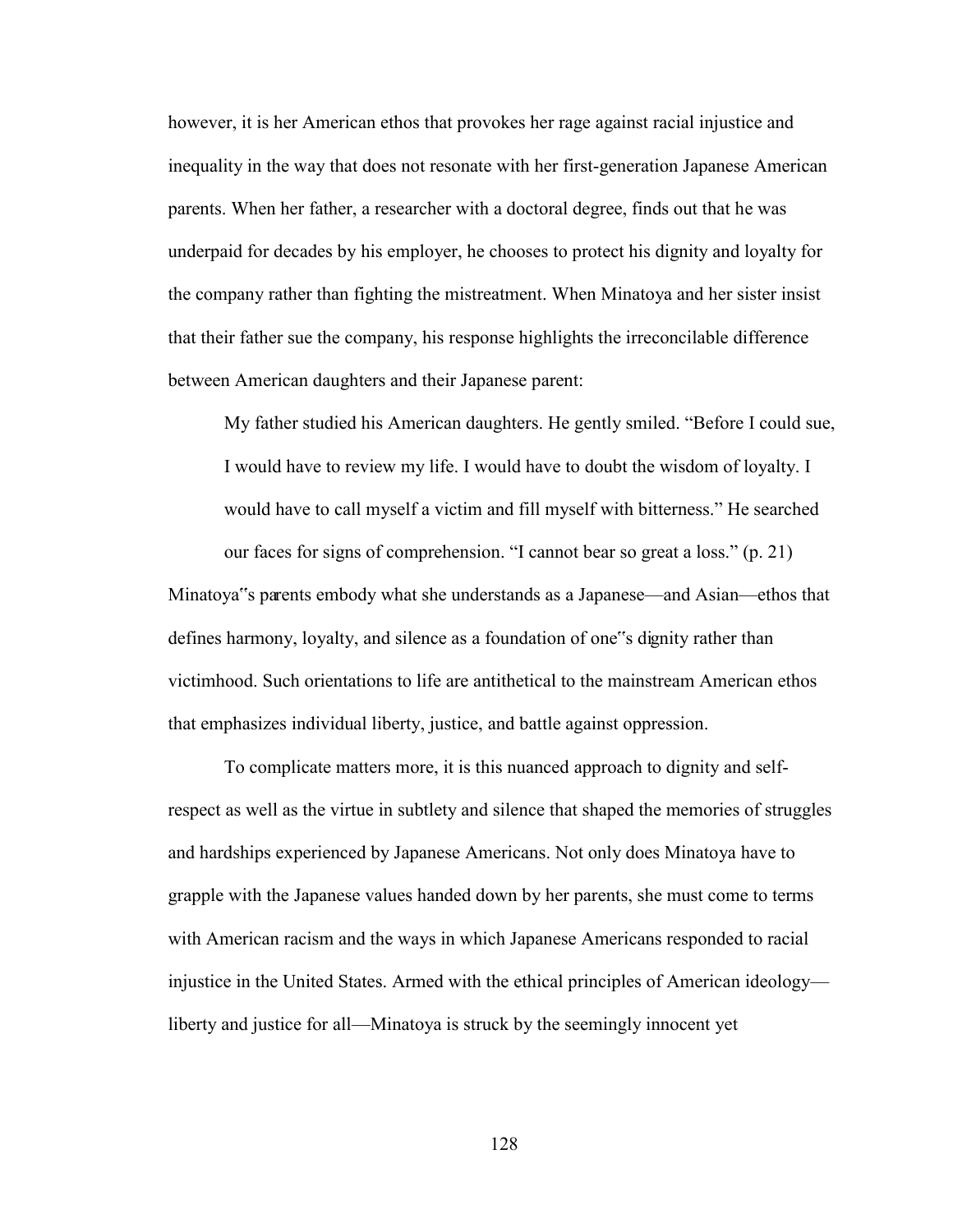uncompromising morality of her Japanese ancestors who persevered under the extremely harsh conditions during World War II. She writes with a hint of irony:

Call it denial, but many Japanese Americans never quite understood that the promise of America was not truly meant for them. They lived in horse stalls at the Santa Anita racetrack and said the Pledge of Allegiance daily. They rode to Relocation Camps under armed guard, labeled with numbered tags, and sang "The Star-Spangled Banner." They lived in deserts or swamps, ludicrously imprisoned—where would they run if they ever escaped—and formed garden clubs, and yearbook staffs, and citizen town meetings. They even elected beauty queens. (pp. 32-33)

From Minatoya"s point of view, Japanese American communities responded to the racist imprisonment during World War II in the same way that her father responded to his company"s mismanagement of his salary. To her American eyes, their loyalty and coping strategy appear as benign conformity and naïve faith in collectivism. Knowing the depth of the psychological trauma experienced by Japanese Americans in the internment camps, Minatoya is unable to openly accept their honorable yet painful responses to hardship and oppression. Based on the historical memories and family narratives, for Minatoya the virtue of being Japanese is to bear the hardships rather than fight the obstacle or the system of social oppression.

## *Being Japanese in America*

Whether or not she agrees with Japanese values taught by her parents and Japanese American communities, she is a person of Japanese descent in the United States. Minatoya is interpellated as Japanese by multiple histories, including the family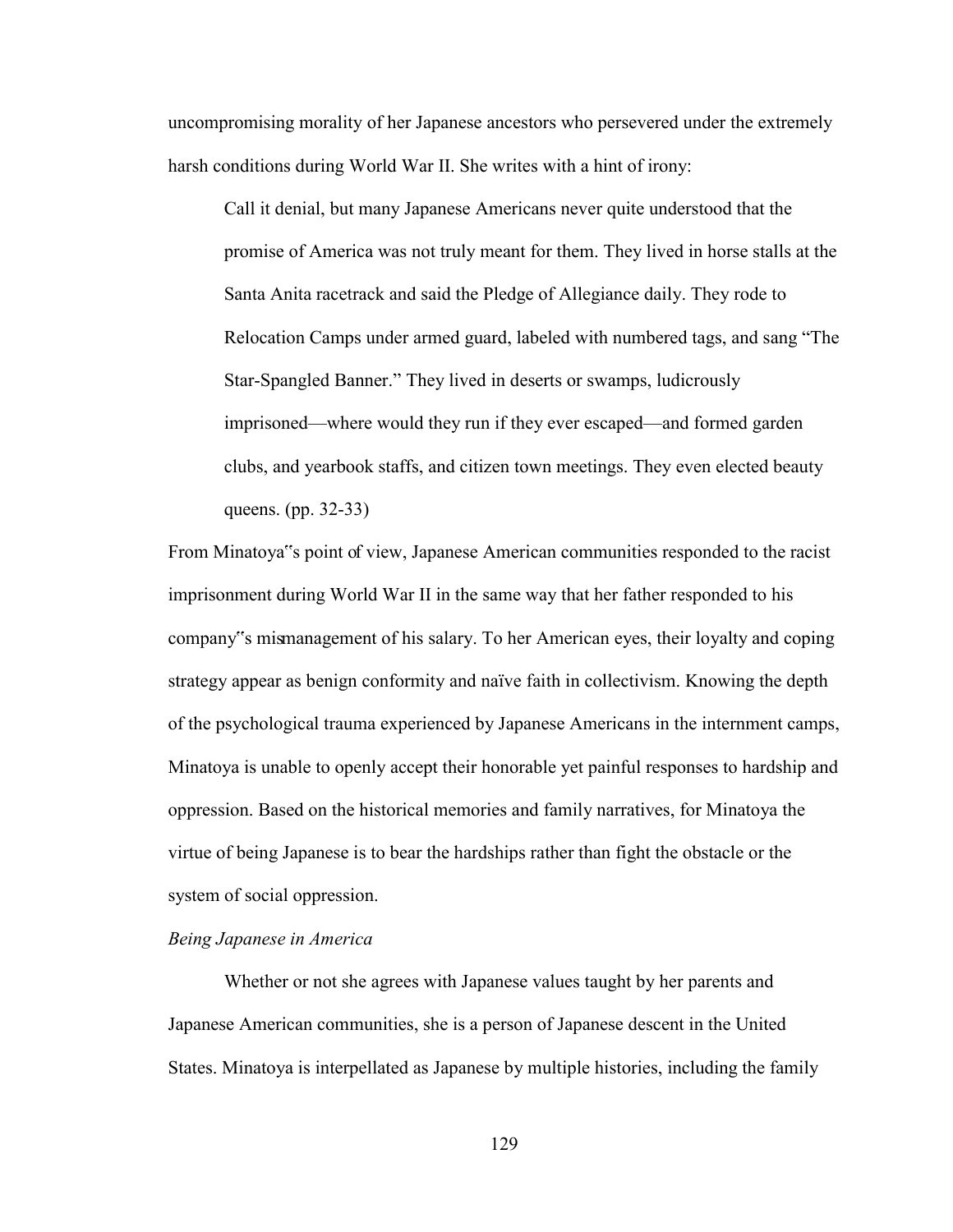narratives told by her parents, the narratives of immigration and struggle, as well as the tragic memories of the Japanese American internment camps. In the following depiction of her childhood memory, Minatoya portrays the incident at school when she learned about the "true" reason why Japanese Americans were sent to the internment camps during World War II:

I have returned from school and stand in anger before my mother. "Liar, liar!" I shriek. "You made me look stupid in front of the whole class!" "*Nani*, Yurichan<sup>12</sup>? What is it?" asks my mother with concern. "You told me you were sent to camp because America made a mistake. Teacher says no. You were sent because you are a traitor." My mother pulls me close to her, she kisses and soothes my brow. "I am so sorry Yuri-chan," she says, "for all the sadness like this that you will face." I tear free. "Liar," I sob. "Lousy Jap traitor." (pp. 56-57)

She was eight years old when she learned that her parents and grandparents were viewed as "enemy aliens" of the United States. At a very young age, she learned to internalize American racism. This painful childhood memory shows the gulf between being American and being Japanese in the United States. In-between "American history" and "Japanese American history," Minatoya experiences the impossibility of occupying one subject position without negating the other: if she chooses to be American, she must negate her Japanese background, and vice versa.

 When she moves to Boston as a college professor, Minatoya encounters a similar incident that highlights the distance between those who are American and Japanese American. She provides an elaborate description of what she saw at the Day of Remembrance Ceremony that commemorated the fortieth anniversary of the wartime

 $\overline{a}$ 

<sup>&</sup>lt;sup>12</sup> Yuri is Minatoya's middle name and *chan* is a term of endearment for young girls.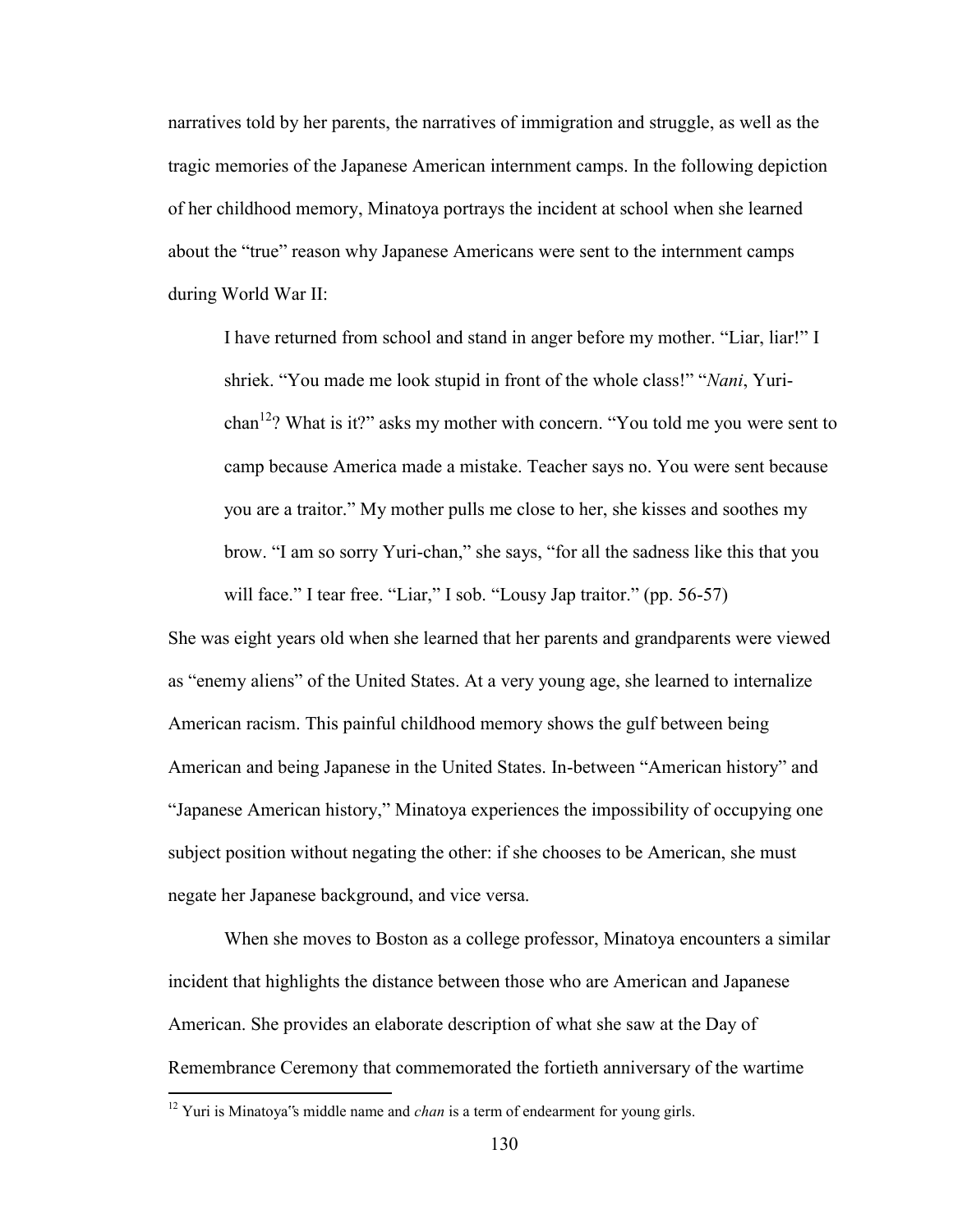Japanese Relocation Act. In the large Japanese American audience, she sees a Japanese American wife and her White American husband sitting together and listening to a woman read her mother"s letter from internment camp:

A young white husband sits next to his Japanese American wife….His glance swerves, in panic, from her profile to the stage and back again. His posture strains crazily both toward her and away from her. His wife leans forward, like an alert student enrapt in a lecture. Her expression is composed. Her shoulders slightly shake. Tears roll steadily down her cheeks, and her husband does not know what to do…He has never seen her like this before. Never knew that this was important. What will this mean in their marriage? His wife is oblivious. She crosses her arms. Enfolded in her own embrace, she shifts forward and away. (p. 57)

In the description of the scene, she inserts the feelings and thoughts that she imagines are going through the husband"s mind. She portrays the striking difference between the American husband and his Japanese American wife when it comes to the significance of the historical event. Minatoya"s observation of the couple reflects her understanding of the irreconcilable distance between being an American and being a Japanese American, which can potentially alter the nature of the married couple's relationship.

#### *Becoming American in Asia*

As one of the first Asian women with a doctoral degree in counseling psychology, Minatoya"s personal accomplishment exemplifies the American dream. Growing up in the United States, however, she continually struggles with cultural displacement and the lack of the sense of belonging. For this reason, she does not see herself as fully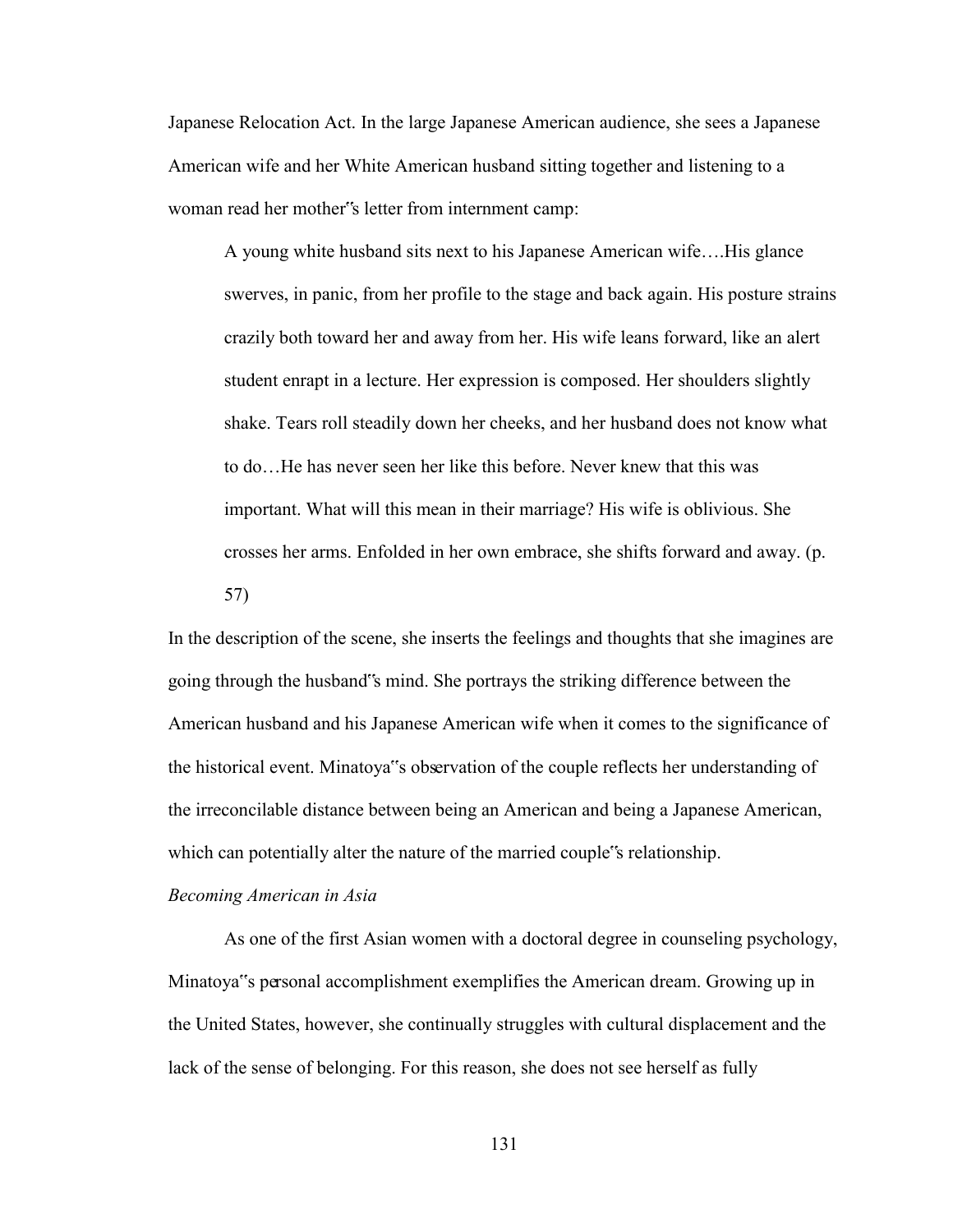American. At the same time, she is aware of her twisted relationship to her Japanese heritage. When "Japan" or "Japaneseness" calls upon her to activate her Japanese subjectivity, she faces the burden of tradition, subtlety of emotions, and nuanced communication style. After losing a job at a university, she plans a trip to Japan to visit her mother"s home village. Her mother worries that her young American daughter will be ridiculed behind her back for violating Japanese cultural norms for young women. Minatoya responds to her reluctant mother: "They know I am an American. They will expect uncivilized behaviors. If I acted like a proper Japanese, how disappointed they would be: no wonder, no glee, no gossip value in that!" (p. 89). As much as she is drawn to her cultural root to search for the place she belongs, she knows that she will be viewed as American by her relatives in Japan.

Interestingly, it is through traveling and teaching in Asia that she comes to terms with her American identity. When she travels to Nepal, Minatoya expresses her indignation after witnessing the severe poverty and malnourished children who gather around Western tourists:

I am an American. I have no patience with fatalism, no regard for the gift of forbearance. Often Asia disconcerts me. She has lured me back. She has willed me into the investment of my time and caring. And again and again, she shows me scenes that I am powerless to change. (p. 236)

Saddened and frustrated by the plight of local people in Kathmandu, she claims that she is an American who is invested in solving problems, making progress toward the future, and a happy ending. When she witnesses the challenging political and social circumstances in Asia, her American self is evoked to respond: the self that wants to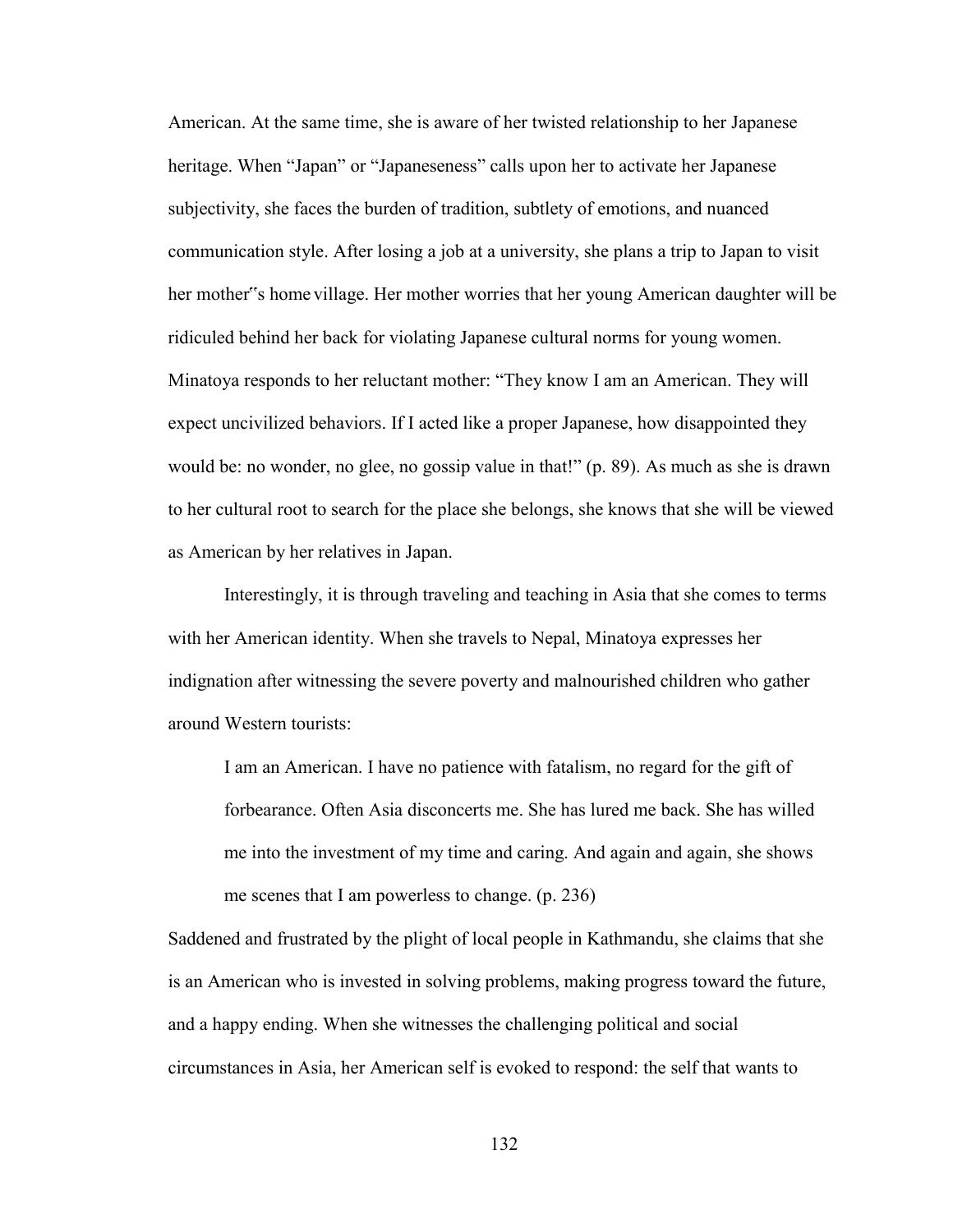change the situation, solve the problem, and *do something about it*. Minatoya"s American self is also called upon by the local people whom she encounters in Asia. In the eyes of local Asians, Minatoya becomes a symbol of the American dream. In China where Minatoya teaches English language and American culture to college students, a Chinese woman, Dr. Auntie Liu, speaks to Minatoya about how she is impressed by racial harmony in the United States. Referring to both racial unity and oppression in the United States, the woman says:

"And can you guess, Dearest Teacher, what else I see? I see *you*. I see that Dr. Lydia, a Japanese American, is sent as representative of American culture, as an equal to Mr. Stone, and when I see these things, I think. Perhaps small house, small *cabin* of Uncle Tom is true, but these other things, I know, also are true." (p. 238, emphasis in original)

To the eyes of the local Chinese students, Minatoya embodies the promise of America that allows anyone of any background to have the opportunity to succeed. Similarly, Dr. Kinjo, a professor in Okinawa, praises the American spirit represented in Minatoya"s personal accomplishment:

"In America," says Dr. Kinjo, "the young daughter of immigrant parents can hope for such a thing [to be a professor]"…"It is this willingness," he explains, "the willingness to allow the unexpected, that is *America's* greatness." (p. 148, emphasis in original)

Dr. Auntie and Dr. Kinjo see the potential of American spirit that they do not find in their respective home countries. Minatoya does not explicitly respond to these remarks in her writing. However, she highlights these conversations as one of the memorable moments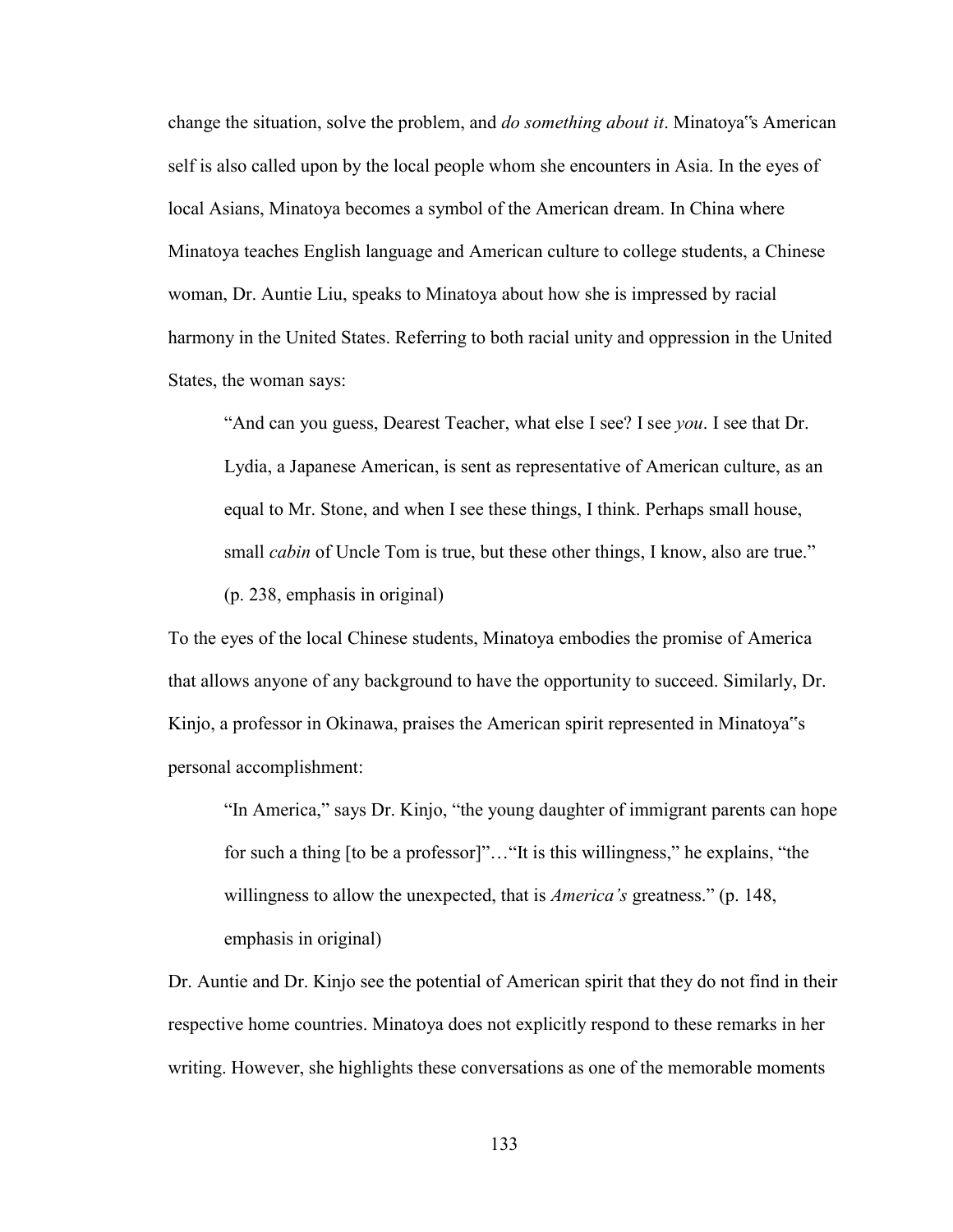in her stay in Asia. While Minatoya sometimes feels embarrassed by her fellow "loud, jocular, well-meaning Americans" (p. 238) and her own Americanized behaviors, she gradually begins to develop a sense of belonging with other Americans in Asia:

America is about vitality, about heartiness, and about great undaunted spectacle. America is the land of Niagara Falls and the Grand Canyon—not of the reflection of the moon upon a pool of water….But I watched Americans in Asia: loud, jocular, well-meaning Americans. I saw the broad waves of delight that they cast, like cement blocks hurled heavily into those moonlit pools of water. And, over time I grew to claim them as my kin. (p. 238)

Through traveling in Japan, China, and Nepal, Minatoya comes to accept both the virtue of her Asian heritage and her American spirit. In the subtitle of her autobiography, Minatoya calls her journey "an Asian American Odyssey." Consciously or unconsciously, she went to Asia as an attempt to seek balance and harmony in the paradoxes and contradictions that exist in being Asian American. Her autobiographical narratives show the possibility of Asian American subjectivity that emerges through selfreflexivity toward the multiple sources of interpellations that constantly split and divide her identity. Minatoya overcomes the continual divide between America and Asia in her own ways. This point is elaborated further in the following discussions on spatiality, temporality, and corporeality.

#### Spatiality

# *Spatiality of the Split Self*

 In understanding Minatoya"s Asian American subjectivity, it is useful to approach her bicultural identity from a spatial point of view. Minatoya"s struggle over her cultural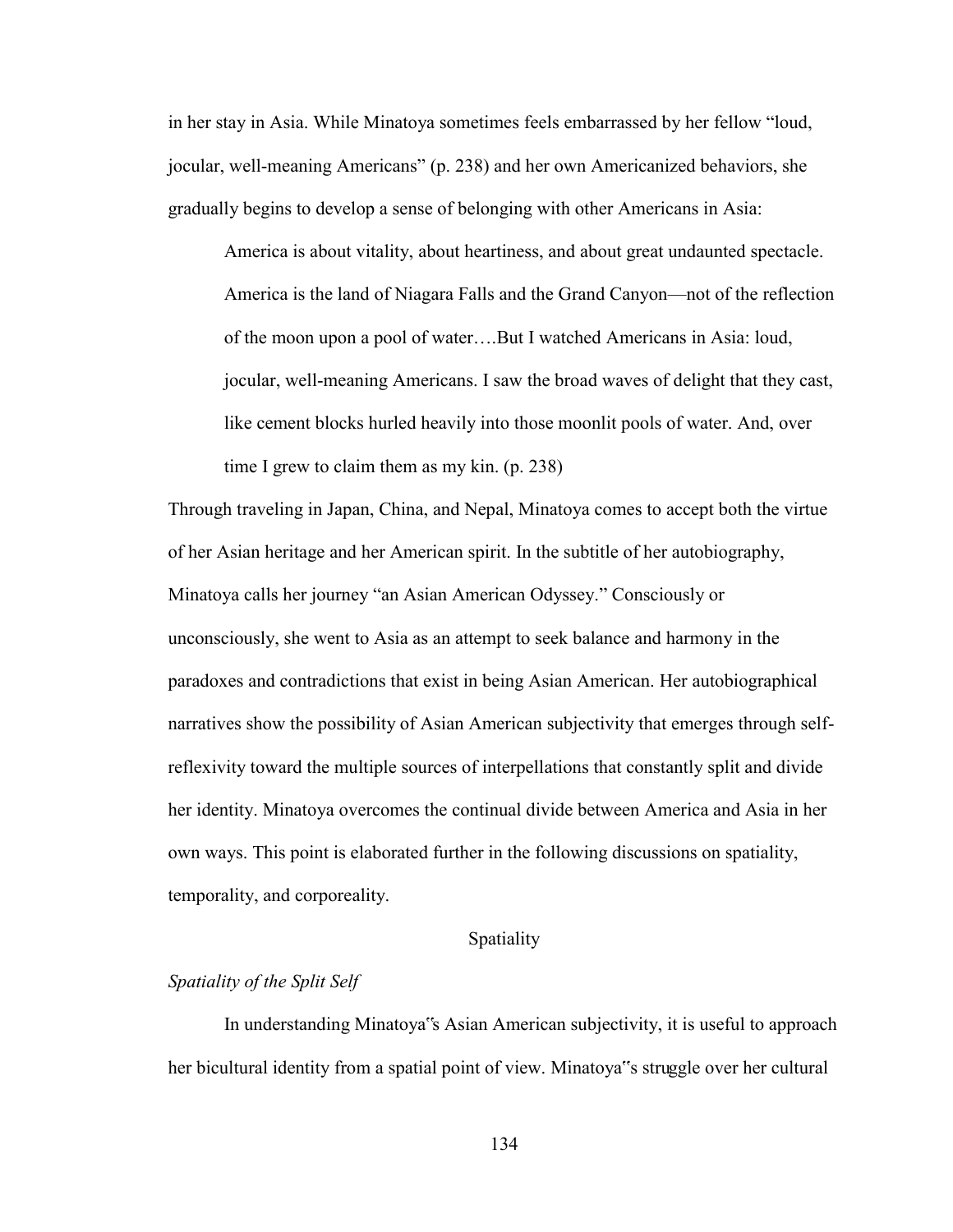dislocation and a lack of situated sense of self is closely linked to the duality between the East and the West in her spatial imagination of the world. Despite the fact that she has lived in the United States all her life, the presence of "Japan" lurks upon her life through the traditions and beliefs instilled by her mother. In the following, she describes how her mother continues to live in feudal Japan after moving to the United States, which governs Minatoya"s gender identity:

My mother was raised in a world such as this, in a house of tradition and myth. And although she has traveled across continents, oceans, and time, although she considers herself a modern woman—a believer in the sunlight of science—it is a world that surrounds her still. Feudal Japan floats around my mother. Like an unwanted pool of ectoplasm, it quivers with supernatural might. It followed her into our American home and governed my girlhood life. (pp. 102-103)

What she calls Feudal Japan—the country at the time of her mother"s migration to the United States before World War II—follows her mother and surrounds Minatoya in her American home. Minatoya has a conflicted relationship between the Japanese emphasis on traditional femininity and American value on gender equality. On the one hand, Japanese culture—as it was taught by her parents—values silence, deference, and subordination not only to males and elders, but also to her personal belongings and objects. On the other hand, American culture—as she was socialized by her friends and education—values independence, ownership, and self-control. In the memory of her childhood, she describes how she was "haunted" by her belongings that, if mistreated, could "spring into life and complaint" (p. 103):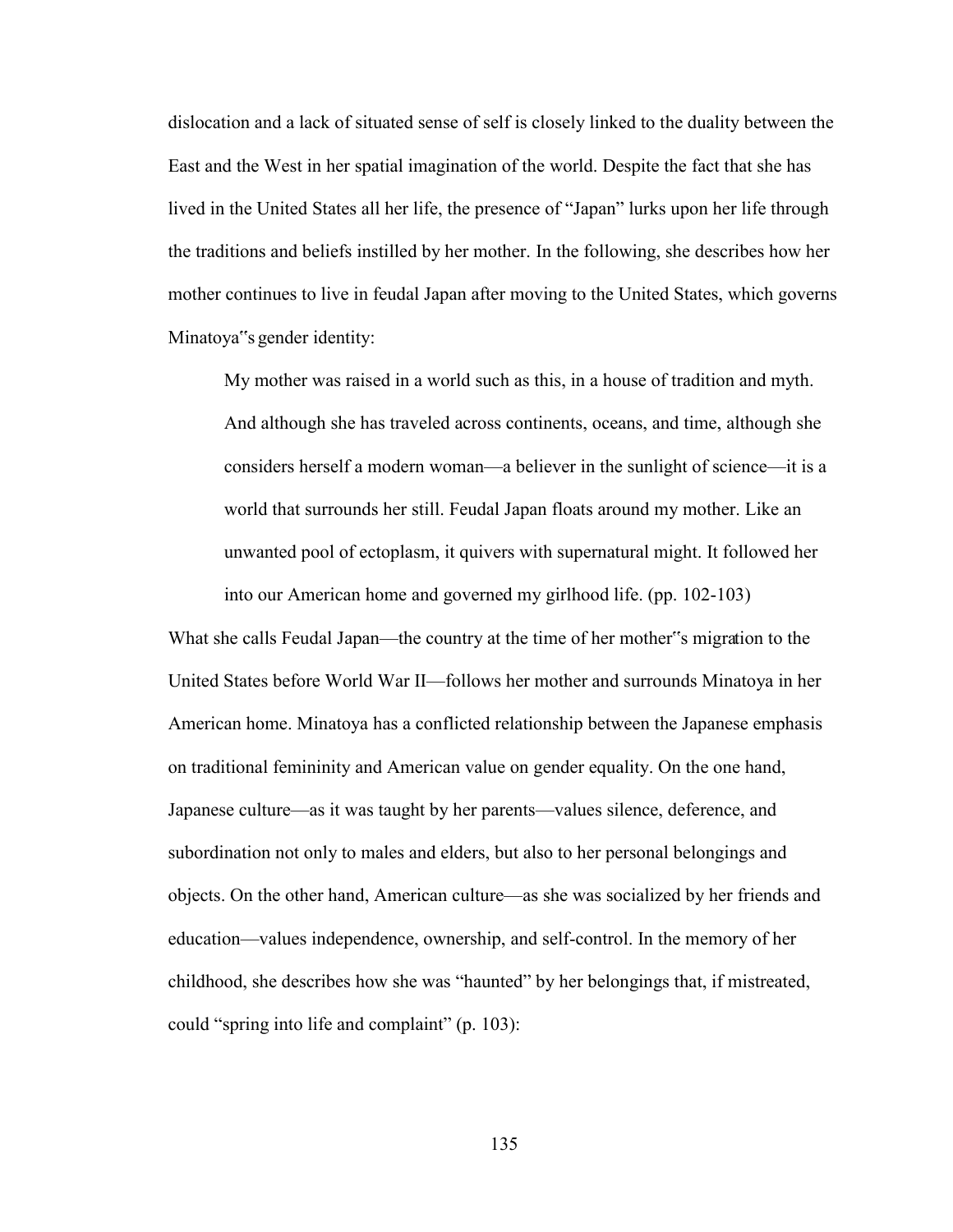In that feudal code, all females were silent and yielding. Even their possessions were accorded more rights…I was haunted. If I left my clothes on the floor, or my bicycle in the rain; if I yanked on my comb with roughness; if it splintered and lost its teeth (and I did these things often and deliberately, trying to challenge their spell); then my misdeeds pursued me in dreams. (p. 103)

The "feudal code" shapes her interactions with the physical environment and inanimate objects, as if she still lives in Feudal Japan. In Feudal Japan, she yields power to other people and objects. Through living in the Japanese code of conduct taught by her parents, she cultivates the image of "the East" as the opposite of American life. She grows increasingly conflicted with what she perceives as the irreconcilable difference and distance between the East and the West. Minatoya expresses this dilemma of living between two different worlds as follows:

I am a woman who apologizes to her furniture. "Excuse me," I say when I bump into a chair. My voice resonates with solicitude. In America, such behavior is viewed as slightly loony.

I am a woman caught between standards of East and West. "I disagree," I say to elders, to the men in my life. My voice rises and cracks with shame. "Razortongue," relatives say with the pleasure of knowing. "No wonder she is still unmarried." (p. 104)

For Minatoya, here (America) and there (Japan) are the two distinct worlds that bring her bicultural identity in conflict. Minatoya inhabits these two worlds simultaneously, feeling awkward and displaced in both. She is torn between Japan and America and experiences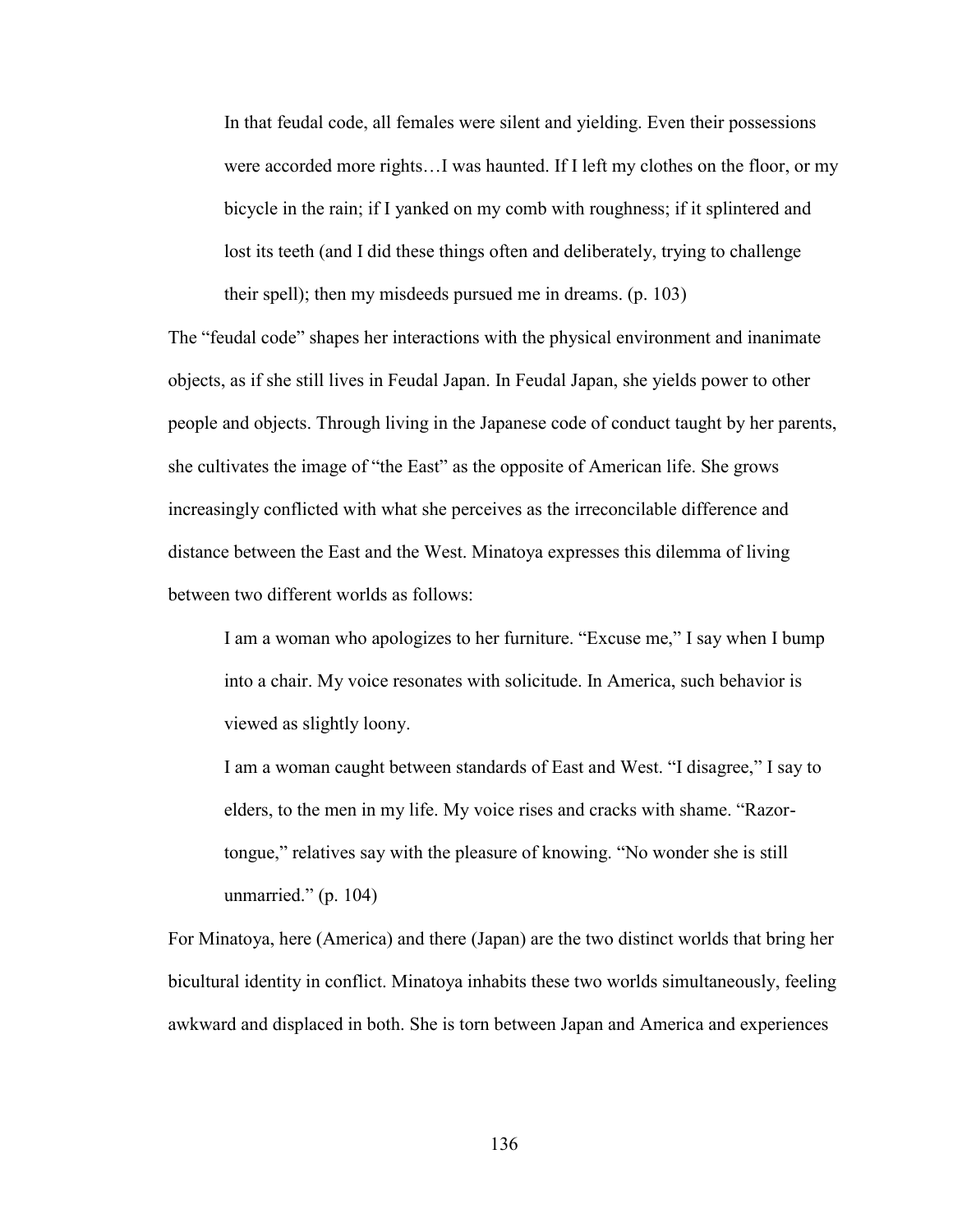her cultural displacement as a divide between the East and the West in the larger geographical and geopolitical imagination of the world.

## *Asian Spatiality and the Transformation of the Self*

 When Minatoya is on her journey to Asia, there are several important moments when her sense of the self is transformed by the spatiotemporal environment in Asia. That is, there are moments when the spatiotemporal context—whether the location, time, or situation—resonates with her subjectivity and transforms her conflicted positionality between America and Asia, between the East and the West. In her first destination, Hong Kong, she visits Victoria Peak that overlooks the Victoria Harbor and central Hong Kong. At dawn, she arrives on the summit of Victoria Peak and observes the activities of men and women who engage in t"ai chi exercises like "a phalanx of ghost warriors" (p. 83). She is awed by the serene view of the city with the "famous harbor…sleeping beneath quilts of mist" (p. 83). It is in this moment when Minatoya finds herself in a unique spatiotemporal environment that alters the way she experiences the flow of time:

The past reigned in stately supremacy. No future existed. Time flowed backward, unevenly stopping here and there like a branch in a stream catching on rocks and eddies. It carried me through generations. Insects whirred and chirped in primordial supremacy. "You may be right, Moe," I called to my memory of the San Francisco taxi driver as he spun past me in the rush of time. "Perhaps, somehow, I am changing" (p. 83)

In Hong Kong, on the summit of Victoria Peak, as the Sun begins to shine on the world, she experiences the beginning of her transformation. In the space that is reigned by the past, where time flows backward, Minatoya opens herself to the possibility of self-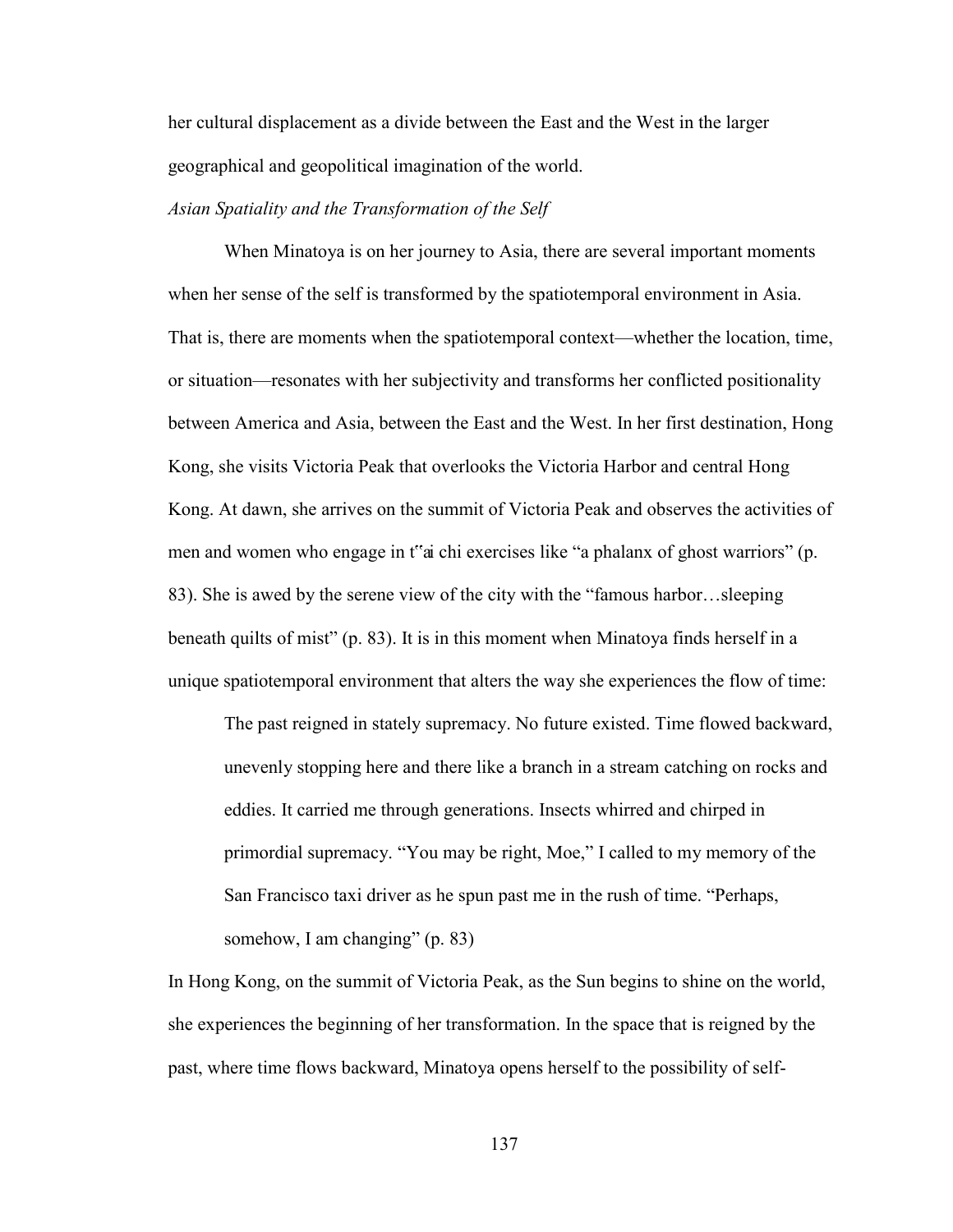transformation. She expresses this experience as being carried through generations. "Asia" or "the East" represented in her mother"s feudal Japan appears right in front of her eyes. While she is physically present in the place called Asia, she is brought "home" through this spatiotemporal experience that blurs the boundary between the past and the present. For Minatoya, her "homeland" always existed in the stories and memories told by her parents. In other words, her homeland was always a space of the past. On Victoria Peak, where the linear flow of time breaks down, she is able to begin her journey back home in a more metaphysical sense. Not only does she visit the geographical locations of her ancestral origin, but also she begins to situate her life within the spatiotemporal contexts of the place. As a second-generation Japanese American, Minatoya"s "coming home" is mediated by her spatiotemporal experience of places she visits in Asia.

In Kathmandu, Nepal, Minatoya experiences another moment when the spatial environment resonates with her sense of the self. Staying at the Guest House by the Himalayas, she finds a deep sense of comfort in the middle of different groups of people who gathered together at night to play music and sing:

I, who have always felt discomfort with being in-between, stand in perfect peace in a cobbled crossroad on the roof of the world at the edge of a new year. I stand amidst Christians and Hindus, among Anglo-Saxons and Asians. Perhaps this is why I have come to this place. (p. 212)

All her life, she has been looking for a sense of belonging. When Minatoya writes about her childhood memory, she says: "my differences dislocated me, made me simpering or sullen" (p. 40). By the Himalayan Mountains—what she calls the roof of the world—she no longer feels conflicted with her Asian American identity. In Asia, she begins to affirm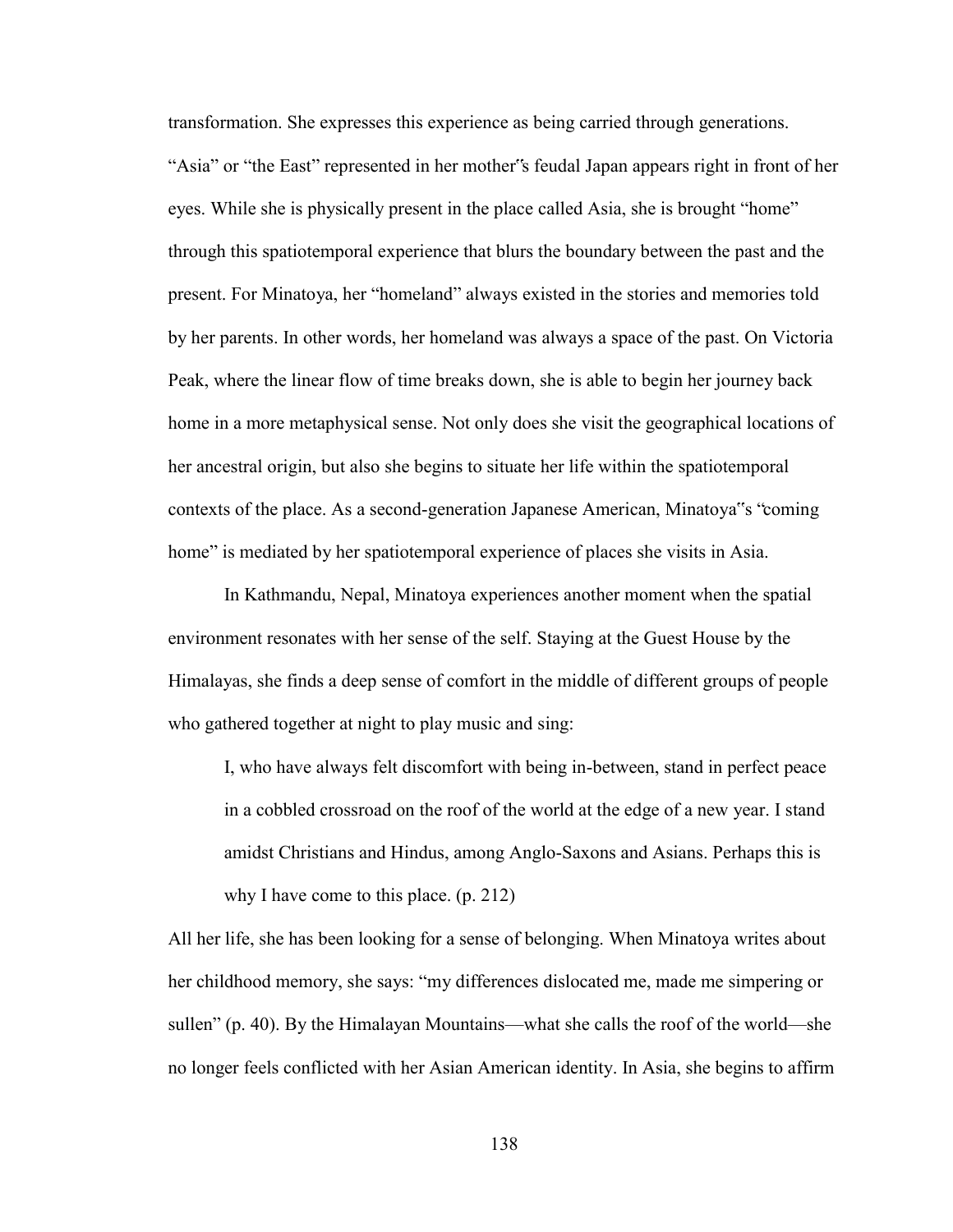and accept the unsettling and often painful paradox of living in-between cultures and countries. In Dakshinkali, a small village in central Nepal, Minatoya witnesses a ritual of blood sacrifices to the Hindu goddess Kali. As tourists and worshippers observe the ritual in which one man "deftly slash the throat of animal after animal" (p. 234), Minatoya thinks about karma, a view that human life is the result of an endless cycle of cause and effect:

It is not death that is being worshipped. Asians do not rejoice in destruction. They believe that life, no matter how joyous, includes pain and loss and sorrow. From endings come beginnings. From separation comes joining. From wrenching pain comes fulfilling pleasure. Think of childbirth and perhaps you will understand. (p. 234)

Minatoya explains that Asians seek harmony in the contradictions of life. This is reminiscent of her view toward Japanese Americans who created highly organized communities and social activities out of their wartime internment; her father who values his loyalty and dignity over justice and equality; and her grandmothers and aunt who turned their pain and sorrow into hopes and dreams for their children. When she was growing up, it was difficult for her to seek balance between American values and Asian virtues. Through her experience in Asia, she comes to appreciate Asian morality over Western ethical principles. She reflects on her experience in Asia where she was supposed to educate and enlighten students:

Like a missionary, I was sent to light a candle deep in the wilderness. But the wilderness lit a candle deep in me. In a hemisphere honoring tradition and faith, I was sent to educate: to advance progress and skepticism and debate. I came armed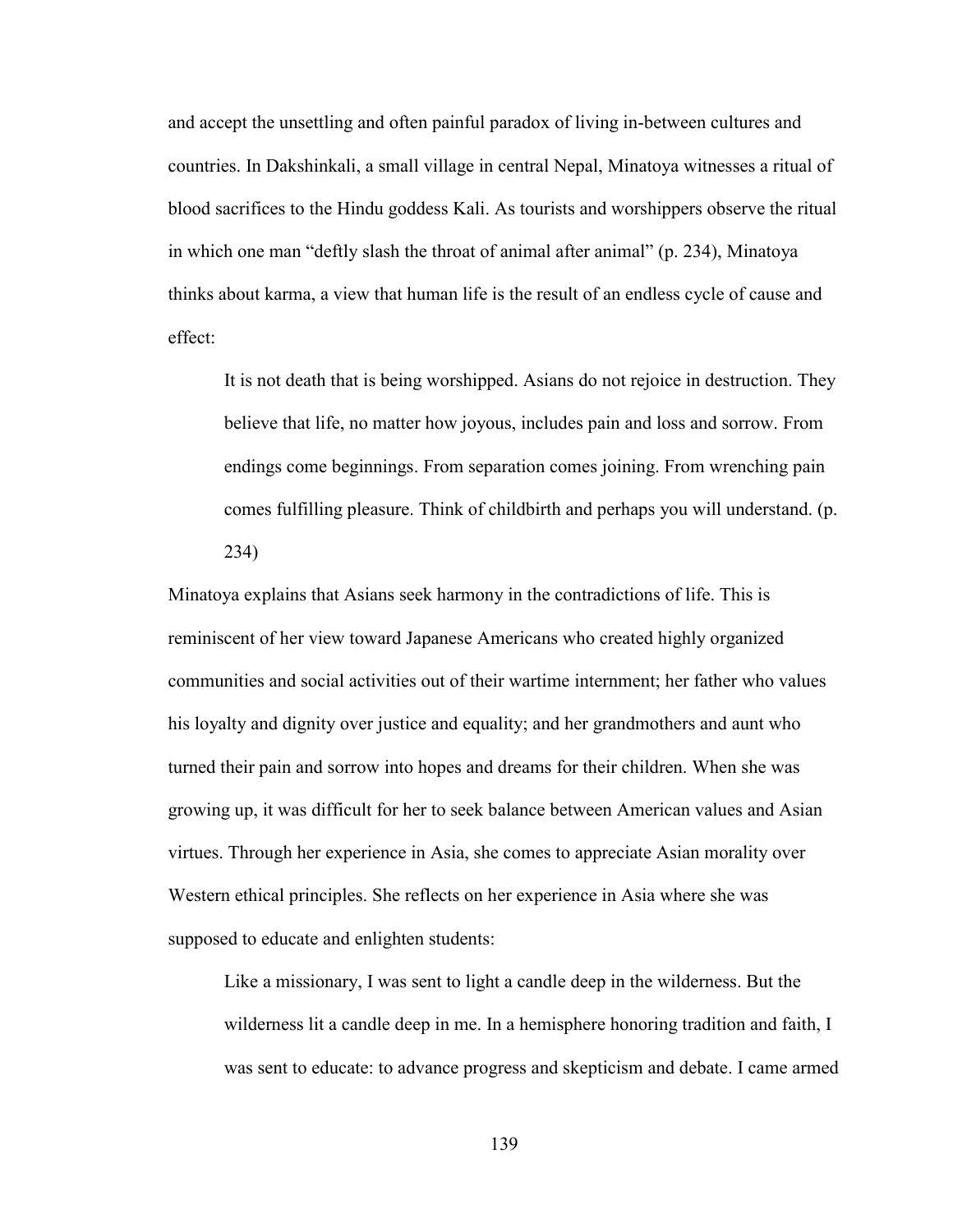with my ethical principles. Do no harm. Avoid dual relationships. Solid, external, impersonal: they were rules to base actions on. But I was disarmed by morality. With its rich and shining grace... And gently, I was educated. In time, I learned to

see. Morality is a warm and breathing thing that dwells within the soul. (p. 263) Through traveling in Asia, Minatoya transforms her contentious relationships with the values, memories, and histories that have shaped her Japanese/Asian American identity. Such transformation was enabled partly by the spatiotemporal contexts of Asia where contradictions and paradoxes coexist in chaotic harmony.

 Minatoya"s relationship to her Japanese cultural background and Asian American heritage changes as she begins to appreciate Asia as her homeland. For her, Asia is no longer a distant and unknown place that traps her mother in archaic feudal code and haunts Minatoya"s life. She writes that "in Asia I had found acceptance" (p. 265), something she longed for since her childhood. Upon leaving Asia to move back to the United States, she reflects on how Asia has transformed her and wonders how her American fatherland would respond to her homecoming:

While I had been living in Asia, Asia had begun living in me. She pulsed through my heart. She traveled through my bloodstream. She changed my perceptions, my thoughts, and my dreams. Like a mother who kisses her bruised daughter and shoos her back to play, Asia had transformed the ache of my lapsed career. But, O America—my stern, beloved fatherland—would I be worthy in your eyes? (p. 264)

Minatoya expresses how her negotiation between Asia and America continues to shape her sense of self. For her, Asia was a nurturing, maternal space where she was able to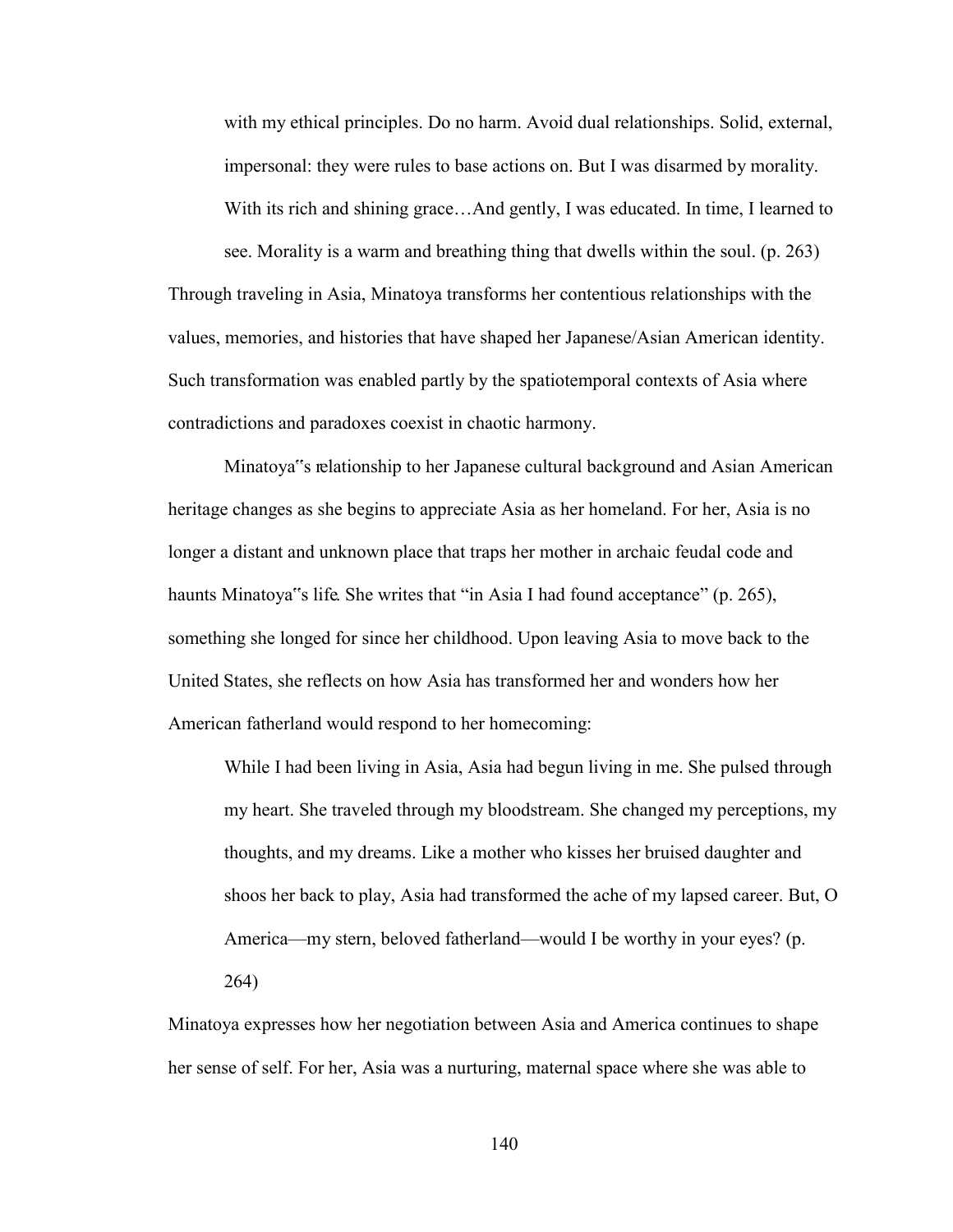experience acceptance by other people and appreciate their cultural values. Before moving back home, she is concerned how she would be accepted in the United States: "Change unnerves me. Behind every opportunity lurks the possibility of my undoing. Was I now Asian? Was I still American? Would I have to choose between the two?" (p. 264). In the modernist notion of American individualism, the ontology of the self is based on the idea that that you have an identity, a unified self. In Asia, on the other hand, Minatoya is able to seek harmony in contradictions and appreciate the nuances, subtleties, and multiplicities of being that constitute her self. In the United States, to seek balance in being Asian *and* American is close to impossible, while in Asia she learns that there are both gains and losses, joy and pain, as well as wonderful success and broken promises in being Asian American. Most importantly, Minatoya learns from Asian people that the beauty of life lies in contradictions. Such contradictions are the source of confusion in American life; in Minatoya"s Asia, such contradictions are the key for accepting and appreciating the beauty of life.

### Temporality

### *The Self and Memory*

It is perhaps fair to argue that what scholars call a "sense of self"—an elusive idea that is the foundation of identity—is impossible without memory. One"s identity is shaped by social forces, such as legal documents, social status, interpersonal relationships, and institutional affiliations. Still, if an individual loses his/her personal memories—due to some type of brain damage, for example—none of these social forces can entirely rebuild her/his senses of the self. Autobiography, as a collection of selective memories, is a prime example of how the sense of self is constituted through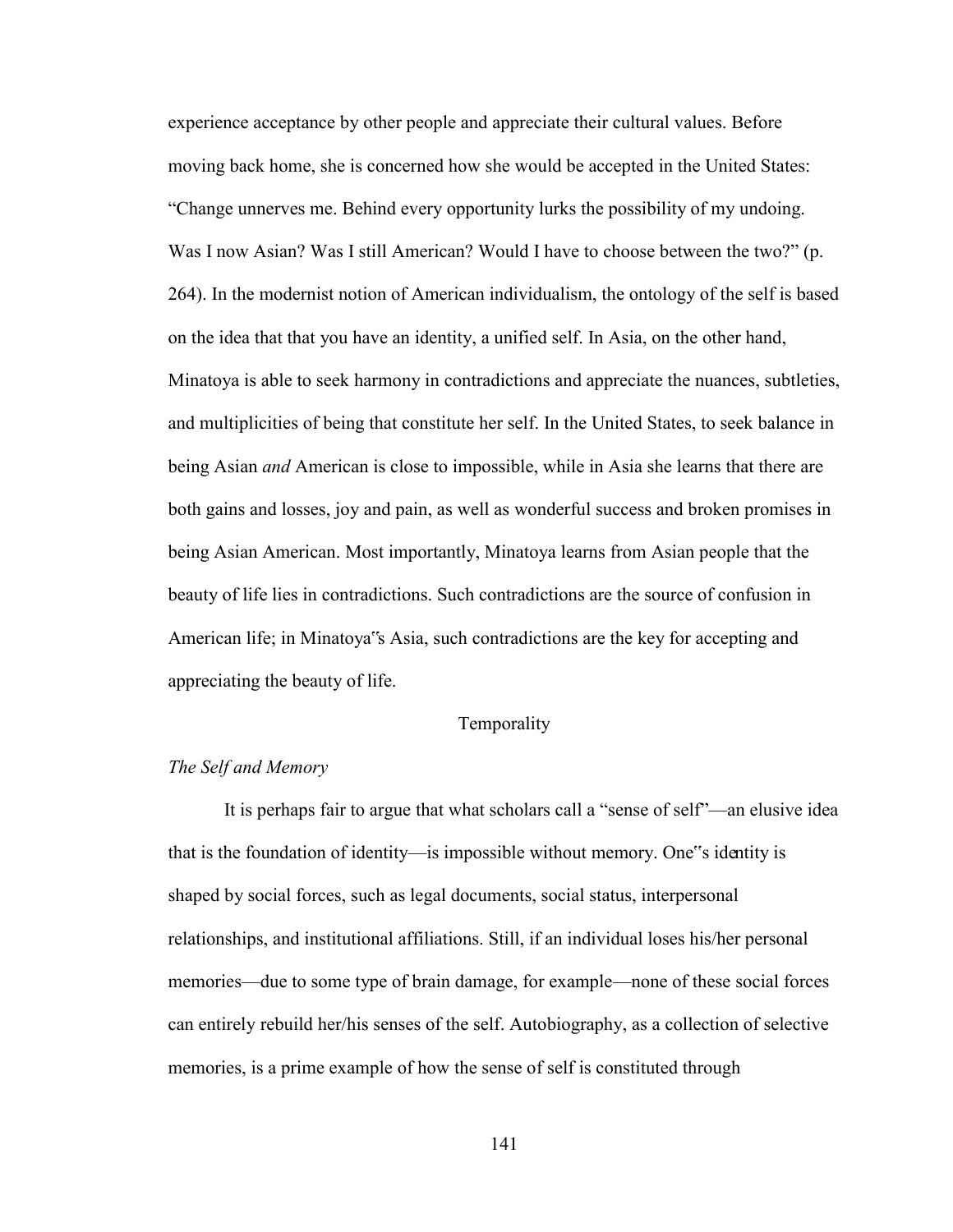remembering past experiences and mobilizing an autonomous subject in these recollections of past events. Through writing autobiography, authors are able not only to relive the past memories but also to rewrite them in ways that highlight and solidify certain aspects of the self. Through memory, individuals exercise control over sociotemporal structures and move through cultural spaces as a subject with mobility and autonomy. As Mitchell (1994) argues:

Memory is a technology for gaining freedom of movement in and mastery over the subjective temporality of consciousness and the objective temporality of discursive performance. To lack memory is to be a slave of time, confined to space; to have memory is to use space as an instrument in the control of time and language. (p. 194)

As a collection of impressionistic and short descriptions of personal experiences, Minatoya"s autobiography exemplifies the centrality of memory in the construction of the mobile self. In Minatoya"s self-narratives, she traces her self-transformation through descriptions of moments and encounters that are curved into her memory. In her remembrances of past events and emotions, multiple selves emerge that ultimately crystallize into the autobiographical self—the self that tells the story with the authorial voice in the narrative. Thus, memory is a technology of the self and a medium of agency that grants Minatoya the access to the past—or the making of personal history—in a way that is subjective and self-reflexive. Based on the premise that the self is constituted within the dynamic interactions with memories, in this section I focus on the functions of memories and temporalities in Minatoya"s personal narratives as it relates to the realization of her situated sense of the self.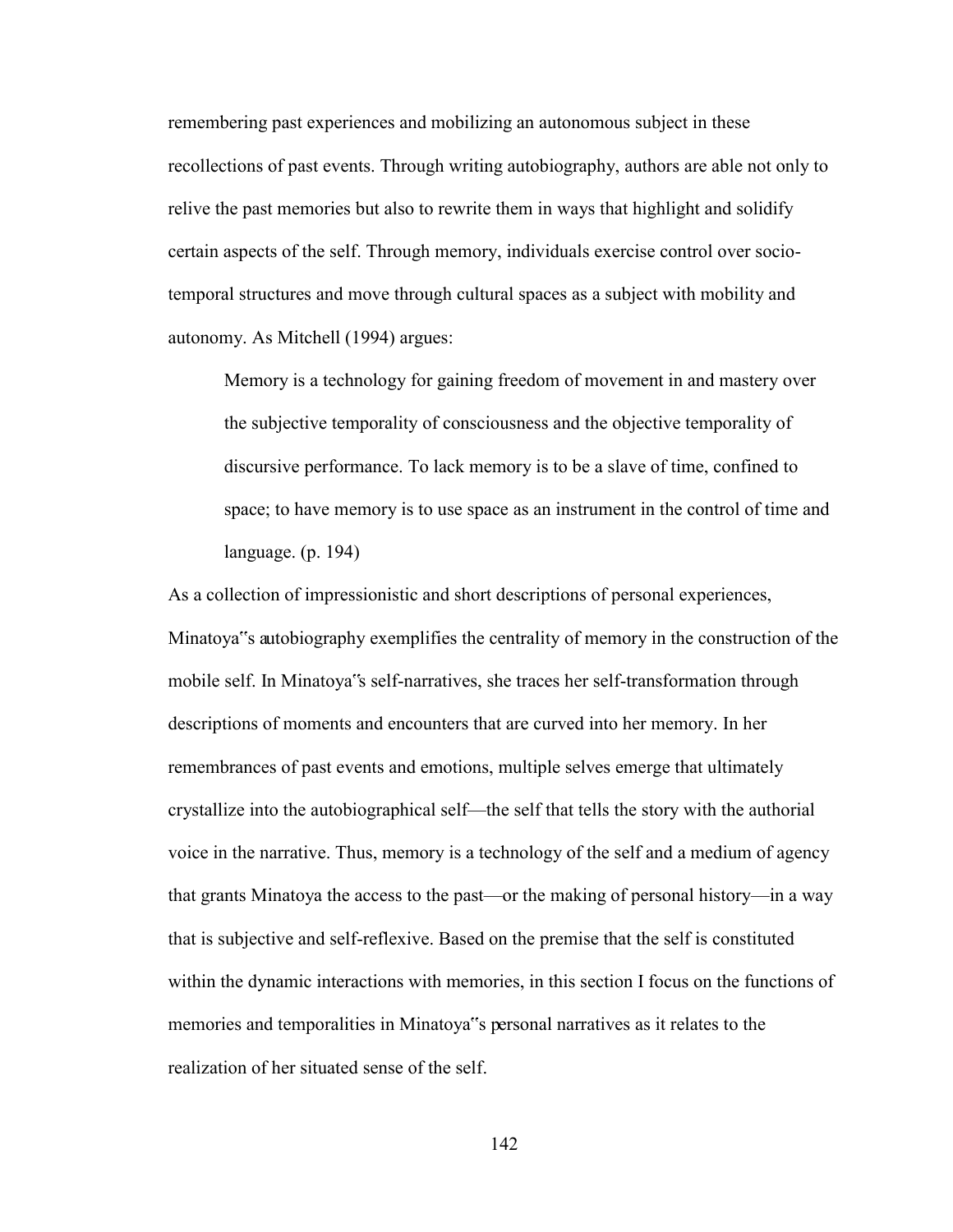In Minatoya"s autobiographical writing, memories play a significant part in constituting and materializing her Japanese American and Asian American identity. In fact, she utilizes a narrative style that is full of visual descriptions of significant moments in her life without fully explaining her emotions. She skillfully portrays the multiplicity of her self as a mosaic of unforgettable moments, vivid impressions, and important encounters in her life. Lee (1998) characterizes Minatoya"s narrative strategy as follows:

From the beginning through the end of her narrative indeed, Minatoya tries to minimize explanations and to maximize the tales that stand out in her memory, repainting, in crisp, lyrical words, the pictures etched in her selective memory. (p. 345)

In this case, Minatoya"s sense of self is not a set of dimensions of socially constructed categories but a collection of fragmented memories through which she gains access to her personal history and understands her location in the present. For instance, the memory of her grandmother is highly influential in shaping Minatoya"s self-understanding. Minatoya begins her autobiography with a description of memories of memories: as a small girl, she is listening to the stories of her mother"s childhood memory. Minatoya describes the story told by her mother about her grandmother who was banished from the respectable family in Japan because of her extramarital affair with another man. Minatoya imagines the life of her grandmother—a woman whom she never met—who rebelled against the traditional gender norms in a rural Japanese village by purchasing a set of encyclopedia and educated her small children. From the stories told by her mother, she feels the pain of the separation between the grandmother and her mother years before Minatoya was born. She feels the courage and sorrow of the grandmother who had to leave her children and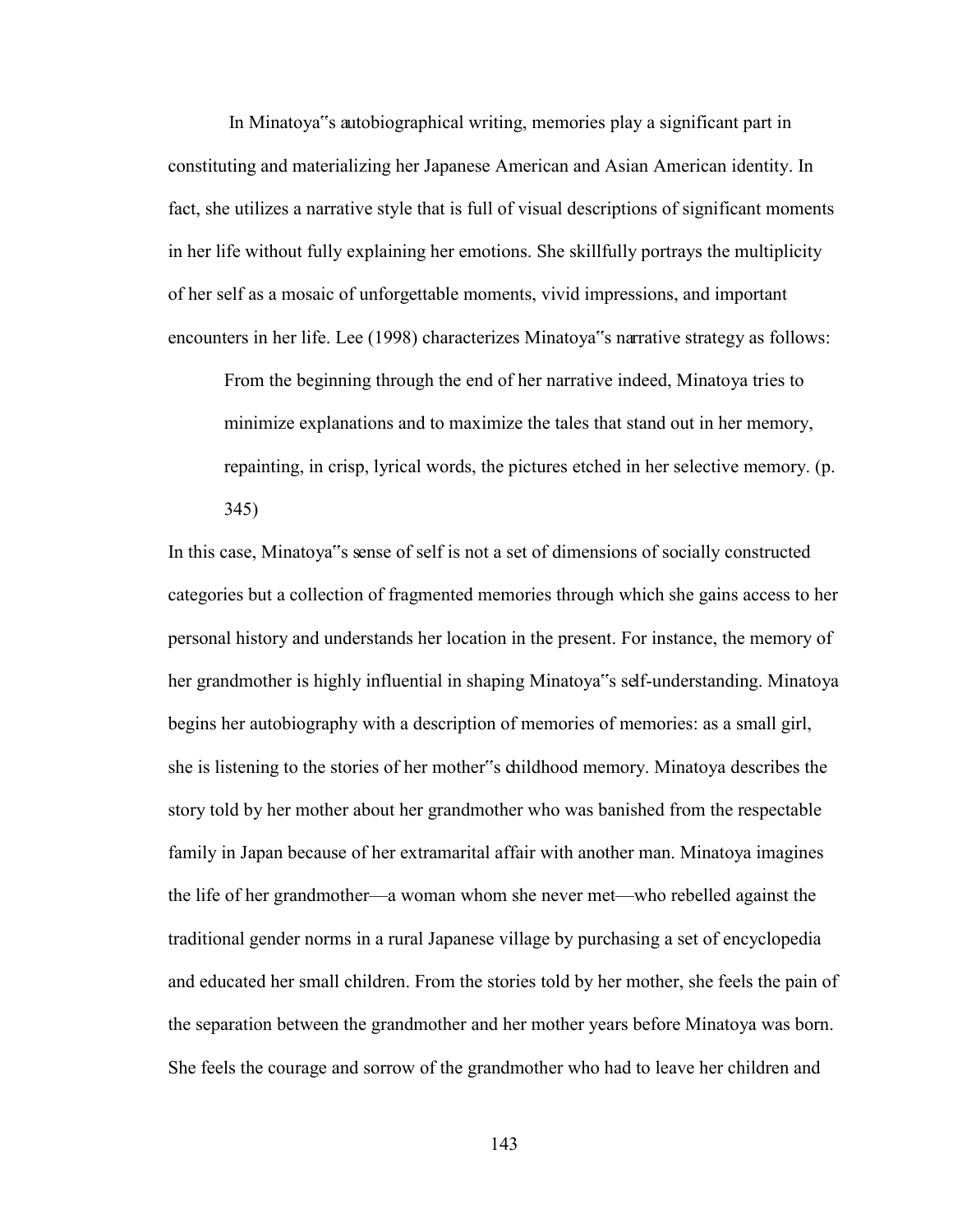live under the shadow of her disgrace. Through her mother"s poetic storytelling, the image of Minatoya"s grandmother is vividly curved into her memory as a young girl. In the following dialogue, Minatoya describes the exchange with her mother about her grandmother. The mother tells Minatoya about the grandmother:

"She was a romantic, an adventurer. In Japan, she caused scandal when she bought a set of encyclopedia."

[Minatoya responds] "A scandal?"

"You must understand these were country people. A young wife wasting her time on reading, spending her money on frivolous facts, people must have thought, What nonsense!...She would tell us about science and foreign countries. I think she liked to dream about possibilities." (p. 5)

After being divorced by the husband, her grandmother lost everything, moved to Manchuria, and never saw her children again. The image of her grandmother—a curious and adventurous woman who rebelled against tradition and paid its cost—holds a strong presence in shaping Minatoya"s sense of self. In addition to her grandmother, Minatoya"s aunt (her mother"s sister) has a similar kind of influence on Minatoya"s selfhood. Her aunt, Naomi, was a beautiful woman like the grandmother, and lived her tumultuous life with dignity and confidence. Naomi left her abusive husband and raised her two daughters by working as a hostess in Japanese community. She was a proud and happy woman who purchased a house and saved money for her daughters" college education. From her mother"s stories, Minatoya internalizes the image of the women who rise up from struggles and turn their great suffering and pain into joy and grace. In the following, Minatoya compares her life with those of her grandmother and aunt: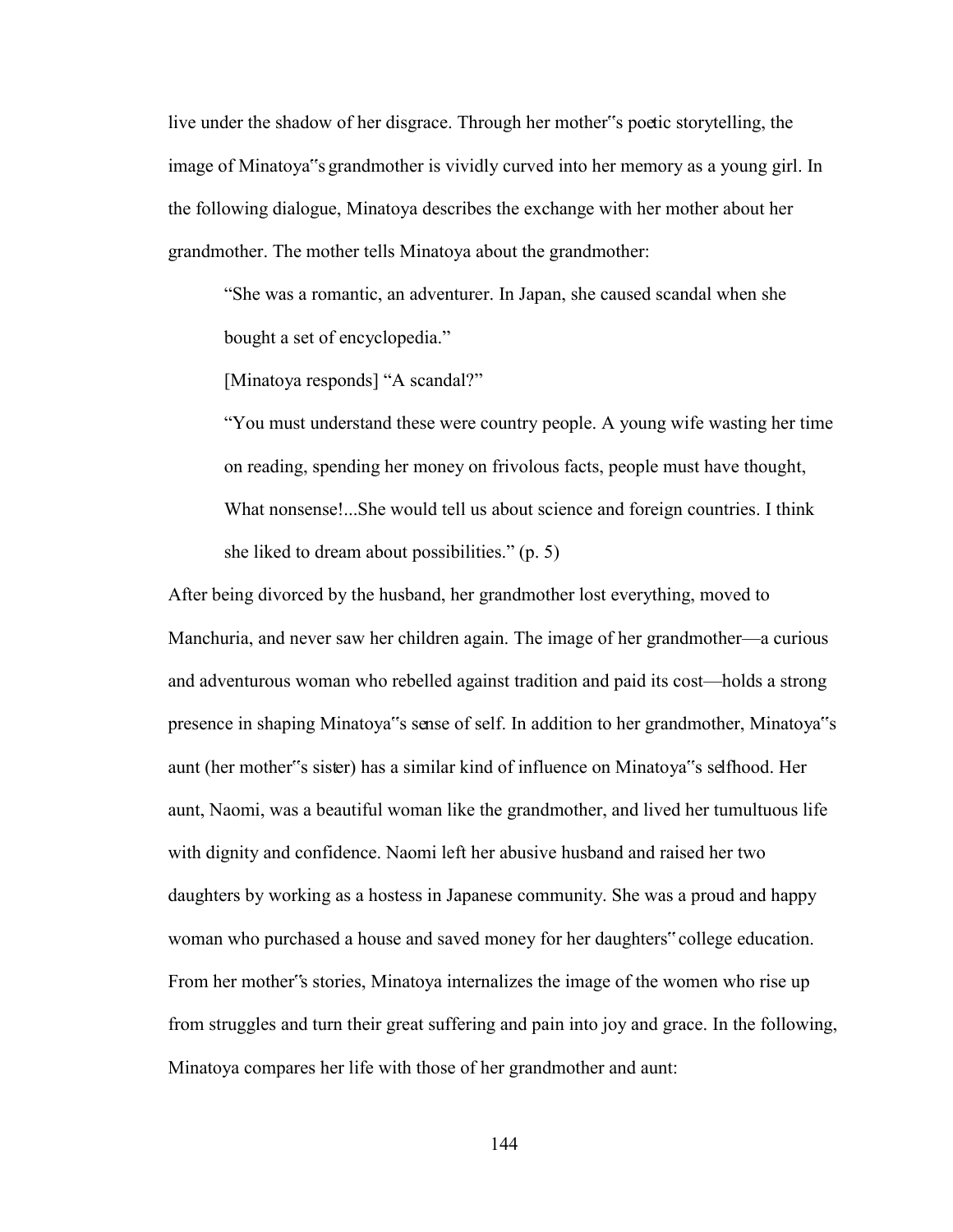I have always frightened my mother. In my eagerness to abandon tradition, in my struggle to become Americanized, she catches glimpses of her mother and sister. I am the daughter who has wanted to fly, who has picked the wrong men to love, who has started and stopped careers. In my mother"s experience, such behavior leads to loss: to hardship, and exile, and to an early death. (p. 115)

She writes that her mother, although concerned about her risk-taking behaviors, always portrayed the grandmother and aunt as "heroines," filling her "timorous soul with flight dreams" (p. 115). Through the stories of two brave women, her mother encourages Minatoya to pursue her dreams and trust the possibilities of life: "Soar as high as you can. Go as far as you want. *Neve*r let anyone stop you" (p. 115). The images of strong and compassionate women in her family are central in shaping Minatoya"s understanding of her own life. Through her journey back "home" to Japan, Minatoya comes to terms with the legacy of her grandmothers who paved the path for their granddaughter"s success and happiness:

I think about my grandmothers. One challenging her husband—offering to work the railroads like a man—so that her son can leave for college. The other reading from an encyclopedia—busily filling her children with possibilities—before she is sent away. I too have come to this place because of their best intentions. (p. 155) In the above statement, she expresses the appreciation for her grandmothers who entrusted their dreams in the lives of their children and grandchildren. This revelation is one of the key moments in shaping Minatoya"s sense of the self: she sees herself as a consequence of historical circumstances and personal choices made by women in her

145

family in the past. Through connecting with the past, she comes to understand who she is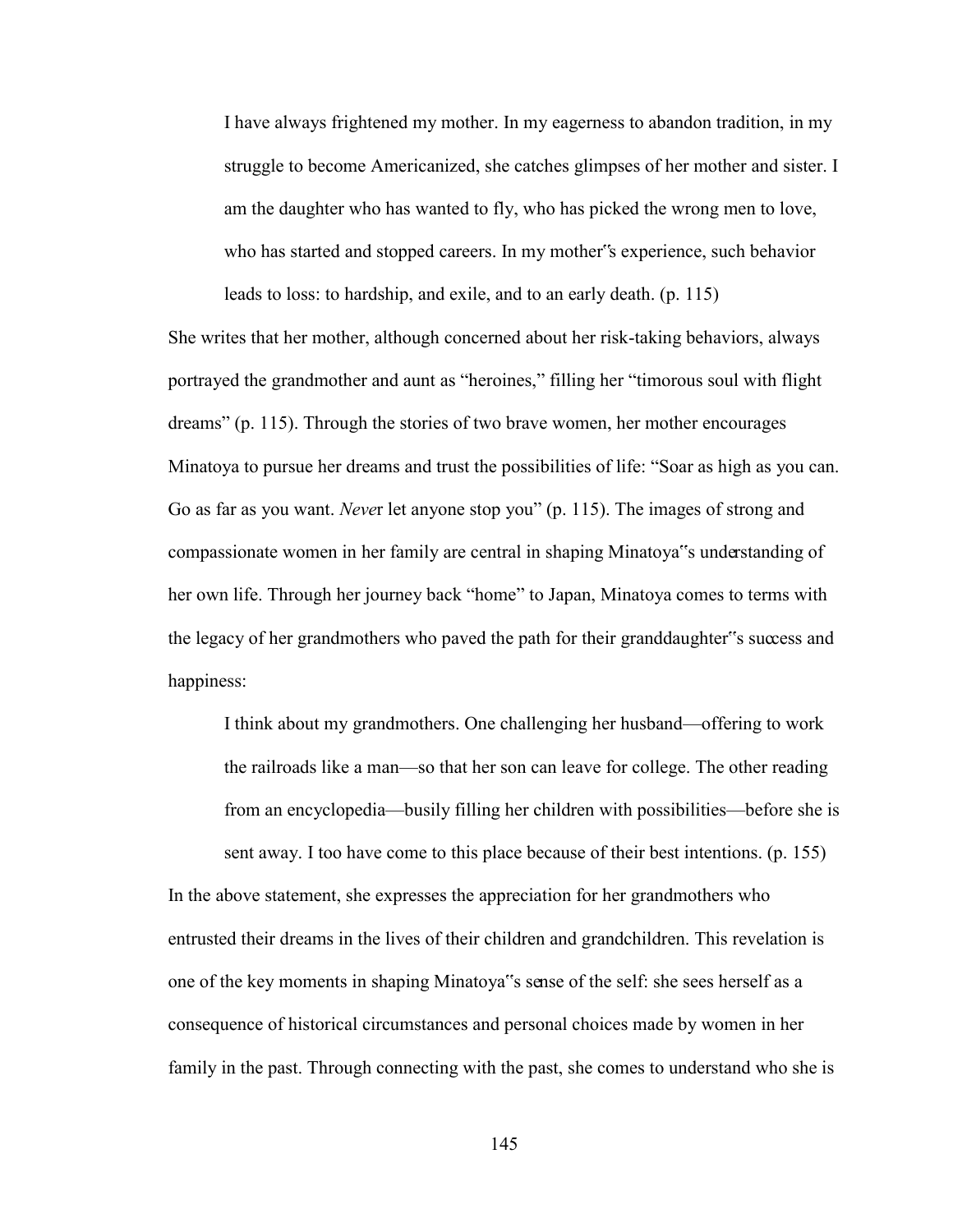in the present. Through memories, the past and the present come together in Minatoya"s situated sense of the self; she establishes relationships with important women in her life; and the parameter of Minatoya"s self expands beyond her immediate lifetime.

*Temporalities between Past and Future, Modern and Pre-modern* 

When Minatoya travels from the United States to Asia across the Pacific Ocean, she experiences different temporalities. Minatoya"s journey to Asia reflects what she perceives as an immigrant spirit that makes up her America. She explains the reason why she left her home as follows:

Teachers go overseas for many reasons: some for adventure, some for romance. Some go for solitude, for the opportunity to think and write. Others go in haste, in flight from a loveless marriage, a financial ruin, or a life that failed to take. I went because I am an American. Like our immigrant ancestors, I was seeking a new land, some shining future. (p. 140)

She sees a parallel between the lives of immigrant ancestors and her choice to leave her home country to find a brighter future. The past memories intersect with Minatoya"s present experience in shaping the meaning of her action. While she leaves her home in search of a better and brighter future in a new land, the act of going to Asia is simultaneously a return to the past. Through an awkward yet heartfelt family reunion, she comes face-to-face with the past that shaped her life even before her birth. As discussed earlier, Minatoya"s grandmother was banished from the family because of her extramarital affair, which remained a family secret for decades. Her grandmother"s brother is the "patriarch" of the family who holds a bitter feeling toward his sister who disgraced the family name. When Minatoya pays a visit to him with her relatives from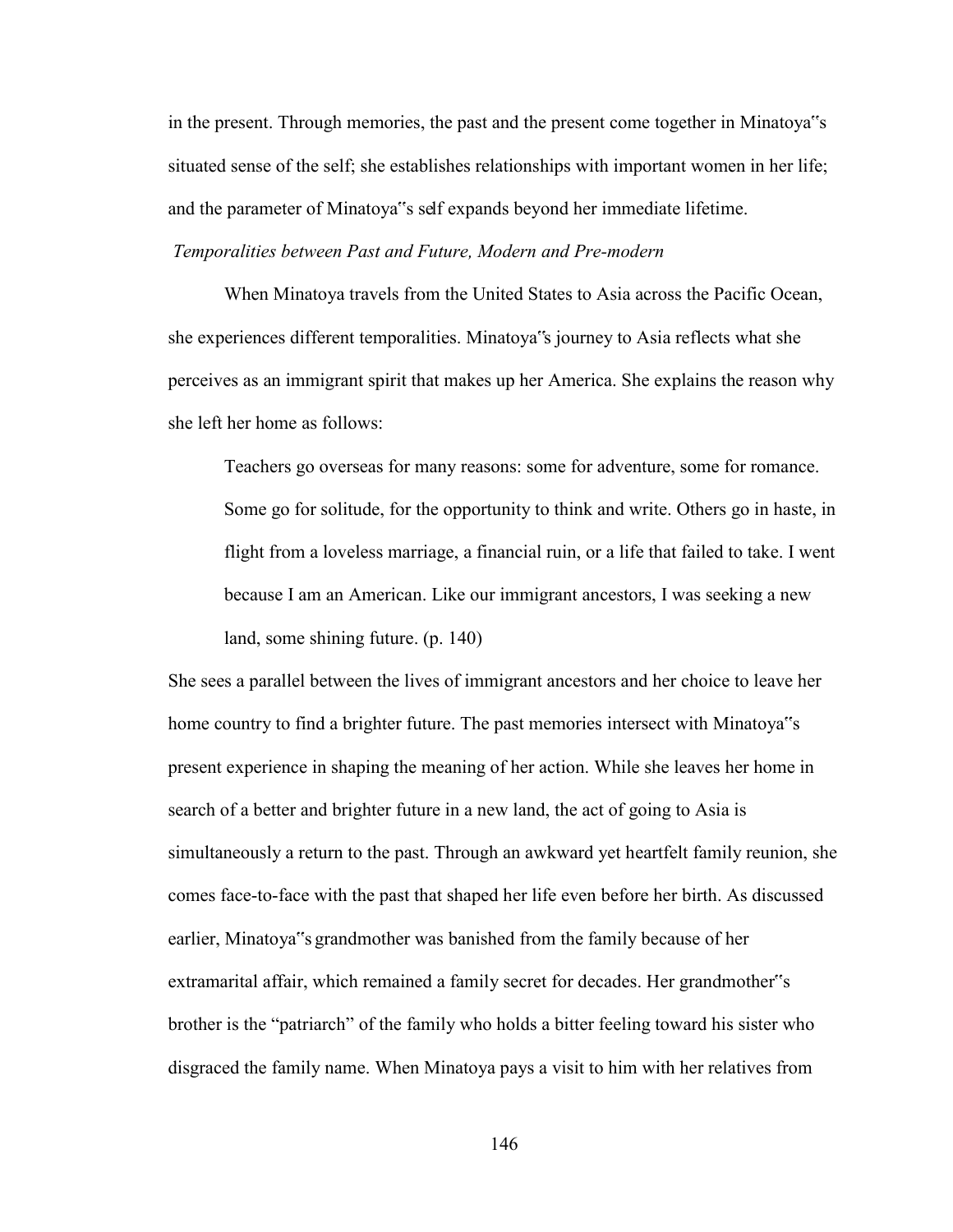her grandfather"s family, she realizes the weight of the family secret that has caused tremendous pain to this day:

I am a wicked troublesome creature, I thought. I have intruded on the aesthetic refuge of an old man. I have evoked painful memories of a sister he could not save. I have forced together two families, once close, who had learned to live with disgrace. I have returned like a joke of fate: the foolish granddaughter of foolish grandparents, a self-indulgent simpleton whose impulsiveness could cause pain. (p. 100)

Minatoya"s presence evokes the memories of the painful past in a supposedly joyous family reunion. She only knows about the past through the stories of her mother; yet, she realizes how she carries the weight of the past without her knowledge and intention. The memory of her grandmother is no longer a fairytale in Minatoya"s imagination. The old patriarch shows Minatoya a collection of artifacts that represent family epochs that go back over six hundred years. After telling Minatoya "a narrative of national history and family honor" (p. 101), the patriarch finally speaks directly to her:

For the first time, the old man looked at me. He turned and studied my face. For a long and breathless time, his keen eyes seized and held me. "This is who you are," he said. "Remember and be proud." (p. 101)

During her visit to her parents" hometown, Minatoya experiences the weight of family history and tradition. She meets people who tell her the stories of her parents and reconnect her with the family history. As the past intersects with the present, her journey across the Pacific Ocean (back) to Japan provides her with a particular temporality that is unique as a second-generation Asian American woman.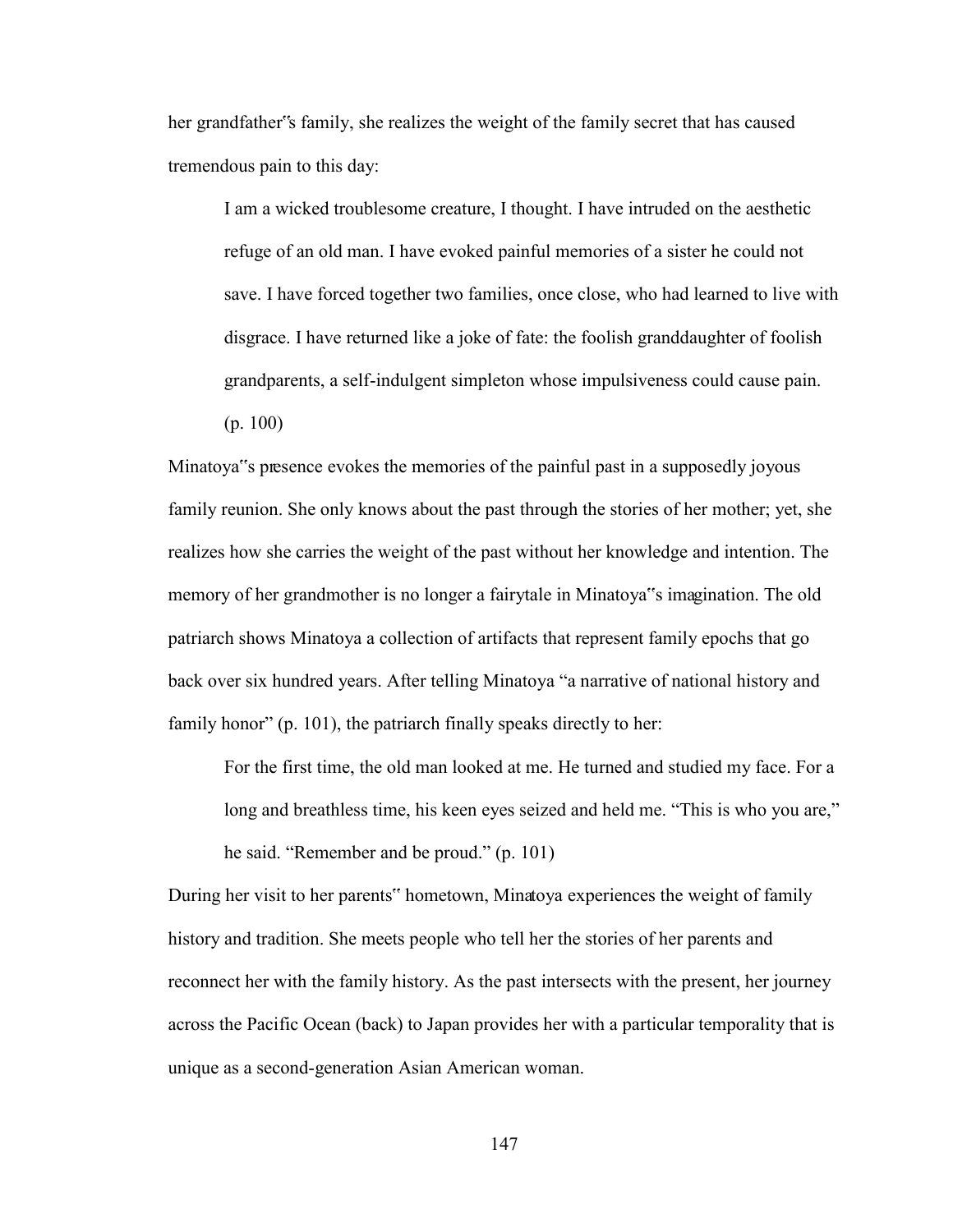In addition to her reconnecting with the family history, Minatoya describes different temporalities between the United States and Asia. In Nepal, she experiences the difference between American and Nepali culture in terms of the orientation to time:

Cultures make virtues out of necessities. Americans—immigrants from distant lands, fleeting the past, setting sail from the familiar, from the beloved—built a national ethos based on the future. Based on belief in the goodness of going it alone, on the need for an ultimate happy ending. But Nepalis live in a land-locked country. With mountain avalanches on one end and jungle tiger on the other. From poverty and sadness, they cannot sail away. (p. 233)

In Nepal, Minatoya finds a temporality quite different from that of the United States. In the United States, she learns the cultural value that looks forward to the future. She describes the temporal experience in the United States as follows:

In the world I knew, the future had always been an important part of reality. It loomed ahead of every action. It pressed upon me, brimming with possibilities, urging me to make of it what I could. Time moved toward me in small even manmade steps of minutes, hours, years (p. 77)

In Nepal, Minatoya witnesses the harsh living conditions of people whose lives are very different from her experience of time and mobility in the United States. In this case, Minatoya understands the difference between the first and the third world countries in terms of their temporal environment that shapes the mobility and agency of local subjects.

What Minatoya sees in the temporality of Asia is not simply the sense of backwardness or a lack of modernization. In China, she learns the virtue of finding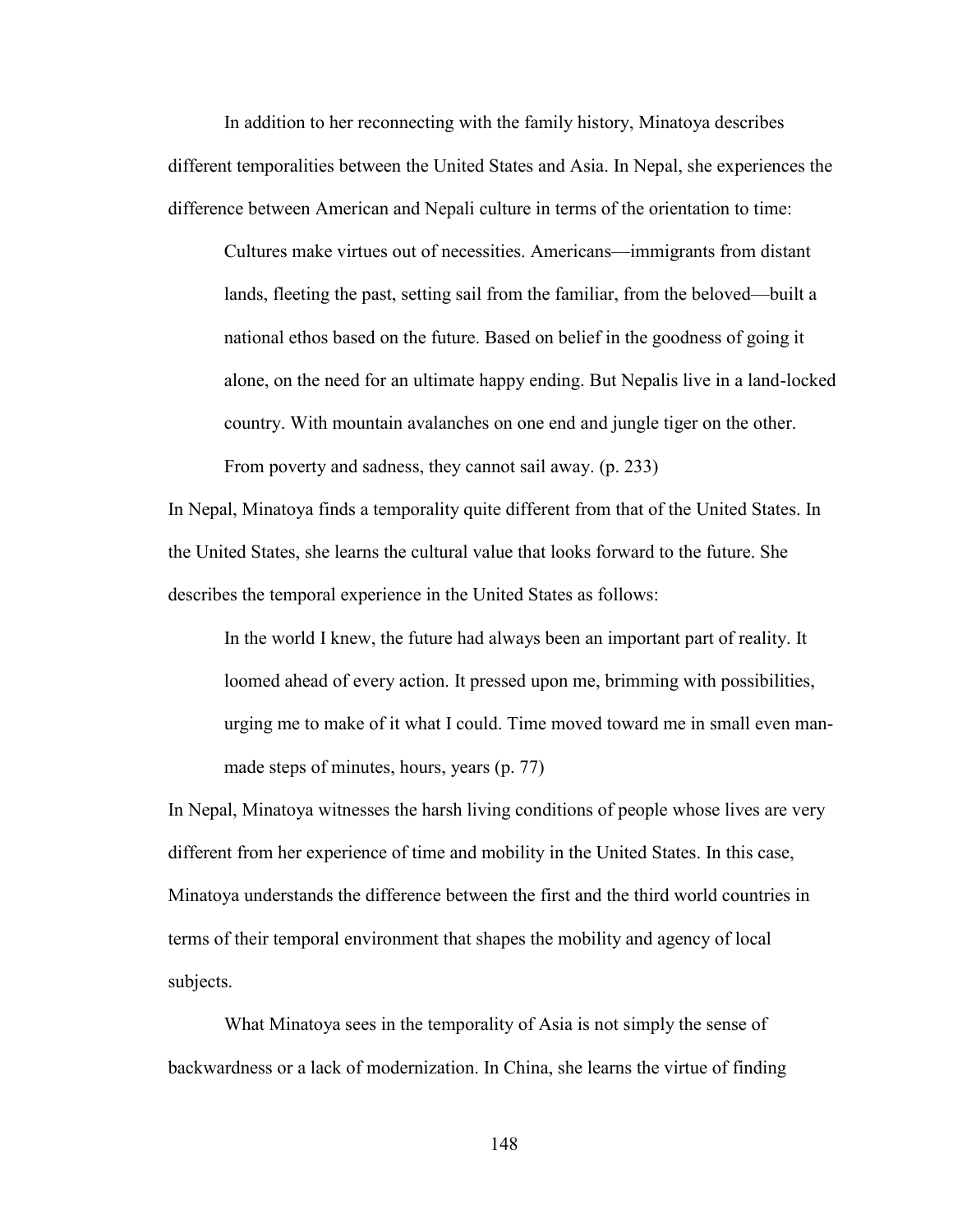wisdom and truth in the past rather than the future. Through meeting Chinese people, she comes to accept a dialectical approach to life that embraces paradoxes and contradictions of life:

The Chinese have learned to discern beauty in moments ephemeral and eternal. It is an ancient skill: honed by hardship, codified by Confucius, spread with trade throughout all Southeast Asia. They have taught themselves to search for unexpected wisdom in their past, in their pleasures and their pain. And as I grew to appreciate China, I found I could look back—to my family and country—and see the bounty they offered as well. (p. 187-188)

It is through transforming her orientations to time—from the emphasis on moving toward the future to the appreciation of the past and paradoxical moments—that Minatoya transforms her relationship to her family, country, and the memories of the past. She realizes that there is virtue in looking back and appreciating the past, including the pain and suffering of her ancestors. In this way, she reconciles her contentious relationships with the values, memories, and histories that have shaped her Japanese/Asian American identity.

 To the eyes of local people in China and Nepal, Minatoya embodies a particular temporality between the modern and pre-modern, between the past and the future. In China, a friend of Minatoya, Mr. Zhou, asks her: "Your grandfather went to America to find fortune…but why he did not come home?" (p. 190). As they prepare to study in the United States, Mr. Zhou and other students are "keen to forecast their fates" (p. 190). To the eyes of her students, Minatoya embodies their possible future—to go to the United States and become successful. Minatoya is viewed by her students as the symbol of the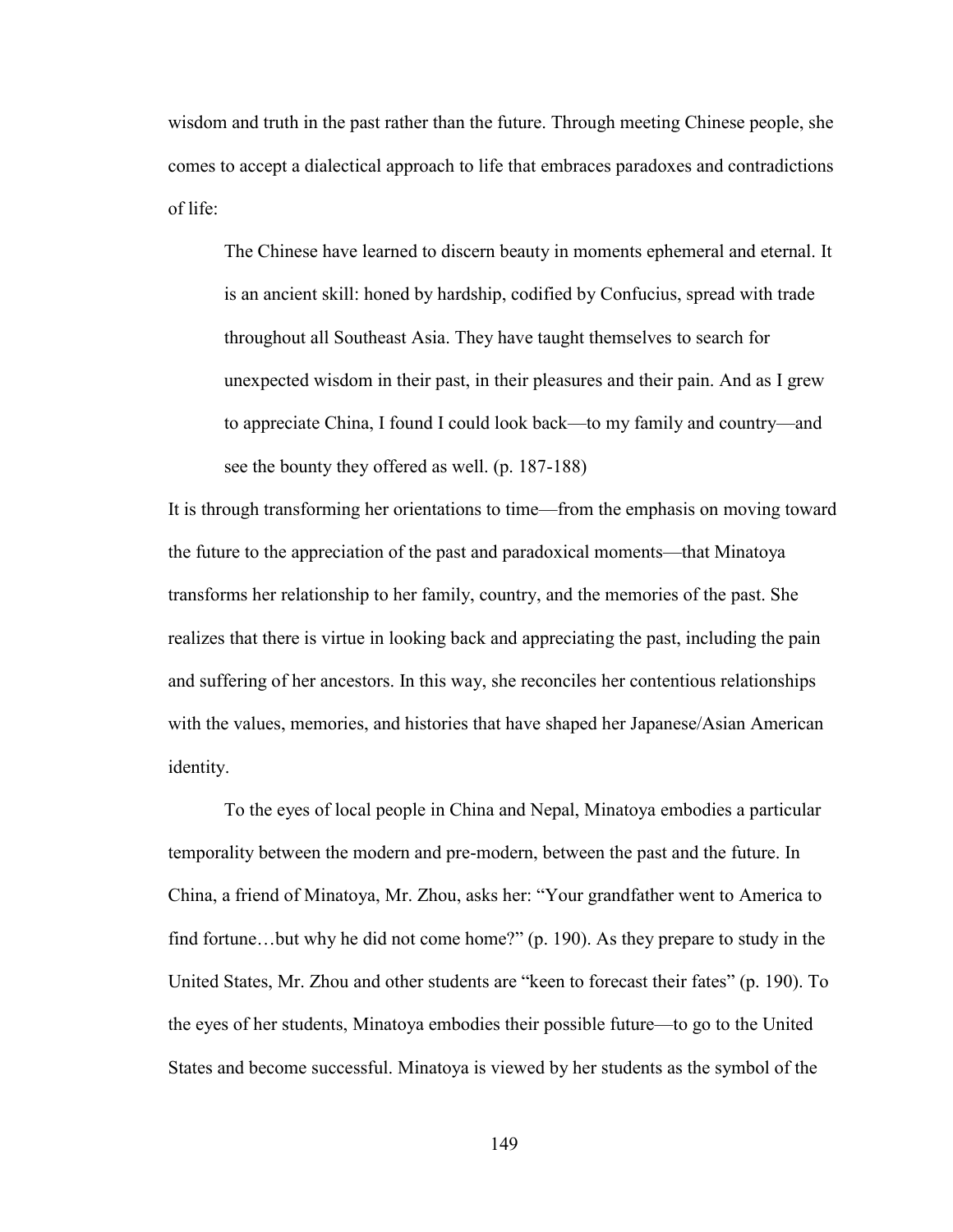American dream—the promise of the West and the modern world, as well as the price of cultural assimilation in the modern world. Minatoya finds herself feeling uncomfortable with this question:

I am a little self-conscious. I long to return to the levity. But then I see the earnestness. I see the hope and dread. "What are the costs?" my students are asking. "Between continents, between generations, what is gained and what is lost?" (p. 190)

As a Japanese American woman, Minatoya stands in-between Japan and America, the past and the future, and tradition and innovation. To her students, Minatoya symbolizes the American dream; yet the ambition and success of immigration come with its price and loss, including the loss of tradition and family ties. Her students see in Minatoya the ambivalence between the possibilities and risks of leaving home.

Similarly in Nepal, Minatoya comes to see herself as an embodiment of the local people"s hopes and doubts toward modernization. The process of modernization has brought a number of changes to the lives of Nepali people. Minatoya witnesses the country in such transition. She also realizes that the local people in Nepal treat Minatoya differently from other tourists. She thinks that they treat her with a sense of affinity because they see in her both hopes and doubts about modernization and westernization:

I am traveling with a face that could belong to a Nepali tribeswoman, through a corridor having its first contact with an outside world. It is a world about which Nepal feels ambivalent. This new world is beckoning; it is a world where people have food, enough to throw away, and useful belongings, like glass bottles for storage and carrying. Yet it also is a world that lures husbands and sons to their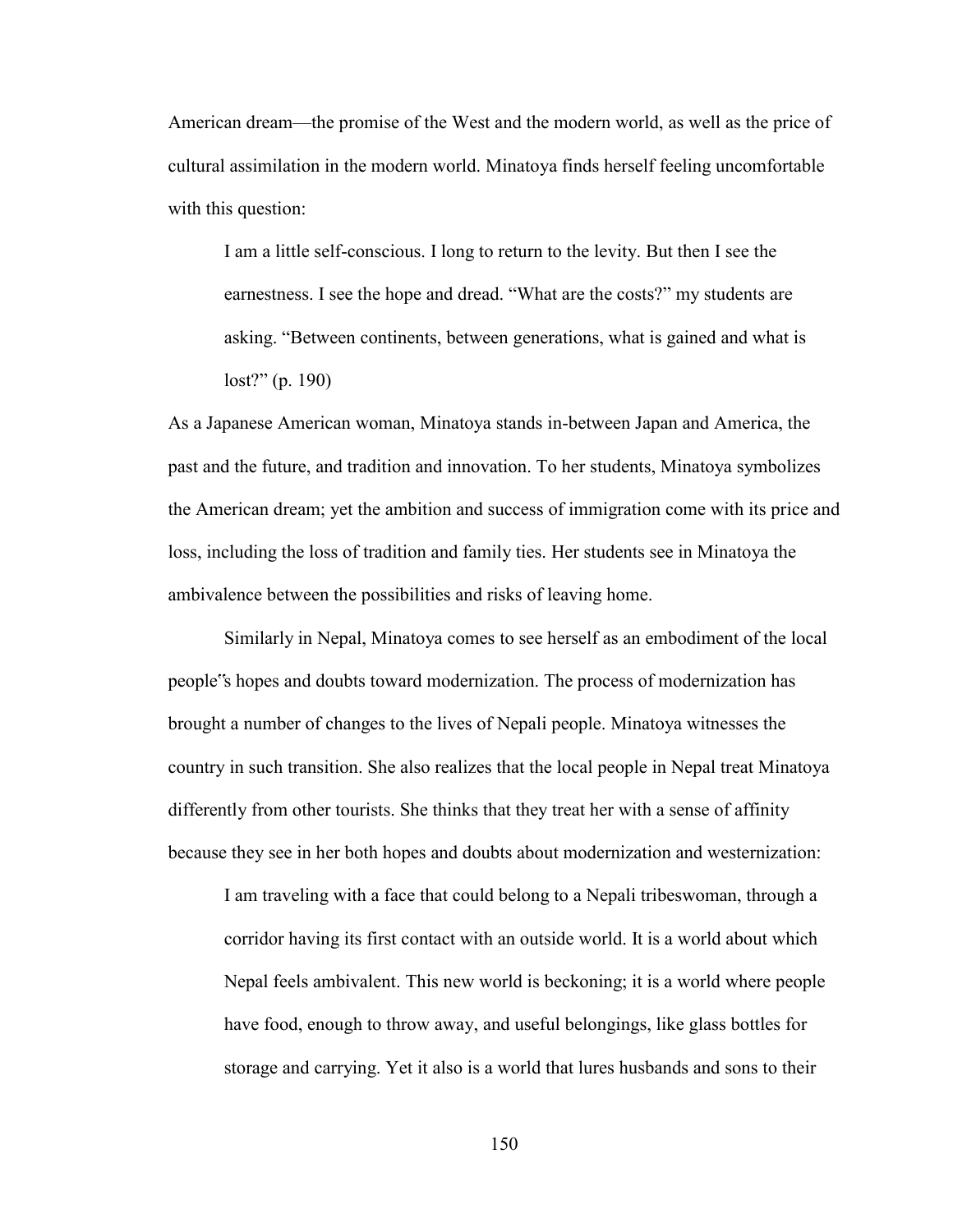deaths on alien mountain terrains and children into a strange impatience and a frightening distance from tradition. I am traveling this corridor wearing Western clothes, accompanied by tall, white companions. I am welcomed with tenderness and compassion. Perhaps I am the personification of barely conscious doubts. I am a cheerful child, traveling in carefree luxury, away from her people, away from her soul. I am who the Nepali people may become, and they console me for losses they will sustain. (p. 216)

As a woman of Japanese descent raised in the United States, Minatoya embodies the past—traditions, histories, and the homeland that she left behind—as well as the future the promise of the American dream and material wealth of modern life. She describes herself as a child who left behind her home and tradition without knowing its true cost. Because "mobility has its costs" (p. 216), as an American woman back in her Asian home territory, Minatoya provides a glimpse of their future including the promise and the cost of modernization.

### **Corporeality**

# *Asian Body and the Self*

As discussed earlier, Minatoya"s selfhood is deeply rooted in her awareness that she is a descendent of immigrants. As a second generation Japanese American, she only knows about the history of Asian immigration through the tales of her parents, grandparents, and other Asian immigrants. However, her Asian American identity is not accomplished merely through her *knowledge of* racialized and gendered experiences of immigrants in the past. Rather, the history of immigration matters in Minatoya"s selfunderstanding because she relives the experiences of immigrants through her gendered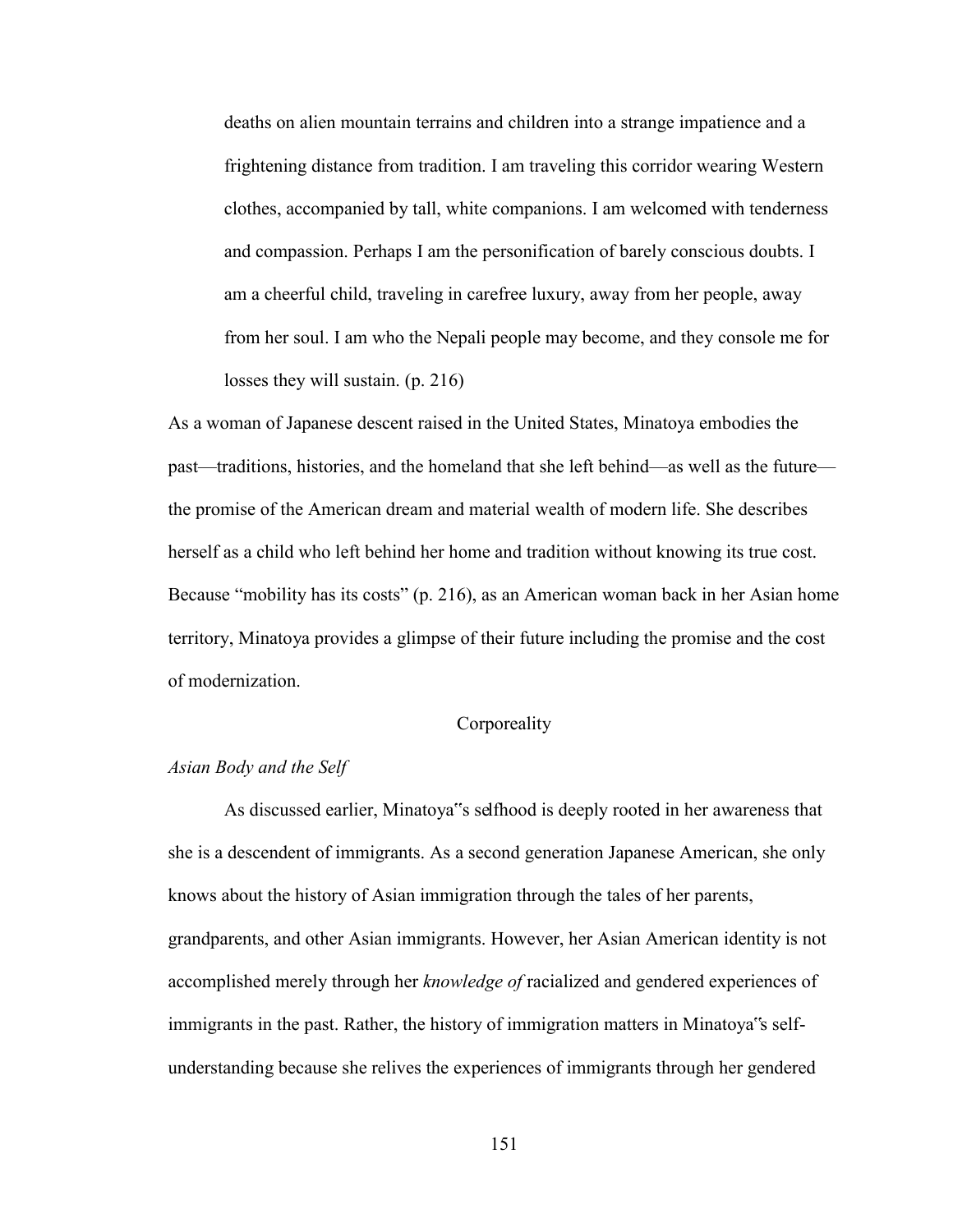and racialized body. She connects and identifies with the stories of the women who first crossed the Pacific Ocean at the turn of the century, not because she knows about this piece of American history as part of information about her racial group. Rather, she identifies with them because *her* body—the racialized and gendered Asian body reminds her of their struggle and of their immigrant spirit. Growing up on the East Coast in the late 1950s, she relives, if partially, the immigrant tales as she herself grapples with racial discrimination and the desire for finding home in the United States. Her Asian body—and how it is marked and treated by American society—is the undeniable evidence of the pain and struggle curved in the history of Asian immigration. Such pain is not a kind of knowledge she acquires through reading books and having abstract historical connections to the past. Her pain is the *material* evidence that her life is inseparable from the lives of those who came before her. Her pain is the pain felt by all Asian immigrant bodies. In the following, I explore using specific examples how Minatoya"s Asian American identity materializes at the corporeal level. I illustrate how her Asian Americanness cannot be constituted outside of her body that provokes, often unexpectedly, the memories of survival, the weight of history, and the consequence of being Asian in the United States.

#### *Materializing Asian Bodies*

Minatoya writes on several occasions how the spirit of immigrant women characterizes her life. For example, she describes an incident where a Chinese American actress and talk-show hostess tells her that she lacks a "contemporary face" and is "oddly old-fashioned," reminding the actress of an old picture of her grandmother (p. 74). Minatoya responds by writing: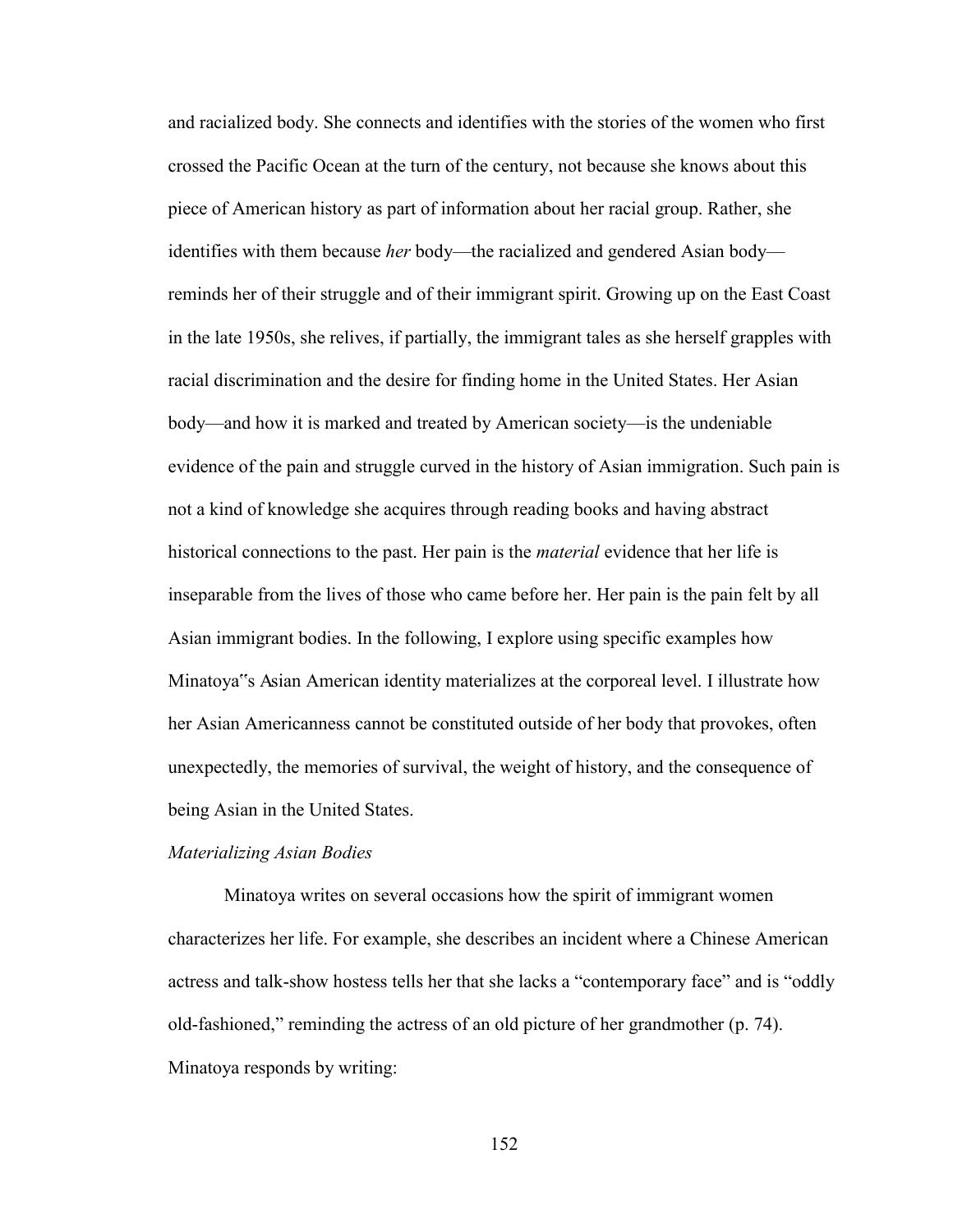The actress attributed my old-fashionedness to my timid use of cosmetics; but I had a different idea. Those pioneer women—awkward and game in the Gibson Girl blouses—were immigrants. Each lived within a kaleidoscope where familiar shapes lay shattered in shards of color: dazzling, fascinating, infinitely varying. They waited for their worlds to reassemble in understandable patterns, with more hope than faith and with twinges of gladness for the wondrousness of unknowing. Photographers caught the glaze and glitter in their eyes. And so it was that shortly before dessert a California talk-show hostess looked at me and saw her grandmother"s face. She had glimpsed my immigrant soul. (Minatoya, 1992, p.

74)

Minatoya holds close an image of brave women who paved the path for spiritual and cultural survival in the United States almost a century ago. As she struggles to find peace between her "alienation from the dominant culture and her gravitation toward her roots" (Lee, 1998, p. 348), she relives the awkwardness, confusion, hope, and brave innocence of those women who found beauty and thrill in living the unknown. Minatoya embodies immigrant women"s lives and their spirit by reliving and retelling the tales of immigration: in her case, however, she traces the lives of immigrant women through her voyage back to their homeland, Asia.

 In Minatoya"s autobiography, the bodies matter not only as the evidence of historical (and continuing) struggle of Asian America, but also as a site of self-awareness in everyday life. In a section titled "Mirror, Mirror on the Wall," Minatoya describes exchanges at a consciousness-raising session held in 1983 for Asian American women in the East Coast: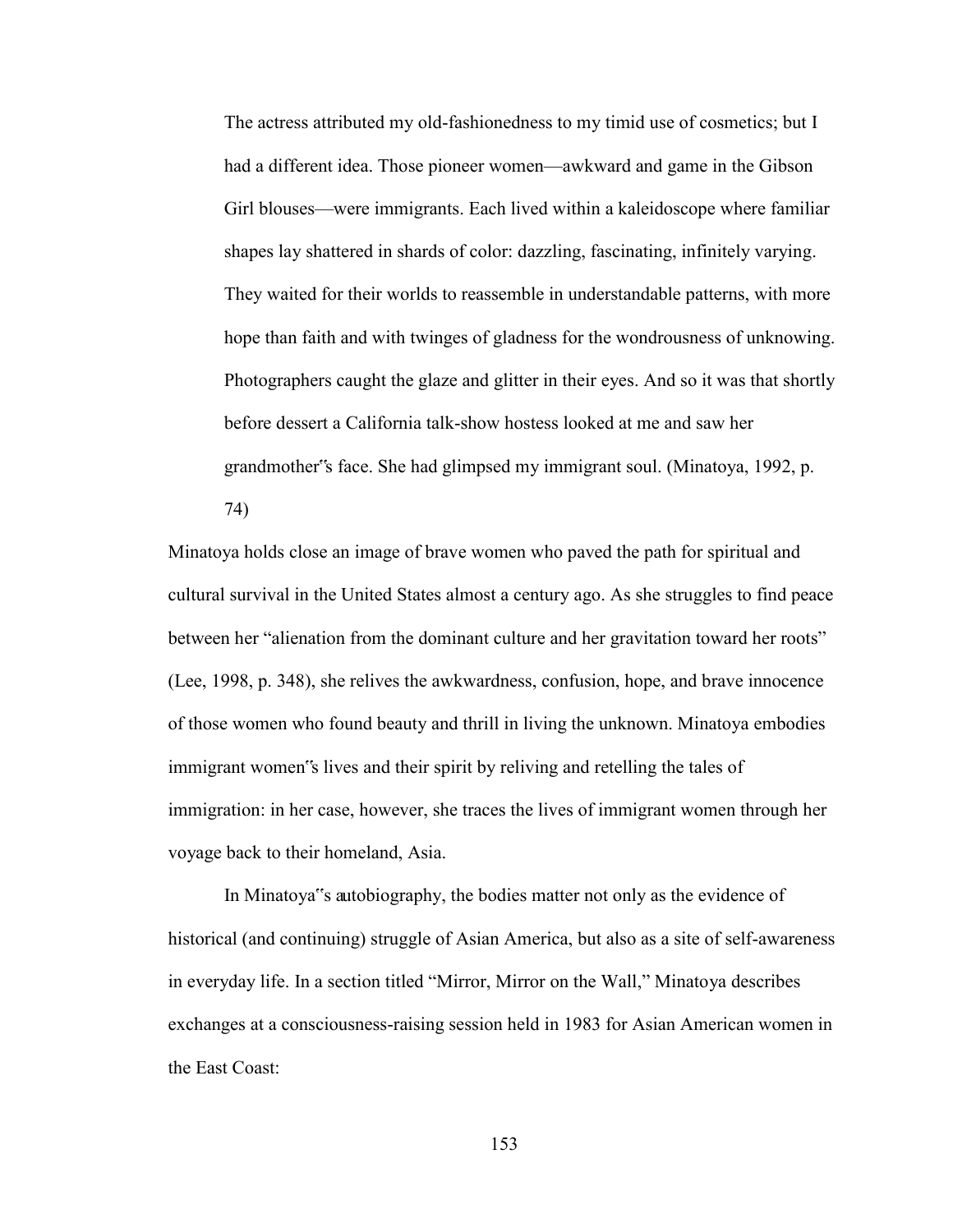Gathering together is a new experience, and the conference hums with the confessional excitement of a consciousness-raising session.

"Sometimes I catch sight of my reflection in a store window," hesitantly says a forty-year-old from New Jersey, "and I am shocked to see that I am Oriental."

"Asian American," corrects a college student.

"Pardon me?"

 "Oriental is a label given to us by Europeans; it connotes someplace mysterious and forever foreign. It is considered derogatory."

"Gosh I"m sorry. I didn"t know."

 "No, no, it"s okay." The student is embarrassed by the embarrassment she has stirred.

"I know what you mean, though," interrupts a Rhode Island woman. "Now and then, I see another—eer—Asian American in a shopping mall or in some other crowd. I find myself maneuvering to get closer. I try to be inconspicuous. I pretend to be looking at something in their general direction, but really I"m wondering, Do we really look alike? What parts of me belong to me and what parts are just common to my race?" (p. 58)

The notion of performativity is important because it points out that the practice of signification cannot be separated from the object that is being named (Butler, 1993). In this case, the body that is signified through specific social relations and practices such as race cannot be separated from the material body itself. In the above exchanges, when Asian American women disjointedly come to terms with their racialized bodies, such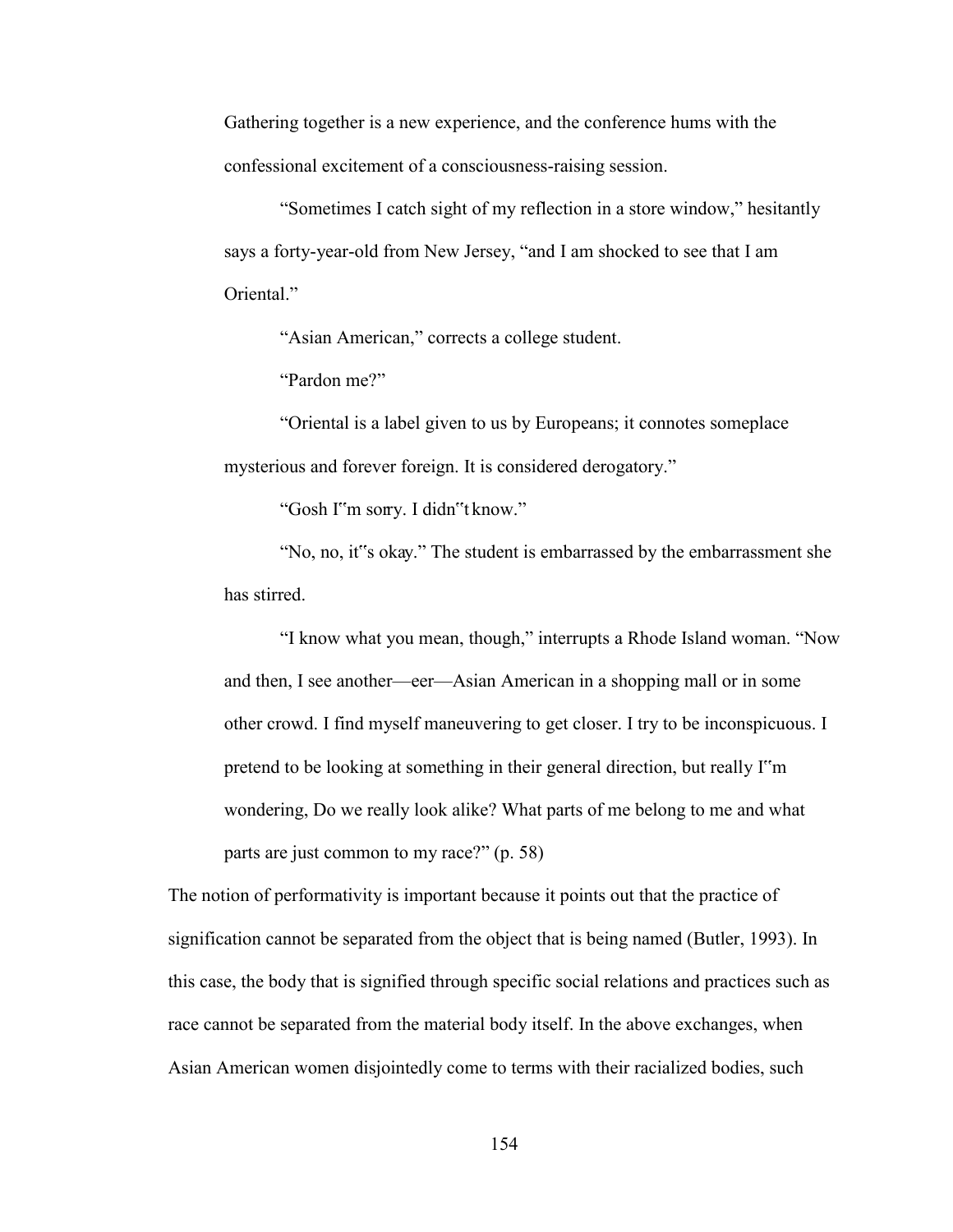signification already constitutes their bodies. They can reclaim their bodies, but it is against or in relation to the racialized body that is always already a particular cultural sign in U.S. racial imagination. The confession by Asian American women shows how the experience of racialization takes place as a process of the modification of their subjective relationships to their bodies. In the above conversational exchanges, the women confess the strange sensation and dissonance they experience when they begin to see their phenotypically "Asian" bodies as a de facto membership to Asian race. They are always already *Asians* in America while their racialized bodies await their "consciousness" to catch up.

In addition to experiencing her own body as a site of racialization as an Asian American woman, Minatoya sees her cultural displacement as embodied through, and triggered by, her material body. As a woman who grew up being taught traditional Japanese values by her parents, yet is trained by American liberal arts education, Minatoya questions who she really is. She is neither fully Japanese nor fully American. The weight of cultural history that shapes Minatoya"s selfhood goes back to her family history way before her parents" immigration to the United States. Descending from an affluent samurai family in a small village in Japan where intermarriage among relatives was a way of life, Minatoya calls herself "the product of eight hundred years of inbreeding" (p. 87). Her feeling of being out of place socially and culturally is described as her biological trait and an outcome of the history of inbreeding:

Of course, such genetic tinkering has marked the family character. Culture and chromosomes have conspired to produce a people who are respectful and loyal and endowed with dignity and decorum. And in the midst of all this engineering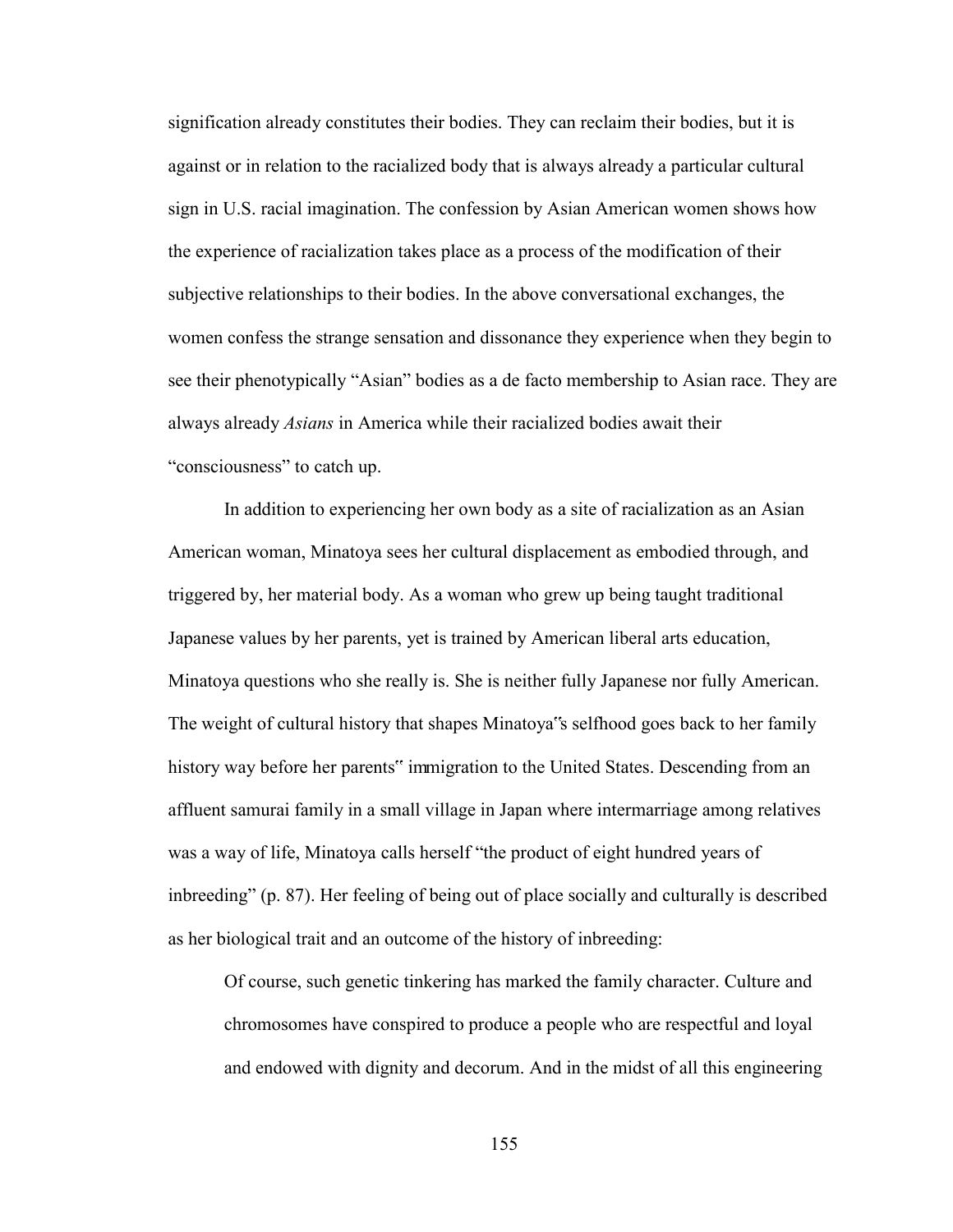have come the quirks of nature, like the temperamental weakness that plague some pedigree dogs. Tendencies—undesirable, embarrassing, and enduring have repeatedly emerged. Not within each member, to be sure, but certainly within every generation: a hidden vein of arrogance, an anxious need for approval, a constitutional fragility, a mild hypochondria. I am a bearer of these legacies. (p. 88)

This is another example of how identity is not simply a symbolic entity. It is possible to dismiss the above quote as a metaphoric use of biology to describe a sense of cultural displacement. In Minatoya"s autobiography, however, cultural displacement is experienced not as a symbolic and abstract problem, but as a deeply-felt and real experience in which cultural displacement is embodied through her body. Her family history is mediated by her body and her sense of alienation is explained through her relationship to her body (as a product of inbreeding and genetic tinkering). Minatoya"s identity is corporeally materialized, in the sense that her body reminds her of the simple fact of life: she is a product of relationships, choices, and events that involved numerous other individuals including immigrants from Asia, her family ancestors, and social meanings attached to her kind of body.

### Conclusion

 In this chapter, I provided my analysis of *Talking to High Monks in the Snow: An Asian American Odyssey*, written by Minatoya (1992). The notion of multidirectional interpellation allowed me to illustrate how Minatoya"s sense of the self vacillates between Asia and America that interpellate multiple selves. She struggles between traditional Japanese values and American cultural principles. It was through traveling in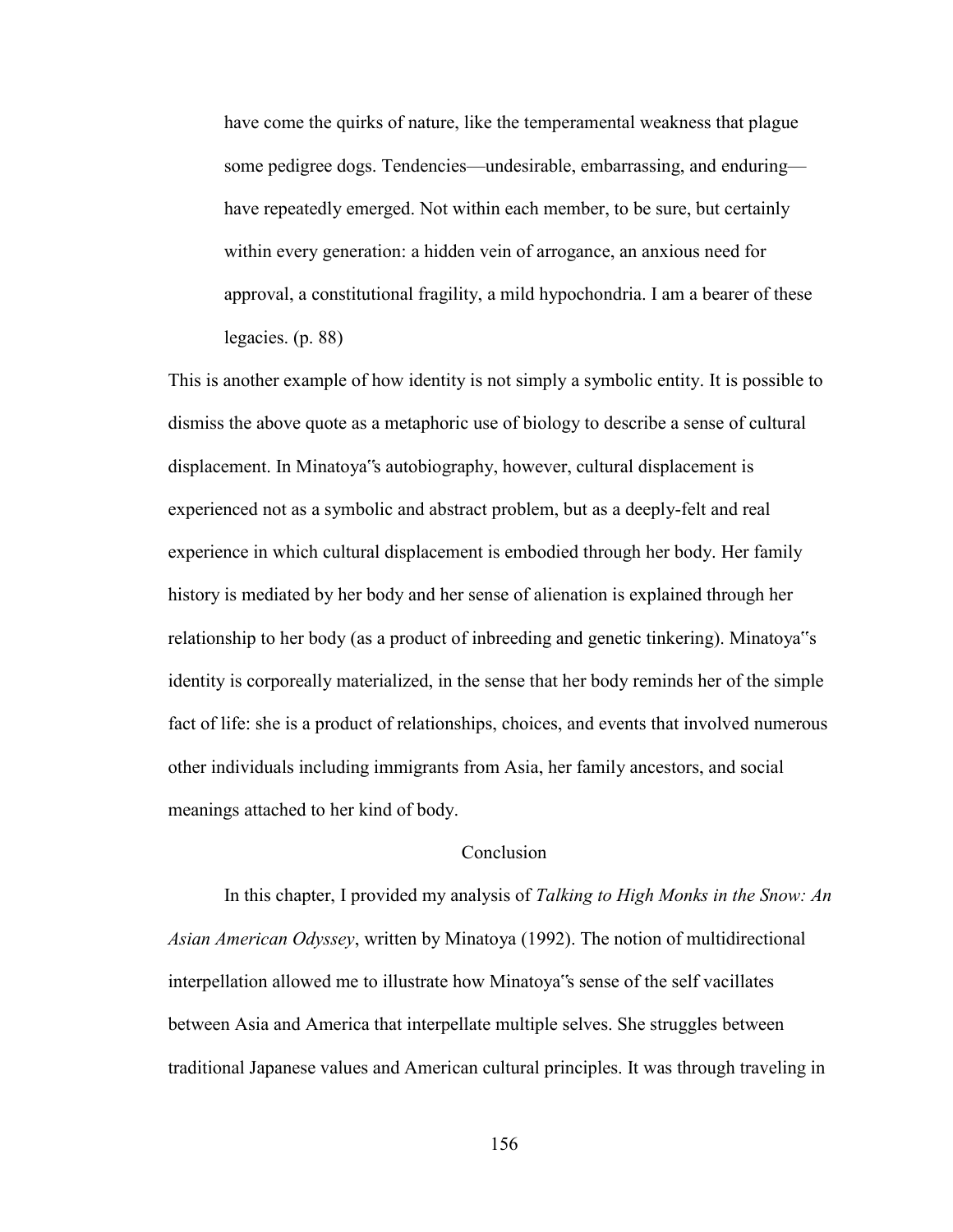Asia that Minatoya gradually reconciled the conflicted relationship with her bicultural identity. In the section on spatiality, I focused on how her bicultural positionality inbetween the East and the West is experienced spatially. I illustrated how her sense of the self is shaped and transformed through her interactions with particular spaces. In the section on temporality, I highlighted how Minatoya"s second-generation Asian American identity is shaped through memories of the past. She remembers and interacts with the past memories, through the process of which she understands who she is and who she has become in the present. In addition, I addressed how Minatoya"s Asian American self represents a particular temporality between the past and the future as well as modern and pre-modern to the eyes of local people in Asia. In the section on corporeality, I discussed how Minatoya juxtaposes her life with other immigrant women in the past. I illustrated how she imagines and relives the lives of immigrant women in the past through her body. She also experiences her cultural displacement as an outcome of her Japanese biological roots.

 Minatoya"s autobiography is a collection of memorable moments and episodes through which she weaves a mosaic of multiple selves in fluid and intersecting spatiotemporal contexts. The analysis I provided in this chapter is an attempt to illuminate the complexity of her Asian American identity and subjectivity. In other words, my goal was to unpack her multiple selves as she experienced them. Her poetic and impressionistic writing, however, escapes definitive interpretation and categorization. As much as the multimodal approach illuminates the different dimensions of her identity, Minatoya shows—without explicitly showing—the complexity of human experience that cannot be reduced into analytical categories or interpretive frameworks. The multimodal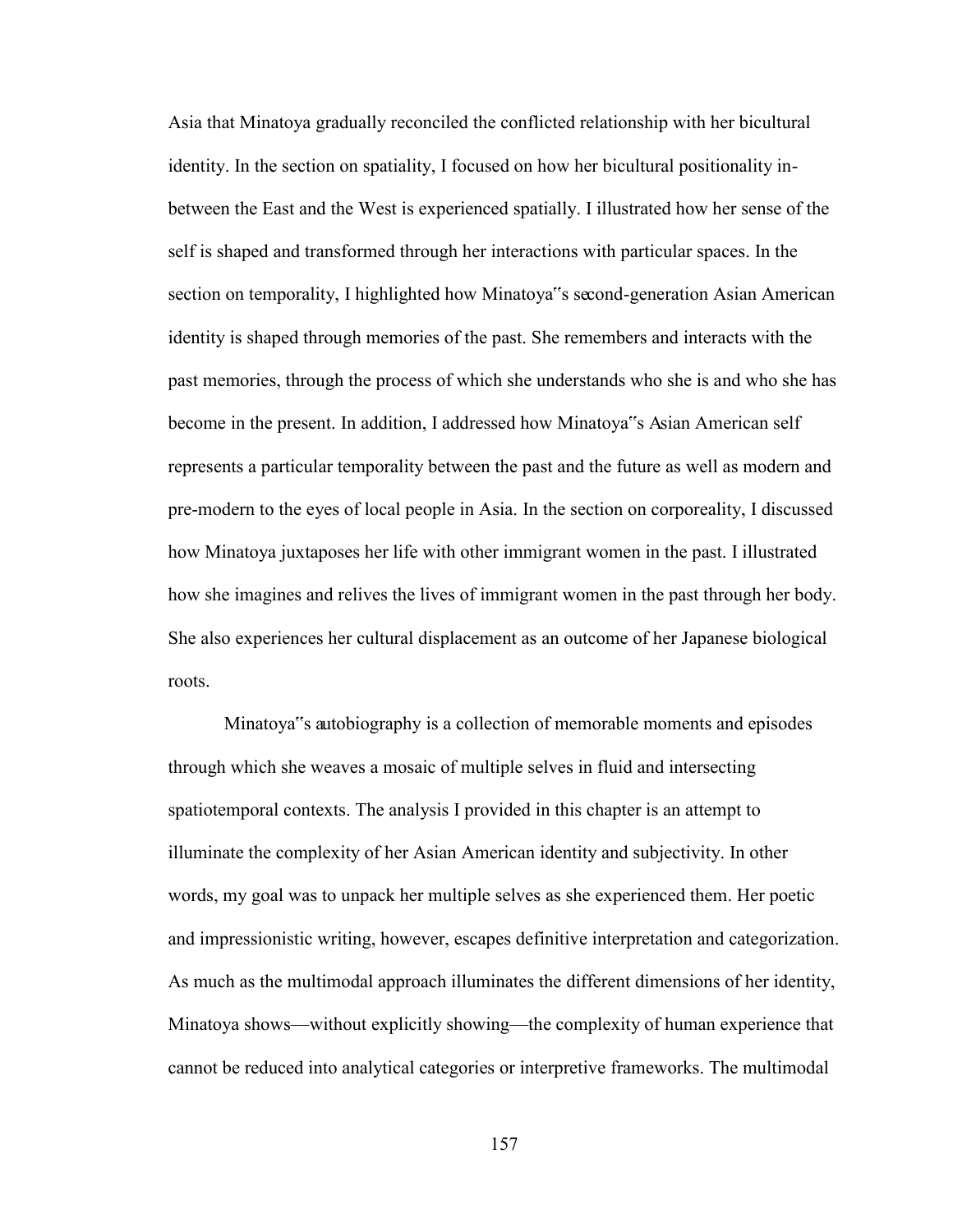approach is useful, however, as a tool that enhances the reader"s ability to understand the lived experience of others. In applying the multimodal approach to analyze Minatoya"s autobiography, I interacted with the text as if I placed myself in her shoes. I tried to understand her experiences as if I were experiencing them. Understanding the other is ultimately the work of imagination and receptivity. One way to be critically imaginative and receptive to other"s lived experience is to unpack various modes of interaction through which the subject interacts with their social world.

The multimodal approach recognizes identity as a politicized construction not only because it is constructed through discourses and ideologies, but also because it is materialized through human experience. Experience *is* a site of power negotiation and struggle. An individual is the subject of experience and is subjected to experience. Minatoya"s Asian American identity is undoubtedly a politicized social location and it is possible to unpack it through the analytical lens of race, gender, class, ethnicity, and nationality. Such an analytical lens, however, does not allow me sufficiently to understand how she experiences such social location, what she sees from there, and how she views and incorporates the external worlds (in her case Asia and America) into the filed of her subjectivity. Minatoya"s autobiography points to the need for increasing the depth and scope of inquiry into human experience as it shapes and enables the situated sense of the self in transnationally interconnected contexts.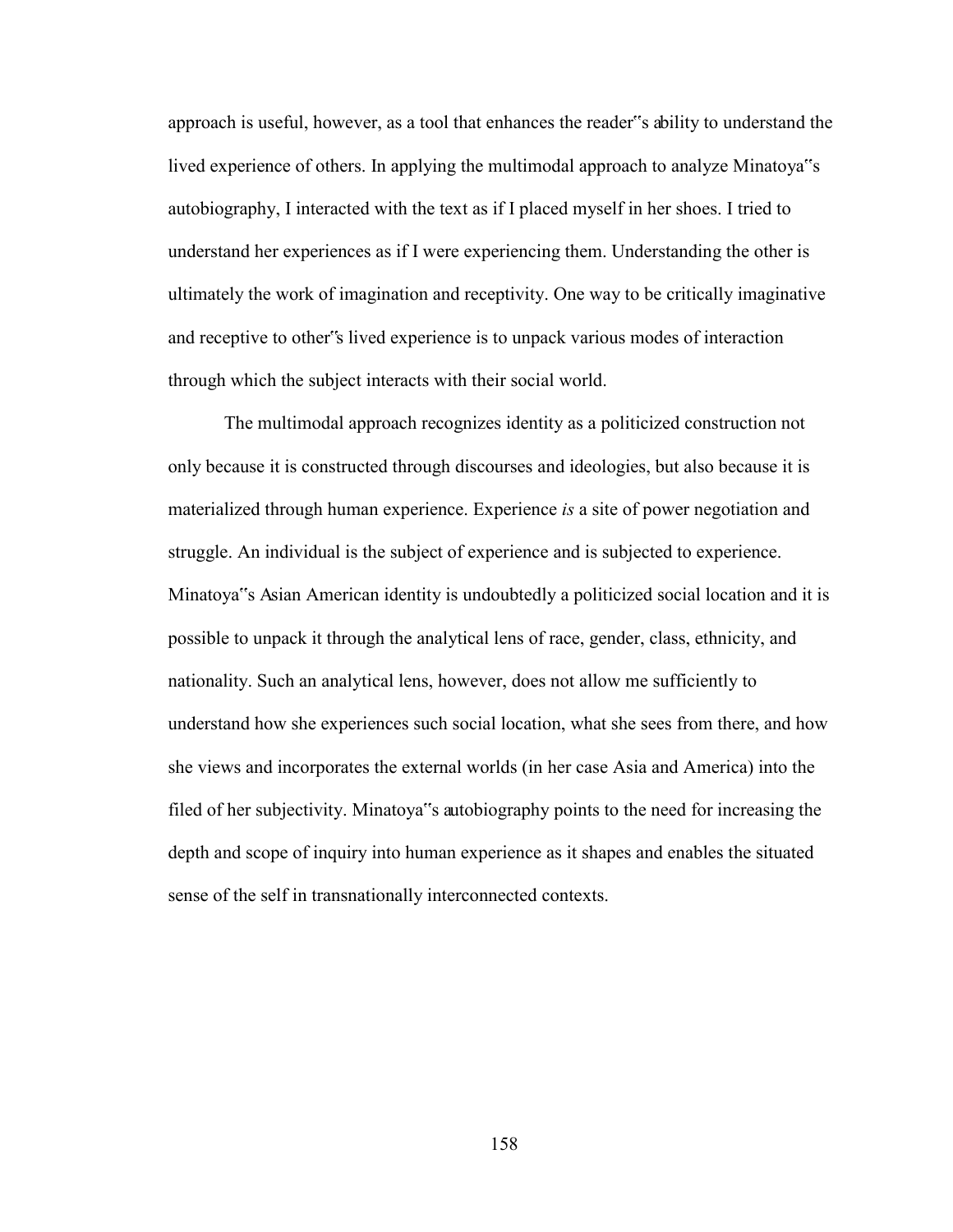### CHAPTER SEVEN

### **CONCLUSION**

In the beginning, the entry point into this dissertation was the question about the idea of "Asia" whose meanings and images travel and manifest differently both in Japan and the United States. This dissertation began as an attempt to bridge the intersecting and contradictory manifestations of "Asia" that shape both Asian American and Japanese identities. In order to closely examine the localized experiences and implications of this transnationally mediated idea, I focused on the autobiographical texts from Japan and Asian America and analyzed how the autobiographical subjects interact with, and make sense of their identities through, Asia. I applied an analytical framework based on spatiality, temporality, corporeality and multidirectional interpellation in order to unpack the processes of interactions and engagements between the autobiographical subjects and his/her social worlds. I call this analytical and methodological framework *a multimodal approach*, which resonates with Chamber"s (1994) articulation of identity:

So identity is formed on the move. "Identity is formed at the unstable point where the "unspeakable" stories of subjectivity meet the narratives of history, of a culture.<sup> $13$ </sup> In that passage, and the sense of place and belonging that we construct there, our individual stories, our unconscious drives and desires, acquire a form that is always contingent, in transit, without a goal, without an end. (p. 25)

The primary focus of this dissertation was to shed light on the situated and embodied experiences of individual subjects whose identities and subjectivities materialize into

 $\overline{a}$ 

<sup>13</sup> Quote from Hall, S. (1987). Minimal selves. In L. Appignanesi (ed.) *Identity. The real me: Postmodernism and the question of identity*, ICA Documents 6, London, p. 44.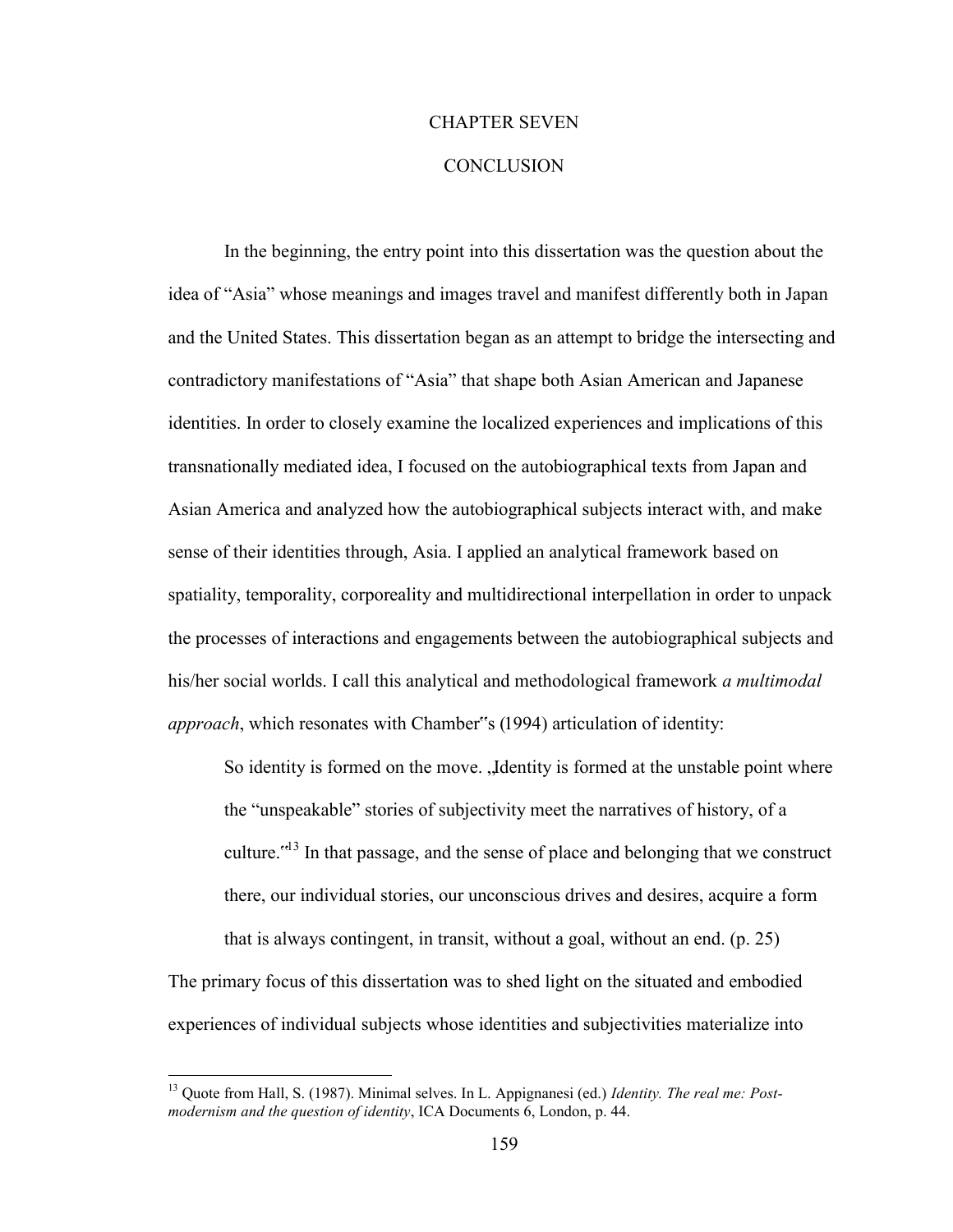existence through complex interactions among cultural significations, personal acts and interpretations, as well as multiple and competing ideological environments.

This dissertation was guided by my intuitive—rather than academic—observation about the gap between the existing discourses on identity and the way the "self" arises and materializes on a more phenomenological level. Throughout this process, my inquiry was shaped by my desire to understand the content, the substance, or the materiality of lived experience that constitutes our social and cultural existence. The categorical or intersectional analysis of identity does not seem to fully articulate what I have come to call the materiality of the self. In my view, the materiality of the self renders false any attempt to separate symbolic practices from material and embodied human existence. In the end, it has become clear that this dissertation is an attempt to rearticulate identity as an embodied presence of the self by explicating the different modes of interaction through which the self materializes into being. Thus, the following overarching question guided my textual analysis and theoretical development: how do ideas about the self while such ideas are social and historical inventions—attain ontological "presence" in one"s subjective experience? Simply put, how does identity achieve such power to remain at the core of human self-understanding?

 In the following, I discuss how the multimodal approach has emerged as an analytical framework for theorizing identity. I revisit my critique of social constructionism in order to lay ground for my discussion on the notion of materiality later in this chapter. I then briefly summarize my findings from the textual analyses of *Asian Japanese* and *Talking to High Monks in the Snow: An Asian American Odyssey.* I also illustrate the key theoretical assumptions grounded in this approach by highlighting the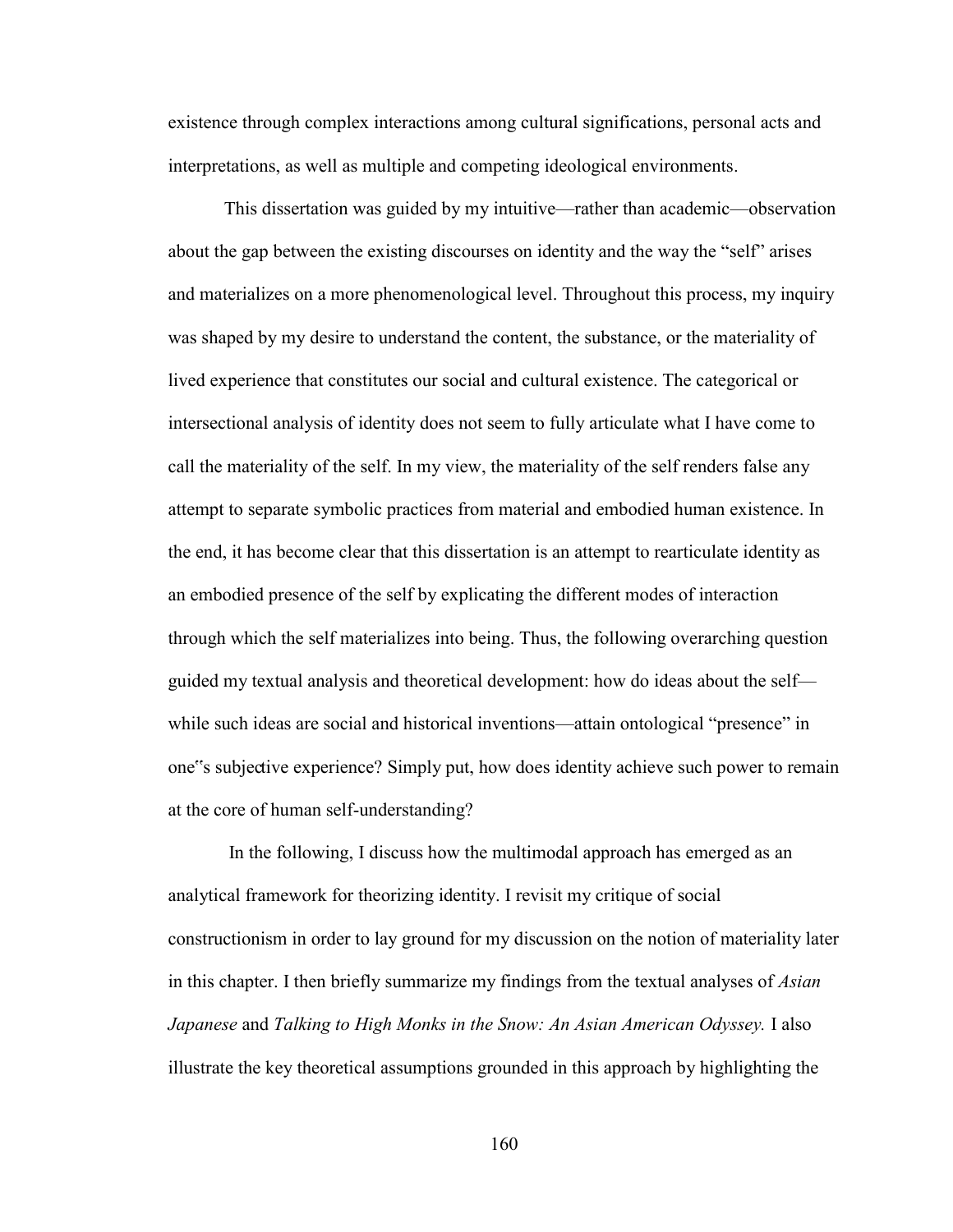major findings of my textual analyses. Finally, I address the implications of the current study for the future research on identity in communication scholarship. Using the notion of materiality, I theorize identity as an embodied presence of the self. The chapter is concluded by a discussion on the implications on communication scholarship, pedagogy, and engagement.

### Multimodal Approach

In this dissertation, I proposed what I call a multimodal approach as an analytical framework to illuminate the process through which one"s identity materializes into being through communicative interactions with space, time, and the body. The point of inquiry that shaped this dissertation resonates closely with the question addressed by Hacking (1999) in his *The Social Construction of What?*. When communication scholars discuss the social construction of identity, what, precisely, is constructed? As discussed in Chapter 1, Hesse (2007) points out that the social constructionist approach creates a form of tautology that leads us nowhere: "race is a social construction of race" (p. 660) or "race is a social construction because it is socially constructed." The question remains: race is a social construction of what?<sup>14</sup> For instance, this question becomes problematic when I teach race to my students. When I asked students in my intercultural communication class whether race is biological or social, most students of color believed that race is biological, while most white students had no problem claiming that race is a social construction. In the triumph of white students who got the right answer, some

 $\overline{a}$ 

<sup>&</sup>lt;sup>14</sup> Of course, many scholars have focused on racial discourses, practices, categories, institutions, etc. as socially constructed. However, it does not respond fully or directly to the question of "race as a social construction of what?"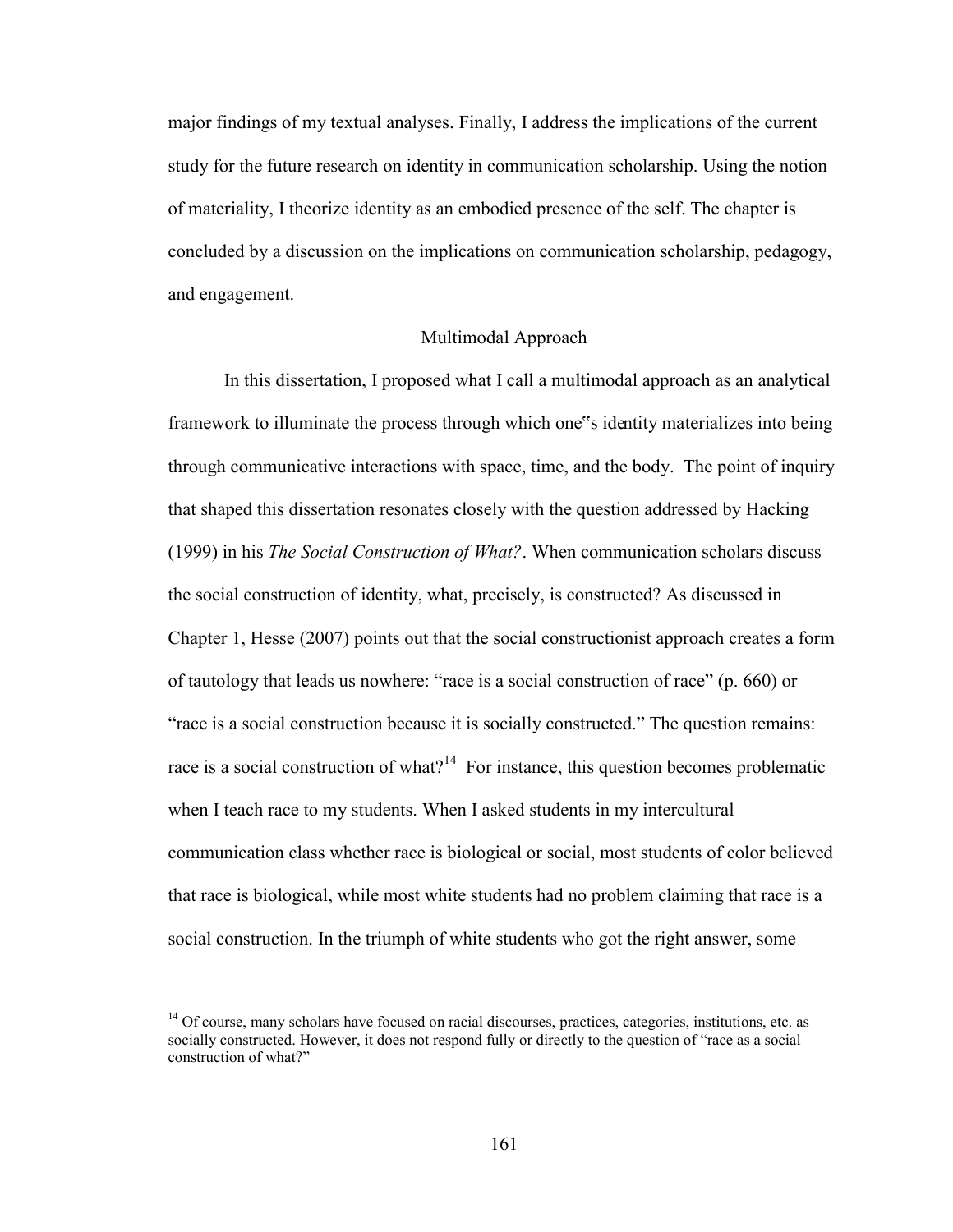students of color were puzzled and confused to be told that their race is socially constructed—a phrase that connotes it is not "real" or "it really doesn"t exist."

This incident was a revealing moment for the question of "what" in the social construction of race. A conceptualization of race as a social construction—that is, a social convention that creates inequality—did not resonate with my students" embodied experiences of racialized gaze and treatment in everyday life. For students of color, race is part of their body, is "natural" to the extent that it becomes their ontological—as perceived as "biological"—reality. In other words, their experience of racialization and racialized body is *material*—it is not only a category or practice that is constructed elsewhere, but is also an embodied and lived experience that cannot be separated from their sensible and sense-making body/mind. The term social construction seems to negate, if not fully conceal, the materiality of race and other subject positions that is at the core of how people experience and communicate their identities.

The purpose of the multimodal approach is not to replace race, gender, class, and so on that shape an individual"s self-understanding and social relations. Instead, the multimodal approach foregrounds the phenomenological and embodied experiences of being in the world as a site of identity realization and enactment. Rather than replacing the socially constructed categories, I shift my focus on the mode or medium through which racialized, gendered, and/or classed identities are experienced and constituted. In the multimodal approach, I focus on the mutually constitutive modes of interaction where the individual subject and the world interact, collide, and materialize. In this shift from intersections of category to modes of interaction, I utilize multidirectional interpellation, spatiality, temporality, and corporeality as analytical lenses. By focusing on the modes of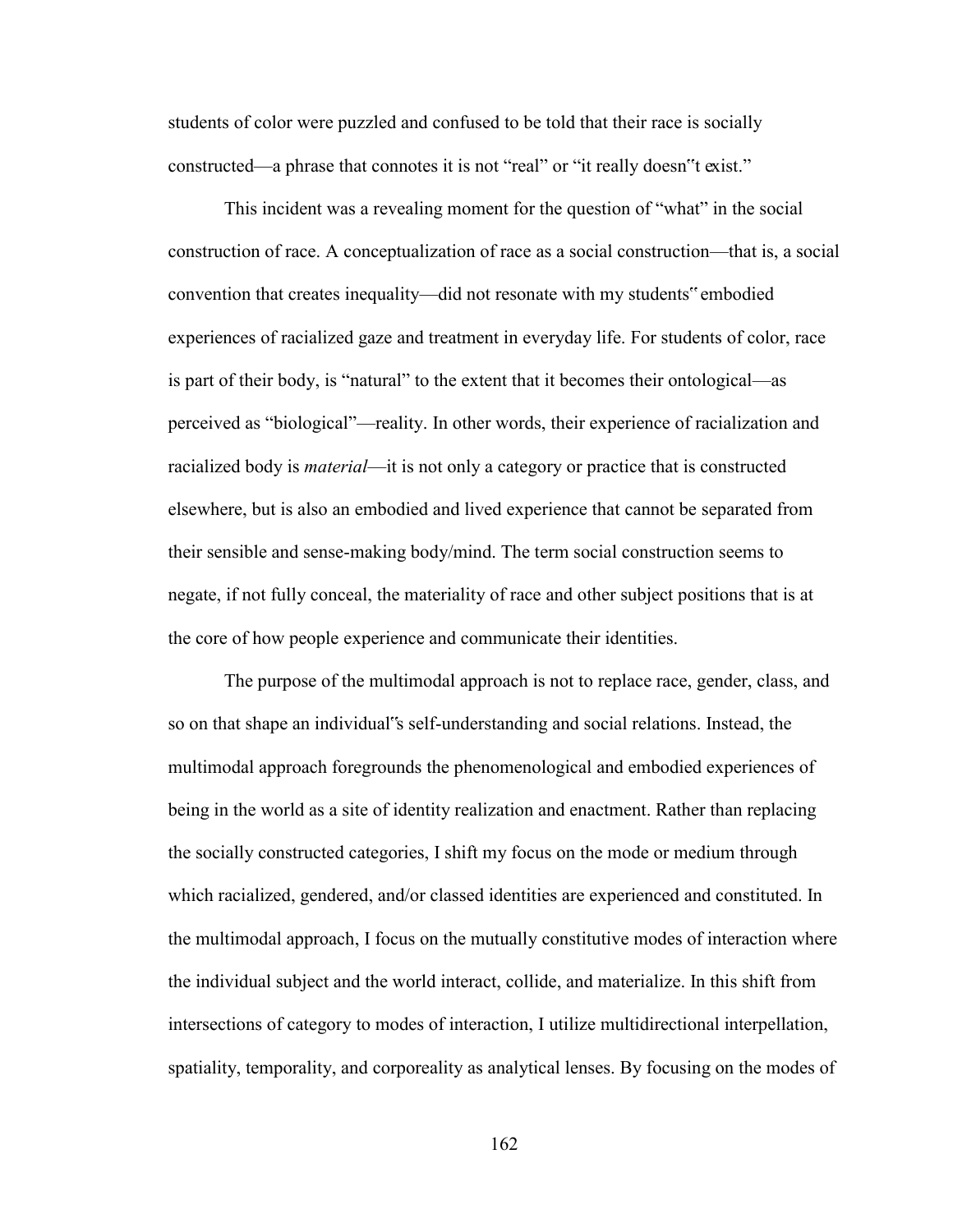interaction and engagement, identity can be conceptualized as a process of realization or materialization—of the situatedness of the self through multidirectional interpellation, corporeal materialization, as well as spatial and temporal orientation.

My proposed approach can be situated within the larger scholarly conversations on theories of identity in communication studies. In his proposal for the development of a communication theory of identity, Hecht (1993) argues that communication scholars must shift attention from the social role played by individuals to identity as a communicative process enacted in personal, relational, and communal levels. Hecht"s framework was instructive in my development of the multimodal approach where I focused on various modes of interactions between the self and the world. In my approach, however, I politicize the subjective experience of such interactions as a site in which ideologies are re/produced, agency is enacted, and the self is materialized. Furthermore, the development of the multimodal approach is an attempt to move beyond the poststructuralist approach to communication. My goal is to move beyond a purely discursive approach to analyzing identity and to nurture a kind of epistemological attitude to articulate the nuance of the interaction between the ideological and the phenomenological in human communication.

### Summary of the Findings

#### *Asian Japanese*

The analysis of the autobiographical text *Asian Japanese* revealed how the author"s situated sense of the self in the world is enabled, negotiated, and transformed through his active self-interpellation. Kobayashi sees the reflection of his desirable self in the images of his photographic subjects situated in various spatial and temporal contexts.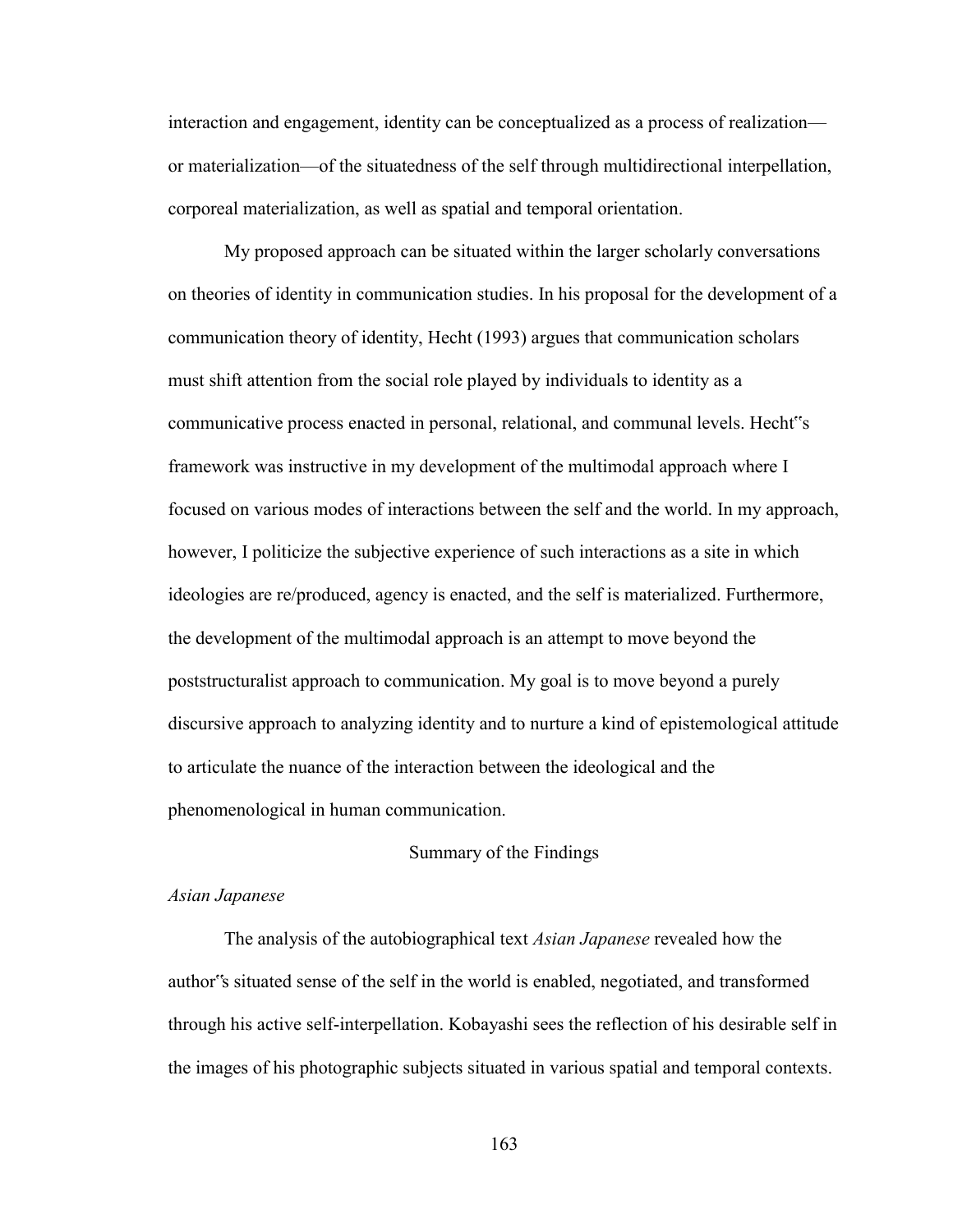His self-exploration is enabled and restricted by both the spatiality and temporality of Tokyo, Asia, and Paris. His sense of belonging, mobility, and inspiration for life is shaped and reshaped as he interacts with and moves across different spatiotemporal environments found in Japan, Asia, and the West. Furthermore, through his journey from Asia to Paris, his experience of his body as Asian/Easterner becomes as concrete and real at the corporeal level as the divide between the East and the West. As a young man with aspiration, it is through his active and tireless exploration for a desired and improved self that he interacts with, and ultimately internalizes, the world that is spatially, temporally, and corporeally divided between the East and the West.

The analysis showed that the process of establishing the "self" is a dialectic process in which Kobayashi internalizes—or incorporates—the external world into his field of subjectivity, while simultaneously he is incorporated into the existing and shifting structures of the world. Kobayashi ventures out and interacts with the world at large, hoping to reinvent his selfhood. Through this process, the world flows into his mind and body. For Kobayashi, Asia or the West exists meaningfully and materially because of this dialectic force that pulls him into the symbolic and cultural environment (such as "Asia" or "the West") whose very existence requires the active and mindful presence of Kobayashi as a participant of such environment. There is a mutually constitutive relationship between the making of Kobayashi"s self and the making of Asia/Japan/the West. In this sense, Asia establishes its unshakable existence not only because of the historical discourse on the idea of Asia or the politics of the East-West binary, but more fundamentally because Asia substantiates Kobayashi"s selfhood.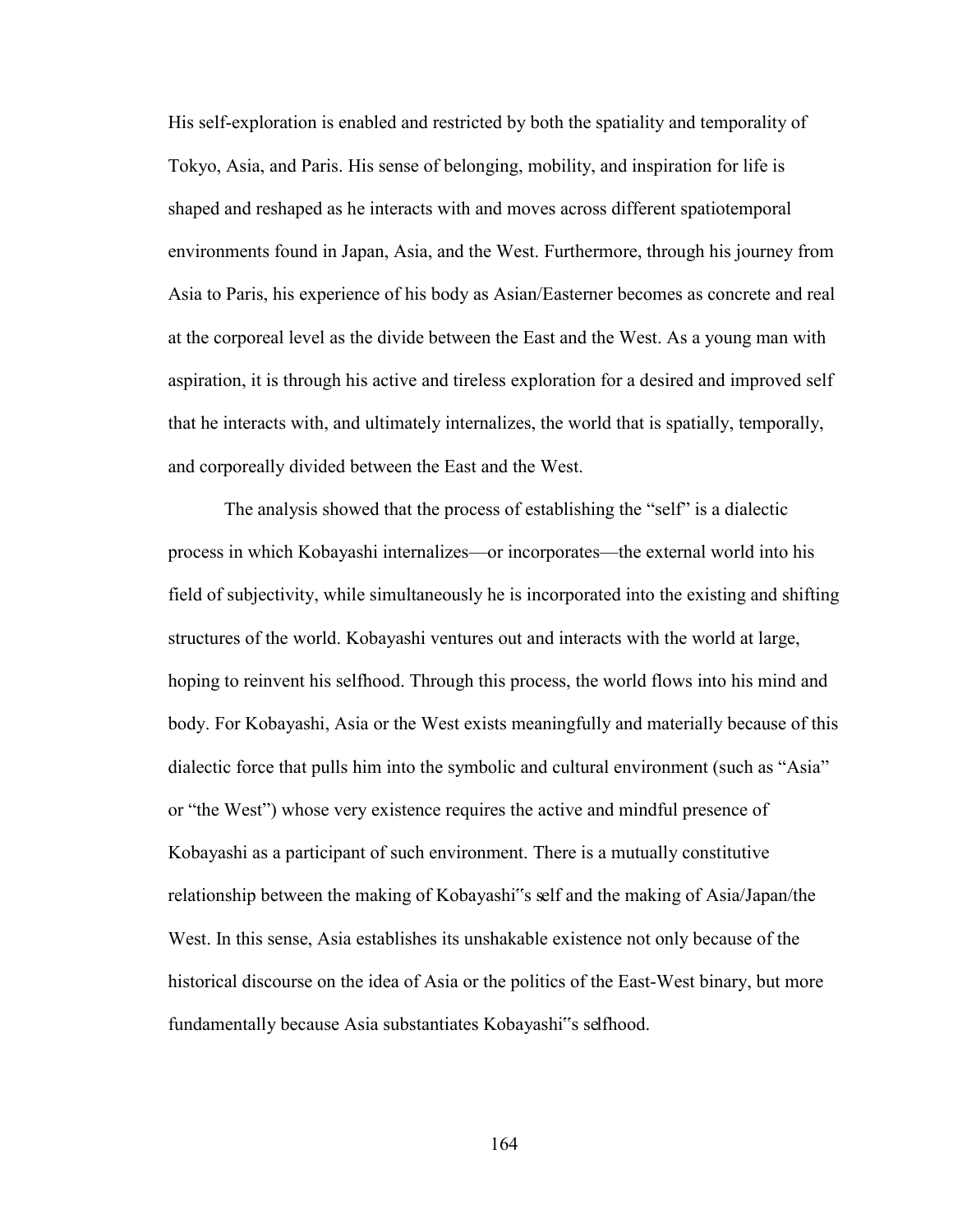#### *Talking to High Monks in the Snow: An Asian American Odyssey*

The analysis of Minatoya"s autobiographical text illustrated how multiple selves are interpellated as her sense of self vacillates between Asia and America. Her troubled identity position as a racialized and gendered subject is experienced and mediated both spatially and temporally. She goes back and forth—both literally and figuratively between her American home and her Japanese homeland, a process by which she finds a sense of home in both. Her Japanese American identity is also shaped through her temporal interactions with the past memories of her family members and her racial group. In addition, her Japanese American identity embodies a particular temporality. On the one hand, she represents the progressive future as an icon of the American Dream; on the other hand, she embodies the tradition of the past that remains intact in her mother"s memories of Japan. The analysis also revealed how her body is a site through which the cultural memories of immigrant women are provoked and remembered.

Minatoya"s autobiography is an example of how identity is a mosaic of multiple selves in fluid and intersecting spatiotemporal contexts. It shows how identity is a politicized construction not only because it is constructed through discourses and ideologies, but also because it is materialized through and mediated by human experience. The contested nature of Asian American identity is evidenced not only in its ideological complexity, but also in the phenomenological depth and nuances of Asian American experience. Minatoya is interpellated by, and situated within, multiple spatial, temporal, and corporeal experiences. The analysis through the multimodal approach reveals how racial and gender identity is enabled and constituted within particular modes of interaction between the self and the world. Minatoya"s racialized and gendered identity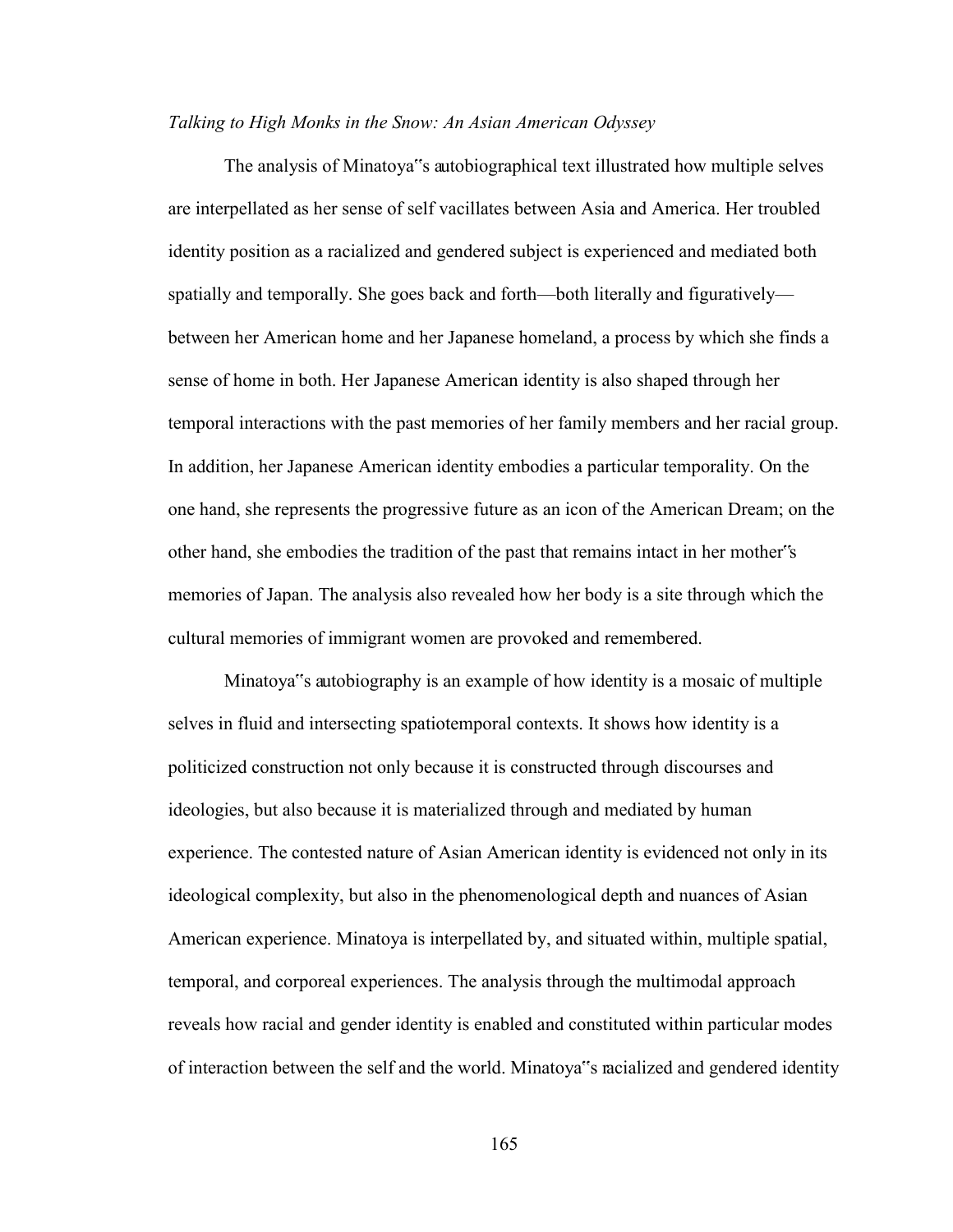as an Asian/Japanese American woman is not simply a label or discourse attached to her; rather, her identity is materialized in the ways she engages with her cultural, spatial, temporal, and ideological environment.

Key Assumptions and Application of the Multimodal Approach

 In this section, I integrate the key assumptions of the multimodal approach and the findings from the autobiographical texts.

- *1. Identities are realized and enacted through the process of multidirectional interpellation.* 
	- *a. Rather than simply being subjected to ideologies, individual subjects actively seek interpellation for desired self-recognition.*
	- *b. There is a mutually constitutive relationship between the making of the self and the making of the world.*

The first set of assumptions of the multimodal approach is that identity is realized and enacted through multidirectional interpellation of individuals into social, cultural, and historical subjects. This approach challenges the way interpellation is typically understood: a unidirectional force of power from the center to the periphery or from top to bottom. That is, the power is exerted by the institutions of the privileged few over all individuals who are subjected to the forces of ideological interpellation. In the multimodal approach, however, I focus on how the influence of ideologies is no longer top-down or center-to-periphery. The multidirectional interpellation of subjects accounts for the fact that there is no closure to the process of interpellation. Social worlds are created and sedimented by the individual"s active participation and interpretation, while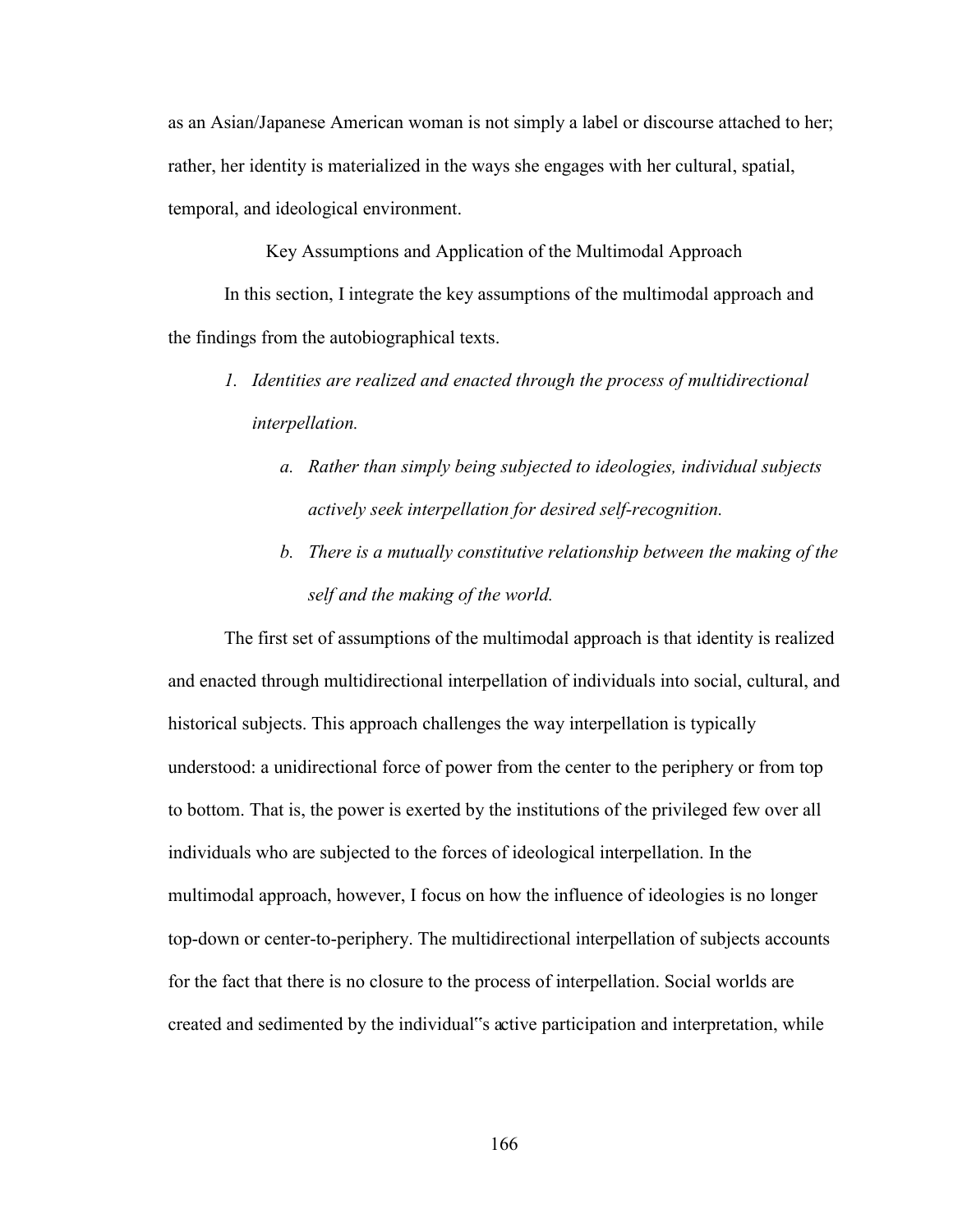the individual"s meaningful existence in the world is deeply ingrained in, and contingent upon, the kind of social world s/he inhabits.

 In *Asian Japanese*, Kobayashi"s journey to Asia and Europe is guided by his active involvement to see a desired image of himself in the lives of Japanese nationals. Through various encounters with Japanese people, he cultivates his consciousness and new self-recognition as someone who dares to challenge the norms and is not afraid of leaving the comfort of home. He takes photographs of individuals as if he searches for a glimpse of his face in his photographic subjects. In his search for alternative ways of life outside of the rigid social norms and expectations of Japanese society, Asia is a context in which the possible images of himself can be captured through the photographic images of other Japanese individuals.

The process of multidirectional interpellation, however, is not simply self-driven by the subject. Kobayashi"s active self-interpellation takes place, and is made possible, within the transnational flow of discourses between the East and the West. Kobayashi seeks Asia as an unexplored, unknown, and underdeveloped frontier that resonates with his own sense of self as a young male in his twenties. Furthermore, his fascination with Asia is contextually situated within Japan"s "return to Asia" in the 1990s when the relationship between Japan and the United States came under fire due to an increasing economic tension between the two. It is not surprising that Kobayashi turns to Asia when Japanese economic development reached its peak and when people began to realize the cost of modernization both socially and personally. Still, he chooses to "move on" to the next stage of this life by shifting his location of self-exploration from Asia to Paris. In the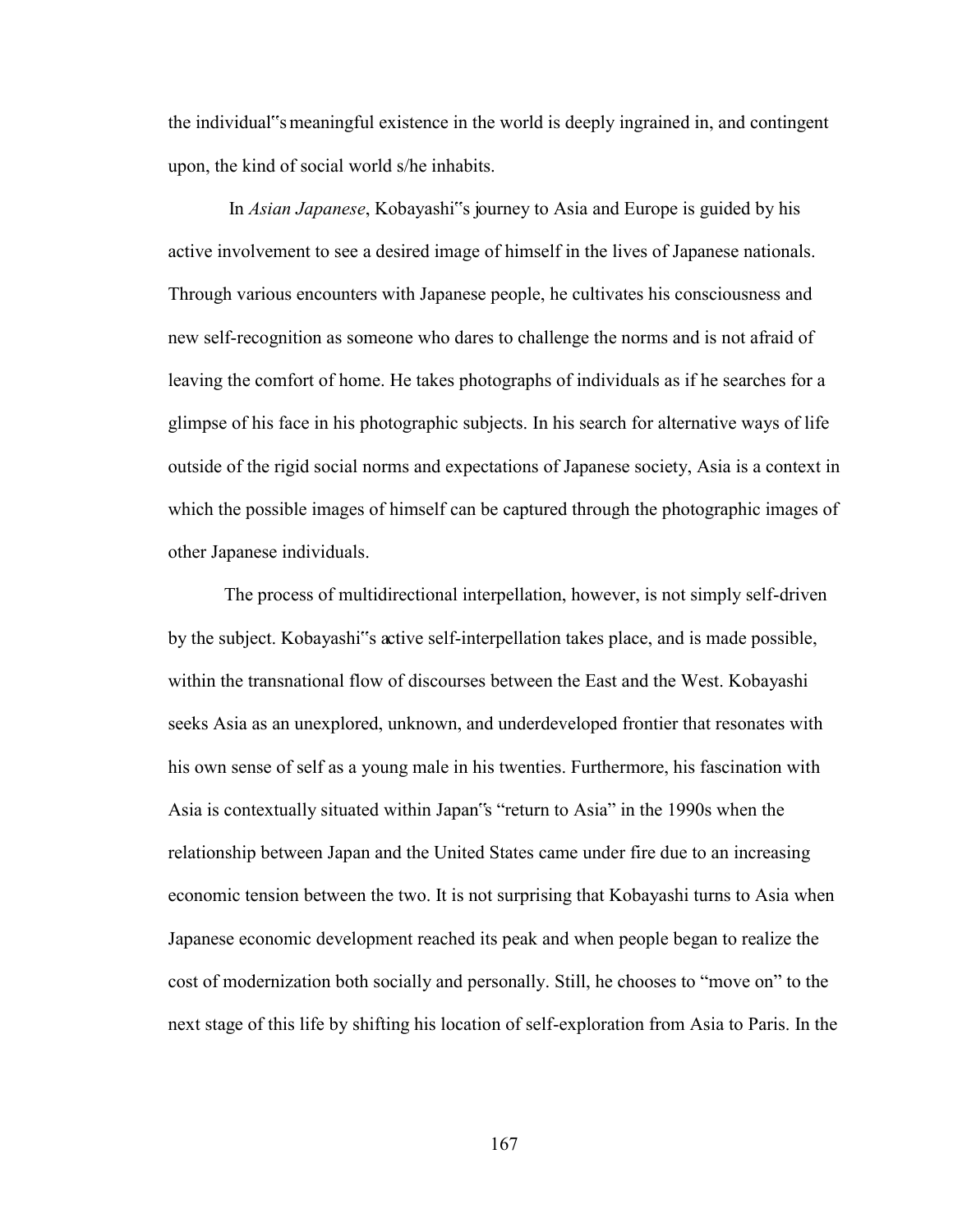process of interpellating his "Asian Japanese" identity, the strong and pervasive presence of the West unavoidably shapes Kobayashi"s journey.

Kobayashi"s autobiographical text illustrates the process of multidirectional interpellation in which his subjectivity is mutually constituted by both his *active and conscious sense-making process and engagement* with the changing worlds and *the transnational and intersecting discourses* that shape the relationship between the East and the West. In this process, Kobayashi incorporates the transnational discursive construction of the East and the West into his own field of subjectivity and lived experience. In order words, the division between the East and the West is material, concrete, and real not only because it is historically and discursively marked as such, but more so because Kobayashi"s embodied experience of the "possible self" is radically different in Asia and the West. While he is able to see an ideal self-image in Asia, his experience in Paris is not as enabling or fulfilling. The difference between Asia and the West is reified at the level of his phenomenological and embodied experience. As Kobayashi incorporates the landscape of Asia and the West into the field of his subjectivity, he is simultaneously incorporated into the larger political and cultural landscape of the world. Thus, there is a mutually constitutive relationship between the making of Kobayashi"s self and the world in which he finds himself. What he calls Asian Japanese identity signifies a location of mutual constitution where the making of the self and the making of the world are integrated into each other.

*2. Identities are realized and enacted through corporeal materialization of ideologies that emerges within the interactions between the self and the world.*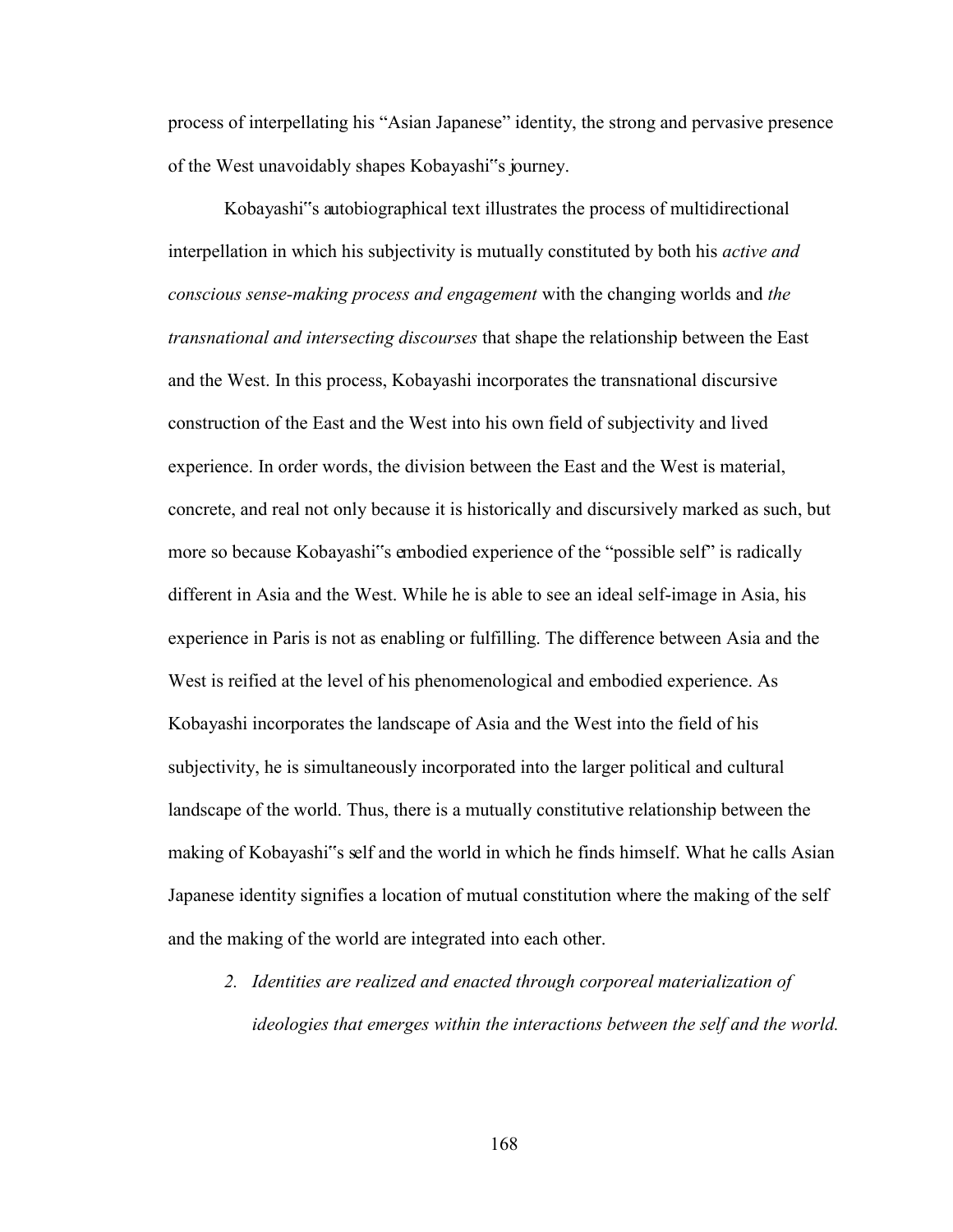## *a. The body is a site of ideological production, enactment, and embodiment.*

The multimodal approach focuses on the fact that identity cannot be separated from the body. Moving away from the social constructionist approach that treats the body as a clean slate on which social meanings and membership are inscribed, the multimodal approach focuses on the corporeal materiality produced by and experienced through ideologies. In theorizing identity, the multimodal approach focuses not only on how the body is signified (i.e., racialized, sexualized, gendered, classed, etc.) but also how an individual"s situated sense of self is realized through the phenomenological experience of such signifying practices. Thus, when it comes to the question of the body, the primary concern of the multimodal approach is not the social construction of identity through bodily *significations* or how the body is made meaningful. Rather, the multimodal approach is concerned with the corporeal *materiality* that is phenomenologically lived as real. In other words, an individual"s corporeality—a sense of one"s bodily, material, and ontological existence—materializes through one"s physical and ideational engagement and interaction with symbolic and material structures.

In analyzing Minatoya"s autobiographical text, I focused on how her body is a site in which her Asian American identity is materialized. I addressed how her relationship with her immigrant ancestors is mediated by her racialized and gendered body and how her body functions as a reminder of immigrant tales and racial struggle. She also writes about her cultural displacement as a result of her familial blood lineage. One of the most important lessons from Minatoya"s self-narrative is the perspective that racialization is a process of re/defining one"s relationship to the body. As she described in the conversation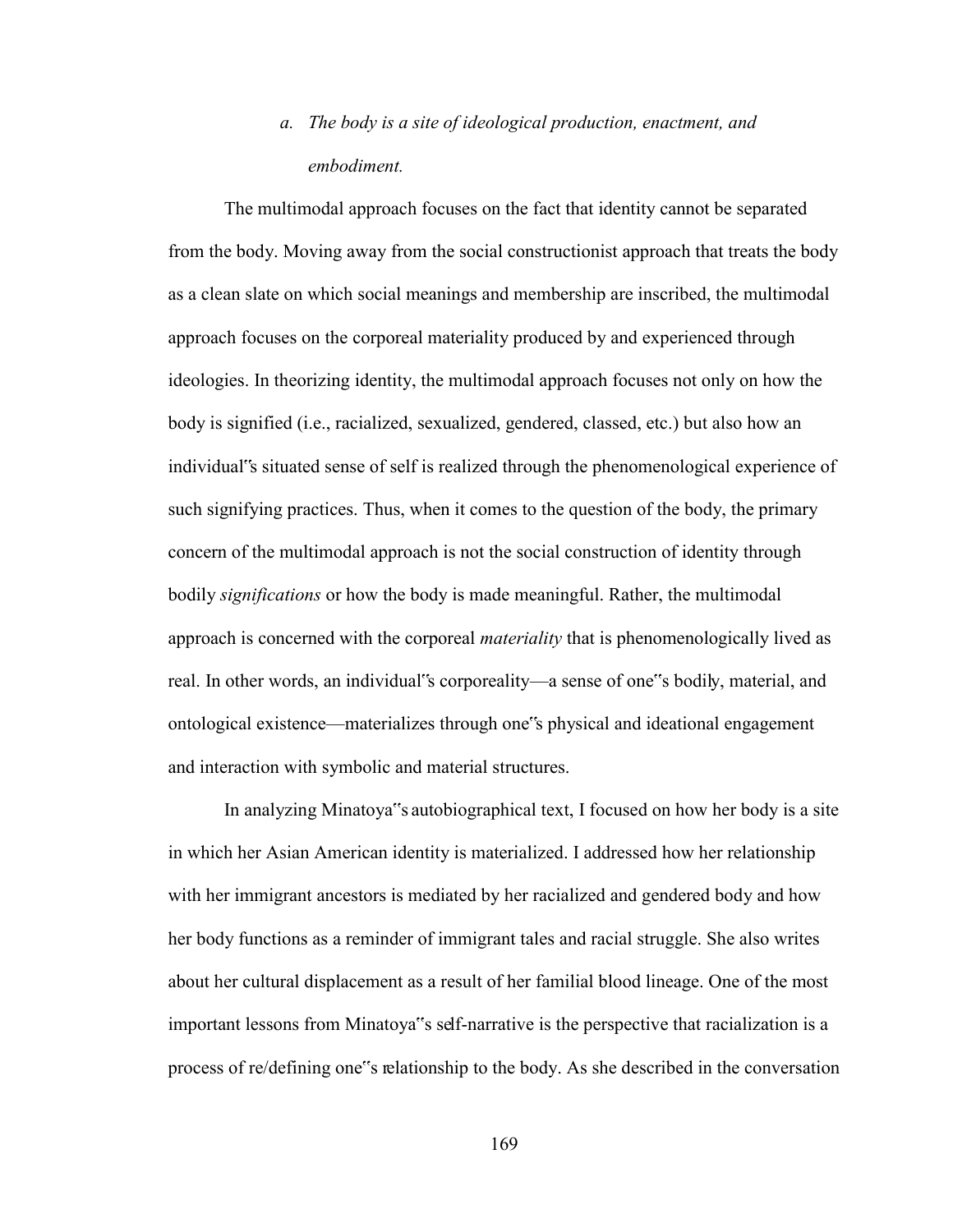at the consciousness-raising session, racialization entails a bodily sensation and a sense of dissonance—of encountering one"s own body as the other, of realizing the quality of otherness in one"s own flesh. Such an experience materially defines the way an individual occupies his/her body. As a process of labeling the body, racialization is not merely symbolically significant but is materially effective (thus performative). In this process, race is not only socially constructed but materially reified in one"s experience of the racialized body. Such an embodied experience of living in the ideologically inscribed body is what provokes and mediates Asian American histories and memories in Minatoya"s personal experience.

In *Asian Japanese*, Kobayashi describes the differences between the East and the West in terms of his bodily experience. Kobayashi experiences the qualitative differences between the East and the West in how his body interacts with the surrounding environment. In Asia, his physical and bodily senses are heightened, while in Paris his cognitive and abstract thinking is central to his experience of the place. Asia enters his life by appealing to his senses and feelings, while in Paris his desire for a renewed selfimage is filtered through the walls of tradition and abstract thought. For Kobayashi, the divide between the East and the West is not only discursively constructed but also physically experienced in ways that shape how he interacts with the space and who he can become as a person in each context. In the city of Paris, he comes to experience the qualitative otherness of his body as an Easterner. He struggles to belong in Paris not only because of cultural differences, but more so because of the perceived incommensurability between his Eastern body and their Western bodies. In Kobayashi"s experience, the divide between the East and the West is evidenced in his racialized body that cannot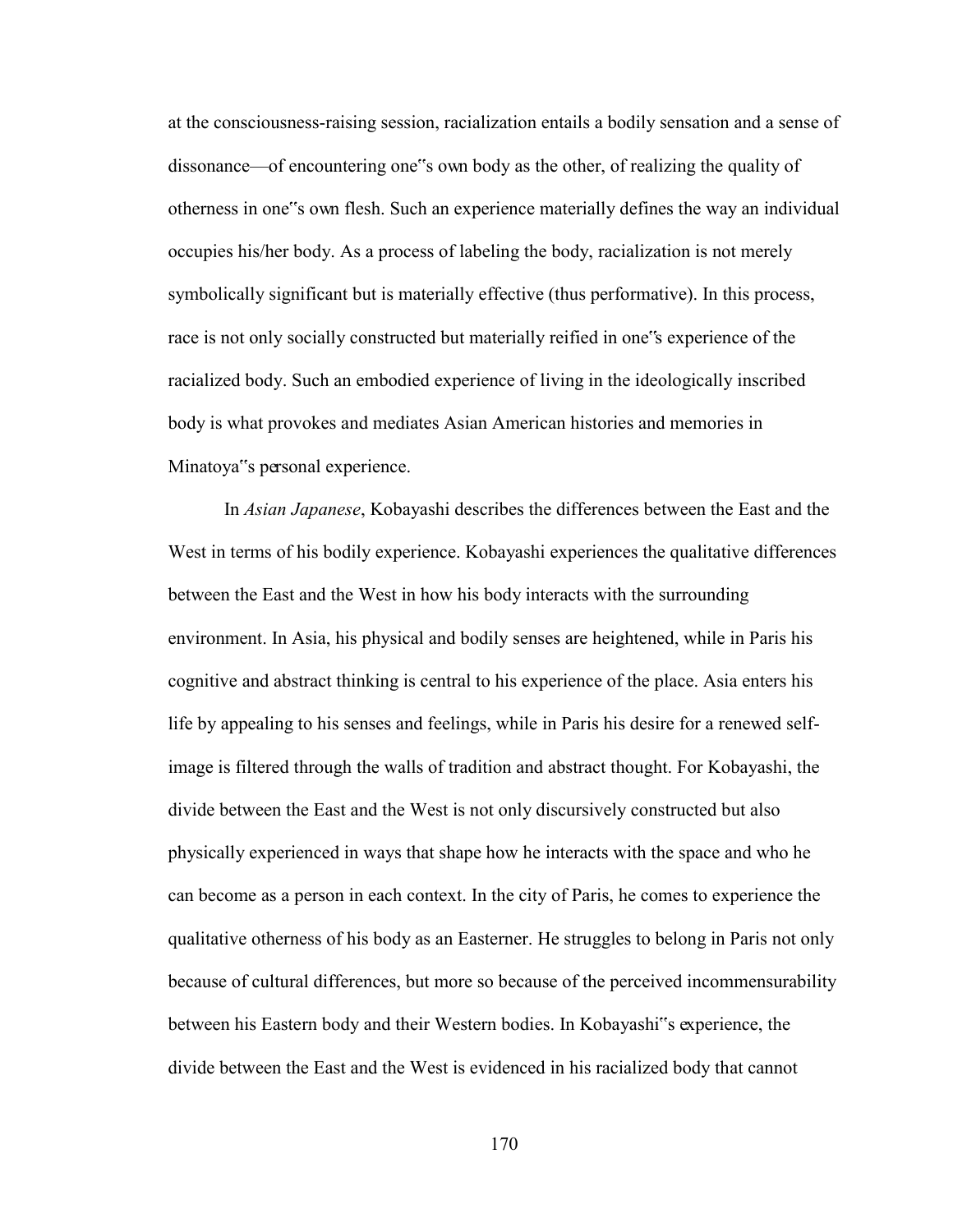blend into the crowd of White Europeans and Parisian historical buildings. In contrast, his sense of belonging in Asia is described as a comfort of dissolving into the environment and becoming part of the cultural and natural landscape. While the dichotomous divide between the East and the West is ideological, Kobayashi experiences such a divide through the materiality of his "Asian body"—the one that floats in Paris and the one that dissolves in Asia.

*3. Identities are realized and enacted through the spatial orientation of an individual's social, cultural, and geo-historical locations.* 

The notion of the body leads to the question of its relation to, and interaction with, the space it inhabits. The corporeal experience is always situated within a particular spatial environment. The multimodal approach focuses on the process of spatial orientation as one of the core elements that enables the situatedness of the self. In the analysis of *Asian Japanese*, I highlighted how Kobayashi engages with the world spatially across Tokyo, Asia, and Paris. For Kobayashi, his self-exploration is enabled and substantiated by his mobility across different national and cultural spaces. He is able to gauge the progress he has made in his life according to the geographical region he chooses to land and how he interacts with the cultural space. He is able to understand who he has become through how he engages with the machine-like city of Tokyo, the unknown yet rapidly growing frontier of Asia, and the timeless maze of Paris. Kobayashi"s self-exploration continues as he struggles to negotiate his relationship to the cultural and social landscape posed by each spatial context.

 In Minatoya"s autobiography, her cultural dislocation is experienced as multiple spaces collide in her life: the feudal Japan that still governs her American home; the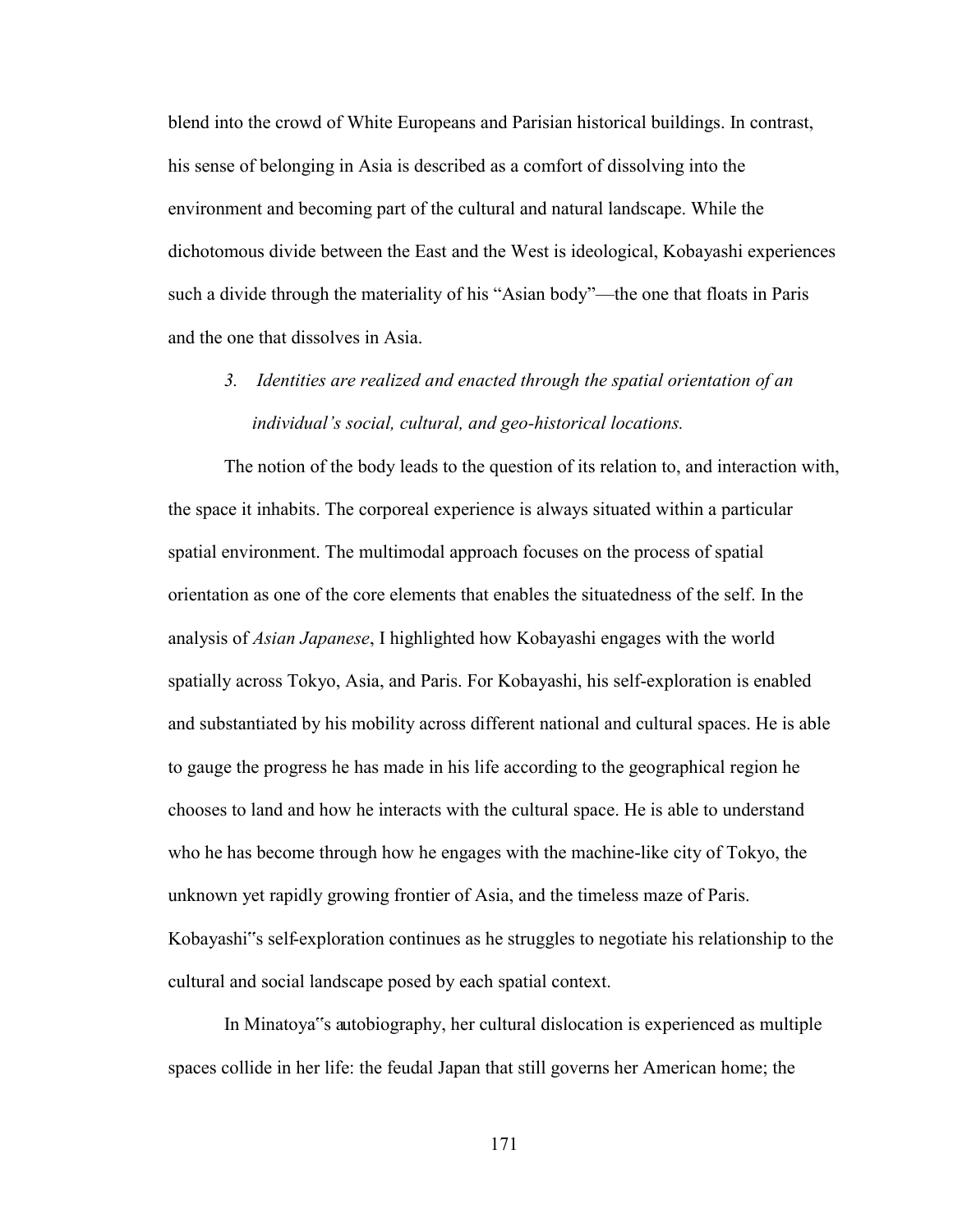fatherland America that cultivates her independence and assertiveness; and the motherland Asia that embraces harmony in multiple contradictions. Her multiple and competing selves are enacted within these spatial contexts. It is through traveling across these contradictory spaces that Minatoya comes to terms with her cultural identity as an Asian American woman. For her, visiting Asia has a significant meaning—that is, to reconcile the dilemma of her cultural identity and belonging. When she places herself in Asia and interacts with the people and places, she is finally able to mediate the memories of her ancestors, the history of migration, and the making of her life as a continuous and interrelated story. Minatoya"s positionality as an Asian American woman is negotiated quite literally across the Pacific Ocean.

*4. Identities are realized and enacted through temporal orientations of an individual's social, cultural, and geo-historical locations.* 

The multimodal approach takes into account the changing experience of time in the formation of our identities. Engagement with the world is not merely spatial but also temporal. The multimodal approach assumes that human beings actively seek to orient themselves temporally as well as spatially to gain a situated ground from which they activate their mobility, subjectivity, and agency. In analyzing Minatoya"s autobiography, I illustrated how her Asian American identity entails a particular temporality infused with the past, present, and future. Through her mother"s stories, Minatoya sees a glimpse of her image in the memories of her grandmothers and aunt. It is through the fragmented memories of these brave and strong women that she makes sense of her experience and struggle. She comes to understand who she is and how she lives her life through the recounting of past memories. She reenacts such memories of the women—memories of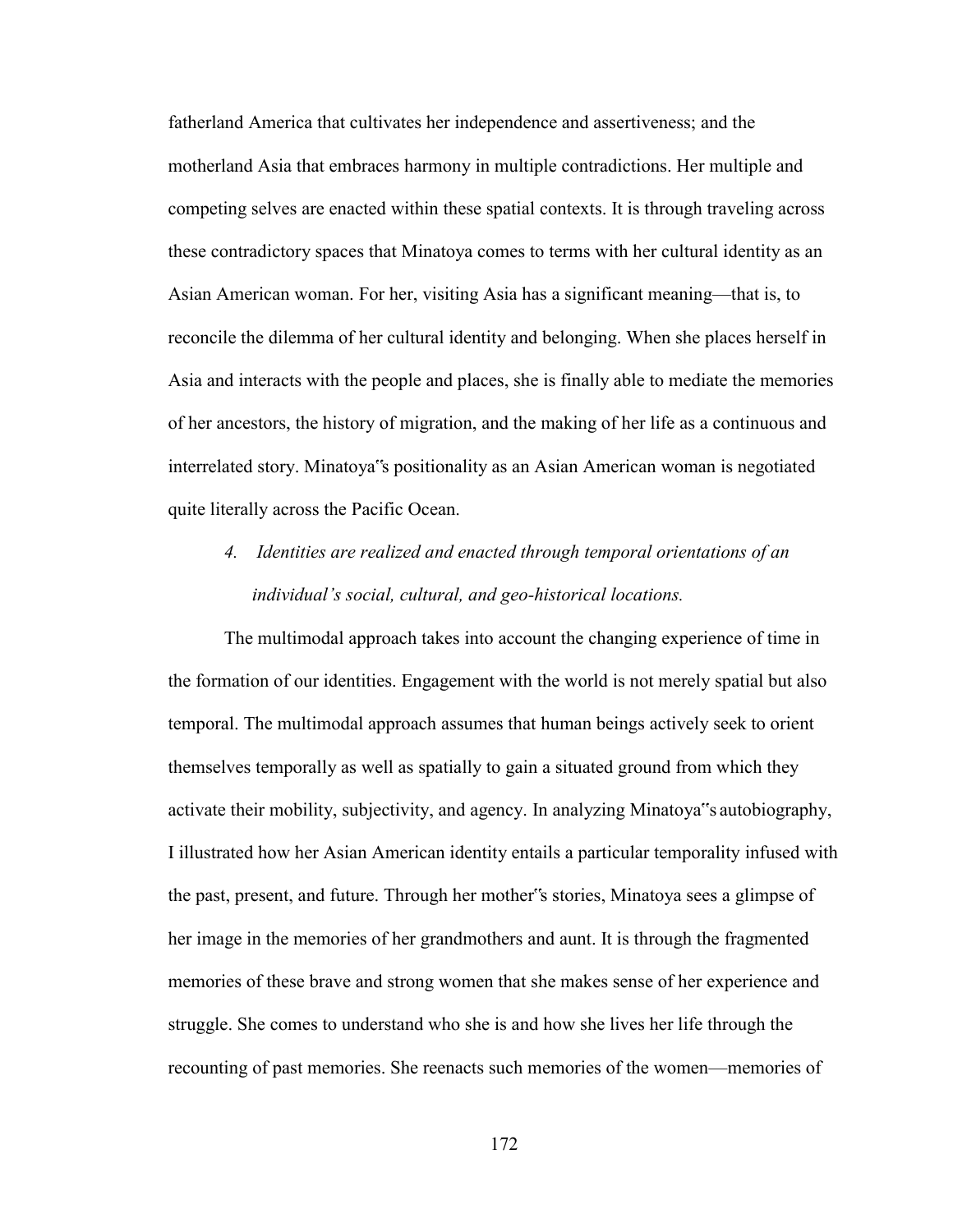their struggle, pain, conviction, and goodwill—as she faces various changes and challenges in her life. In this sense, Minatoya"s situated sense of the self is materialized at the intersection of these women"s lives in the past and her life in the present. She gains a strong sense of the self through the revelation that she is a consequence of historical circumstances and personal choices made by women in her family in the past. Through connecting with the past, she comes to understand who she is in the present. Through memories, the past and the present come together in Minatoya"s situated sense of the self and the parameter of the self expands beyond her immediate lifetime.

The experience of being a second-generation Japanese American is not only about its racialized discourse or gendered stereotypes: it is concrete and dense in the sense that in Minatoya"s experience being Asian American means to carry the depth of history both personal and cultural—on her back. As an Asian American woman, she embodies both the past and the future of the American Dream. As Minatoya travels in Asia, she is treated by the local people with both admiration and ambivalence. This is because to the eyes of the Chinese and Nepali people, she embodies both the hope and price of westernization. Minatoya"s Asian American identity, thus, can be understood as a kind of temporality—or a condition of being in time—in which the self is embodied and enacted through transnational flow of time across the past, present, and future.

Materiality of the Self: Reconceptualizing Identity through the Multimodal Approach

As stated earlier, the overarching question of this study is: how do ideas about the self—while such ideas are social and historical inventions—attain ontological "presence" in one"s subjective experience? This question is posed as a way of mediating the tension between subjective/personal and objective/social construction of identity. On the one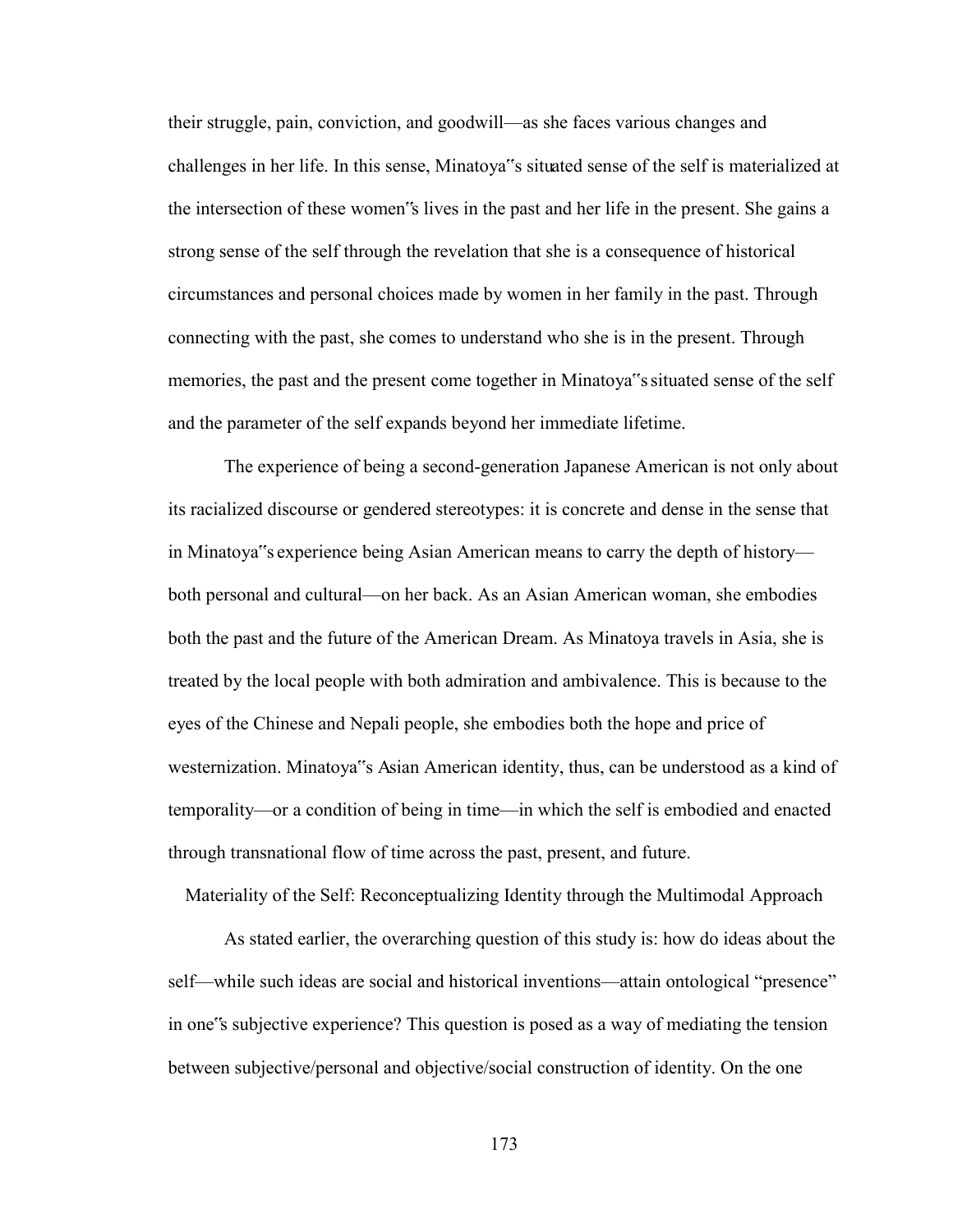hand, a subjective—or agential/humanist—understanding of identity assumes that individuals actively negotiate and construct their sense of self in relation to others. On the other hand, an objective—or poststructuralist—understanding of identity assumes that individual identities are constructed by social institutions and ideologies in particular historical contexts. The notion of materiality mediates this tension by asserting that the self is neither an autonomous cognitive entity nor a mere product of social construction. Rather, the self is an embodied being. It is through the interaction between socially inscribed meaning and the embodied experience (whether of acceptance, rejection, or negotiation) of such inscription that one"s self materializes. Thus, the "property" of identity is neither a composition of socially constructed categories and positionalities nor a negotiated sense of self by a transcendental subject. The notion of materiality speaks to the condition in which the self is made present in one"s subjective awareness as a performative effect of both material and symbolic interaction, such as temporal/spatial/corporeal engagement, cognitive reflection, sensory perceptions, and creative expression. Since one"s self is embodied—rather than merely re/presented or negotiated—the self, in his/her subjective experience, is material. In other words, identity can be conceptualized as the embodied presence of the self.

Laclau and Mouffe (1985) use the notion of overdetermination to address the plurality of social and historical influences that fix an individual"s subject position within the realm of the symbolic. In my theorizing, the notion of materiality bridges the poststructuralist approach to identity that focuses on the discursive articulation of a subject and the conceptualization of identity from the perspective of phenomenological materiality (Ihde, 1990, 2002). This means that the conceptualization of identity as the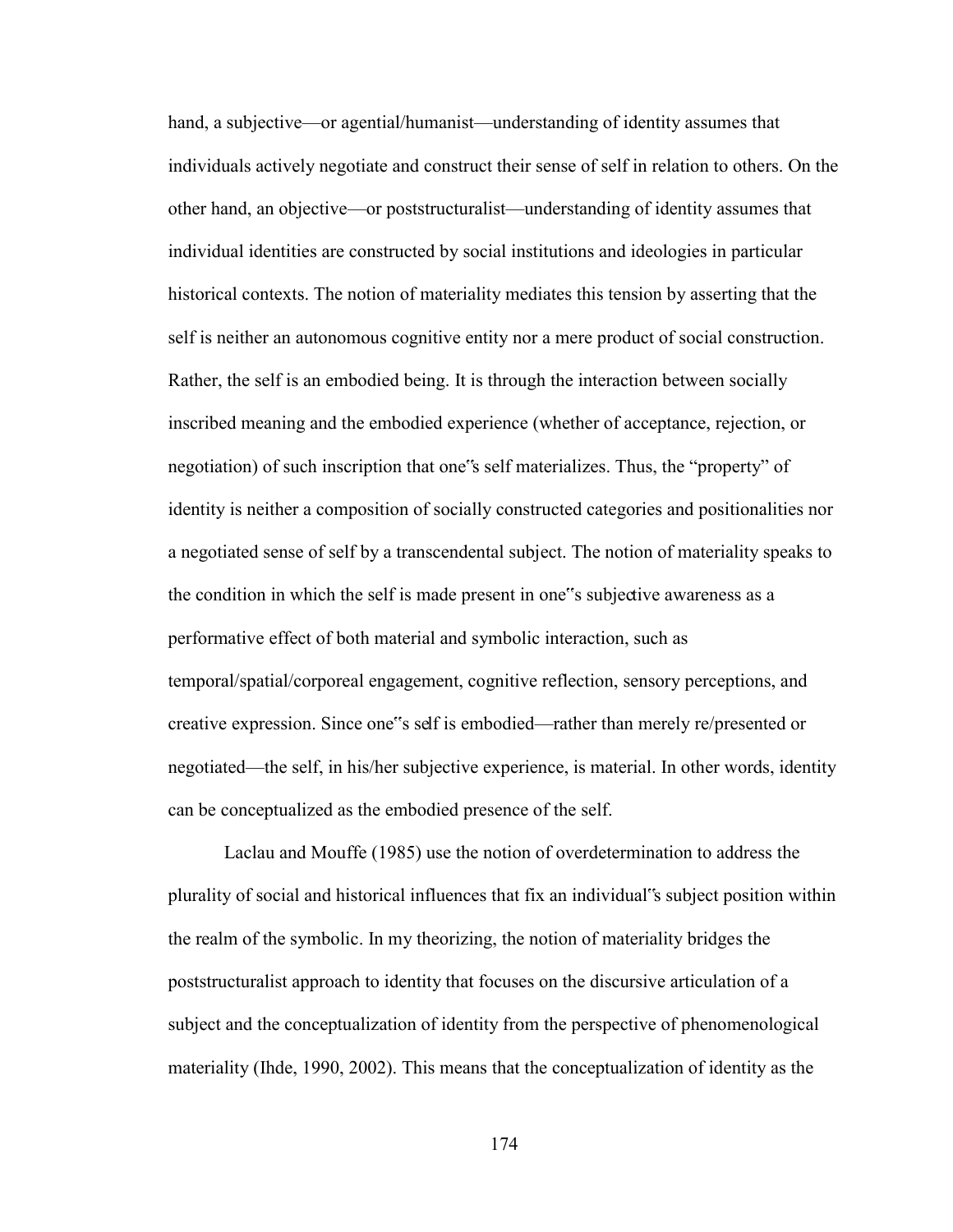embodied presence of the self takes into account both the discursive formation of subject positions (the ideology-as-material approach) as well as the phenomenological experience of the sensible and sense-making body/mind (the situated-experience-asmaterial approach). The multimodal approach provides a set of analytical tools and a mode of inquiry that allows scholars to focus on the interactions between the ideological and the phenomenological through which identities materialize personally, socially, and historically. Rather than assuming that socially constructed categories are given in one"s self-understanding, the multimodal approach draws attention to the modes and processes of communicative interaction that constitutes his or her identity. The multimodal approach focuses on how identity is constituted within and through communicative interactions and engagements.

When identity is viewed as the embodied presence of the self, it alters how we understand the elements of identity such as race and gender. Metaphorically speaking, race (or gender) is not a piece of clothing that, upon successful intervention in social systems of meaning, can be undressed and removed from one"s sense of self. Rather, if race (or gender) as a social and political construction should still tell us something about the self, it is because such ideas and practices have become part of the flesh, the property of one"s body. For instance, when Minatoya comes to terms with her Asian American identity, her racial identity is not merely a prescriptive meaning imposed upon her or her racial group, but the very ingredient of her material experience of the self. For Minatoya, her self-understanding is inextricably tied to her awareness of the historicity of racial relations and lived experiences of Asian Americans in the United States. Thus, Minatoya"s "race" is not simply a category or label attached to her phenotype or ancestral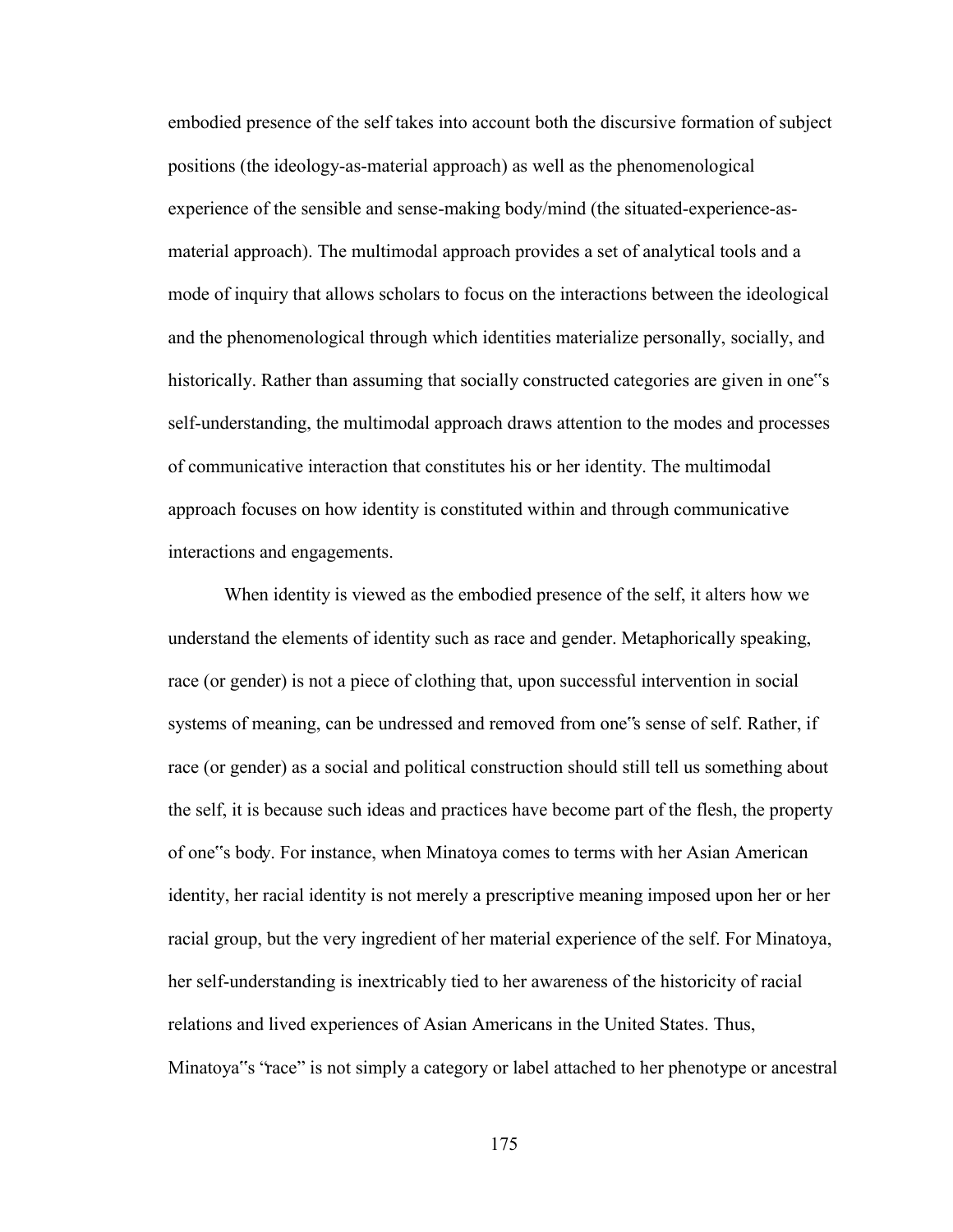origin, but the entire narrative of racial relations, lived experiences, and racial ideologies that have shaped her life as an Asian American woman. She cannot simply remove or objectify the category as a social construct because she lives and embodies this narrative. Such a narrative with its historical depth and density are the property of her racial identity. Race, therefore, is not merely a social category and institution, but is also the material effects of ideas, practices, lived experiences, and social relations that have become the substance of one"s embodied presence. The power of racialization—or any other social re/production of ideologies and practices—lies in this effect, rather than its meaning, to assert the ontological presence in one"s subjective and intersubjective experience of the self.

When identity is viewed as the embodied presence of the self, it also alters the way we understand identity negotiation or transformation. Kobayashi"s journey to Asia is an attempt to reinvent the historically and socially ingrained Japanese identity. Through his journey, he tries to embody a counter-narrative of the conventional Japanese norms and expectations. His renewed sense of self—what he calls Asian Japanese—is accomplished through his active experiential engagement with his surrounding environments in Japan, Asia, and the West. It is through this active experience-making process (rather than sense-making process) that his Asian Japanese identity is substantiated. Kobayashi does not simply *name* his renewed identity; he *experiences* it through his international travels and encounters with others. He is able to negotiate the effects of Japanese social practices and ideas about the self not only by discursively claiming his renewed identity (by writing the autobiographical travelogue) but more fundamentally by also allowing him to experience the process of transformation. His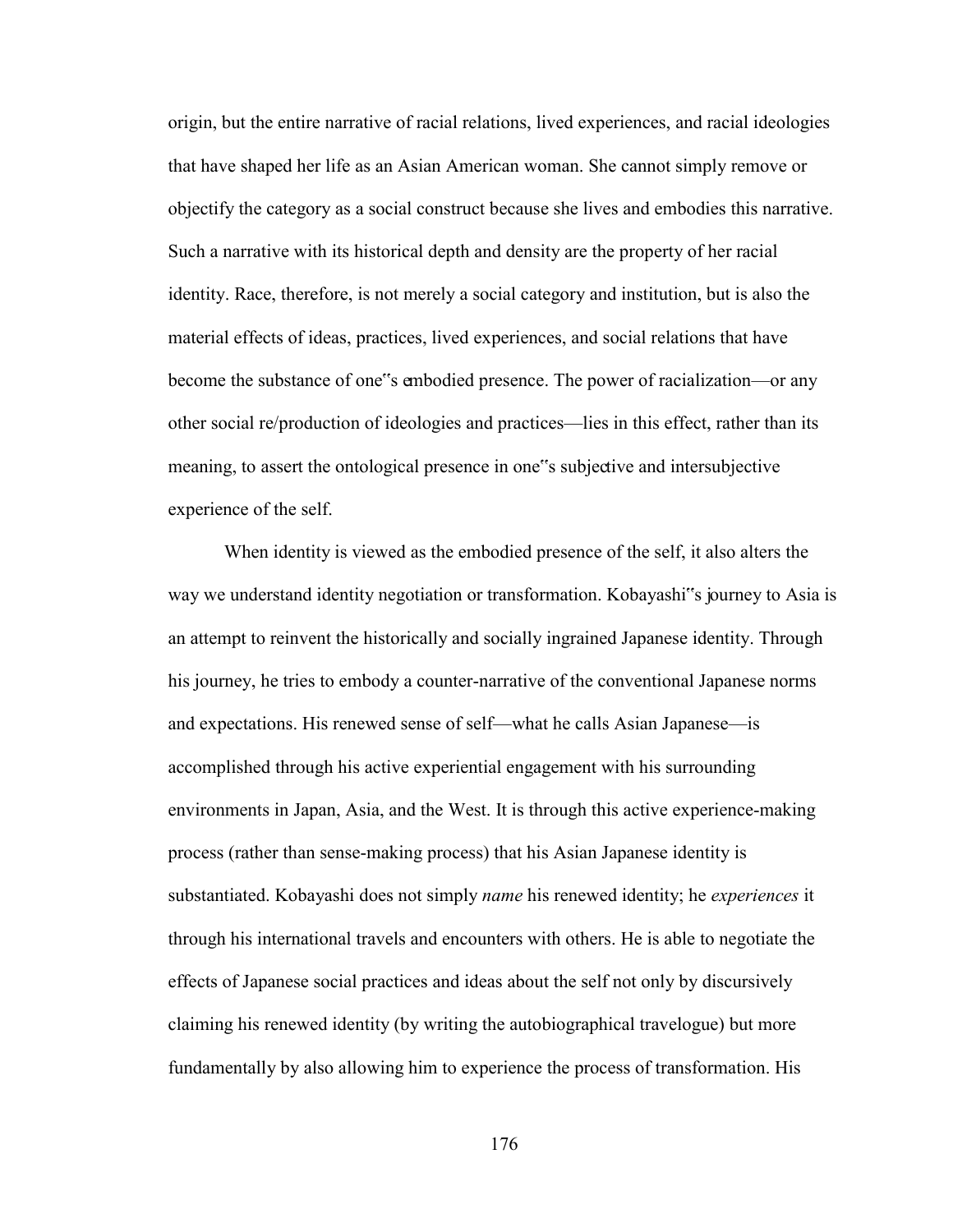Asian Japanese identity becomes a material and embodied fact not because it is named as such, but because his concrete experiences abroad substantiate his newly invented identity position. As Minatoya cannot simply renounce her race, Kobayashi also cannot easily denounce his Japanese identity. If his renewed sense of self is meant to have a lasting impact, he must have embodied experiences of living, acting, and being in the world *as* Asian Japanese. He must materialize a reinvented self by cultivating the modes of interaction and engagement in which he is able to act, think, feel, imagine, and relate to others as Asian Japanese.

Implications for Research on Identity in Communication Scholarship *Materiality and Identity* 

Throughout the process of writing this dissertation, I was in search of a theoretical language to re-articulate the discourse on identity. The term "construct" seemed inadequate: when this term is used in the discussion on identity, there is a sense of artificiality and a twisted sense of human agency. That is, what has been socially constructed can be deconstructed and transformed through changes in social convention. The social constructionist approach carries a sense of defeat in the ability of the human mind to accurately perceive and name reality. At the same time, the social constructionist approach easily feeds into the lure of postmodern identity; we can be anything and everything insofar as human beings are capable of manipulating symbols and constructing alternative realities. As a communication scholar, I am trained to analyze, politicize, and deconstruct the arbitrary relationships between signifier and signified. Perhaps the work of communication scholarship has focused largely on the battle against the tyranny of the symbol that controls and dictates social realities and ways of being. As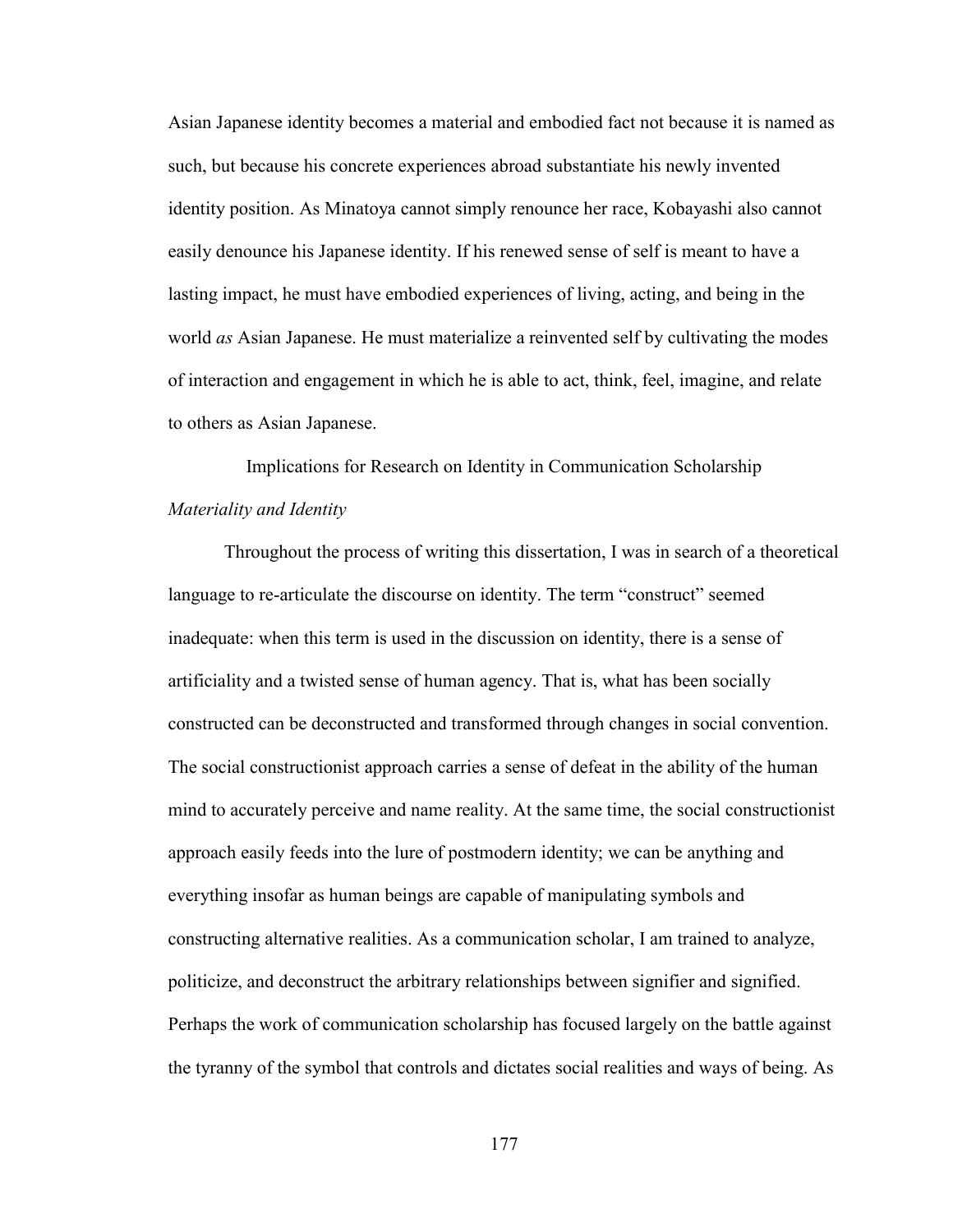communication scholars, we tirelessly single out symbolic means and rhetorical strategies from abstract concepts and immaterial possibilities. While the symbolic practice enables the world to be meaningful, it also delimits other ways of being, acting, and thinking. Communication scholarship sheds light on this framing of the world through symbols. While the word "construct" elucidates this process of symbolic naming, it falls short of addressing its effects on the ways we engage with the world. In other words, social constructionism is epistemologically useful, but it is limited in terms of understanding the individual subject"s ontological engagement with his/her social world. Social constructionism allows us to understand how we come to create knowledge about the world, but it does not address how we come to experience and embody such knowledge within the dialectic of the (socially constructed) self and the world.

It was due to this concern about, and interest in, the ontological aspect of our identity that I began to focus on the notion of materiality. It seems a more fitting word to articulate the nuances of lived experiences of social and personal realities. When identity is materialized—rather than constructed—through symbolic means, it emphasizes the *effect* of such practice to bring something into perceptible existence, into something that assumes bodily form. It assumes that the arbitrary relationship between signifier and signified cannot simply be deconstructed and detached. It foregrounds the fact that the way we interact with the world meaningfully is material (not simply symbolic); and the symbolic inscription has a materializing effect that cannot simply be undone through another symbolic naming. At the same time, the materialist approach emphasizes that a dialectic and mutually constitutive relationship exists between symbolic practice and material reality—neither comes before the other. Thus, through the process of writing this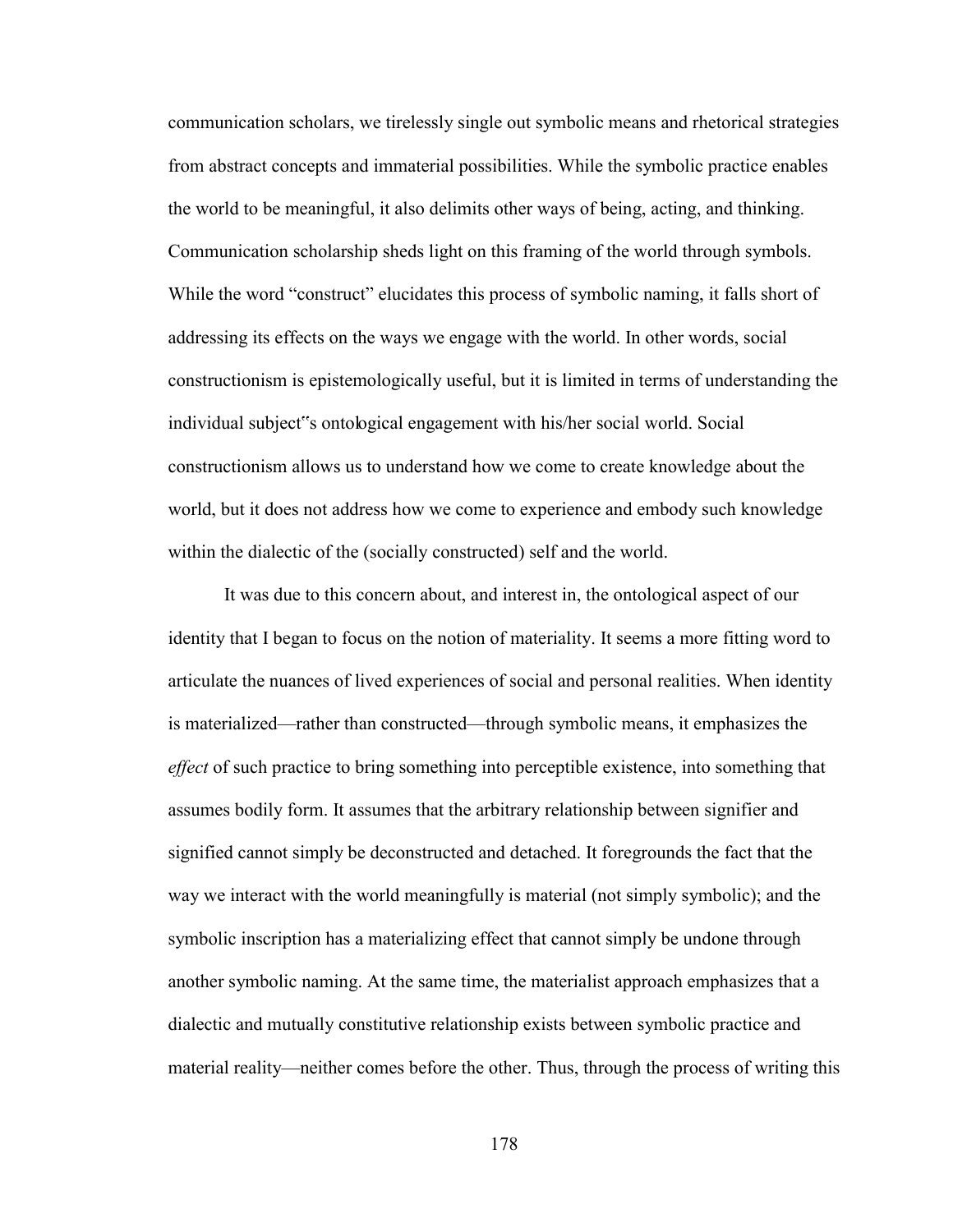dissertation, it has become clear that the notion of materiality is useful in rearticulating the discourse on identity.

To refine the point of my theoretical investigation, what I would like to suggest as a direction of future research and theorization in the field of communication studies is how identity as a historically specific condition accomplishes its ontological presence in an individual"s subjective experience. To this end, my approach is not to deconstruct the constructed-ness of socially inscribed systems of meaning, but to seek understanding of how a relatively stabilized "self" materializes into being—into an "identity." While Foucault (1975, 1978, 1982) engages in the historical investigations to excavate social functions of particular concepts and practices in re/producing the subject, I am interested in how such historically ingrained concepts and practices gain the "material" presence in one"s being.

The notion of materiality allows us to pay attention to both the structural and phenomenological aspects of identity formation and negotiation. In my theorizing, I situated identity not only as constructed and represented, but also as lived, experienced, and embodied. This is because I believe that the epistemological quest for identity must be grounded in the politics of ontology. Identity is the instrument of social reality and hierarchy not only because of the reproduction of discourses and institutions, but also because such social reproduction and repetition are materialized into one"s condition of being. Perhaps this is my way of answering Hacking"s (1999) question. When communication scholars discuss the social construction of identity, what, precisely, is constructed? My answer, at least partially, is: the embodied presence of the self—or the phenomenological materiality of the self—that is material in both ideological and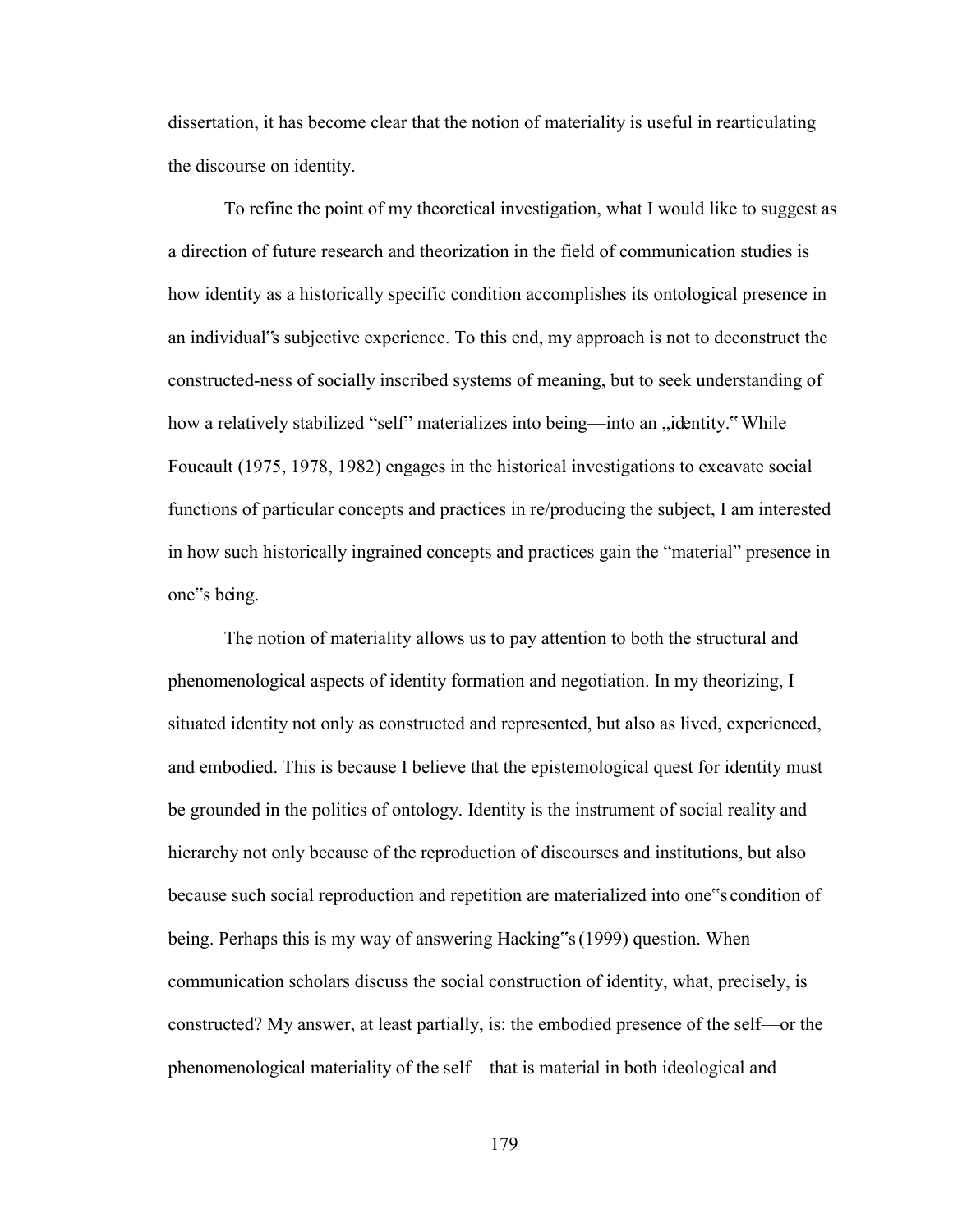phenomenological ways. As I have argued, this materiality of the self is not reducible or fully articulated within the existing social categories of race, gender, class, etc.

One of the tasks of communication scholarship is to be attentive to the process of materialization as well as the materiality of being that remains without proper names and recognition. The following statement effectively illuminates the need for this task:

Even when we describe the totally unknown, we can do so only in terms of the partially known or the known. Instead of admitting the failure of our categories, we love to clobber our empirical experiences until they fit these categories. The problems of such translation are not unique to the West. There is an Indian folk tale about some people who saw a pig for the first time. At first they were bewildered, then one of them confidently claimed that it was a rat that had eaten too much. Another disagreed, and as confidently said that it was an elephant, shrunken due to starvation. Neither was willing to give up his or her categories and admit that this was a new experience. (King, 1991, cited in Chambers, 1994,

p. 27)

It seems what I call materiality refers to the things, relationships, embodiments, emotions, arrangements of meaning, interaction between symbolic and concrete, and that which resides in the space of unknown and in-between that remain unnamed or excluded from being an object of academic inquiry. As described at the beginning of this chapter, my students of color described such unnamed embodiments of race as "biological." It brings us to realize that our linguistic systems are not omnipotent to conquer all human experiences and subjectivities. Thus, communication scholars must take risks. In the absence of proper academic terminologies or categories, scholars must ask questions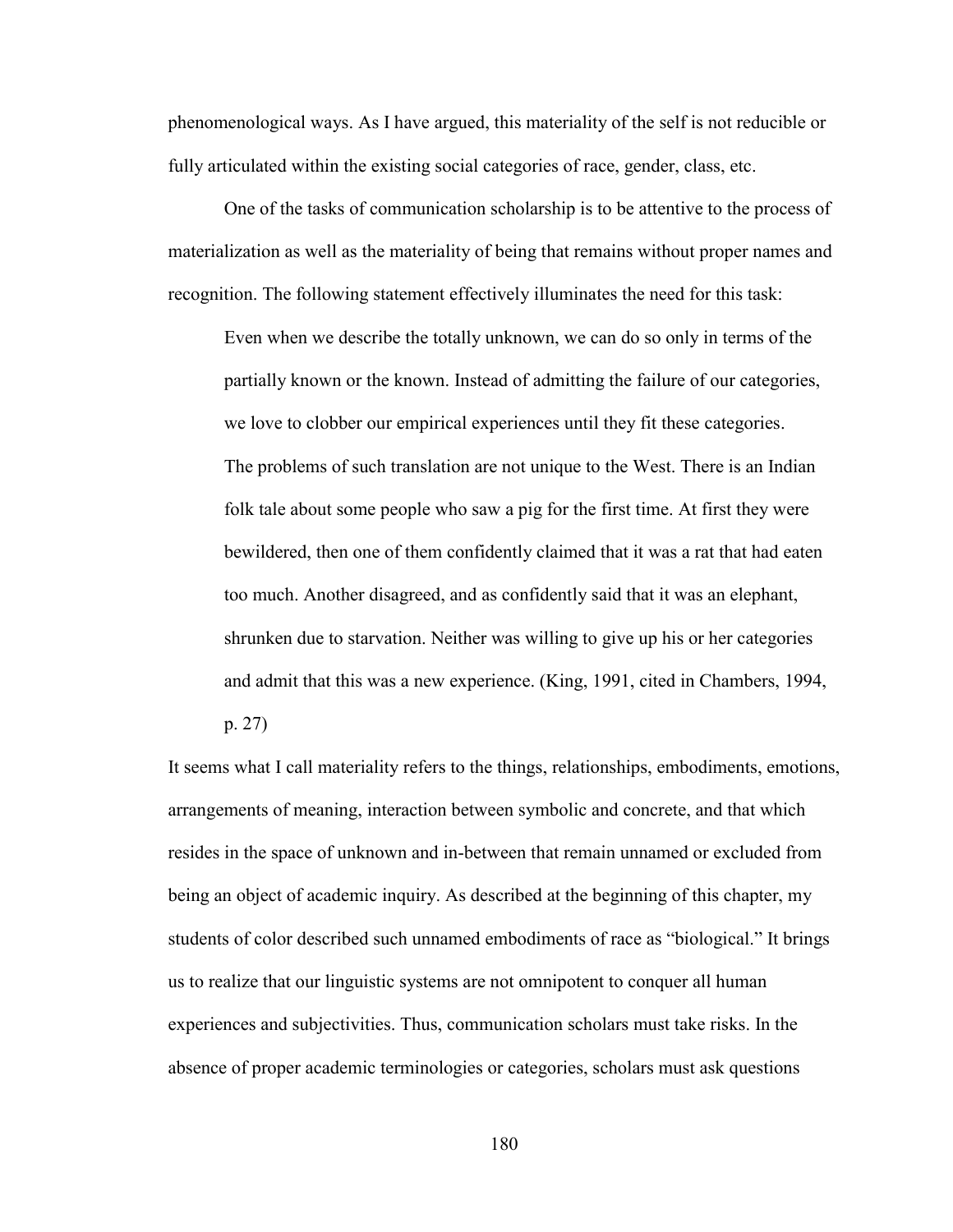about phenomena without reductively depending on the existing language of identity. This requires the development of theoretical approaches and methodological tools beyond the powerful instruments of modern society and the language of class, race, gender, and so on.

Furthermore, the notion of materiality opens a new theoretical terrain where communication is viewed not only as a site of meaning-making and exchange, but also as a process through which particular conditions of being is enabled, fixed, and transformed. In transitioning toward the study of condition rather than object, Appadurai"s (1996) call for the use of "cultural" rather than "culture" is instructive. He argues that the noun culture connotes a stable and coherent object possessed by individuals; the adjective cultural, on the other hand, describes the dimensions of situated differences embodied by individuals. In a similar vein, identity needs to be theorized not as a prescriptive label or an object possessed by individuals or society, but as the lived, felt, and embodied conditions of identification and difference materialized through communication. *Implications of Multimodal Approach* 

The multimodal approach emphasizes a communication-oriented perspective on identity by shifting the analytical lens from the social constructionist view to the conceptualization of identity as multimodal interactions and engagements between the self and the world. In my study, the idea of Asia was a useful entry point to investigate how the ideological construct "Asia" intersects with, and is constituted through, the authors" subjective experience of being and becoming "Asian" in different spatiotemporal and cultural contexts. The notion of materiality speaks to the quality of multimodal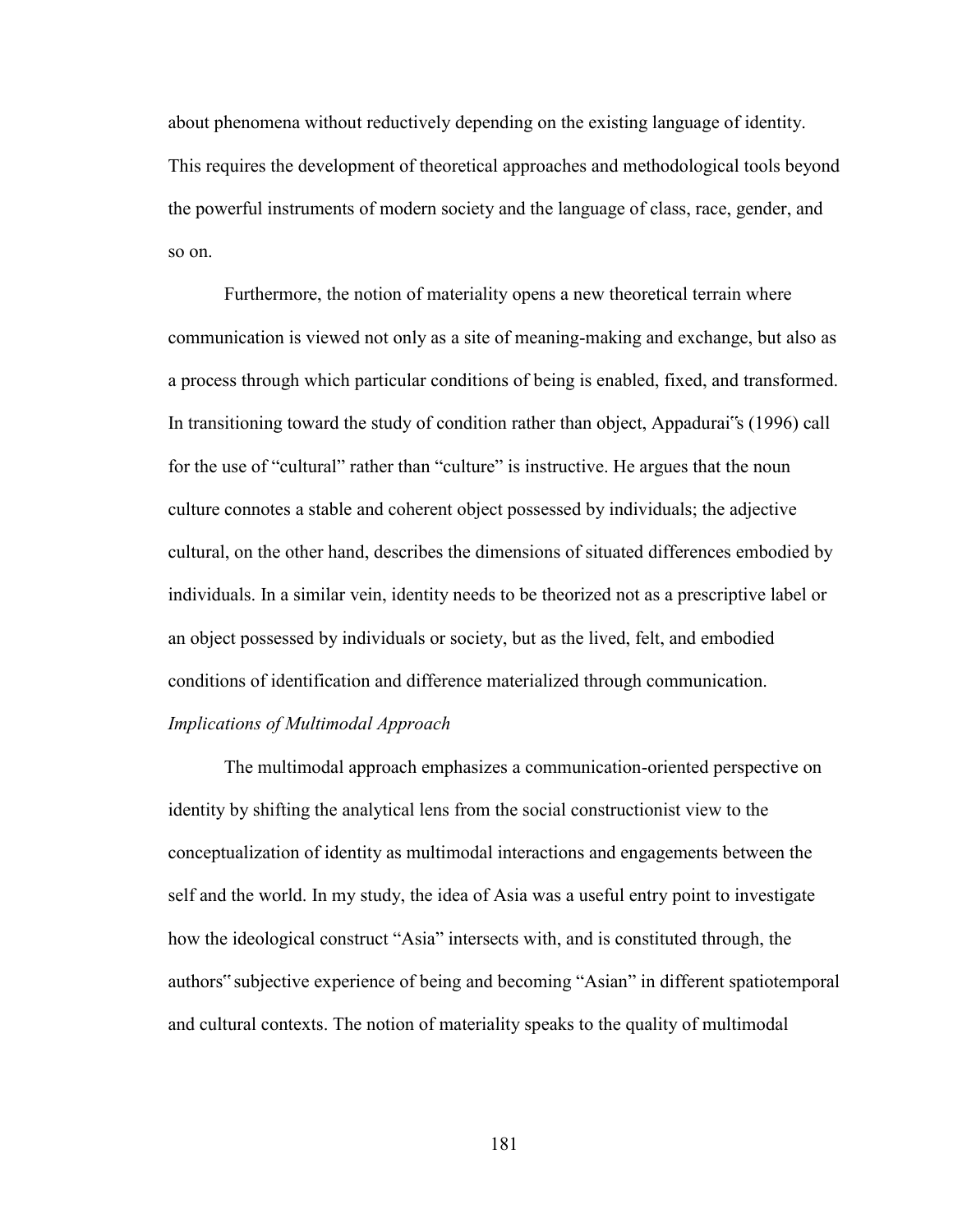interactions and engagements by emphasizing the significance of both the ideological structure and the embodied experience in constituting identities.

This analytical shift has several significant implications to studies in intercultural communication. First, the multimodal approach remedies the polarization between micro and macro contexts, self and society, as well as agency and structure. Because the multimodal approach focuses on the modes of interaction—rather than the relationships—between the self and the world, it enables scholars to conceptualize identity as interactive processes of realization and materialization. Secondly, the multimodal approach generates a space for empirical studies that explicate the mechanisms of interactional engagements that orient, situate, stabilize, activate, and mobilize the "self" in the globalized world. Such mechanisms may include both the relational aspects of communication (interpersonal or locally situated interactions) as well as the structural aspects of communication (social institutions, histories, or discourses). The four modes of interaction can be applied to a variety of communication contexts and texts to illuminate the mechanisms of interactional engagements that enable the contingent realizations of identity locally and globally.

## *Implications for Pedagogy and Engagement*

If the pedagogy of identity is meant to be meaningful for students, educators must attend to particular ways in which the materiality of the self gives rise to a student"s subjective sense of being. For example, if I were to teach a group of college athletes the centrality of identity politics in society, students must attend not only to how their athletic life is gendered, racialized, or classed but also how it feels in their bodies to perform to the best of their physical and mental ability; how it feels to perform to the societal and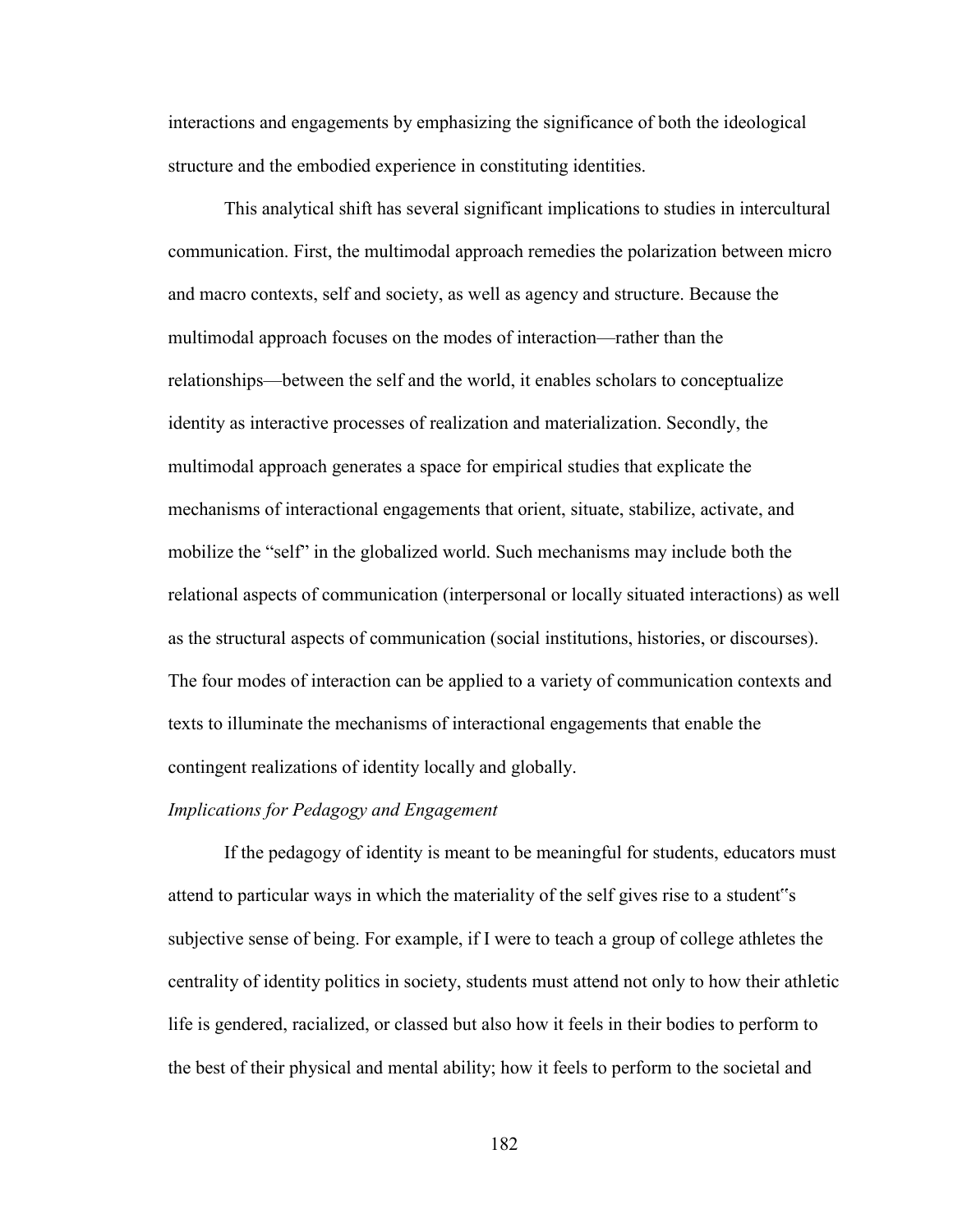parental expectations; and how the interactions among the physical, the mental, and the social give rise to the materiality of their selves. Similarly, if I were to teach a group of white students the system of white privilege in the United States and globally, the discussion must include not only the historical and structural contexts that benefit white people but also how whiteness is embodied—how it feels, how it is experienced, and how it breeds and is reified inside one"s presence of the self. Undoing racism must pay attention not only to the structure of racism but also to the ontology of the racialized self. For most students of color, the theoretical language of race as a social construction is hardly enough to capture their lived experiences and the consequences of racism. Thus, the pedagogy of identity must focus on the phenomenological experience as a site of ideological contestation and transformation.

When identity is understood as a material and embodied condition of being, it broadens the possibility of communication based on empathy and identification. Today, one of the greatest challenges in society is to have a culturally informed and empathic understanding of others in intercultural, international, as well as interreligious contexts. What I would like to envision is a new way of engaging with others whose life experiences and social locations are vastly different. I believe that when I become aware of the phenomenological materiality of my identity and my lived experiences, this enables a kind of imagination for the experiences of others. This does not mean that I can reduce their experiences into my own framework. On the contrary, it means to recognize and appreciate others" experiences and differences as material and real as how I experience my life. The point is not to reduce people"s experiences as essentially the same or to universalize human experience. Rather, it means to appreciate cultural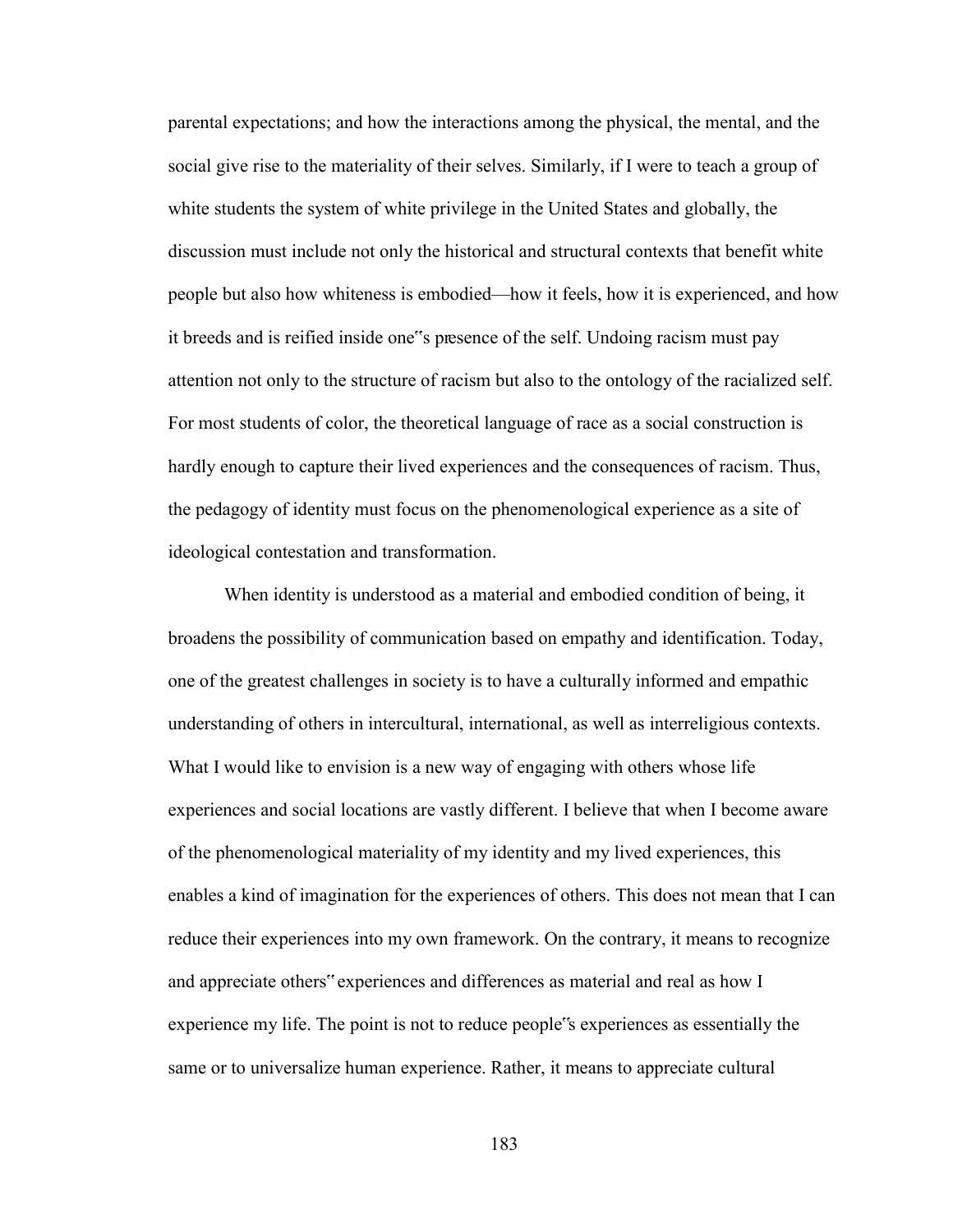differences as the embodiment of different conditions of being that are materially real and significant. No matter how different we are from each other, at the very least, we can agree on the depth of historical social inscription that marks our bodies and recognize the kind of agency and standpoint we gain from such inscription. Communication based on empathy and identification requires self-reflexivity, introspection, and awareness that the self is a historically materialized, embodied presence. It requires a form of imagination grounded in this awareness to imagine the materiality of the unknown and unknowable experiences of others.

The awareness of the materiality of the self—or the embodied presence of the self as a manifestation of particular historical conditions and possibilities—provides a possibility of identification beyond identity. If one is able to relate to others with the awareness that social categories, cultural differences, and power struggle come with ontological realness or materiality that cannot simply be negotiated symbolically, identification beyond identity is possible on the ground of shared—if not same or similar—experiences of the materiality of the self. This encourages the shift from understanding positionality" of individuals or groups to understanding "conditions of being." This is the beginning of empathy, cultural sensitivity, and imagination beyond one"s social boundary and subjective experience. The materiality of the self is not about being reified into a set of oppressive ideas or caged in the systems of meaning, but is the very substance of one"s agency through which one is able to act, think, feel, imagine, and relate to others.

We cannot cognitively and rationally break down identity into socially constructed positionalities, show its irrationality or constructed-ness, and assume it will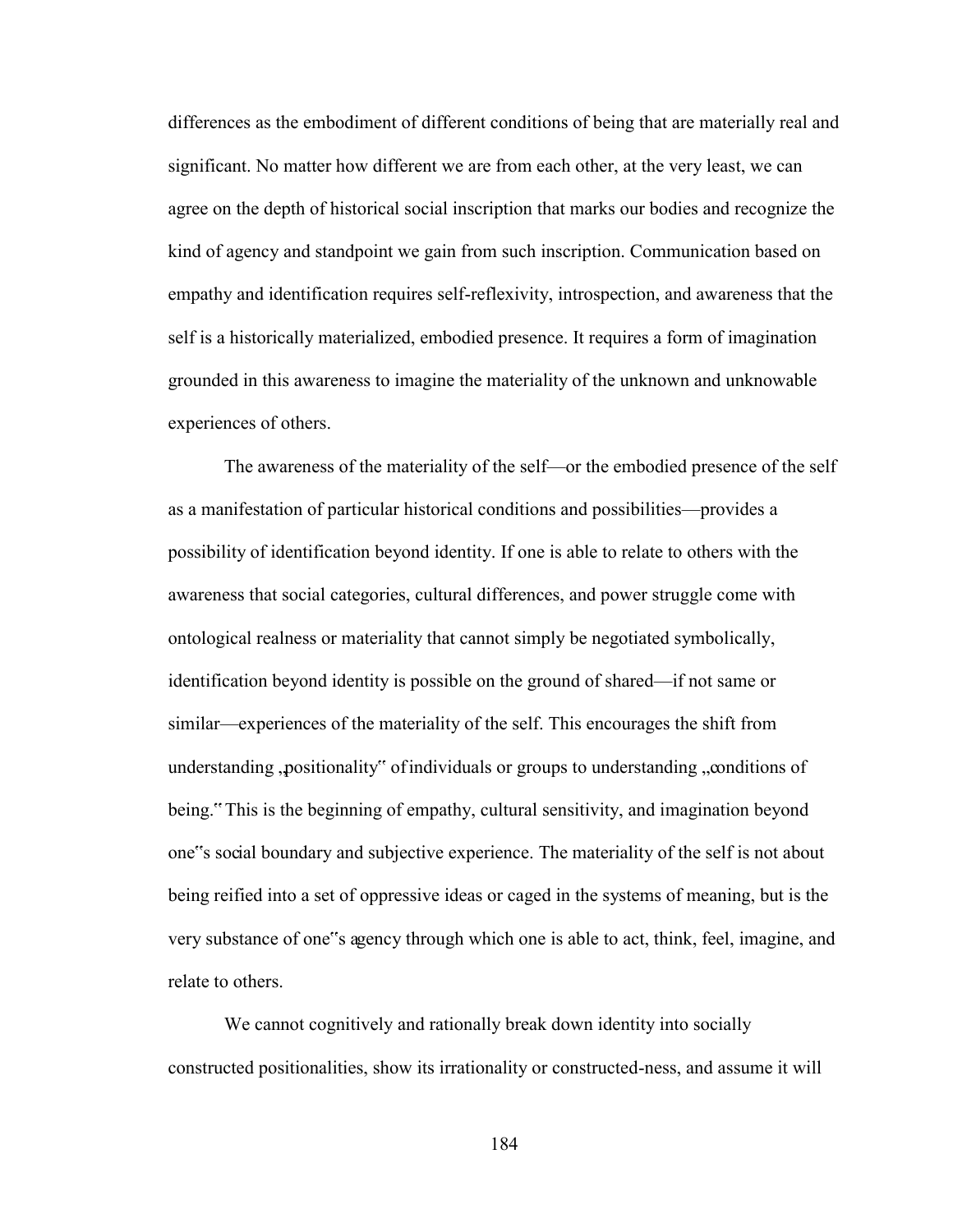ultimately cure the malady of modern society. Identity is not a cognitive game that, upon successful instruction, can be played "right" and bring injustice to an end. We must approach identity as a way of being and a particular condition of being that cannot be compartmentalized into social classifications so conveniently salient in maintaining the modern social order. The materiality of the self is that which constitutes the conscious, thinking, embodied subject. Despite the abundance of academic studies and theories about identity, phenomenological materiality that substantiates identity seems to remain largely unnamed and unarticulated. To incorporate the notion of materiality in theorizing identity, therefore, means to explore, be attentive, and listen carefully to that which slips through the existing language of identity.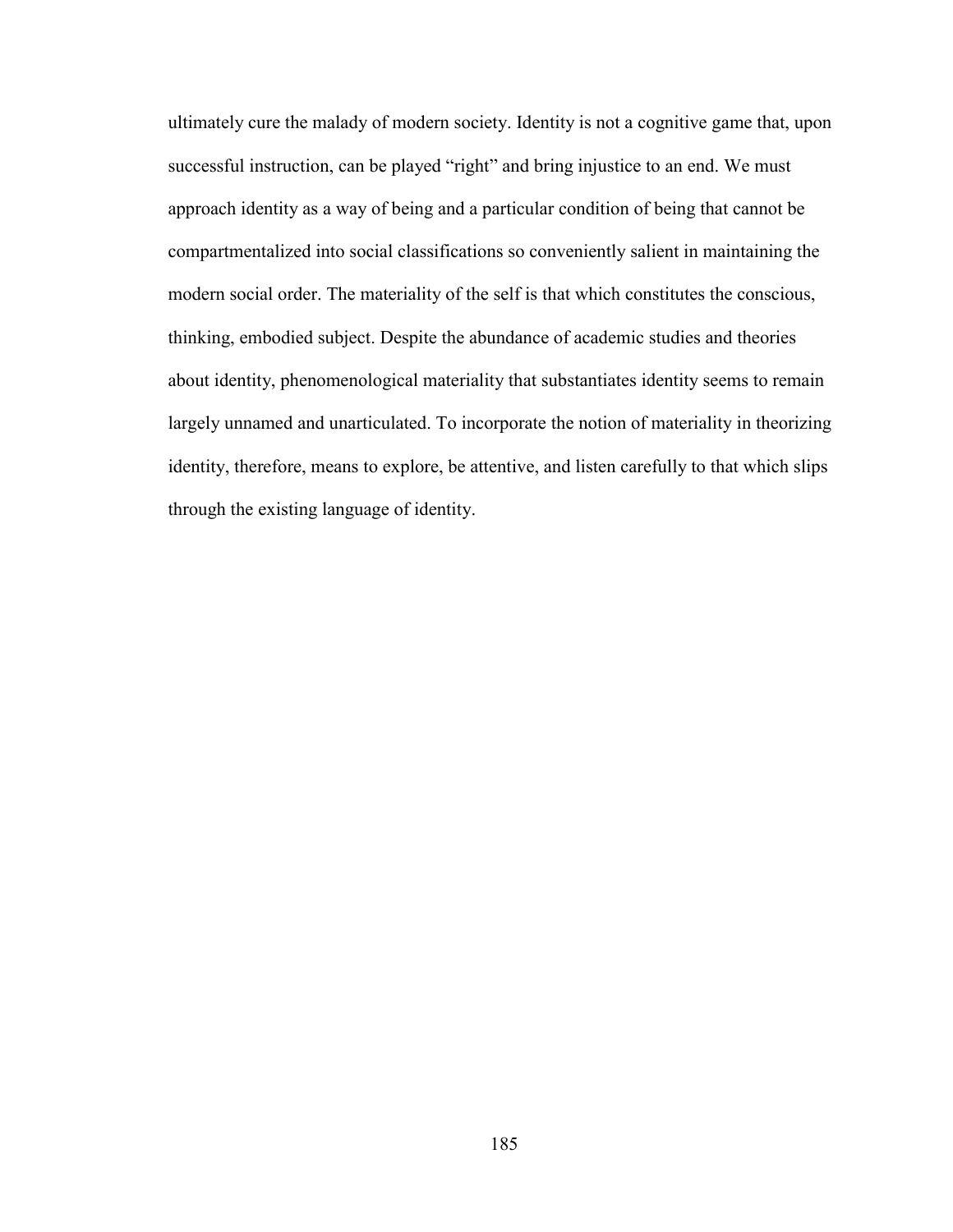## REFERENCES

- Alaimo, S., & Hekman, S. (Eds.). (2007). *Material feminisms*. Bloomington: Indiana University.
- Alexander, B. K. & Warren, J. (2002). The materiality of bodies: Critical reflections on pedagogy, politics and positionality. *Communication Quarterly, 50*(3&4), 328- 343.
- Alcoff, L. (1988). Cultural feminism versus post-structuralism: The identity crisis in feminist theory. *Signs, 13*(3), 405-436.
- Allen, R. L.  $(1991)$ . The socio-spatial making and marking of  $\mu$ us": Toward a critical postmodern spatial theory of difference and community. *Social Identities, 5*(3 240-277.
- Althusser, L. (1969). *For Marx* (B. Brewster, Trans.). New York: Pantheon Books.
- Althusser, L. (1971). *Lenin and philosophy and other essays* (B. Brewster, Trans.). London: NLB.
- Anderson, B. (1991). *Imagined communities: Reflections on the origin and spread of nationalism* (Revised edition). London: Verso
- Anzaldua, G. E., & Keating, A. (Eds.). (2002). *This bridge we call home: Radical visions for transformation*. New York: Routledge.
- Appadurai, A. (Ed.). (1986). *The social life of things: Commodities in cultural perspective*. Cambridge: Cambridge University.
- Appadurai, A. (1990). Disjuncture and difference in the global cultural economy. *Public Culture, 2*, 1-24.

Appadurai, A. (1996). *Modernity at large: Cultural dimensions of globalization.*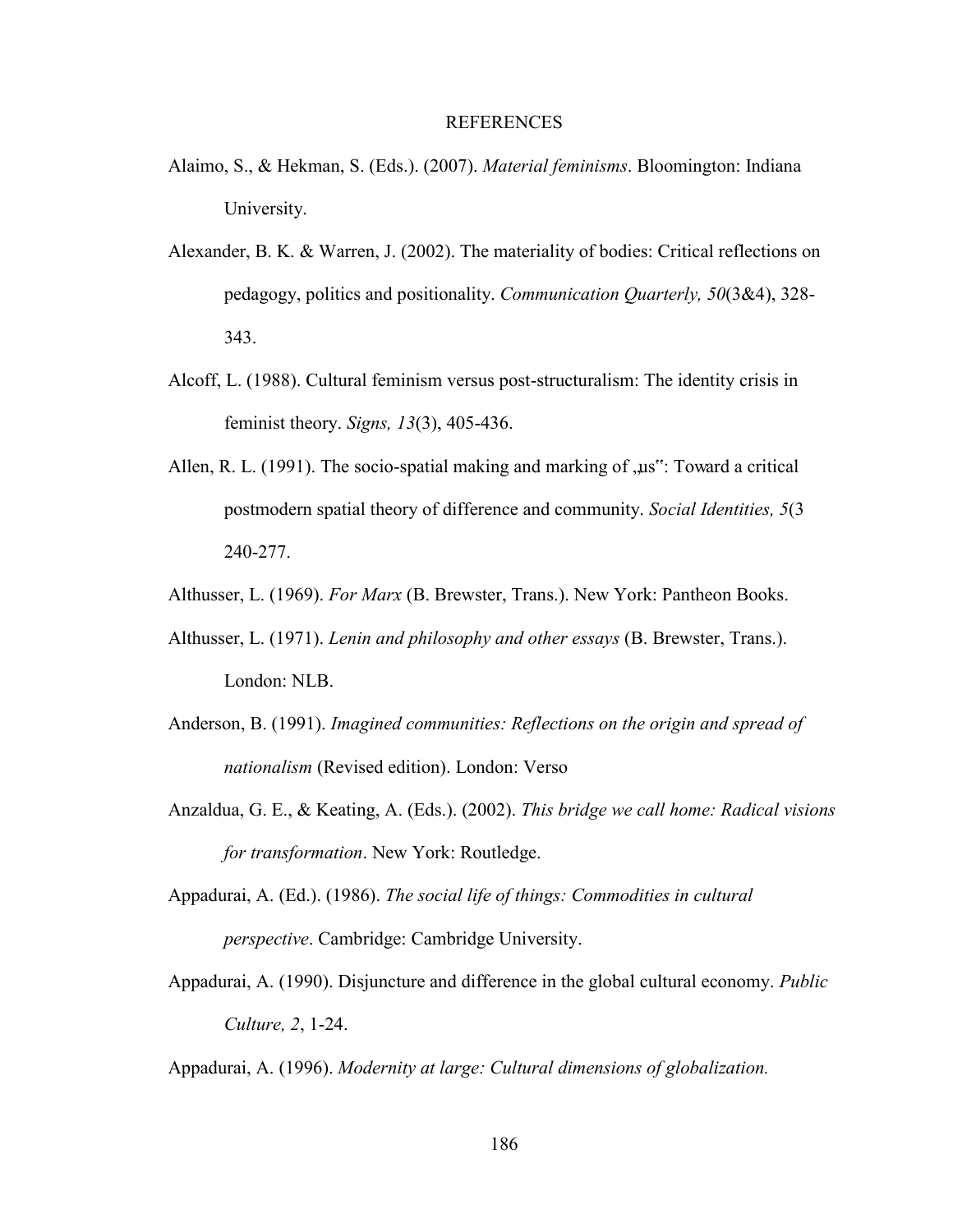Minneapolis: University of Minnesota.

- Artz, L., Macek, S., & Cloud, D. L. (Eds.). (2006). *Marxism and communication studies: The point is to change it*. New York: Peter Lang.
- Asen, R. (2009). Ideology, materiality, and counterpublicity: William E. Simon and the rise of a conservative counterintelligentsia. *Quarterly Journal of Speech, 95*(3), 263-288.
- Asante, M. K. (1998). *The Afrocentric idea* (rev. ed.). Philadelphia, PA: Temple university.
- Barad, K. (2003). Posthumanist performativity: Toward an understanding of how matter comes to matter. *Signs: Journal of Women in Culture and Society, 28*(31), 801- 831.

Bauman, Z. (2000). *Liquid modernity*. Cambridge: Polity.

- Benedict, R. (1946). *The chrysanthemum and the sword: Patterns of Japanese culture*. Boston: Houghton Mifflin.
- Berger, P., & Luckmann, T. (1966). *The social construction of reality: A treatise in the sociology of knowledge*. New York: Anchor Books.
- Bergland, B. A. (1994). Representing ethnicity in autobiography: Narratives of opposition. *The Yearbook of English Studies, 24*, 67-93.
- Bhabha, H. (1984). Of Mimicry and Man: The Ambivalence of Colonial Discourse. *October, 28*, 125-133.
- Bhabha, H. (1994). *The location of culture.* New York: Routledge.
- Billig, M. (1995). *Banal nationalism*. London: Sage.

Blair, C. (1999). Contemporary U.S. memorial sites as exemplars of rhetoric's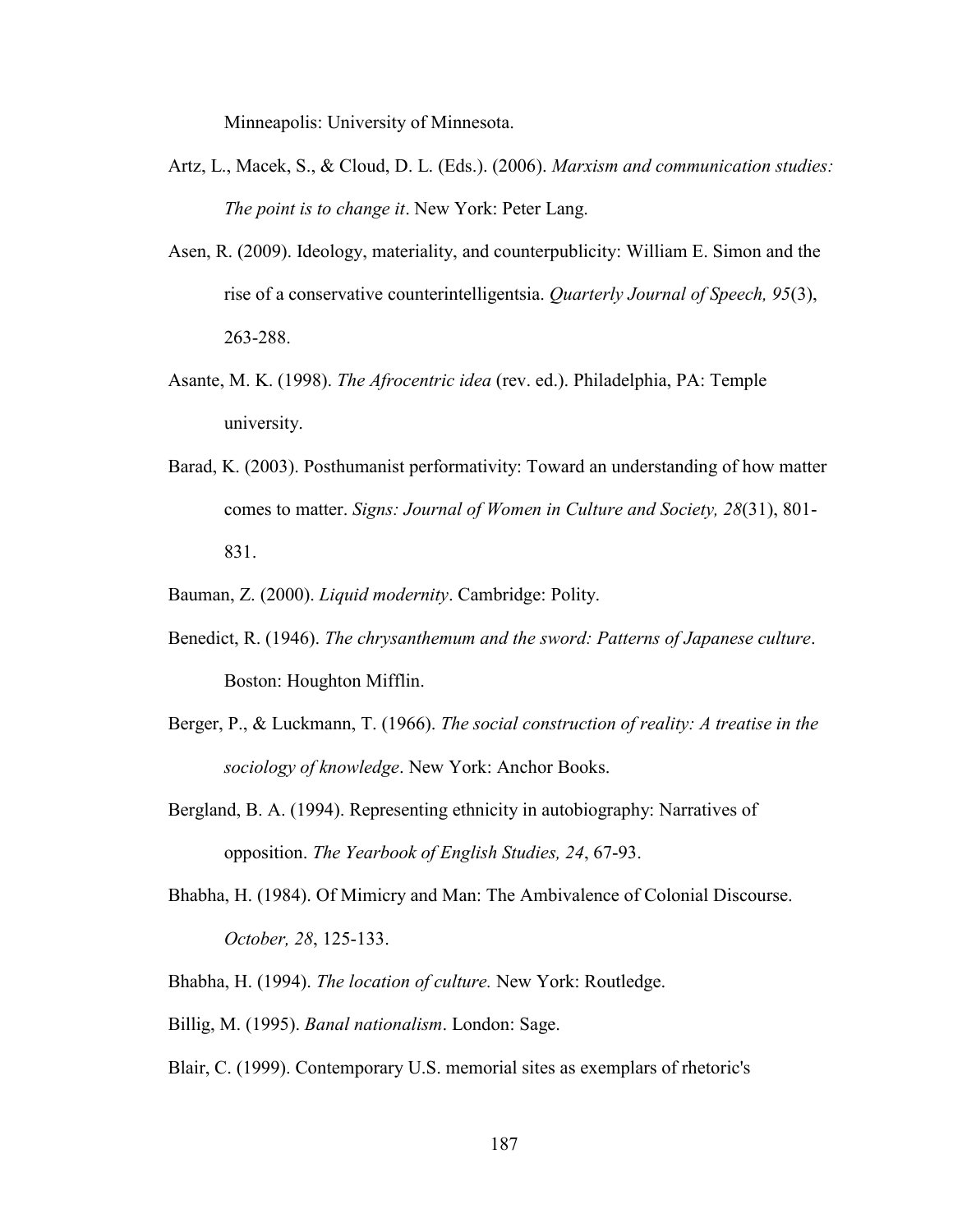materiality. In J.

- Selzer & S. Crowley (Eds.), *Rhetorical Bodies* (pp. 16-57). Madison: University of Wisconsin.
- Blair, C., Jeppeson, M. S., & Pucci, E., Jr. (1991). Public memorializing in postmodernity: The Vietnam Veterans Memorial as prototype. *Quarterly Journal of Speech, 77*, 263-288.
- Bleich, D. (2001). The materiality of language and the pedagogy of exchange. *Pedagogy: Critical Approaches to Teaching Literature, Language, Composition, and Culture, 1*(1), 117-141.
- Blumer, H. (1986). *Symbolic interactionism: Perspective and method.* Berkeley, CA: University of California Press.
- Butler, J. (1990). *Gender trouble: Feminism and the subversion of identity*. New York: Routledge.
- Butler, J. (1993). *Bodies that matter: On the discursive limits of "sex"*. New York: Routledge.
- Calhoun, C. (1994). Social theory and the politics of identity. In C. Calhoun (Ed.), *Social theory and the politics of identity*. Cambridge, MA: Blackwell.
- Carbaugh, D. (1996). *Situating selves: The communication of social identities in American scenes*. New York: State University of New York.
- Cavell, R. (1999). McLuhan and spatial communication. *Western Journal of Communication, 63*(3), 348-363.
- Chambers, I. (1994). *Migrancy, culture, identity*. London: Routledge.

Charon, J. (1979). *Symbolic Interaction: An Introduction, an interpretation, an*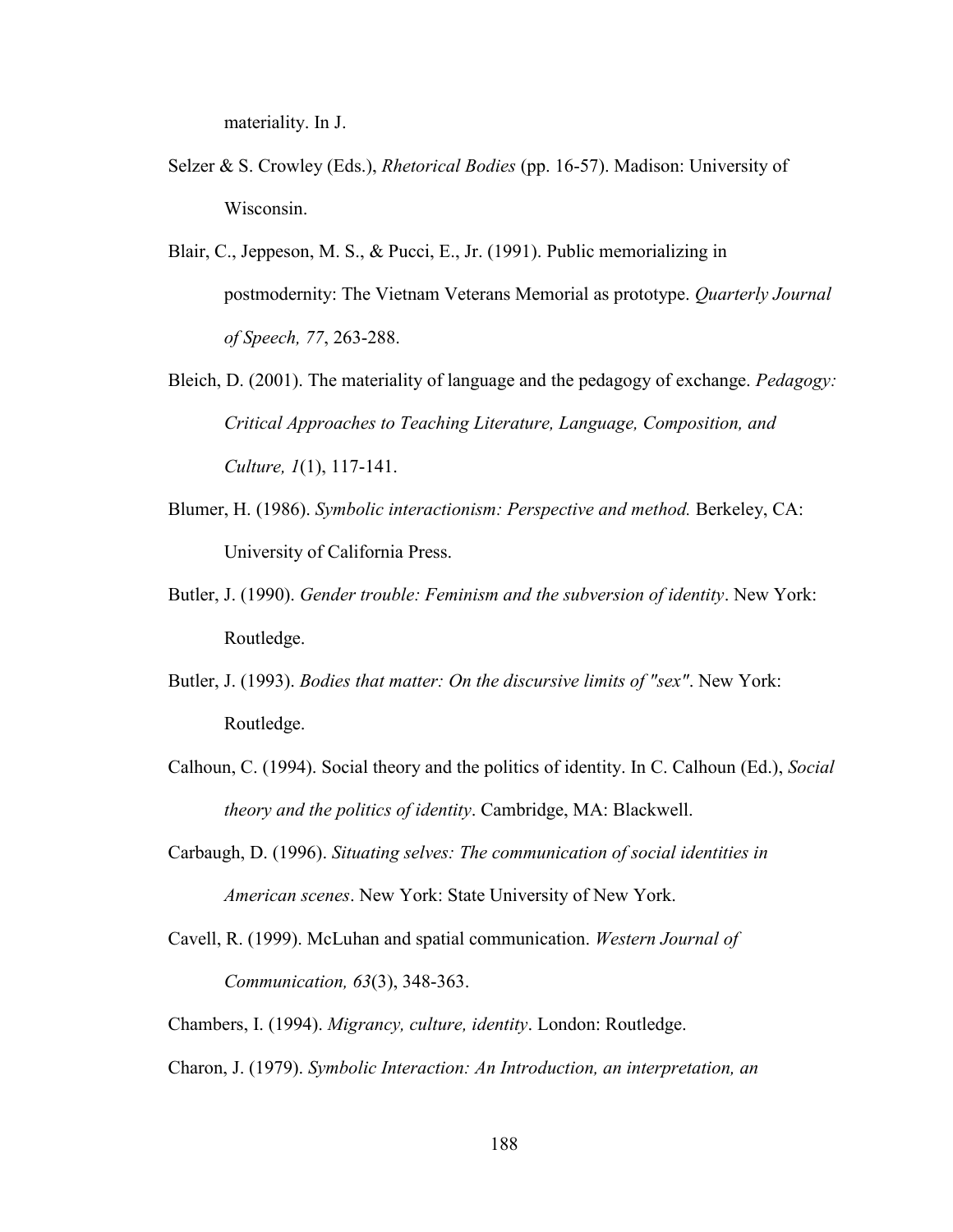*integration*. Englewood Cliffs, NJ: Prentice Hall.

- Chen, G.-M., & Starosta, W. J. (2003). Asian approaches to human communication: A dialogue. *Intercultural Communication Studies, 12*(4), 1-15.
- Ching, L. (2000). Globalizing the regional, regionalizing the global: Mass culture and Asianism in the age of late capital. *Public Culture, 12*(1), 233-257.
- Chow, R. (1993). *Writing diaspora: Tactics of intervention in contemporary cultural studies*. Bloomington: Indiana University.
- Clifford, J. (1988). *The predicament of culture: Twentieth-century ethnography, literature, and art*. Cambridge MA: Harvard University.
- Cloud, D. L. (1994). The materiality of discourse as oxymoron: A challenge to critical rhetoric. *Western Journal of Communication, 58*, 141-163.
- Cloud, D. L. (2006). The Matrix and critical theory's desertion of the real. *Communication and Critical/Cultural Studies, 3*, 329-354.
- Collier, M. J. (1998). Researching cultural identity: Reconciling interpretive and postcolonial perspectives. In A. Gonzalez & D. V. Tanno (Eds.), *Communication and identity: International and intercultural communication annual* (pp. 112- 147).
- Collier, M. J. (2005). Theorizing cultural identifications: Critical updates and continuing evolution. In W. B. Gudykunst (Ed.), *Theorizing about intercultural communication* (pp. 235-256). Thousand Oaks, CA: Sage.
- Collier, M. J. (2009). Contextual negotiation of cultural identifications and relationships: Interview discourse with Palestinian, Isreali, and Palestinian/Isreali young women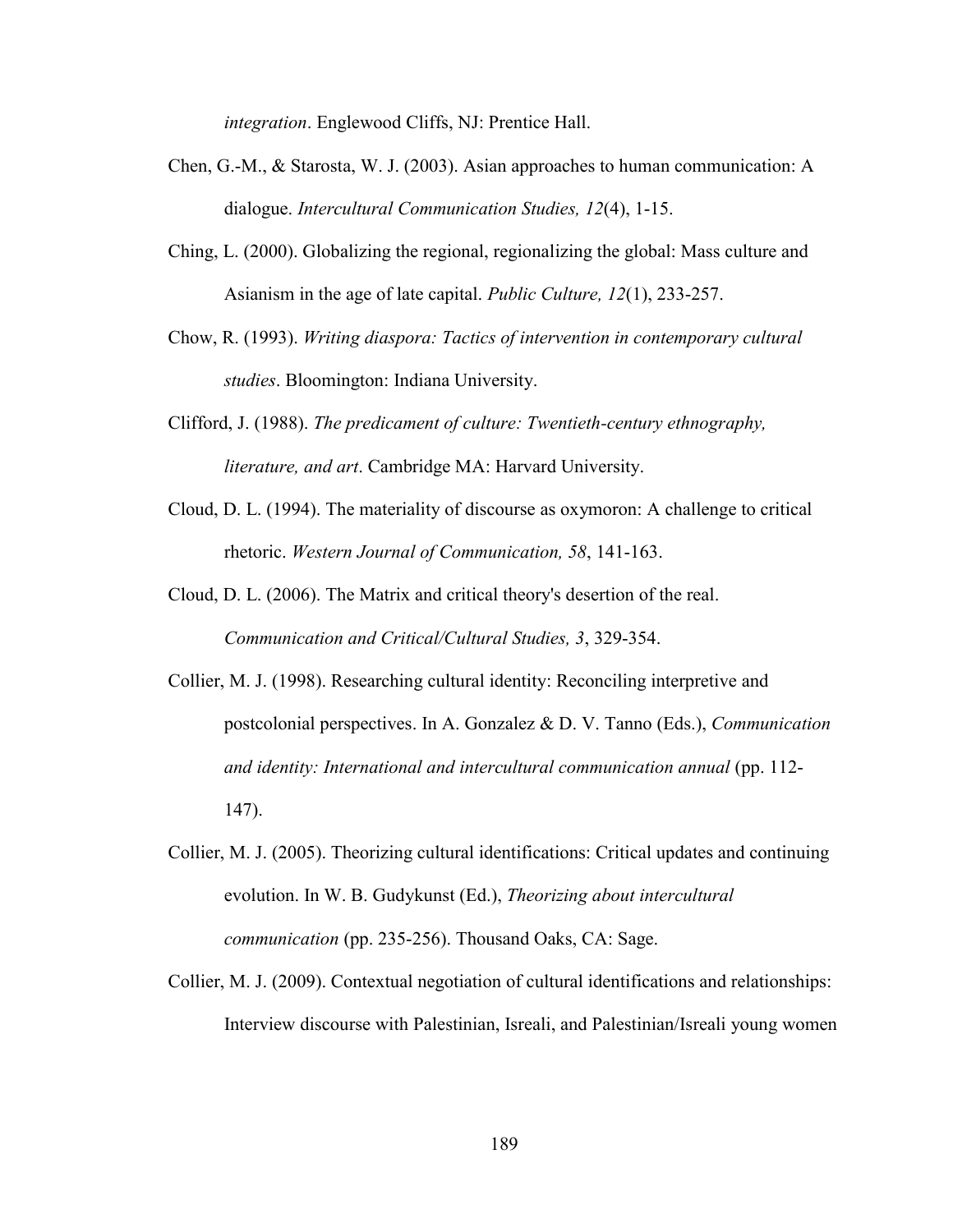in a U.S. peace-building program. Journal of International and Intercultural Communication, 2 (4), 344-368.

- Collier, M. J., & Thomas, M. (1988). Cultural identity in intercultural communication: An interpretive perspective. In W. B. Gudykunst & Y. Y. Kim (Eds.), *Theories in intercultural communication: International and intercultural communication annual volume xii* (pp. 99-120). Thousand Oaks, CA: Sage.
- Collins, P. H. (2000). *Black feminist thought: Knowledge, consciousness, and the politics of empowerment*. New York: Routledge.
- Coward, R., & Ellis, J. (1977). *Language and materialism: Developments in semiology and the theory of the subject*. Boston: Routledge & Kegan Paul Ltd.

Crane, S. (Ed.). (2000). *Museums and memory*. Stanford, CA: Stanford University.

- Crenshaw, K. W. (1991). Mapping the margins: Intersectionality, identity politics, and violence against women of color. *Stanford Law Review, 43*(6), 1241-1299.
- Crowell, S. (2006). Husserlian phenomenology. In H. L. Dreyfus & M. A. Wrathall (Eds.), *A companion to phenomenology and existentialism* (pp. 9-30). Malden, MA: Blackwell.
- Davis, J. E. (Ed.). (2000). *Identity and social change*. New Brunswick, NJ: Transaction.
- Davis, R. G. (2006). Asian American autobiography for children: Critical paradigms and creative practice. *The Lion and the Unicorn, 30*, 185-201.
- DeMarrais, E., Castillo, Jaime, L., & Earle, T. (1996). Ideology, materialization, and power strategies. *Current Anthropology, 37*, 15-31.
- DeMarrais, E., Gosden, C., & Renfrew, C. (Eds.). (2004). *Rethinking materiality: The engagement of mind with the material world*. Cambridge, UK: McDonald Institute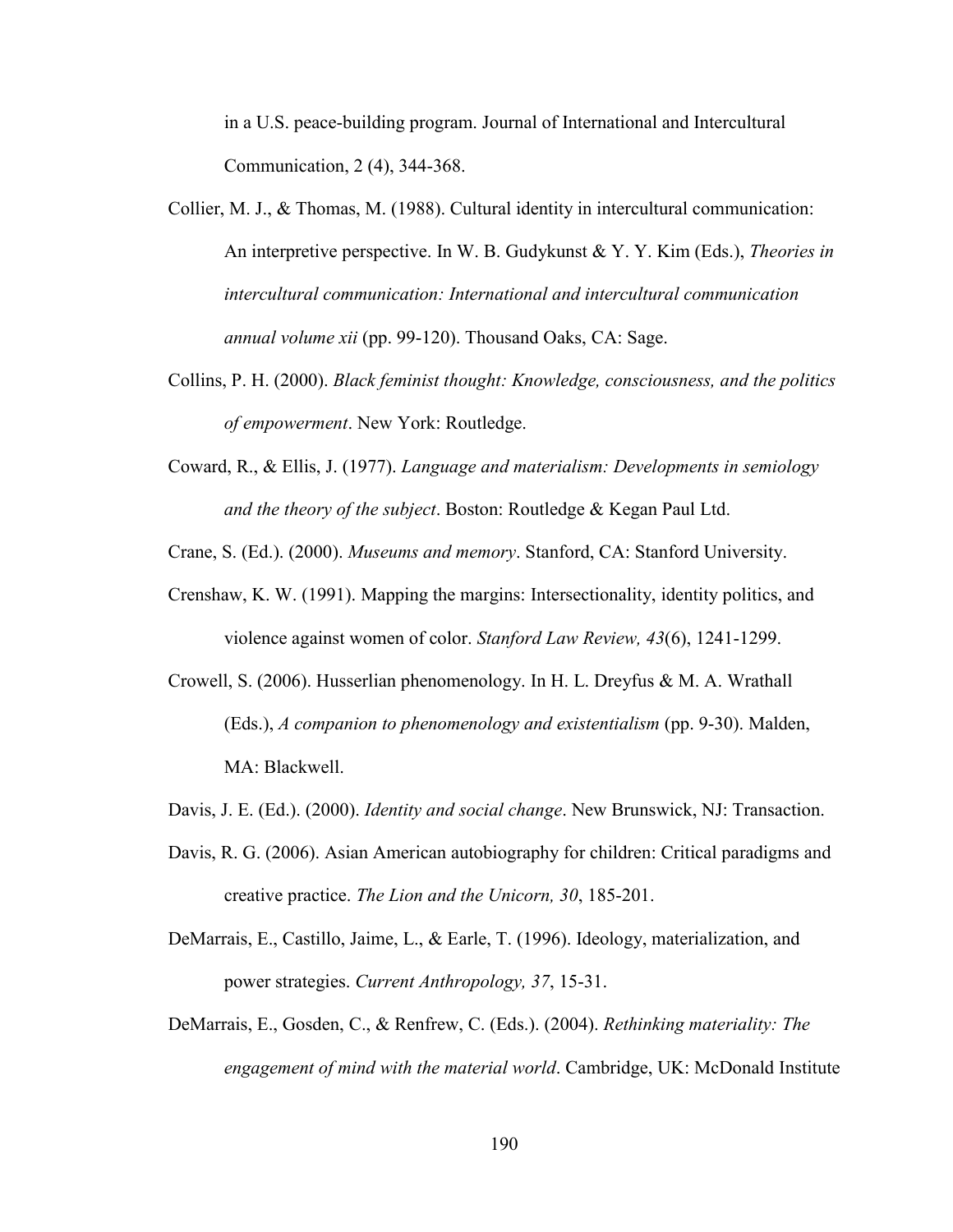for Archaeological Research.

de Man, P. (1979). Autobiography as de-facement. *MLN, 94*(5), 919-930.

- Demont-Heinrich, C. (2008). Beyond culture and (national) identity? Language, globalization and the discourse of universal progress in American newspaper coverage of English*. Journal of International and Intercultural Communication*, *1* (2), 136-157.
- Denzin, N. (1992). *Symbolic interactionism and cultural studies*. Cambridge: Blackwell.
- Derrida, J. (1976). *Of grammatology* (G. Spivak, Trans.). Baltimore: Johns Hopkins University.
- Dickinson, G. (1997). Memories for sale: Nostalgia and the construction of identity in Old Pasadena. *Quarterly Journal of Speech, 83*, 1-27.
- Dirlik, A. (1992). The Asia-Pacific idea: Reality and representation in the invention of a regional structure. *Journal of World History, 3*, 55-80.
- Dirlik, A. (2005). Performing the world: Reality and representation in the making of world histor(ies). *Journal of World History, 16*(4), 391-410.
- Dissanayake, W. (1988). *Communication theory: The Asian perspective*. Singapore: Asian Mass Media Communication Research and Information Center.
- Dissanayake, W. (2003). Asian approaches to human communication: Retrospect and prospect. *Intercultural Communication Studies, 12*(4), 17-37.

Drake, K. (1997). Rewriting the American self: Race, gender, and identity in the autobiographies of Fredrick Douglass and Harriet Jacobs. *MELUS, 22*(4), 91-109.

Dreyfus, H. L. (1991). *Being-in-the-world: a commentary on Heidegger's Being and time, division I*. New Baskerville: Massachusetts Institute of Technology.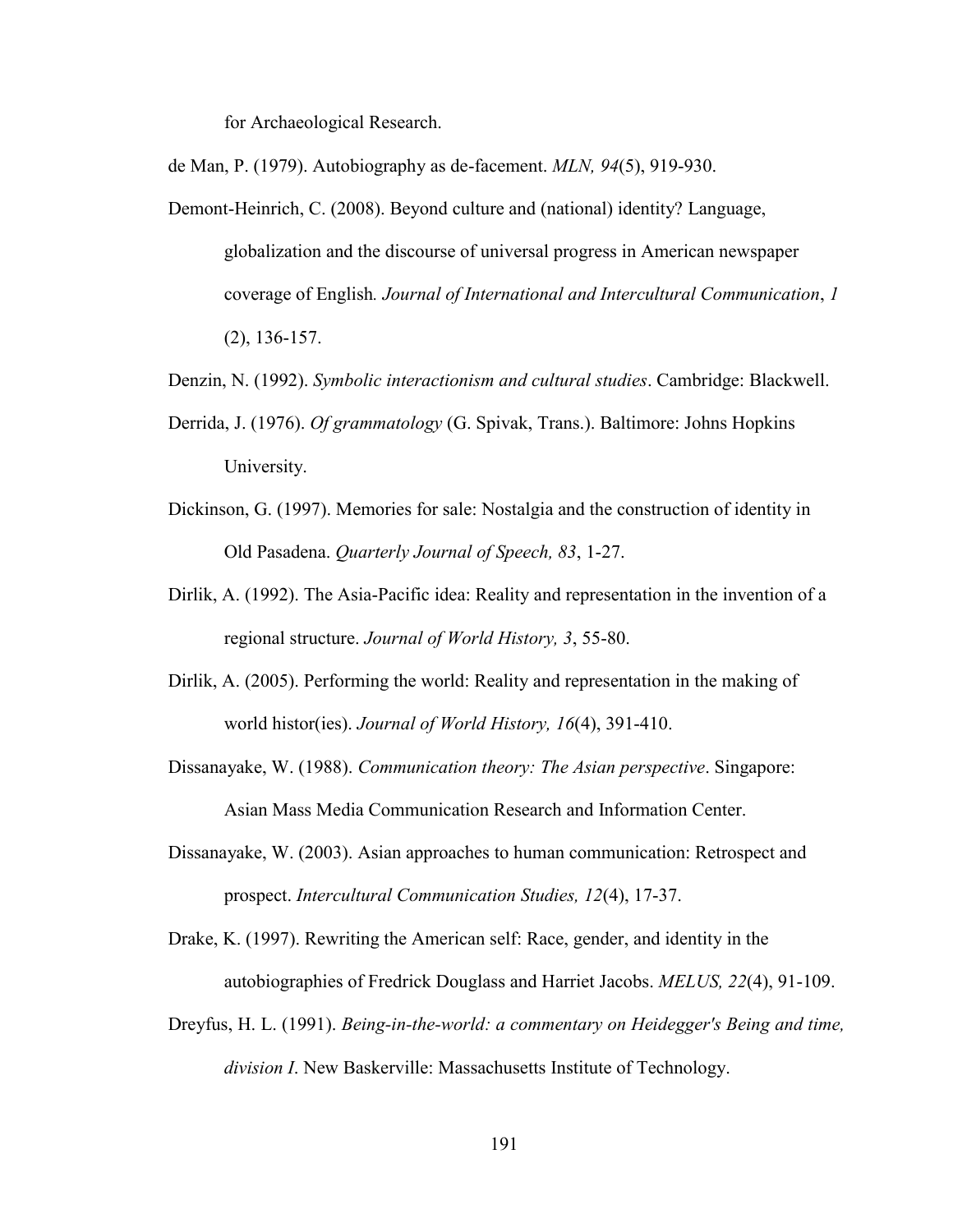Drzewiecka, J. A., & Halualani, R. T. (2002). The structural-cultural dialectic of diasporic politics. *Communication Theory, 12*(3), 340-366.

Du Bois, W. E. B. (1903/1973). *The souls of black folk*. Millwood: Kraus-Thomson.

- Dussel, E. (1993). Eurocentrism and modernity (Introduction to the Frankfurt lectures) *boundary 2, 20*(3), 65-76.
- Eakin, P. J. (2001). Breaking rules: The consequences of self-narration. *Biography, 24*(1), 113-127.
- Eisenstadt, S. N. (1987). Introduction: Historical traditions, modernization and development. In S. N. Eisenstadt (Ed.), *Patterns of modernity, vol 1: The West*. New York: New York University.
- Eisenstadt, S. N. (1992). A reappraisal of theories of social change and modernization. In H. Haferkamp & N. J. Smelser (Eds.), *Social change and modernity*. Berkeley University of California.
- Eperjesi, J. R. (2005). *The imperialist imaginary: Visions of Asia and the Pacific in American culture*. Hanover: Dartmouth College.
- Espiritu, Y. L. (2008). *Asian American women and men: Labor, laws, and love* (2nd ed.). Lanham: Rowman & Littlefield.
- Fanon, F. (1967). *Black skin, white masks*. New York: Grove.
- Ferguson, K. E. (1993). *The man question: Visions of subjectivity in feminist theory*. Berkeley: University of California.
- Fischer, M. M. J. (1986). Ethnicity and the postmodern arts of memory. In J. Clifford  $\&$  G. E. Marcus (Eds.), *Writing cultures: The poetics and politics of ethnography* (pp. 194-233). Berkeley: University of California.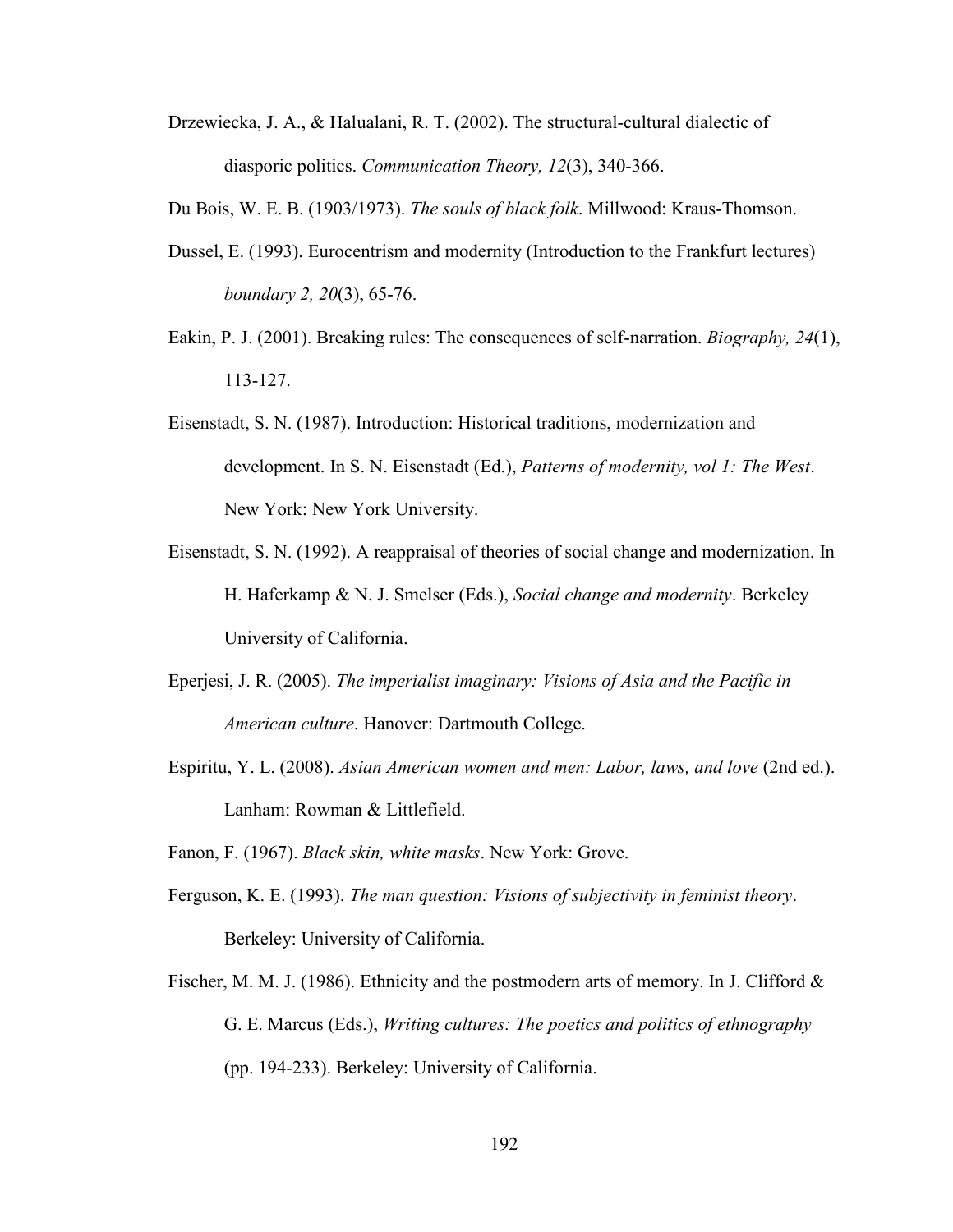- Foucault, M. (1975). *Discipline and punish: The birth of the prison*. New York: Vintage Books.
- Foucault, M. (1978). *The history of sexuality volume 1: An introduction* (R. Hurley, Trans.). New York: Pantheon Books.
- Foucault, M. (1980). *Power/knowledge: Selected interviews and other writings by Michel Foucault, 1972-1977*, (C. Gordon, Ed). Brighton, England: Harvester.
- Foucault, M. (1982). The subject and power. In H. Dreyfus & P. Rabinow (Eds.), *Michel Foucault: Beyond structuralism and hermeneutics* (pp. 208-228). Chicago: University of Chicago.
- Foucault, M. (1983). The subject and power. In H. L. Dreyfus & P. Rabinow (Eds.), *Beyond structuralism and hermeneutics: Michel Foucault* (pp. 208-264). Chicago: University of Chicago.
- Foucault, M. (1984). What is Enlightenment? In P. Rabinow (Ed.), *The Foucault reader* (pp. 32-50). New York: Pantheon Books.
- Fuchs, C. (2009). Grounding critical communication studies: An inquiry into the communication theory of Karl Marx. *Journal of Communication Inquiry, 34*(1), 15-41.
- Garnham, N. (1990). *Capitalism and communication: Global culture and the economics of information.* London: Sage.

Giddens, A. (1990). *The consequences of modernity*. Stanford, CA: Stanford University.

Georgiou, M. (2006). *Diaspora, identity and the media: Diasporic transnationalism and mediated spatialities*. Cresskill, NJ: Hampton.

Gergen, K. J. (1991). *The saturated self: Dilemmas of identity in contemporary life*. New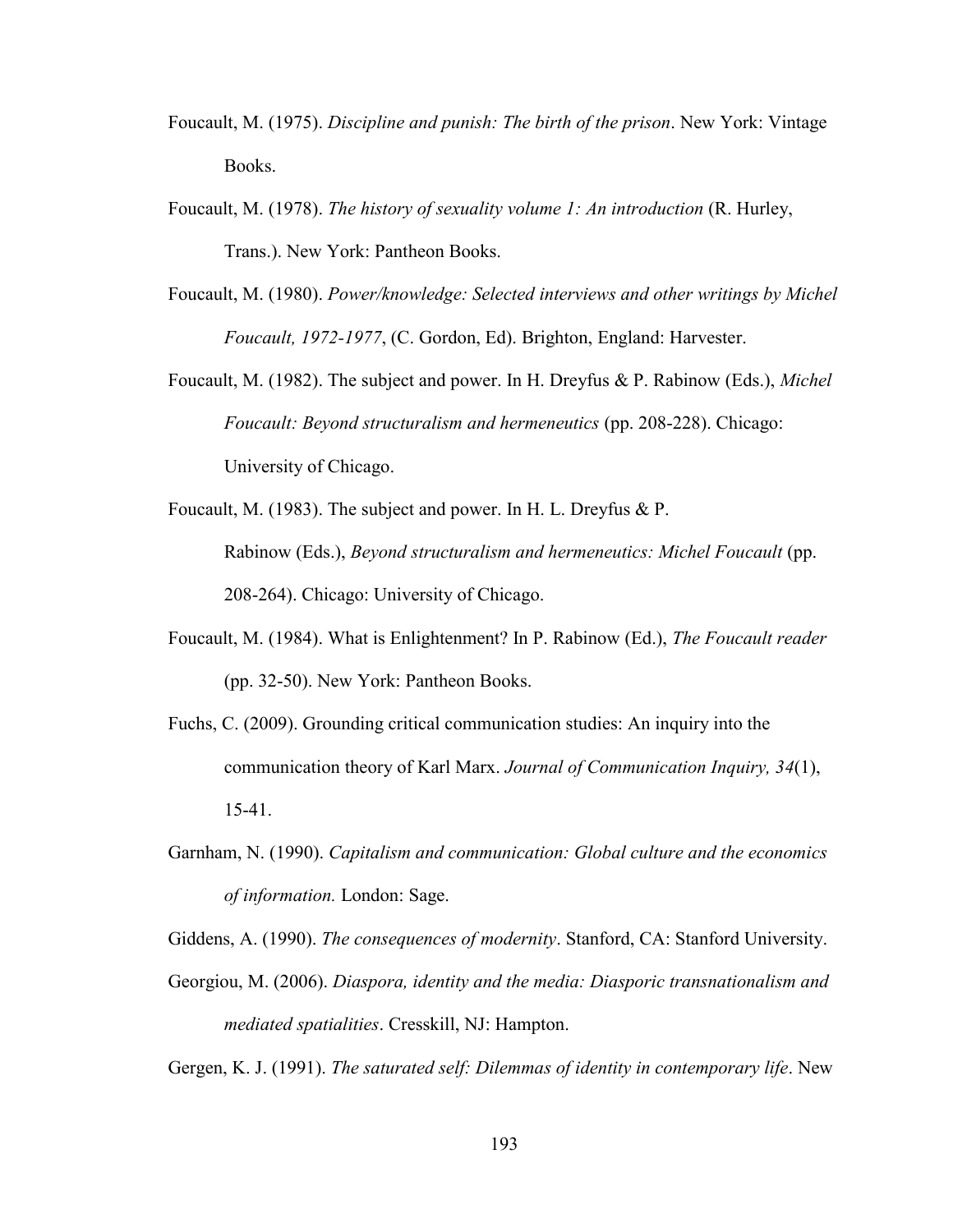York: Basic Books.

- Gilmore, L. (1994). *Autobiographics: A feminist theory of women's self-representation*. Ithaca: Cornell University.
- Gilroy, P. (1993). *The black Atlantic: Modernity and double consciousness*. Cambridge, MA: Harvard University.
- Goffman, E. (1959). *The presentation of self in everyday life*. Garden City, NY: Doubleday.
- Gonzalez, A., Houston, M., & Chen, V. (1997). *Our voices: Essays in culture, ethnicity, and communication* (2nd ed.). Los Angeles, CA: Roxbury Publishing.
- Gould, S. J. (1981/1996). *The mismeasure of man*. New York: W.W. Norton & Company.
- Greene, R. W. (1998). Another materialist rhetoric. *Critical Studies in Mass Communication, 15*(1), 21-40.
- Grewal, I. (2005). *Transnational America: Feminisms, diasporas, neoliberalisms*. Durham: Duke University.
- Grewal, I., Gupta, A., & Ong, A. (1999). Guest editor's introduction. *positions, 7*(3), 654- 666.
- Grossberg, L. (1984). Strategies of Marxist cultural interpretation. *Critical Studies in Media Communication, 1*(4), 392-421.
- Grossberg, L. (1996). Identity and cultural studies: Is that all there is? In S. Hall & P. du Gay (Eds.), *Questions of cultural identity* (pp. 87-107). London: Sage.
- Grossberg, L., Wartella, E., Whitney, D. C., & Wise, J. M. (2006). *MediaMaking: Mass media in a popular culture* (2nd ed.). Thousand Oaks: Sage.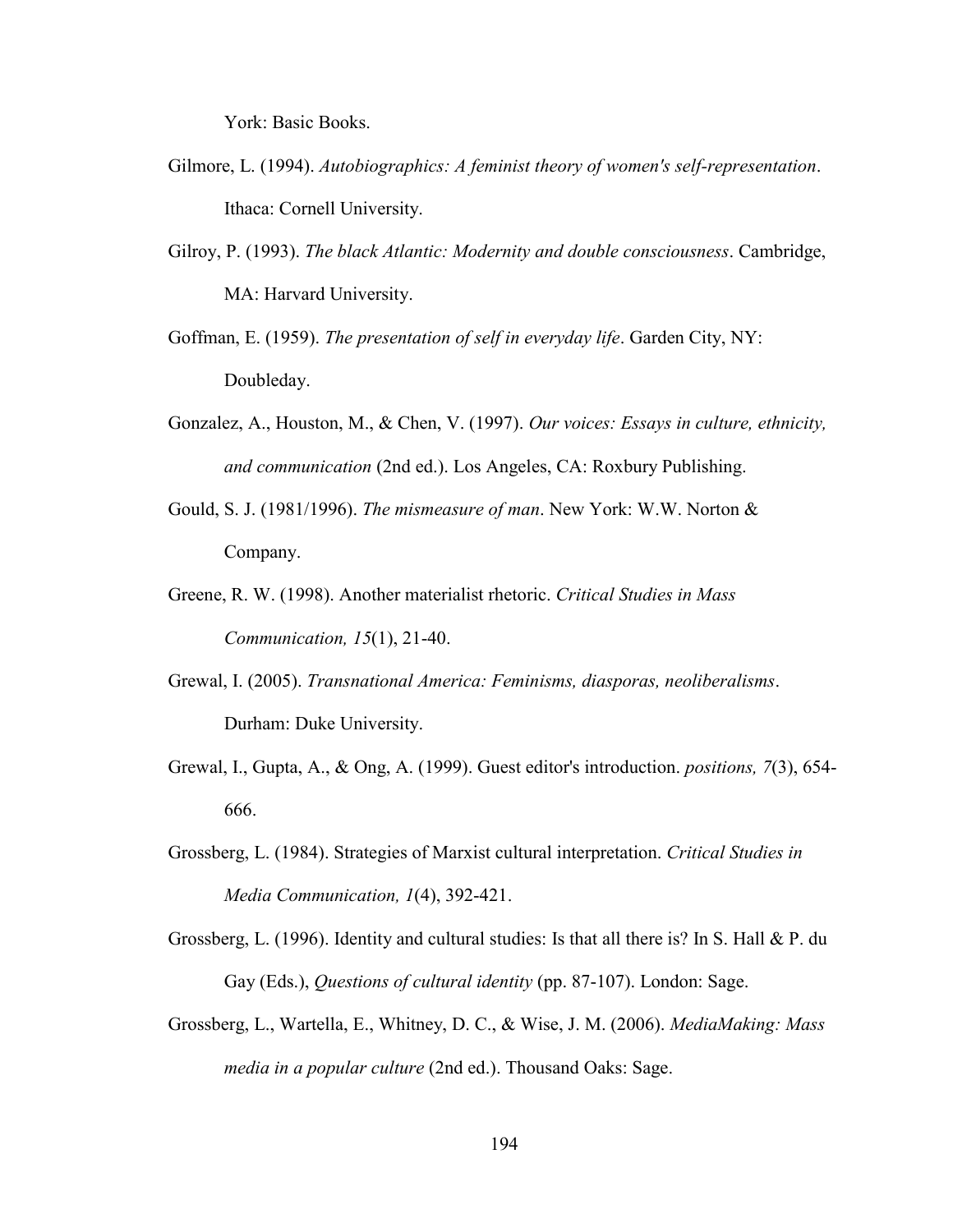- Gudykunst, W. B. (1994). Cultural identity. In *Bridging differences: Effective intergroup communication* (pp. 48-72). Thousand Oaks, CA: Sage.
- Gudykunst, W. B. (2001). *Asian American ethnicity and communication*. Thousand Oaks, CA: Sage.
- Gudykunst, W. B., & Nishida, T. (1994). *Bridging Japanese/North American differences*. Thousand Oaks, CA: Sage.
- Gumbrecht, H. U. (1994). A farewell to interpretation. In H. U. Gumbrecht & K. L. Pfeiffer (Eds.), *Materialities of communication* (pp. 389-402). Stanford, CA: Stanford University.
- Gumbrecht, H. U. (2004). *Production of presence: What meaning cannot convey* Stanford, CA: Stanford University.
- Gumbrecht, H. U., & Pfeiffer, K. L. (Eds.). (1994). *Materialities of communication*. Stanford, CA: Stanford University.
- Gunaratne, S. A. (2008). Falsifying two Asian paradigms and de-Westernizing science. *Communication, Culture & Critique, 1*, 72-85.
- Habermas, J. (1987). *The philosophical discourse of modernity*. Cambridge, MA: MIT University Press.
- Hacking, I. *The social construction of what?* Cambridge, MA: Harvard.
- Hall, S. (1994). Cultural identity and diaspora. In P. C. Williams, Laura & L. Chrisman (Eds.), *Colonial discourse and post-colonial theory: A reader* (pp. 392-403). New York: Columbia University.
- Hall, S., & du Gay, P. (Eds.). (1996). *Questions of cultural identity*. London: Sage.
- Hall, S. (Ed.). (1997). *Representation: Cultural representations and signifying practices*.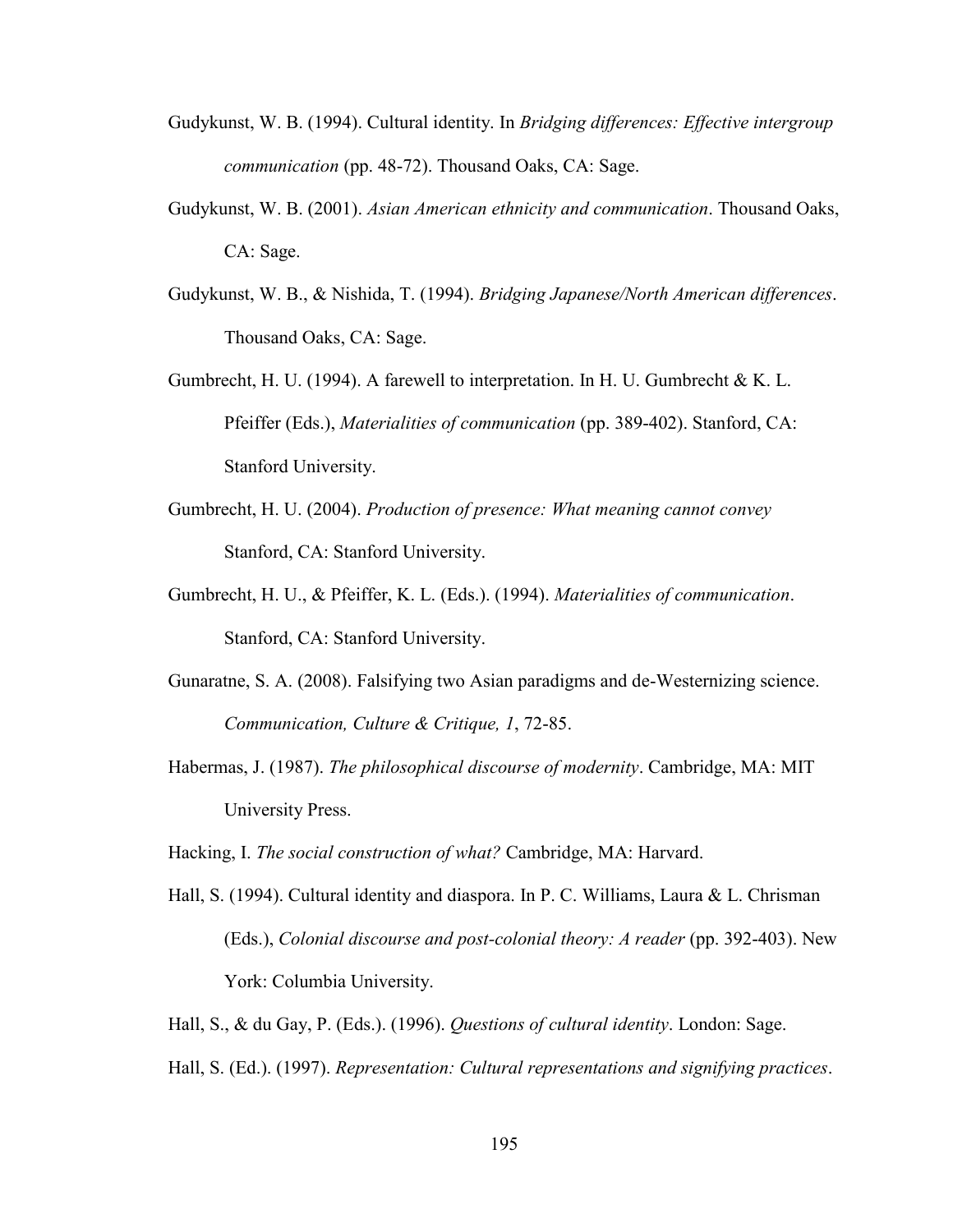London: Sage.

- Han, A., & Hsu, J. (Eds.). (2004). *Asian American X: An intersection of 21st century Asian American voices*. Ann Arbor: The University of Michigan.
- Hannerz, U. (1996). *Transnational connections: Culture, people, places*. London: Routledge.
- Haraway, D. (1991). *Simians, cyborgs, and women: The reinvention of nature*. New York: Routledge.
- Harvey, D. (1989). *The condition of postmodernity: An enquiry into the origins of cultural change*. Cambridge, MA: Blackwell.
- Hecht, M. L. (1993). 2002--A research odyssey: Toward the development of a communication theory of identity. *Communication Monographs, 60*, 76-82.
- Hecht, M. L., Jackson, R. L., & Ribeau, S. A. (2003). *African American communication: Exploring identity and culture*. Mahwah, NJ: Erlbaum.
- Hegde, R. (1998). Swinging the trapeze: The negotiation of identity among Asian Indian immigrant women in the United States. In D. V. Tanno & A. Gonzalez (Eds.), *Communication and identity across cultures* (pp. 34-55). Thousand Oaks, CA: Sage.
- Hegde, R. (1998). A view from elsewhere: Locating difference and politics of representation from a transnational feminist perspective. *Communication Theory, 8*(3), 271-297.
- Heidegger, M. (1962). *Being and time* (J. Macquarrie & E. Robinson, Trans.). New York: Harper and Row.

Hesse, B. (2007). Racialized modernity: An analytics of white mythologies. *Ethnic and*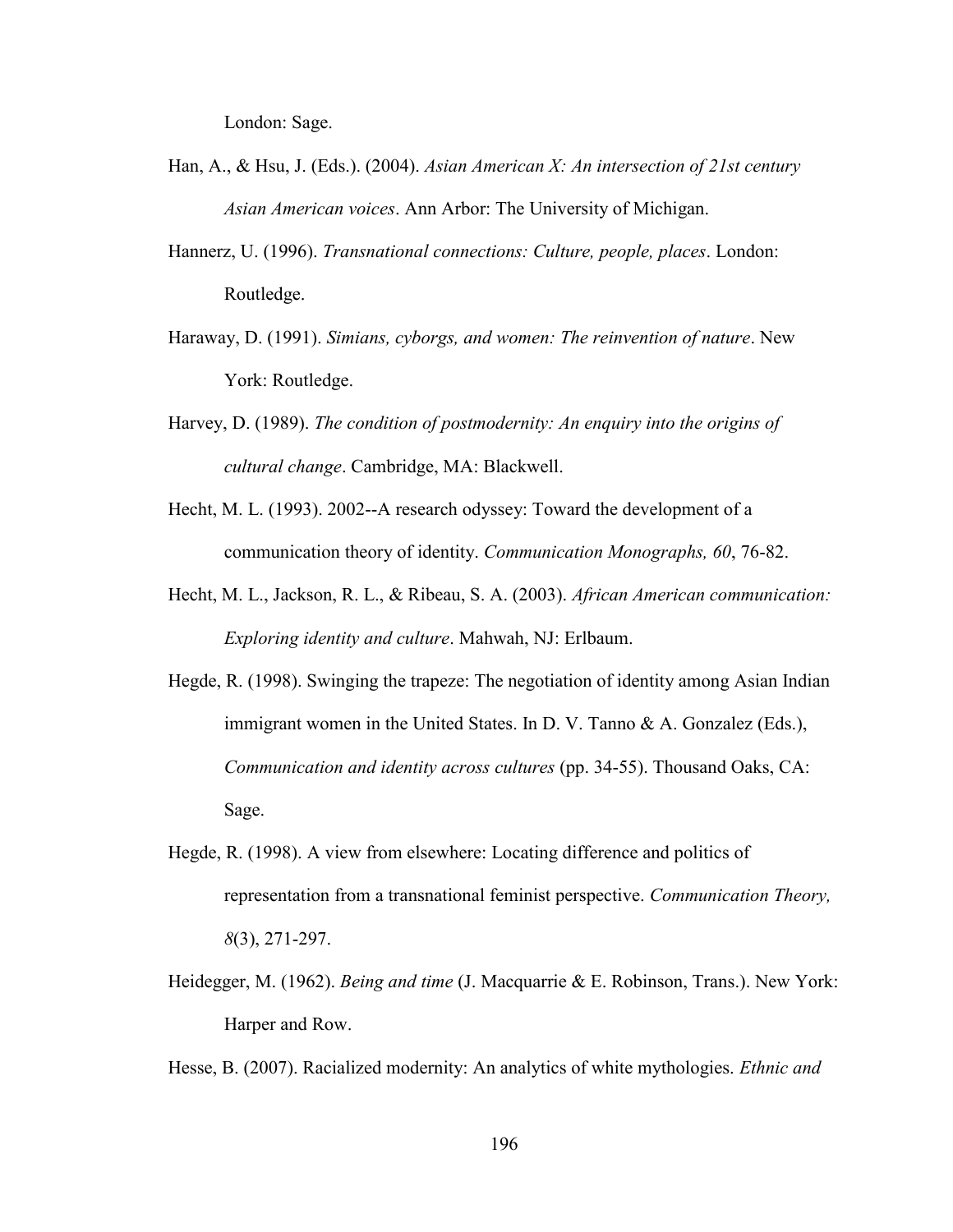*Racial Studies, 30*(4), 643-663.

- Hobsbawm, E., & Ranger, T. (Eds.). (1983). *The invention of tradition* Cambridge: Cambridge University Press.
- Hoffheimer, M. H. (2005). Race and law in Hegel's philosophy of religion In A. Valls (Ed.), *Race and racism in modern philosophy* (pp. 194-216). Ithaca: Cornell University.
- Hofstede, G. (1991). *Cultures and organizations: Software of the mind*. London: McGraw Hill.
- Hofstede, G. (2001). *Culture's consequences: Comparing values, behaviors, institutions, and organizations across nations* (2nd ed.). Thousand Oaks, CA: Sage.
- Hongo, G. (Ed.). (1995). *Under Western eyes: Personal essays from Asian America*. New York: Anchor Books.
- hooks, b. (1992). Eating the other: Desire and resistance. In *Black looks: Race and representation* (pp. 21-39). Boston: South End.
- Horkheimer, M., & Adorno, T. W. (1972). The culture industry: Enlightenment as mass deception. In *Dialectic of Enlightenment* (pp. 120-167). New York: Seabury.
- Hussein, A. A. (2002). *Edward Said: Criticism and society*. London: Verso.
- Husserl, E. (1970). *The crisis in European sciences and transcendental phenomenology*
	- (D. Carr, Trans.). Evanston: Northwestern University. Original publication 1936.
- Ihde, D. (1990). *Technology and lifeworld: From garden to earth*. Bloomington: Indiana University.
- Ihde, D. (2002). *Bodies in technology*. Minneapolis, MN: University of Minnesota.
- Inda, J. X., & Rosaldo, R. (2008). Tracking global flows. In J. X. Inda & R. Rosaldo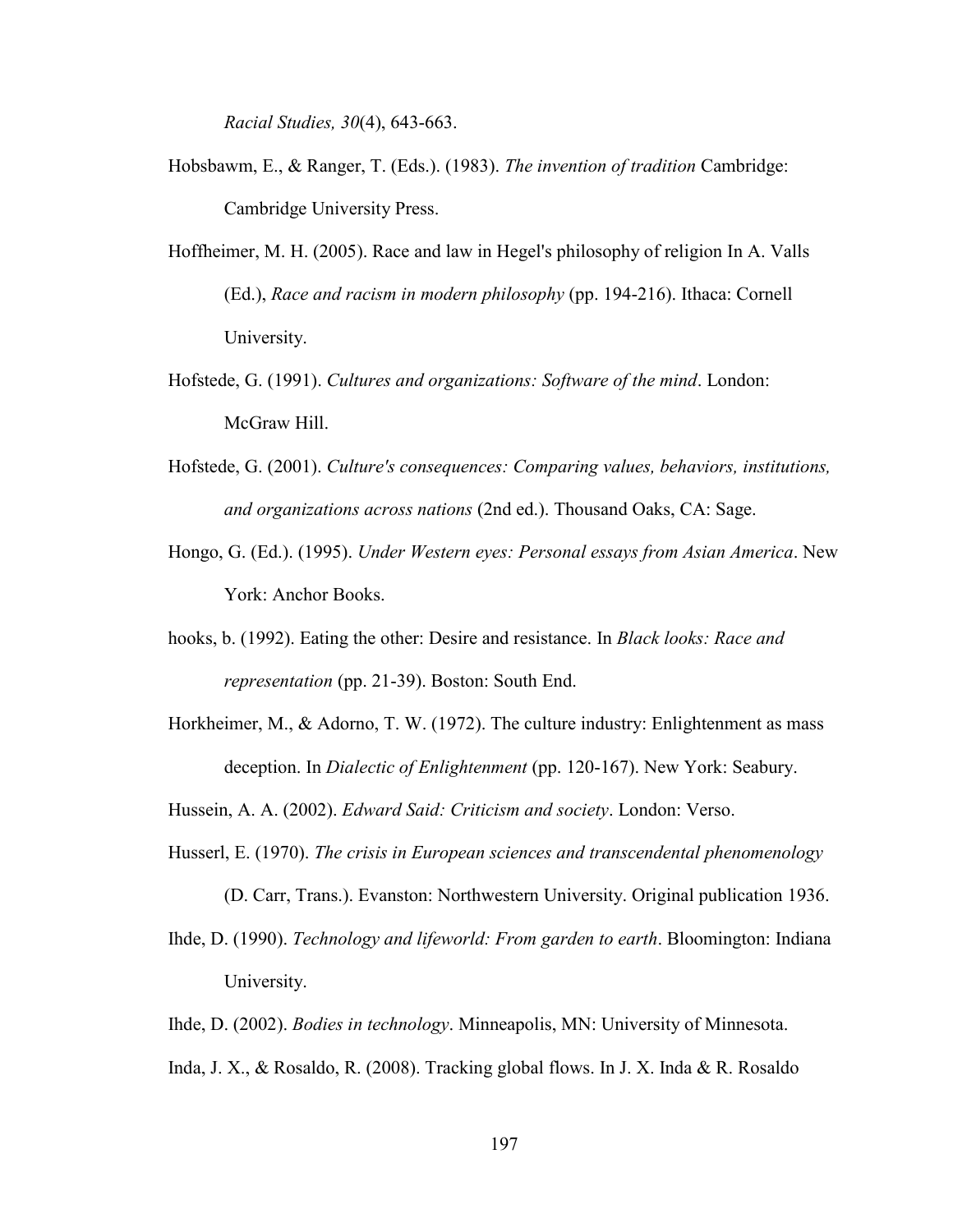(Eds.), *The anthropology of globalization* (pp. 3-46). Malden, MA: Blackwell.

- Iriye, A. (1967). *Across the Pacific: An inner history of American-East Asian relations*. New York: Harcourt, Brace & World.
- Ishii, S. (2004). Proposing a Buddhist consciousness-only epistemological model for interpersonal communication research. *Journal of Intercultural Communication Research, 33*(2), 63-76.
- Iwabuchi, K. (2002). Recentering globalization: popular culture and Japanese transnationalism: Duke University Press.
- Jackson, R., L. (2002). Cultural contract theory: Toward an understanding of identity negotiation. *Communication Quarterly, 50*(3), 359-367.
- Jung, E., & Hecht, M. L. (2004). Elaborating the communication theory of identity: Identity gaps and communication outcomes. *Communication Quarterly, 52*(3), 265-283.
- Kawai, Y. (2009). Neoliberalism, nationalism, and intercultural communication: A critical analysis of a Japan"s neoliberal nationalism discourse under globalization. *Journal of International and Intercultural Communication*, *2* (1), 16-43.
- Kearney, R. & Rainwater, M. (1996). *The continental philosophy reader*. New York: Routledge.
- Kibria, N. (2002). *Becoming Asian American: Second-generation Chinese and Korean American identities*. Baltimore: The Johns Hopkins University
- Kim, M.-S. (2002). *Non-Western perspectives on human communication: Implications for theory and practice*. Thousand Oaks, CA: Sage.

Kincaid, D. L. (1987). *Communication theory: Eastern and Western perspectives*. San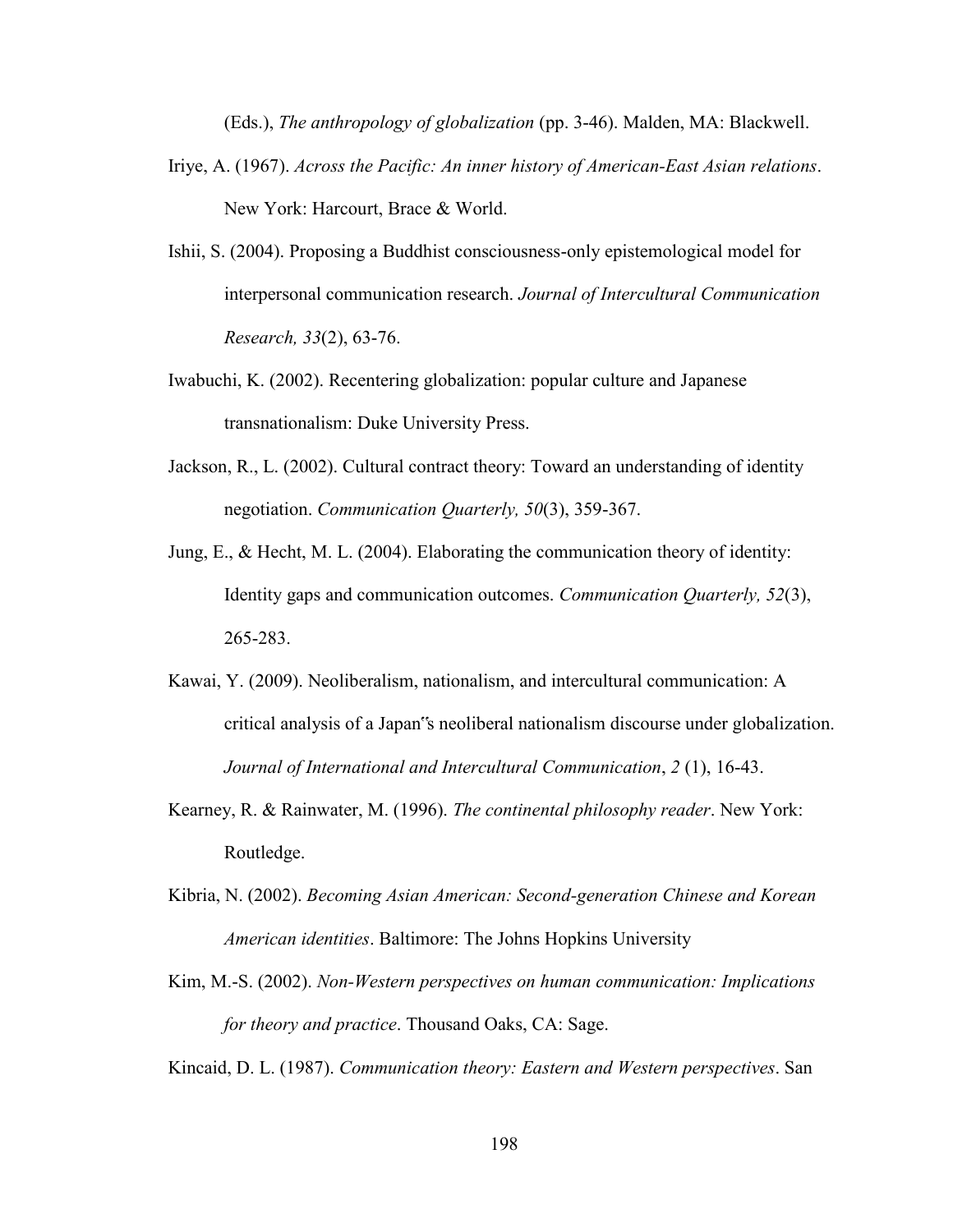Diego, CA: Academic Press.

- King, A. (Ed.). (1991). *Culture, globalization and the world-system: Contemporary conditions for the representation of identity.* Binghamton: State University of New York.
- Kingston, M. H. (1975). *The woman warrior: Memoirs of a girlhood among ghosts*. New York: Random House.
- Kittler, F. A. (1990). *Discourse networks 1800/1900* (M. Metter & C. Cullens, Trans.). Stanford, CA: Stanford University. (Original work published in 1985).
- Kittler, F. A. (1999). *Gramophone, film, typewriter* (G. Winthrop-Young & M. Wutz, Trans.). Stanford, CA: Stanford University. (Original work published in 1986).

Kobayashi, K. (1995). *Asian Japanese 1*. Tokyo: Shinchō Bunko.

Kobayashi, K. (1996). *Asian Japanese 2*. Tokyo: Shinchō Bunko.

Kobayashi, K. (2000). *Asian Japanese 3*. Tokyo: Shinchō Bunko.

Kobayashi, K. (2007). Kobayashi Kisei Intabyu [Interview with Kobayashi Kisei]. Retrieved November 27, 2010 from

http://fotonoma.jp/interview/vol02/index.html.

Koyasu, N. (2003). *"Asia" ha dō katararetekitaka: Kindai Nihon no Orientarizumu [Dialogue on "Asia": Orientalism in modern Japan]*. Tokyo: Fujiwara Shoten.

Kristeva, J. (1982). *Powers of horror: An essay on abjection* (L. S. Roudiez, Trans.).

New York: Columbia University.

Lacan, J. (1966). *Ecrits*. Paris: Seuil.

Laclau, E., & Mouffe, C. (1985). *Hegemony and socialist strategy: Towards a radical democratic politics*. London: Verso.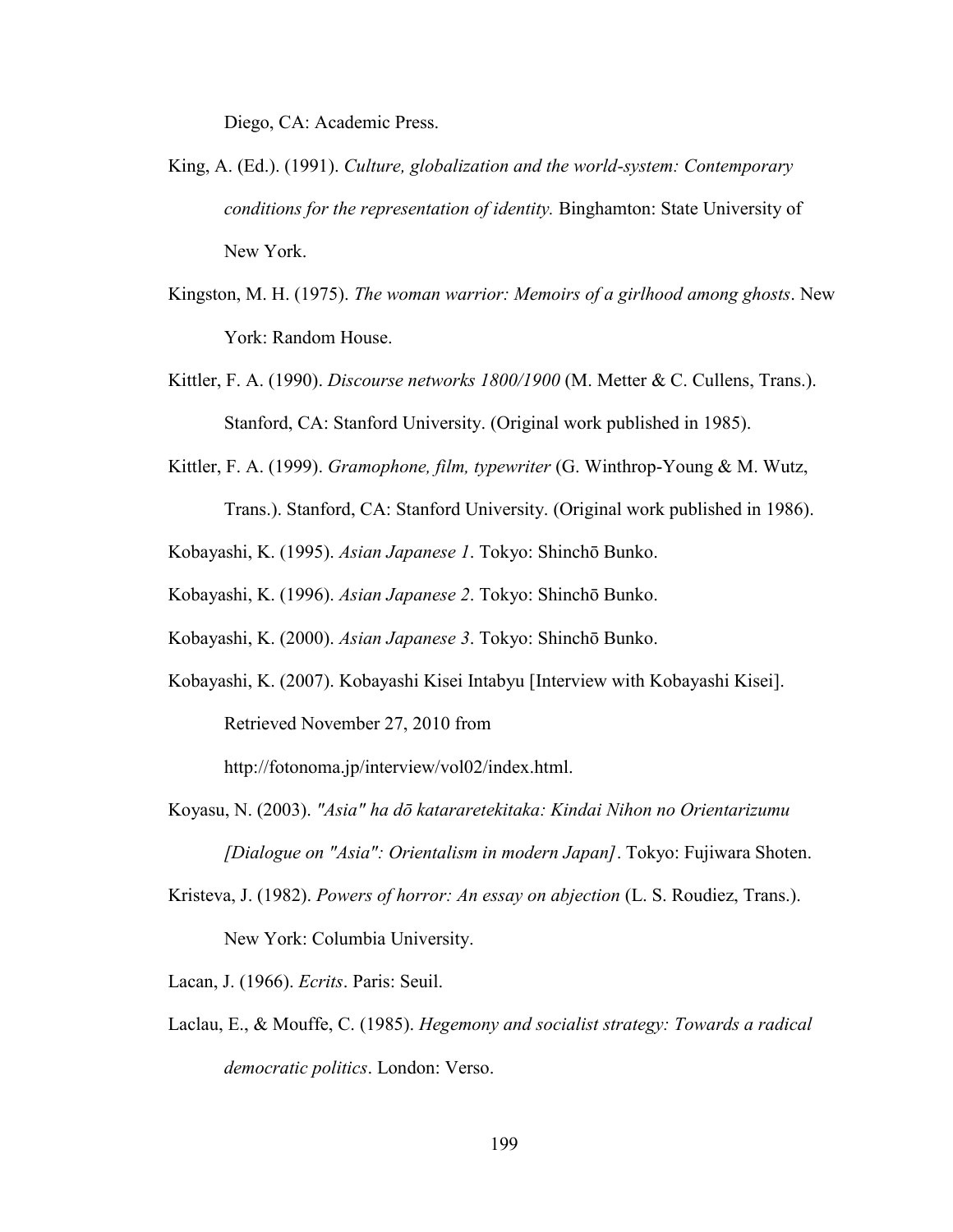- Lee, J. (1998). Home of the broken promise: Second-generation Japanese-American women"s autobiography. In *From the promised land to home: Trajectories of selfhood in Asian-American women's autobiography* (pp. 303-366). Ide House: Las Colinas, Texas.
- Lee, R. G. (1999). *Orientals: Asian Americans in popular culture*. Philadelphia: Temple University.

Lefebvre, H. (1974/1991). *The production of space*. Oxford: Basil Blackwell.

- Leon W., M. C. (1994). Foundations of the American image of the Pacific. *Boundary 2, 21*(1), 17-29.
- Leonardo, Z. (2005). Through the multicultural glass: Althusser, ideology and race relations in post-civil rights America. *Policy Futures in Education, 3*(4), 400-412.
- Levitt, P., & Waters, M. C. (2002). *The changing face of home: The transnational lives of the second generation*. New York: Russell Sage Foundation.
- Li, D. L. (2004). On ascriptive and acquisitional Americanness: The Accidental Asian and the illogic of assimilation. *Contemporary Literature, 45*(1), 106-134.
- Lopez, I. F. H. (1994). The social construction of race: Some observations on illusion, fabrication, and choice. *Harvard Civil Rights-Civil Liberties Law Review, 29*(1), 1-62.
- Lowe, L. (1996). *Immigrant acts: On Asian American cultural politics*. Durham: Duke University.
- Lye, C. (2005). *America's Asia: Racial from and American literature, 1893-1945*. Princeton: Princeton University.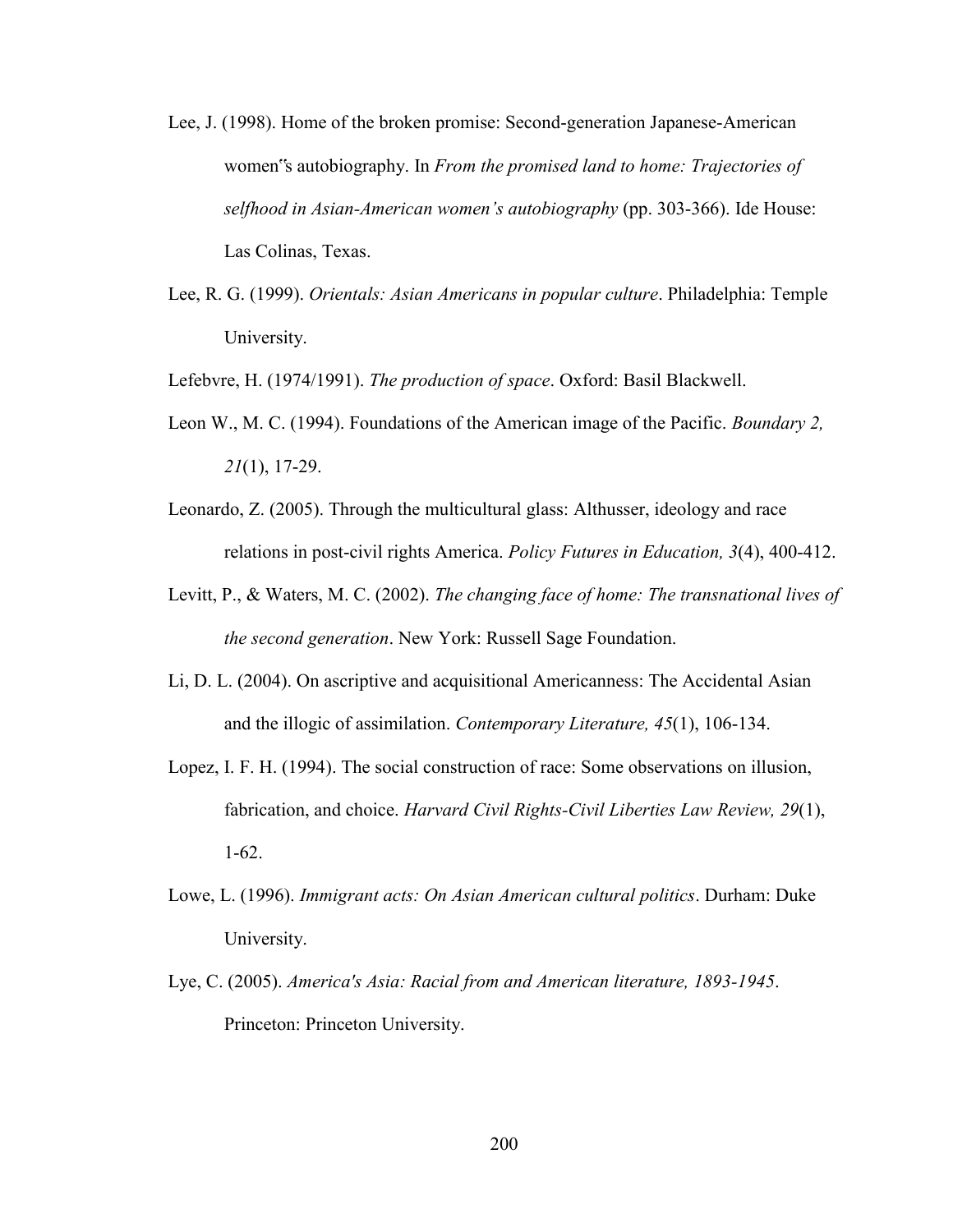- Ma, S.-M. (2000). *The deathly embrace: Orientalism and Asian American identity*. Minneapolis: University of Minnesota.
- Mansfield, N. (2000). *Subjectivity: Theories of the self from Freud to Haraway*. New York: New York University.
- Marshall, A. (1994). Sensuous sapphires: A study of the social construction of black female sexuality. In M. Maynard & J. Purvis (Eds.), *Researching women's lives from a feminist perspective*. London: Taylor and Francis.
- Martin, J. N., & Nakayama, T. K. (2000). Thinking dialectically about communication and culture. *Communication Theory, 9*, 1-25.
- May, J., & Thrift, N. (Eds.). (2001). *TimeSpace: Geographies of temporality*. London: Routledge.
- McGee, M. C. (1982). A materialist's conception of rhetoric. In R. E. McKerrow (Ed.), *Exploration in rhetoric: Studies in honor of Douglas Ehninger* (pp. 23-48). Glenview, IL: Scott, Foresman.
- McKerrow, R. E. (1989). Critical rhetoric: Theory and praxis. *Communication Monographs, 56*, 91-111.
- McLaren, P. (1999). The educational researcher as critical agent: Some personal reflections on Marxist criticism in post-modern de-educational climates. In C. A. Grant (Ed.), *Multicultural research: A Reflective engagement with race, class, gender and sexual orientation* (pp. 168-199). New York: Routledge.

McLuhan, M. (1964). *Understanding media*. New York: McGraw-Hill

Mead, G. H. (1934). *Mind, self, and society*. Chicago: University of Chicago Press.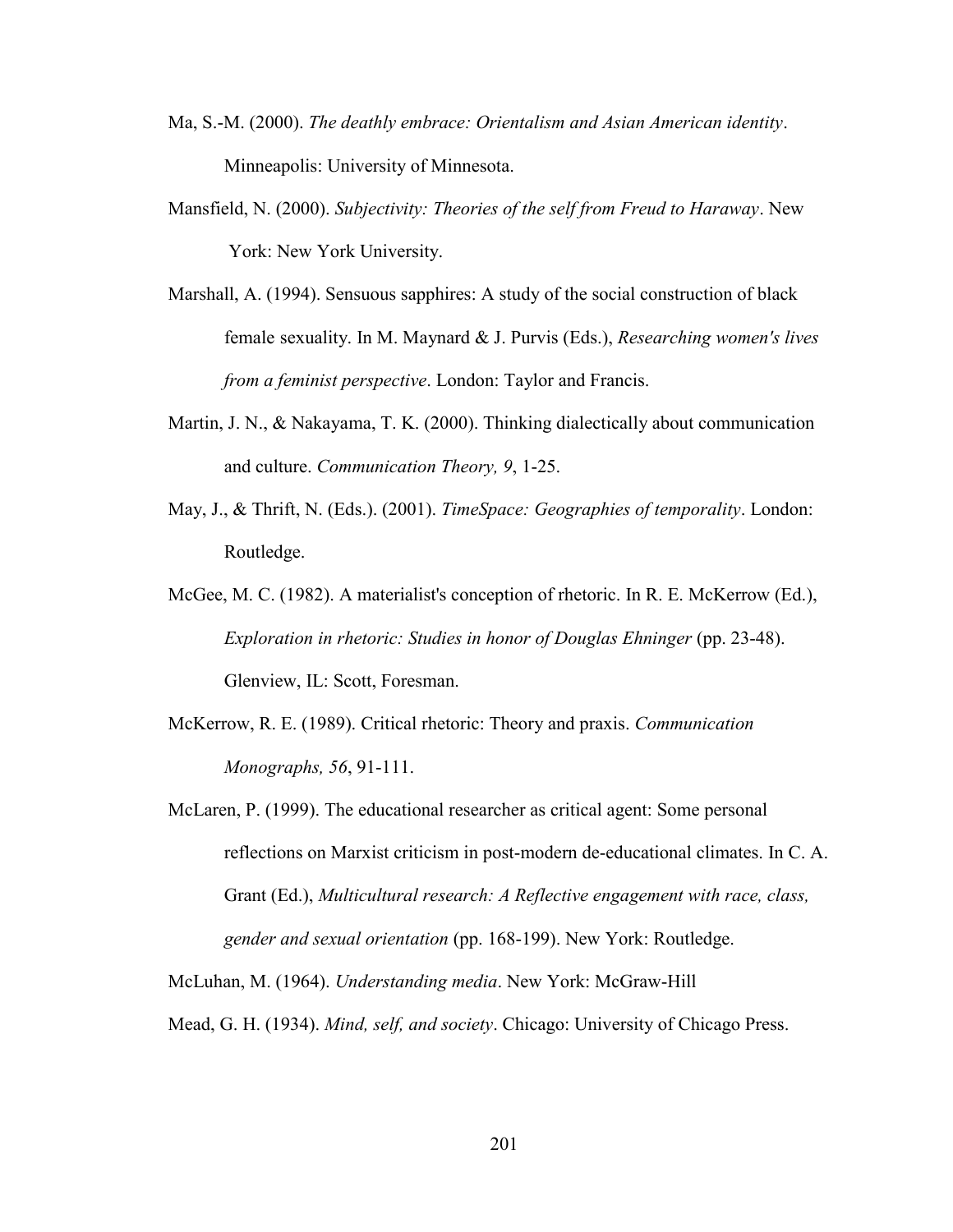- Meehan, S. R. (2008). *Mediating American autobiography: Photography in Emerson, Thoreau, Douglass, and Whitman*. Columbia: University of Missouri.
- Merleau-Ponty, M. (1962). *Phenomenology of perception* (C. Smith, Trans.). New York: The Humanities Press.
- Meskell, L. (Ed.). (2005). *Archaeologies of materiality*. Malden, MA: Blackwell.
- Miike, Y. (2003). Toward an alternative metatheory of human communication: An Asiacentric vision. *Intercultural Communication Studies, 12*(4), 39-63.
- Miike, Y. (2004). *The Asiacentric idea: Theoretical legacies and visions of Eastern communication studies.* Unpublished Doctoral Dissertation. University of New Mexico, Albuquerque.
- Miike, Y. (2006). Non-Western theory in Western research? An Asiacentric agenda for Asian communication studies. *The Review of Communication 6*(1/2), 4-31.
- Miike, Y. (2007). An Asiacentric reflection on Eurocentric bias in communication theory. *Communication Monographs, 74*(2), 272-278.
- Miller, P. A. (1998). The classical roots of poststructuralism: Lacan, Derrida, and Foucault. *International Journal of the Classical Tradition, 5*(2), 204-225.
- Minatoya, L. Y. (1992). *Talking to high monks in the snow: An Asian American odyssey*. New York: HarperCollins.

Minh-ha, T. T. (1989). *Woman, native, other*. Bloomington: Indiana University.

- Mitchell, W.J.T. (1994) Narrative, memory, and slavery. In *Picture theory*. (pp. 183- 212). Chicago: University of Chicago.
- Mokros, H. B. (1996). *Interaction and identity: Information and behavior* (Vol. 5). New Brunswick, NJ: Transaction.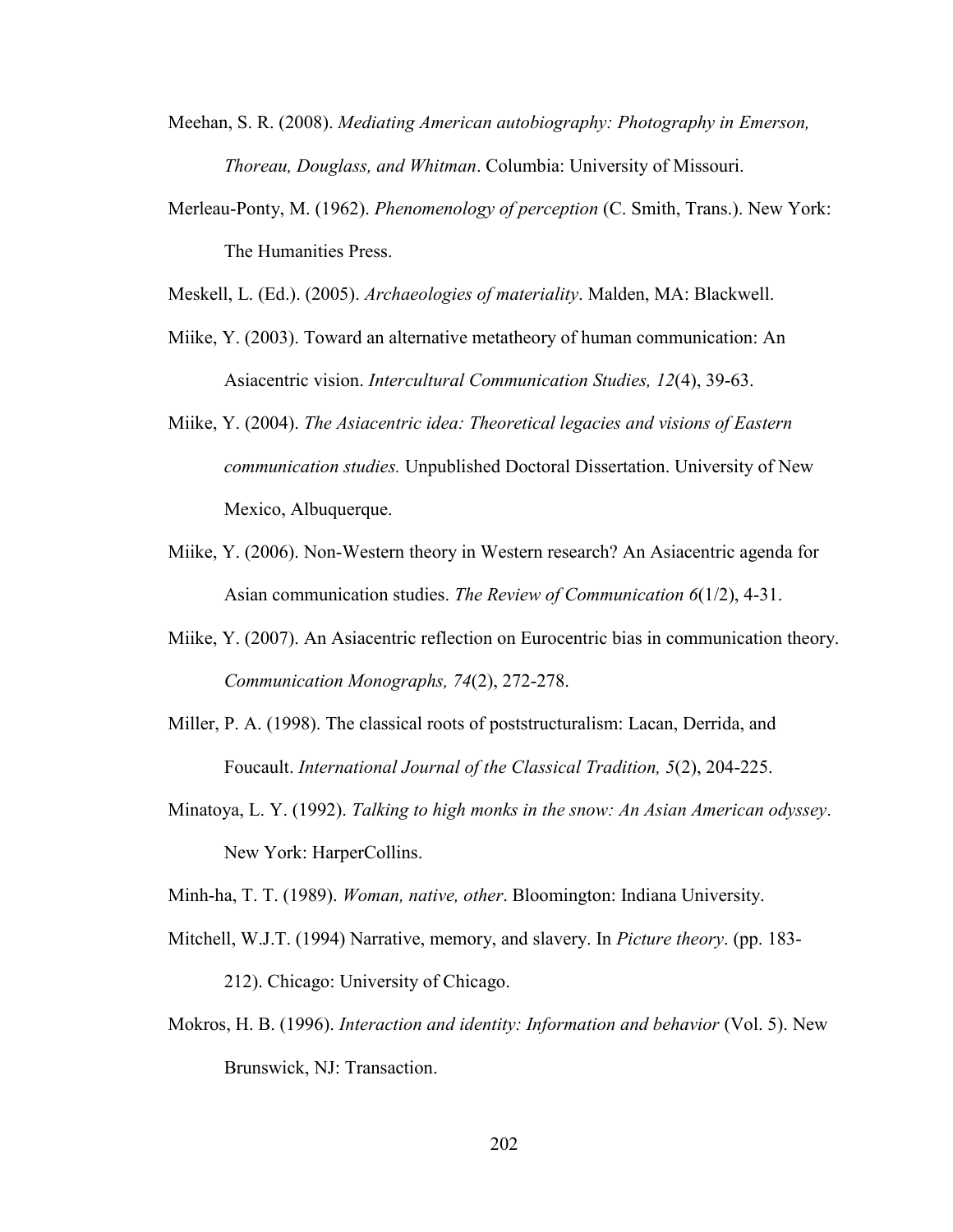- Mokros, H. B. (2003). A constitutive approach to identity. In H. B. Mokros (Ed.), *Identity matters: Communication-based explorations and explanations* (pp. 3-28). Cresskill, NJ: Hampton Press.
- Mokros, H. B., & Deetz, S. (1996). What counts as real? A constitutive view of communication and the disenfranchised in the context of health. In E. B. Ray (Ed.), *Communication and the disenfranchised: Social health issues and implications* (pp. 29-44). Hillsdale, NJ: Erlbaum.
- Moraga, C., & Anzaldua, G. E. (Eds.). (1981). *This bridge called my back: Writings by radical women of color*. Watertown, MA: Persephone.
- Morley, D., & Robins, K. (1995). Techno-Orientalism: Japan panic. In *Spaces of identity: Global media, electronic landscapes and cultural boundaries* (pp. 147-173). New York: Routledge.
- Morris-Suzuki, T. (1998). Invisible countries: Japan and the Asian dream. *Asian Studies Review, 22*(1), 5-22.
- Nakayama, T. K. (1997). Dis/orienting identities: Asian American, history, and intercultural communication. In A. Gonzalez, M. Houston & V. Chen (Eds.), *Our voices: Essays in ethnicity, culture and communication* (pp. 12-20). Los Angeles, CA: Roxbury.
- Nakayama, T. K., & Krizek, R. L. (1995). Whiteness: A strategic rhetoric. *Quarterly Journal of Speech, 81*, 291-309.
- Øian, H. (2004). Time out and drop out: On the relation between linear time and individualism. *Time & Society, 13*(2), 173-195.
- Ong, A. (1993). *Flexible citizenship: The cultural logics of transnationality*. Durham: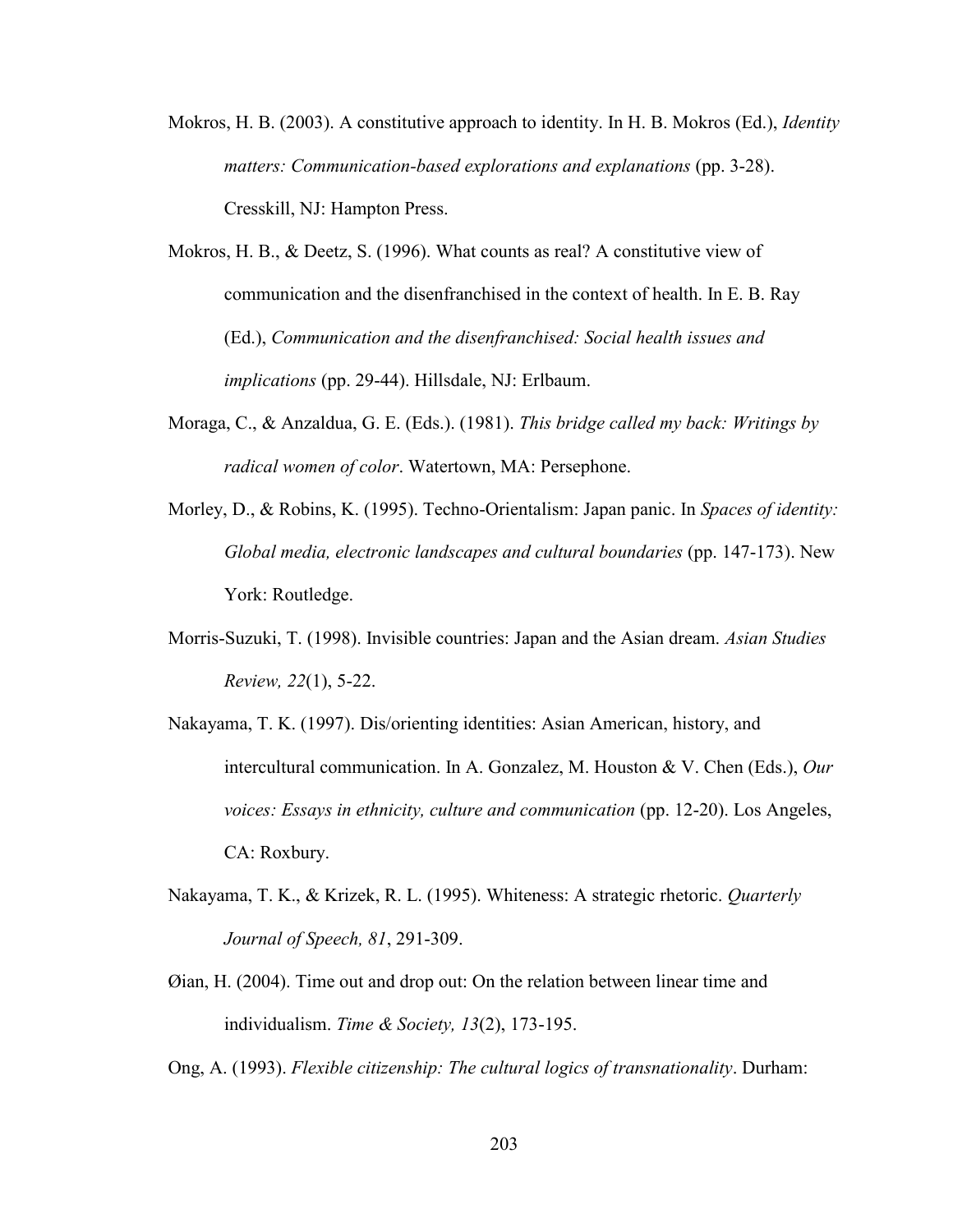Duke University.

- Ong, A., & Nonini, D. (Eds.). (1997). *Ungrounded empires: The cultural politics of modern Chinese transnationalism*. New York: Routledge.
- Ono, K. A., & Nakayama, T. K. (2004). The emergence of Asian American communication studies. *Review of Communication, 4*(1/2), 88-93.

Orbe, M. (1998). *Constructing co-cultural theory*. Newbury Park, CA: Sage.

- Orbe, M. P. (2009). Phenomenology. *Encyclopedia of Communication Theory*. 2009. SAGE Publications. Retrieved November, 6, 2010 from http://www.sageereference.com/communicationtheory/Article\_n282.html.
- Palumbo-Liu, D. (1999). *Asian/American: Historical crossings of a racial frontier*. Stanford: Stanford University.
- Pfeiffer, K. L. (1994). The materiality of communication. In H. U. Gumbrecht & K. L. Pfeiffer (Eds.), *Materialities of communication* (pp. 1-12). Stanford: Stanford University.
- Radhakrishnan, R. (1996). *Diasporic meditations: Between home and location*. Minneapolis: University of Minnesota.
- Renan, E. (1990). What is a nation? In H. Bhabha (Ed.), *Nation and narration*. New York: Routledge.

Rosaldo, R. (1989). Imperialist Nostalgia. *Representations*(26), 107-122.

- Said, E. W. (1979). *Orientalism*. New York: Vintage Books.
- Sakai, N. (2000). "You Asians": On the Historical Role of the West and Asia Binary. *The South Atlantic Quarterly, 99*(4), 789-817.

Sakamoto, R. (2004). Race-ing Japan. In R. Starrs (Ed.), *Japanese cultural nationalism:*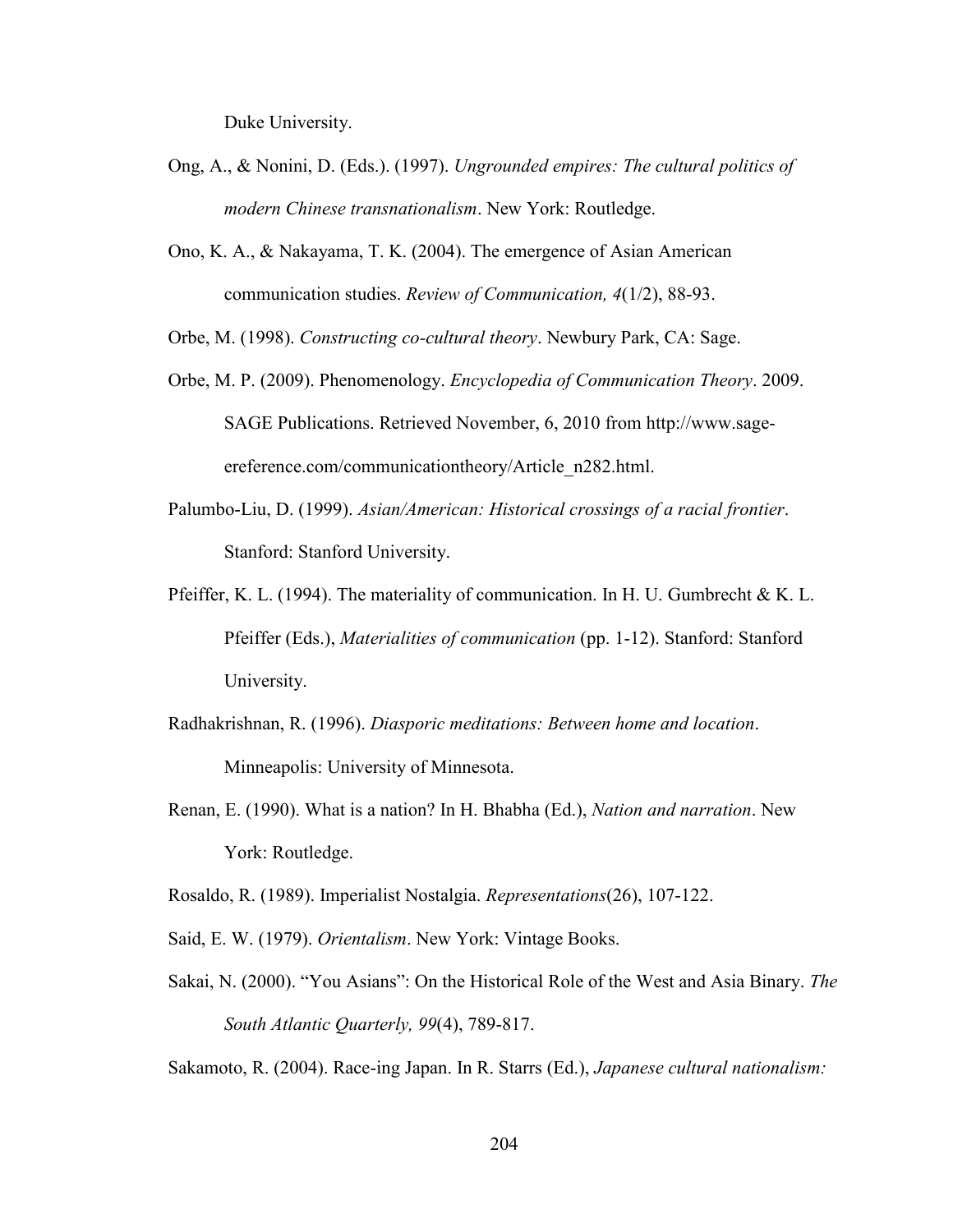*At home and in the Asia Pacific* (pp. 179-192). Folkestone, Global Oriental.

- Sanders, J. T. (1993). Merleau-Ponty, Gibson, and the materiality of meaning. *Man and World, 26*(3), 287-302.
- Sarup, M. (1996). *Identity, culture and the postmodern world*. Athens: The University of Georgia.
- Schiffer, M. B. (1999). *The material life of human beings: Artifacts, behavior, and communication.* New York: Routledge.
- Searle, J. R. (1995). *The construction of social reality*. New York: First Free Press.
- Shome, R., & Hegde, R. (2002a). Postcolonial approaches to communication: Charting the terrain, engaging the intersections *Communication Theory, 12*(3), 249-270.
- Shome, R., & Hegde, R. (2002b). Culture, communication, and the challenge of globalization. *Critical Studies in Media Communication 19*(2), 172-189.
- Shome, R. (2003). Space Matters: The Power and Practice of Space. *Communication Theory 13*(1), 39.
- Smith, S., & Watson, J. (2001). *Reading autobiography: A guide for interpreting life narratives*. Minneapolis: University of Minnesota.
- Soja, E. W. (1989). *Postmodern geographies: The reassertion of space in critical social theory*. New York: Verso.
- Spivak, G. C. (1988). Can the subaltern speak? In L. Grossberg & C. Nelson (Eds.), *Marxism and the interpretation of culture* (pp. 271-313). Urbana: University of Illinois.
- Spivak, G. C. (1990). *The postcolonial critic*. New York: Routledge.
- Spivak, G. C. (2000). *A critique of postcolonial reason*. Boston: Harvard University.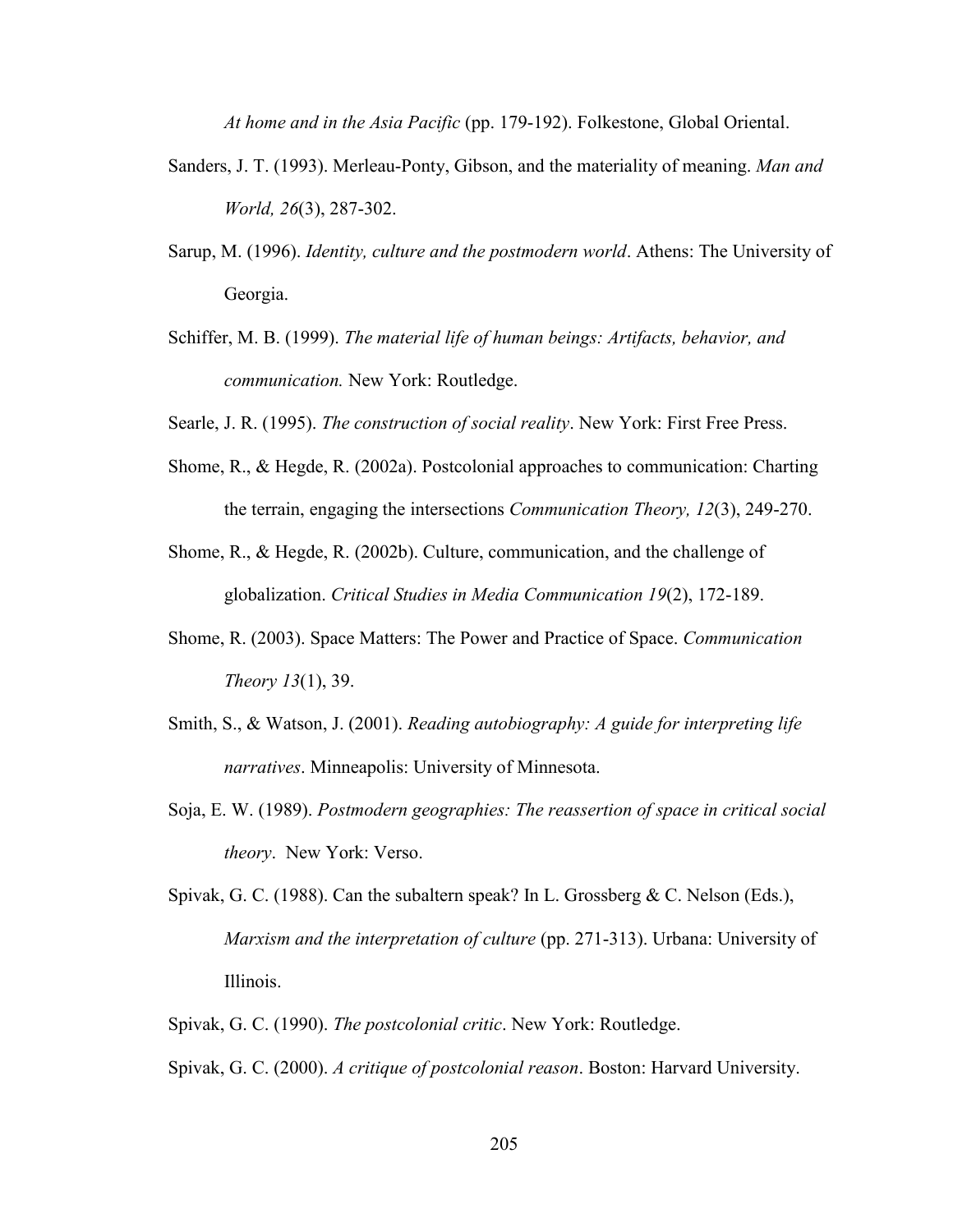- Stiglitz, J. E. (2002). *Globalization and its discontents*. New York: W.W. Norton & Company.
- Storey, J. (1998). *An introduction to cultural theory and popular culture.* Athens: University of Georgia.

Strauss, A. L. (1959). *Mirrors and masks*. Mill Valley, CA: Sociology Press.

- Sun, G. (2000a). How does Asia mean? (Part I). *Inter-Asia Cultural Studies, 1*(1), 13-47.
- Sun, G. (2000b). How does Asia mean? (Part II). *Inter-Asia Cultural Studies, 1*(2), 319- 341.
- Takaki, R. (1989). *Strangers from a different shore: A history of Asian Americans*. Boston: Little, Brown and Company.
- Takaki, R. (1993). *A different mirror: A history of multicultural America*. Boston: Back Bay Books.
- Tang, S. (2006). Theorizing materiality in communication. Paper presented at International Communication Association, Dresden, Germany.
- Terashima, J. (2002). *Rekishi wo fukakusuikomi, mirai wo omou: 1900nen eno tabi, Amerika no seiki, Ajia no jison* [Inhale the history deeply and think about the future: A trip to 1900, America's century, Asia's dignity]. Tokyo: Shinchō Sha.
- Ting-Toomey, S. (1993). Communicative resourcefulness: An identity negotiation perspective. In R. L. Wiseman & J. Koester (Eds.), *Intercultural communication competence* (Vol. 17, pp. 72-109). Newbury Park, CA: Sage.
- Ting-Toomey, S. (2005). Identity negotiation theory: Crossing cultural boundaries. In W. B. Gudykunst (Ed.), *Theorizing about intercultural communication* (pp. 211-234). Thousand Oaks, CA: Sage.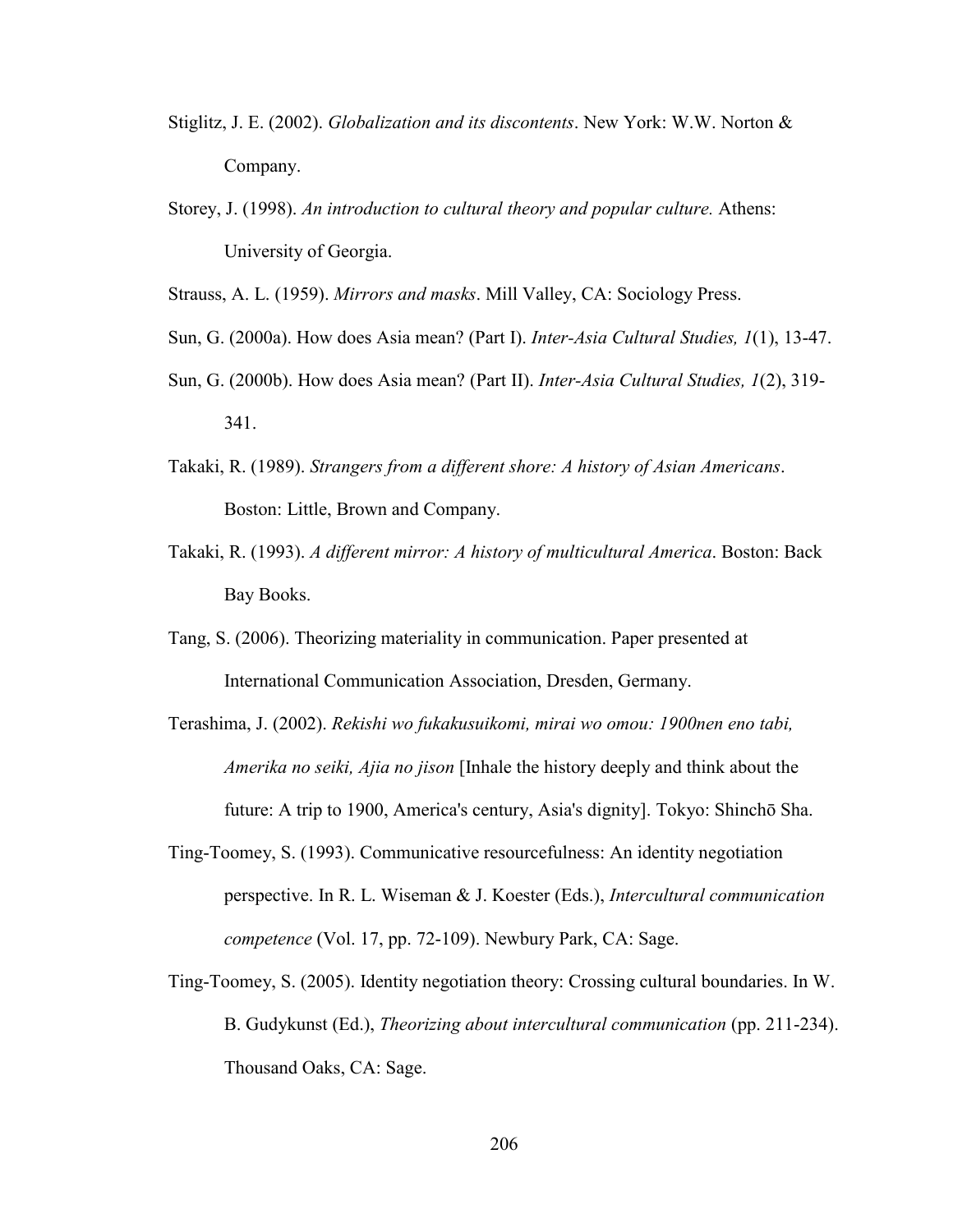- Ting-Toomey, S., & Kurogi, A. (1998). Facework competence in intercultural conflict: An updated face-negotiation theory. *International Journal of Intercultural Relations, 22*(2), 187-225.
- Ting-Toomey, S., Yee-Jung, K. K., Shapiro, R. B., Garcia, W., Wright, T. J., & Oetzel, J. G. (2000). Ethnic/cultural identity salience and conflict styles in four U.S. ethnic groups. *International Journal of Intercultural Relations, 24*, 47-81.
- Tomonari, N. (2008). *Constructing subjectivities: Autobiographies in modern Japan*. Lanham, MD: Lexington Books.
- Varadharajan, A. (1995). *Exotic parodies: Subjectivity in Adorno, Said, and Spivak*. Minneapolis: University of Minnesota.

Vertovec, S. (2009). *Transnationalism*. New York: Routledge.

- Wang, Y. (2007). Screening Asia: Passing, performative translation, and reconfiguration *Positions, 15*(2).
- Weber, M. (1951). *The religion of China: Confucianism and Taoism* (H. H. Gerth, Trans.). Glencoe, Illinois: Free Press.
- Welton, D. (1999). *The essential Husserl: Basic writings in transcendental phenomenology*. Bloomington: Indiana University.
- White, L. E. (2001). Autobiography as performative identity construction: The fragmented subjectivities of Charlotte Salomon. *Text and Performance Quarterly, 21*(2), 77-94.
- Wilson, R., & Dissanayake, W. (Eds.). (1996). *Global/local: Cultural production and the transnational imaginary*. Durham: Duke University.